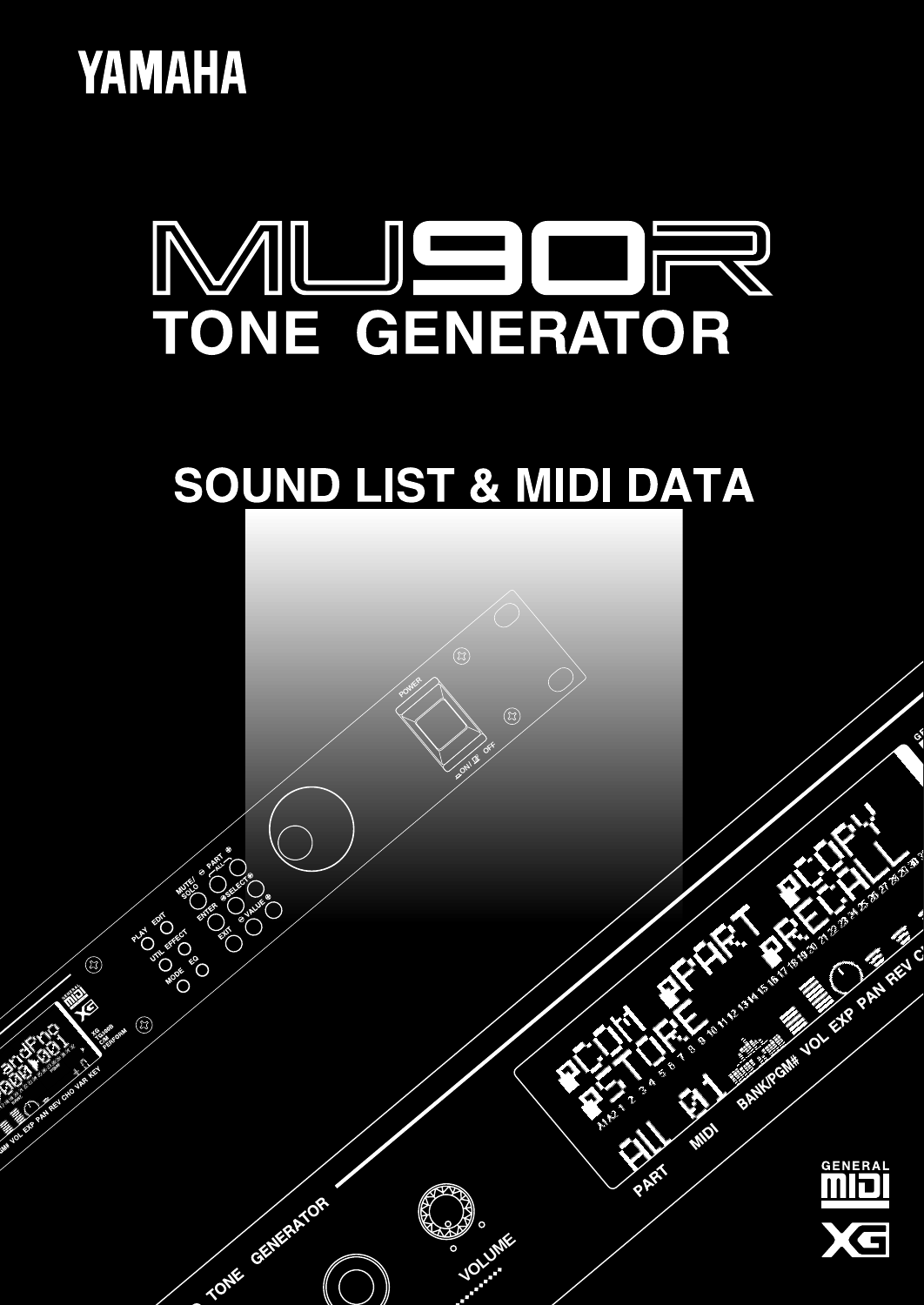## **MU90 A/D INPUT PRESET**

|             |                 |             | A/D1         |          |                |        |               |           |              |
|-------------|-----------------|-------------|--------------|----------|----------------|--------|---------------|-----------|--------------|
|             |                 |             | A/D2         |          |                |        |               |           |              |
| <b>BANK</b> | Source          |             | $PGM CNG#=0$ |          | $\overline{c}$ | 3      |               | 5         | 6            |
| $\Omega$    | <b>MIC</b>      | Preset Name | Off          | Mic      | Reverb         | Chorus | Chorus+Reverb | Karaoke1  | Karaoke2     |
|             |                 | input gain  | mic          | mic      | mic            | mic    | mic           | mic       | mic          |
|             |                 | var type    | ٠            |          |                |        |               | Karaoke1  | Karaoke2     |
|             | <b>GUITAR</b>   | Preset Name | Off          | Guitar   | Reverb         | Chorus | Chorus+Reverb | Tube      | <b>Stack</b> |
|             | (Note 1)        | input gain  | mic          | mic      | mic            | mic    | mic           | mic       | mic          |
|             |                 | var type    |              |          |                |        |               | Amp Sim.  | Amp Sim.     |
| 2           | <b>KEYBOARD</b> | Preset Name | Off          | Keyboard | Reverb         | Chorus | Chorus+Reverb | Phaser EP | Pan EP       |
|             |                 | input gain  | line         | line     | line           | line   | line          | line      | line         |
|             |                 | var type    |              |          |                |        |               | Phaser    | Auto Pan     |
| 3           | <b>AUDIO</b>    | Preset Name | Off          | Audio    | Reverb         | Chorus | Chorus+Reverb |           |              |
|             | (Note 2)        | input gain  | line         | line     | line           | line   | line          |           |              |
|             |                 | var type    |              |          |                |        |               |           |              |
| 18          | <b>STEREO</b>   | Preset Name | Off          | Keyboard | Reverb         | Chorus | Chorus+Reverb | Phaser EP | Pan EP       |
|             | <b>KEYBOARD</b> | input gain  | line         | line     | line           | line   | line          | line      | line         |
|             | (Note 3)        | var type    |              |          |                |        |               | Phaser    | Auto Pan     |
| 19          | <b>STEREO</b>   | Preset Name | Off          | Audio    | Reverb         | Chorus | Chorus+Reverb |           |              |
|             | <b>AUDIO</b>    | input gain  | line         | line     | line           | line   | line          |           |              |
|             | (Note 3)        | var type    |              |          |                |        |               |           |              |

|                |                 |             | A/D1           |                          |                  |                      |              |              |
|----------------|-----------------|-------------|----------------|--------------------------|------------------|----------------------|--------------|--------------|
|                |                 |             | A/D2           |                          |                  |                      |              |              |
| <b>BANK</b>    | Source          |             | $PGM CNG# = 7$ | 8                        | 9                | 10                   | 11           | 12           |
| $\Omega$       | MIC             | Preset Name | Karaoke3       | Echo                     | Vocal            | Studio               | Oct Up       | Oct Down     |
|                |                 | input gain  | mic            | mic                      | mic              | mic                  | mic          | mic          |
|                |                 | var type    | Karaoke3       | Echo                     | Stage1           | Exciter              | Pitch Change | Pitch Change |
| $\mathbf{1}$   | <b>GUITAR</b>   | Preset Name | Flang Gtr      | Clean Gtr                | Funk Gtr         | Tremolo              | Phaser       | 5th Guitar   |
|                | (Note 1)        | input gain  | mic            | mic                      | mic              | mic                  | mic          | mic          |
|                |                 | var type    | Flanger        | Celeste                  | <b>Touch Wah</b> | Tremolo              | Phaser       | Pitch Change |
| $\overline{c}$ | <b>KEYBOARD</b> | Preset Name | Wah Clavi      | Rotary Orgn              | Synth Str        | Synth Pad            | Synth Lead   | <b>SFX</b>   |
|                |                 | input gain  | line           | line                     | line             | line                 | line         | line         |
|                |                 | var type    | Touch Wah      | Rotary Speaker Symphonic |                  | Flanger <sub>2</sub> | Delay LCR    | Pitch Change |
| 3              | <b>AUDIO</b>    | Preset Name |                |                          |                  |                      |              |              |
|                | (Note 2)        | input gain  |                |                          |                  |                      |              |              |
|                |                 | var type    |                |                          |                  |                      |              |              |
| 18             | <b>STEREO</b>   | Preset Name | Wah Clavi      | Rotary Orgn              | Synth Str        | Synth Pad            | Synth Lead   | <b>SFX</b>   |
|                | <b>KEYBOARD</b> | input gain  | line           | line                     | line             | line                 | line         | line         |
|                | (Note 3)        | var type    | Touch Wah      | Rotary Speaker Symphonic |                  | Flanger <sub>2</sub> | Delay LCR    | Pitch Change |
| 19             | <b>STEREO</b>   | Preset Name |                |                          |                  |                      |              |              |
|                | <b>AUDIO</b>    | input gain  |                |                          |                  |                      |              |              |
|                | (Note 3)        | var type    |                |                          |                  |                      |              |              |

(Note 1) The input may be distorted depending on the guitar that you use. Make adjustments using either the A/D INPUT VOLUME or the volume of your guitar.<br>(Note 2) For AUDIO, A/D1 is panned to the left channel, and A/D2 is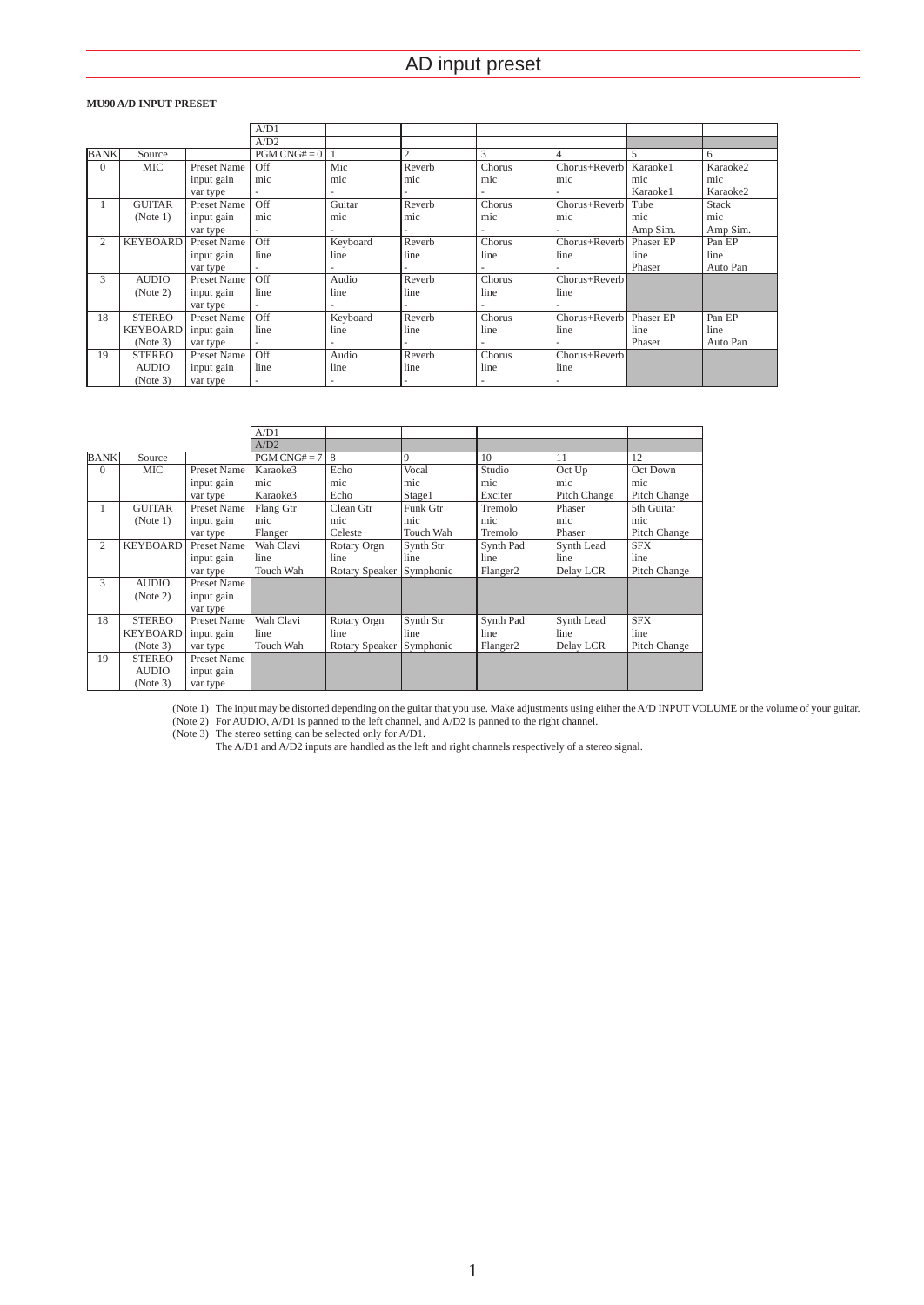## **REVERB**

| N <sub>o</sub> | <b>MSB</b> | LSB | <b>Effect Type</b> | Features                                                        |
|----------------|------------|-----|--------------------|-----------------------------------------------------------------|
| $\Omega$       | 00H        | 00H | <b>NO EFFECT</b>   | Effect is off                                                   |
|                | 01H        | 00H | HALL 1             | Reverb simulating the reverberance of a hall                    |
|                | 01H        | 01H | HALL.2             |                                                                 |
|                | 02H        | 00H | ROOM1              | Reverb simulating the reverberance of a room                    |
| 4              | 02H        | 01H | ROOM 2             |                                                                 |
|                | 02H        | 02H | ROOM 3             | $\mathbf{H}$                                                    |
| 6              | 03H        | 00H | STAGE 1            | Reverb suitable for solo instruments                            |
|                | 03H        | 01H | STAGE 2            | $\overline{\phantom{a}}$                                        |
| 8              | 04H        | 00H | PLATE              | Reverb simulating a metal plate reverb device                   |
| Q              | 10H        | 00H | <b>WHITE ROOM</b>  | Unique short reverb with a slight initial delay                 |
| 10             | 11H        | 00H | <b>TUNNEL</b>      | Simulation of a cylindrical space extending to left and right   |
|                | 12H        | 00H | <b>CANYON</b>      | Simulation of an imaginary sound space extending without limits |
| 12             | 13H        | 00H | <b>BASEMENT</b>    | Reverb with unique resonance after a slight initial delay       |

## **CHORUS**

| N <sub>o</sub> | <b>MSB</b> | <b>LSB</b> | <b>Effect Type</b>     | Features                                                                            |
|----------------|------------|------------|------------------------|-------------------------------------------------------------------------------------|
| $\Omega$       | 00H        | 00H        | <b>NO EFFECT</b>       | Effect is off                                                                       |
|                | 41H        | 00H        | <b>CHORUS 1</b>        | Standard chorus effect. Gives the sound a natural spaciousness.                     |
|                | 41H        | 01H        | <b>CHORUS 2</b>        | $\blacksquare$                                                                      |
| 3              | 41H        | 02H        | <b>CHORUS 3</b>        | $\overline{ }$                                                                      |
| 4              | 41H        | 08H        | <b>CHORUS 4</b>        | $\overline{11}$                                                                     |
| 5              | 42H        | 00H        | <b>CELESTE 1</b>       | This effect uses a three-phase LFO to create modulation and spaciousness            |
| 6              | 42H        | 01H        | <b>CELESTE 2</b>       |                                                                                     |
|                | 42H        | 02H        | <b>CELESTE 3</b>       | $\overline{ }$                                                                      |
| 8              | 42H        | 08H        | <b>CELESTE 4</b>       | $\mathbf{H}$                                                                        |
| 9              | 43H        | 00H        | <b>FLANGER 1</b>       | An effect reminiscent of a jet airplane                                             |
| 10             | 43H        | 01H        | <b>FLANGER 2</b>       | $\overline{1}$                                                                      |
| 11             | 43H        | 08H        | <b>FLANGER 3</b>       | $\mathbf{H}$                                                                        |
| 12             | 44H        | 00H        | <b>SYMPHONIC</b>       | Additional stages are added to the modulation of CELESTE                            |
| 13             | 57H        | 00H        | <b>ENSEMBLE DETUNE</b> | A chorus effect without modulation created by adding a slightly pitch-shifted sound |
| 14             | 48H        | 00H        | PHASER 1               | Adds modulation by cyclically changing the phase                                    |

## **VARIATION**

| No.             | <b>MSB</b>       | <b>LSB</b>       | <b>Effect Type</b>         | Features                                                                          |
|-----------------|------------------|------------------|----------------------------|-----------------------------------------------------------------------------------|
| $\overline{0}$  | 00H              | 00H              | <b>NO EFFECT</b>           | Effect is off                                                                     |
| 1               | $\overline{OH1}$ | 00H              | HALL 1                     | Reverb simulating the reverberance of a hall                                      |
| $\overline{2}$  | 01H              | 01H              | HALL <sub>2</sub>          |                                                                                   |
| $\overline{3}$  | 02H              | 00H              | ROOM1                      | Reverb simulating the reverberance of a room                                      |
| 4               | 02H              | 01H              | ROOM <sub>2</sub>          |                                                                                   |
| $\overline{5}$  | 02H              | 02H              | ROOM3                      | $\overline{1}$                                                                    |
| $\overline{6}$  | 03H              | 00H              | STAGE 1                    | Reverb suitable for solo instruments                                              |
| 7               | 03H              | 01H              | STAGE 2                    |                                                                                   |
| $\overline{8}$  | 04H              | 00H              | <b>PLATE</b>               | Reverb simulating a metal plate reverb unit                                       |
| $\overline{9}$  | 10H              | 00H              | <b>WHITE ROOM</b>          | Unique short reverb with a slight initial delay                                   |
| 10              | 11H              | 00H              | <b>TUNNEL</b>              | Simulation of a cylindrical space extending to left and right                     |
| 11              | 12H              | 00H              | <b>CANYON</b>              | Simulation of an imaginary sound space extending without limits                   |
| 12              | 13H              | 00H              | <b>BASEMENT</b>            | Reverb with unique resonance after a slight initial delay                         |
| 13              | 05H              | 00H              | DELAY L,C,R                | An effect which generates three delays: L, R and C (center)                       |
| 14              | 06H              | $\overline{OOH}$ | <b>DELAY L,R</b>           | An effect which generates two delays, L and R, and provides two feedback delays   |
| 15              | 07H              | 00H              | <b>ECHO</b>                | Two delays (L and R) and independent feedback for L and R                         |
| 16              | 08H              | $\overline{OOH}$ | <b>CROSS DELAY</b>         | This effect crosses the feedback of two delays                                    |
| 17              | 09H              | 00H              | ER <sub>1</sub>            | An effect which produces only the early reflections of reverb                     |
| 18              | 09H              | 01H              | ER <sub>2</sub>            |                                                                                   |
| 19              | 0AH              | 00H              | <b>GATE REVERB</b>         | Simulation of gated reverb                                                        |
| 20              | 0BH              | 00H              | <b>REVERSE GATE</b>        | Simulation of gated reverb played backward                                        |
| 21              | 14H              | 00H              | <b>KARAOKE1</b>            | Echo for karaoke                                                                  |
| 22              | 14H              | 01H              | <b>KARAOKE2</b>            | π                                                                                 |
| $\overline{23}$ | 14H              | 02H              | KARAOKE <sub>3</sub>       | $\overline{11}$                                                                   |
| 24              | 41H              | 00H              | <b>CHORUS 1</b>            | Standard chorus effect. Adds natural spaciousness.                                |
| $\overline{25}$ | 41H              | 01H              | <b>CHORUS 2</b>            |                                                                                   |
| 26              | 41H              | 02H              | <b>CHORUS 3</b>            |                                                                                   |
| 27              | 41H              | 08H              | <b>CHORUS 4</b>            | $\overline{11}$                                                                   |
| 28              | 42H              | 00H              | <b>CELESTE 1</b>           | An effect which uses a 3-phase LFO to add modulation and spaciousness             |
| 29              | 42H              | 01H              | <b>CELESTE 2</b>           | $\overline{1}$                                                                    |
| 30              | 42H              | 02H              | <b>CELESTE 3</b>           |                                                                                   |
| 31              | 42H              | 08H              | <b>CELESTE 4</b>           |                                                                                   |
| $\overline{32}$ | 43H              | $\overline{OOH}$ | <b>FLANGER 1</b>           | An effect reminiscent of a jet airplane                                           |
| 33              | 43H              | 01H              | <b>FLANGER 2</b>           |                                                                                   |
| 34              | 43H              | 08H              | <b>FLANGER 3</b>           |                                                                                   |
| 35              | 44H              | 00H              | <b>SYMPHONIC</b>           | Additional stages are added to the modulation of CELESTE                          |
| 36              | 57H              | 00H              | <b>ENSEMBLE DETUNE</b>     | A chorus effect without modulation created by adding a slightly pitch-shifted     |
|                 |                  |                  |                            | sound                                                                             |
| 37              | 58H              | $\overline{OOH}$ | <b>AMBIENCE</b>            | An effect that blurs the location of the sound to add spatial width               |
| 38              | 45H              | 00H              | <b>ROTARY SPEAKER</b>      | Simulation of a rotary speaker. AC1 (assignable controller 1) etc. can be used to |
|                 |                  |                  |                            | control the speed of rotation.                                                    |
| 39              | 56H              | 00H              | <b>2WAY ROTARY SPEAKER</b> | Simulation of a rotary speaker. AC1 (assignable controller 1) etc. can be used to |
|                 |                  |                  |                            | control the speed of rotation.                                                    |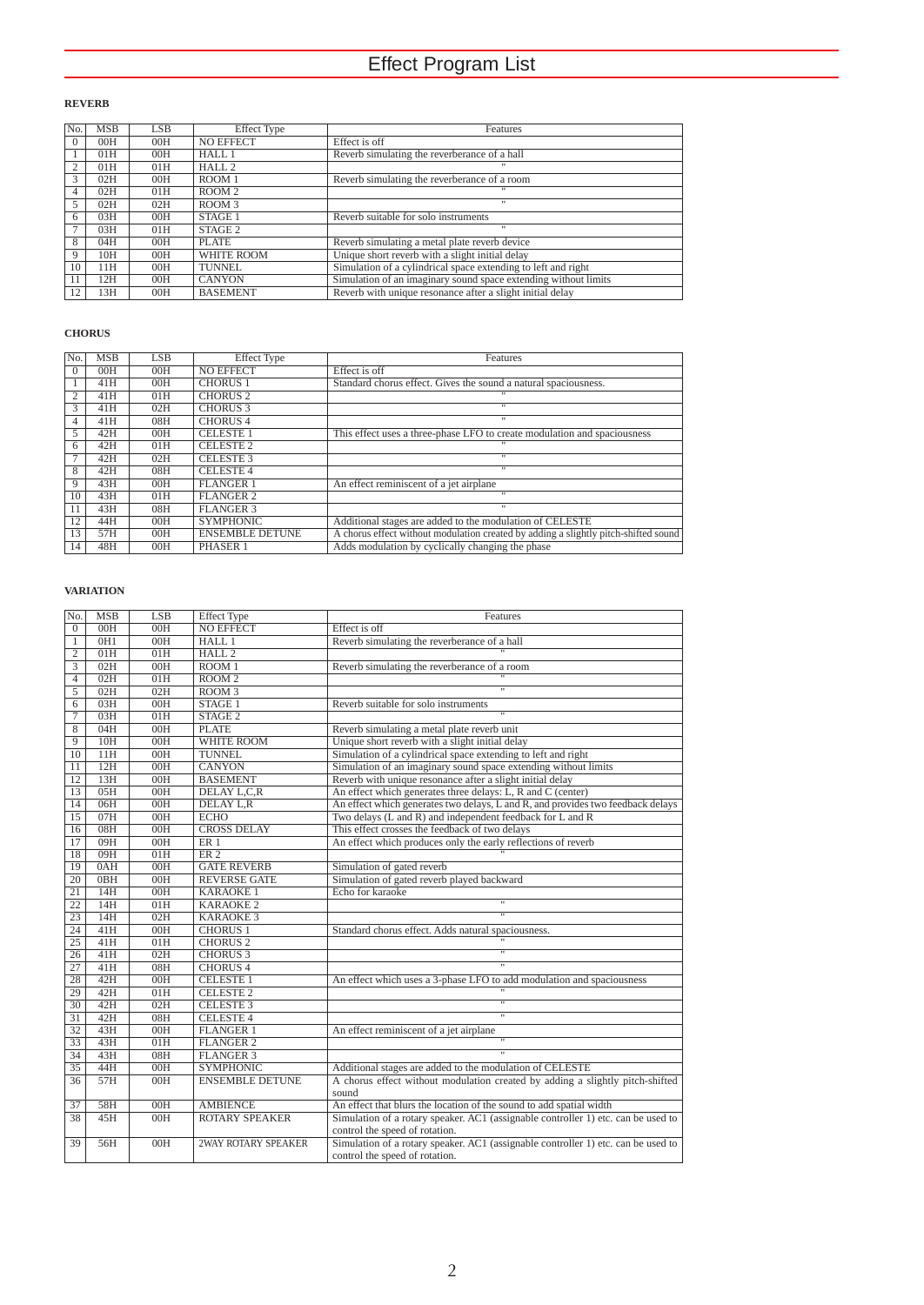## Effect Program List

| 40 | 46H             | 00H | <b>TREMOLO</b>         | An effect which cyclically modulates the volume                                     |
|----|-----------------|-----|------------------------|-------------------------------------------------------------------------------------|
| 41 | 47H             | 00H | <b>AUTO PAN</b>        | An effect which cyclically moves the sound left/right and front/back                |
| 42 | 48H             | 00H | PHASER 1               | Cyclically changes the phase to add modulation                                      |
| 43 | 48H             | 08H | PHASER <sub>2</sub>    |                                                                                     |
| 44 | 49H             | 00H | <b>DISTORTION</b>      | Adds a hard-edged distortion. A noise gate is provided, making this suitable for    |
|    |                 |     |                        | use with A/D input as well.                                                         |
| 45 | 49H             | 01H | <b>COMP+DISTORTION</b> | Since a compressor is provided in the initial stage, even distortion is produced    |
|    |                 |     |                        | regardless of the input level.                                                      |
| 46 | 4AH             | 00H | <b>OVER DRIVE</b>      | Adds mild distortion. A noise gate is provided, making this suitable for use with   |
|    |                 |     |                        | A/D input as well.                                                                  |
| 47 | 4BH             | 00H | <b>AMP SIMULATOR</b>   | Simulates a guitar amp. A noise gate is provided, making this suitable for use with |
|    |                 |     |                        | A/D input as well.                                                                  |
| 48 | 4CH             | 00H | 3BAND EQ(MONO)         | Mono EQ with low, mid and high equalization                                         |
| 49 | 4 <sub>DH</sub> | 00H | 2BAND EQ(STEREO)       | Stereo EQ with low and high equalization. Ideal for the drum part.                  |
| 50 | 4EH             | 00H | AUTO WAH(LFO)          | Cyclically changes the center frequency of a wah filter. Can be used with AC1 etc.  |
|    |                 |     |                        | as a pedal wah.                                                                     |
| 51 | 4EH             | 01H | <b>AUTO WAH+DIST</b>   | The output of AUTO WAH is distorted by DISTORTION. Can be used with AC1             |
|    |                 |     |                        | etc. as a pedal wah.                                                                |
| 52 | 4EH             | 02H | <b>AUTO WAH+ODRV</b>   | The output of AUTO WAH is distorted by OVERDRIVE. Can be used with AC1              |
|    |                 |     |                        | etc. as a pedal wah.                                                                |
| 53 | 52H             | 00H | <b>TOUCH WAH 1</b>     | The level of the input will modify the center frequency of the wah filter. Can be   |
|    |                 |     |                        | used with AC1 etc. as a pedal wah.                                                  |
| 54 | 52H             | 01H | <b>TOUCH WAH+DIST</b>  | The output of TOUCH WAH is distorted by DISTORTION. Can be used with                |
|    |                 |     |                        | AC1 etc. as a pedal wah.                                                            |
| 55 | 52H             | 02H | <b>TOUCH WAH+ODRV</b>  | The output of TOUCH WAH is distorted by OVERDRIVE. Can be used with                 |
|    |                 |     |                        | AC1 etc. as a pedal wah.                                                            |
| 56 | 52H             | 08H | <b>TOUCH WAH 2</b>     | The level of the input will modify the center frequency of the wah filter. Can be   |
|    |                 |     |                        | used with AC1 etc. as a pedal wah.                                                  |
| 57 | 50H             | 00H | PITCH CHANGE 1         | This effect changes the pitch of the input signal.                                  |
| 58 | 50H             | 01H | PITCH CHANGE 2         |                                                                                     |
| 59 | 51H             | 00H | <b>AURAL EXCITER®</b>  | This effect adds new overtones to the input signal to make it stand out.            |
| 60 | 53H             | 00H | <b>COMPRESSOR</b>      | Limits the output when the input signal exceeds a specified level. Can also add a   |
|    |                 |     |                        | sense of attack to the sound.                                                       |
| 61 | 54H             | 00H | <b>NOISE GATE</b>      | Gates the input when the input signal falls below a specified level. Effective when |
|    |                 |     |                        | you wish to suppress noise from the A/D input.                                      |
| 62 | 55H             | 00H | <b>VOICE CANCEL</b>    | Attenuates the vocal part of a recording on CD etc.                                 |
| 63 | 40H             | 00H | <b>THRU</b>            | Bypass without applying an effect                                                   |

Aural Exciter  $\circledast$  is a registered trademark of Aphex Corporation.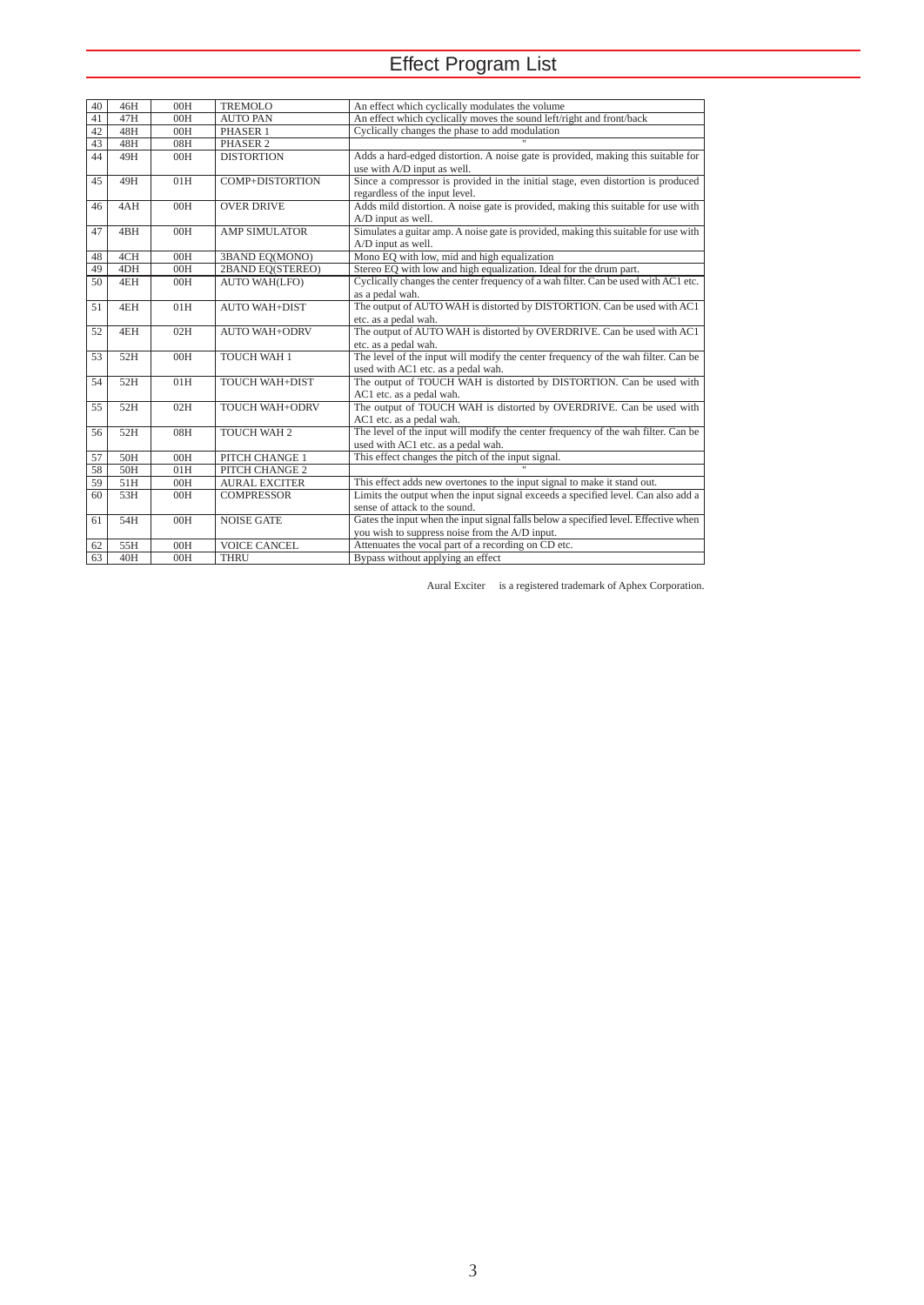## **INSERTION1,2**

| No.             | <b>MSB</b>      | <b>LSB</b>       | <b>Effect Type</b>     | Features                                                                                                            |
|-----------------|-----------------|------------------|------------------------|---------------------------------------------------------------------------------------------------------------------|
| $\overline{0}$  | 40H             | 00H              | <b>THRU</b>            | Bypass without applying an effect                                                                                   |
| $\mathbf{1}$    | 01H             | 00H              | HALL 1                 | Reverb simulating the reverberance of a hall                                                                        |
| $\overline{2}$  | 01H             | 01H              | HALL <sub>2</sub>      |                                                                                                                     |
|                 | 02H             | 00H              | ROOM1                  | Reverb simulating the reverberance of a room                                                                        |
| 4               | 02H             | 01H              | ROOM2                  |                                                                                                                     |
| 5               | 02H             | 02H              | ROOM <sub>3</sub>      |                                                                                                                     |
| $\overline{6}$  | 03H             | 00H              | STAGE 1                | Reverb suitable for solo instruments                                                                                |
| 7               | 03H             | 01H              | STAGE <sub>2</sub>     |                                                                                                                     |
| $\overline{8}$  | 04H             | 00H              | <b>PLATE</b>           | Reverb simulating a metal plate reverb unit                                                                         |
| 9               | 05H             | 00H              | DELAY L,C,R            | An effect which generates three delays: L, R and C (center)                                                         |
| 10              | 06H             | 00H              | DELAY L,R              | An effect which generates two delays, L and R, and provides two feedback delays                                     |
| $\overline{11}$ | 07H             | 00H              | <b>ECHO</b>            | Two delays $(L \text{ and } R)$ and independent feedback for $L$ and $R$                                            |
| 12              | 08H             | 00H              | <b>CROSS DELAY</b>     | This effect crosses the feedback of two delays                                                                      |
| 13              | 14H             | 00H              | <b>KARAOKE1</b>        | Echo for karaoke                                                                                                    |
| 14              | 14H             | 01H              | <b>KARAOKE2</b>        |                                                                                                                     |
| $\overline{15}$ | 14H             | 02H              | <b>KARAOKE 3</b>       |                                                                                                                     |
| 16              | 41H             | 00H              | <b>CHORUS 1</b>        | Standard chorus effect. Adds natural spaciousness.                                                                  |
| 17              | 41H             | $\overline{01H}$ | <b>CHORUS 2</b>        |                                                                                                                     |
| 18              | 41H             | 02H              | <b>CHORUS 3</b>        |                                                                                                                     |
| 19              | 41H             | 08H              | <b>CHORUS 4</b>        |                                                                                                                     |
| $\overline{20}$ | 42H             | 00H              | <b>CELESTE 1</b>       | An effect which uses a 3-phase LFO to add modulation and spaciousness                                               |
| $\overline{21}$ | 42H             | 01H              | <b>CELESTE 2</b>       |                                                                                                                     |
| 22              | 42H             | 02H              | <b>CELESTE 3</b>       |                                                                                                                     |
| $\overline{23}$ | 42H             | 08H              | <b>CELESTE 4</b>       |                                                                                                                     |
| $\overline{24}$ | 43H             | 00H              | <b>FLANGER 1</b>       | An effect reminiscent of a jet airplane                                                                             |
| $\overline{25}$ | 43H             | 01H              | <b>FLANGER 2</b>       |                                                                                                                     |
| 26              | 43H             | 08H              | <b>FLANGER 3</b>       |                                                                                                                     |
| 27              | 44H             | 00H              | <b>SYMPHONIC</b>       | Additional stages are added to the modulation of CELESTE                                                            |
| 28              | 57H             | 00H              | <b>ENSEMBLE DETUNE</b> | A chorus effect without modulation created by adding a slightly pitch-shifted                                       |
|                 |                 |                  |                        | sound                                                                                                               |
| 29              | 45H             | 00H              | <b>ROTARY SPEAKER</b>  | Simulation of a rotary speaker. AC1 (assignable controller 1) etc. can be used to<br>control the speed of rotation. |
| 30              | 46H             | 00H              | <b>TREMOLO</b>         | An effect which cyclically modulates the volume                                                                     |
| 31              | 47H             | 00H              | <b>AUTO PAN</b>        | An effect which cyclically moves the sound left/right and front/back                                                |
| 32              | 48H             | 00H              | PHASER 1               | Cyclically changes the phase to create modulation                                                                   |
| 33              | 49H             | 00H              | <b>DISTORTION</b>      | Adds a hard-edged distortion                                                                                        |
| $\overline{34}$ | 4AH             | 00H              | <b>OVER DRIVE</b>      | Adds mild distortion                                                                                                |
| 35              | 4BH             | 00H              | <b>AMP SIMULATOR</b>   | Simulates a guitar amp                                                                                              |
| 36              | 4CH             | 00H              | 3BAND EQ(MONO)         | Mono EQ with low, mid and high equalization                                                                         |
| 37              | 4 <sub>DH</sub> | 00H              | 2BAND EQ(STEREO)       | Stereo EQ with low and high equalization. Ideal for the drum part.                                                  |
| 38              | 4EH             | 00H              | <b>AUTO WAH(LFO)</b>   | Cyclically changes the center frequency of a wah filter. Can be used with AC1 etc.                                  |
|                 |                 |                  |                        | as a pedal wah.                                                                                                     |
| 39              | 52H             | 00H              | <b>TOUCH WAH 1</b>     | The level of the input will modify the center frequency of the wah filter. Can be                                   |
|                 |                 |                  |                        | used with AC1 etc. as a pedal wah.                                                                                  |
| 40              | 52H             | 08H              | <b>TOUCH WAH 2</b>     | The level of the input will modify the center frequency of the wah filter. Can be                                   |
|                 |                 |                  |                        | used with AC1 etc. as a pedal wah.                                                                                  |
| 41              | 51H             | 00H              | <b>AURAL EXCITER®</b>  | This effect adds new overtones to the input signal to make it stand out.                                            |
| 42              | 53H             | 00H              | <b>COMPRESSOR</b>      | Limits the output when the input signal exceeds a specified level. Can also add a                                   |
|                 |                 |                  |                        | sense of attack to the sound.                                                                                       |
| 43              | 54H             | 00H              | <b>NOISE GATE</b>      | Gates the input when the input signal falls below a specified level. Effective when                                 |
|                 |                 |                  |                        | you wish to suppress noise from the A/D input.                                                                      |
|                 |                 |                  |                        |                                                                                                                     |

Aural Exciter  $\mathcal D$  is a registered trademark of Aphex Corporation.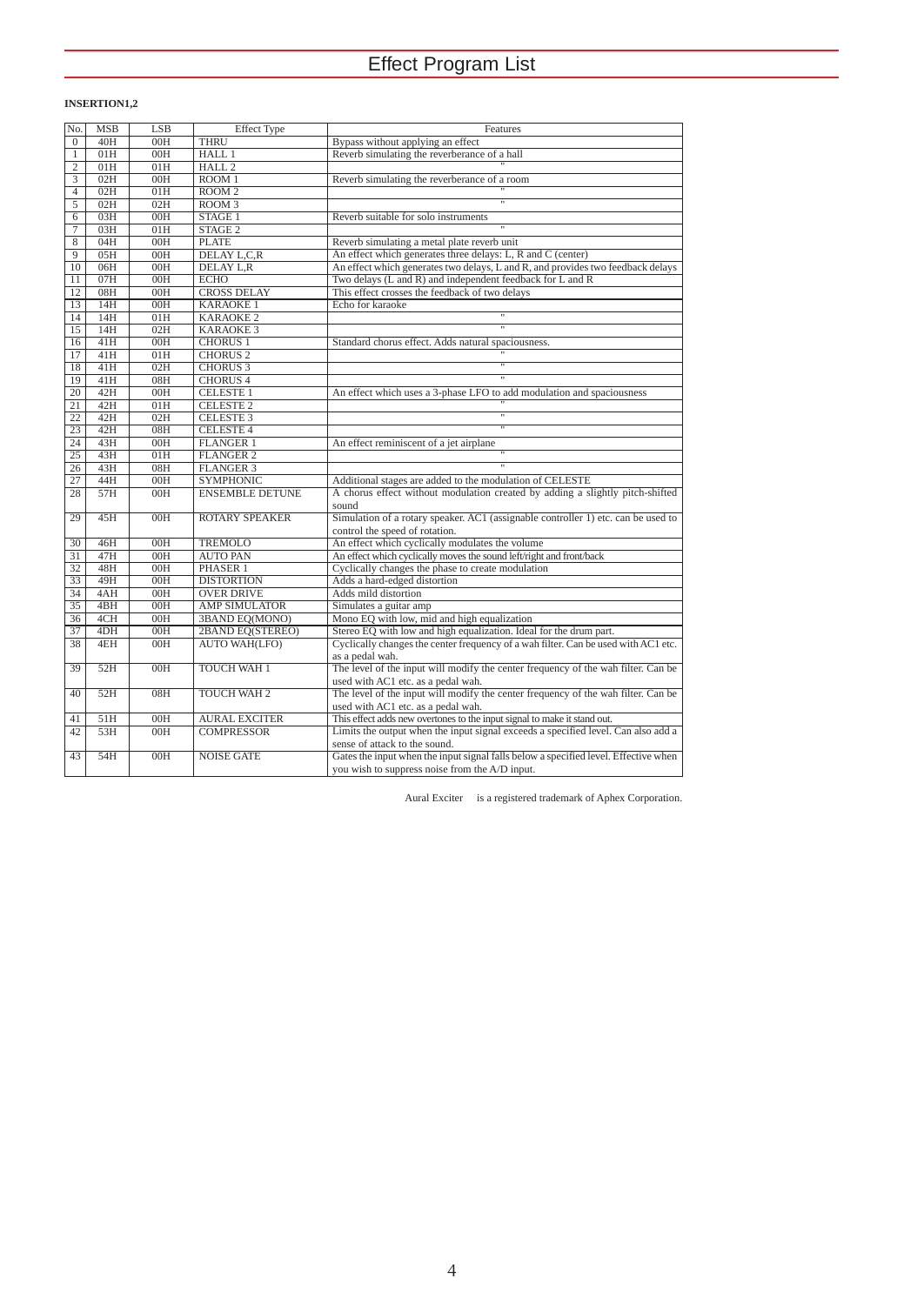## MU90 Effect LSB, MSB LIST

## **REVERB TYPE**

| <b>TYPE MSB</b>      |            | <b>TYPE LSB</b>   |                   |        |          |    |  |  |  |
|----------------------|------------|-------------------|-------------------|--------|----------|----|--|--|--|
| <b>DEC</b>           | <b>HEX</b> | $00\,$            | 01                | 02     | $\cdots$ | 08 |  |  |  |
| 000                  | $\Omega$   | NO EFFECT         |                   |        |          |    |  |  |  |
| 001                  |            | HALL 1            | HALL <sub>2</sub> |        |          |    |  |  |  |
| 002                  | 2          | ROOM <sub>1</sub> | ROOM <sub>2</sub> | ROOM 3 |          |    |  |  |  |
| 003                  | 3          | STAGE 1           | STAGE 2           |        |          |    |  |  |  |
| 004                  |            | <b>PLATE</b>      |                   |        |          |    |  |  |  |
| 005                  | 5          | <b>NO EFFECT</b>  |                   |        |          |    |  |  |  |
| $\ddot{\phantom{a}}$ |            |                   |                   |        |          |    |  |  |  |
| 015                  | F          | <b>NO EFFECT</b>  |                   |        |          |    |  |  |  |
| 016                  | 10         | <b>WHITE ROOM</b> |                   |        |          |    |  |  |  |
| 017                  | 11         | <b>TUNNEL</b>     |                   |        |          |    |  |  |  |
| 018                  | 12         | <b>CANYON</b>     |                   |        |          |    |  |  |  |
| 019                  | 13         | <b>BASEMENT</b>   |                   |        |          |    |  |  |  |
| 020                  | 14         | <b>NO EFFECT</b>  |                   |        |          |    |  |  |  |
| $\ddot{\phantom{a}}$ |            |                   |                   |        |          |    |  |  |  |
| 127                  | 7F         | <b>NO EFFECT</b>  |                   |        |          |    |  |  |  |

NO EFFECT Same as basic effects (LSB=00)

## **CHORUS TYPE**

| <b>TYPE MSB</b>      |            | <b>TYPE LSB</b>        |                  |                  |          |                  |  |  |
|----------------------|------------|------------------------|------------------|------------------|----------|------------------|--|--|
| DEC                  | <b>HEX</b> | $00\,$                 | 01               | 02               | $\cdots$ | 08               |  |  |
| 000                  | $\Omega$   | <b>NO EFFECT</b>       |                  |                  |          |                  |  |  |
| 001                  |            | <b>NO EFFECT</b>       |                  |                  |          |                  |  |  |
| $\ddot{\phantom{a}}$ |            |                        |                  |                  |          |                  |  |  |
| 064                  | 40         | <b>NO EFFECT</b>       |                  |                  |          |                  |  |  |
| 065                  | 41         | <b>CHORUS 1</b>        | <b>CHORUS 2</b>  | <b>CHORUS 3</b>  |          | <b>CHORUS 4</b>  |  |  |
| 066                  | 42         | <b>CELESTE 1</b>       | <b>CELESTE 2</b> | <b>CELESTE 3</b> |          | <b>CELESTE 4</b> |  |  |
| 067                  | 43         | <b>FLANGER 1</b>       | <b>FLANGER 2</b> |                  |          | <b>FLANGER 3</b> |  |  |
| 068                  | 44         | <b>SYMPHONIC</b>       |                  |                  |          |                  |  |  |
| 069                  | 45         | <b>NO EFFECT</b>       |                  |                  |          |                  |  |  |
|                      |            |                        |                  |                  |          |                  |  |  |
| 071                  | 47         | <b>NO EFFECT</b>       |                  |                  |          |                  |  |  |
| 072                  | 48         | PHASER 1               |                  |                  |          |                  |  |  |
| 073                  | 49         | <b>NO EFFECT</b>       |                  |                  |          |                  |  |  |
|                      |            |                        |                  |                  |          |                  |  |  |
| 086                  | 56         | <b>NO EFFECT</b>       |                  |                  |          |                  |  |  |
| 087                  | 57         | <b>ENSEMBLE DETUNE</b> |                  |                  |          |                  |  |  |
| 088                  | 58         | <b>NO EFFECT</b>       |                  |                  |          |                  |  |  |
| $\cdot$<br>$\bullet$ |            |                        |                  |                  |          |                  |  |  |
| 127                  | 7F         | <b>NO EFFECT</b>       |                  |                  |          |                  |  |  |

NO EFFECT Same as basic effects (LSB=00)

### **VARIATION TYPE (0-63)**

| <b>TYPE MSB</b>      |                | <b>TYPE LSB</b>     |                   |                   |  |    |  |  |
|----------------------|----------------|---------------------|-------------------|-------------------|--|----|--|--|
| DEC                  | <b>HEX</b>     | $^{00}$             | 01                | 02                |  | 08 |  |  |
| 000                  | $\mathbf{0}$   | <b>NO EFFECT</b>    |                   |                   |  |    |  |  |
| 001                  |                | HALL 1              | HALL <sub>2</sub> |                   |  |    |  |  |
| 002                  | $\overline{c}$ | ROOM 1              | ROOM <sub>2</sub> | ROOM <sub>3</sub> |  |    |  |  |
| 003                  | 3              | STAGE 1             | STAGE 2           |                   |  |    |  |  |
| 004                  | $\overline{4}$ | <b>PLATE</b>        |                   |                   |  |    |  |  |
| 005                  | 5              | DELAY L,C,R         |                   |                   |  |    |  |  |
| 006                  | 6              | DELAY L,R           |                   |                   |  |    |  |  |
| 007                  | $\overline{7}$ | <b>ECHO</b>         |                   |                   |  |    |  |  |
| 008                  | 8              | <b>CROSS DELAY</b>  |                   |                   |  |    |  |  |
| 009                  | 9              | ER <sub>1</sub>     | ER <sub>2</sub>   |                   |  |    |  |  |
| 010                  | $\mathbf{A}$   | <b>GATE REVERB</b>  |                   |                   |  |    |  |  |
| 011                  | $\mathbf B$    | <b>REVERSE GATE</b> |                   |                   |  |    |  |  |
| 012                  | $\overline{C}$ | NO EFFECT or THRU   |                   |                   |  |    |  |  |
| $\ddot{\phantom{a}}$ |                |                     |                   |                   |  |    |  |  |
| 015                  | F              | NO EFFECT or THRU   |                   |                   |  |    |  |  |
| 016                  | 10             | <b>WHITE ROOM</b>   |                   |                   |  |    |  |  |
| 017                  | 11             | <b>TUNNEL</b>       |                   |                   |  |    |  |  |
| 018                  | 12             | <b>CANYON</b>       |                   |                   |  |    |  |  |
| 019                  | 13             | <b>BASEMENT</b>     |                   |                   |  |    |  |  |
| 020                  | 14             | <b>KARAOKE1</b>     | <b>KARAOKE 2</b>  | <b>KARAOKE 3</b>  |  |    |  |  |
| 021                  | 15             | NO EFFECT or THRU   |                   |                   |  |    |  |  |
| $\bullet$            |                |                     |                   |                   |  |    |  |  |
| 063                  | 3F             | NO EFFECT or THRU   |                   |                   |  |    |  |  |

NO EFFECT (for SYS) or THRU (for INS) Same as basic effects (LSB=00)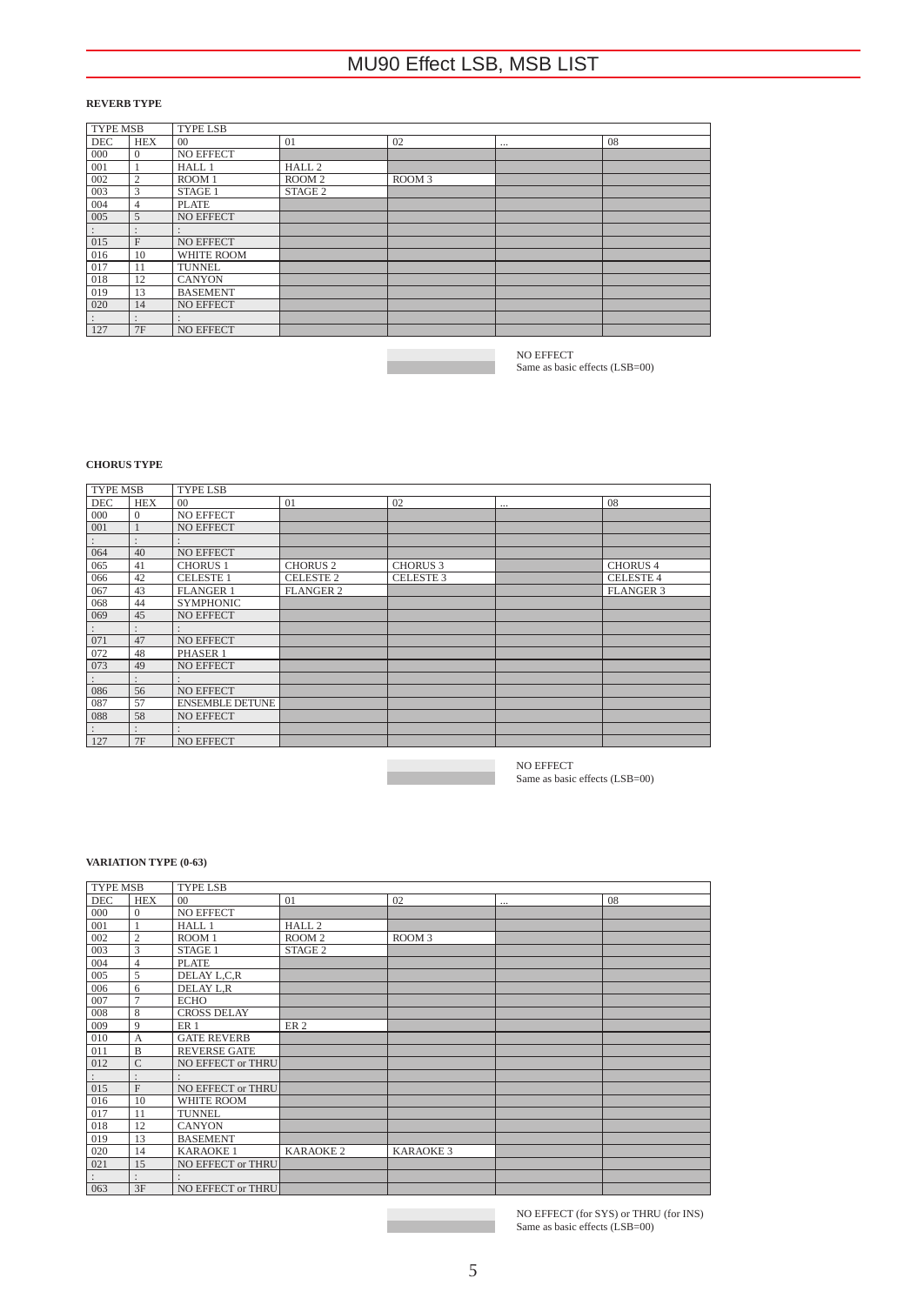## MU90 Effect LSB, MSB LIST

## **VARIATION TYPE (64-127)**

| DEC.<br><b>HEX</b><br>01<br>02<br>08<br>$^{00}$<br>$\cdots$<br><b>THRU</b><br>064<br>40<br>065<br>41<br><b>CHORUS 1</b><br><b>CHORUS 2</b><br><b>CHORUS 4</b><br><b>CHORUS 3</b><br>CELESTE 1<br>CELESTE <sub>2</sub><br><b>CELESTE 3</b><br><b>CELESTE 4</b><br>42<br>066<br>067<br>43<br><b>FLANGER 1</b><br><b>FLANGER 2</b><br><b>FLANGER 3</b><br>068<br>44<br><b>SYMPHONIC</b><br>45<br><b>ROTARY SPEAKER</b><br>069<br>070<br>46<br><b>TREMOLO</b><br>47<br>071<br><b>AUTO PAN</b><br>072<br>48<br>PHASER 1<br>PHASER <sub>2</sub><br>073<br>49<br><b>DISTORTION</b><br>COMP+DISTORTION<br><b>OVER DRIVE</b><br>074<br>4A<br>075<br>4B<br><b>AMP SIMULATOR</b><br>4C<br>076<br>3-BAND EQ<br>077<br>4 <sub>D</sub><br>2-BAND EQ<br>4E<br>078<br><b>AUTO WAH(LFO)</b><br><b>AUTO WAH+DIST</b><br><b>AUTO WAH+OVERDRIVE</b><br>4F<br>079<br><b>THRU</b><br>PITCH CHANGE<br>PITCH CHANGE2<br>080<br>50<br>51<br>AURAL EXCITER®<br>081<br>082<br>52<br><b>TOUCH WAH 1</b><br><b>TOUCH WAH+DIST</b><br>TOUCH WAH+OVERDRIVE<br><b>TOUCH WAH 2</b><br>53<br>083<br><b>COMPRESSOR</b><br>54<br>084<br><b>NOISE GATE</b><br>55<br>085<br>VOICE CANCEL<br>56<br><b>2WAY ROTARY SPEAKER</b><br>086<br>57<br><b>ENSEMBLE DETUNE</b><br>087<br>58<br>088<br><b>AMBIENCE</b><br>59<br><b>THRU</b><br>089<br>7F<br>127<br><b>THRU</b> | <b>TYPE MSB</b> |  | <b>TYPE LSB</b> |  |  |  |  |  |  |
|------------------------------------------------------------------------------------------------------------------------------------------------------------------------------------------------------------------------------------------------------------------------------------------------------------------------------------------------------------------------------------------------------------------------------------------------------------------------------------------------------------------------------------------------------------------------------------------------------------------------------------------------------------------------------------------------------------------------------------------------------------------------------------------------------------------------------------------------------------------------------------------------------------------------------------------------------------------------------------------------------------------------------------------------------------------------------------------------------------------------------------------------------------------------------------------------------------------------------------------------------------------------------------------------------------------------------|-----------------|--|-----------------|--|--|--|--|--|--|
|                                                                                                                                                                                                                                                                                                                                                                                                                                                                                                                                                                                                                                                                                                                                                                                                                                                                                                                                                                                                                                                                                                                                                                                                                                                                                                                              |                 |  |                 |  |  |  |  |  |  |
|                                                                                                                                                                                                                                                                                                                                                                                                                                                                                                                                                                                                                                                                                                                                                                                                                                                                                                                                                                                                                                                                                                                                                                                                                                                                                                                              |                 |  |                 |  |  |  |  |  |  |
|                                                                                                                                                                                                                                                                                                                                                                                                                                                                                                                                                                                                                                                                                                                                                                                                                                                                                                                                                                                                                                                                                                                                                                                                                                                                                                                              |                 |  |                 |  |  |  |  |  |  |
|                                                                                                                                                                                                                                                                                                                                                                                                                                                                                                                                                                                                                                                                                                                                                                                                                                                                                                                                                                                                                                                                                                                                                                                                                                                                                                                              |                 |  |                 |  |  |  |  |  |  |
|                                                                                                                                                                                                                                                                                                                                                                                                                                                                                                                                                                                                                                                                                                                                                                                                                                                                                                                                                                                                                                                                                                                                                                                                                                                                                                                              |                 |  |                 |  |  |  |  |  |  |
|                                                                                                                                                                                                                                                                                                                                                                                                                                                                                                                                                                                                                                                                                                                                                                                                                                                                                                                                                                                                                                                                                                                                                                                                                                                                                                                              |                 |  |                 |  |  |  |  |  |  |
|                                                                                                                                                                                                                                                                                                                                                                                                                                                                                                                                                                                                                                                                                                                                                                                                                                                                                                                                                                                                                                                                                                                                                                                                                                                                                                                              |                 |  |                 |  |  |  |  |  |  |
|                                                                                                                                                                                                                                                                                                                                                                                                                                                                                                                                                                                                                                                                                                                                                                                                                                                                                                                                                                                                                                                                                                                                                                                                                                                                                                                              |                 |  |                 |  |  |  |  |  |  |
|                                                                                                                                                                                                                                                                                                                                                                                                                                                                                                                                                                                                                                                                                                                                                                                                                                                                                                                                                                                                                                                                                                                                                                                                                                                                                                                              |                 |  |                 |  |  |  |  |  |  |
|                                                                                                                                                                                                                                                                                                                                                                                                                                                                                                                                                                                                                                                                                                                                                                                                                                                                                                                                                                                                                                                                                                                                                                                                                                                                                                                              |                 |  |                 |  |  |  |  |  |  |
|                                                                                                                                                                                                                                                                                                                                                                                                                                                                                                                                                                                                                                                                                                                                                                                                                                                                                                                                                                                                                                                                                                                                                                                                                                                                                                                              |                 |  |                 |  |  |  |  |  |  |
|                                                                                                                                                                                                                                                                                                                                                                                                                                                                                                                                                                                                                                                                                                                                                                                                                                                                                                                                                                                                                                                                                                                                                                                                                                                                                                                              |                 |  |                 |  |  |  |  |  |  |
|                                                                                                                                                                                                                                                                                                                                                                                                                                                                                                                                                                                                                                                                                                                                                                                                                                                                                                                                                                                                                                                                                                                                                                                                                                                                                                                              |                 |  |                 |  |  |  |  |  |  |
|                                                                                                                                                                                                                                                                                                                                                                                                                                                                                                                                                                                                                                                                                                                                                                                                                                                                                                                                                                                                                                                                                                                                                                                                                                                                                                                              |                 |  |                 |  |  |  |  |  |  |
|                                                                                                                                                                                                                                                                                                                                                                                                                                                                                                                                                                                                                                                                                                                                                                                                                                                                                                                                                                                                                                                                                                                                                                                                                                                                                                                              |                 |  |                 |  |  |  |  |  |  |
|                                                                                                                                                                                                                                                                                                                                                                                                                                                                                                                                                                                                                                                                                                                                                                                                                                                                                                                                                                                                                                                                                                                                                                                                                                                                                                                              |                 |  |                 |  |  |  |  |  |  |
|                                                                                                                                                                                                                                                                                                                                                                                                                                                                                                                                                                                                                                                                                                                                                                                                                                                                                                                                                                                                                                                                                                                                                                                                                                                                                                                              |                 |  |                 |  |  |  |  |  |  |
|                                                                                                                                                                                                                                                                                                                                                                                                                                                                                                                                                                                                                                                                                                                                                                                                                                                                                                                                                                                                                                                                                                                                                                                                                                                                                                                              |                 |  |                 |  |  |  |  |  |  |
|                                                                                                                                                                                                                                                                                                                                                                                                                                                                                                                                                                                                                                                                                                                                                                                                                                                                                                                                                                                                                                                                                                                                                                                                                                                                                                                              |                 |  |                 |  |  |  |  |  |  |
|                                                                                                                                                                                                                                                                                                                                                                                                                                                                                                                                                                                                                                                                                                                                                                                                                                                                                                                                                                                                                                                                                                                                                                                                                                                                                                                              |                 |  |                 |  |  |  |  |  |  |
|                                                                                                                                                                                                                                                                                                                                                                                                                                                                                                                                                                                                                                                                                                                                                                                                                                                                                                                                                                                                                                                                                                                                                                                                                                                                                                                              |                 |  |                 |  |  |  |  |  |  |
|                                                                                                                                                                                                                                                                                                                                                                                                                                                                                                                                                                                                                                                                                                                                                                                                                                                                                                                                                                                                                                                                                                                                                                                                                                                                                                                              |                 |  |                 |  |  |  |  |  |  |
|                                                                                                                                                                                                                                                                                                                                                                                                                                                                                                                                                                                                                                                                                                                                                                                                                                                                                                                                                                                                                                                                                                                                                                                                                                                                                                                              |                 |  |                 |  |  |  |  |  |  |
|                                                                                                                                                                                                                                                                                                                                                                                                                                                                                                                                                                                                                                                                                                                                                                                                                                                                                                                                                                                                                                                                                                                                                                                                                                                                                                                              |                 |  |                 |  |  |  |  |  |  |
|                                                                                                                                                                                                                                                                                                                                                                                                                                                                                                                                                                                                                                                                                                                                                                                                                                                                                                                                                                                                                                                                                                                                                                                                                                                                                                                              |                 |  |                 |  |  |  |  |  |  |
|                                                                                                                                                                                                                                                                                                                                                                                                                                                                                                                                                                                                                                                                                                                                                                                                                                                                                                                                                                                                                                                                                                                                                                                                                                                                                                                              |                 |  |                 |  |  |  |  |  |  |
|                                                                                                                                                                                                                                                                                                                                                                                                                                                                                                                                                                                                                                                                                                                                                                                                                                                                                                                                                                                                                                                                                                                                                                                                                                                                                                                              |                 |  |                 |  |  |  |  |  |  |
|                                                                                                                                                                                                                                                                                                                                                                                                                                                                                                                                                                                                                                                                                                                                                                                                                                                                                                                                                                                                                                                                                                                                                                                                                                                                                                                              |                 |  |                 |  |  |  |  |  |  |
|                                                                                                                                                                                                                                                                                                                                                                                                                                                                                                                                                                                                                                                                                                                                                                                                                                                                                                                                                                                                                                                                                                                                                                                                                                                                                                                              |                 |  |                 |  |  |  |  |  |  |

THRU Same as basic effects (LSB=00)

### **INSERTION EFFECT TYPE**

| <b>TYPE MSB</b>      |                         | TYPE LSB               |                    |                   |          |                  |  |
|----------------------|-------------------------|------------------------|--------------------|-------------------|----------|------------------|--|
| DEC                  | <b>HEX</b>              | 00 <sup>1</sup>        | 01                 | 02                | $\cdots$ | 08               |  |
| 000                  | $\overline{0}$          | <b>THRU</b>            |                    |                   |          |                  |  |
| 001                  | $\mathbf{1}$            | HALL <sub>1</sub>      | HALL <sub>2</sub>  |                   |          |                  |  |
| 002                  | $\overline{2}$          | ROOM 1                 | ROOM <sub>2</sub>  | ROOM <sub>3</sub> |          |                  |  |
| 003                  | $\overline{\mathbf{3}}$ | STAGE 1                | STAGE <sub>2</sub> |                   |          |                  |  |
| 004                  | $\overline{4}$          | <b>PLATE</b>           |                    |                   |          |                  |  |
| 005                  | 5                       | DELAY L,C,R            |                    |                   |          |                  |  |
| 006                  | $\overline{6}$          | DELAY L,R              |                    |                   |          |                  |  |
| 007                  | $\overline{7}$          | <b>ECHO</b>            |                    |                   |          |                  |  |
| 008                  | 8                       | <b>CROSS DELAY</b>     |                    |                   |          |                  |  |
| 009                  | $\overline{9}$          | <b>THRU</b>            |                    |                   |          |                  |  |
| $\overline{\cdot}$   | $\ddot{\phantom{a}}$    | $\vdots$               |                    |                   |          |                  |  |
| 019                  | 13                      | <b>THRU</b>            |                    |                   |          |                  |  |
| 020                  | 14                      | <b>KARAOKE1</b>        | <b>KARAOKE2</b>    | <b>KARAOKE 3</b>  |          |                  |  |
| 021                  | $\overline{15}$         | <b>THRU</b>            |                    |                   |          |                  |  |
| $\ddot{\phantom{0}}$ | $\mathbf{r}$            | ÷                      |                    |                   |          |                  |  |
| 063                  | 3F                      | <b>THRU</b>            |                    |                   |          |                  |  |
| 064                  | 40                      | <b>THRU</b>            |                    |                   |          |                  |  |
| 065                  | 41                      | <b>CHORUS 1</b>        | <b>CHORUS 2</b>    | <b>CHORUS 3</b>   |          | <b>CHORUS 4</b>  |  |
| 066                  | 42                      | <b>CELESTE 1</b>       | <b>CELESTE 2</b>   | <b>CELESTE 3</b>  |          | <b>CELESTE 4</b> |  |
| 067                  | 43                      | <b>FLANGER 1</b>       | <b>FLANGER 2</b>   |                   |          | <b>FLANGER 3</b> |  |
| 068                  | 44                      | <b>SYMPHONIC</b>       |                    |                   |          |                  |  |
| 069                  | 45                      | ROTARY SPEAKER         |                    |                   |          |                  |  |
| 070                  | 46                      | <b>TREMOLO</b>         |                    |                   |          |                  |  |
| 071                  | 47                      | <b>AUTO PAN</b>        |                    |                   |          |                  |  |
| 072                  | 48                      | PHASER 1               |                    |                   |          |                  |  |
| 073                  | 49                      | <b>DISTORTION</b>      |                    |                   |          |                  |  |
| 074                  | 4A                      | <b>OVER DRIVE</b>      |                    |                   |          |                  |  |
| 075                  | 4B                      | <b>AMP SIMULATOR</b>   |                    |                   |          |                  |  |
| 076                  | 4C                      | <b>3BAND EQ</b>        |                    |                   |          |                  |  |
| 077                  | 4D                      | 2-BAND EQ              |                    |                   |          |                  |  |
| 078                  | 4E                      | <b>AUTO WAH(LFO)</b>   |                    |                   |          |                  |  |
| 079                  | 4F                      | <b>THRU</b>            |                    |                   |          |                  |  |
| 080                  | 50                      | <b>THRU</b>            |                    |                   |          |                  |  |
| 081                  | 51                      | <b>AURAL EXCITER®</b>  |                    |                   |          |                  |  |
| 082                  | 52                      | TOUCH WAH 1            |                    |                   |          | TOUCH WAH 2      |  |
| 083                  | $\overline{53}$         | <b>COMPRESSOR</b>      |                    |                   |          |                  |  |
| 084                  | 54                      | <b>NOISE GATE</b>      |                    |                   |          |                  |  |
| 085                  | 55                      | <b>THRU</b>            |                    |                   |          |                  |  |
| 086                  | 56                      | <b>THRU</b>            |                    |                   |          |                  |  |
| 087                  | $\overline{57}$         | <b>ENSEMBLE DETUNE</b> |                    |                   |          |                  |  |
| 088                  | 58                      | <b>THRU</b>            |                    |                   |          |                  |  |
| $\ddot{\phantom{a}}$ | $\ddot{\phantom{a}}$    | $\ddot{\phantom{a}}$   |                    |                   |          |                  |  |
| 127                  | 7F                      | <b>THRU</b>            |                    |                   |          |                  |  |

THRU Same as basic effects (LSB=00)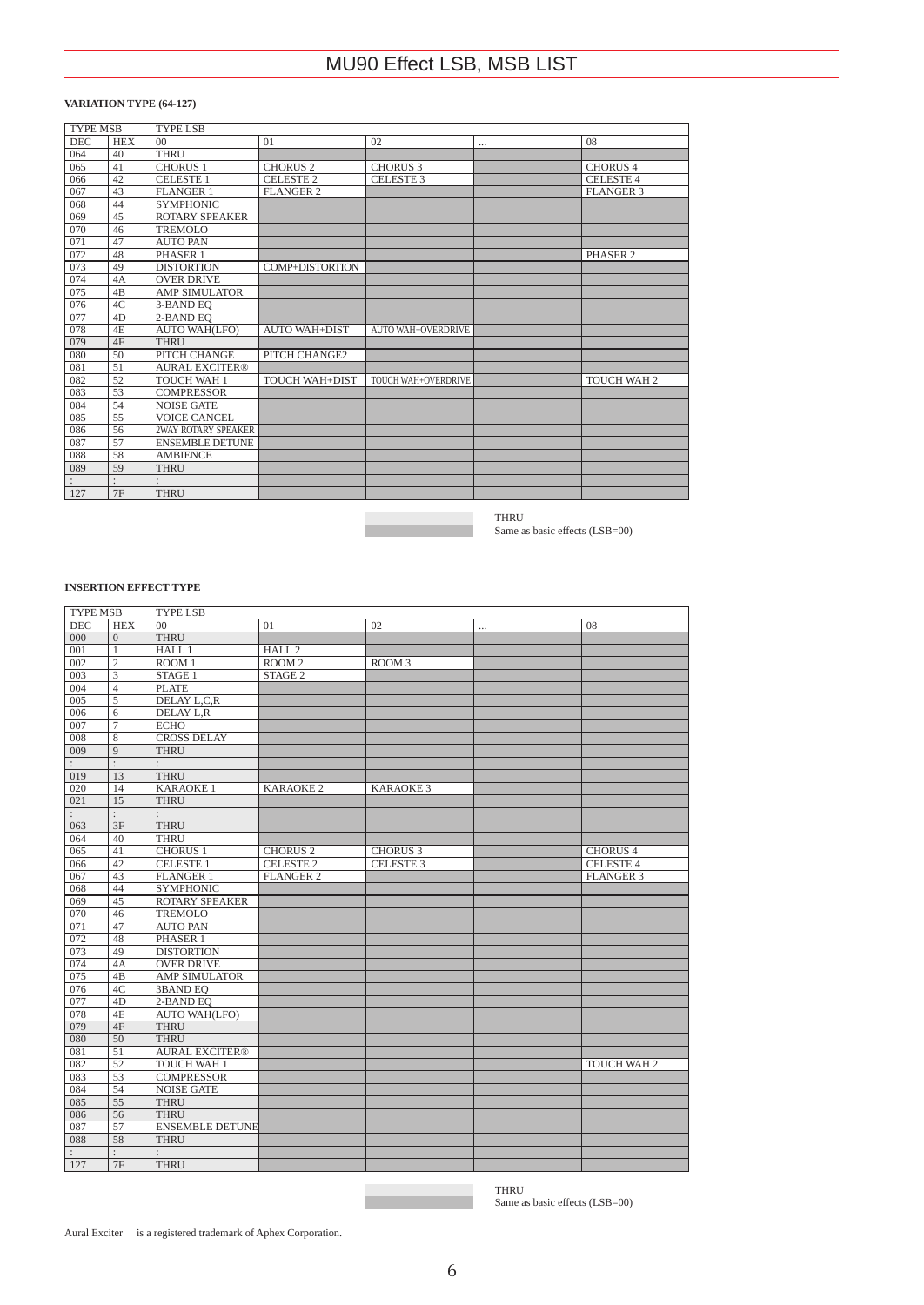#### **HALL1,HALL2 ROOM1,ROOM2,ROOM3 STAGE1,STAGE2 PLATE (reverb, variation, insertion1,2 block)**

| No.            | Parameter            | Display                       | Value     | See Table | Control |
|----------------|----------------------|-------------------------------|-----------|-----------|---------|
|                | <b>Reverb Time</b>   | $0.3 - 30.0s$                 | $0 - 69$  | table#4   |         |
| $\overline{c}$ | Diffusion            | $0 - 10$                      | $0 - 10$  |           |         |
| 3              | <b>Initial Delay</b> | $0 - 63$                      | $0 - 63$  | table#5   |         |
| 4              | <b>HPF</b> Cutoff    | Thru~8.0kHz                   | $0 - 52$  | table#3   |         |
| 5              | <b>LPF</b> Cutoff    | $1.0k - Thru$                 | 34-60     | table#3   |         |
| 6              |                      |                               |           |           |         |
|                |                      |                               |           |           |         |
| 8              |                      |                               |           |           |         |
| 9              |                      |                               |           |           |         |
| 10             | Drv/Wet              | $D63>$ W ~ $D=$ W ~ $D<$ W63  | $1 - 127$ |           |         |
|                |                      |                               |           |           |         |
| 11             | <b>Rev Delay</b>     | $0 - 63$                      | $0 - 63$  | table#5   |         |
| 12             | Density              | 0~4 (reverb, variation block) | $0 - 4$   |           |         |
|                |                      | $0~2$ (insertion 1,2 block)   | $0 - 2$   |           |         |
| 13             | Er/Rev Balance       | $E63>R \sim E=R \sim E < R63$ | $1 - 127$ |           |         |
| 14             | High Damp            | $0.1 - 1.0$                   | $1 - 10$  |           |         |
| 15             | Feedback Level       | $-63-+63$                     | $1 - 127$ |           |         |
| 16             |                      |                               |           |           |         |

## **DELAY L,C,R (variation, insertion1,2 block)**

| No.            | Parameter                | Display                                          | Value       | See Table | Control |
|----------------|--------------------------|--------------------------------------------------|-------------|-----------|---------|
|                | Lch Delay                | $0.1 - 1486.0$ ms (variation block)              | 1-14860     |           |         |
|                |                          | $0.1 \sim 742.9$ ms (insertion 1,2 block)        | 1-7429      |           |         |
| $\overline{2}$ | <b>Rch Delay</b>         | $0.1 - 1486.0$ ms (variation block)              | $1 - 14860$ |           |         |
|                |                          | $0.1 \sim 742.9$ ms (insertion1,2 block)         | 1-7429      |           |         |
| 3              | Cch Delay                | $0.1 \sim 1486.0$ ms (variation block)           | 1-14860     |           |         |
|                |                          | $0.1 \sim 742.9 \text{ms}$ (insertion 1,2 block) | 1-7429      |           |         |
| 4              | Feedback Delay           | $0.1 \sim 1486.0$ ms (variation block)           | 1-14860     |           |         |
|                |                          | $0.1 \sim 742.9$ ms (insertion 1,2 block)        | 1-7429      |           |         |
| 5              | Feedback Level           | $-63$ ~ $+63$                                    | $1 - 127$   |           |         |
| 6              | Cch Level                | $0 - 127$                                        | $0 - 127$   |           |         |
|                | <b>High Damp</b>         | $0.1 - 1.0$                                      | $1 - 10$    |           |         |
| 8              |                          |                                                  |             |           |         |
| 9              |                          |                                                  |             |           |         |
| 10             | Dry/Wet                  | $D63>$ W ~ $D=$ W ~ $D<$ W63                     | $1 - 127$   |           |         |
|                |                          |                                                  |             |           |         |
| 11             |                          |                                                  |             |           |         |
| 12             |                          |                                                  |             |           |         |
| 13             | <b>EQ Low Frequency</b>  | 32Hz~2.0kHz                                      | $4 - 40$    | table#3   |         |
| 14             | EQ Low Gain              | $-12$ ~+12dB                                     | 52-76       |           |         |
| 15             | <b>EQ High Frequency</b> | 500Hz~16.0kHz                                    | 28-58       | table#3   |         |
| 16             | EQ High Gain             | $-12$ ~+12dB                                     | 52-76       |           |         |
|                |                          |                                                  |             |           |         |

## **ECHO (variation, insertion1,2 block)**

| No.            | Parameter                | Display                                          | Value     | See Table | Control |
|----------------|--------------------------|--------------------------------------------------|-----------|-----------|---------|
|                | Lch Delay1               | 0.1~743.0ms (variation block)                    | 1-7430    |           |         |
|                |                          | $0.1 \sim 371.4$ ms (insertion 1,2 block)        | 1-3714    |           |         |
| 2              | Lch Feedback Level       | $-63-+63$                                        | $1 - 127$ |           |         |
| 3              | Rch Delay1               | $0.1 - 743.0$ ms (variation block)               | 1-7430    |           |         |
|                |                          | $0.1 \sim 371.4 \text{ms}$ (insertion 1,2 block) | 1-3714    |           |         |
| 4              | Rch Feedback Level       | $-63$ $-+63$                                     | $1 - 127$ |           |         |
| 5              | <b>High Damp</b>         | $0.1 - 1.0$                                      | $1 - 10$  |           |         |
| 6              | Lch Delay2               | $0.1 - 743.0$ ms (variation block)               | 1-7430    |           |         |
|                |                          | $0.1 \sim 371.4 \text{ms}$ (insertion 1,2 block) | 1-3714    |           |         |
| $\overline{7}$ | Rch Delay2               | $0.1 - 743.0$ ms (variation block)               | 1-7430    |           |         |
|                |                          | $0.1 \sim 371.4$ ms (insertion 1,2 block)        | 1-3714    |           |         |
| 8              | Delay2 Level             | $0 - 127$                                        | $0 - 127$ |           |         |
| 9              |                          |                                                  |           |           |         |
| 10             | Dry/Wet                  | $D63>$ W ~ $D=$ W ~ $D<$ W63                     | $1 - 127$ |           |         |
|                |                          |                                                  |           |           |         |
| 11             |                          |                                                  |           |           |         |
| 12             |                          |                                                  |           |           |         |
| 13             | <b>EQ Low Frequency</b>  | 32Hz~2.0kHz                                      | $4 - 40$  | table#3   |         |
| 14             | <b>EO Low Gain</b>       | $-12$ ~+12dB                                     | 52-76     |           |         |
| 15             | <b>EQ High Frequency</b> | 500Hz~16.0kHz                                    | 28-58     | table#3   |         |
| 16             | EO High Gain             | $-12$ ~+12dB                                     | 52-76     |           |         |

## **EARLY REF1,EARLY REF2 (variation block)**

| No.            | Parameter            | Display                      | Value     | See Table | Control |
|----------------|----------------------|------------------------------|-----------|-----------|---------|
|                | Type                 | S-H, L-H, Rdm, Rvs, Plt, Spr | $0 - 5$   |           |         |
| $\overline{2}$ | Room Size            | $0.1 - 7.0$                  | $0 - 44$  | table#6   |         |
| 3              | Diffusion            | $0 - 10$                     | $0 - 10$  |           |         |
| 4              | <b>Initial Delay</b> | $0 - 63$                     | $0 - 63$  | table#5   |         |
| 5 <sub>1</sub> | Feedback Level       | $-63$ $-+63$                 | $1 - 127$ |           |         |
| 61             | <b>HPF</b> Cutoff    | Thru~8.0kHz                  | $0 - 52$  | table#3   |         |
| 7              | <b>LPF</b> Cutoff    | $1.0k~$ Thru                 | 34-60     | table#3   |         |
| 8              |                      |                              |           |           |         |
| 9              |                      |                              |           |           |         |
| 10             | Dry/Wet              | $D63>$ W ~ $D=$ W ~ $D<$ W63 | $1 - 127$ |           |         |
|                |                      |                              |           |           |         |
| 11             | Liveness             | $0 - 10$                     | $0 - 10$  |           |         |
| 12             | Density              | $0 - 3$                      | $0 - 3$   |           |         |
| 13             | <b>High Damp</b>     | $0.1 - 1.0$                  | $1 - 10$  |           |         |
| 14             |                      |                              |           |           |         |
| 15             |                      |                              |           |           |         |
| 16             |                      |                              |           |           |         |

## **WHITE ROOM**

#### **TUNNEL CANYON**

**BASEMENT (reverb, variation block)** 

| No.            | Parameter            | Display                       | Value     | See Table | Control |
|----------------|----------------------|-------------------------------|-----------|-----------|---------|
|                | <b>Reverb Time</b>   | $0.3 - 30.0s$                 | $0 - 69$  | table#4   |         |
| $\overline{c}$ | Diffusion            | $0 - 10$                      | $0 - 10$  |           |         |
| 3              | <b>Initial Delay</b> | $0 - 63$                      | $0 - 63$  | table#5   |         |
| 4              | <b>HPF</b> Cutoff    | Thru~8.0kHz                   | $0 - 52$  | table#3   |         |
| $\overline{5}$ | LPF Cutoff           | $1.0k2$ Thru                  | $34-60$   | table#3   |         |
| 6              | Width                | $0.5 - 10.2m$                 | $0-37$    | table#11  |         |
| 7              | Heigt                | $0.5 - 20.2m$                 | $0 - 73$  | table#11  |         |
| 8              | Depth                | $0.5 - 30.2m$                 | $0 - 104$ | table#11  |         |
| 9              | Wall Vary            | $0 - 30$                      | $0-30$    |           |         |
| 10             | Drv/Wet              | $D63>$ W ~ $D=$ W ~ $D<$ W63  | 1-127     |           |         |
|                |                      |                               |           |           |         |
| 11             | Rev Delay            | $0 - 63$                      | $0 - 63$  | table#5   |         |
| 12             | Density              | $0 - 4$                       | $0 - 4$   |           |         |
| 13             | Er/Rev Balance       | $E63>R \sim E=R \sim E < R63$ | 1-127     |           |         |
| 14             | <b>High Damp</b>     | $0.1 - 1.0$                   | $1 - 10$  |           |         |
| 15             | Feedback Level       | $-63 - +63$                   | 1-127     |           |         |
| 16             |                      |                               |           |           |         |

### **DELAY L,R (variation, insertion1,2 block)**

| No.            | Parameter                | Display                                          | Value     | See Table | Control |
|----------------|--------------------------|--------------------------------------------------|-----------|-----------|---------|
|                | Lch Delay                | $0.1 - 1486.0$ ms (variation block)              | 1-14860   |           |         |
|                |                          | $0.1 \sim 742.9$ ms (insertion1,2 block)         | 1-7429    |           |         |
| $\overline{c}$ | <b>Rch Delay</b>         | $0.1 - 1486.0$ ms (variation block)              | 1-14860   |           |         |
|                |                          | $0.1 \sim 742.9 \text{ms}$ (insertion 1,2 block) | 1-7429    |           |         |
| 3              | Feedback Delay 1         | $0.1 \sim 1486.0$ ms (variation block)           | 1-14860   |           |         |
|                |                          | $0.1 \sim 742.9$ ms (insertion1,2 block)         | 1-7429    |           |         |
| 4              | Feedback Delay 2         | $0.1 \sim 1486.0$ ms (variation block)           | 1-14860   |           |         |
|                |                          | $0.1 \sim 742.9$ ms (insertion1,2 block)         | 1-7429    |           |         |
| 5.             | Feedback Level           | $-63-+63$                                        | $1 - 127$ |           |         |
| 6              | <b>High Damp</b>         | $0.1 - 1.0$                                      | $1 - 10$  |           |         |
| 7              |                          |                                                  |           |           |         |
| 8              |                          |                                                  |           |           |         |
| 9              |                          |                                                  |           |           |         |
| 10             | Dry/Wet                  | $D63>$ W ~ $D=$ W ~ $D<$ W63                     | $1 - 127$ |           |         |
|                |                          |                                                  |           |           |         |
| 11             |                          |                                                  |           |           |         |
| 12             |                          |                                                  |           |           |         |
| 13             | <b>EQ Low Frequency</b>  | $32Hz - 2.0kHz$                                  | $4 - 40$  | table#3   |         |
| 14             | <b>EQ Low Gain</b>       | $-12 \sim +12 \text{dB}$                         | 52-76     |           |         |
| 15             | <b>EQ High Frequency</b> | 500Hz~16.0kHz                                    | 28-58     | table#3   |         |
| 16             | EQ High Gain             | $-12$ ~+12dB                                     | 52-76     |           |         |

## **CROSS DELAY (variation, insertion1,2 block)**

| No.            | Parameter                | Display                                   | Value     | See Table | Control |
|----------------|--------------------------|-------------------------------------------|-----------|-----------|---------|
|                | L->R Delay               | $0.1 - 743.0$ ms (variation block)        | 1-7430    |           |         |
|                |                          | $0.1 \sim 371.4$ ms (insertion 1,2 block) | 1-3714    |           |         |
| $\overline{c}$ | R->L Delay               | $0.1 - 743.0$ ms (variation block)        | 1-7430    |           |         |
|                |                          | $0.1 \sim 371.4$ ms (insertion 1,2 block) | 1-3714    |           |         |
| 3              | Feedback Level           | $-63$ ~ $+63$                             | $1 - 127$ |           |         |
| 4              | <b>Input Select</b>      | L.R.L&R                                   | $0 - 2$   |           |         |
| 5              | <b>High Damp</b>         | $0.1 - 1.0$                               | $1 - 10$  |           |         |
| 6              |                          |                                           |           |           |         |
| 7              |                          |                                           |           |           |         |
| 8              |                          |                                           |           |           |         |
| 9              |                          |                                           |           |           |         |
| 10             | Dry/Wet                  | $D63>$ W ~ $D=$ W ~ $D<$ W63              | $1 - 127$ |           |         |
|                |                          |                                           |           |           |         |
| 11             |                          |                                           |           |           |         |
| 12             |                          |                                           |           |           |         |
| 13             | EQ Low Frequency         | $32Hz - 2.0kHz$                           | $4 - 40$  | table#3   |         |
| 14             | EQ Low Gain              | $-12 \sim +12 \text{dB}$                  | $52 - 76$ |           |         |
| 15             | <b>EQ High Frequency</b> | 500Hz~16.0kHz                             | 28-58     | table#3   |         |
| 16             | EQ High Gain             | $-12 - +12dB$                             | 52-76     |           |         |

#### **GATE REVERB REVERSE GATE (variation block)**

| No.            | Parameter            | Display                      | Value     | See Table | Control |
|----------------|----------------------|------------------------------|-----------|-----------|---------|
| 1              | Type                 | TypeA,TypeB                  | $0 - 1$   |           |         |
| $\overline{c}$ | Room Size            | $0.1 - 20.0$                 | $0 - 127$ | table#6   |         |
| 3              | Diffusion            | $0 - 10$                     | $0 - 10$  |           |         |
| $\overline{4}$ | <b>Initial Delay</b> | $0 - 127$                    | $0 - 127$ | table#5   |         |
| 5              | Feedback Level       | $-63 - +63$                  | $1 - 127$ |           |         |
| 6              | <b>HPF</b> Cutoff    | Thru~8.0kHz                  | $0 - 52$  | table#3   |         |
| 7              | LPF Cutoff           | $1.0k~T$ hru                 | 34-60     | table#3   |         |
| 8              |                      |                              |           |           |         |
| 9              |                      |                              |           |           |         |
| 10             | Dry/Wet              | $D63>$ W ~ $D=$ W ~ $D<$ W63 | $1 - 127$ |           |         |
|                |                      |                              |           |           |         |
| 11             | Liveness             | $0 - 10$                     | $0 - 10$  |           |         |
| 12             | Density              | $0 - 3$                      | $0 - 3$   |           |         |
| 13             | <b>High Damp</b>     | $0.1 - 1.0$                  | $1 - 10$  |           |         |
| 14             |                      |                              |           |           |         |
| 15             |                      |                              |           |           |         |
| 16             |                      |                              |           |           |         |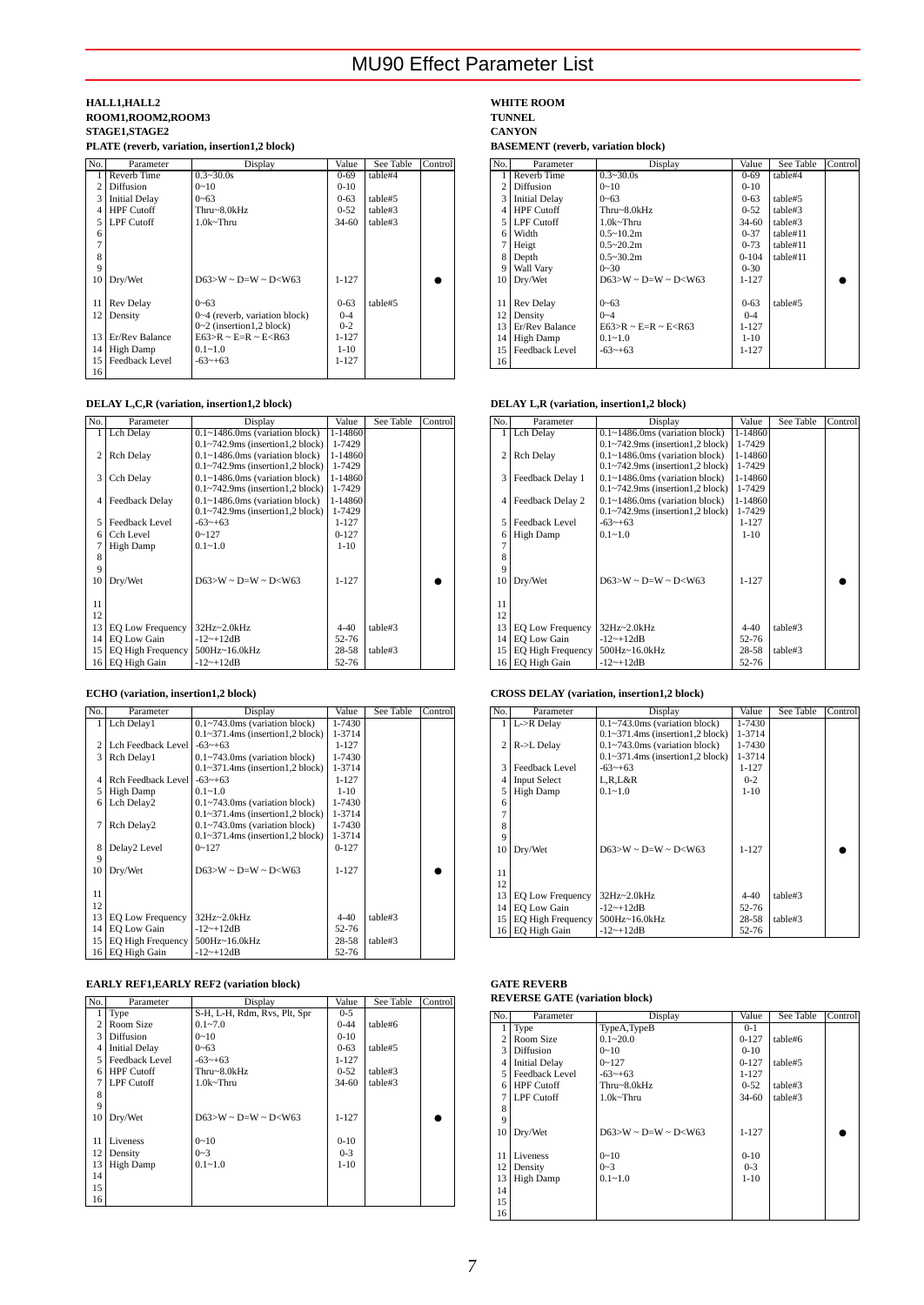### **KARAOKE1,2,3 (variation, insertion1,2 block)**

| No.            | Parameter         | Display                      | Value     | See Table | Control |
|----------------|-------------------|------------------------------|-----------|-----------|---------|
|                | Delay Time        | $0 - 127$                    | $0 - 127$ | table#7   |         |
| $\overline{c}$ | Feedback Level    | $-63$ ~+63                   | $1 - 127$ |           |         |
| 3              | <b>HPF</b> Cutoff | Thru~8.0kHz                  | $0 - 52$  | table#3   |         |
| 4              | <b>LPF</b> Cutoff | $1.0k - Thru$                | 34-60     | table#3   |         |
| 5              |                   |                              |           |           |         |
| 6              |                   |                              |           |           |         |
| $\overline{7}$ |                   |                              |           |           |         |
| 8              |                   |                              |           |           |         |
| 9              |                   |                              |           |           |         |
| 10             | Dry/Wet           | $D63>$ W ~ $D=$ W ~ $D<$ W63 | $1 - 127$ |           |         |
|                |                   |                              |           |           |         |
| 11             |                   |                              |           |           |         |
| 12             |                   |                              |           |           |         |
| 13             |                   |                              |           |           |         |
| 14             |                   |                              |           |           |         |
| 15             |                   |                              |           |           |         |
| 16             |                   |                              |           |           |         |

## **FLANGER1,2,3 (chorus, variation, insertion1,2 block)**

| No.             | Parameter            | Display                                  | Value     | See Table   | Control |
|-----------------|----------------------|------------------------------------------|-----------|-------------|---------|
|                 | <b>LFO</b> Frequency | $0.00Hz - 39.7Hz$                        | $0 - 127$ | table#1     |         |
| $\overline{c}$  | LFO Depth            | $0 - 127$                                | $0 - 127$ |             |         |
| 3               | Feedback Level       | $-63$ $-+63$                             | $1 - 127$ |             |         |
| 4               | Delay Offset         | $0 - 63$                                 | $0 - 63$  | table#2     |         |
| 5               |                      |                                          |           |             |         |
| 6               | EQ Low Frequency     | 32Hz~2.0kHz                              | $4 - 40$  | table#3     |         |
| 7               | EQ Low Gain          | $-12$ ~+12dB                             | 52-76     |             |         |
| 8               | EQ High Frequency    | 500Hz~16.0kHz                            | 28-58     | table#3     |         |
| 9               | EQ High Gain         | $-12 \rightarrow +12$ dB                 | 52-76     |             |         |
| 10 <sup>1</sup> | Drv/Wet              | $D63>$ W ~ $D=$ W ~ $D<$ W63             | $1 - 127$ |             |         |
|                 |                      |                                          |           |             |         |
| 11              | EQ Mid Frequency     | 100Hz~10.0kHz                            | 14-54     | table#3     |         |
|                 |                      | (variation block)                        |           |             |         |
| 12              | EQ Mid Gain          | $-12\rightarrow+12$ dB (variation block) | 52-76     |             |         |
| 13              | EO Mid Width         | 1.0~12.0 (variation block)               | 10-120    |             |         |
|                 | 14 LFO Phase         | $-180 - +180$ deg                        | $4 - 124$ | resolution= |         |
|                 | Difference           |                                          |           | 3deg.       |         |
| 15              |                      |                                          |           |             |         |
| 16              |                      |                                          |           |             |         |

## **ENSEMBLE DETUNE (chorus, variation, insertion1,2 block)**

| No.            | Parameter                | Display                         | Value      | See Table | Control |
|----------------|--------------------------|---------------------------------|------------|-----------|---------|
|                | Detune                   | $-50$ $-+50$ cent               | $14 - 114$ |           |         |
| $\overline{c}$ | Lch Init Delay           | $0 - 127$                       | $0 - 127$  | table#2   |         |
| 3              | Rch Init Delay           | $0 - 127$                       | $0 - 127$  | table#2   |         |
| 4              |                          |                                 |            |           |         |
| 5              |                          |                                 |            |           |         |
| 6              |                          |                                 |            |           |         |
| $\overline{7}$ |                          |                                 |            |           |         |
| 8              |                          |                                 |            |           |         |
| 9              |                          |                                 |            |           |         |
| 10             | Dry/Wet                  | $D63>$ W ~ $D=$ W ~ $D<$ W63    | $1 - 127$  |           |         |
|                |                          |                                 |            |           |         |
| 11             | <b>EQ Low Frequency</b>  | $32Hz - 2.0kHz$                 | $4 - 40$   | table#3   |         |
|                |                          | (variation, insertion1,2 block) |            |           |         |
| 12             | <b>EQ Low Gain</b>       | $-12$ ~+12dB                    | 52-76      |           |         |
|                |                          | (variation, insertion1,2 block) |            |           |         |
| 13             | <b>EQ High Frequency</b> | 500Hz~16.0kHz                   | 28-58      | table#3   |         |
|                |                          | (variation, insertion1,2 block) |            |           |         |
| 14             | EQ High Gain             | $-12 \rightarrow +12$ dB        | 52-76      |           |         |
|                |                          | (variation, insertion1,2 block) |            |           |         |
| 15             |                          |                                 |            |           |         |
| 16             |                          |                                 |            |           |         |

## **ROTARY SPEAKER (variation, insertion1,2 block)**

| No.            | Parameter               | Display                          | Value     | See Table | Control |
|----------------|-------------------------|----------------------------------|-----------|-----------|---------|
|                | <b>LFO</b> Frequency    | $0.00Hz - 39.7Hz$                | $0 - 127$ | table#1   |         |
| $\overline{c}$ | LFO Depth               | $0 - 127$                        | $0 - 127$ |           |         |
| 3              |                         |                                  |           |           |         |
| 4              |                         |                                  |           |           |         |
| 5              |                         |                                  |           |           |         |
| 6              | <b>EQ Low Frequency</b> | $32Hz - 2.0kHz$                  | $4 - 40$  | table#3   |         |
| 7              | EQ Low Gain             | $-12$ ~+12dB                     | 52-76     |           |         |
| 8              | EQ High Frequency       | 500Hz~16.0kHz                    | 28-58     | table#3   |         |
| 9              | EQ High Gain            | $-12 \rightarrow +12$ dB         | 52-76     |           |         |
| 10             | Dry/Wet                 | $D63>$ W ~ $D=$ W ~ $D<$ W63     | $1 - 127$ |           |         |
|                |                         |                                  |           |           |         |
| 11             | <b>EQ Mid Frequency</b> | $100Hz - 10.0kHz$                | 14-54     | table#3   |         |
|                |                         | (variation block)                |           |           |         |
| 12             | EQ Mid Gain             | $-12$ ~ + 12dB (variation block) | 52-76     |           |         |
| 13             | EQ Mid Width            | 1.0~12.0 (variation block)       | 10-120    |           |         |
| 14             |                         |                                  |           |           |         |
| 15             |                         |                                  |           |           |         |
| 16             |                         |                                  |           |           |         |

## **CHORUS1,2,3,4**

**CELESTE1,2,3,4 (chorus, variation, insertion1,2 block)** 

| No.            | Parameter               | Display                        | Value     | See Table | Control |
|----------------|-------------------------|--------------------------------|-----------|-----------|---------|
| 1              | LFO Frequency           | $0.00Hz - 39.7Hz$              | $0 - 127$ | table#1   |         |
| $\overline{2}$ | LFO Depth               | $0 - 127$                      | $0 - 127$ |           |         |
|                | 3 Feedback Level        | $-63$ ~ $+63$                  | $1 - 127$ |           |         |
| 4              | Delay Offset            | $0 - 127$                      | $0 - 127$ | table#2   |         |
| 5              |                         |                                |           |           |         |
| 6              | <b>EQ Low Frequency</b> | 32Hz~2.0kHz                    | $4 - 40$  | table#3   |         |
| 7 I            | EQ Low Gain             | $-12 \sim +12$ dB              | 52-76     |           |         |
| 8              | EQ High Frequency       | 500Hz~16.0kHz                  | 28-58     | table#3   |         |
| 9              | EQ High Gain            | $-12 \sim +12 \text{dB}$       | 52-76     |           |         |
| 10             | Drv/Wet                 | $D63>$ W ~ $D=$ W ~ $D<$ W63   | $1 - 127$ |           |         |
|                |                         |                                |           |           |         |
| 11             | <b>EQ Mid Frequency</b> | 100Hz~10.0kHz                  | 14-54     | table#3   |         |
|                |                         | (variation block)              |           |           |         |
| 12             | EQ Mid Gain             | $-12$ ~+12dB (variation block) | 52-76     |           |         |
| 13             | EQ Mid Width            | $1.0 - 12.0$ (variation block) | 10-120    |           |         |
| 14             |                         |                                |           |           |         |
| 15             | <b>Input Mode</b>       | mono/stereo                    | $0 - 1$   |           |         |
| 16             |                         |                                |           |           |         |

## **SYMPHONIC (chorus, variation, insertion1,2 block)**

| No.            | Parameter               | Display                        | Value      | See Table | Control |
|----------------|-------------------------|--------------------------------|------------|-----------|---------|
|                | <b>LFO</b> Frequency    | $0.00Hz - 39.7Hz$              | $0 - 127$  | table#1   |         |
| $\overline{c}$ | LFO Depth               | $0 - 127$                      | $0 - 127$  |           |         |
| 3              | Delay Offset            | $0 - 127$                      | $0 - 127$  | table#2   |         |
| $\overline{4}$ |                         |                                |            |           |         |
| 5              |                         |                                |            |           |         |
| 6              | <b>EQ Low Frequency</b> | 32Hz~2.0kHz                    | $4 - 40$   | table#3   |         |
| 7              | EQ Low Gain             | $-12 \sim +12 \text{dB}$       | $52 - 76$  |           |         |
| 8              | EQ High Frequency       | $500Hz - 16.0kHz$              | 28-58      | table#3   |         |
| 9              | EQ High Gain            | $-12 - +12$ dB                 | $52 - 76$  |           |         |
| 10             | Drv/Wet                 | $D63>$ W ~ $D=$ W ~ $D<$ W63   | 1-127      |           |         |
|                |                         |                                |            |           |         |
| 11             | <b>EQ Mid Frequency</b> | $100Hz - 10.0kHz$              | $14 - 54$  | table#3   |         |
|                |                         | (variation block)              |            |           |         |
| 12             | EQ Mid Gain             | $-12$ ~+12dB (variation block) | $52 - 76$  |           |         |
| 13             | EQ Mid Width            | $1.0~12.0$ (variation block)   | $10 - 120$ |           |         |
| 14             |                         |                                |            |           |         |
| 15             |                         |                                |            |           |         |
| 16             |                         |                                |            |           |         |

## **AMBIENCE (variation block)**

| No.            | Parameter                | Display                      | Value     | See Table | Control |
|----------------|--------------------------|------------------------------|-----------|-----------|---------|
|                | Delay Time               | $0 - 127$                    | $0 - 127$ | table#2   |         |
| 2              | <b>Output Phase</b>      | normal/invers                | $0 - 1$   |           |         |
| 3              |                          |                              |           |           |         |
| $\overline{4}$ |                          |                              |           |           |         |
| 5              |                          |                              |           |           |         |
| 6              | <b>EQ Low Frequency</b>  | $32Hz - 2.0kHz$              | $4 - 40$  | table#3   |         |
| 7              | EQ Low Gain              | $-12$ ~+12dB                 | 52-76     |           |         |
| 8              | <b>EQ High Frequency</b> | 500Hz~16.0kHz                | 28-58     | table#3   |         |
| 9              | EQ High Gain             | $-12 \sim +12 \text{dB}$     | 52-76     |           |         |
| 10             | Dry/Wet                  | $D63>$ W ~ $D=$ W ~ $D<$ W63 | $1 - 127$ |           |         |
|                |                          |                              |           |           |         |
| 11             |                          |                              |           |           |         |
| 12             |                          |                              |           |           |         |
| 13             |                          |                              |           |           |         |
| 14             |                          |                              |           |           |         |
| 15             |                          |                              |           |           |         |
| 16             |                          |                              |           |           |         |

## **2WAY ROTARY SPEAKER (variation block)**

| No.            | Parameter                | Display                      | Value     | See Table   | Control |
|----------------|--------------------------|------------------------------|-----------|-------------|---------|
| 1              | Rotor Speed              | $0.0Hz - 39.7Hz$             | $0 - 127$ | table#1     |         |
| $\overline{2}$ | Drive Low                | $0 - 127$                    | $0 - 127$ |             |         |
| 3              | Drive High               | $0 - 127$                    | $0 - 127$ |             |         |
| $\overline{4}$ | Low/High                 | $L63>H \sim L=H \sim L<$ H63 | $1 - 127$ |             |         |
| 5              |                          |                              |           |             |         |
| 6              | <b>EQ Low Frequency</b>  | 32Hz~2.0kHz                  | $4 - 40$  | table#3     |         |
| $\overline{7}$ | EQ Low Gain              | $-12$ ~+12dB                 | 52-76     |             |         |
| 8              | <b>EQ High Frequency</b> | 500Hz~16.0kHz                | 28-58     | table#3     |         |
| 9              | EQ High Gain             | $-12$ ~+12dB                 | 52-76     |             |         |
| 10             |                          |                              |           |             |         |
|                |                          |                              |           |             |         |
| 11             | Crossover                | 100Hz~10.0kHz                | 14-54     | table#3     |         |
|                | Frequency                |                              |           |             |         |
| 12             | Mic L-R Angle            | $0$ deg~ $180$ deg           | $0 - 60$  | resolution= |         |
|                |                          |                              |           | 3deg.       |         |
| 13             |                          |                              |           |             |         |
| 14             |                          |                              |           |             |         |
| 15             |                          |                              |           |             |         |
| 16             |                          |                              |           |             |         |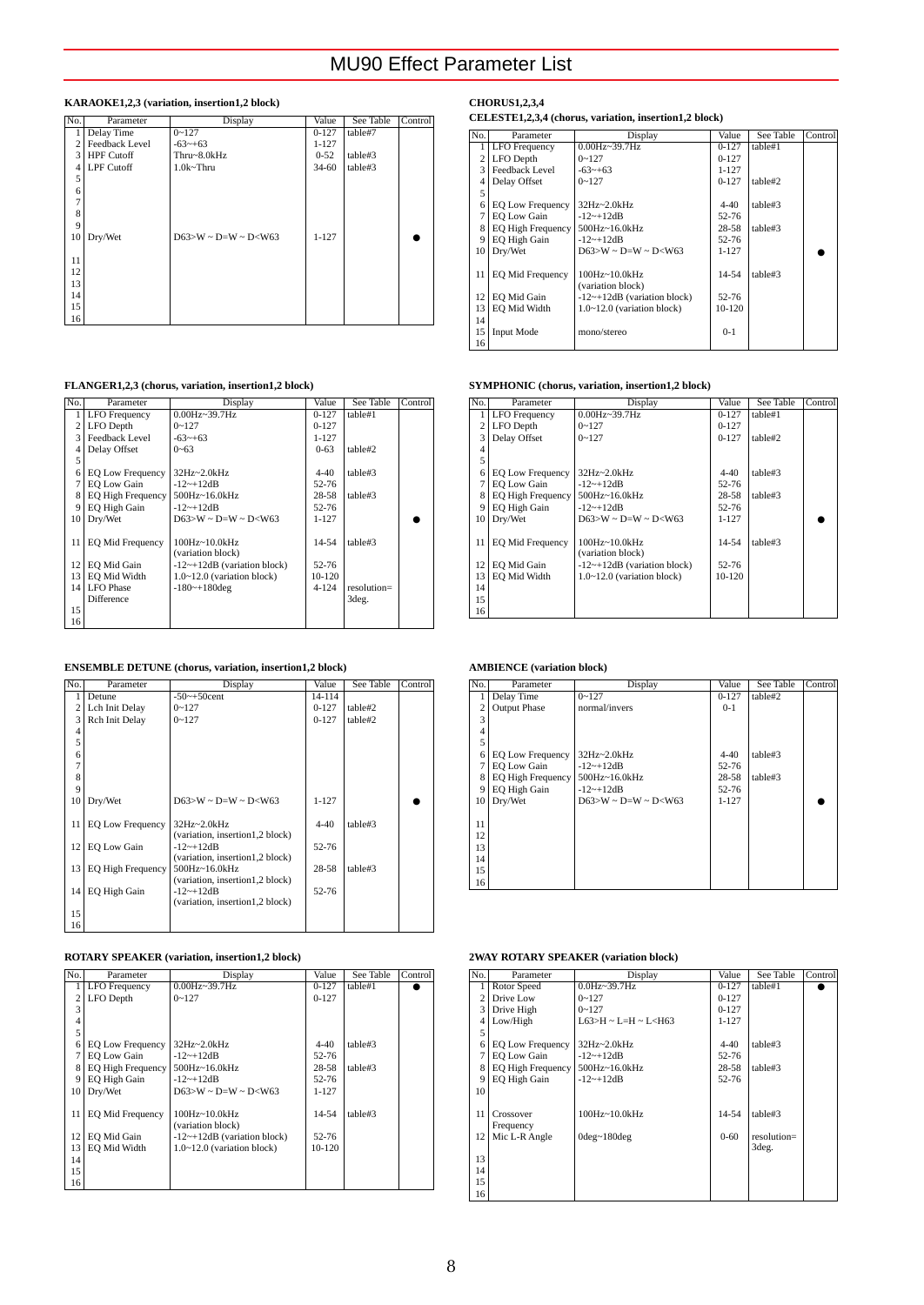### **TREMOLO (variation, insertion1,2 block)**

| No.            | Parameter               | Display                                        | Value     | See Table   | Control |
|----------------|-------------------------|------------------------------------------------|-----------|-------------|---------|
|                | <b>LFO</b> Frequency    | $0.00Hz - 39.7Hz$                              | $0 - 127$ | table#1     |         |
| $\overline{c}$ | AM Depth                | $0 - 127$                                      | $0 - 127$ |             |         |
| 3              | PM Depth                | $0 - 127$                                      | $0 - 127$ |             |         |
| 4              |                         |                                                |           |             |         |
| 5              |                         |                                                |           |             |         |
| 6              | <b>EO Low Frequency</b> | 32Hz~2.0kHz                                    | $4 - 40$  | table#3     |         |
| 7              | <b>EQ Low Gain</b>      | $-12$ ~+12dB                                   | 52-76     |             |         |
| 8              | EQ High Frequency       | 500Hz~16.0kHz                                  | 28-58     | table#3     |         |
| 9              | EO High Gain            | $-12$ ~+12dB                                   | 52-76     |             |         |
| 10             |                         |                                                |           |             |         |
|                |                         |                                                |           |             |         |
| 11             | <b>EQ Mid Frequency</b> | 100Hz~10.0kHz                                  | 14-54     | table#3     |         |
|                |                         | (variation block)                              |           |             |         |
| 12             | EO Mid Gain             | $-12$ $\rightarrow$ $+12$ dB (variation block) | 52-76     |             |         |
| 13             | <b>EO Mid Width</b>     | 1.0~12.0 (variation block)                     | 10-120    |             |         |
| 14             | <b>LFO</b> Phase        | $-180 - +180$ deg                              | $4 - 124$ | resolution= |         |
|                | Difference              |                                                |           | 3deg.       |         |
| 15             | <b>Input Mode</b>       | mono/stereo                                    | $0 - 1$   |             |         |
| 16             |                         |                                                |           |             |         |

## **PHASER 1 (chorus, variation, insertion1,2 block)**

| No.            | Parameter               | Display                            | Value     | See Table | Control |
|----------------|-------------------------|------------------------------------|-----------|-----------|---------|
|                | <b>LFO</b> Frequency    | $0.00Hz - 39.7Hz$                  | $0 - 127$ | table#1   |         |
| $\overline{c}$ | LFO Depth               | $0 - 127$                          | $0 - 127$ |           |         |
| 3              | Phase Shift Offset      | $0 - 127$                          | $0 - 127$ |           |         |
| 4              | Feedback Level          | $-63-+63$                          | $1 - 127$ |           |         |
| 5              |                         |                                    |           |           |         |
| 6              | <b>EQ Low Frequency</b> | $32Hz - 2.0kHz$                    | $4 - 40$  | table#3   |         |
| 7              | EQ Low Gain             | $-12 \rightarrow +12$ dB           | 52-76     |           |         |
| 8              | EQ High Frequency       | 500Hz~16.0kHz                      | 28-58     | table#3   |         |
| 9              | EQ High Gain            | $-12 \rightarrow +12$ dB           | 52-76     |           |         |
| 10             | Drv/Wet                 | $D63>$ W ~ $D=$ W ~ $D<$ W63       | $1 - 127$ |           |         |
|                |                         |                                    |           |           |         |
| 11             | Stage                   | 4,5,6 (chorus, insertion1,2 block) | $4 - 6$   |           |         |
|                |                         | 4~12 (variation block)             | $4 - 12$  |           |         |
| 12             | Diffusion               | mono/stereo                        | $0 - 1$   |           |         |
| 13             |                         |                                    |           |           |         |
| 14             |                         |                                    |           |           |         |
| 15             |                         |                                    |           |           |         |
| 16             |                         |                                    |           |           |         |

## **DISTORTION**

## **OVERDRIVE (variation, insertion1,2 block)**

| No.            | Parameter               | Display                      | Value     | See Table  | Control |
|----------------|-------------------------|------------------------------|-----------|------------|---------|
|                | <b>Drive</b>            | $0 - 127$                    | $0 - 127$ |            |         |
| $\overline{c}$ | <b>EQ Low Frequency</b> | $32Hz - 2.0kHz$              | $4 - 40$  | table#3    |         |
| 3              | EQ Low Gain             | $-12 \sim +12 \text{dB}$     | 52-76     |            |         |
| 4              | LPF Cutoff              | $1.0k~$ Thru                 | $34 - 60$ | table#3    |         |
| 5              | <b>Output Level</b>     | $0 - 127$                    | $0 - 127$ |            |         |
| 6              |                         |                              |           |            |         |
| 7              | <b>EQ Mid Frequency</b> | 100Hz~10.0kHz                | 14-54     | table#3    |         |
| 8              | EQ Mid Gain             | $-12$ ~+12dB                 | 52-76     |            |         |
| 9              | EQ Mid Width            | $1.0 - 12.0$                 | 10-120    |            |         |
| 10             | Drv/Wet                 | $D63>$ W ~ $D=$ W ~ $D<$ W63 | $1 - 127$ |            |         |
|                |                         |                              |           |            |         |
| 11             | Edge(Clip Curve)        | $0 - 127$                    | $0 - 127$ | mild~sharp |         |
| 12             |                         |                              |           |            |         |
| 13             |                         |                              |           |            |         |
| 14             |                         |                              |           |            |         |
| 15             |                         |                              |           |            |         |
| 16             |                         |                              |           |            |         |

## **AMP SIMULATOR (variation, insertion1,2 block)**

| No.            | Parameter           | Display                      | Value     | See Table  | Control |
|----------------|---------------------|------------------------------|-----------|------------|---------|
| 1              | Drive               | $0 - 127$                    | $0 - 127$ |            |         |
| $\overline{2}$ | AMP Type            | Off,Stack,Combo,Tube         | $0 - 3$   |            |         |
| 3              | <b>LPF</b> Cutoff   | $1.0k~$ Thru                 | 34-60     | table#3    |         |
| 4              | <b>Output Level</b> | $0 - 127$                    | $0 - 127$ |            |         |
| 5              |                     |                              |           |            |         |
| 6              |                     |                              |           |            |         |
| 7              |                     |                              |           |            |         |
| 8              |                     |                              |           |            |         |
| 9              |                     |                              |           |            |         |
| 10             | Dry/Wet             | $D63>$ W ~ $D=$ W ~ $D<$ W63 | $1 - 127$ |            |         |
|                |                     |                              |           |            |         |
| 11             | Edge(Clip Curve)    | $0 - 127$                    | $0 - 127$ | mild~sharp |         |
| 12             |                     |                              |           |            |         |
| 13             |                     |                              |           |            |         |
| 14             |                     |                              |           |            |         |
| 15             |                     |                              |           |            |         |
| 16             |                     |                              |           |            |         |

## **AUTO PAN (variation, insertion1,2 block)**

| No.            | Parameter               | Display                        | Value     | See Table | Control |
|----------------|-------------------------|--------------------------------|-----------|-----------|---------|
|                | <b>LFO</b> Frequency    | $0.00Hz - 39.7Hz$              | $0 - 127$ | table#1   |         |
| $\overline{c}$ | L/R Depth               | $0 - 127$                      | $0 - 127$ |           |         |
| 3              | F/R Depth               | $0 - 127$                      | $0 - 127$ |           |         |
| 4              | <b>PAN Direction</b>    | L<->R.L->R.L<-R.Lturn.         | $0 - 5$   |           |         |
|                |                         | Rturn.L/R                      |           |           |         |
| 5              |                         |                                |           |           |         |
| 6              | <b>EQ Low Frequency</b> | $32Hz - 2.0kHz$                | $4 - 40$  | table#3   |         |
| 7              | EQ Low Gain             | $-12$ ~+12dB                   | 52-76     |           |         |
| 8              | EQ High Frequency       | $500Hz - 16.0kHz$              | 28-58     | table#3   |         |
| 9              | EQ High Gain            | $-12 \sim +12 \text{dB}$       | 52-76     |           |         |
| 10             |                         |                                |           |           |         |
|                |                         |                                |           |           |         |
| 11             | <b>EQ Mid Frequency</b> | 100Hz~10.0kHz                  | 14-54     | table#3   |         |
|                |                         | (variation block)              |           |           |         |
| 12             | EQ Mid Gain             | $-12$ ~+12dB (variation block) | 52-76     |           |         |
| 13             | EQ Mid Width            | $1.0 - 12.0$ (variation block) | 10-120    |           |         |
| 14             |                         |                                |           |           |         |
| 15             |                         |                                |           |           |         |
| 16             |                         |                                |           |           |         |

## **PHASER 2 (variation block)**

| No.            | Parameter               | Display                      | Value     | See Table   | Control |
|----------------|-------------------------|------------------------------|-----------|-------------|---------|
|                | <b>LFO</b> Frequency    | $0.00Hz - 39.7Hz$            | $0 - 127$ | table#1     |         |
| $\overline{c}$ | LFO Depth               | $0 - 127$                    | $0 - 127$ |             |         |
| 3              | Phase Shift Offset      | $0 - 127$                    | $0 - 127$ |             |         |
| 4              | Feedback Level          | $-63 - +63$                  | $1 - 127$ |             |         |
| 5              |                         |                              |           |             |         |
| 6              | <b>EQ Low Frequency</b> | 32Hz~2.0kHz                  | $4 - 40$  | table#3     |         |
| 7              | EQ Low Gain             | $-12 \sim +12 \text{dB}$     | $52 - 76$ |             |         |
| 8              | EQ High Frequency       | 500Hz~16.0kHz                | 28-58     | table#3     |         |
| 9              | EQ High Gain            | $-12$ ~+12dB                 | $52 - 76$ |             |         |
| 10             | Dry/Wet                 | $D63>$ W ~ $D=$ W ~ $D<$ W63 | $1 - 127$ |             |         |
|                |                         |                              |           |             |         |
| 11             | Stage                   | 3,4,5,6                      | $3 - 6$   |             |         |
| 12             |                         |                              |           |             |         |
| 13             | LEO Phase               | $-180deg2+180deg$            | $4 - 124$ | resolution= |         |
|                | Difference              |                              |           | 3deg.       |         |
| 14             |                         |                              |           |             |         |
| 15             |                         |                              |           |             |         |
| 16             |                         |                              |           |             |         |

## **COMP+DIST (variation block)**

| No.                     | Parameter               | Display                      | Value     | See Table  | Control |
|-------------------------|-------------------------|------------------------------|-----------|------------|---------|
|                         | <b>Drive</b>            | $0 - 127$                    | $0 - 127$ |            |         |
| $\overline{\mathbf{c}}$ | <b>EQ Low Frequency</b> | 32Hz~2.0kHz                  | $4 - 40$  | table#3    |         |
| 3                       | <b>EQ Low Gain</b>      | $-12$ ~+12dB                 | $52 - 76$ |            |         |
| 4                       | LPF Cutoff              | $1.0k - Thru$                | $34-60$   | table#3    |         |
| 5                       | Output Level            | $0 - 127$                    | $0 - 127$ |            |         |
| 6                       |                         |                              |           |            |         |
|                         | <b>EQ Mid Frequency</b> | 100Hz~10.0kHz                | 14-54     | table#3    |         |
| 8                       | EQ Mid Gain             | $-12 \sim +12 \text{dB}$     | $52 - 76$ |            |         |
| 9                       | EQ Mid Width            | $1.0 - 12.0$                 | 10-120    |            |         |
| 10                      | Dry/Wet                 | $D63>$ W ~ $D=$ W ~ $D<$ W63 | $1 - 127$ |            |         |
|                         |                         |                              |           |            |         |
| 11                      | Edge(Clip Curve)        | $0 - 127$                    | $0 - 127$ | mild~sharp |         |
| 12                      | Attack                  | $1ms-40ms$                   | $0-19$    | table#8    |         |
| 13                      | Release                 | $10ms - 680ms$               | $0 - 15$  | table#9    |         |
| 14                      | Threshold               | -48dB~-6dB                   | 79-121    |            |         |
| 15                      | Ratio                   | $1.0 - 20.0$                 | $0 - 7$   | table#10   |         |
| 16                      |                         |                              |           |            |         |

#### **3BAND EQ(MONO) (variation, insertion1,2 block)**

| No.            | Parameter                | Display                  | Value    | See Table | Control |
|----------------|--------------------------|--------------------------|----------|-----------|---------|
|                | <b>EQ Low Gain</b>       | $-12 \sim +12 \text{dB}$ | 52-76    |           |         |
| 2              | <b>EQ Mid Frequency</b>  | 100Hz~10.0kHz            | 14-54    | table#3   |         |
| 3              | EQ Mid Gain              | $-12 \sim +12 \text{dB}$ | 52-76    |           |         |
| $\overline{4}$ | EQ Mid Width             | $1.0 - 12.0$             | 10-120   |           |         |
| 5              | EQ High Gain             | $-12 - +12dB$            | 52-76    |           |         |
| 6              | <b>EQ Low Frequency</b>  | 50Hz~2.0kHz              | $8 - 40$ | table#3   |         |
|                | <b>EQ High Frequency</b> | 500Hz~16.0kHz            | 28-58    | table#3   |         |
| 8              |                          |                          |          |           |         |
| 9              |                          |                          |          |           |         |
| 10             |                          |                          |          |           |         |
|                |                          |                          |          |           |         |
| 11             |                          |                          |          |           |         |
| 12             |                          |                          |          |           |         |
| 13             |                          |                          |          |           |         |
| 14             |                          |                          |          |           |         |
| 15             | <b>Input Mode</b>        | mono/stereo              | $0 - 1$  |           |         |
| 16             |                          |                          |          |           |         |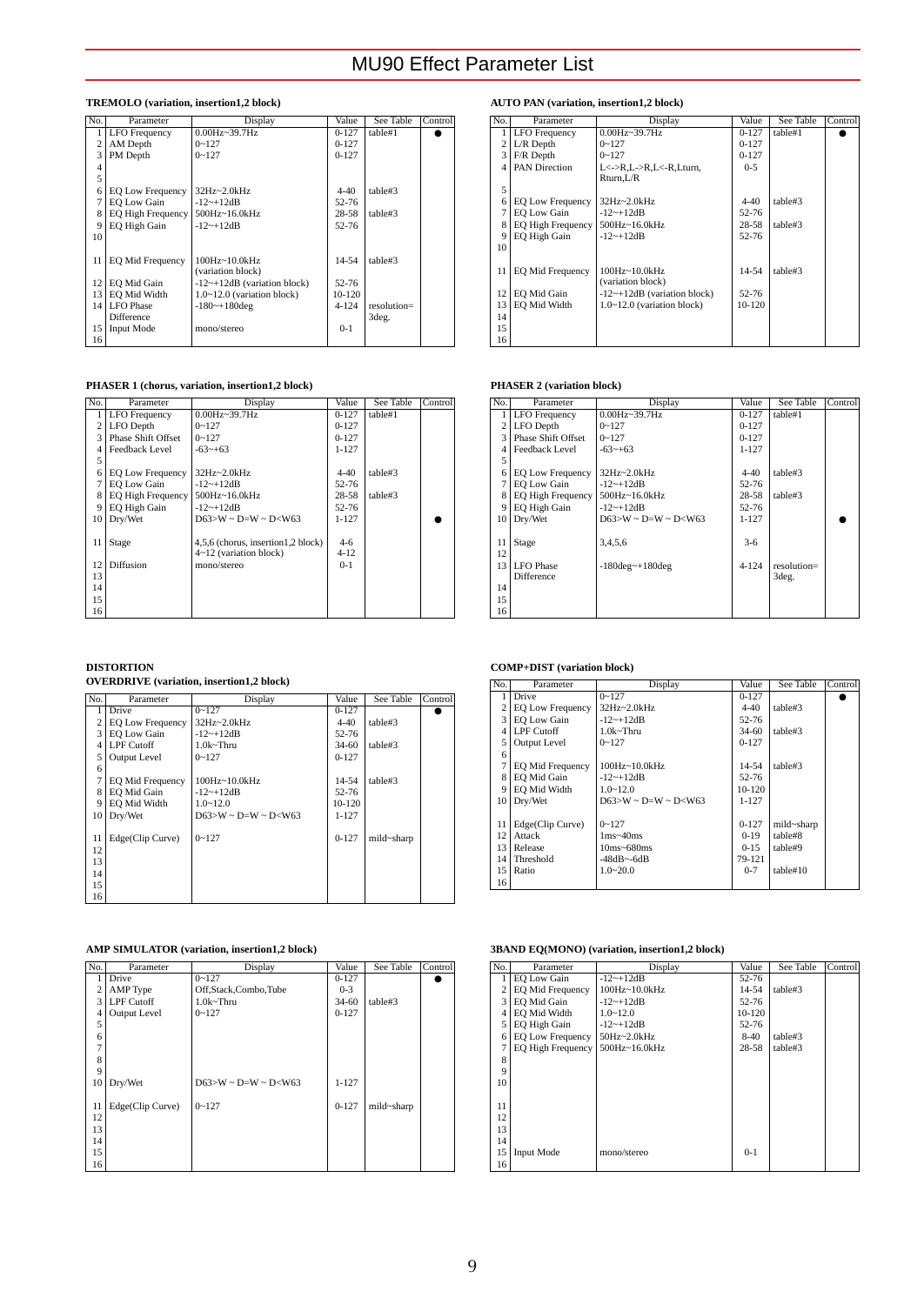### **2BAND EQ(STEREO) (variation, insertion1,2 block)**

| No. | Parameter                | Display       | Value    | See Table | Control |
|-----|--------------------------|---------------|----------|-----------|---------|
|     | <b>EQ Low Frequency</b>  | 32Hz~2.0kHz   | $4 - 40$ | table#3   |         |
| 2   | EQ Low Gain              | $-12$ ~+12dB  | 52-76    |           |         |
| 3   | <b>EQ High Frequency</b> | 500Hz~16.0kHz | 28-58    | table#3   |         |
| 4   | EQ High Gain             | $-12$ ~+12dB  | 52-76    |           |         |
| 5   |                          |               |          |           |         |
| 6   |                          |               |          |           |         |
| 7   |                          |               |          |           |         |
| 8   |                          |               |          |           |         |
| 9   |                          |               |          |           |         |
| 10  |                          |               |          |           |         |
|     |                          |               |          |           |         |
| 11  |                          |               |          |           |         |
| 12  |                          |               |          |           |         |
| 13  |                          |               |          |           |         |
| 14  |                          |               |          |           |         |
| 15  |                          |               |          |           |         |
| 16  |                          |               |          |           |         |

## **AUTO WAH+DIST**

**AUTO WHA+ODRV (variation block)** 

| No.             | Parameter                       | Display                      | Value     | See Table | Control |
|-----------------|---------------------------------|------------------------------|-----------|-----------|---------|
|                 | <b>LFO</b> Frequency            | $0.00Hz - 39.7Hz$            | $0 - 127$ | table#1   |         |
| 2 <sup>1</sup>  | LFO Depth                       | $0 - 127$                    | $0-127$   |           |         |
| 3               | <b>Cutoff Frequency</b>         | $0 - 127$                    | $0 - 127$ |           |         |
|                 | Offset                          |                              |           |           |         |
| 4               | Resonance                       | $1.0 - 12.0$                 | 10-120    |           |         |
| 5               |                                 |                              |           |           |         |
| 6               | <b>EQ Low Frequency</b>         | $32Hz - 2.0kHz$              | $4 - 40$  | table#3   |         |
| 7               | EQ Low Gain                     | $-12$ ~+12dB                 | 52-76     |           |         |
| 8               | EQ High Frequency 500Hz~16.0kHz |                              | 28-58     | table#3   |         |
| 9               | EQ High Gain                    | $-12 \rightarrow +12$ dB     | 52-76     |           |         |
| 10 <sup>1</sup> | Dry/Wet                         | $D63>$ W ~ $D=$ W ~ $D<$ W63 | 1-127     |           |         |
|                 |                                 |                              |           |           |         |
| 11              | <b>Drive</b>                    | $0 - 127$                    | $0 - 127$ |           |         |
| 12              | <b>EO</b> Low Gain              | $-12 \sim +12 \text{dB}$     | 52-76     |           |         |
|                 | (distortion)                    |                              |           |           |         |
| 13              | EQ Mid Gain                     | $-12 \rightarrow +12$ dB     | 52-76     |           |         |
|                 | (distortion)                    |                              |           |           |         |
|                 | 14 LPF Cutoff                   | 1.0kHz~thru                  | 34-60     | table#3   |         |
| 15              | Output Level                    | $0 - 127$                    | $0 - 127$ |           |         |
| 16              |                                 |                              |           |           |         |
|                 |                                 |                              |           |           |         |

#### **TOUCH WAH 2 (variation, insertion1,2 block) TOUCH WAH+ODRV (variation block)**

| No.            | Parameter                         | Display                      | Value     | See Table | Control |
|----------------|-----------------------------------|------------------------------|-----------|-----------|---------|
|                | <b>Sensitive</b>                  | $0 - 127$                    | $0 - 127$ |           |         |
| $\overline{c}$ | <b>Cutoff Frequency</b><br>Offset | $0 - 127$                    | $0 - 127$ |           |         |
| 3              | Resonance                         | $1.0 - 12.0$                 | 10-120    |           |         |
| 4<br>5         |                                   |                              |           |           |         |
| 6              | <b>EQ Low Frequency</b>           | $32Hz - 2.0kHz$              | $4 - 40$  | table#3   |         |
| 7              | EQ Low Gain                       | $-12 \sim +12 \text{dB}$     | 52-76     |           |         |
| 8              | EQ High Frequency 500Hz~16.0kHz   |                              | 28-58     | table#3   |         |
| 9              | EQ High Gain                      | $-12 \sim +12 \text{dB}$     | 52-76     |           |         |
| 10             | Drv/Wet                           | $D63>$ W ~ $D=$ W ~ $D<$ W63 | $1 - 127$ |           |         |
|                |                                   |                              |           |           |         |
| 11             | <b>Drive</b>                      | $0 - 127$                    | $0 - 127$ |           |         |
| 12             | EQ Low Gain                       | $-12 \rightarrow +12$ dB     | 52-76     |           |         |
| 13             | (distortion)<br>EQ Mid Gain       | $-12 \sim +12 \text{dB}$     | 52-76     |           |         |
|                | (distortion)                      |                              |           |           |         |
|                | 14 LPF Cutoff                     | $1.0kHz \sim thru$           | $34-60$   | table#3   |         |
| 15             | <b>Output Level</b>               | $0 - 127$                    | $0 - 127$ |           |         |
| 16             |                                   |                              |           |           |         |

## **PITCH CHANGE 2 (variation block)**

| No.              | Parameter            | Display                      | Value     | See Table | Control |
|------------------|----------------------|------------------------------|-----------|-----------|---------|
|                  | Pitch                | $-24-24$                     | 40-88     |           |         |
| $\overline{c}$   | <b>Initial Delay</b> | $0 - 127$                    | $0 - 127$ | table#7   |         |
| 3                | Fine 1               | $-50$ ~ $+50$ cent           | 14-114    |           |         |
| 4                | Fine 2               | $-50$ $-+50$ cent            | 14-114    |           |         |
| 5 <sub>1</sub>   | Feedback Level       | $-99$ ~ $+99%$               | $1 - 127$ |           |         |
| 6                |                      |                              |           |           |         |
| $\overline{7}$   |                      |                              |           |           |         |
| 8                |                      |                              |           |           |         |
| 9                |                      |                              |           |           |         |
| 10               | Dry/Wet              | $D63>$ W ~ $D=$ W ~ $D<$ W63 | $1 - 127$ |           |         |
|                  |                      |                              |           |           |         |
| 11               | Pan 1                | $L63 - R63$                  | $1 - 127$ |           |         |
| 12 <sup>12</sup> | Output Level 1       | $0 - 127$                    | $0 - 127$ |           |         |
| 13               | Pan 2                | $L63 - R63$                  | $1 - 127$ |           |         |
| 14               | Output Level 2       | $0 - 127$                    | $0 - 127$ |           |         |
| 15               |                      |                              |           |           |         |
| 16               |                      |                              |           |           |         |

## **AUTO WAH (variation, insertion1,2 block)**

| No.            | Parameter                              | Display                      | Value     | See Table | Control |
|----------------|----------------------------------------|------------------------------|-----------|-----------|---------|
|                | <b>LFO</b> Frequency                   | $0.00Hz - 39.7Hz$            | $0 - 127$ | table#1   |         |
| $\overline{c}$ | LFO Depth                              | $0 - 127$                    | $0 - 127$ |           |         |
| 3              | <b>Cutoff Frequency</b>                | $0 - 127$                    | $0 - 127$ |           |         |
|                | Offset                                 |                              |           |           |         |
| Δ              | Resonance                              | $1.0 - 12.0$                 | 10-120    |           |         |
| 5              |                                        |                              |           |           |         |
| 6              | <b>EQ Low Frequency</b>                | $32Hz - 2.0kHz$              | $4 - 40$  | table#3   |         |
| 7              | EQ Low Gain                            | $-12$ ~+12dB                 | 52-76     |           |         |
| 8              | EQ High Frequency $500Hz \sim 16.0kHz$ |                              | 28-58     | table#3   |         |
| 9              | EQ High Gain                           | $-12 - +12$ dB               | 52-76     |           |         |
| 10             | Drv/Wet                                | $D63>$ W ~ $D=$ W ~ $D<$ W63 | 1-127     |           |         |
|                |                                        |                              |           |           |         |
| 11             | Drive                                  | $0 - 127$                    | $0 - 127$ |           |         |
| 12             |                                        |                              |           |           |         |
| 13             |                                        |                              |           |           |         |
| 14             |                                        |                              |           |           |         |
| 15             |                                        |                              |           |           |         |
| 16             |                                        |                              |           |           |         |

## **TOUCH WAH 1 (variation, insertion1,2 block) TOUCH WAH+DIST (variation block)**

| No.            | Parameter                              | Display                      | Value     | See Table | Control |
|----------------|----------------------------------------|------------------------------|-----------|-----------|---------|
|                | Sensitive                              | $0 - 127$                    | $0 - 127$ |           |         |
| $\overline{c}$ | <b>Cutoff Frequency</b>                | $0 - 127$                    | $0 - 127$ |           |         |
|                | Offset                                 |                              |           |           |         |
| 3              | Resonance                              | $1.0 - 12.0$                 | 10-120    |           |         |
| $\overline{4}$ |                                        |                              |           |           |         |
| 5              |                                        |                              |           |           |         |
| 6              | <b>EQ Low Frequency</b>                | $32Hz - 2.0kHz$              | $4 - 40$  | table#3   |         |
| 7              | EQ Low Gain                            | $-12$ ~+12dB                 | 52-76     |           |         |
| 8              | EQ High Frequency $500Hz \sim 16.0kHz$ |                              | 28-58     | table#3   |         |
| 9              | EQ High Gain                           | $-12$ ~+12dB                 | 52-76     |           |         |
| 10             | Dry/Wet                                | $D63>$ W ~ $D=$ W ~ $D<$ W63 | $1 - 127$ |           |         |
|                |                                        |                              |           |           |         |
| 11             | <b>Drive</b>                           | $0 - 127$                    | $0 - 127$ |           |         |
| 12             |                                        |                              |           |           |         |
| 13             |                                        |                              |           |           |         |
| 14             |                                        |                              |           |           |         |
| 15             |                                        |                              |           |           |         |
| 16             |                                        |                              |           |           |         |

## **PITCH CHANGE 1 (variation block)**

| No.                     | Parameter            | Display                      | Value     | See Table | Control |
|-------------------------|----------------------|------------------------------|-----------|-----------|---------|
| 1                       | Pitch                | $-24 - +24$                  | $40 - 88$ |           |         |
| $\overline{\mathbf{c}}$ | <b>Initial Delay</b> | $0 - 127$                    | $0 - 127$ | table#7   |         |
| 3                       | Fine 1               | $-50Hz$ $-+50Hz$             | 14-114    |           |         |
| $\overline{4}$          | Fine 2               | $-50Hz$ $-+50Hz$             | 14-114    |           |         |
| 5                       | Feedback Level       | $-99 - +99%$                 | $1 - 127$ |           |         |
| 6                       |                      |                              |           |           |         |
| $\overline{7}$          |                      |                              |           |           |         |
| 8                       |                      |                              |           |           |         |
| 9                       |                      |                              |           |           |         |
| 10                      | Dry/Wet              | $D63>$ W ~ $D=$ W ~ $D<$ W63 | $1 - 127$ |           |         |
|                         |                      |                              |           |           |         |
| 11                      | Pan 1                | $L63 - R63$                  | $1 - 127$ |           |         |
| 12                      | Output Level 1       | $0 - 127$                    | $0 - 127$ |           |         |
| 13                      | Pan 2                | $L63 - R63$                  | $1 - 127$ |           |         |
| 14                      | Output Level 2       | $0 - 127$                    | $0 - 127$ |           |         |
| 15                      |                      |                              |           |           |         |
| 16                      |                      |                              |           |           |         |

### **AURAL EXCITER (variation, insertion1,2 block)**

| No.            | Parameter         | Display       | Value     | See Table | Control   |
|----------------|-------------------|---------------|-----------|-----------|-----------|
| ī              | <b>HPF</b> Cutoff | 500Hz~16.0kHz | $28 - 58$ | table#3   | $\bullet$ |
| $\overline{c}$ | Drive             | $0 - 127$     | $0 - 127$ |           |           |
| 3              | Mix Level         | $0 - 127$     | $0 - 127$ |           |           |
| $\overline{4}$ |                   |               |           |           |           |
| 5              |                   |               |           |           |           |
| 6              |                   |               |           |           |           |
| 7              |                   |               |           |           |           |
| 8              |                   |               |           |           |           |
| 9              |                   |               |           |           |           |
| 10             |                   |               |           |           |           |
|                |                   |               |           |           |           |
| 11             |                   |               |           |           |           |
| 12             |                   |               |           |           |           |
| 13             |                   |               |           |           |           |
| 14             |                   |               |           |           |           |
| 15             |                   |               |           |           |           |
| 16             |                   |               |           |           |           |

Aural Exciter<sup>®</sup> is a registered trademark of Aphex Corporation.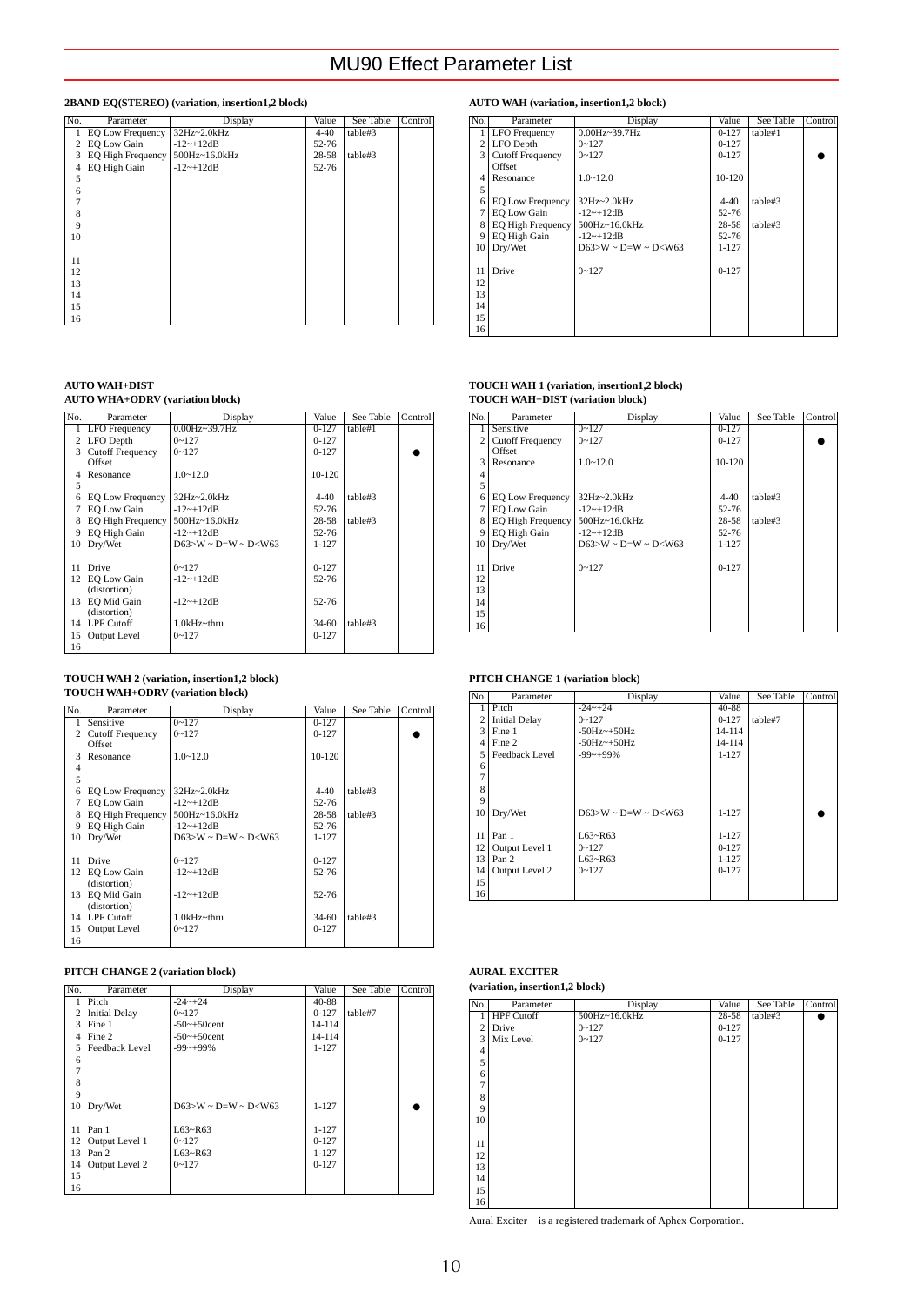## **COMPRESSOR (variation, insertion1,2 block)**

| No.            | Parameter    | Display       | Value     | See Table | Control |
|----------------|--------------|---------------|-----------|-----------|---------|
|                | Attack       | $1-40ms$      | $0-19$    | table#8   |         |
| 2              | Release      | $10 - 680$ ms | $0 - 15$  | table#9   |         |
| 3              | Threshold    | $-48 - -6dB$  | 79-121    |           |         |
| $\overline{4}$ | Ratio        | $1.0 - 20.0$  | $0 - 7$   | table#10  |         |
| 5              | Output Level | $0 - 127$     | $0 - 127$ |           |         |
| 6              |              |               |           |           |         |
| 7              |              |               |           |           |         |
| 8              |              |               |           |           |         |
| 9              |              |               |           |           |         |
| 10             |              |               |           |           |         |
|                |              |               |           |           |         |
| 11             |              |               |           |           |         |
| 12             |              |               |           |           |         |
| 13             |              |               |           |           |         |
| 14             |              |               |           |           |         |
| 15             |              |               |           |           |         |
| 16             |              |               |           |           |         |

## **NOISE GATE (variation, insertion1,2 block)**

| No.            | Parameter    | Display        | Value     | See Table | Control |
|----------------|--------------|----------------|-----------|-----------|---------|
| ı              | Attack       | $1 - 40$ ms    | $0-19$    | table#8   |         |
| 2              | Release      | $10 - 680$ ms  | $0 - 15$  | table#9   |         |
| 3              | Threshold    | $-72 - -30$ dB | 55-97     |           |         |
| $\overline{4}$ | Output Level | $0 - 127$      | $0 - 127$ |           |         |
| 5              |              |                |           |           |         |
| 6              |              |                |           |           |         |
| $\overline{7}$ |              |                |           |           |         |
| 8              |              |                |           |           |         |
| 9              |              |                |           |           |         |
| 10             |              |                |           |           |         |
|                |              |                |           |           |         |
| 11             |              |                |           |           |         |
| 12             |              |                |           |           |         |
| 13             |              |                |           |           |         |
| 14             |              |                |           |           |         |
| 15             |              |                |           |           |         |
| 16             |              |                |           |           |         |

## **VOICE CANCELAR (variation block)**

| No.                     | Parameter          | Display  | Value    | See Table | Control |
|-------------------------|--------------------|----------|----------|-----------|---------|
|                         |                    |          |          |           |         |
| $\overline{\mathbf{c}}$ |                    |          |          |           |         |
| 3                       |                    |          |          |           |         |
| $\overline{4}$          |                    |          |          |           |         |
| 5                       |                    |          |          |           |         |
| 6                       |                    |          |          |           |         |
| 7                       |                    |          |          |           |         |
| 8                       |                    |          |          |           |         |
| 9                       |                    |          |          |           |         |
| 10                      |                    |          |          |           |         |
|                         |                    |          |          |           |         |
| 11                      | Low Adjust         | $0 - 26$ | $0 - 26$ |           |         |
| 12                      | <b>High Adjust</b> | $0 - 26$ | $0 - 26$ |           |         |
| 13                      |                    |          |          |           |         |
| 14                      |                    |          |          |           |         |
| 15                      |                    |          |          |           |         |
| 16                      |                    |          |          |           |         |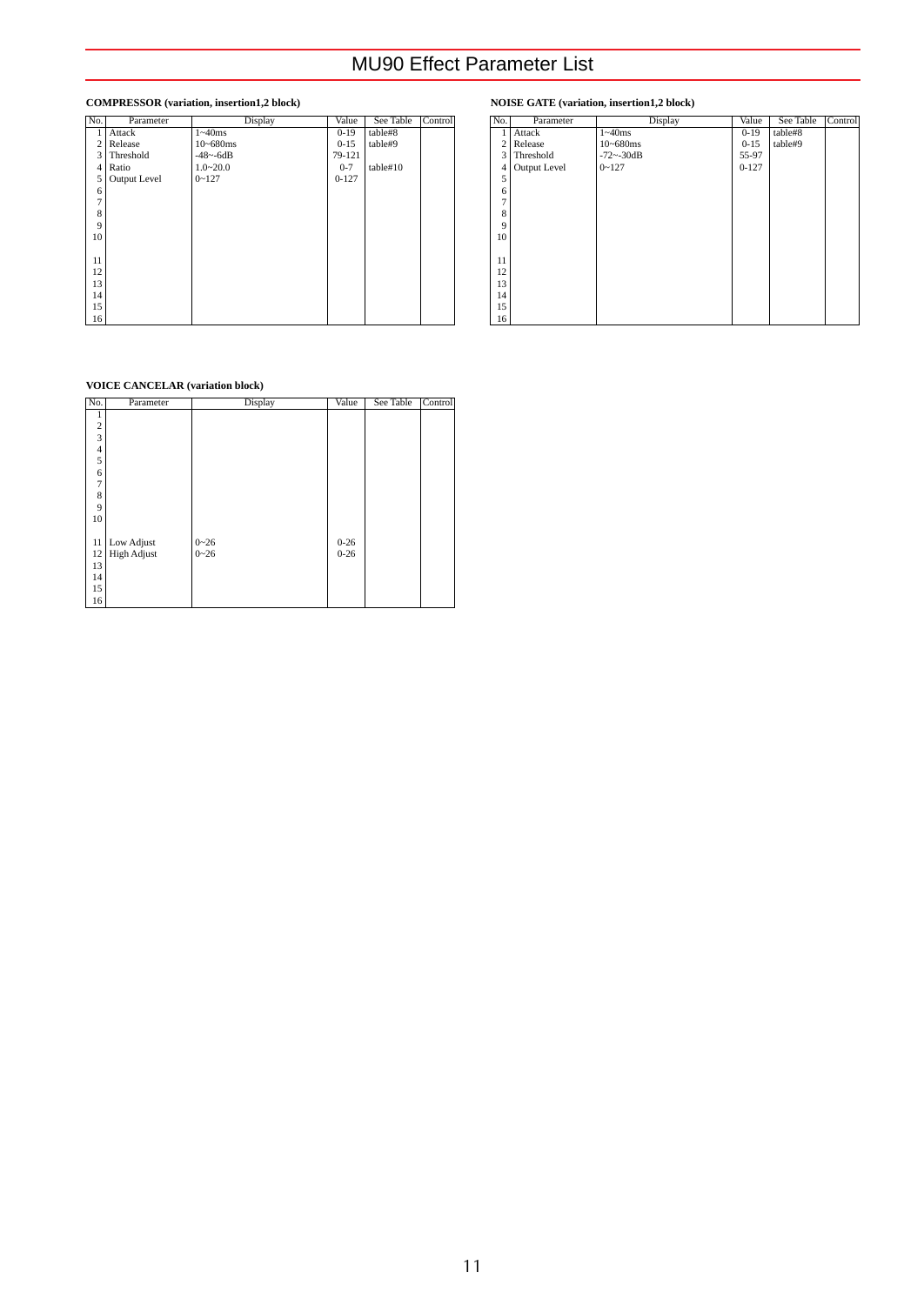## Explanation of effect parameters

| Parameter name                 | Effect types in which the parameter exists                    | Explanation of parameter                                                                                                           |
|--------------------------------|---------------------------------------------------------------|------------------------------------------------------------------------------------------------------------------------------------|
| AM Depth                       | TREMOLO                                                       | Depth of volume modulation                                                                                                         |
| <b>AMP</b> Type                | <b>AMP SIMULATOR</b>                                          | Select the amp type to be simulated                                                                                                |
| Attack                         | <b>COMPRESSOR</b> type                                        | Time until when the compressor begins to take effect                                                                               |
|                                | <b>NOISE GATE</b>                                             | Time until when the gate begins to open                                                                                            |
| Cch Delay                      | DELAY L,C,R                                                   | Delay length of center channel                                                                                                     |
| <b>Cch Level</b>               | DELAY L,C,R                                                   | Volume of center channel                                                                                                           |
| <b>Crossover Frequency</b>     | <b>2WAY ROTARY SPEAKER</b>                                    | Crossover frequency between the high frequency speaker and the low frequency speaker                                               |
| <b>Cutoff Frequency Offset</b> | WAH type                                                      | Frequency offset value which will control the wah filter                                                                           |
| Delay Offset                   | <b>CHORUS</b> type                                            | Offset value of delay modulation                                                                                                   |
| Delay Time                     | KARAOKE 1,2,3                                                 | Interval between repeats of the karaoke echo                                                                                       |
|                                | <b>AMBIENCE</b>                                               | Delay length                                                                                                                       |
| Delay2 Level                   | <b>ECHO</b>                                                   | Volume of the second delay                                                                                                         |
| Density                        | REVERB type, EARLY REF type                                   | Density of the reflections. Higher values produce greater density.                                                                 |
| Depth                          | <b>REVERB</b> type                                            | Depth of the room to be simulated                                                                                                  |
| Detune<br>Diffusion            | <b>ENSEMBLE DETUNE</b><br>REVERB type, EARLY REF type, PHASER | Amount of pitch shift<br>Controls the amount of spread                                                                             |
| Drive                          | <b>DISTORTION</b> type                                        | The degree of distortion                                                                                                           |
|                                | <b>AURAL EXCITER</b>                                          | The degree to which the exciter effect is applied                                                                                  |
| Drive High                     | <b>2WAY ROTARY SPEAKER</b>                                    | Depth of the modulation caused by the rotation of the low frequency speaker                                                        |
| Drive Low                      | <b>2WAY ROTARY SPEAKER</b>                                    | Depth of the modulation caused by the rotation of the high frequency speaker                                                       |
| Dry/Wet                        | All types                                                     | Balance between dry sound and effect sound                                                                                         |
| Edge (Clip Curve)              | <b>DISTORTION</b> type                                        | Curve of distortion character (sharp (127) distorts suddenly, and mild (0) distorts gradu-                                         |
|                                |                                                               | ally)                                                                                                                              |
| EQ High Frequency              | All types                                                     | Frequency at which the EQ will boost/cut the high range                                                                            |
| EQ High Gain                   | All types                                                     | Amount of gain with which the EQ will boost/cut the high range                                                                     |
| <b>EQ Low Frequency</b>        | All types                                                     | Frequency at which the EQ will boost/cut the low range                                                                             |
| <b>EQ Low Gain</b>             | All types                                                     | Amount of gain with which the EQ will boost/cut the low range                                                                      |
| <b>EQ Mid Frequency</b>        | All types                                                     | Frequency at which the EQ will boost/cut the mid range                                                                             |
| EQ Mid Gain                    | All types                                                     | Amount of gain with which the EQ will boost/cut the mid range                                                                      |
| EQ Mid Width<br>Er/Rev Balance | All types<br><b>REVERB</b> type                               | Width of the area at which the EQ will boost/cut the mid range<br>Level balance between the early reflections and the reverb sound |
| F/R Depth                      | <b>AUTO PAN</b>                                               | Depth of front/back panning (valid when PAN Direction=Lturn, Rturn)                                                                |
| Feedback Delay                 | DELAY L.C.R                                                   | Length of feedback delay                                                                                                           |
| Feedback Delay 1               | DELAY L, R                                                    | Length of feedback delay 1                                                                                                         |
| Feedback Delay 2               | DELAY L, R                                                    | Length of feedback delay 2                                                                                                         |
| Feedback Level                 | <b>REVERB</b> type                                            | Amount of feedback for the initial delay                                                                                           |
|                                | DELAY type, EARLY REF type, PITCH CHANGE type                 | Amount of feedback                                                                                                                 |
|                                | <b>KARAOKE</b> type                                           | Setting for delay repeats                                                                                                          |
|                                | CHORUS type, FLANGER type                                     | Level at which the delayed output is returned to the input (negative values invert the                                             |
|                                |                                                               | phase)                                                                                                                             |
|                                | PHASER type                                                   | Level at which the output of the phaser is returned to the input (negative values invert the                                       |
|                                |                                                               | phase)                                                                                                                             |
| Fine 1                         | PITCH CHANGE type                                             | Fine pitch setting for first unit                                                                                                  |
| Fine 2                         | PITCH CHANGE type                                             | Fine pitch setting for second unit                                                                                                 |
| Height                         | <b>REVERB</b> type                                            | Height of the room to be simulated                                                                                                 |
| <b>High Adjust</b>             | <b>VOICE CANCELAR</b>                                         | Adjust the upper limit of the mid-range frequencies to be attenuated                                                               |
| <b>High Damp</b>               | REVERB type, DELAY type, EARLY REF type                       | Adjust the decay of the high frequencies (smaller values will cause high frequencies to<br>decay more rapidly)                     |
| <b>HPF</b> Cutoff              | REVERB type, EARLY REF type, KARAOKE type, AURAL EXCITER      | Frequency at which the high pass filter will cut the low range                                                                     |
| <b>Initial Delay</b>           | <b>REVERB</b> type                                            | Delay time until the early reflections                                                                                             |
|                                | <b>EARLY REF</b> type                                         | Length of delay until the ER (Gate Reverb) sounds                                                                                  |
|                                | PITCH CHANGE type                                             | Delay length                                                                                                                       |
| <b>Input Mode</b>              | All types                                                     | Mono/stereo switch for the input                                                                                                   |
| <b>Input Select</b>            | <b>CROSS DELAY</b>                                            | Select the input                                                                                                                   |
| L/R Depth                      | <b>AUTO PAN</b>                                               | Depth of left/right panning                                                                                                        |
| L->R Delay                     | <b>CROSS DELAY</b>                                            | Delay time from left (input) to right (output)                                                                                     |
| Lch Delay                      | DELAY type                                                    | Delay length of the left channel                                                                                                   |
| Lch Delay 1                    | <b>ECHO</b>                                                   | First delay length of the left channel                                                                                             |
| Lch Delay 2                    | <b>ECHO</b>                                                   | Second delay length of the left channel                                                                                            |
| Lch Feedback Level             | <b>ECHO</b>                                                   | Feedback amount of the left channel                                                                                                |
| Lch Init Delay                 | <b>ENSEMBLE DETUNE</b>                                        | Length of left channel delay                                                                                                       |
| LFO Depth                      | CHORUS type, FLANGER type, SYMPHONIC type                     | Frequency of delay modulation                                                                                                      |
|                                | ROTARY SPEAKER<br>PHASER type                                 | Modulation depth caused by speaker rotation<br>Depth of phase modulation                                                           |
|                                | WAH type                                                      | Depth to which wah filter is controlled                                                                                            |
| <b>LFO</b> Frequency           | CHORUS type, FLANGER type, SYMPHONIC                          | Frequency of delay modulation                                                                                                      |
|                                | ROTARY SPEAKER                                                | Frequency at which the speaker rotates                                                                                             |
|                                | TREMOLO                                                       | Modulation frequency                                                                                                               |
|                                | <b>AUTO PAN</b>                                               | Auto pan frequency                                                                                                                 |
|                                | PHASER type                                                   | Frequency of phase modulation                                                                                                      |
|                                | WAH type                                                      | Frequency at which wah filter is controlled                                                                                        |
| <b>LFO Phase Difference</b>    | PHASER type, FLANGER type                                     | L/R phase difference between modulation waveforms (At $0 \text{ deg } (=64)$ ) there is no phase                                   |
|                                |                                                               | difference.)                                                                                                                       |
| Liveness                       | <b>EARLY REF</b> type                                         | ER decay. Lower values produce faster decay.                                                                                       |
| Low Adjust                     | <b>VOICE CANCELAR</b>                                         | Adjust the lower limit of the mid-range that will be attenuated                                                                    |
| Low/High                       | <b>2WAY ROTARY SPEAKER</b>                                    | Volume balance between the high range speaker and the low range speaker                                                            |
| <b>LPF</b> Cutoff              | All types                                                     | Frequency at which the low pass filter will cut the high range                                                                     |
| Mic L-R Angle                  | <b>2WAY ROTARY SPEAKER</b>                                    | L/R angle of the mics which will pick up the output                                                                                |
| Mix Level                      | <b>AURAL EXCITER</b>                                          | Level of the effect sound which will be mixed into the dry sound<br>Output level                                                   |
| Output Level<br>Output Level 1 | All types<br>PITCH CHANGE type                                | Output level of first unit                                                                                                         |
| Output Level 2                 | PITCH CHANGE type                                             | Output level of second unit                                                                                                        |
| <b>Output Phase</b>            | <b>AMBIENCE</b>                                               | Exchange the L/R phase of the effect sound                                                                                         |
| Pan 1                          | PITCH CHANGE type                                             | PAN of first unit                                                                                                                  |
| Pan 2                          | PITCH CHANGE type                                             | PAN of second unit                                                                                                                 |
| <b>PAN Direction</b>           | <b>AUTO PAN</b>                                               | Type of auto pan $(L < \gt R$ is sine wave, $L/R$ is square wave)                                                                  |
| Phase Shift Offset             | PHASER type                                                   | Offset value of phase modulation                                                                                                   |
| Pitch                          | PITCH CHANGE type                                             | Pitch setting in semitone steps                                                                                                    |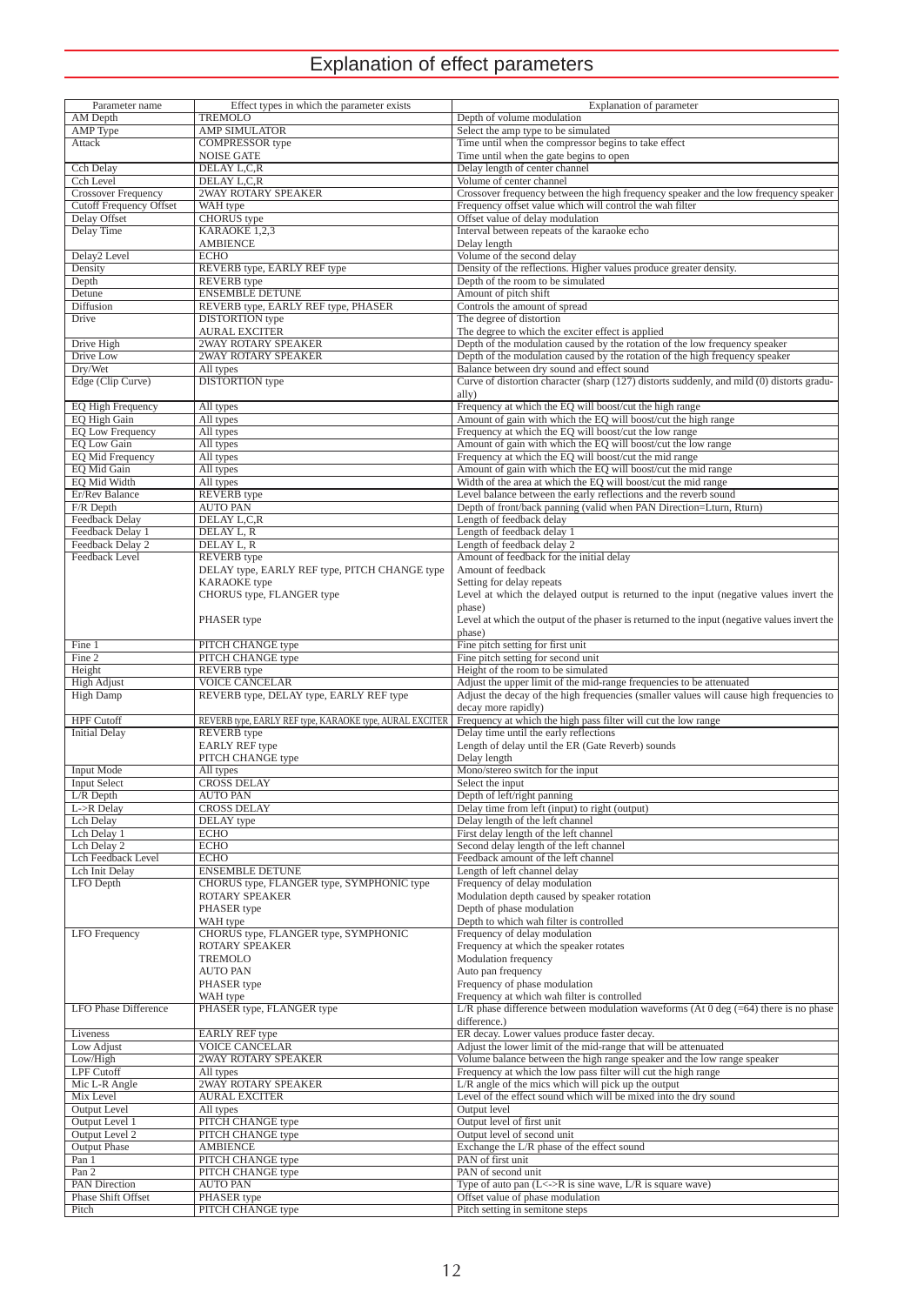## Explanation of effect parameters

| PM Depth           | <b>TREMOLO</b>             | Depth of delay modulation                                                             |
|--------------------|----------------------------|---------------------------------------------------------------------------------------|
| R->L Delay         | <b>CROSS DELAY</b>         | Delay time from right (input) to left (output)                                        |
| Ratio              | <b>COMPRESSOR</b> type     | Compression ratio of the compressor                                                   |
| <b>Rch Delay</b>   | DELAY type                 | Delay length of the right channel                                                     |
| Rch Delay 1        | <b>ECHO</b>                | First delay length of the right channel                                               |
| Rch Delay 2        | <b>ECHO</b>                | Second delay length of the right channel                                              |
| Rch Feedback Level | <b>ECHO</b>                | Feedback amount of the right channel                                                  |
| Rch Init Delay     | <b>ENSEMBLE DETUNE</b>     | Length of right channel delay                                                         |
| Release            | <b>COMPRESSOR</b> type     | Time until when the compressor effect is removed                                      |
|                    | <b>NOISE GATE</b>          | Time until when the gate is closed                                                    |
| Resonance          | WAH type                   | Bandwidth of the wah filter                                                           |
| Rev Delay          | REVERB type                | Delay time from the early reflections until the reverb sound                          |
| Reverb Time        | <b>REVERB</b> type         | Length of reverb                                                                      |
| Room Size          | <b>EARLY REF</b> type      | ER will become longer as the size of the room (this value) increases                  |
| Rotor Speed        | <b>2WAY ROTARY SPEAKER</b> | Frequency at which the speaker rotates                                                |
| Sensitive          | WAH type                   | Sensitivity with which the wah filter will respond to changes in the input            |
| Stage              | PHASER type                | Number of stages in the phase shifter                                                 |
| Threshold          | <b>COMPRESSOR</b> type     | Input level at which the effect begins to apply                                       |
|                    | <b>NOISE GATE</b>          | Input level at which the gate begins to open                                          |
| Type               | <b>EARLY REF</b> type      | Select the type                                                                       |
| Wall Vary          | <b>REVERB</b> type         | Condition of the walls of the room being simulated (higher values produce more random |
|                    |                            | reflections)                                                                          |
| Width              | <b>REVERB</b> type         | Width of the room being simulated                                                     |

Note (The types such as "REVERB type" referred to in the above table include the following effects.)

| CHORUS type           | CHORUS1, CHORUS2, CHORUS3, CHORUS4, CELESTE1, CELESTE2, CELESTE3, CELESTE4,                    |
|-----------------------|------------------------------------------------------------------------------------------------|
| COMPRESSOR type       | COMPRESSOR, COMP+DIST                                                                          |
| DELAY type            | DELAY L.C.R. DELAY L.R. ECHO. CROSS DELAY                                                      |
| DISTORTION type       | DISTORTION, OVERDRIVE, AMP SIMULATOR, AUTO WAH+DIST, AUTO WAH+ODRV, TOUCH WAH+DIST,            |
|                       | TOUCH WAH+ODRV, COMP+DIST                                                                      |
| <b>EARLY REF</b> type | EARLY REF1, EARLY REF2, GATE REVERB, REVERSE GATE                                              |
| FLANGER type          | FLANGER1, FLANGER2, FLANGER3                                                                   |
| KARAOKE type          | KARAOKE1. KARAOKE2. KARAOKE3                                                                   |
| PHASER type           | PHASER1, PHASER2                                                                               |
| PITCH CHANGE type     | PITCH CHANGE1, PITCH CHANGE2                                                                   |
| REVERB type           | HALL1, HALL2, ROOM1, ROOM2, ROOM3, STAGE1, STAGE2, PLATE, WHITE ROOM, TUNNEL, CANYON, BASEMENT |
| WAH type              | AUTO WAH, AUTO WAH+DIST, AUTO WAH+ODRV, TOUCH WAH1, TOUCH WAH2, TOUCH WAH+DIST, TOUCH WAH+ODRV |
|                       |                                                                                                |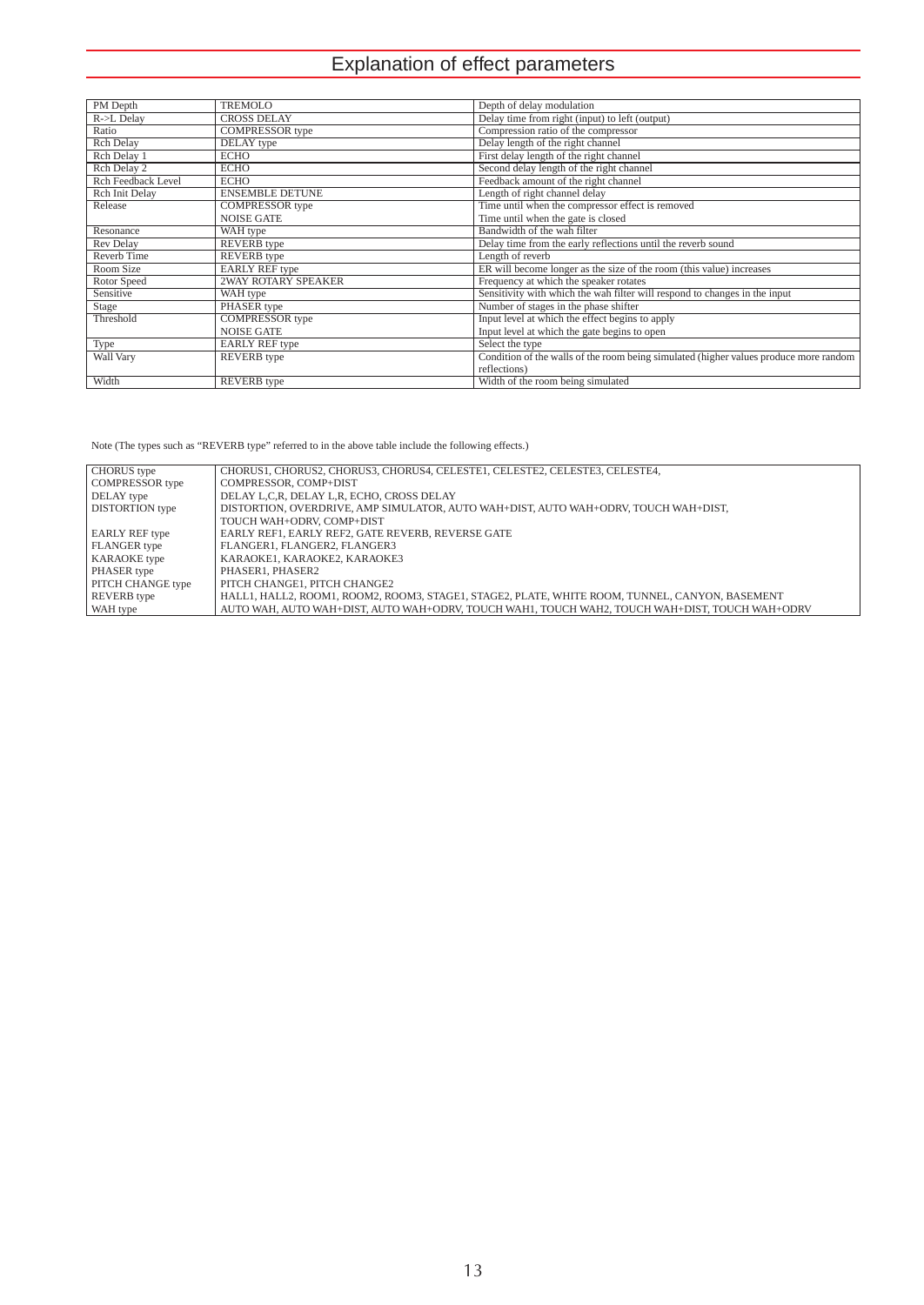## Data Value Assign Table

#### **table #1 LFO Frequency**

| Data                    | Value        | Data | Value | Data | Value | Data | Value |
|-------------------------|--------------|------|-------|------|-------|------|-------|
| $\mathbf{0}$            | $\mathbf{0}$ | 32   | 1.35  | 64   | 2.69  | 96   | 8.41  |
| $\mathbf{1}$            | 0.04         | 33   | 1.39  | 65   | 2.78  | 97   | 8.75  |
| $\overline{\mathbf{c}}$ | 0.08         | 34   | 1.43  | 66   | 2.86  | 98   | 9.08  |
| 3                       | 0.13         | 35   | 1.47  | 67   | 2.94  | 99   | 9.42  |
| $\overline{4}$          | 0.17         | 36   | 1.51  | 68   | 3.03  | 100  | 9.76  |
| 5                       | 0.21         | 37   | 1.56  | 69   | 3.11  | 101  | 10.1  |
| 6                       | 0.25         | 38   | 1.60  | 70   | 3.20  | 102  | 10.8  |
| $\overline{7}$          | 0.29         | 39   | 1.64  | 71   | 3.28  | 103  | 11.4  |
| 8                       | 0.34         | 40   | 1.68  | 72   | 3.37  | 104  | 12.1  |
| 9                       | 0.38         | 41   | 1.72  | 73   | 3.45  | 105  | 12.8  |
| 10                      | 0.42         | 42   | 1.77  | 74   | 3.53  | 106  | 13.5  |
| 11                      | 0.46         | 43   | 1.81  | 75   | 3.62  | 107  | 14.1  |
| 12                      | 0.51         | 44   | 1.85  | 76   | 3.70  | 108  | 14.8  |
| 13                      | 0.55         | 45   | 1.89  | 77   | 3.87  | 109  | 15.5  |
| 14                      | 0.59         | 46   | 1.94  | 78   | 4.04  | 110  | 16.2  |
| 15                      | 0.63         | 47   | 1.98  | 79   | 4.21  | 111  | 16.8  |
| 16                      | 0.67         | 48   | 2.02  | 80   | 4.37  | 112  | 17.5  |
| 17                      | 0.72         | 49   | 2.06  | 81   | 4.54  | 113  | 18.2  |
| 18                      | 0.76         | 50   | 2.10  | 82   | 4.71  | 114  | 19.5  |
| 19                      | 0.80         | 51   | 2.15  | 83   | 4.88  | 115  | 20.9  |
| 20                      | 0.84         | 52   | 2.19  | 84   | 5.05  | 116  | 22.2  |
| 21                      | 0.88         | 53   | 2.23  | 85   | 5.22  | 117  | 23.6  |
| 22                      | 0.93         | 54   | 2.27  | 86   | 5.38  | 118  | 24.9  |
| 23                      | 0.97         | 55   | 2.31  | 87   | 5.55  | 119  | 26.2  |
| 24                      | 1.01         | 56   | 2.36  | 88   | 5.72  | 120  | 27.6  |
| 25                      | 1.05         | 57   | 2.40  | 89   | 6.06  | 121  | 28.9  |
| 26                      | 1.09         | 58   | 2.44  | 90   | 6.39  | 122  | 30.3  |
| 27                      | 1.14         | 59   | 2.48  | 91   | 6.73  | 123  | 31.6  |
| 28                      | 1.18         | 60   | 2.52  | 92   | 7.07  | 124  | 33.0  |
| 29                      | 1.22         | 61   | 2.57  | 93   | 7.40  | 125  | 34.3  |
| 30                      | 1.26         | 62   | 2.61  | 94   | 7.74  | 126  | 37.0  |
| 31                      | 1.3          | 63   | 2.65  | 95   | 8.08  | 127  | 39.7  |

## **table#3 EQ Frequency**

| Data | Value | Data | Value             |
|------|-------|------|-------------------|
| 8    | 50    | 40   | 2.0k              |
| 9    | 56    | 41   | 2.2k              |
| 10   | 63    | 42   | 2.5k              |
| 11   | 70    | 43   | 2.8k              |
| 12   | 80    | 44   | 3.2k              |
| 13   | 90    | 45   | 3.6k              |
| 14   | 100   | 46   | 4.0k              |
| 15   | 110   | 47   | 4.5k              |
| 16   | 125   | 48   | 5.0k              |
| 17   | 140   | 49   | 5.6k              |
| 18   | 160   | 50   | 6.3k              |
| 19   | 180   | 51   | 7.0 <sub>k</sub>  |
| 20   | 200   | 52   | 8.0 <sub>k</sub>  |
| 21   | 225   | 53   | 9.0k              |
| 22   | 250   | 54   | 10.0 <sub>k</sub> |
| 23   | 280   | 55   | 11.0 <sub>k</sub> |
| 24   | 315   | 56   | 12.0k             |
| 25   | 355   | 57   | 14.0k             |
| 26   | 400   | 58   | 16.0k             |
| 27   | 450   | 59   | 18.0k             |
| 28   | 500   | 60   | THRU(20.0k)       |
| 29   | 560   |      |                   |
| 30   | 630   |      |                   |
| 31   | 700   |      |                   |
| 32   | 800   |      |                   |
| 33   | 900   |      |                   |
| 34   | 1.0k  |      |                   |
| 35   | 1.1k  |      |                   |
| 36   | 1.2k  |      |                   |
| 37   | 1.4k  |      |                   |
| 38   | 1.6k  |      |                   |
| 39   | 1.8k  |      |                   |

### **table#2 Modulation Delay Offset**

| Data           | Value | Data | Value | Data | Value | Data | Value |
|----------------|-------|------|-------|------|-------|------|-------|
| $\mathbf{0}$   | 0.0   | 32   | 3.2   | 64   | 6.4   | 96   | 9.6   |
| $\mathbf{1}$   | 0.1   | 33   | 3.3   | 65   | 6.5   | 97   | 9.7   |
| $\frac{2}{3}$  | 0.2   | 34   | 3.4   | 66   | 6.6   | 98   | 9.8   |
|                | 0.3   | 35   | 3.5   | 67   | 6.7   | 99   | 9.9   |
| $\overline{4}$ | 0.4   | 36   | 3.6   | 68   | 6.8   | 100  | 10.0  |
| 5              | 0.5   | 37   | 3.7   | 69   | 6.9   | 101  | 11.1  |
| 6              | 0.6   | 38   | 3.8   | 70   | 7.0   | 102  | 12.2  |
| $\overline{7}$ | 0.7   | 39   | 3.9   | 71   | 7.1   | 103  | 13.3  |
| 8              | 0.8   | 40   | 4.0   | 72   | 7.2   | 104  | 14.4  |
| 9              | 0.9   | 41   | 4.1   | 73   | 7.3   | 105  | 15.5  |
| 10             | 1.0   | 42   | 4.2   | 74   | 7.4   | 106  | 17.1  |
| 11             | 1.1   | 43   | 4.3   | 75   | 7.5   | 107  | 18.6  |
| 12             | 1.2   | 44   | 4.4   | 76   | 7.6   | 108  | 20.2  |
| 13             | 1.3   | 45   | 4.5   | 77   | 7.7   | 109  | 21.8  |
| 14             | 1.4   | 46   | 4.6   | 78   | 7.8   | 110  | 23.3  |
| 15             | 1.5   | 47   | 4.7   | 79   | 7.9   | 111  | 24.9  |
| 16             | 1.6   | 48   | 4.8   | 80   | 8.0   | 112  | 26.5  |
| 17             | 1.7   | 49   | 4.9   | 81   | 8.1   | 113  | 28.0  |
| 18             | 1.8   | 50   | 5.0   | 82   | 8.2   | 114  | 29.6  |
| 19             | 1.9   | 51   | 5.1   | 83   | 8.3   | 115  | 31.2  |
| 20             | 2.0   | 52   | 5.2   | 84   | 8.4   | 116  | 32.8  |
| 21             | 2.1   | 53   | 5.3   | 85   | 8.5   | 117  | 34.3  |
| 22             | 2.2   | 54   | 5.4   | 86   | 8.6   | 118  | 35.9  |
| 23             | 2.3   | 55   | 5.5   | 87   | 8.7   | 119  | 37.5  |
| 24             | 2.4   | 56   | 5.6   | 88   | 8.8   | 120  | 39.0  |
| 25             | 2.5   | 57   | 5.7   | 89   | 8.9   | 121  | 40.6  |
| 26             | 2.6   | 58   | 5.8   | 90   | 9.0   | 122  | 42.2  |
| 27             | 2.7   | 59   | 5.9   | 91   | 9.1   | 123  | 43.7  |
| 28             | 2.8   | 60   | 6.0   | 92   | 9.2   | 124  | 45.3  |
| 29             | 2.9   | 61   | 6.1   | 93   | 9.3   | 125  | 46.9  |
| 30             | 3.0   | 62   | 6.2   | 94   | 9.4   | 126  | 48.4  |
| 31             | 3.1   | 63   | 6.3   | 95   | 9.5   | 127  | 50.0  |

#### **table#4 Reverb time**

| Data           | Value | Data | Value | Data | Value |
|----------------|-------|------|-------|------|-------|
| $\overline{0}$ | 0.3   | 32   | 3.5   | 64   | 17.0  |
| $\mathbf{1}$   | 0.4   | 33   | 3.6   | 65   | 18.0  |
| $\frac{2}{3}$  | 0.5   | 34   | 3.7   | 66   | 19.0  |
|                | 0.6   | 35   | 3.8   | 67   | 20.0  |
| $\overline{4}$ | 0.7   | 36   | 3.9   | 68   | 25.0  |
| 5              | 0.8   | 37   | 4.0   | 69   | 30.0  |
| 6              | 0.9   | 38   | 4.1   |      |       |
| $\overline{7}$ | 1.0   | 39   | 4.2   |      |       |
| 8              | 1.1   | 40   | 4.3   |      |       |
| 9              | 1.2   | 41   | 4.4   |      |       |
| 10             | 1.3   | 42   | 4.5   |      |       |
| 11             | 1.4   | 43   | 4.6   |      |       |
| 12             | 1.5   | 44   | 4.7   |      |       |
| 13             | 1.6   | 45   | 4.8   |      |       |
| 14             | 1.7   | 46   | 4.9   |      |       |
| 15             | 1.8   | 47   | 5.0   |      |       |
| 16             | 1.9   | 48   | 5.5   |      |       |
| 17             | 2.0   | 49   | 6.0   |      |       |
| 18             | 2.1   | 50   | 6.5   |      |       |
| 19             | 2.2   | 51   | 7.0   |      |       |
| 20             | 2.3   | 52   | 7.5   |      |       |
| 21             | 2.4   | 53   | 8.0   |      |       |
| 22             | 2.5   | 54   | 8.5   |      |       |
| 23             | 2.6   | 55   | 9.0   |      |       |
| 24             | 2.7   | 56   | 9.5   |      |       |
| 25             | 2.8   | 57   | 10.0  |      |       |
| 26             | 2.9   | 58   | 11.0  |      |       |
| 27             | 3.0   | 59   | 12.0  |      |       |
| 28             | 3.1   | 60   | 13.0  |      |       |
| 29             | 3.2   | 61   | 14.0  |      |       |
| 30             | 3.3   | 62   | 15.0  |      |       |
| 31             | 3.4   | 63   | 16.0  |      |       |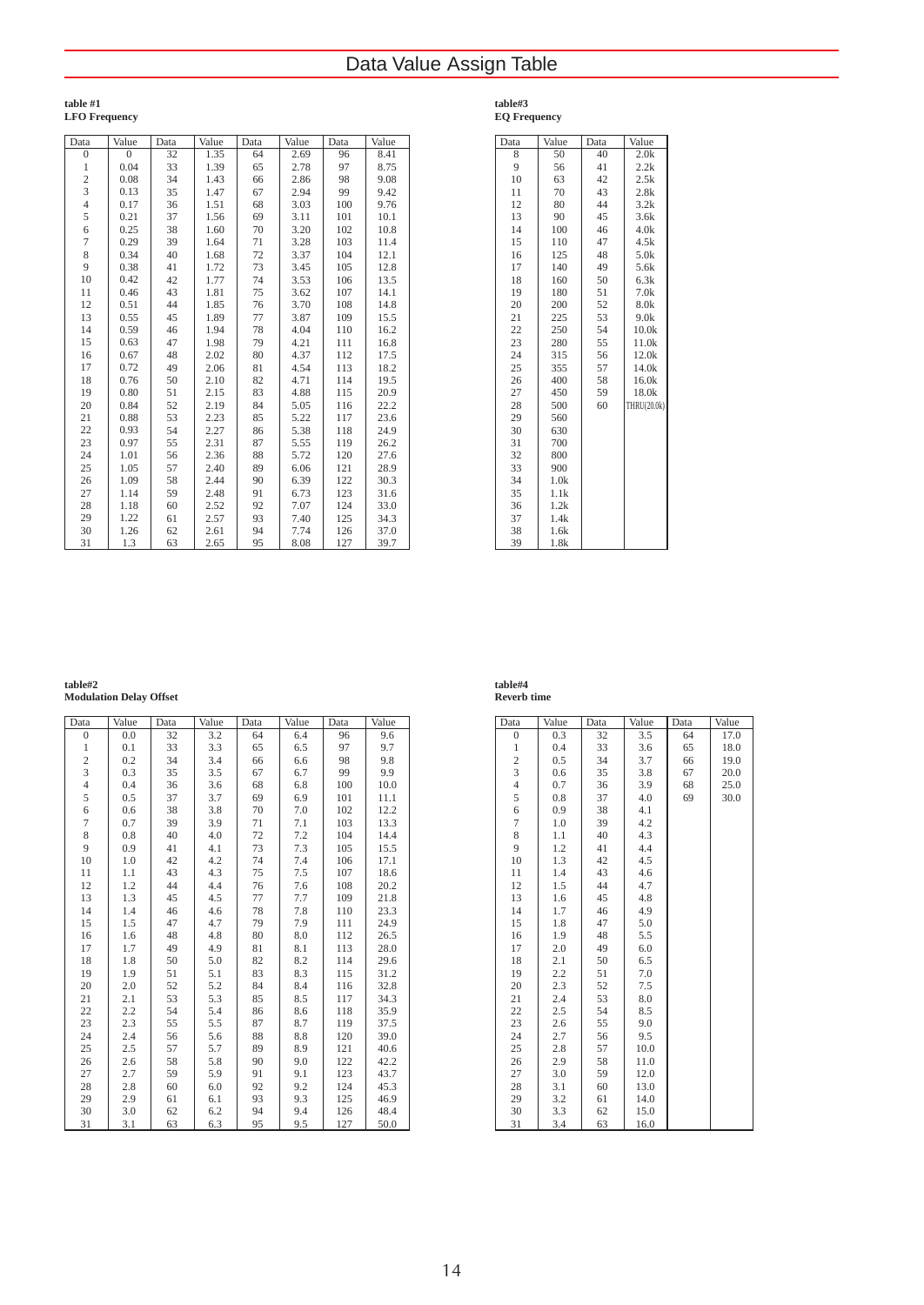## Data Value Assign Table

#### **table#5 Delay Time(200.0ms)**

 $\begin{array}{c|cc}\n5 & 8.0 \\
6 & 9.5 \\
7 & 11.1 \\
8 & 12.7 \\
9 & 14.3\n\end{array}$ 6 9.5  $11.1\,$ 12.7  $\begin{array}{c|c} 9 & 14.3 \\ 10 & 15.8 \end{array}$  $\begin{array}{|c|c|c|c|}\n\hline\n10 & 15.8 \\
\hline\n11 & 17.4\n\end{array}$  $\begin{array}{|c|c|c|c|}\n\hline\n11 & 17.4 \\
\hline\n12 & 19.0\n\end{array}$  $\begin{array}{c|c} 11 & 19.0 \\ 13 & 20.6 \end{array}$  $\begin{array}{c|c} 13 & 20.6 \\ 14 & 22.1 \end{array}$  $\begin{array}{|c|c|c|}\n 14 & 22.1 \\
 \hline\n 15 & 23.7\n \end{array}$  $\begin{array}{c|c}\n 15 & 23.7 \\
 16 & 25.3 \\
 17 & 26.9\n\end{array}$ 16 25.3 17 26.9  $\begin{array}{c|c} 18 & 28.4 \\ 19 & 30.0 \end{array}$  $\begin{array}{c|c} 19 & 30.0 \\ 20 & 31.6 \end{array}$ 

20 31.6 21 33.2 22 34.7 23 36.3 37.9 39.5

 $\begin{array}{c|cc}\n 26 & 41.0 \\
 27 & 42.6 \\
 28 & 44.2 \\
 29 & 45.7 \\
 30 & 47.3\n\end{array}$ 27 42.6 28 44.2 29 45.7  $\begin{array}{|c|c|c|}\n 30 & 47.3 \\
 31 & 48.9\n\end{array}$  $48.9$ 

Data Value Data Value<br>
0 0.1 32 50.5<br>
1 1.7 33 52.0

32 50.5 33 52.0  $\begin{array}{c|c} 33 & 52.0 \\ 34 & 53.6 \\ 35 & 55.2 \end{array}$  $\begin{array}{c|c} 35 & 55.0 \\ 35 & 55.2 \\ 36 & 56.8 \\ 37 & 58.3 \end{array}$ 36 56.8

 $\begin{array}{c|cc}\n 37 & 58.3 \\
 38 & 59.9 \\
 39 & 61.5 \\
 40 & 63.1\n\end{array}$ 38 59.9 61.5  $\begin{array}{c|c} 40 & 63.1 \\ 41 & 64.6 \\ 42 & 66.2 \end{array}$ 41 64.6 42 66.2  $\begin{array}{c|c} 43 & 67.8 \\ 44 & 69.4 \end{array}$  $\begin{array}{c|c} 44 & 69.4 \\ 45 & 70.9 \end{array}$  $\begin{array}{c|c} 45 & 70.9 \\ 46 & 72.5 \end{array}$  $\begin{array}{c|c} 46 & 72.5 \\ 47 & 74.1 \end{array}$  $\begin{array}{c|c} 47 & 74.1 \\ 48 & 75.7 \\ 49 & 77.2 \end{array}$ 48 75.7 49 77.2  $\begin{array}{c|cc}\n 50 & 78.8 \\
 51 & 80.4 \\
 52 & 81.9\n\end{array}$  $80.4$ 

52 81.9<br>53 83.5<br>54 85.1<br>55 86.7 83.5 85.1

55 86.7<br>56 88.2<br>57 89.8<br>58 91.4 88.2 57 89.8 58 91.4  $\begin{array}{c|c} 38 & 91.4 \\ 59 & 93.0 \\ 60 & 94.5 \end{array}$  $\begin{array}{c|c} 60 & 94.5 \\ 61 & 96.1 \end{array}$  $\begin{array}{c|c} 61 & 96.1 \\ 62 & 97.7 \end{array}$  $\begin{array}{|c|c|c|}\n 62 & 97.7 \\
 \hline\n 63 & 99.3\n \end{array}$ 63 99.3

 $0.1$  $\begin{array}{c|c} 1 & 1.7 \\ 2 & 3.2 \end{array}$  $\begin{array}{c|cc}\n2 & 3.2 \\
3 & 4.8 \\
4 & 6.4 \\
5 & 8.0\n\end{array}$ 3 4.8 4 6.4

| table#6          |
|------------------|
| <b>Room Size</b> |
|                  |

| Data             | Value | Data | Value |
|------------------|-------|------|-------|
| $\boldsymbol{0}$ | 0.1   | 32   | 5.1   |
| 1                | 0.3   | 33   | 5.3   |
| $\overline{c}$   | 0.4   | 34   | 5.4   |
| 3                | 0.6   | 35   | 5.6   |
| $\overline{4}$   | 0.7   | 36   | 5.7   |
| 5                | 0.9   | 37   | 5.9   |
| 6                | 1.0   | 38   | 6.1   |
| $\overline{7}$   | 1.2   | 39   | 6.2   |
| 8                | 1.4   | 40   | 6.4   |
| 9                | 1.5   | 41   | 6.5   |
| 10               | 1.7   | 42   | 6.7   |
| 11               | 1.8   | 43   | 6.8   |
| 12               | 2.0   | 44   | 7.0   |
| 13               | 2.1   |      |       |
| 14               | 2.3   |      |       |
| 15               | 2.5   |      |       |
| 16               | 2.6   |      |       |
| 17               | 2.8   |      |       |
| 18               | 2.9   |      |       |
| 19               | 3.1   |      |       |
| 20               | 3.2   |      |       |
| 21               | 3.4   |      |       |
| 22               | 3.5   |      |       |
| 23               | 3.7   |      |       |
| 24               | 3.9   |      |       |
| 25               | 4.0   |      |       |
| 26               | 4.2   |      |       |
| 27               | 4.3   |      |       |
| 28               | 4.5   |      |       |
| 29               | 4.6   |      |       |
| 30               | 4.8   |      |       |
| 31               | 5.0   |      |       |

| Table#8 | <b>Compressor Attack Time</b> |  |
|---------|-------------------------------|--|
| Data    | Value                         |  |

| ıta            | √alue          |
|----------------|----------------|
| $\overline{0}$ | 1              |
| 1              | $\overline{c}$ |
| $\overline{c}$ | 3              |
| 3              | 4              |
| 4              | 5              |
| 5              | 6              |
| 6              | 7              |
| 7              | 8              |
| 8              | 9              |
| 9              | 10             |
| 10             | 12             |
| 11             | 14             |
| 12             | 16             |
| 13             | 18             |
| 14             | 20             |
| 15             | 23             |
| 16             | 26             |
| 17             | 30             |
| 18             | 35             |
| 19             | 40             |

| Data           | Value |  |
|----------------|-------|--|
| $\mathbf{0}$   | 10    |  |
| 1              | 15    |  |
| $\overline{c}$ | 25    |  |
| 3              | 35    |  |
| 4              | 45    |  |
| 5              | 55    |  |
| 6              | 65    |  |
| 7              | 75    |  |
| 8              | 85    |  |
| 9              | 100   |  |
| 10             | 115   |  |
| 11             | 140   |  |
| 12             | 170   |  |
| 13             | 230   |  |
| 14             | 340   |  |
| 15             | 680   |  |

**Compressor Release Time**

**Table#9**

**Table#10 Compressor Ratio**

| Data           | Value |
|----------------|-------|
| $\Omega$       | 1.0   |
| 1              | 1.5   |
| $\overline{c}$ | 2.0   |
| 3              | 3.0   |
| 4              | 5.0   |
| 5              | 7.0   |
| 6              | 10.0  |
|                | 20.0  |

### **table#7 Delay Time(400.0ms)**

| Data           | Value | Data | Value | Data | Value | Data | Value |
|----------------|-------|------|-------|------|-------|------|-------|
| $\theta$       | 0.1   | 32   | 100.9 | 64   | 201.6 | 96   | 302.4 |
| $\mathbf{1}$   | 3.2   | 33   | 104.0 | 65   | 204.8 | 97   | 305.5 |
| $\frac{2}{3}$  | 6.4   | 34   | 107.2 | 66   | 207.9 | 98   | 308.7 |
|                | 9.5   | 35   | 110.3 | 67   | 211.1 | 99   | 311.8 |
| $\overline{4}$ | 12.7  | 36   | 113.5 | 68   | 214.2 | 100  | 315.0 |
| 5              | 15.8  | 37   | 116.6 | 69   | 217.4 | 101  | 318.1 |
| 6              | 19.0  | 38   | 119.8 | 70   | 220.5 | 102  | 321.3 |
| $\overline{7}$ | 22.1  | 39   | 122.9 | 71   | 223.7 | 103  | 324.4 |
| 8              | 25.3  | 40   | 126.1 | 72   | 226.8 | 104  | 327.6 |
| 9              | 28.4  | 41   | 129.2 | 73   | 230.0 | 105  | 330.7 |
| 10             | 31.6  | 42   | 132.4 | 74   | 233.1 | 106  | 333.9 |
| 11             | 34.7  | 43   | 135.5 | 75   | 236.3 | 107  | 337.0 |
| 12             | 37.9  | 44   | 138.6 | 76   | 239.4 | 108  | 340.2 |
| 13             | 41.0  | 45   | 141.8 | 77   | 242.6 | 109  | 343.3 |
| 14             | 44.2  | 46   | 144.9 | 78   | 245.7 | 110  | 346.5 |
| 15             | 47.3  | 47   | 148.1 | 79   | 248.9 | 111  | 349.6 |
| 16             | 50.5  | 48   | 151.2 | 80   | 252.0 | 112  | 352.8 |
| 17             | 53.6  | 49   | 154.4 | 81   | 255.2 | 113  | 355.9 |
| 18             | 56.8  | 50   | 157.5 | 82   | 258.3 | 114  | 359.1 |
| 19             | 59.9  | 51   | 160.7 | 83   | 261.5 | 115  | 362.2 |
| 20             | 63.1  | 52   | 163.8 | 84   | 264.6 | 116  | 365.4 |
| 21             | 66.2  | 53   | 167.0 | 85   | 267.7 | 117  | 368.5 |
| 22             | 69.4  | 54   | 170.1 | 86   | 270.9 | 118  | 371.7 |
| 23             | 72.5  | 55   | 173.3 | 87   | 274.0 | 119  | 374.8 |
| 24             | 75.7  | 56   | 176.4 | 88   | 277.2 | 120  | 378.0 |
| 25             | 78.8  | 57   | 179.6 | 89   | 280.3 | 121  | 381.1 |
| 26             | 82.0  | 58   | 182.7 | 90   | 283.5 | 122  | 384.3 |
| 27             | 85.1  | 59   | 185.9 | 91   | 286.6 | 123  | 387.4 |
| 28             | 88.3  | 60   | 189.0 | 92   | 289.8 | 124  | 390.6 |
| 29             | 91.4  | 61   | 192.2 | 93   | 292.9 | 125  | 393.7 |
| 30             | 94.6  | 62   | 195.3 | 94   | 296.1 | 126  | 396.9 |
| 31             | 97.7  | 63   | 198.5 | 95   | 299.2 | 127  | 400.0 |

### **table#11 Reverb Width;Depth;Height**

| Data           | Value | Data | Value | Data | Value | Data | Value |
|----------------|-------|------|-------|------|-------|------|-------|
| $\mathbf{0}$   | 0.5   | 32   | 8.8   | 64   | 17.6  | 96   | 27.5  |
| $\mathbf{1}$   | 0.8   | 33   | 9.1   | 65   | 17.9  | 97   | 27.8  |
| $\overline{c}$ | 1.0   | 34   | 9.4   | 66   | 18.2  | 98   | 28.1  |
| $\overline{3}$ | 1.3   | 35   | 9.6   | 67   | 18.5  | 99   | 28.5  |
| $\overline{4}$ | 1.5   | 36   | 9.9   | 68   | 18.8  | 100  | 28.8  |
| 5              | 1.8   | 37   | 10.2  | 69   | 19.1  | 101  | 29.2  |
| 6              | 2.0   | 38   | 10.4  | 70   | 19.4  | 102  | 29.5  |
| 7              | 2.3   | 39   | 10.7  | 71   | 19.7  | 103  | 29.9  |
| 8              | 2.6   | 40   | 11.0  | 72   | 20.0  | 104  | 30.2  |
| 9              | 2.8   | 41   | 11.2  | 73   | 20.2  |      |       |
| 10             | 3.1   | 42   | 11.5  | 74   | 20.5  |      |       |
| 11             | 3.3   | 43   | 11.8  | 75   | 20.8  |      |       |
| 12             | 3.6   | 44   | 12.1  | 76   | 21.1  |      |       |
| 13             | 3.9   | 45   | 12.3  | 77   | 21.4  |      |       |
| 14             | 4.1   | 46   | 12.6  | 78   | 21.7  |      |       |
| 15             | 4.4   | 47   | 12.9  | 79   | 22.0  |      |       |
| 16             | 4.6   | 48   | 13.1  | 80   | 22.4  |      |       |
| 17             | 4.9   | 49   | 13.4  | 81   | 22.7  |      |       |
| 18             | 5.2   | 50   | 13.7  | 82   | 23.0  |      |       |
| 19             | 5.4   | 51   | 14.0  | 83   | 23.3  |      |       |
| 20             | 5.7   | 52   | 14.2  | 84   | 23.6  |      |       |
| 21             | 5.9   | 53   | 14.5  | 85   | 23.9  |      |       |
| 22             | 6.2   | 54   | 14.8  | 86   | 24.2  |      |       |
| 23             | 6.5   | 55   | 15.1  | 87   | 24.5  |      |       |
| 24             | 6.7   | 56   | 15.4  | 88   | 24.9  |      |       |
| 25             | 7.0   | 57   | 15.6  | 89   | 25.2  |      |       |
| 26             | 7.2   | 58   | 15.9  | 90   | 25.5  |      |       |
| 27             | 7.5   | 59   | 16.2  | 91   | 25.8  |      |       |
| 28             | 7.8   | 60   | 16.5  | 92   | 26.1  |      |       |
| 29             | 8.0   | 61   | 16.8  | 93   | 26.5  |      |       |
| 30             | 8.3   | 62   | 17.1  | 94   | 26.8  |      |       |
| 31             | 8.6   | 63   | 17.3  | 95   | 27.1  |      |       |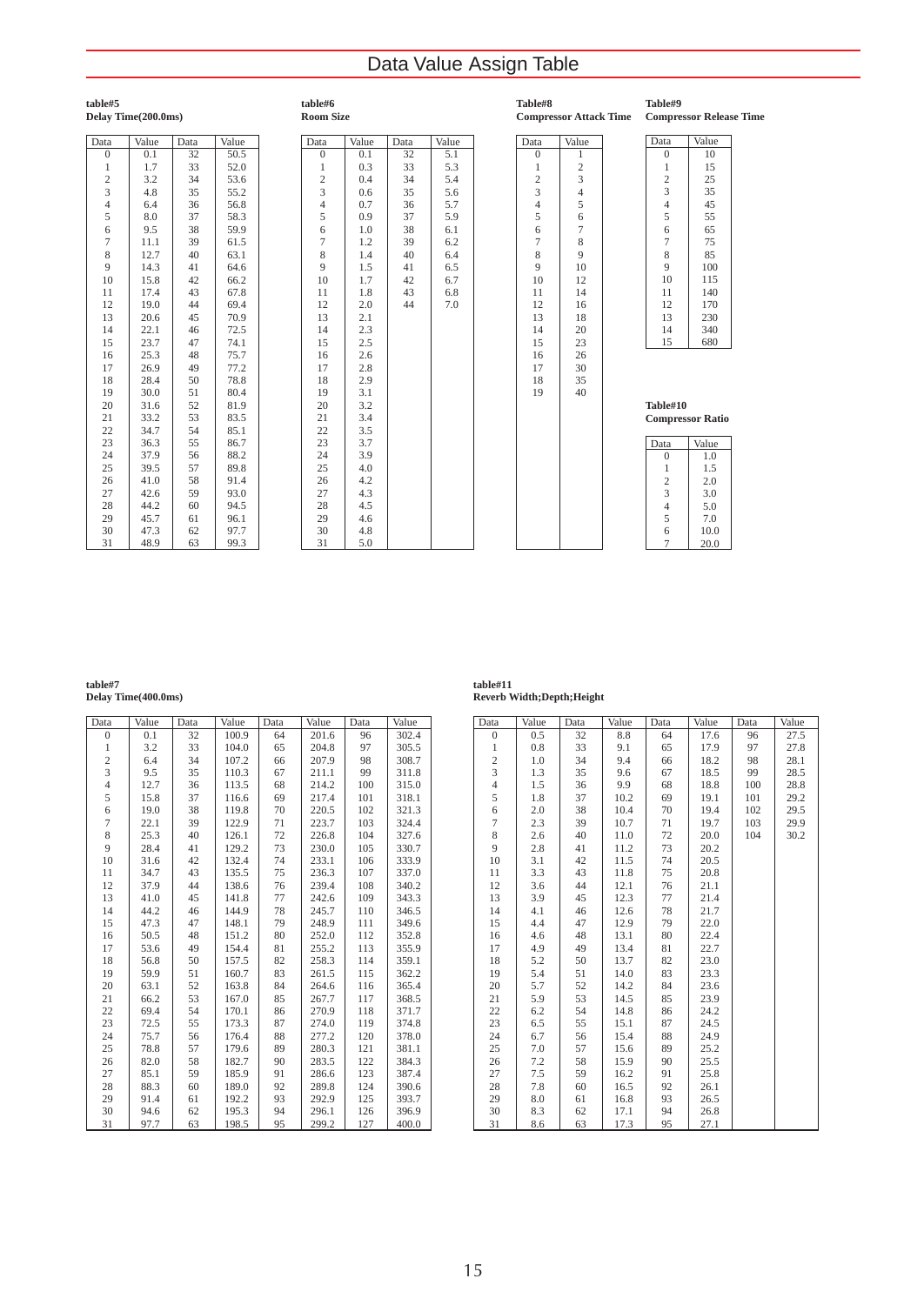## **1. Channel messages**

#### **1.1 Note-on / Note-off**

These are messages which convey keyboard performance data. Range of received notes  $= C-2$  ... G8

Velocity range = 1...127 (Velocity is received only for note-on)

When the Multi Part parameter Rcv NOTE MESSAGE = OFF, that part is not received. For Drum parts\*, key-off is not received when the Drum Setup parameter Rcv NOTE  $OFF = OFF$ For Drum parts, key-on is not received when the Drum Setup parameter Rcv NOTE ON

 $=$  OFF.

\* Drum Part indicates that the Multi Part parameter PART MODE is DRUM or DRUMS1 4

#### **1.2 Control Changes**

These messages convey controller operations such as for volume and pan.

The function is distinguished by the control number (Ctrl#).

When the Multi Part parameter Rcv CONTROL CHANGE = OFF, that part will not receive control changes.

#### **1.2.1 Bank Select**

These messages select the voice bank.

| Control# | Parameter              | Data Range                                   |
|----------|------------------------|----------------------------------------------|
|          | <b>Bank Select MSB</b> | 0.64, 126, 127                               |
|          |                        | (Normal voice, SFX voice, SFX kit, Drum kit) |
| -32      | <b>Bank Select LSB</b> | 0.0127                                       |

Bank Select processing is suspended until a Program Change message is received, and when a voice from a different voice bank is to be selected, Bank Select and a program change message must be transmitted as a set, in the order of Bank Select MSB, LSB, and Program Change.

Bank Select is not received when Sound Module Mode = C/M.

#### **1.2.2 Modulation**

In general this message controls the depth at which vibrato is applied, but the depth of the following seven effects can be controlled.

The effect of these messages can be changed by the following parameters. • Multi Part Parameter

- 1. MW PITCH CONTROL<br>2. MW FILTER CONTROL
- 2. MW FILTER CONTROL<br>3. MW AMPLITUDE CONT
- 3. MW AMPLITUDE CONTROL<br>4. MW I FO PMOD DEPTH
- 4. MW LFO PMOD DEPTH
- 5. MW LFO FMOD DEPTH
- 6. MW LFO AMOD DEPTH
- Effectl Parameter

7. MW VARIATION CONTROL DEPTH

(Valid when Variation Effect is assigned to a part as an Insertion effect.) With the initial settings, the LFO Pitch Modulation (PMOD) effect will apply.

| Control# | Parameter  | Data Range |
|----------|------------|------------|
| - 0      | Modulation | 0127       |

When the Multi Part parameter Rcv MODULATION = OFF, that part will not receive **Modulation** 

If the receiving channel is a drum part, effects 5 and 6 will not apply.

### **1.2.3 Portamento Time**

This message controls the way in which portamento (see 1.2.9) is applied.

| Control# | Parameter       | Data Range |
|----------|-----------------|------------|
|          | Portamento Time | 0127       |

When Portamento = ON, this adjusts the speed of the pitch change. A value of 0 is the shortest portamento time, and 127 is the longest portamento time. If the receiving channel is a drum part, Portamento Time is not received.

#### **1.2.4 Data Entry**

This message sets the value of the parameter specified by RPN (see 1.2.22) or NRPN (see 1.2.21).

| Control# | Parameter      | Data Range |
|----------|----------------|------------|
| 6        | Data Entry MSB | 0127       |
| -38      | Data Entry LSB | 0127       |

#### **1.2.5 Main Volume**

This message control the volume of each part. (Use it to adjust the volume balance of each part.)

| Control# | Parameter   | Data Range |
|----------|-------------|------------|
|          | Main Volume | 0127       |

If the Multi Part parameter Rcv VOLUME = OFF, that part will not receive Main Volume.

0 is silence, 127 is maximum volume.

## **1.2.6 Panpot**

This message controls the stereo location of the sound of each part.

| Control# | Parameter | Data Range |
|----------|-----------|------------|
| 10       | Pan       | 064127     |

If the Multi Part parameter Rcv PAN = OFF, that part will not receive Panpot. 0 is left, 64 is center, 127 is right.

#### **1.2.7 Expression**

This message controls the dynamics of each part. (Use it to create volume changes during a song.)

| Control# | Parameter  | Data Range |
|----------|------------|------------|
|          | Expression | 0127       |

If the Multi Part parameter Rcv EXPRESSION = OFF, that part will not receive Expression.

#### **1.2.8 Hold1**

This message controls sustain pedal on/off.

| Control# | Parameter | Data Range |
|----------|-----------|------------|
| 64       | Holdl     | 063.64127  |
|          |           | (OFF, ON)  |

When ON, the currently-sounding notes will be sustained even after note-off is received. If the Multi Part parameter Rcv HOLD1 = OFF, that part will not receive Hold1.

#### **1.2.9 Portamento**

This message controls portamento pedal on/off.

| Control# | Parameter  | Data Range |
|----------|------------|------------|
| 64       | Portamento | 063,64127  |
|          |            | (OFF. ON)  |

When ON, the pitch will smoothly change from one note to the next. The time over which the pitch change occurs is adjusted by Portamento Time (see 1.2.3). If the Multi Part parameter MONO/POLY MODE = MONO, turning Portamento = ON will also cause the sound to be smoothly connected (legato).

If any of the following Multi Part parameter settings apply, that part will not receive Portamento.

- Rcv PORTAMENTO = OFF
- PART MODE = DRUM, DRUMSI...4

#### **1.2.10 Sostenuto**

This message controls sostenuto pedal on/off.

| Controll# | Parameter | Data Range |
|-----------|-----------|------------|
| 66        | Sostenuto | 063.64127  |
|           |           | (OFF. ON)  |

When sostenuto is turned on while a note is sounding, that note will continue sustaining until sostenuto is turned off.

If the following Multi Part parameter setting applies, that part will not receive Sostenuto. • Rcv SOSTENUTO = OFF

#### **1.2.11 Soft Pedal**

This message controls soft pedal on/off.

Control# Parameter Data Range<br>67 Soft Pedal 0...63,64...1  $0...63,64...127$ (OFF , ON)

When ON, the sound will be softer. If any of the following Multi Part parameter settings apply, that part will not receive Soft Pedal.

- Rcv SOFT PEDAL = OFF
- PART MODE = DRUM, DRUMI...4

#### **1.2.12 Harmonic Content**

This message adjusts the resonance of the filter that is specified by the sound.

| Control# | Parameter        | Data Range  |
|----------|------------------|-------------|
| 71       | Harmonic Content | 064127      |
|          |                  | $(-640+63)$ |

Since this is a relative change parameter, it specifies an increase or decrease centered at 64.

Higher values will produce a more distinctive sound. For some sounds, the effective range may be narrower than the settable range.

#### **1.2.13 Release Time**

Control#<br>72

This message adjusts the EG Release Time specified by the sound.

| Control# | Parameter    | Data Range  |
|----------|--------------|-------------|
| 72       | Release Time | 064127      |
|          |              | $(-640+63)$ |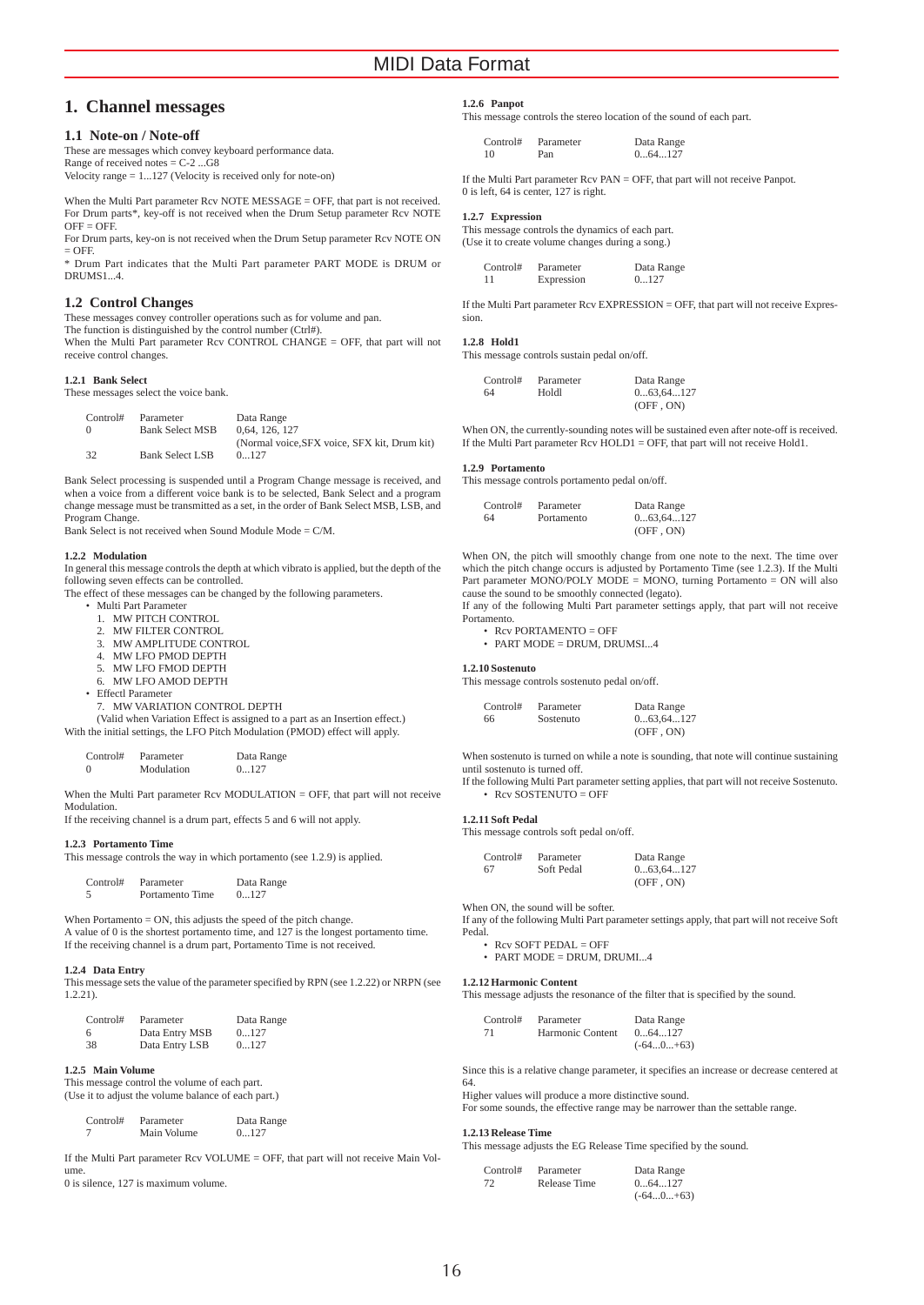| 64.                         |                                                                                                          | Since this is a relative change parameter, it specifies an increase or decrease centered at<br>Higher values will lengthen the release which occurs after note-off.                                                                                                | NR.<br><b>MSB</b><br>01H |
|-----------------------------|----------------------------------------------------------------------------------------------------------|--------------------------------------------------------------------------------------------------------------------------------------------------------------------------------------------------------------------------------------------------------------------|--------------------------|
|                             |                                                                                                          |                                                                                                                                                                                                                                                                    |                          |
| 1.2.14 Attack Time          |                                                                                                          | This message adjusts the EG Attack Time specified by the sound.                                                                                                                                                                                                    | 01H                      |
| Control#<br>73              | Parameter<br><b>Attack Time</b>                                                                          | Data Range<br>064127<br>$(-640+63)$                                                                                                                                                                                                                                | 01H                      |
|                             |                                                                                                          | Since this is a relative change parameter, it specifies an increase or decrease centered at                                                                                                                                                                        | 01H                      |
| 64.<br>more sharp.          |                                                                                                          | Higher values will make the attack more gradual, and lower values will make the attack                                                                                                                                                                             | 01H                      |
| 1.2.15 Brightness           |                                                                                                          | This message adjusts the low pass filter cutoff frequency specified by the sound.                                                                                                                                                                                  | 01H                      |
| Control#<br>74              | Parameter<br><b>Brightness</b>                                                                           | Data Range<br>064127<br>$(-640+63)$                                                                                                                                                                                                                                | 01H                      |
|                             |                                                                                                          | Since this is a relative change parameter, it specifies an increase or decrease centered at                                                                                                                                                                        | 01H                      |
| 64.                         | Lower values will produce a more mellow sound.                                                           | For some sounds, the effective range may be narrower than the settable range.                                                                                                                                                                                      | 01H                      |
| 1.2.16 Portamento Control   |                                                                                                          | This message specifies the key source number for portamento (the key number from<br>which portamento will start). The portamento source key is specified as 0127.                                                                                                  | 01H                      |
|                             |                                                                                                          | When Portamento Control is received, the currently sounding pitch will change at a speed<br>of Portamento Time 0 to the key of the next note-on that is received on the same channel.                                                                              | 01H                      |
| Control#<br>84              | Parameter<br>Portamento Control                                                                          | Data Range<br>0127<br>$(C-2G8)$                                                                                                                                                                                                                                    | 01H                      |
|                             | This is received even if $Rev PORTAMENTO = OFF$ .                                                        |                                                                                                                                                                                                                                                                    | 01H                      |
|                             | 1.2.17 Effect1 Depth (Reverb Send Level)<br>This message specifies the send level for the reverb effect. |                                                                                                                                                                                                                                                                    | 14H                      |
| Control#<br>91              | Parameter<br>Effect1 Depth                                                                               | Data Range<br>0127                                                                                                                                                                                                                                                 |                          |
| state of the reverb effect. |                                                                                                          | Higher values will produce a deeper reverb. The result of the value will depend on the                                                                                                                                                                             | 15H                      |
|                             | 1.2.18 Effect3 Depth (Chorus Send Level)<br>This message specifies the send level for the chorus effect. |                                                                                                                                                                                                                                                                    | 16H                      |
| Control#<br>93              | Parameter<br>Effect <sub>3</sub> Depth                                                                   | Data Range<br>0127                                                                                                                                                                                                                                                 | 17H                      |
|                             | will depend on the state of the chorus effect.                                                           | Higher values will produce more modulation and spaciousness. The result of the value                                                                                                                                                                               |                          |
|                             | 1.2.19 Effect4 Depth (Variation Effect Send Level)                                                       | This message specifies the send level for the variation effect.                                                                                                                                                                                                    | 18H                      |
| Control#<br>94              | Parameter<br>Effect4 Depth                                                                               | Data Range<br>0127                                                                                                                                                                                                                                                 | 19H                      |
| (Insertion).                |                                                                                                          | However, this is not received if the Variation Effect parameter Variation Connection $= 0$                                                                                                                                                                         |                          |
| 1.2.22) in units of 1.      | 1.2.20 Data Increment / Decrement (for RPN)                                                              | This message increases or decreases the value of the parameter specified by RPN (see                                                                                                                                                                               | 1AF                      |
| Control#<br>96<br>97        | Parameter<br>RPN Increment<br><b>RPN</b> Decrement                                                       | Data Range<br>$\overline{\phantom{a}}$                                                                                                                                                                                                                             | 1CH                      |
| The data byte is ignored.   |                                                                                                          |                                                                                                                                                                                                                                                                    | 1DF                      |
|                             | 1.2.21 NRPN (Non-registered Parameter Number)                                                            | These messages are used to set parameters such as vibrato, filter, EG, or drum setup etc.<br>The parameter is specified by transmitting a NRPN MSB and NRPN LSB, and subse-<br>quently Data Entry (see 1.2.4) is used to set the value of the specified parameter. | 1EH                      |
| Control#<br>98<br>99        | Parameter<br>NRPN LSB<br><b>NRPN MSB</b>                                                                 | Data Range<br>0127<br>0127                                                                                                                                                                                                                                         | 1FH                      |
|                             |                                                                                                          |                                                                                                                                                                                                                                                                    |                          |

When the Multi Part parameter Rcv NRPN = OFF, NRPN for that part will not be received. The following NRPN messages can be received.

| <b>NRPN</b>                | Data Entry*1      |                                                                    |
|----------------------------|-------------------|--------------------------------------------------------------------|
|                            | MSB LSB   MSB LSB | Parameter name and range of values                                 |
| $01H$ 08H   mm -- $*2$     |                   | Vibrato Rate                                                       |
|                            |                   | mm: 00H - 40H - 7FH (-640+63)                                      |
|                            |                   |                                                                    |
| $01H$ 09H   mm --          |                   | Vibrato Depth                                                      |
|                            |                   | mm: 00H - 40H - 7FH (-640+63)                                      |
| $01H$ 0AH $\text{mm}$ - *3 |                   |                                                                    |
|                            |                   | Vibrato Delay<br>mm: 00H - 40H - 7FH (-640+63)                     |
|                            |                   |                                                                    |
| $01H$ 20H $\text{mm}$ --   |                   | Low Pass Filter Cutoff Frequency                                   |
|                            |                   | mm: 00H - 40H - 7FH (-640+63)                                      |
|                            |                   |                                                                    |
| $01H$ 21H   mm --          |                   | Low Pass Filter Resonance                                          |
|                            |                   | mm: 00H - 40H - 7FH (-640+63)                                      |
| $01H$ 24H mm --            |                   |                                                                    |
|                            |                   | High Pass Filter Cutoff Frequency<br>mm: 00H - 40H - 7FH (-640+63) |
|                            |                   |                                                                    |
| $01H$ 30H   mm -- $*4$     |                   | EQ Bass Gain                                                       |
|                            |                   | mm: 00H - 40H - 7FH (-640+63)                                      |
|                            |                   |                                                                    |
| $01H$ 31H   mm -- $*4$     |                   | EQ Treble Gain                                                     |
|                            |                   | mm: 00H - 40H - 7FH (-640+63)                                      |
| $01H$ 34H   mm -- $*4$     |                   | EQ Bass Frequency                                                  |
|                            |                   | mm: 04H - 28H (322.0k[Hz])                                         |
|                            |                   |                                                                    |
| $01H$ 35H   mm -- $*4$     |                   | EQ Treble Frequency                                                |
|                            |                   | mm: 1CH - 3AH (50016.0k[Hz])                                       |
|                            |                   |                                                                    |
| $01H$ 63H $mm -$           |                   | <b>EG Attack Time</b>                                              |
|                            |                   | $mm:$ 00H - 40H - 7FH (-640+63)                                    |
| $01H$ 64H   mm --          |                   | EG Decay Time                                                      |
|                            |                   | mm: 00H - 40H - 7FH (-640+63)                                      |
|                            |                   |                                                                    |
| $01H$ 66H   mm --          |                   | <b>EG</b> Release Time                                             |
|                            |                   | mm: 00H - 40H - 7FH (-640+63)                                      |
| 14H rr                     | mm --             | Drum Low Pass Filter Cutoff Frequency                              |
|                            |                   | rr : drum instrument note number                                   |
|                            |                   | mm: 00H - 40H - 7FH (-640+63)                                      |
|                            |                   |                                                                    |
| 15H rr                     | $mm -$            | Drum Low Pass Filter Resonance                                     |
|                            |                   | rr : drum instrument note number                                   |
|                            |                   | mm: 00H - 40H - 7FH (-640+63)                                      |
| 16H rr                     | mm --             | Drum EG Attack Rate                                                |
|                            |                   | rr : drum instrument note number                                   |
|                            |                   | $mm:$ 00H - 40H - 7FH (-640+63)                                    |
|                            |                   |                                                                    |
| 17H rr                     | mm --             | Drum EG Decay Rate<br>rr : drum instrument note number             |
|                            |                   | mm: 00H - 40H - 7FH (-640+63)                                      |
|                            |                   | Applies to both Decay 1 and 2                                      |
|                            |                   |                                                                    |
| 18H rr                     | $mm -$            | Drum Instrument Pitch Coarse                                       |
|                            |                   | rr : drum instrument note number                                   |
|                            |                   | $mm:$ 00H - 40H - 7FH (-640+63)                                    |
| 19H rr                     | mm --             | Drum Instrument Pitch Fine                                         |
|                            |                   | rr : drum instrument note number                                   |
|                            |                   | mm: 00H - 40H - 7FH (-640+63)                                      |
|                            |                   |                                                                    |
| 1AH rr                     | mm --             | Drum Instrument Level                                              |
|                            |                   | rr : drum instrument note number<br>mm: 00H - 7FH (0maximum)       |
|                            |                   |                                                                    |
| $1CH$ $rr$                 | mm --             | Drum Instrument Panpot                                             |
|                            |                   | rr : drum instrument note number                                   |
|                            |                   | mm: 00H,01H-40H-7FH (RND, L63CR63)                                 |
| 1DH rr                     | mm --             | Drum Instrument Reverb Send Level                                  |
|                            |                   | rr : drum instrument note number                                   |
|                            |                   | mm: 00H - 7FH (0maximum)                                           |
|                            |                   |                                                                    |
| 1EH rr                     | mm --             | Drum Instrument Chorus Send Level                                  |
|                            |                   | rr : drum instrument note number<br>mm: 00H - 7FH (0maximum)       |
|                            |                   |                                                                    |
| 1FH rr                     | mm --             | Drum Instrument Variation Send Level                               |
|                            |                   | rr : drum instrument note number                                   |
|                            |                   | $mm:$ 00H - 7FH $(0maximum)$                                       |
|                            |                   | when Variation Connection = SYSTEM                                 |
|                            |                   | mm: 00H, 01H-7FH(OFF,ON)<br>when Variation Connection = INSERTION  |
|                            |                   |                                                                    |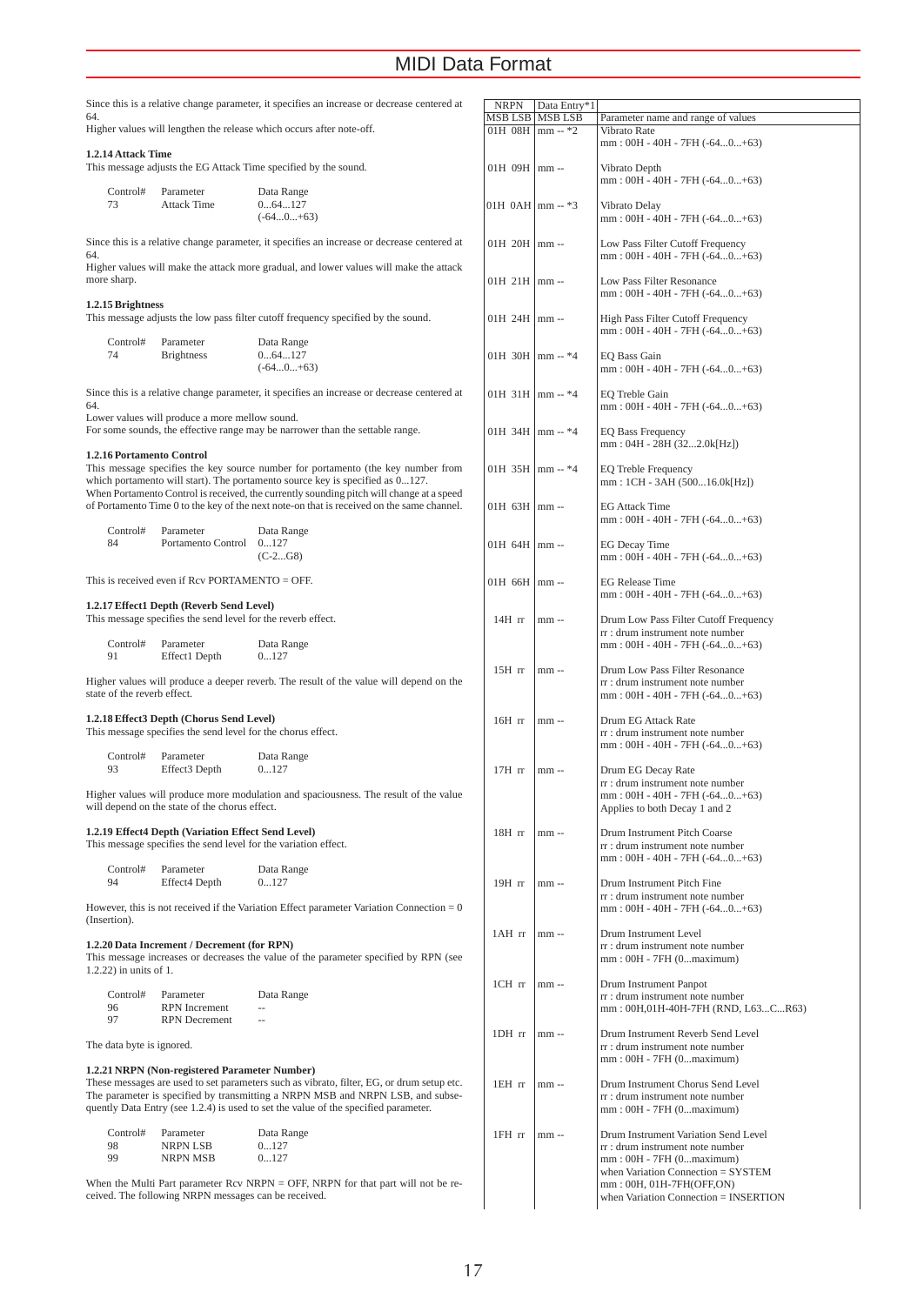| 24H rr   | $mm -$ | Drum High Pass Filter Cutoff Frequency<br>mm: 00H - 40H - 7FH (-640+63) |
|----------|--------|-------------------------------------------------------------------------|
| $30H$ rr | mm --  | Drum EQ Bass Gain<br>mm: 00H - 40H - 7FH (-640+63)                      |
| $31H$ m  | mm     | Drum EQ Treble Gain<br>$mm:$ 00H - 40H - 7FH (-640+63)                  |
| 34H rr   | mm     | Drum EQ Bass Frequency<br>mm: 04H - 28H (322.0k[Hz])                    |
| $35H$ rr | mm     | Drum EQ Treble Frequency<br>mm: 1CH - 3AH (50016.0k[Hz])                |

MSB 14H-35H (for drum) is received when the Multi Part parameter PART MODE = DRUMS1...4.

\*1 See 1.2.4<br>\*2  $\leftarrow$  indic

- \*2  $\leftarrow$  indicates that the value is ignored.<br>\*3 Adjusts the time at which the vibrato
- Adjusts the time at which the vibrato effect begins after a note is played. Lower values will cause the effect to begin applying sooner, and higher values will cause the effect to begin applying later. This has no effect when Bank Select MSB=127 is selected.
- \*4 This has no effect when the Multi Part parameter PART MODE = DRUM or DRUMS1...4.

#### **1.2.22 RPN (Registered Parameter Number)**

These messages make part settings such as Pitch Bend Sensitivity and Tuning. The RPN MSB and RPN LSB are transmitted to specify the parameter which is to be controlled, and subsequently Data Entry (see 1.2.4) is used to set the value of the specified parameter.

| Control# | Parameter      | Data Range |
|----------|----------------|------------|
| 100      | RPN LSB        | 0127       |
| 101      | <b>RPN MSB</b> | 0127       |

If the Multi Part parameter Rcv RPN = OFF, that part will not receive this message.

The following RPN messages can be received.

| <b>RPN</b> | Data Entry *1   |                                                                                                                          |  |
|------------|-----------------|--------------------------------------------------------------------------------------------------------------------------|--|
|            | MSB LSB MSB LSB | Parameter name and range of values                                                                                       |  |
| 00H 00H    | $mm - *2$       | <b>Pitch Bend Sensitivity</b>                                                                                            |  |
|            |                 | $mm:00H - 18H (0+24$ semitones)                                                                                          |  |
|            |                 | Set in semitone units up to two octaves                                                                                  |  |
|            |                 |                                                                                                                          |  |
| 00H 01H    | mm ll           | Fine Tuning                                                                                                              |  |
|            |                 | mm 11:00H 00H<br>$-100$ cents                                                                                            |  |
|            |                 |                                                                                                                          |  |
|            |                 | mm II: 40H 00H0 cents                                                                                                    |  |
|            |                 |                                                                                                                          |  |
|            |                 | mm II: 7FH 7FH<br>$+100$ cents                                                                                           |  |
|            |                 | [Note] After mm II: 00H 7FH $(=87.5)$ cents comes 01H<br>$00H$ (=-87.4 cents)                                            |  |
| 00H 02H    | $mm -$          | Coarse Tuning<br>mm:28H - 40H - 58H (-240+24 semitones)                                                                  |  |
| 7FH 7FH    |                 | <b>RPN Null</b><br>Puts the RPN and NRPN numbers in an un-set condition.<br>The internal setting values will not change. |  |

\*1 Refer to 1.2.4.

\*2 '--' indicates that the setting value is ignored.

#### **1.2.23 Assignable Controller**

By specifying a control change number of 0...95 for a part, you can control the way in which an effect is applied.

For each part, this instrument allows two control change numbers to be specified: AC1 and AC2.

The following parameters specify the effects that are controlled by AC1 and AC2. • Multi Part Parameter

- 1. ACI,AC2 PITCH CONTROL
- 2. ACI, AC2 FILTER CONTROL<br>3. ACI AC2 AMPI ITUDE CONT
- 3. ACI,AC2 AMPLITUDE CONTROL<br>4 ACI AC2 LEO PMOD DEPTH
- 4. ACI, AC2 LFO PMOD DEPTH
- 5. ACI,AC2 LFO FMOD DEPTH
- 6. ACI,AC2 LFO AMOD DEPTH
- Effectl Parameter
	- 7. ACI AC2 VARIATION CONTROL DEPTH

(Valid when Variation Effect is assigned to a part as Insertion.) The AC1 control change number is specified by the Multi Part parameter or A/D Part parameter AC1 CONTROLLER NUMBER.

The AC2 control change number is specified by the Multi Part parameter or A/D Part parameter AC2 CONTROLLER NUMBER.

## **1.3 Channel Mode messages**

These messages specify the basic operation of each part.

#### **1.3.1 All Sound Off**

Silences all currently sounding notes on the corresponding channel.

However the status of channel messages such as Note-on or Hold On is preserved.

| Control# | Parameter     | Data Range |
|----------|---------------|------------|
| 120      | All Sound Off | 0          |

## **1.3.2 Reset All Controllers**

The values of the following controllers will change.

| Controller              | Value                                                |
|-------------------------|------------------------------------------------------|
| Pitch Bend Change       | $+/-0$ (center)                                      |
| <b>Channel Pressure</b> | $0$ (off)                                            |
| Polyphonic Key Pressure | $0$ (off)                                            |
| Modulation              | $0$ (off)                                            |
| Expression              | 127 (maximum)                                        |
| Hold                    | $0$ (off)                                            |
| Portamento              | $0$ (off)                                            |
| Sostenuto               | $0$ (off)                                            |
| Soft Pedal              | $0$ (off)                                            |
| Portamento Control      | Reset the Portamento Source Note Number that was re- |
|                         | ceived                                               |
| <b>RPN</b>              | Number un-set, internal data will not change.        |
| <b>NRPN</b>             | Number un-set, internal data will not change.        |

The following data will not change

Program Change, Bank Select MSB/LSB, Volume, Pan, Effect Send Levels 1/3/4, and the value of parameters which were set using RPN and NRPN.

| Control# | Parameter               | Data Range |
|----------|-------------------------|------------|
| 121      | Reset All Controllers 0 |            |

#### **1.3.3 All Note Off**

Turns off all notes which are currently "note-on" for the corresponding channel. However if Hold1 or Sostenuto are ON, the notes will continue sounding until these are turned off.

| Control# | Parameter    | Data Range |
|----------|--------------|------------|
| 123      | All Note Off | 0          |

#### **1.3.4 Omni Off**

Performs the same processing as when All Note Off is received.

| Control# | Parameter | Data Range |
|----------|-----------|------------|
| 124      | Omni Off  | 0          |

#### **1.3.5 Omni On**

Performs the same processing as when All Sound Off is received.

| Control# | Parameter | Data Range |
|----------|-----------|------------|
| 125      | Omni On   | 0          |

#### **1.3.6 Mono**

Performs the same processing as when All Sound Off is received, and if the value (mono number) is within the range of 0...16, sets the corresponding channel to Mode4\* (m=1).

| Control# | Parameter | Data Range |  |
|----------|-----------|------------|--|
| 126      | Mono      | 016        |  |

\* Mode4 is when only the messages of the specified channel are received, and notes are sounded monophonically.

## **1.3.7 Poly**

Performs the same processing as when All Note Off is received, and sets the corresponding channel to Mode3\*.

| Control# | Parameter | Data Range |  |
|----------|-----------|------------|--|
| 127      | Poly      |            |  |

\* Mode3 is when only the messages of the specified channel are received, and notes are sounded polyphonically.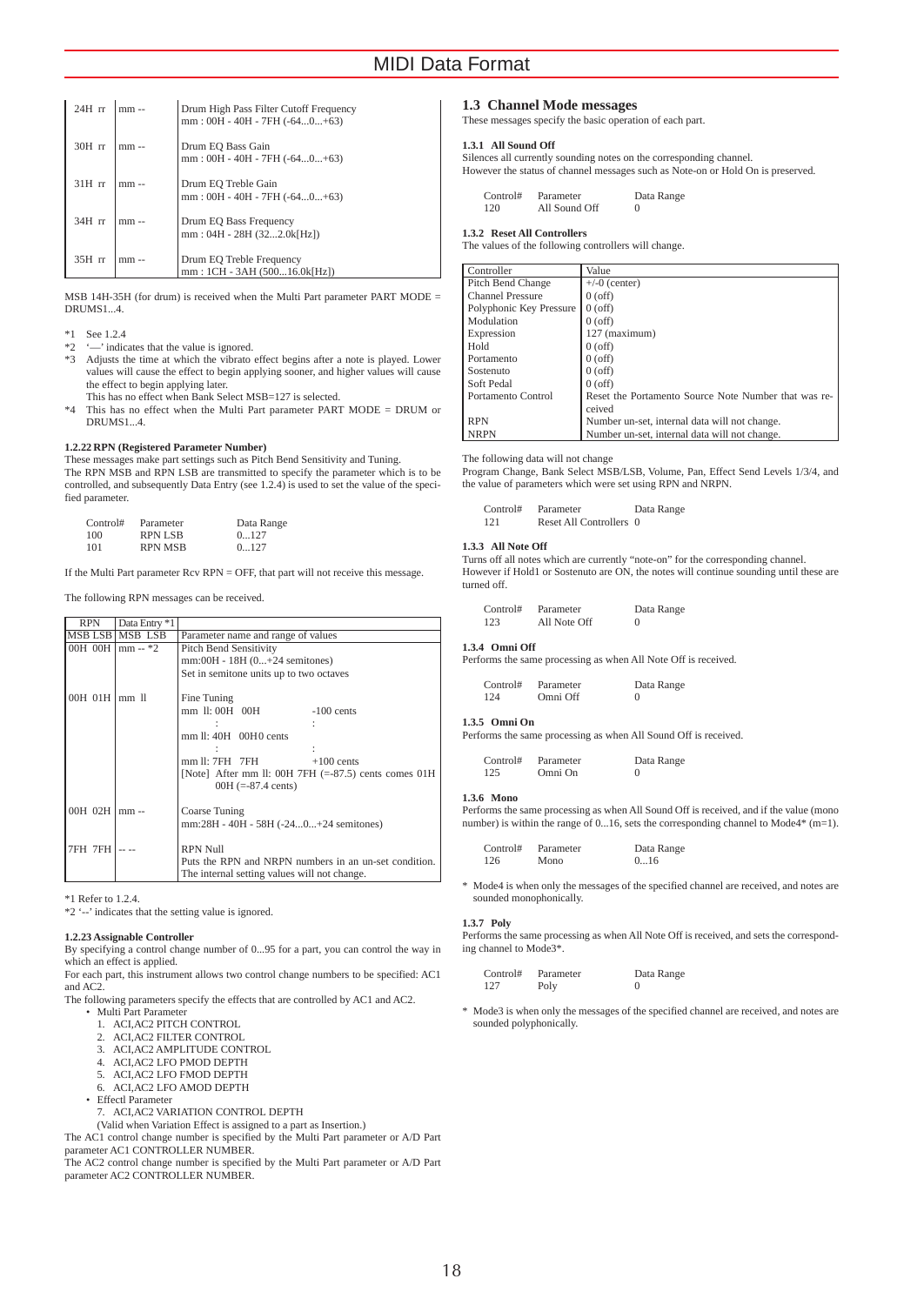## **1.4 Program Change**

#### This message selects sounds.

This changes the program number of the receiving channel. If the voice bank is also to be changed, transmit this message together with the Bank Select message (see 1.2.1). If the Multi Part parameter Rcv PROGRAM CHANGE = OFF, that part will not receive

Program Change messages. If Sound Module Mode = C/M, the Drum Part will not receive Program Change messages.

### **1.5 Pitch Bend**

This message conveys pitch bend operations.

In general this message modifies the pitch of a part, but it can also control the depth of the following seven effects.

The result of this message can be changed by the following parameters.

- Multi Part Parameter
	- 1. BEND PITCH CONTROL<br>2. BEND EILTER CONTROL
	- 2. BEND FILTER CONTROL<br>3. BEND AMPLITUDE CON
	- BEND AMPLITUDE CONTROL
	- 4. BEND LFO PMOD DEPTH
	- 5. BEND LFO FMOD DEPTH 6. BEND LFO AMOD DEPTH
- 
- Effectl Parameter
	- 7. BEND VARIATION CONTROL DEPTH

(Valid when Variation Effect is assigned to a part as Insertion.)

By default this will function as Pitch Control.

If the receive channel is a drum part, effects 5 and 6 will not apply. If the Multi Part parameter Rcv PITCH BEND CHANGE = OFF, that part will not receive Pitch Bend messages.

### **1.6 Channel Aftertouch**

This message conveys the force with which the keyboard is pressed after notes are played (for an entire MIDI channel).

The pressure can be controlled for each part. This message will create changes in the currently-sounding notes.

The effect of this message can be specified by the following parameters.

- Multi Part Parameter
	- 1. CAT PITCH CONTROL
- 2. CAT FILTER CONTROL
- 3. CAT AMOLITUDE CONTROL
- 4. CAT LFO PMOD DEPTH
- 5. CAT LFO FMOD DEPTH 6. CAT LFO AMOD DEPTH
- Effectl Parameter
- 7. CAT VARIATION CONTROL DEPTH
- (Valid when Variation Effect is assigned to a part as Insertion.)

By default there will be no effect.

If the receive channel is a drum part, effects 5 and 6 will not apply. If the Multi Part parameter Rcv CHANNEL AFTER TOUCH = OFF, that part will not receive Channel Aftertouch messages.

### **1.7 Polyphonic Aftertouch**

This message conveys the force with which a key is pressed after a note is played (for an individual note).

The pressure can be controlled independently for each note. This message will create changes in the currently-sounding note.

The effect of this message can be specified by the following Multi Part parameters. 1. PAT PITCH CONTROL

- 2. PAT FILTER CONTROL
- 3. PAT AMPLITUDE CONTROL
- 4. PAT LFO PMOD DEPTH
- 5. PAT LFO FMOD DEPTH
- 

By default there will be no effect.

The effect will apply to note numbers 36...97.

In the case of the following Multi Part parameter settings, that part will not receive Polyphonic Aftertouch messages

## **2. System Exclusive messages**

### **2.1 Parameter change**

- This instrument uses the following parameter changes. [ UNIVERSAL REALTIME MESSAGE ]
	- 1) Master Volume
	- **[ UNIVERSAL NON REALTIME MESSAGE ]** 
		- 1) General MIDI System On 2) Identity Request (INQUIRY MESSAGE)
		- 3) Identity Reply (INQUIRY MESSAGE)

#### **[ XG PARAMETER CHANGE]**

- 1) XG System on
- 2) XG System parameter change
- 3) Multi Effect1 parameter change 4) Multi EQ parameter change
- 5) Multi Effect2 parameter change
- 6) Display parameter change
- 7) Multi Part parameter change
- 8) AD Part parameter change
- 9) AD System parameter change
- 10) Drums Setup parameter change

#### [ MU80 NATIVE PARAMETER CHANGE]

- 1) System parameter change
- 2) Remote switch

[ MU90 MU90R NATIVE PARAMETER CHANGE] 1) Current Performance parameter change

[ Other ]

- 1) Master tuning 2) TG300 System parameter change
- 3) TG300 Multi Effect parameter change
- 4) TG300 Multi Part parameter change

#### **2.1.1 Universal realtime messages**

2.1.1.1 Master Volume

| 11110000    | FOH              | $=$ Exclusive status                  |
|-------------|------------------|---------------------------------------|
| 01111111    | 7FH              | $=$ Universal Real Time               |
| 01111111    | 7FH              | $=$ ID of target device               |
| 00000100    | 04H              | $=$ Sub-ID #1=Device Control Mes sage |
| 00000001    | 01H              | $=$ Sub-ID #2=Master Volume           |
| * Osssssss  | <b>SSH</b>       | $=$ Volume LSB                        |
| Ottttttt    | <b>TTH</b>       | $=$ Volume MSB                        |
| 11110111    | F7H              | $=$ End of Exclusive                  |
| or          |                  |                                       |
| 11110000    | F <sub>0</sub> H | $=$ Exclusive status                  |
| 01111111    | 7FH              | $=$ Universal Real Time               |
| Oxxxnnnn    | <b>XNH</b>       | $=$ Device Number, $xxx =$ don't care |
| 00000100    | 04H              | $=$ Sub-ID #1=Device Control Message  |
| 00000001    | 01H              | $=$ Sub-ID #2=Master Volume           |
| $0$ sssssss | <b>SSH</b>       | $=$ Volume LSB                        |
| Ottttttt    | <b>TTH</b>       | $=$ Volume MSB                        |
| 11110111    | F7H              | $=$ End of Exclusive                  |

When this is received, the Volume MSB will be reflected in the System parameter MAS-TER VOLUME.

\* This indicates that SSH is the hexadecimal expression of the binary 0sssssss. The same applies for other cases.

#### **2.1.2 Universal non-realtime messages**

2.1.2.1 General MIDI System On

| 11110000 | F <sub>0</sub> H | $=$ Exclusive status               |
|----------|------------------|------------------------------------|
| 01111110 | 7FH              | $=$ Universal Non-Real Time        |
| 01111111 | 7FH              | $=$ ID of target device            |
| 00001001 | 09H              | $=$ Sub-ID #1=General MIDI Message |
| 00000001 | 01H              | $=$ Sub-ID #2=General MIDI On      |
| 11110111 | F7H              | $=$ End of Exclusive               |
| or       |                  |                                    |
| 11110000 | F <sub>0</sub> H | $=$ Exclusive status               |
| 01111110 | 7FH              |                                    |
|          |                  | $=$ Universal Non-Real Time        |
| Oxxxnnnn | <b>XNH</b>       | $=$ N:Device Number, X:don't care  |
| 00001001 | 09H              | $=$ Sub-ID #1=General MIDI Message |
| 00000001 | 01H              | $=$ Sub-ID #2=General MIDI On      |
| 11110111 | F7H              | $=$ End of Exclusive               |

When this message is received, the SOUND MODULE MODE will be set to XG, and all settings except for MIDI Master Tuning will be reset to their default values. However in the following cases this is not received.

- $\bullet$  SOUND MODULE MODE C/M
- When the XG Model System parameter (see table 2-2) Rcv GM EXCLUSIVE MESSAGE=OFF.

Since approximately 50 ms is required to execute this message, an appropriate interval must be left before the next message.

6. PAT LFO AMOD DEPTH

Rcv CHANNEL AFTER TOUCH = OFF

PART MODE = DRUM, DRUMSI...4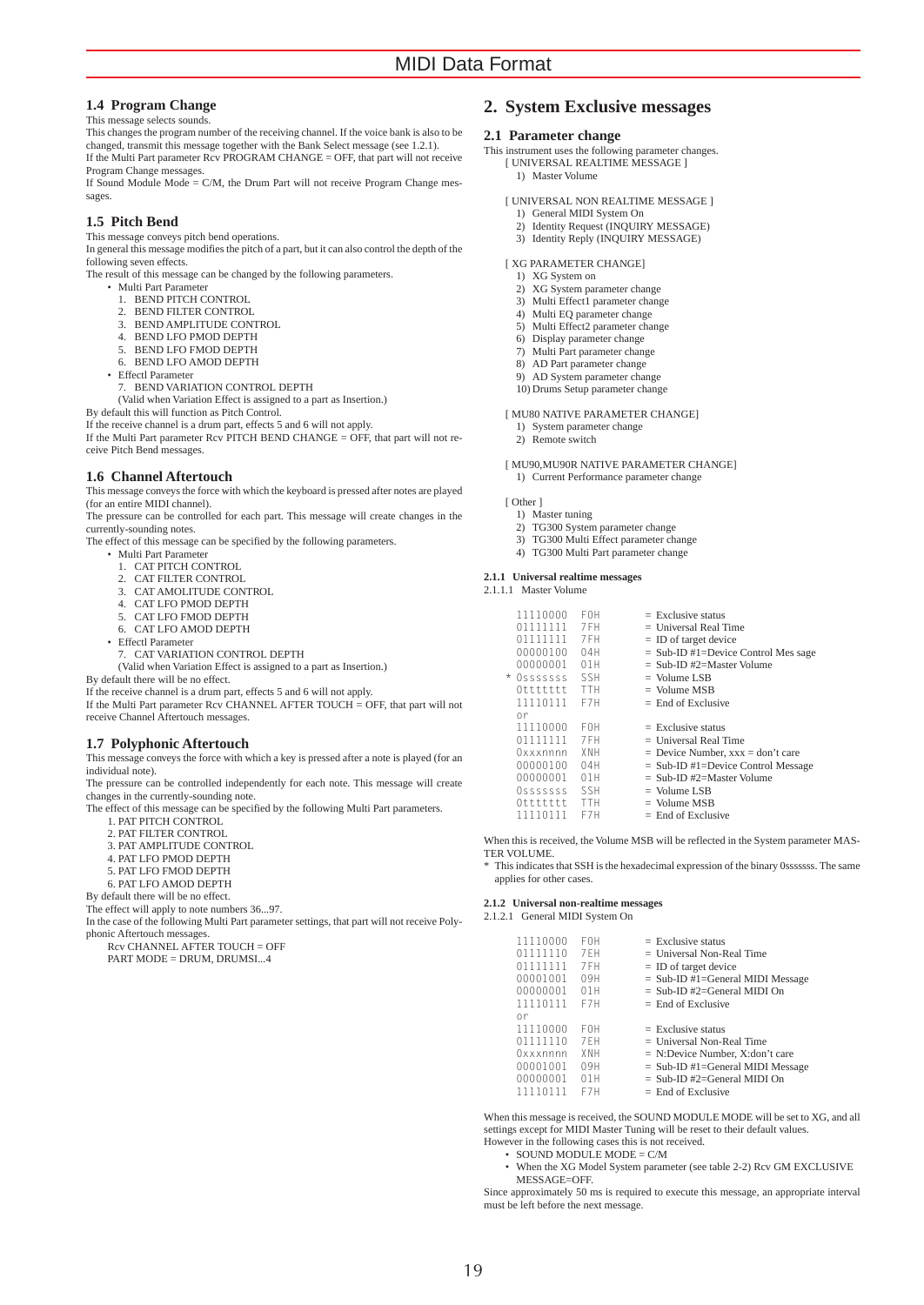2.1.2.2 Identity Request

| 11110000 | F <sub>0</sub> H | $=$ Exclusive status              |
|----------|------------------|-----------------------------------|
| 01111110 | 7 F H            | $=$ Universal Non-Real Time       |
| Ommmmmm  | MMH              | $=$ Device Number                 |
| 00000110 | 06H              | $=$ Sub-ID #1=General Information |
| 00000001 | 01H              | $=$ Sub-ID #2=Identity Request    |
| 11110111 | F7H              | $=$ End of Exclusive              |

When this message is received, this instrument will transmit the following 2.1.2.3 Identity Reply message

#### 2.1.2.3 Identity Reply

| 11110000 | F <sub>0</sub> H | $=$ Exclusive status              |
|----------|------------------|-----------------------------------|
| 01111110 | 7 F H            | $=$ Universal Non-Real Time       |
| Ommmmmm  | MMH              | $=$ Device Number                 |
| 00000110 | 06H              | $=$ Sub-ID #1=General Information |
| 00000010 | 02H              | $=$ Sub-ID #2=Identity Reply      |
| 01000011 | 43H              | $=$ YAMAHA ID                     |
| 00000000 | 00H              | $=$ Device Family Code LSB        |
|          |                  | <b>MU90RID#1</b>                  |
| 01000001 | 41H              | $=$ Device Family Code MSB        |
|          |                  | <b>MU90RID#2</b>                  |
| 01010010 | 52H              | $=$ Device Number Code LSB        |
|          |                  | MU90R ID#3                        |
| 00000010 | 02H              | $=$ Device Number Code MSB        |
|          |                  | <b>MU90RID#4</b>                  |
| 00000000 | 00H              |                                   |
| 00000000 | 00H              |                                   |
| 00000000 | 00H              |                                   |
| 00000001 | 01 H             | $=$ Tone Generator Code $= XG$    |
| 11110111 | F7H              | $=$ End of Exclusive              |
|          |                  |                                   |

When this instrument receives a 2.1.2.2 Identity Request message, it will transmit this message.

#### **2.1.3 XG Parameter Change**

This message sets XG-related parameters. One parameter can be modified by each message. The message format is as follows.

| 11110000 | F <sub>0</sub> H | <b>Exclusive status</b> |
|----------|------------------|-------------------------|
| 01000011 | 43H              | YAMAHA ID               |
| 0001nnnn | 1 <sub>NH</sub>  | N: device Number        |
| 01001100 | 4 C.H            | Model ID                |
| pppppp0  | GGH              | Address High            |
| Ommmmmm  | MMH              | <b>Address Mid</b>      |
| 01111111 | I I H            | <b>Address Low</b>      |
| Osssssss | <b>SSH</b>       | Data                    |
|          | ÷                |                         |
| 11110111 | F7H              | End of Exclusive        |

For parameters with a data size of 2 or 4, the corresponding number of data bytes will be transmitted.

#### 2.1.3.1 XG System On

| 11110000 | F <sub>0</sub> H | <b>Exclusive</b> status |
|----------|------------------|-------------------------|
| 01000011 | 43H              | YAMAHA ID               |
| 0001nnnn | 1 <sub>NH</sub>  | N: device Number        |
| 01001100 | 4 C.H            | Model ID                |
| 00000000 | 00H              | Address High            |
| 00000000 | 00H              | <b>Address Mid</b>      |
| 01111110 | 7FH              | <b>Address Low</b>      |
| 00000000 | 00H              | Data                    |
| 11110111 | F7H              | <b>End of Exclusive</b> |
|          |                  |                         |

When On is received, SOUND MODULE MODE will be set to XG. Since approximately 50 ms is required to execute this message, an appropriate interval must be left before the next message.

2.1.3.2 XG System parameter change This message sets the XG SYSTEM block (see tables <1-1> and <1-2>).

2.1.3.3 Multi Effect1 parameter change This message sets the MULTI EFFECT1 block (see tables <1-1> and <1-4>).

2.1.3.4 Multi EQ parameter change This message sets the MULTI EQ block (see tables  $\langle 1-1 \rangle$  and  $\langle 1-5 \rangle$ ).

2.1.3.5 Multi Effect2 parameter change This message sets the MULTI EFFECT2 block (see tables <1-1> and <1-6>).

2.1.3.6 Display parameter change This message sets the DISPLAY block (see tables <1-1> and <1-7>).

2.1.3.7 Multi Part parameter change This message sets the MULTI PART block (see tables <1-1> and <1-8>).

2.1.3.8 AD Part parameter change This message sets the AD PART block (see tables <1-1> and <1-9>). 2.1.3.9 AD Part parameter change

This message sets the AD SYSTEM block (see tables <1-1> and <1-10>).

2.1.3.10 Drums Setup parameter change This message sets the DRUMS SETUP block (see tables <1-1> and <1-11>).

#### **2.1.4 MU80 Native parameter changes**

These messages set parameters unique to the MU80. One parameter can be modified by each message. The message format is as follows.

| 11110000 | F <sub>0</sub> H | <b>Exclusive status</b> |
|----------|------------------|-------------------------|
| 01000011 | 43H              | YAMAHA ID               |
| 0001nnnn | 1 <sub>NH</sub>  | N:Device Number         |
| 01001001 | 49H              | Model ID                |
| pppppp0  | GGH              | Address High            |
| Ommmmmm  | MMH              | <b>Address Mid</b>      |
| 01111111 | ПH               | <b>Address Low</b>      |
| Ovvvvvvv | <b>VVH</b>       | Data                    |
|          |                  |                         |
| 11110111 | F7H              | <b>End of Exclusive</b> |

For parameters with a data size of 2 or 4, the corresponding number of data bytes will be transmitted.

2.1.4.1 System parameter change

This message sets the SYSTEM block (see tables <2-1> and <2-2>).

#### 2.1.4.2 Remote switch

This message sets the REMOTE SWITCH block (see tables <2-1> and <2-3>).

### **2.1.5 MU90/MU90R Native parameter changes**

These messages set parameters unique to the MU90/MU90R. One parameter can be modified by each message. The message format is as follows.

| 11110000    | F <sub>0</sub> H | <b>Exclusive status</b> |
|-------------|------------------|-------------------------|
| 01000011    | 43H              | YAMAHA ID               |
| $0001$ nnnn | 1 <sub>NH</sub>  | N:Device Number         |
| 01011001    | 59H              | Model ID                |
| pppppp0     | GGH              | Address High            |
| Ommmmmm     | MMH              | Address Mid             |
| 01111111    | T L H            | <b>Address Low</b>      |
| Ovvvvvvv    | <b>VVH</b>       | Data                    |
|             |                  |                         |
| 11110111    | F7H              | <b>End of Exclusive</b> |

For parameters with a data size of 2 or 4, the corresponding number of data bytes will be transmitted.

2.1.5.1 Current Performance parameter change

This message sets the CURRENT PERFORMANCE block (see tables <3-1> and <3- $2\rightarrow$ 

#### **2.1.6 Other parameter changes**

#### 2.1.6.1 Master Tuning

This message simultaneously modifies the pitch of all channels.

| 11110000 | F <sub>0</sub> H | <b>Exclusive status</b> |
|----------|------------------|-------------------------|
| 01000011 | 43H              | YAMAHA ID               |
| 0001nnnn | 1 <sub>NH</sub>  | N: device Number        |
| 00100111 | 27H              | Model ID                |
| 00110000 | 30H              | Address High            |
| 00000000 | 00H              | Address Mid             |
| 00000000 | 00H              | <b>Address Low</b>      |
| Ommmmmm  | MMH              | Master Tune MSB         |
| 01111111 | LLH              | Master Tune LSB         |
| 0xxxxxxx | XXH              | don't care              |
| 11110111 | F7H              | End of Exclusive        |

Normally the XG SYSTEM parameter MASTER TUNE should be used (see table <1-  $2 > 0$ .

#### **2.2 Bulk Dump**

This instrument uses the following bulk dumps.

[ XG BULK DUMP ]

- 1) XG System bulk dump
- 2) System Information bulk dump
- 3) Multi Effect1 bulk dump
- 4) Multi EQ bulk dump
- 5) Multi Effect2 bulk dump
- 6) Multi Part bulk dump
- 7) AD Part bulk dump
- 8) Drums Setup bulk dump

#### [ MU80 NATIVE BULK DUMP ]

- 1) System bulk dump
- 2) MU80, MU50 Internal Performance bulk dump

[ MU90,MU90R NATIVE BULK DUMP ]

1) Internal Performance bulk dump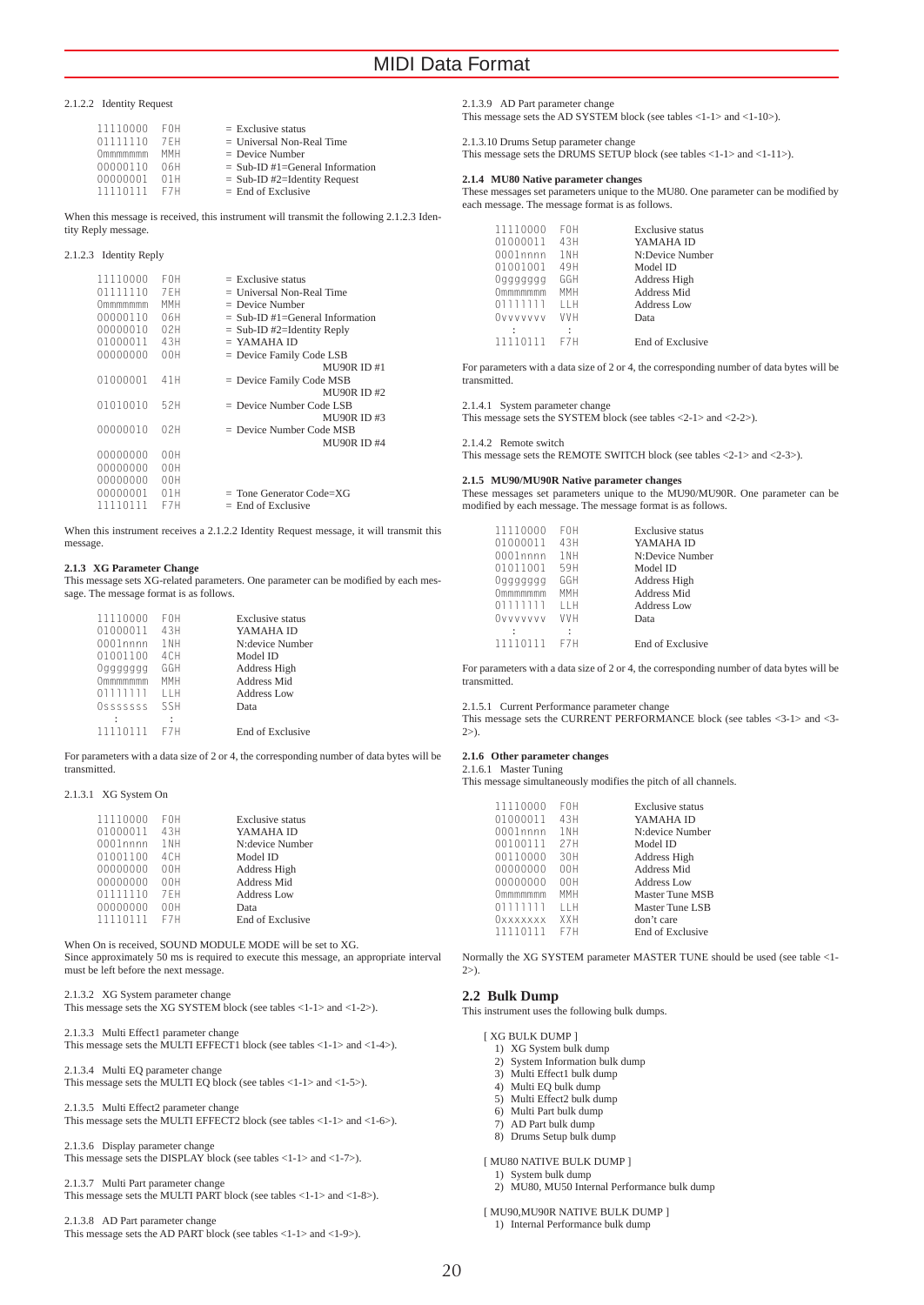### **2.2.1 XG Bulk Dump**

These messages set XG-related parameters. Unlike parameter changes, a single message can set multiple parameters. The message format is as follows.

| 11110000    | <b>FOH</b> | Exclusive status    |
|-------------|------------|---------------------|
| 01000011    | 43H        | YAMAHA ID           |
| $0000$ nnnn | ONH        | N:Device Number     |
| 01001100    | 4CH        | Model ID            |
| 0ssssssss   | <b>SSH</b> | <b>ByteCountMSB</b> |
| Ottttttt    | <b>TTH</b> | <b>ByteCountLSB</b> |
| pppppp0     | GGH        | Address High        |
| Ommmmmm     | MMH        | <b>Address Mid</b>  |
| 01111111    | TН         | Address Low         |
| Ovvvvvvv    | <b>VVH</b> | Data                |
|             | ÷          |                     |
| Okkkkkkk    | KKH        | Check-sum           |
| 11110111    | F7H        | End of Exclusive    |
|             |            |                     |

Address and Byte Count are given in tables 1-n. Byte Count indicates the total size of the data in tables 1-n.

Bulk Dump and Dump Request messages are received when the beginning of the block is specified as the address.

"Block" indicates the unit size of the data string included in the total size in tables 1-n. Check sum is the value which produces a lower 7 bits of 0 when the Start Address, Byte Count, and the Check Sum itself are added.

2.2.1.1 XG System bulk dump

This message sets the XG SYSTEM block (see tables <1-1> and <1-2>).

2.2.1.2 System Information bulk dump This message indicates the contents of the SYSTEM INFORMATION block (see tables  $<1-1>$  and  $<1-3>$ ).

This message is transmitted in response to a dump request, but will be ignored if it is received.

2.2.1.3 Multi Effect1 bulk dump

This message sets the MULTI EFFECT1 block (see tables <1-1> and <1-4>).

2.2.1.4 Multi EQ bulk dump This message sets the MULTI EQ block (see tables <1-1> and <1-5>).

2.2.1.5 Multi Effect2 bulk dump This message sets the MULTI EFFECT2 block (see tables <1-1> and <1-6>).

2.2.1.6 Multi Part bulk dump This message sets the MULTI PART block (see tables <1-1> and <1-8>).

2.2.1.7 A/D Part bulk dump

This message sets the A/D PART block (see tables <1-1> and <1-9>).

2.2.1.8 Drums Setup bulk dump

This message sets the DRUMS SETUP block (see tables <1-1> and <1-11>).

2.2.2 MU80 Native bulk dump

These messages set parameters unique to the MU80. Unlike parameter changes, a single message can set multiple parameters.

| 11110000    | F <sub>0</sub> H | <b>Exclusive status</b> |
|-------------|------------------|-------------------------|
| 01000011    | 43H              | YAMAHA ID               |
| $0000$ nnnn | ONH              | N:Device Number         |
| 01001001    | 49H              | Model ID                |
| 0ssssssss   | <b>SSH</b>       | <b>ByteCountMSB</b>     |
| Ottttttt    | <b>TTH</b>       | <b>ByteCountLSB</b>     |
| pppppp0     | GGH              | Address High            |
| Ommmmmm     | MMH              | Address Mid             |
| 01111111    | T L H            | <b>Address Low</b>      |
| Ovvvvvvv    | <b>VVH</b>       | Data                    |
|             | $\ddot{ }$       |                         |
| Okkkkkkk    | KKH              | Check-sum               |
| 11110111    | F7H              | <b>End of Exclusive</b> |

The details are the same for 2.2.1 XG Bulk Dump. However for the address, byte count and block, refer to tables 2-n.

2.2.2.1 System bulk dump This message sets the SYSTEM block (see tables <2-1> and <2-2>).

### 2.2.2.2 MU80/MU50 Internal Performance bulk dump

This message is in MU80/MU50 data format. It sets the INTERNAL PERFORMANCE block (see tables <2-1> and <2-4>).

#### **2.2.3 MU90/MU90R Native bulk dump**

This message sets parameters that are unique to the MU90/MU90R. Unlike parameter changes, a single message can set multiple parameters.

| 11110000  | F <sub>0</sub> H | Exclusive status    |
|-----------|------------------|---------------------|
| 01000011  | 43H              | YAMAHA ID           |
| 0000nnnn  | ONH              | N:Device Number     |
| 01011001  | 59H              | Model ID            |
| 0ssssssss | <b>SSH</b>       | <b>ByteCountMSB</b> |
| Ottttttt  | <b>TTH</b>       | <b>ByteCountLSB</b> |
| pppppp0   | GGH              | Address High        |
| Ommmmmm   | MMH              | <b>Address Mid</b>  |
| 0111111   | TЕH              | Address Low         |
| Ovvvvvvv  | <b>VVH</b>       | Data                |
|           | ÷                |                     |
| Okkkkkkk  | KKH              | Check-sum           |
| 11110111  | F7H              | End of Exclusive    |

The details are the same for 2.2.1 XG Bulk Dump. However for the address, byte count and block, refer to tables 3-n.

2.2.3.1 Internal Performance bulk dump

This message sets the INTERNAL PERFORMANCE block (see tables <3-1> and <3- 3>).

#### **2.3 Parameter Request**

These messages request that parameter values be transmitted. The transmitted data will be in the format of parameter change messages (see 2.1.3 and 2.1.4).

#### **2.3.1 XG parameter request**

This message requests that XG parameter settings be transmitted. The transmitted data will be in the format of an XG Parameter Change (see 2.1.3).

| 11110000 | F <sub>0</sub> H | <b>Exclusive status</b> |
|----------|------------------|-------------------------|
| 01000011 | 43H              | YAMAHA ID               |
| 0011nnnn | 3NH              | N: device Number        |
| 01001100 | 4CH              | Model ID                |
| pppppp0  | GGH              | Address High            |
| Ommmmmm  | MMH              | <b>Address Mid</b>      |
| 01111111 | ПH               | <b>Address Low</b>      |
| 11110111 | F7H              | End of Exclusive        |

#### **2.3.2 MU80 Native parameter request**

This message requests that parameters unique to the MU80 be transmitted. The transmitted data will be in the format of an XG Model Native Parameter Change (see  $2.1.4$ 

| 11110000    | F0H | <b>Exclusive status</b> |
|-------------|-----|-------------------------|
| 01000011    | 43H | YAMAHA ID               |
| $0011$ nnnn | 3NH | N:Device Number         |
| 01001001    | 49H | Model ID                |
| pppppp0     | GGH | Address High            |
| Ommmmmm     | MMH | <b>Address Mid</b>      |
| 01111111    | ПH  | <b>Address Low</b>      |
| 11110111    | F7H | End of Exclusive        |

#### **2.3.3 MU90/MU90R Native parameter request**

This message requests that parameters unique to the MU90/MU90R be transmitted. The transmitted data will be in the format of a MU90/MU90R Native Parameter Change (see 2.1.4).

| 11110000    | F <sub>0</sub> H | <b>Exclusive status</b> |
|-------------|------------------|-------------------------|
| 01000011    | 43H              | YAMAHA ID               |
| $0011$ nnnn | 3NH              | N:Device Number         |
| 01011001    | 59H              | Model ID                |
| pppppp0     | GGH              | Address High            |
| Ommmmmm     | MMH              | <b>Address Mid</b>      |
| 01111111    | T L H            | <b>Address Low</b>      |
| 11110111    | F7H              | End of Exclusive        |

#### **2.4 Dump Request**

These messages request that parameter values of the specified block be transmitted. The transmitted data will be in bulk dump format.

#### **2.4.1 XG dump request**

This message requests that all parameter values of the specified block of XG parameters be transmitted. The transmitted data will be in XG Bulk Dump format (see 2.2.1).

| 11110000<br>01000011 | F <sub>0</sub> H<br>43H | <b>Exclusive status</b><br>YAMAHA ID |
|----------------------|-------------------------|--------------------------------------|
| 0010nnnn             | 2NH                     | N: device Number                     |
| 01001100             | 4CH                     | Model ID                             |
| pppppp0              | GGH                     | Address High                         |
| Ommmmmm              | MMH                     | <b>Address Mid</b>                   |
| 0111111              | ПH                      | <b>Address Low</b>                   |
| 11110111             | F7H                     | End of Exclusive                     |

The address is valid if the beginning of the block is specified.

Transmission/reception of dump requests cannot be turned off by a MIDI switch other than Exclusive  $=$  off.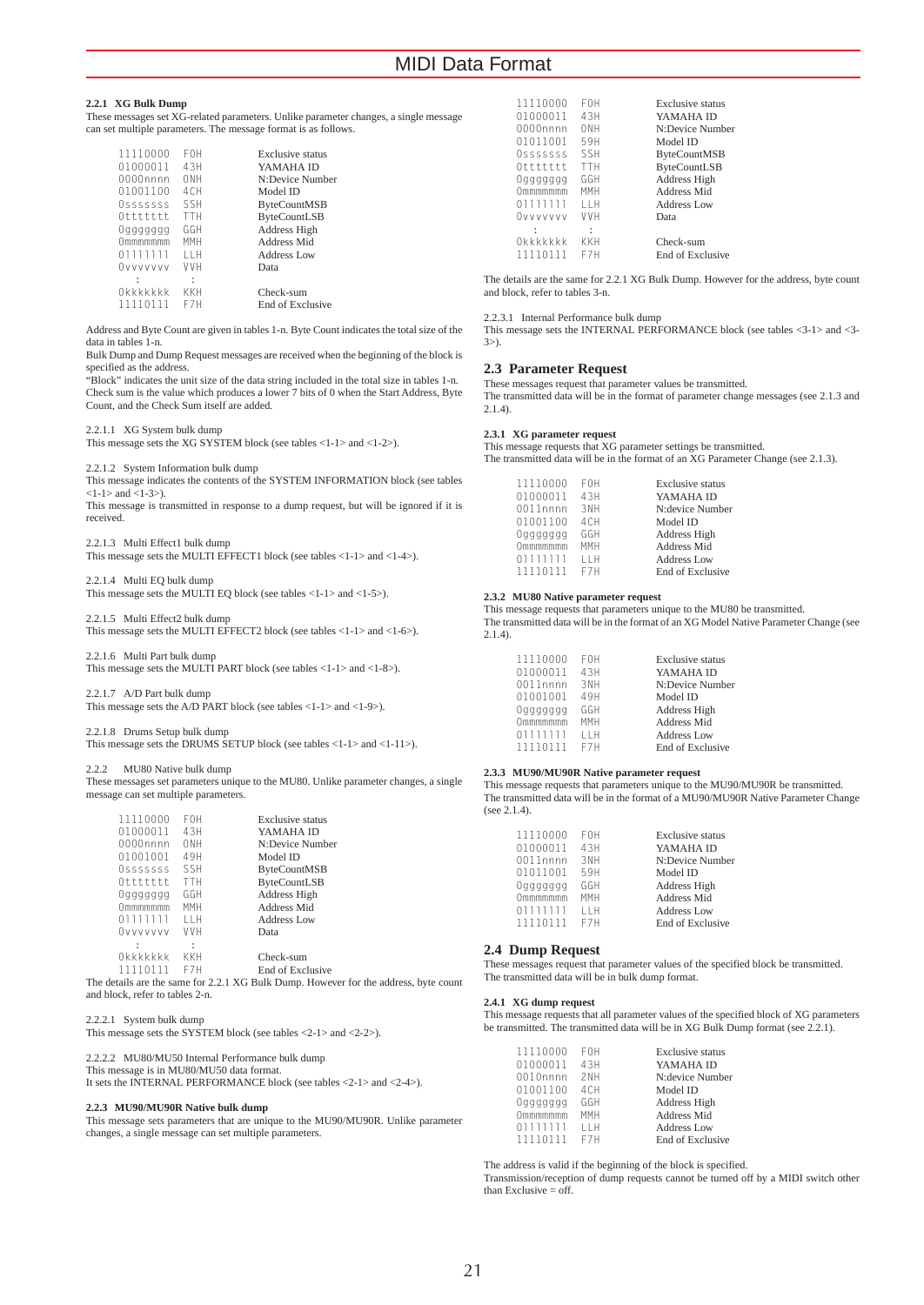### **2.4.2 MU80 Native dump request**

This message requests that all parameter values of the specified block of MU80 native parameters be transmitted. The transmitted data will be in MU80 Native Bulk Dump format (see 2.2.2).

| 11110000 | F <sub>0</sub> H | <b>Exclusive status</b> |
|----------|------------------|-------------------------|
| 01000011 | 43H              | YAMAHA ID               |
| 0010nnnn | 2NH              | N:Device Number         |
| 01001001 | 49H              | Model ID                |
| pppppp0  | GGH              | Address High            |
| Ommmmmm  | MMH              | <b>Address Mid</b>      |
| 01111111 | T L H            | <b>Address Low</b>      |
| 11110111 | F7H              | <b>End of Exclusive</b> |
|          |                  |                         |

Details are the same as 2.4.1 XG Bulk Dump Request.

**2.4.2 MU90/MU90R Native dump request** This message requests that all parameter values of the specified block of MU90/MU90R native parameters be transmitted. The transmitted data will be in MU90/MU90R Native Bulk Dump format (see 2.2.3).

| 11110000 | F0H | <b>Exclusive status</b> |
|----------|-----|-------------------------|
| 01000011 | 43H | YAMAHA ID               |
| 0010nnnn | 2NH | N:Device Number         |
| 01011001 | 59H | Model ID                |
| pppppp0  | GGH | Address High            |
| Ommmmmm  | MMH | <b>Address Mid</b>      |
| 01111111 | TН  | <b>Address Low</b>      |
| 11110111 | F7H | End of Exclusive        |
|          |     |                         |

Details are the same as 2.4.1 XG Bulk Dump Request.

## **3. Realtime messages**

### **3.1 Active Sensing**

- a) Transmission
- Not transmitted.

b) Reception<br>Once FE has been received, if no MIDI messages are received for an interval of ap-<br>proximately 300 msec, the same processing will be performed as when ALL SOUND<br>OFF, ALL NOTE OFF, and RESET ALL CONTROLLERS are strument will return to a status of never having received FE.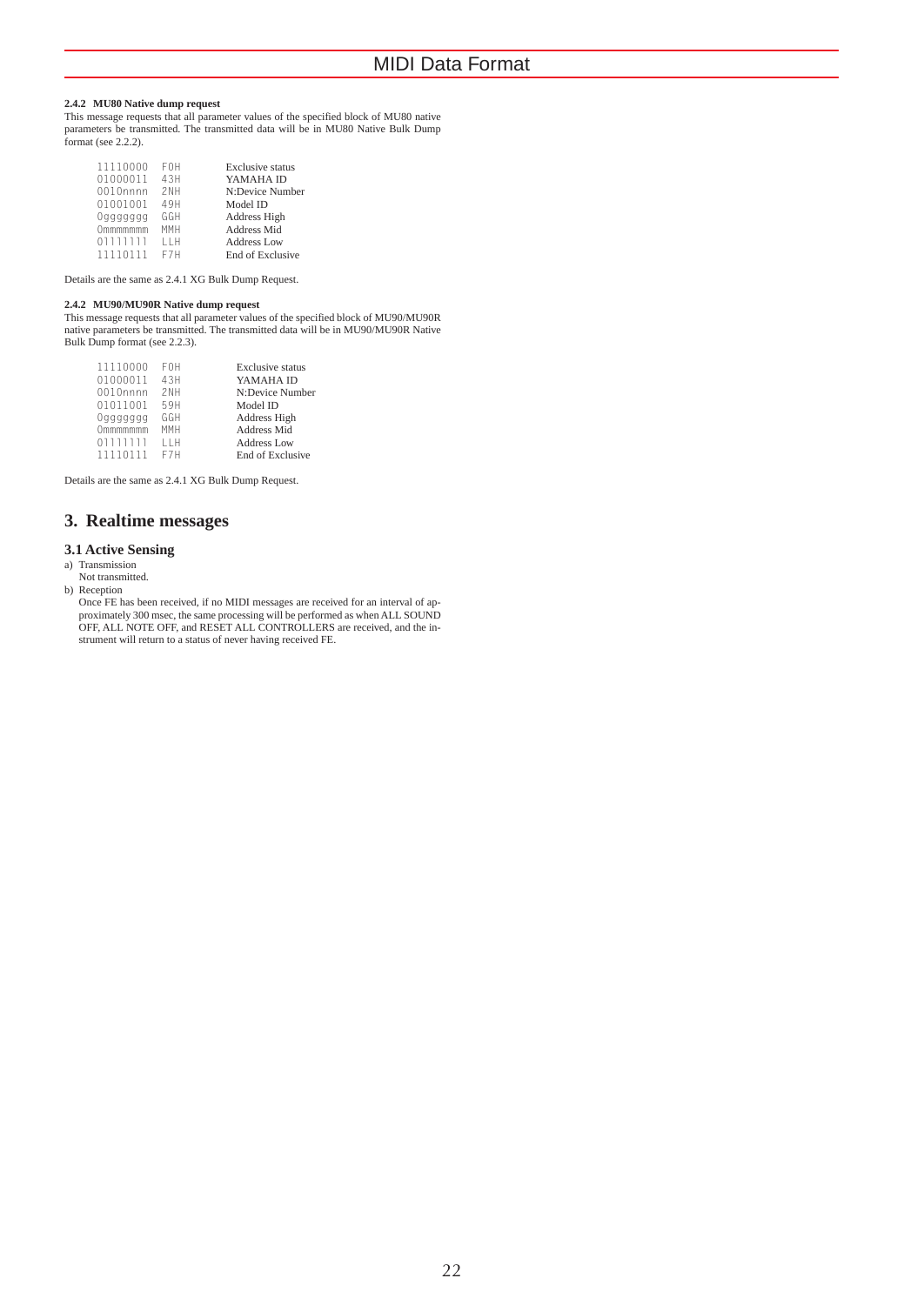## **<Table 1-1>**

## **Parameter Base Address MODEL ID = 4C**

| Parameter          |                 |                 |                 | Description                      |
|--------------------|-----------------|-----------------|-----------------|----------------------------------|
|                    |                 | <b>Address</b>  |                 |                                  |
|                    | (H)             | (M)             | (L)             |                                  |
| <b>XG SYSTEM</b>   | $00\,$          | 00              | 00              | System                           |
|                    | $00\,$          | 00              | 7D              | Drum setup Reset                 |
|                    | 00              | 00              | 7E              | <b>XG</b> System On              |
|                    | 00              | 00              | 7F              | All Parameter Reset              |
| <b>INFORMATION</b> | 01              | 00              | $\overline{00}$ | <b>System Information</b>        |
| <b>EFFECT 1</b>    | 02              | 01              | 00              | Effect1(Reverb,Chorus,Variation) |
|                    | 02              | 40              | 0 <sup>0</sup>  | Multi EQ                         |
| <b>EFFECT 2</b>    | 03              | 00              | $00\,$          | <b>Insertion Effect 1</b>        |
|                    | 0 <sup>3</sup>  | $\overline{01}$ | 0 <sup>0</sup>  | <b>Insertion Effect 2</b>        |
| <b>DISPLAY</b>     | 06              | 00              | 00              | Display Letter                   |
|                    | 07              | 00<br>00        |                 | Display Bit Map                  |
| <b>MULTI PART</b>  | 08              | 0 <sup>0</sup>  | $\overline{00}$ | Multi Part 1                     |
|                    |                 |                 |                 |                                  |
|                    | 08              | 0F              | $00\,$          | Multi Part 16                    |
|                    | 08              | 10              | $\overline{00}$ | Multi Part 17                    |
|                    |                 |                 |                 |                                  |
|                    | 08              | 1F              | $00\,$          | Multi Part 32                    |
| <b>MULTI PART</b>  | 0A              | $\overline{00}$ | $\overline{00}$ | Multi Part 1                     |
| (additional)       |                 |                 |                 |                                  |
|                    | 0A              | 0F              | 00              | Multi Part 16                    |
|                    | 0A              | 10              | 0 <sup>0</sup>  | Multi Part 17                    |
|                    |                 |                 |                 |                                  |
|                    | 0A              | 1F              | $00\,$          | Multi Part 32                    |
| <b>A/D PART</b>    | 10              | 00              | 00              | A/D Part 1                       |
|                    | 10              | 01              | 00              | A/D Part 2                       |
| A/D SYSTEM         | $\overline{11}$ | 00              | 00              | A/D System                       |
| <b>DRUM</b>        | $\overline{30}$ | 0D              | 00              | Drum Setup 1                     |
|                    | 31              | 0 <sub>D</sub>  | $00\,$          | Drum Setup 2                     |
|                    | 32              | 0 <sub>D</sub>  | 00              | Drum Setup 3                     |
|                    | 33              | 0 <sub>D</sub>  | 00              | Drum Setup 4                     |

### **<Table 1-2>**

## **MIDI Parameter Change table ( XG SYSTEM )**

| <b>Address</b> | Size | Data           | Parameter                | Description                        | Initial value     |
|----------------|------|----------------|--------------------------|------------------------------------|-------------------|
| (H)            | (H)  | (H)            |                          |                                    | (H)               |
| 00 00 00       | 4    | $00 - 0F$      | <b>MASTER TUNE</b>       | $-102.40+102.3$ [cent]             | 00 04 00 00       |
| 01             |      | $00 - 0F$      |                          | 1st bit3-0 $\rightarrow$ bit15-12  |                   |
| 02             |      | $00 - 0F$      |                          | 2nd bit3-0 $\rightarrow$ bit11-8   |                   |
| 03             |      | $00 - 0F$      |                          | 3rd bit3-0 $\rightarrow$ bit7-4    |                   |
|                |      |                |                          | 4th bit3-0 $\rightarrow$ bit3-0    |                   |
| 04             |      | $00 - 7F$      | MASTER VOLUME            | 0.127                              | 7F                |
| 0.5            |      | $00 - 7F$      | <b>MASTER ATTENUATOR</b> | 0127                               | 00                |
| 06             |      | $28 - 58$      | <b>TRANSPOSE</b>         | $-240+24$ [semitones]              | 40                |
| 7D             |      | N              | <b>DRUM SETUP RESET</b>  | N: Drum setup number(receive only) | $\qquad \qquad -$ |
| 7E             |      | $^{00}$        | <b>XG SYSTEM ON</b>      | $00 = XG$ system ON (receive only) | $\qquad \qquad -$ |
| 7Ε             |      | 0 <sup>0</sup> | ALL PARAMETER RESET      | $00 = ON$ (receive only)           | $-1$              |
|                |      |                |                          |                                    |                   |

## TOTAL SIZE 07

### **<Table 1-3>**

## **MIDI Parameter Change table (SYSTEM INFORMATION)**<br>Address Size Data Parameter

| Audicas       | <b>DILC</b> | vaia      | т аганісісі   |     |
|---------------|-------------|-----------|---------------|-----|
| (H)           | (H)         | (H)       |               |     |
| 01 00 00      | E           | $20 - 7F$ | Model Name 1  | 321 |
| ٠<br>٠        |             |           |               |     |
| OD            |             | $20 - 7F$ | Model Name 14 | 321 |
| 0E            |             | $00 - 7F$ | XG Level 1    |     |
| 0F            |             | $00 - 7F$ | XG Level 2    |     |
| TOTAL SIZE 10 |             |           |               |     |
|               |             |           |               |     |

Transmitted in response to a dump request, but not received.

| Description                        | <b>Initial</b><br>(H) |
|------------------------------------|-----------------------|
| $-102.40+102.3$ [cent]             | 00 04                 |
| 1st $bit3-0 \rightarrow bit15-12$  |                       |
| 2nd bit3-0 $\rightarrow$ bit11-8   |                       |
| 3rd bit3-0 $\rightarrow$ bit7-4    |                       |
| 4th bit3-0 $\rightarrow$ bit3-0    |                       |
| 0127                               | 7F                    |
| 0127                               | $^{00}$               |
| $-240+24$ [semitones]              | 40                    |
| N: Drum setup number(receive only) | --                    |
| $00 = XG$ system ON (receive only) |                       |
| $00 = ON$ (receive only)           |                       |

Address Parameter<br>
3n 0D 00 note number 13 3n 0E 00 note number 14 : : 3n 5B 00 note number 91

## 127(ASCII CHARACTER) 27(ASCII CHARACTER)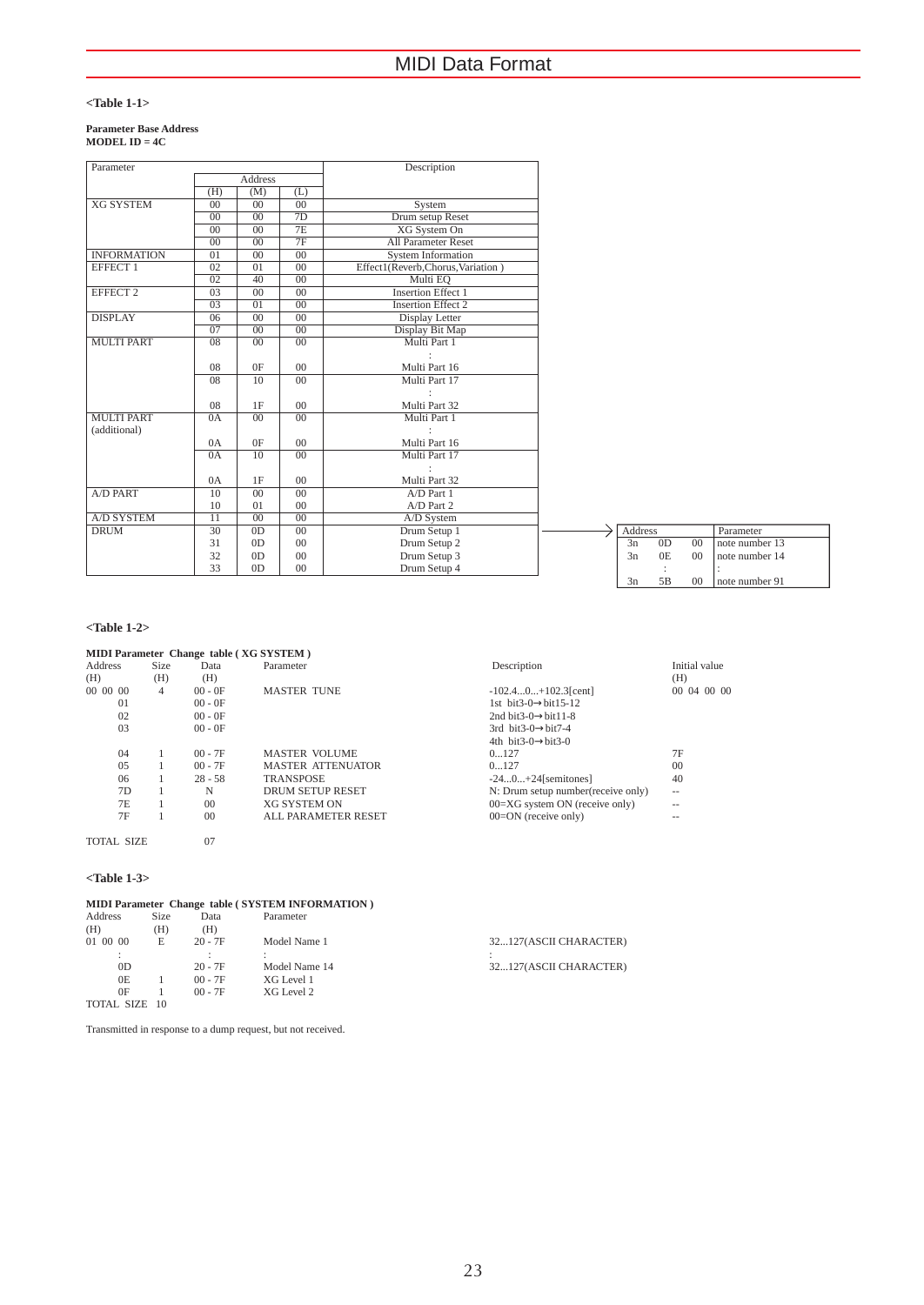## **<Table 1-4>**

|                |                   | MIDI Parameter Change table (EFFECT 1) |                                                          |                                                   |                               |
|----------------|-------------------|----------------------------------------|----------------------------------------------------------|---------------------------------------------------|-------------------------------|
| Address<br>(H) | Size<br>(H)       | Data<br>(H)                            | Parameter                                                | Description                                       | Initial value<br>(H)          |
| 02 01 00       | 2                 | $00 - 7F$                              | <b>REVERB TYPE MSB</b>                                   | Refer to the Effect Program List                  | $01(=\text{HALL1})$           |
|                |                   | $00 - 7F$                              | REVERB TYPE LSB                                          |                                                   | 00                            |
| 02             | 1                 | $00 - 7F$                              | REVERB PARAMETER 1                                       | n                                                 | 12(depends on reverb type)    |
| 03             | 1                 | $00 - 7F$                              | REVERB PARAMETER 2                                       | Ħ<br>Ħ                                            | 0A(")                         |
| 04             | 1                 | $00 - 7F$                              | REVERB PARAMETER 3                                       | Ħ                                                 | 08(")                         |
| 05<br>06       | 1<br>1            | $00 - 7F$<br>$00 - 7F$                 | REVERB PARAMETER 4<br><b>REVERB PARAMETER 5</b>          | n                                                 | OD(")                         |
| 07             | 1                 | $00 - 7F$                              | REVERB PARAMETER 6                                       | Ħ                                                 | 31(")<br>00(")                |
| 08             | 1                 | $00 - 7F$                              | REVERB PARAMETER 7                                       | Ħ                                                 | 00(")                         |
| 09             | 1                 | $00 - 7F$                              | <b>REVERB PARAMETER 8</b>                                | n                                                 | 00(")                         |
| 0A             | 1                 | $00 - 7F$                              | REVERB PARAMETER 9                                       | Ħ                                                 | 00(")                         |
| 0 <sub>B</sub> | 1                 | $00 - 7F$                              | REVERB PARAMETER 10                                      | Ħ                                                 | 00(")                         |
| 0C             | 1                 | $00 - 7F$                              | <b>REVERB RETURN</b>                                     | $-\infty$ dB0dB+6dB $(096127)$                    | 40                            |
| $_{\rm 0D}$    | 1                 | $01 - 7F$                              | <b>REVERB PAN</b>                                        | L63CR63                                           | 40                            |
| TOTAL SIZE OE  |                   |                                        |                                                          |                                                   |                               |
| 02 01 10       | 1                 | $00 - 7F$                              | <b>REVERB PARAMETER 11</b>                               | Refer to the Effect Parameter List                | 00(depends on reverb type)    |
| 11             | 1                 | $00 - 7F$                              | REVERB PARAMETER 12                                      |                                                   | $04$ (")                      |
| 12             | 1                 | $00 - 7F$                              | REVERB PARAMETER 13                                      | 11                                                | 32(")                         |
| 13             | 1                 | $00 - 7F$                              | REVERB PARAMETER 14                                      | Ħ                                                 | 08(")                         |
| 14             | 1                 | $00 - 7F$                              | REVERB PARAMETER 15                                      | n                                                 | 40(")                         |
| 15             | $\mathbf{1}$      | $00 - 7F$                              | REVERB PARAMETER 16                                      | n                                                 | 00(")                         |
| TOTAL SIZE     | - 6               |                                        |                                                          |                                                   |                               |
|                |                   |                                        |                                                          |                                                   |                               |
| 02 01 20       | $\overline{c}$    | $00 - 7F$                              | <b>CHORUS TYPE MSB</b>                                   | Refer to the Effect Program List                  | $41(=CHORUS1)$                |
|                |                   | $00 - 7F$                              | <b>CHORUS TYPE LSB</b>                                   | n                                                 | 00                            |
| 22             | 1                 | $00 - 7F$                              | <b>CHORUS PARAMETER 1</b>                                | n                                                 | 06(depends on chorus type)    |
| 23<br>24       | 1                 | $00 - 7F$                              | <b>CHORUS PARAMETER 2</b><br><b>CHORUS PARAMETER 3</b>   | Ħ                                                 | 36(")                         |
| 25             | 1<br>1            | $00 - 7F$<br>$00 - 7F$                 | <b>CHORUS PARAMETER 4</b>                                | Ħ                                                 | 4D(")<br>6A(")                |
| 26             | 1                 | $00 - 7F$                              | <b>CHORUS PARAMETER 5</b>                                | n                                                 | 00(")                         |
| 27             | 1                 | $00 - 7F$                              | <b>CHORUS PARAMETER 6</b>                                | n                                                 | 1C(")                         |
| 28             | 1                 | $00 - 7F$                              | <b>CHORUS PARAMETER 7</b>                                | Ħ                                                 | 40(")                         |
| 29             | 1                 | $00 - 7F$                              | <b>CHORUS PARAMETER 8</b>                                | n                                                 | 2E(")                         |
| 2A             | 1                 | $00 - 7F$                              | <b>CHORUS PARAMETER 9</b>                                | Ħ                                                 | 40(")                         |
| 2B             | 1                 | $00 - 7F$                              | <b>CHORUS PARAMETER 10</b>                               | Ħ                                                 | 40(")                         |
| 2C             | 1                 | $00 - 7F$                              | CHORUS RETURN                                            | $-\infty$ dB0dB+6dB $(096127)$                    | 40                            |
| 2D             | 1                 | $01 - 7F$                              | <b>CHORUS PAN</b>                                        | L63CR63(164127)                                   | 40                            |
| 2E             | 1                 | $00 - 7F$                              | SEND CHORUS TO REVERB                                    | $-\infty$ dB0dB+6dB $(096127)$                    | 00                            |
| TOTAL SIZE OF  |                   |                                        |                                                          |                                                   |                               |
|                |                   |                                        |                                                          |                                                   |                               |
| 02 01 30       | $\mathbf{1}$      | $00 - 7F$                              | <b>CHORUS PARAMETER 11</b>                               | Refer to the Effect Parameter List                | 2E(depends on chorus type)    |
| 31             | 1                 | $00 - 7F$                              | <b>CHORUS PARAMETER 12</b>                               | Ħ                                                 | 40(")                         |
| 32<br>33       | 1<br>1            | $00 - 7F$<br>$00 - 7F$                 | <b>CHORUS PARAMETER 13</b><br><b>CHORUS PARAMETER 14</b> | Ħ                                                 | 0A(")<br>00(")                |
| 34             | 1                 | $00 - 7F$                              | <b>CHORUS PARAMETER 15</b>                               | n                                                 | 00(")                         |
| 35             | 1                 | $00 - 7F$                              | <b>CHORUS PARAMETER 16</b>                               | Ħ                                                 | 00(")                         |
| TOTAL SIZE     | - 6               |                                        |                                                          |                                                   |                               |
|                |                   |                                        |                                                          |                                                   |                               |
| 02 01 40       | 2                 | $00 - 7F$                              | <b>VARIATION TYPE MSB</b>                                | Refer to the Effect Program List                  | $05(=\text{DELAY L}, C, R)$   |
|                |                   | $00 - 7F$                              | <b>VARIATION TYPE LSB</b>                                |                                                   | 00                            |
| 42             | 2                 | $00 - 7F$                              | VARIATION PARAMETER 1 MSB                                | n                                                 | 1A(depends on variation type) |
|                |                   | $00 - 7F$                              | VARIATION PARAMETER 1 LSB                                | Ħ                                                 | 05(")                         |
| 44             | $\overline{c}$    | $00 - 7F$                              | VARIATION PARAMETER 2 MSB                                | Ħ                                                 | OD(")                         |
|                |                   | $00 - 7F$                              | VARIATION PARAMETER 2 LSB                                | Ħ                                                 | 03(")                         |
| 46             | 2                 | $00 - 7F$                              | <b>VARIATION PARAMETER 3 MSB</b>                         | $\mathbf{a}$                                      | 27(")                         |
|                |                   | $00 - 7F$<br>$00 - 7F$                 | VARIATION PARAMETER 3 LSB                                |                                                   | 08(")                         |
| 48             | 2                 | $00 - 7F$                              | VARIATION PARAMETER 4 MSB<br>VARIATION PARAMETER 4 LSB   | Ħ                                                 | 27(")                         |
| 4Α             | 2                 | $00 - 7F$                              | VARIATION PARAMETER 5 MSB                                | Ħ                                                 | 08(")<br>00(")                |
|                |                   | $00 - 7F$                              | VARIATION PARAMETER 5 LSB                                | Ħ                                                 | 4A(")                         |
| 4C             |                   | $00 - 7F$                              | VARIATION PARAMETER 6 MSB                                |                                                   | 00(")                         |
|                |                   | $00 - 7F$                              | VARIATION PARAMETER 6 LSB                                | Ħ                                                 | $64$ (")                      |
| 4E             | 2                 | $00 - 7F$                              | VARIATION PARAMETER 7 MSB                                |                                                   | 00(")                         |
|                |                   | $00 - 7F$                              | VARIATION PARAMETER 7 LSB                                |                                                   | 0A(")                         |
| 50             | 2                 | $00 - 7F$                              | VARIATION PARAMETER 8 MSB                                |                                                   | 00(")                         |
|                |                   | $00 - 7F$                              | VARIATION PARAMETER 8 LSB                                |                                                   | 00(")                         |
| 52             | 2                 | $00 - 7F$                              | <b>VARIATION PARAMETER 9 MSB</b>                         |                                                   | 00(")                         |
|                |                   | $00 - 7F$                              | VARIATION PARAMETER 9 LSB                                |                                                   | 00(")                         |
| 54             | 2                 | $00 - 7F$                              | VARIATION PARAMETER 10 MSB                               |                                                   | 00(")                         |
|                |                   | $00 - 7F$                              | <b>VARIATION PARAMETER 10 LSB</b>                        |                                                   | 20(")                         |
| 56<br>57       | $\mathbf{1}$<br>1 | $00 - 7F$<br>$01 - 7F$                 | <b>VARIATION RETURN</b><br><b>VARIATION PAN</b>          | $-\infty$ dB0dB+6dB $(096127)$<br>L63CR63(164127) | 40<br>40                      |
| 58             | 1                 | $00 - 7F$                              | <b>SEND VARIATION TO REVERB</b>                          | $-\infty$ dB0dB+6dB $(096127)$                    | $00\,$                        |
| 59             | $\mathbf{1}$      | $00 - 7F$                              | SEND VARIATION TO CHORUS                                 | $-\infty$ dB0dB+6dB $(096127)$                    | $00\,$                        |
| 5A             | $\mathbf{1}$      | $00 - 01$                              | VARIATION CONNECTION                                     | <b>INSERTION, SYSTEM</b>                          | $00\,$                        |
| 5B             | $\mathbf{1}$      | $00 - 7F$                              | VARIATION PART NUMBER                                    | Part132(031)                                      | 7F                            |
|                |                   |                                        |                                                          | AD1, AD2(64, 65)                                  |                               |
|                |                   |                                        |                                                          | OFF(127)                                          |                               |
| 5C             | 1                 | $00 - 7F$                              | MW VARIATION CONTROL DEPTH                               | $-640+63$                                         | 40                            |
| 5D             | 1                 | $00 - 7F$                              | BEND VARIATION CONTROL DEPTH                             | $-640+63$                                         | 40                            |
| 5E             | $\mathbf{1}$      | $00 - 7F$                              | CAT VARIATION CONTROL DEPTH                              | $-640+63$                                         | 40                            |
| 5F             | $\mathbf{1}$      | $00 - 7F$                              | AC1 VARIATION CONTROL DEPTH                              | $-640+63$                                         | 40                            |
| 60             | $\mathbf{1}$      | $00 - 7F$                              | AC2 VARIATION CONTROL DEPTH                              | $-640+63$                                         | 40                            |
| TOTAL SIZE 21  |                   |                                        |                                                          |                                                   |                               |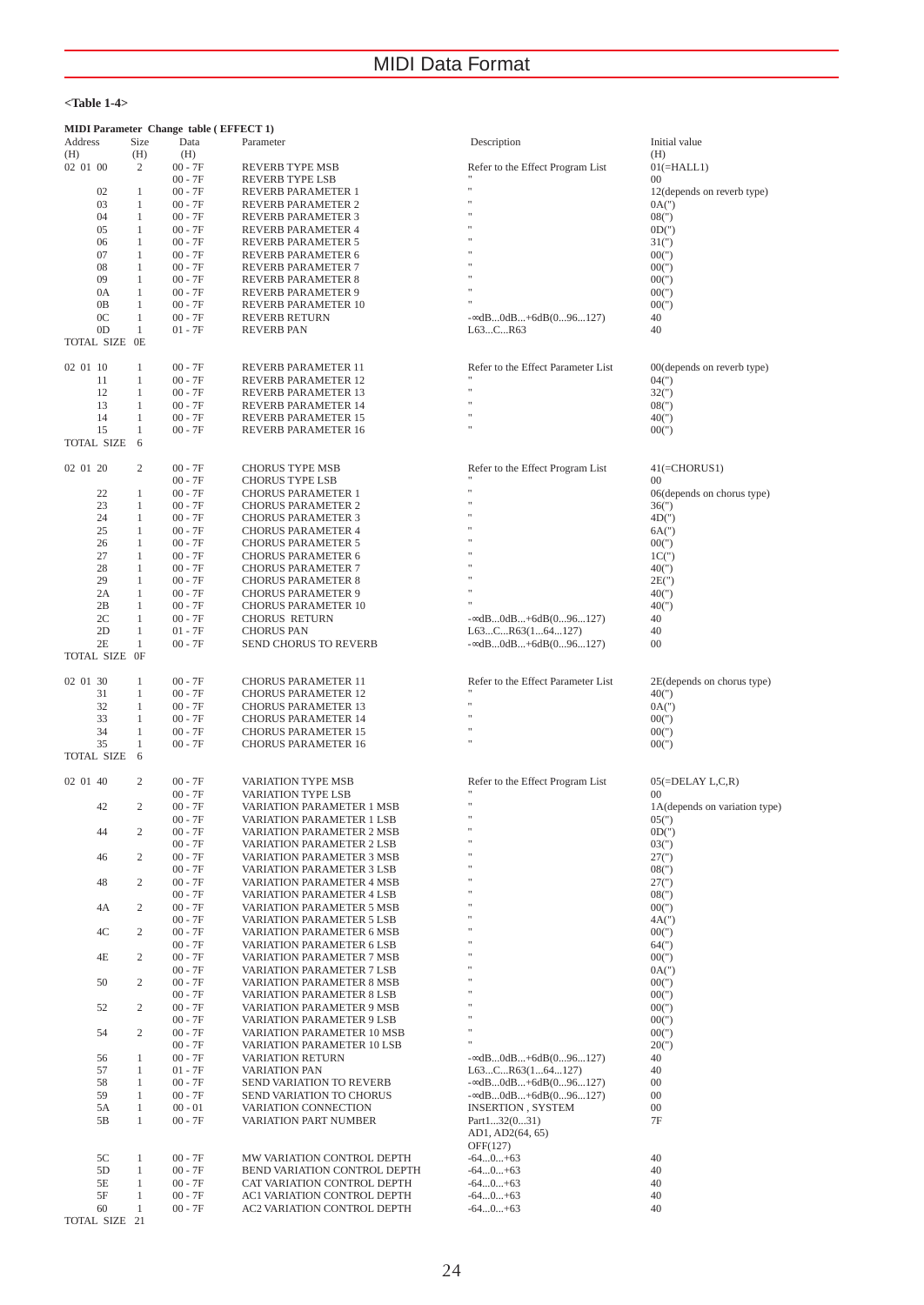| 02 01 70          | $00 - 7F$ | <b>VARIATION PARAMETER 11</b> | Refer to the Effect Parameter List | 00 (depends on variation type) |
|-------------------|-----------|-------------------------------|------------------------------------|--------------------------------|
| 71                | $00 - 7F$ | <b>VARIATION PARAMETER 12</b> | $\mathbf{H}$                       | 3C(")                          |
| 72                | $00 - 7F$ | <b>VARIATION PARAMETER 13</b> | $\mathbf{H}$                       | 1C(")                          |
| 73                | $00 - 7F$ | <b>VARIATION PARAMETER 14</b> | $\mathbf{H}$                       | $40($ ")                       |
| 74                | $00 - 7F$ | <b>VARIATION PARAMETER 15</b> | $\mathbf{H}$                       | 2E(")                          |
| 75                | $00 - 7F$ | <b>VARIATION PARAMETER 16</b> | $\mathbf{H}$                       | $40($ ")                       |
| <b>TOTAL SIZE</b> |           |                               |                                    |                                |

## **<Table 1-5>**

|                | MIDI Parameter Change table (MULTI EQ) |           |                      |                                 |                         |  |  |  |  |  |  |
|----------------|----------------------------------------|-----------|----------------------|---------------------------------|-------------------------|--|--|--|--|--|--|
| Address        | Size                                   | Data      | Parameter            | Description                     | Initial value           |  |  |  |  |  |  |
| (H)            | (H)                                    | (H)       |                      |                                 | (H)                     |  |  |  |  |  |  |
| 02 40 00       |                                        | $00 - 04$ | <b>EO TYPE</b>       | flat, jazz, pops, rock, classic | 00                      |  |  |  |  |  |  |
| 01             |                                        | $34 - 4C$ | EQ GAIN1             | $-120+12[dB]$                   | 40 (depends on EQ type) |  |  |  |  |  |  |
| 02             |                                        | $04 - 28$ | <b>EO FREQUENCY1</b> | 322.0k[Hz]                      | OC(")                   |  |  |  |  |  |  |
| 03             |                                        | $01 - 78$ | EQ Q1                | 0.112.0                         | 07(")                   |  |  |  |  |  |  |
| 04             |                                        | $00 - 01$ | <b>EO SHAPE1</b>     | shelving, peaking               | 00(")                   |  |  |  |  |  |  |
| 05             |                                        | $34 - 4C$ | EQ GAIN2             | $-120+12[dB]$                   | $40($ ")                |  |  |  |  |  |  |
| 06             |                                        | 0E - 36   | <b>EO FREQUENCY2</b> | 10010.0k[Hz]                    | 1C(")                   |  |  |  |  |  |  |
| 07             |                                        | $01 - 78$ | EQ Q <sub>2</sub>    | 0.112.0                         | 07(")                   |  |  |  |  |  |  |
| 08             |                                        |           | <b>NOT USED</b>      |                                 | $\frac{1}{2}$           |  |  |  |  |  |  |
| 09             |                                        | $34 - 4C$ | EQ GAIN3             | $-120+12[dB]$                   | $40($ ")                |  |  |  |  |  |  |
| 0A             |                                        | $OE - 36$ | EQ FREQUENCY3        | 10010.0k[Hz]                    | 22(")                   |  |  |  |  |  |  |
| 0B             |                                        | $01 - 78$ | EQ Q3                | 0.112.0                         | 07(")                   |  |  |  |  |  |  |
| 0 <sup>C</sup> |                                        |           | <b>NOT USED</b>      |                                 | $- -$                   |  |  |  |  |  |  |
| OD             |                                        | $34 - 4C$ | EQ GAIN4             | $-120+12[dB]$                   | 40(")                   |  |  |  |  |  |  |
| 0E             |                                        | 0E - 36   | <b>EQ FREQUENCY4</b> | 10010.0k[Hz]                    | 2E(")                   |  |  |  |  |  |  |
| 0F             |                                        | $01 - 78$ | EQ Q4                | 0.112.0                         | 07(")                   |  |  |  |  |  |  |
| 10             |                                        |           | <b>NOT USED</b>      |                                 | $- -$                   |  |  |  |  |  |  |
| 11             |                                        | $34 - 4C$ | EQ GAIN5             | $-120+12[dB]$                   | 40(")                   |  |  |  |  |  |  |
| 12             |                                        | $1C - 3A$ | <b>EO FREQUENCY5</b> | 0.5k16.0k[Hz]                   | 34(")                   |  |  |  |  |  |  |
| 13             |                                        | $01 - 78$ | EQ 05                | 0.112.0                         | 07(")                   |  |  |  |  |  |  |
| 14             |                                        | $00 - 01$ | <b>EO SHAPE5</b>     | shelving, peaking               | 00(")                   |  |  |  |  |  |  |
|                |                                        |           |                      |                                 |                         |  |  |  |  |  |  |

TOTAL SIZE 15

## **<Table 1-6>**

| MIDI Parameter Change table (EFFECT 2) |              |           |                                      |                                    |                                       |
|----------------------------------------|--------------|-----------|--------------------------------------|------------------------------------|---------------------------------------|
| Address                                | Size         | Data      | Parameter                            | Description                        | Initial value                         |
| (H)                                    | (H)          | (H)       |                                      |                                    | (H)                                   |
| 03 00 00                               | 2            | $00 - 7F$ | <b>INSERTION EFFECT1 TYPE MSB</b>    | Refer to the Effect Program List   | 49(=DISTORTION)                       |
|                                        |              | $00 - 7F$ | <b>INSERTION EFFECT1 TYPE LSB</b>    |                                    | 0 <sup>0</sup>                        |
| 02                                     | 1            | $00 - 7F$ | <b>INSERTION EFFECT1 PARAMETER1</b>  | $\mathbf{u}$                       | 28(depends on insertion effect1 type) |
| 03                                     | $\mathbf{1}$ | $00 - 7F$ | <b>INSERTION EFFECT1 PARAMETER2</b>  |                                    | 14(")                                 |
| 04                                     | $\mathbf{1}$ | $00 - 7F$ | <b>INSERTION EFFECT1 PARAMETER3</b>  |                                    | 48(")                                 |
| 05                                     | $\mathbf{1}$ | $00 - 7F$ | <b>INSERTION EFFECT1 PARAMETER4</b>  |                                    | 35(")                                 |
| 06                                     | 1            | $00 - 7F$ | <b>INSERTION EFFECT1 PARAMETER5</b>  |                                    | $40($ ")                              |
| 07                                     | $\mathbf{1}$ | $00 - 7F$ | <b>INSERTION EFFECT1 PARAMETER6</b>  |                                    | 00(")                                 |
| 08                                     | $\mathbf{1}$ | $00 - 7F$ | <b>INSERTION EFFECT1 PARAMETER7</b>  | $\mathbf{H}$                       | 2B(")                                 |
| 09                                     | 1            | $00 - 7F$ | <b>INSERTION EFFECT1 PARAMETER8</b>  | $\mathbf{H}$                       | 4A(")                                 |
| 0A                                     | $\mathbf{1}$ | $00 - 7F$ | <b>INSERTION EFFECT1 PARAMETER9</b>  | $\mathbf{H}$                       | 0A(")                                 |
| 0B                                     | $\mathbf{1}$ | $00 - 7F$ | <b>INSERTION EFFECT1 PARAMETER10</b> | $\mathbf{u}$                       | 7F(")                                 |
| 0 <sup>C</sup>                         | $\mathbf{1}$ | $00 - 7F$ | <b>INSERTION EFFECT1 PART NUMBER</b> | Part132(031)                       | 7F                                    |
|                                        |              |           |                                      | AD1, AD2(64, 65)                   |                                       |
|                                        |              |           |                                      | OFF(127)                           |                                       |
| 0 <sub>D</sub>                         |              | $00 - 7F$ | MW INSERTION CONTROL DEPTH           | $-640+63$                          | 40                                    |
| 0E                                     | 1            | $00 - 7F$ | BEND INSERTION CONTROL DEPTH         | $-640+63$                          | 40                                    |
| 0F                                     | $\mathbf{1}$ | $00 - 7F$ | CAT INSERTION CONTROL DEPTH          | $-640+63$                          | 40                                    |
| 10                                     | 1            | $00 - 7F$ | AC1 INSERTION CONTROL DEPTH          | $-640+63$                          | 40                                    |
| 11                                     | 1.           | $00 - 7F$ | AC2 INSERTION CONTROL DEPTH          | $-640+63$                          | 40                                    |
| TOTAL SIZE 12                          |              |           |                                      |                                    |                                       |
| 20                                     |              | $00 - 7F$ | <b>INSERTION EFFECT1 PARAMETER11</b> | Refer to the Effect Parameter List | 78(depends on insertion effect1 type) |
| 21                                     |              | $00 - 7F$ | <b>INSERTION EFFECT1 PARAMETER12</b> |                                    | 00(")                                 |
| 22                                     | $\mathbf{1}$ | $00 - 7F$ | <b>INSERTION EFFECT1 PARAMETER13</b> |                                    | 00(")                                 |
| 23                                     | $\mathbf{1}$ | $00 - 7F$ | <b>INSERTION EFFECT1 PARAMETER14</b> | $\mathbf{H}$                       | 00(")                                 |
| 24                                     | 1            | $00 - 7F$ | <b>INSERTION EFFECT1 PARAMETER15</b> | $\cdots$                           | 00(")                                 |
| 25                                     |              | $00 - 7F$ | <b>INSERTION EFFECT1 PARAMETER16</b> | $\mathbf{u}$                       | 00(")                                 |
| TOTAL SIZE                             | -6           |           |                                      |                                    |                                       |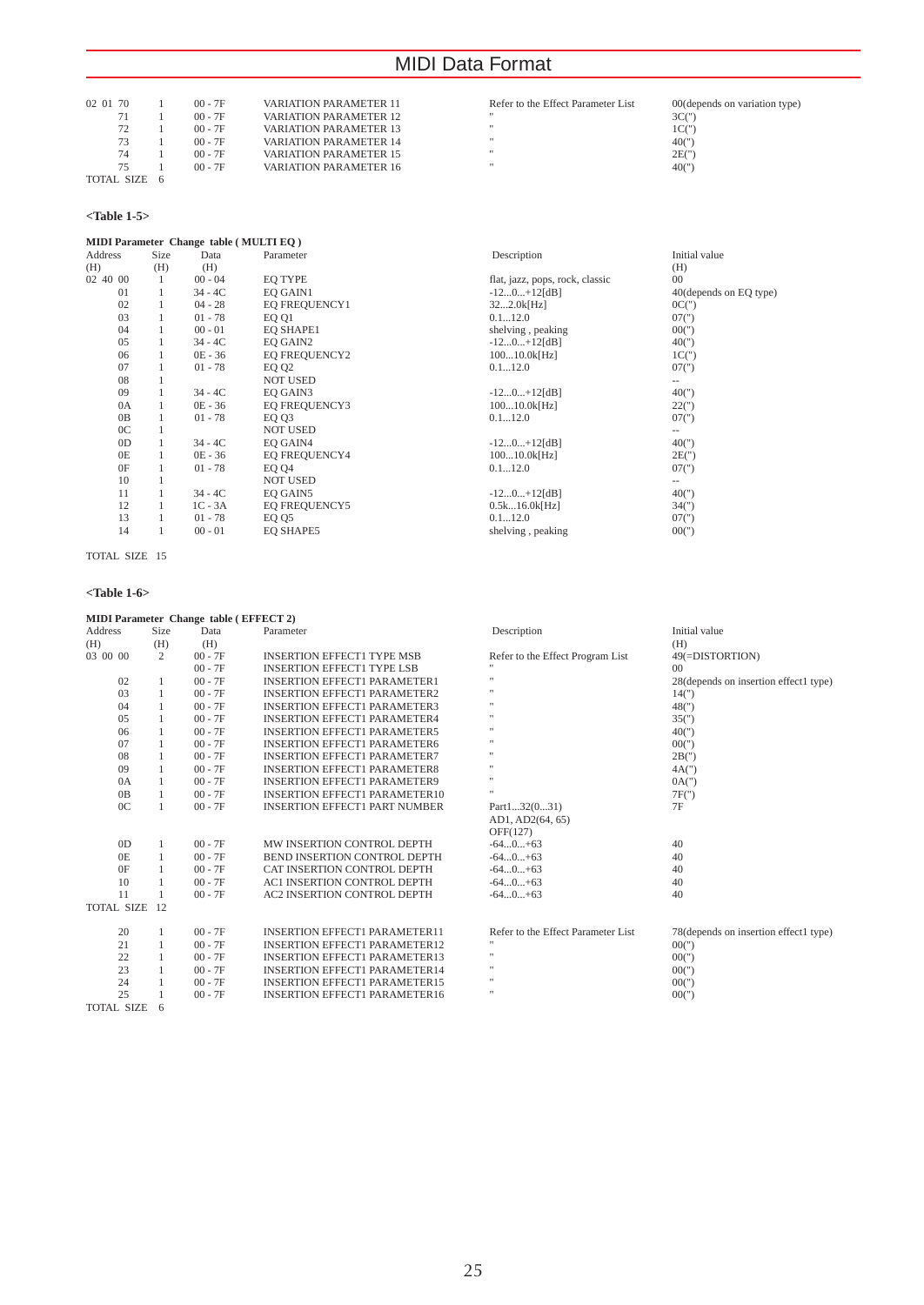| 30 | 2              | $00 - 7F$ | <b>INSERTION EFFECT1 PARAMETER1 MSB</b>  | Refer to the Effect Parameter List | 00 (depends on insertion effect1 type) |
|----|----------------|-----------|------------------------------------------|------------------------------------|----------------------------------------|
|    |                | $00 - 7F$ | <b>INSERTION EFFECT1 PARAMETER1 LSB</b>  | $\cdots$                           | 28(")                                  |
| 32 | 2              | $00 - 7F$ | <b>INSERTION EFFECT1 PARAMETER2 MSB</b>  | $\mathbf{H}$                       | 00(")                                  |
|    |                | $00 - 7F$ | <b>INSERTION EFFECT1 PARAMETER2 LSB</b>  | $\mathbf{H}$                       | 14(")                                  |
| 34 | 2              | $00 - 7F$ | <b>INSERTION EFFECT1 PARAMETER3 MSB</b>  | $\mathbf{H}$                       | 00(")                                  |
|    |                | $00 - 7F$ | <b>INSERTION EFFECT1 PARAMETER3 LSB</b>  | $\mathbf{H}$                       | 48(")                                  |
| 36 | 2              | $00 - 7F$ | <b>INSERTION EFFECT1 PARAMETER4 MSB</b>  | $\mathbf{H}$                       | 00(")                                  |
|    |                | $00 - 7F$ | <b>INSERTION EFFECT1 PARAMETER4 LSB</b>  | $\mathbf{H}$                       | 35(")                                  |
| 38 | 2              | $00 - 7F$ | <b>INSERTION EFFECT1 PARAMETER5 MSB</b>  | $\mathbf{H}$                       | 00(")                                  |
|    |                | $00 - 7F$ | <b>INSERTION EFFECT1 PARAMETER5 LSB</b>  | $\mathbf{H}$                       | 40(")                                  |
| 3A | 2              | $00 - 7F$ | <b>INSERTION EFFECT1 PARAMETER6 MSB</b>  | $\mathbf{H}$                       | 00(")                                  |
|    |                | $00 - 7F$ | <b>INSERTION EFFECT1 PARAMETER6 LSB</b>  | $\mathbf{H}$                       | 00(")                                  |
| 3C | 2              | $00 - 7F$ | <b>INSERTION EFFECT1 PARAMETER7 MSB</b>  | $\mathbf{H}$                       | 00(")                                  |
|    |                | $00 - 7F$ | <b>INSERTION EFFECT1 PARAMETER7 LSB</b>  | $\mathbf{H}$                       | 2B(")                                  |
| 3E | $\overline{c}$ | $00 - 7F$ | <b>INSERTION EFFECT1 PARAMETER8 MSB</b>  | $\mathbf{H}$                       | 00(")                                  |
|    |                | $00 - 7F$ | <b>INSERTION EFFECT1 PARAMETER8 LSB</b>  | $\mathbf{H}$                       | 4A(")                                  |
| 40 | 2              | $00 - 7F$ | <b>INSERTION EFFECT1 PARAMETER9 MSB</b>  | $\mathbf{H}$                       | 00(")                                  |
|    |                | $00 - 7F$ | <b>INSERTION EFFECT1 PARAMETER9 LSB</b>  | $\mathbf{H}$                       | 0A(")                                  |
| 42 | 2              | $00 - 7F$ | <b>INSERTION EFFECT1 PARAMETER10 MSB</b> | $\mathbf{H}$                       | 00(")                                  |
|    |                | $00 - 7F$ | <b>INSERTION EFFECT1 PARAMETER10 LSB</b> | $^{\prime}$                        | 7F(")                                  |
|    |                |           |                                          |                                    |                                        |

TOTAL SIZE 14

When using an EFFECT TYPE for which MSB is not required, the parameters of addresses 02-0B are received, and the parameters of addresses 30-42 are not received.<br>When using an EFFECT TYPE for which MSB is required, the para

For bulk transmission which includes EFFECT TYPE data, the parameters of addresses 02-0B will always be transmitted. However for an EFFECT TYPE which requires MSB, the parameters of addresses 02-0B are not received when bulk data is received.

| 03 01 00 |                | $\mathfrak{2}$ | $00 - 7F$ | <b>INSERTION EFFECT2 TYPE MSB</b>        | Refer to the Effect Program List   | 49(=DISTORTION)                       |
|----------|----------------|----------------|-----------|------------------------------------------|------------------------------------|---------------------------------------|
|          |                |                | $00 - 7F$ | <b>INSERTION EFFECT2 TYPE LSB</b>        |                                    | $00 \,$                               |
|          | 02             | $\mathbf{1}$   | $00 - 7F$ | <b>INSERTION EFFECT2 PARAMETER1</b>      |                                    | 28(depends on insertion effect2 type) |
|          | 03             | $1\,$          | $00 - 7F$ | <b>INSERTION EFFECT2 PARAMETER2</b>      |                                    | 14(")                                 |
|          | 04             | $1\,$          | $00 - 7F$ | <b>INSERTION EFFECT2 PARAMETER3</b>      |                                    | 48(")                                 |
|          | 05             | $\mathbf{1}$   | $00 - 7F$ | <b>INSERTION EFFECT2 PARAMETER4</b>      |                                    | 35(")                                 |
|          | 06             | $\mathbf{1}$   | $00 - 7F$ | <b>INSERTION EFFECT2 PARAMETER5</b>      |                                    | 40(")                                 |
|          | 07             | $1\,$          | $00 - 7F$ | <b>INSERTION EFFECT2 PARAMETER6</b>      |                                    | 00(")                                 |
|          | 08             | $\mathbf{1}$   | $00 - 7F$ | <b>INSERTION EFFECT2 PARAMETER7</b>      |                                    | 2B(")                                 |
|          | 09             | $1\,$          | $00 - 7F$ | <b>INSERTION EFFECT2 PARAMETER8</b>      |                                    | 4A(")                                 |
|          | 0A             | $1\,$          | $00 - 7F$ | <b>INSERTION EFFECT2 PARAMETER9</b>      | Ħ                                  | 0A(")                                 |
|          | $0\mathrm{B}$  | $\mathbf{1}$   | $00 - 7F$ | <b>INSERTION EFFECT2 PARAMETER10</b>     |                                    | 7F(")                                 |
|          | 0 <sup>C</sup> | $\mathbf{1}$   | $00 - 7F$ | <b>INSERTION EFFECT2 PART NUMBER</b>     | Part132(031)                       | 7F                                    |
|          |                |                |           |                                          | AD1, AD2(64, 65)                   |                                       |
|          |                |                |           |                                          | OFF(127)                           |                                       |
|          | $_{\rm OD}$    | $\mathbf{1}$   | $00 - 7F$ | MW INSERTION CONTROL DEPTH               | $-640+63$                          | 40                                    |
|          | 0E             | $1\,$          | $00 - 7F$ | BEND INSERTION CONTROL DEPTH             | $-640+63$                          | 40                                    |
|          | 0F             | $\mathbf{1}$   | $00 - 7F$ | CAT INSERTION CONTROL DEPTH              | $-640+63$                          | 40                                    |
|          | 10             | $\mathbf{1}$   | $00 - 7F$ | AC1 INSERTION CONTROL DEPTH              | $-640+63$                          | 40                                    |
|          | 11             | $1\,$          | $00 - 7F$ | AC2 INSERTION CONTROL DEPTH              | $-640+63$                          | 40                                    |
|          | TOTAL SIZE 12  |                |           |                                          |                                    |                                       |
|          |                |                |           |                                          |                                    |                                       |
|          | 20             | $\mathbf{1}$   | $00 - 7F$ | <b>INSERTION EFFECT2 PARAMETER11</b>     | Refer to the Effect Parameter List | 78(depends on insertion effect2 type) |
|          | 21             | $\mathbf{1}$   | $00 - 7F$ | <b>INSERTION EFFECT2 PARAMETER12</b>     |                                    | 00(")                                 |
|          | 22             | 1              | $00 - 7F$ | <b>INSERTION EFFECT2 PARAMETER13</b>     | Ħ                                  | 00(")                                 |
|          | 23             | $1\,$          | $00 - 7F$ | <b>INSERTION EFFECT2 PARAMETER14</b>     | Ħ                                  | 00(")                                 |
|          | 24             | $\mathbf{1}$   | $00 - 7F$ | <b>INSERTION EFFECT2 PARAMETER15</b>     | Ħ                                  | 00(")                                 |
|          | 25             | $\mathbf{1}$   | $00 - 7F$ | <b>INSERTION EFFECT2 PARAMETER16</b>     |                                    | 00(")                                 |
|          | TOTAL SIZE     | 6              |           |                                          |                                    |                                       |
|          | 30             | $\mathfrak{2}$ | $00 - 7F$ | <b>INSERTION EFFECT2 PARAMETER1 MSB</b>  | Refer to the Effect Parameter List | 00(depends on insertion effect2 type) |
|          |                |                | $00 - 7F$ | <b>INSERTION EFFECT2 PARAMETER1 LSB</b>  |                                    | 28(")                                 |
|          | 32             | 2              | $00 - 7F$ | <b>INSERTION EFFECT2 PARAMETER2 MSB</b>  | $\mathbf{H}$                       | 00(")                                 |
|          |                |                | $00 - 7F$ | <b>INSERTION EFFECT2 PARAMETER2 LSB</b>  | Ħ                                  | 14(")                                 |
|          | 34             | $\overline{c}$ | $00 - 7F$ | <b>INSERTION EFFECT2 PARAMETER3 MSB</b>  | Ħ                                  | 00(")                                 |
|          |                |                | $00 - 7F$ | <b>INSERTION EFFECT2 PARAMETER3 LSB</b>  | Ħ                                  | 48(")                                 |
|          | 36             | 2              | $00 - 7F$ | <b>INSERTION EFFECT2 PARAMETER4 MSB</b>  | $\mathbf{H}$                       | 00(")                                 |
|          |                |                | $00 - 7F$ | <b>INSERTION EFFECT2 PARAMETER4 LSB</b>  | Ħ                                  | 35(")                                 |
|          | 38             | 2              | $00 - 7F$ | <b>INSERTION EFFECT2 PARAMETER5 MSB</b>  | $\mathbf{H}$                       | 00(")                                 |
|          |                |                | $00 - 7F$ | <b>INSERTION EFFECT2 PARAMETER5 LSB</b>  | Ħ                                  | 40(")                                 |
|          | 3A             | $\mathfrak{2}$ | $00 - 7F$ | <b>INSERTION EFFECT2 PARAMETER6 MSB</b>  | Ħ                                  | 00(")                                 |
|          |                |                | $00 - 7F$ | <b>INSERTION EFFECT2 PARAMETER6 LSB</b>  | Ħ                                  | 00(")                                 |
|          | 3 <sup>C</sup> | $\mathfrak{2}$ | $00 - 7F$ | <b>INSERTION EFFECT2 PARAMETER7 MSB</b>  | Ħ                                  | 00(")                                 |
|          |                |                | $00 - 7F$ | <b>INSERTION EFFECT2 PARAMETER7 LSB</b>  | Ħ                                  | 2B(")                                 |
|          | 3E             | 2              | $00 - 7F$ | <b>INSERTION EFFECT2 PARAMETER8 MSB</b>  | Ħ                                  | 00(")                                 |
|          |                |                | $00 - 7F$ | <b>INSERTION EFFECT2 PARAMETER8 LSB</b>  | Ħ                                  | 4A(")                                 |
|          | 40             | $\overline{c}$ | $00 - 7F$ | <b>INSERTION EFFECT2 PARAMETER9 MSB</b>  | Ħ                                  | 00(")                                 |
|          |                |                | $00 - 7F$ | <b>INSERTION EFFECT2 PARAMETER9 LSB</b>  | Ħ                                  | 0A(")                                 |
|          | 42             | $\mathbf{1}$   | $00 - 7F$ | <b>INSERTION EFFECT2 PARAMETER10 MSB</b> | Ħ                                  | 00(")                                 |
|          |                |                | $00 - 7F$ | <b>INSERTION EFFECT2 PARAMETER10 LSB</b> | Ħ                                  | 7F(")                                 |
|          |                |                |           |                                          |                                    |                                       |

TOTAL SIZE 14

When using an EFFECT TYPE for which MSB is not required, the parameters of addresses 02-0B are received, and the parameters of addresses 30-42 are not received.<br>When using an EFFECT TYPE for which MSB is required, the para

For bulk transmission which includes EFFECT TYPE data, the parameters of addresses 02-0B will always be transmitted. However for an EFFECT TYPE which requires MSB, the<br>parameters of addresses 02-0B are not received when bu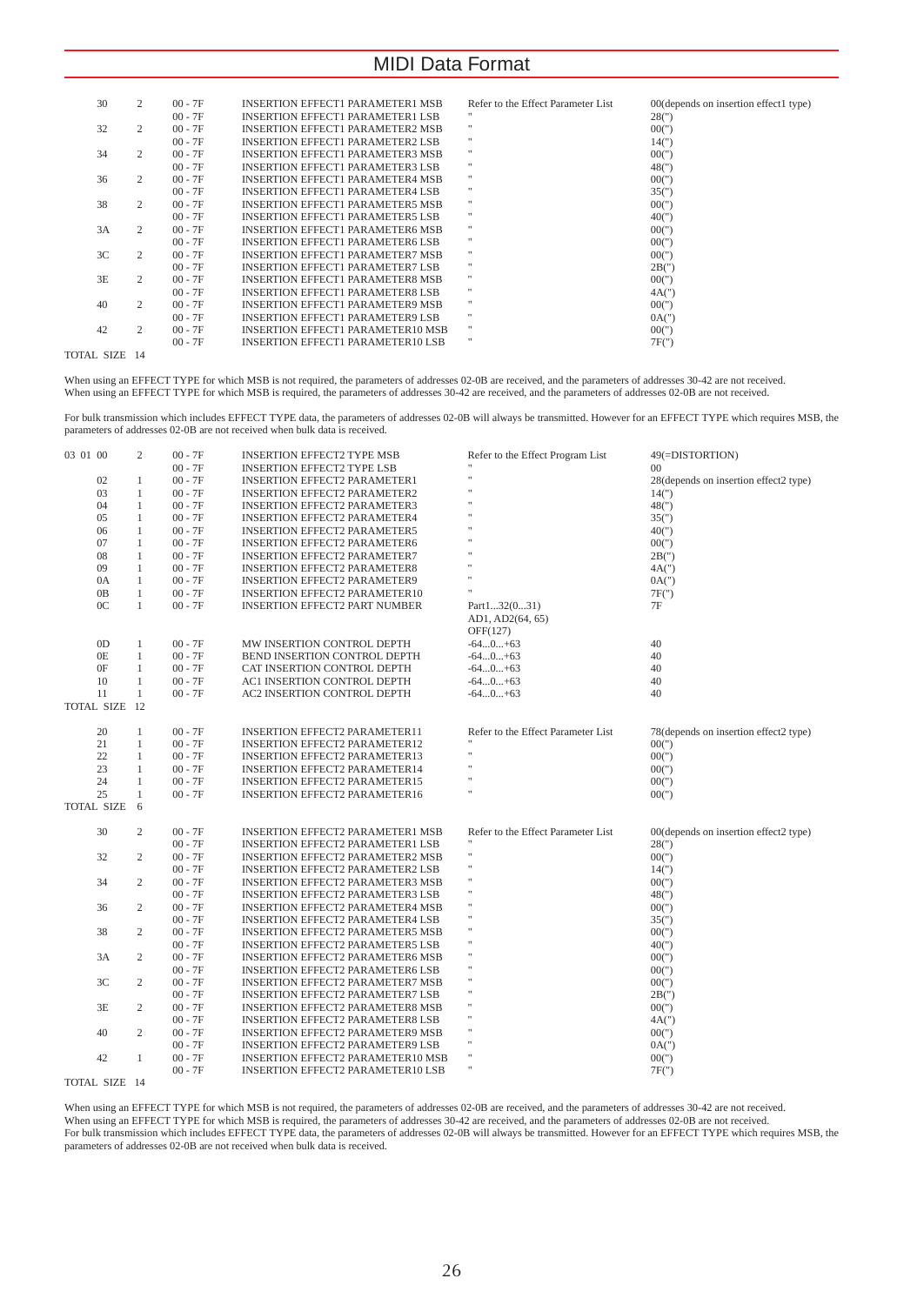### **<Table 1-7>**

|               |      |           | MIDI Parameter Change table (DISPLAY DATA) |                        |               |
|---------------|------|-----------|--------------------------------------------|------------------------|---------------|
| Address       | Size | Data      | Parameter                                  | Description            | Initial value |
| (H)           | (H)  | (H)       |                                            |                        | (H)           |
| 06 00 00      | 20   | $20 - 7F$ | <b>DISPLAY LETTER Data1</b>                | 32127(ASCII CHARACTER) | --            |
|               |      |           |                                            |                        |               |
| 1F            |      |           | <b>DISPLAY LETTER Data32</b>               | 32127(ASCII CHARACTER) | $-1$          |
| TOTAL SIZE 20 |      |           |                                            |                        |               |
| 07 00 00      | 30   | $00 - 7F$ | DISPLAY BITMAP Data1 *                     | 0127                   | --            |
|               |      |           |                                            |                        |               |
| 2F            |      |           | <b>DISPLAY BITMAP Data48</b>               | 0127                   |               |
| TOTAL SIZE 30 |      |           |                                            |                        |               |

\* How DISPLAY BITMAP data and the screen display are related<br>In the horizontal direction, seven pixels form one byte of data.<br>To display a pixel, set its data bit to 1. To turn off the pixel, set its data bit to 0.<br>This da

|        | This data to arranged in the serveri as ronows: |    |    |    |                |    |           |                |        |              |    |                |    |    |    |           |                |        |          |    |    |                          |           |       |                         |
|--------|-------------------------------------------------|----|----|----|----------------|----|-----------|----------------|--------|--------------|----|----------------|----|----|----|-----------|----------------|--------|----------|----|----|--------------------------|-----------|-------|-------------------------|
|        | b7                                              | b6 | b5 | b4 | b <sub>3</sub> | b2 | b1        | b <sub>0</sub> |        | b7           | b6 | b <sub>5</sub> | b4 | b3 | b2 | bl        | b <sub>0</sub> |        | b7       | b6 | b5 |                          | $b4$ $b3$ | b2 b1 | b0("b" indicates "bit") |
| Data1  | $\mathbf{0}$                                    | *  | *  | *  | *              | *  | $\approx$ | $\approx$      | Data17 | $\mathbf{0}$ | *  | *              | *  | *  | *  | $\approx$ | *              | Data33 | $\theta$ | *  | *  | $\overline{\phantom{a}}$ |           |       |                         |
| Data2  |                                                 |    |    |    |                |    |           |                | Data18 |              |    |                |    |    |    |           |                | Data34 |          |    |    |                          |           |       |                         |
| Data3  |                                                 |    |    |    |                |    |           |                | Data19 |              |    |                |    |    |    |           |                | Data35 |          |    |    |                          |           |       |                         |
| Data4  |                                                 |    |    |    |                |    |           |                | Data20 |              |    |                |    |    |    |           |                | Data36 |          |    |    |                          |           |       |                         |
| Data5  |                                                 |    |    |    |                |    |           |                | Data21 |              |    |                |    |    |    |           |                | Data37 |          |    |    |                          |           |       |                         |
| Data6  |                                                 |    |    |    |                |    |           |                | Data22 |              |    |                |    |    |    |           |                | Data38 |          |    |    |                          |           |       |                         |
| Data7  |                                                 |    |    |    |                |    |           |                | Data23 |              |    |                |    |    |    |           |                | Data39 |          |    |    |                          |           |       |                         |
| Data8  |                                                 |    |    |    |                |    |           |                | Data24 |              |    |                |    |    |    |           |                | Data40 |          |    |    |                          |           |       |                         |
| Data9  |                                                 |    |    |    |                |    |           |                | Data25 |              |    |                |    |    |    |           |                | Data41 |          |    |    |                          |           |       |                         |
| Data10 |                                                 |    |    |    |                |    |           |                | Data26 |              |    |                |    |    |    |           |                | Data42 |          |    |    |                          |           |       |                         |
| Data11 |                                                 |    |    |    |                |    |           |                | Data27 |              |    |                |    |    |    |           |                | Data43 |          |    |    |                          |           |       |                         |
| Data12 |                                                 |    |    |    |                |    |           |                | Data28 |              |    |                |    |    |    |           |                | Data44 |          |    |    |                          |           |       |                         |
| Data13 |                                                 |    |    |    |                |    |           |                | Data29 |              |    |                |    |    |    |           |                | Data45 |          |    |    |                          |           |       |                         |
| Data14 |                                                 |    |    |    |                |    |           |                | Data30 |              |    |                |    |    |    |           |                | Data46 |          |    |    |                          |           |       |                         |
| Data15 |                                                 |    |    |    |                |    |           |                | Data31 |              |    |                |    |    |    |           |                | Data47 |          |    |    |                          |           |       |                         |
| Data16 |                                                 |    |    |    |                |    |           |                | Data32 |              |    |                |    |    |    |           |                | Data48 |          |    |    |                          |           |       |                         |
|        |                                                 |    |    |    |                |    |           |                |        |              |    |                |    |    |    |           |                |        |          |    |    |                          |           |       |                         |

Only bit 6 and bit 5 are used for Data33-Data48.

Bitmap data can also be received just for a specific pixel. In this case, the other pixels will display their previous status. Display Data parameter changes can transmit data continuously from a desired location.

#### **<Table 1-8>**

|           |                |           | MIDI Parameter Change table (MULTI PART) |                                 |                    |
|-----------|----------------|-----------|------------------------------------------|---------------------------------|--------------------|
| Address   | Size           | Data      | Parameter                                | Description                     | Initial value      |
| (H)       | (H)            | (H)       |                                          |                                 | (H)                |
| 08 nn 00  | 1              | $00 - 40$ | <b>ELEMENT RESERVE</b>                   | 064                             | part10, 26=0       |
|           |                |           |                                          |                                 | other parts $=2$   |
| nn 01     | 1              | $00 - 7F$ | <b>BANK SELECT MSB</b>                   | 0127                            | part10,26=7F       |
|           |                |           |                                          |                                 | other parts=0      |
| $nn$ 02   | 1              | $00 - 7F$ | <b>BANK SELECT LSB</b>                   | 0127                            | $00\,$             |
| nn 03     | $\mathbf{1}$   | $00 - 7F$ | PROGRAM NUMBER                           | 1128                            | 0 <sup>0</sup>     |
| nn 04     | $\mathbf{1}$   | 00-1F,7F  | Rcv CHANNEL                              | A1A16, B1B16, OFF               | Part No.           |
| nn 05     | $\mathbf{1}$   | $00 - 01$ | MONO/POLY MODE                           | MONO, POLY                      | 01                 |
| nn 06     | $\mathbf{1}$   | $00 - 02$ | <b>SAME NOTE NUMBER</b>                  | SINGLE, MULTI, INST(for DRUM)   | 01                 |
|           |                |           | <b>KEY ON ASSIGN</b>                     |                                 |                    |
| $nn$ 07   | 1              | $00 - 05$ | PART MODE                                | NORMAL, DRUM, DRUMS14           | Part10=2, Part26=4 |
|           |                |           |                                          |                                 | other parts=0      |
| nn 08     | 1              | $28 - 58$ | <b>NOTE SHIFT</b>                        | $-240+24$ [semitones]           | 40                 |
| nn 09     | $\overline{c}$ | $00 - 0F$ | <b>DETUNE</b>                            | $-12.80+12.7$ [Hz]              | 08 00              |
| nn 0A     |                | $00 - 0F$ |                                          | 1st bit3-0 $\rightarrow$ bit7-4 |                    |
|           |                |           |                                          | 2nd bit3-0 $\rightarrow$ bit3-0 |                    |
| $nn$ $0B$ | $\mathbf{1}$   | $00 - 7F$ | <b>VOLUME</b>                            | 0127                            | 64                 |
| $nn$ $0C$ | $\mathbf{1}$   | $00 - 7F$ | VELOCITY SENSE DEPTH                     | 0127                            | 40                 |
| nn OD     | $\mathbf{1}$   | $00 - 7F$ | VELOCITY SENSE OFFSET                    | 0127                            | 40                 |
| nn OE     | $\mathbf{1}$   | $00 - 7F$ | PAN                                      | RND, L63CR63                    | 40                 |
| nn OF     | $\mathbf{1}$   | $00 - 7F$ | NOTE LIMIT LOW                           | $C-2G8$                         | $00\,$             |
| $nn$ 10   | $\mathbf{1}$   | $00 - 7F$ | <b>NOTE LIMIT HIGH</b>                   | $C-2G8$                         | 7F                 |
| nn 11     | 1              | $00 - 7F$ | <b>DRY LEVEL</b>                         | 0127                            | 7F                 |
| nn 12     | $\mathbf{1}$   | $00 - 7F$ | <b>CHORUS SEND</b>                       | 0127                            | $00\,$             |
| nn 13     | $\mathbf{1}$   | $00 - 7F$ | <b>REVERB SEND</b>                       | 0127                            | 28                 |
| nn 14     | $\mathbf{1}$   | $00 - 7F$ | <b>VARIATION SEND</b>                    | 0127                            | 00                 |
| nn 15     | $\mathbf{1}$   | $00 - 7F$ | <b>VIBRATO RATE</b>                      | $-640+63$                       | 40                 |
| nn 16     | $\mathbf{1}$   | $00 - 7F$ | VIBRATO DEPTH                            | $-640+63$                       | 40                 |
| nn 17     | $\mathbf{1}$   | $00 - 7F$ | VIBRATO DELAY                            | $-640+63$                       | 40                 |
| nn 18     | $\mathbf{1}$   | $00 - 7F$ | LOW PASS FILTER CUTOFF FREQUENCY         | $-640+63$                       | 40                 |
| nn 19     | $\mathbf{1}$   | $00 - 7F$ | LOW PASS FILTER RESONANCE                | $-640+63$                       | 40                 |
| nn 1A     | $\mathbf{1}$   | $00 - 7F$ | <b>EG ATTACK TIME</b>                    | $-640+63$                       | 40                 |
| nn 1B     | $\mathbf{1}$   | $00 - 7F$ | <b>EG DECAY TIME</b>                     | $-640+63$                       | 40                 |
| $nn$ 1C   | $\mathbf{1}$   | $00 - 7F$ | <b>EG RELEASE TIME</b>                   | $-640+63$                       | 40                 |
| $nn$ 1D   | $\mathbf{1}$   | $28 - 58$ | MW PITCH CONTROL                         | $-240+24$ [semitones]           | 40                 |
| nn 1E     | $\mathbf{1}$   | $00 - 7F$ | MW LOW PASS FILTER CONTROL               | $-96000+9450[cent]$             | 40                 |
| $nn$ $1F$ | $\mathbf{1}$   | $00 - 7F$ | MW AMPLITUDE CONTROL                     | $-1000+100$ [%]                 | 40                 |
| nn 20     | $\mathbf{1}$   | $00 - 7F$ | MW LFO PMOD DEPTH                        | 0127                            | 0A                 |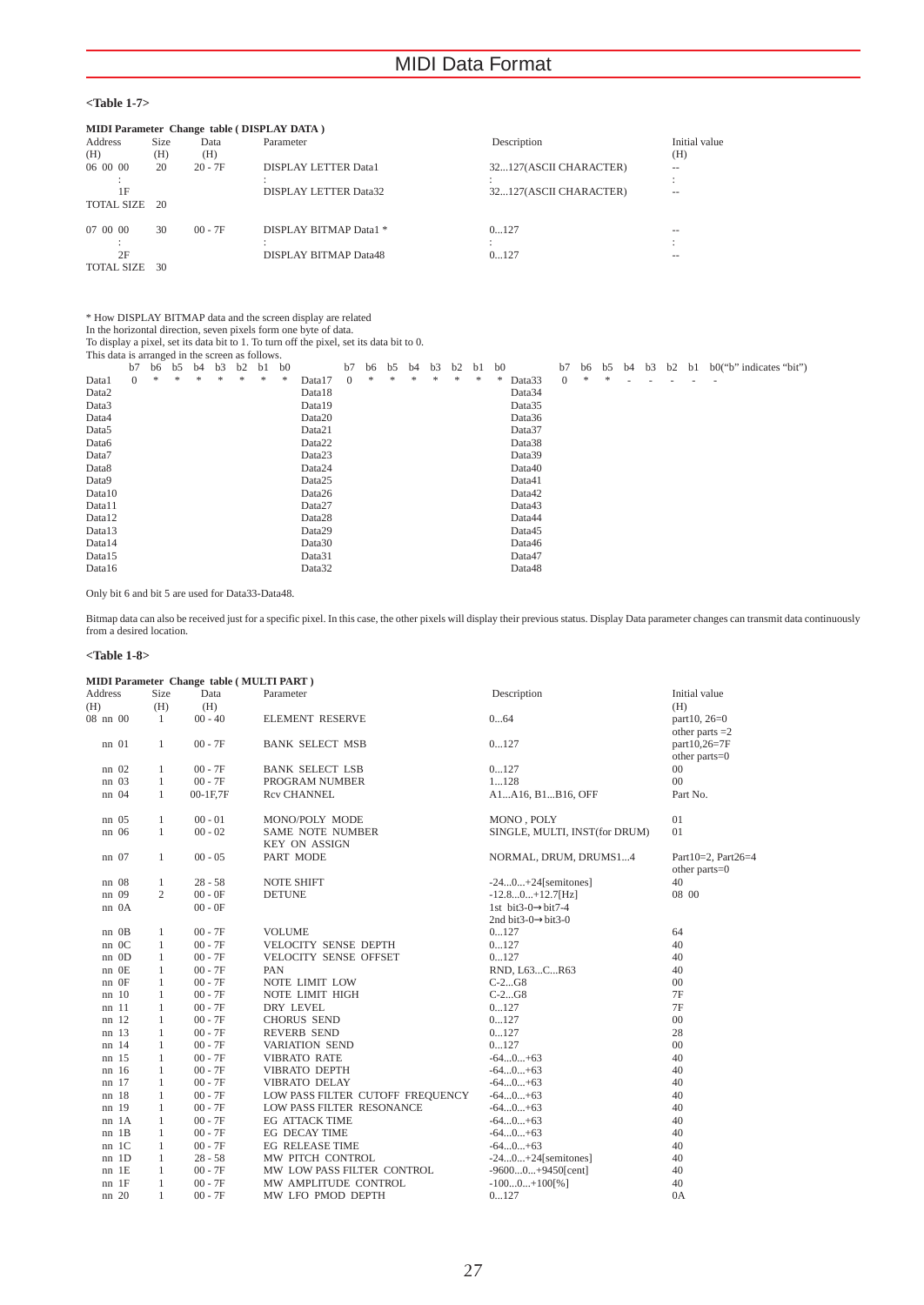| nn 21             | 1            | $00 - 7F$ | MW LFO FMOD DEPTH            | 0127                  | $\overline{00}$            |
|-------------------|--------------|-----------|------------------------------|-----------------------|----------------------------|
| nn 22             | 1            | $00 - 7F$ | MW LFO AMOD DEPTH            | 0127                  | 00                         |
|                   |              |           |                              |                       |                            |
| nn 23             | 1            | $28 - 58$ | BEND PITCH CONTROL           | $-240+24$ [semitones] | 42                         |
| nn 24             | -1           | $00 - 7F$ | BEND LOW PASS FILTER CONTROL | $-96000+9450[cent]$   | 40                         |
| nn 25             | 1            | $00 - 7F$ | BEND AMPLITUDE CONTROL       | $-1000+100$ [%]       | 40                         |
| nn 26             | 1            | $00 - 7F$ | BEND LFO PMOD DEPTH          | 0127                  | 00                         |
| nn 27             | -1           | $00 - 7F$ | BEND LFO FMOD DEPTH          | 0127                  | $00\,$                     |
| nn 28             | 1            | $00 - 7F$ | BEND LFO AMOD DEPTH          | 0127                  | 00                         |
| <b>TOTAL SIZE</b> | 29           |           |                              |                       |                            |
|                   |              |           |                              |                       |                            |
| nn 30             | 1            | $00 - 01$ | <b>Rcv PITCH BEND</b>        | OFF, ON               | 01                         |
|                   |              |           |                              |                       |                            |
| nn 31             | 1            | $00 - 01$ | Rcv CH AFTER TOUCH(CAT)      | OFF, ON               | 01                         |
| nn 32             | 1            | $00 - 01$ | Rcv PROGRAM CHANGE           | OFF, ON               | 01                         |
| nn 33             | 1            | $00 - 01$ | Rcv CONTROL CHANGE           | OFF, ON               | 01                         |
| nn 34             | 1            | $00 - 01$ | Rcv POLY AFTER TOUCH(PAT)    | OFF, ON               | 01                         |
| nn 35             | 1            | $00 - 01$ | Rcv NOTE MESSAGE             | OFF, ON               | 01                         |
| nn 36             | 1            | $00 - 01$ | <b>Rcv RPN</b>               | OFF, ON               | 01                         |
| nn 37             | 1            | $00 - 01$ | <b>Rcv NRPN</b>              | OFF, ON               | $XG$ mode=01, $G$ Mmode=00 |
| nn 38             | 1            | $00 - 01$ |                              | OFF, ON               | 01                         |
|                   |              |           | <b>Rev MODURATION</b>        |                       |                            |
| nn 39             | 1            | $00 - 01$ | <b>Rcv VOLUME</b>            | OFF, ON               | 01                         |
| nn <sub>3A</sub>  | 1            | $00 - 01$ | Rcv PAN                      | OFF, ON               | 01                         |
| nn 3B             | 1            | $00 - 01$ | <b>Rcv EXPRESSION</b>        | OFF, ON               | 01                         |
| $nn \n3C$         | 1            | $00 - 01$ | Rcv HOLD1                    | OFF, ON               | 01                         |
| $nn$ 3D           | 1            | $00 - 01$ | <b>Rcv PORTAMENTO</b>        | OFF, ON               | 01                         |
| nn 3E             | 1            | $00 - 01$ | Rcv SOSTENUTO                | OFF, ON               | 01                         |
| nn 3F             | 1            | $00 - 01$ | <b>Rcv SOFT PEDAL</b>        | OFF, ON               | 01                         |
|                   |              |           |                              |                       |                            |
| nn 40             | 1            | $00 - 01$ | <b>Rcv BANK SELECT</b>       | OFF, ON               | $XG$ mode=01, $G$ Mmode=00 |
| nn 41             | 1            | $00 - 7F$ | <b>SCALE TUNING C</b>        | $-640+63[cent]$       | 40                         |
| nn 42             | 1            | $00 - 7F$ | <b>SCALE TUNING C#</b>       | $-640+63[cent]$       | 40                         |
| nn 43             | 1            | $00 - 7F$ | SCALE TUNING D               | $-640+63$ [cent]      | 40                         |
| nn 44             | 1            | $00 - 7F$ | SCALE TUNING D#              | $-640+63$ [cent]      | 40                         |
| nn 45             | 1            | $00 - 7F$ | <b>SCALE TUNING E</b>        | $-640+63[cent]$       | 40                         |
| nn 46             | 1            | $00 - 7F$ | SCALE TUNING F               | $-640+63$ [cent]      | 40                         |
|                   |              |           |                              |                       |                            |
| nn 47             | 1            | $00 - 7F$ | <b>SCALE TUNING F#</b>       | $-640+63[cent]$       | 40                         |
| nn 48             | 1            | $00 - 7F$ | <b>SCALE TUNING G</b>        | $-640+63[cent]$       | 40                         |
| nn 49             | 1            | $00 - 7F$ | <b>SCALE TUNING G#</b>       | $-640+63[cent]$       | 40                         |
| $nn$ $4A$         | 1            | $00 - 7F$ | SCALE TUNING A               | $-640+63[cent]$       | 40                         |
| $nn$ $4B$         | 1            | $00 - 7F$ | <b>SCALE TUNING A#</b>       | $-640+63[cent]$       | 40                         |
| $nn$ $4C$         | 1            | $00 - 7F$ | SCALE TUNING B               | $-640+63$ [cent]      | 40                         |
| nn 4D             | 1            | $28 - 58$ | CAT PITCH CONTROL            | $-240+24$ [semitones] | 40                         |
| nn 4E             |              | $00 - 7F$ |                              |                       | 40                         |
|                   | 1            |           | CAT LOW PASS FILTER CONTROL  | $-96000+9450[cent]$   |                            |
| nn 4F             | 1            | $00 - 7F$ | CAT AMPLITUDE CONTROL        | $-1000+100$ [%]       | 40                         |
| nn 50             | 1            | $00 - 7F$ | CAT LFO PMOD DEPTH           | 0127                  | 00                         |
| nn 51             | 1            | $00 - 7F$ | CAT LFO FMOD DEPTH           | 0127                  | 00                         |
| nn 52             | 1            | $00 - 7F$ | CAT LFO AMOD DEPTH           | 0127                  | 00                         |
| nn 53             | 1            | $28 - 58$ | PAT PITCH CONTROL            | $-240+24$ [semitones] | 40                         |
| nn 54             | 1            | $00 - 7F$ | PAT LOW PASS FILTER CONTROL  | $-96000+9450[cent]$   | 40                         |
| nn 55             | 1            | $00 - 7F$ | PAT AMPLITUDE CONTROL        | $-1000+100$ [%]       | 40                         |
|                   |              |           |                              |                       |                            |
| nn 56             | 1            | $00 - 7F$ | PAT LFO PMOD DEPTH           | 0127                  | 00                         |
| nn 57             | 1            | $00 - 7F$ | PAT LFO FMOD DEPTH           | 0127                  | 00                         |
| nn 58             | 1            | $00 - 7F$ | PAT LFO AMOD DEPTH           | 0127                  | 00                         |
| nn 59             | 1            | $00 - 5F$ | AC1 CONTROLLER NUMBER        | 095                   | 10                         |
| nn 5A             | 1            | $28 - 58$ | AC1 PITCH CONTROL            | $-240+24$ [semitones] | 40                         |
| $nn$ 5B           | 1            | $00 - 7F$ | AC1 LOW PASS FILTER CONTROL  | $-96000+9450[cent]$   | 40                         |
| $nn$ 5 $C$        | 1            | $00 - 7F$ | AC1 AMPLITUDE CONTROL        | $-1000+100$ [%]       | 40                         |
| nn 5D             | 1            | $00 - 7F$ | AC1 LFO PMOD DEPTH           | 0127                  | 00                         |
| nn 5E             |              | $00 - 7F$ |                              | 0127                  |                            |
|                   | 1            |           | AC1 LFO FMOD DEPTH           |                       | 00                         |
| nn 5F             | 1            | $00 - 7F$ | AC1 LFO AMOD DEPTH           | 0127                  | $\overline{00}$            |
| nn 60             | 1            | $00 - 5F$ | AC2 CONTROLLER NUMBER        | 095                   | 11                         |
| nn 61             | 1            | $28 - 58$ | AC2 PITCH CONTROL            | $-240+24$ [semitones] | 40                         |
| nn <sub>62</sub>  | 1            | $00 - 7F$ | AC2 LOW PASS FILTER CONTROL  | $-96000+9450[cent]$   | 40                         |
| nn 63             | -1           | $00 - 7F$ | AC2 AMPLITUDE CONTROL        | $-1000+100$ [%]       | 40                         |
| nn 64             | 1            | $00 - 7F$ | AC2 LFO PMOD DEPTH           | 0127                  | 00                         |
| nn 65             | 1            | $00 - 7F$ | AC2 LFO FMOD DEPTH           | 0127                  | 00                         |
|                   | $\mathbf{1}$ |           | AC2 LFO AMOD DEPTH           |                       |                            |
| nn 66             |              | $00 - 7F$ |                              | 0127                  | $00\,$                     |
| nn 67             | 1            | $00 - 01$ | PORTAMENTO SWITCH            | OFF, ON               | $00\,$                     |
| nn 68             | $\mathbf{1}$ | $00 - 7F$ | PORTAMENTO TIME              | 0127                  | $00\,$                     |
| nn 69             | 1            | $00 - 7F$ | PITCH EG INITIAL LEVEL       | $-640+63$             | 40                         |
| nn 6A             | 1            | $00 - 7F$ | PITCH EG ATTACK TIME         | $-640+63$             | 40                         |
| nn 6B             | 1            | $00 - 7F$ | PITCH EG RELEASE LEVEL       | $-640+63$             | 40                         |
| nn 6C             | 1            | $00 - 7F$ | PITCH EG RELEASE TIME        | $-640+63$             | 40                         |
| nn 6D             | $\mathbf{1}$ | $01 - 7F$ | VELOCITY LIMIT LOW           | 1127                  | 01                         |
|                   |              |           |                              | 1127                  | 7F                         |
| nn 6E             | 1            | $01 - 7F$ | VELOCITY LIMIT HIGH          |                       |                            |
| TOTAL SIZE 3F     |              |           |                              |                       |                            |
|                   |              |           |                              |                       |                            |
| nn 70             | $\mathbf{1}$ |           | <b>NOT USED</b>              |                       | $\overline{\phantom{a}}$   |
| nn 71             | 1            |           | NOT USED                     |                       | $\overline{\phantom{a}}$   |
| nn 72             | $\mathbf{1}$ | $00 - 7F$ | <b>EO BASS GAIN</b>          | $-12 - +12[dB]$       | 40                         |
| nn 73             | $\mathbf{1}$ | $00 - 7F$ | <b>EQ TREBLE GAIN</b>        | $-12 - +12[dB]$       | 40                         |
| TOTAL SIZE 4      |              |           |                              |                       |                            |
|                   |              |           |                              |                       |                            |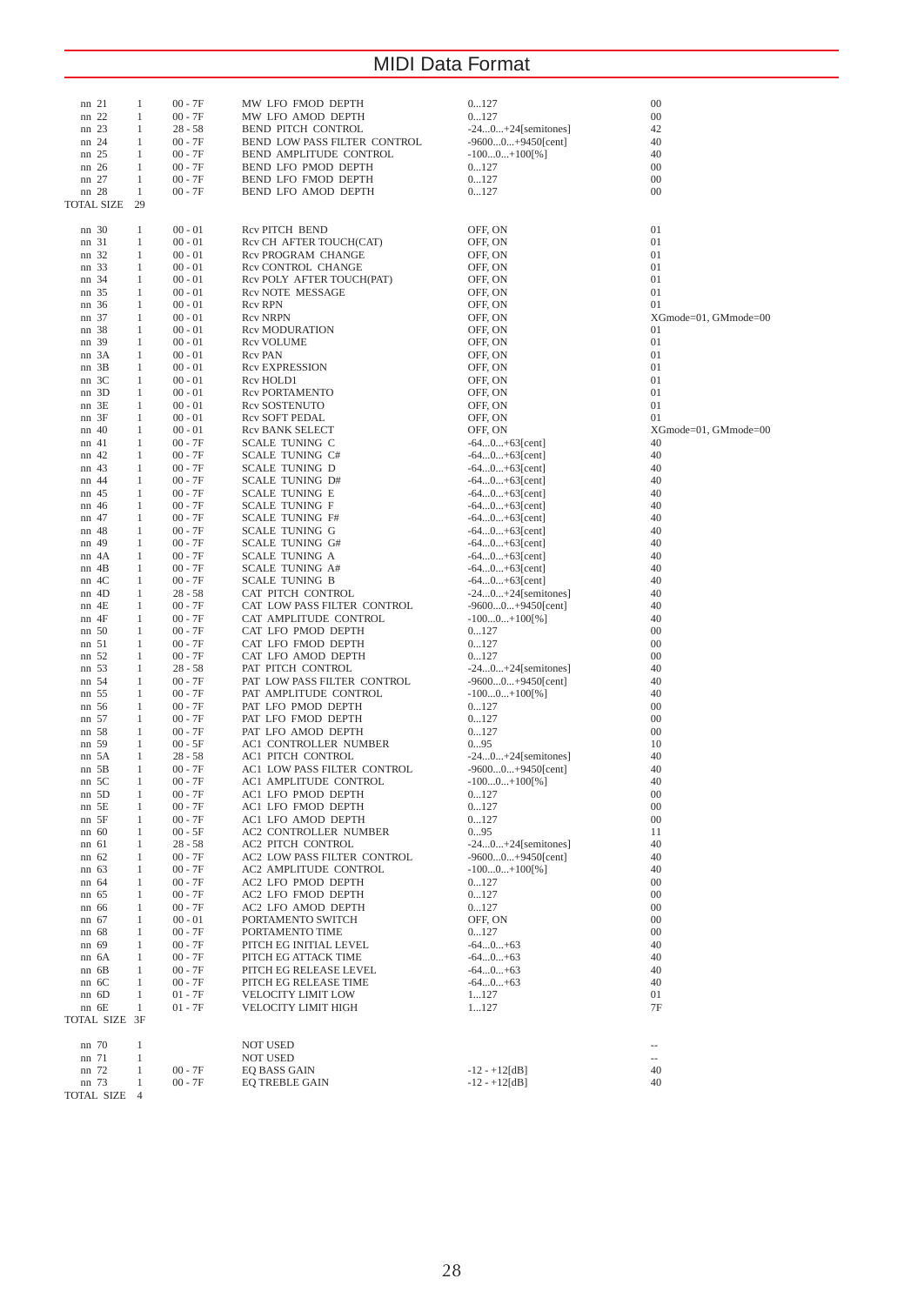|          | nn 74         |    |                | <b>NOT USED</b>                                                            |                                                                   |                |
|----------|---------------|----|----------------|----------------------------------------------------------------------------|-------------------------------------------------------------------|----------------|
|          | nn 75         |    |                | <b>NOT USED</b>                                                            |                                                                   |                |
| nn 76    |               |    | $04 - 28$      | <b>EO BASS FREQUENCY</b>                                                   | 322.0k[Hz]                                                        | 0 <sup>C</sup> |
| nn 77    |               |    | $1C - 3A$      | <b>EO TREBLE FREQUENCY</b>                                                 | 50016.0k[Hz]                                                      | 36             |
|          | nn 78         |    |                | <b>NOT USED</b>                                                            |                                                                   |                |
|          | nn 79         |    |                | <b>NOT USED</b>                                                            |                                                                   |                |
|          | nn 7A         |    |                | <b>NOT USED</b>                                                            |                                                                   |                |
|          | $nn$ $7B$     |    |                | <b>NOT USED</b>                                                            |                                                                   |                |
|          | nn 7C         |    |                | <b>NOT USED</b>                                                            |                                                                   |                |
|          | $nn$ $7D$     |    |                | <b>NOT USED</b>                                                            |                                                                   |                |
|          | nn 7E         |    |                | <b>NOT USED</b>                                                            |                                                                   |                |
|          | $nn$ $7F$     |    |                | <b>NOT USED</b>                                                            |                                                                   |                |
|          | TOTAL SIZE OC |    |                |                                                                            |                                                                   |                |
|          |               |    |                |                                                                            |                                                                   |                |
| 0A nn 10 |               | 1  | 00, 08, 28, 29 | <b>OUTPUT SELECT</b>                                                       | 0: stereo out, $8$ : indiv $1+2$<br>$40$ :indiv $1,41$ :indiv $2$ | $\Omega$       |
|          | TOTAL SIZE 1  |    |                |                                                                            |                                                                   |                |
|          |               |    |                | When data other than the above is received, 0:Stereo Out will be selected. |                                                                   |                |
|          |               |    |                |                                                                            |                                                                   |                |
| 0A nn 20 |               | 1. | $00 - 7F$      | HIGH PASS FILTER CUTOFF FREQUENCY                                          | $-640+63$                                                         | 40             |
| nn 21    |               |    |                | <b>NOT USED</b>                                                            |                                                                   |                |

nn 21<br>TOTAL SIZE 2

nn = PART NUMBER

In the case of the DRUM PART, there will be no effect for the following parameters. • BANK SELECT LSB

- 
- MONO/POLY MODE SCALE TUNING PORTAMENTO
- 
- 
- PITCH EG<br>• FILTER MODURATION DEPTH(FMOD DEPTH)<br>• AMPLITUDE MODURATION DEPTH(AMOD DEPTH)<br>• OUTPUT SELECT
- 
- 
- **<Table 1-9>**

## **MIDI Parameter Change table ( A/D PART )**

| Address<br>(H) | Size<br>(H)  | Data<br>(H) | Parameter              | Description      | Initial value<br>(H)     |
|----------------|--------------|-------------|------------------------|------------------|--------------------------|
| 10 On 00       | $\mathbf{1}$ | $00 - 01$   | <b>INPUT GAIN</b>      | MIC, LINE        | $00\,$                   |
| 01             | $\mathbf{1}$ | $00 - 7F$   | <b>BANK SELECT MSB</b> | 0127             | $00\,$                   |
| 02             | $\mathbf{1}$ | $00 - 7F$   | <b>BANK SELECT LSB</b> | 0127             | $00\,$                   |
| 03             | $\mathbf{1}$ | $00 - 7F$   | PROGRAM NUMBER         | 1128             | $00\,$                   |
| 04             | $\mathbf{1}$ | 00-1F, 7F   | <b>Rcv CHANNEL</b>     | A1A16,B1B16, OFF | 7F                       |
| 05             | $\mathbf{1}$ |             | <b>NOT USED</b>        |                  | ٠.                       |
| 06             | $\mathbf{1}$ |             | NOT USED               |                  | $-$                      |
| 07             | $\mathbf{1}$ |             | <b>NOT USED</b>        |                  | $\overline{a}$           |
| 08             | $\mathbf{1}$ |             | NOT USED               |                  | $\overline{a}$           |
| 09             | 1            |             | <b>NOT USED</b>        |                  | $\overline{\phantom{a}}$ |
| 0A             | $\mathbf{1}$ |             | <b>NOT USED</b>        |                  | $\overline{\phantom{a}}$ |
| 0B             | $\mathbf{1}$ | $00 - 7F$   | VOLUME                 | 0127             | 00                       |
| 0 <sup>C</sup> | $\mathbf{1}$ |             | <b>NOT USED</b>        |                  | --                       |
| OD             | $\mathbf{1}$ |             | <b>NOT USED</b>        |                  | $\qquad \qquad -$        |
| 0E             | $\mathbf{1}$ | $01 - 7F$   | PAN                    | L63CR63          | 40                       |
| 0F             | $\mathbf{1}$ |             | <b>NOT USED</b>        |                  | $\overline{a}$           |
| 10             | $\mathbf{1}$ |             | <b>NOT USED</b>        |                  | $\overline{a}$           |
| 11             | $\mathbf{1}$ | $00 - 7F$   | DRY LEVEL              | 0127             | 7F                       |
| 12             | $\mathbf{1}$ | $00 - 7F$   | <b>CHORUS SEND</b>     | 0127             | $00\,$                   |
| 13             | $\mathbf{1}$ | $00 - 7F$   | <b>REVERB SEND</b>     | 0127             | $00\,$                   |
| 14             | $\mathbf{1}$ | $00 - 7F$   | VARIATION SEND         | 0127             | $00\,$                   |
| TOTAL SIZE 15  |              |             |                        |                  |                          |
| 10 On 30       | $\mathbf{1}$ |             | <b>NOT USED</b>        |                  | $\overline{\phantom{a}}$ |
| 31             | $\mathbf{1}$ |             | <b>NOT USED</b>        |                  | $\overline{\phantom{a}}$ |
| 32             | $\mathbf{1}$ | $00 - 01$   | Rcv PROGRAM CHANGE     | OFF, ON          | $00\,$                   |
| 33             | $\mathbf{1}$ | $00 - 01$   | Rcv CONTROL CHANGE     | OFF, ON          | 01                       |
| 34             | $\mathbf{1}$ |             | <b>NOT USED</b>        |                  | $\overline{\phantom{a}}$ |
| 35             | $\mathbf{1}$ | $00 - 01$   | <b>MUTE</b>            | ON, OFF          | 01                       |
| 36             | $\mathbf{1}$ |             | <b>NOT USED</b>        |                  | --                       |
| 37             | $\mathbf{1}$ |             | <b>NOT USED</b>        |                  | $\qquad \qquad -$        |
| 38             | 1            |             | <b>NOT USED</b>        |                  | $\overline{a}$           |
| 39             | $\mathbf{1}$ | $00 - 01$   | <b>Rcv VOLUME</b>      | OFF, ON          | 01                       |
| 3A             | $\mathbf{1}$ | $00 - 01$   | <b>Rcv PAN</b>         | OFF, ON          | 01                       |
| 3B             | $\mathbf{1}$ | $00 - 01$   | <b>Rcv EXPRESSION</b>  | OFF, ON          | 01                       |
| 3C             | $\mathbf{1}$ |             | <b>NOT USED</b>        |                  | $\qquad \qquad -$        |
| 3D             | $\mathbf{1}$ |             | NOT USED               |                  | $\overline{\phantom{a}}$ |
| 3E             | $\mathbf{1}$ |             | <b>NOT USED</b>        |                  | --                       |
| 3F             | $\mathbf{1}$ |             | <b>NOT USED</b>        |                  | $\overline{a}$           |
| 40             | 1            | $00 - 01$   | <b>Rcv BANK SELECT</b> | OFF, ON          | 00                       |
| 41             | $\mathbf{1}$ |             | <b>NOT USED</b>        |                  | ш,                       |
| 42             | $\mathbf{1}$ |             | <b>NOT USED</b>        |                  | $\overline{a}$           |
| 43             | 1            |             | <b>NOT USED</b>        |                  | $\overline{a}$           |
| 44             | $\mathbf{1}$ |             | <b>NOT USED</b>        |                  | $-$                      |
| 45             | $\mathbf{1}$ |             | <b>NOT USED</b>        |                  | $\overline{a}$           |
| 46             | $\mathbf{1}$ |             | NOT USED               |                  | $\overline{a}$           |
| 47             | $\mathbf{1}$ |             | <b>NOT USED</b>        |                  | --                       |
| 48             | $\mathbf{1}$ |             | NOT USED               |                  | --                       |
| 49             | $\mathbf{1}$ |             | NOT USED               |                  | $\overline{a}$           |
| 4A             | $\mathbf{1}$ |             | <b>NOT USED</b>        |                  | $\overline{a}$           |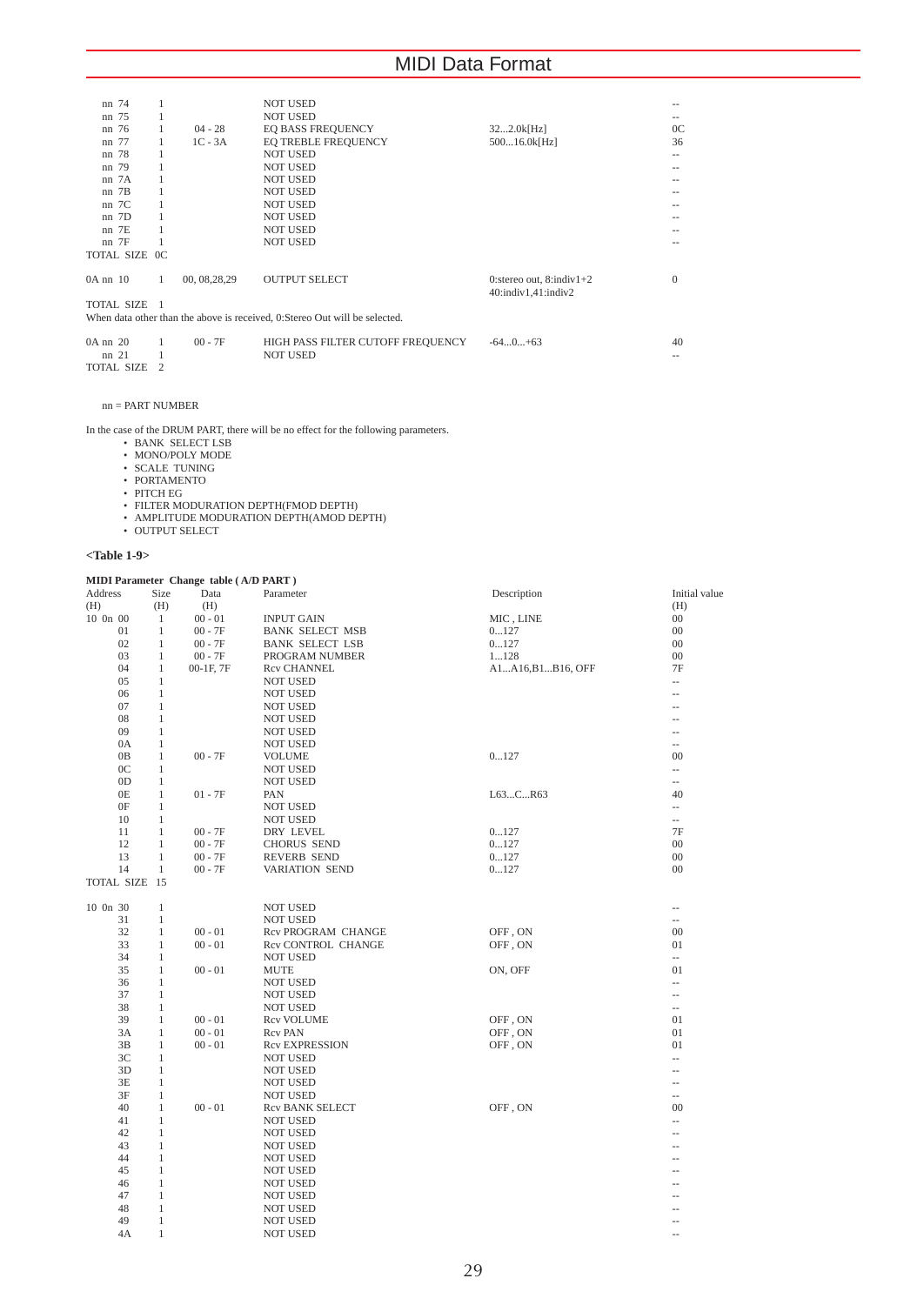| 4B |           | <b>NOT USED</b>              |     |    |
|----|-----------|------------------------------|-----|----|
| 4C |           | <b>NOT USED</b>              |     |    |
| 4D |           | <b>NOT USED</b>              |     |    |
| 4E |           | <b>NOT USED</b>              |     |    |
| 4F |           | <b>NOT USED</b>              |     |    |
| 50 |           | <b>NOT USED</b>              |     |    |
| 51 |           | <b>NOT USED</b>              |     |    |
| 52 |           | <b>NOT USED</b>              |     |    |
| 53 |           | <b>NOT USED</b>              |     |    |
| 54 |           | <b>NOT USED</b>              |     |    |
| 55 |           | <b>NOT USED</b>              |     |    |
| 56 |           | <b>NOT USED</b>              |     |    |
| 57 |           | <b>NOT USED</b>              |     |    |
| 58 |           | <b>NOT USED</b>              |     |    |
| 59 | $00 - 5F$ | <b>AC1 CONTROLLER NUMBER</b> | 095 | 10 |
| 5A |           | <b>NOT USED</b>              |     |    |
| 5B |           | <b>NOT USED</b>              |     |    |
| 5C |           | <b>NOT USED</b>              |     |    |
| 5D |           | <b>NOT USED</b>              |     |    |
| 5E |           | <b>NOT USED</b>              |     |    |
| 5F |           | <b>NOT USED</b>              |     |    |
| 60 | $00 - 5F$ | <b>AC2 CONTROLLER NUMBER</b> | 095 | 11 |

TOTAL SIZE 31

n:A/D Part number( 0 - 1 )

## **<Table 1-10>**

| MIDI Parameter Change table (A/D System) |      |           |                         |             |               |  |  |
|------------------------------------------|------|-----------|-------------------------|-------------|---------------|--|--|
| Address                                  | Size | Data      | Parameter               | Description | Initial value |  |  |
| (H)                                      | (H)  | (H)       |                         |             | (H)           |  |  |
| 11 00 00                                 |      | $00 - 01$ | A/D1.2 MONO/STEREO MODE | MONO/STEREO | 00            |  |  |
| <b>TOTAL SIZE</b>                        |      |           |                         |             |               |  |  |

## **<Table 1-11>**

|                |                   |                | MIDI Parameter Change table (DRUM SETUP) |                                                                            |                                                         |                    |
|----------------|-------------------|----------------|------------------------------------------|----------------------------------------------------------------------------|---------------------------------------------------------|--------------------|
| <b>Address</b> |                   | Size           | Data                                     | Parameter                                                                  | Description                                             | Initial value      |
| (H)            |                   | (H)            | (H)                                      |                                                                            |                                                         | (H)                |
| 3n rr 00       |                   | $\mathbf{1}$   | $00 - 7F$                                | PITCH COARSE                                                               | $-640+63$                                               | 40                 |
|                | 01                | $\mathbf{1}$   | $00 - 7F$                                | PITCH FINE                                                                 | $-640+63[cent]$                                         | 40                 |
|                | 02                | $\mathbf{1}$   | $00 - 7F$                                | <b>LEVEL</b>                                                               | 0127                                                    | depend on the note |
|                | 03                | $\mathbf{1}$   | $00 - 7F$                                | ALTERNATE GROUP                                                            | OFF, 1 127                                              |                    |
|                | 04                | $\mathbf{1}$   | $00 - 7F$                                | PAN                                                                        | RND, L63CR63                                            | $\mathbf{H}$       |
|                | 05                | $\mathbf{1}$   | $00 - 7F$                                | <b>REVERB SEND</b>                                                         | 0127                                                    | $\mathbf{a}$       |
|                | 06                | $\mathbf{1}$   | $00 - 7F$                                | <b>CHORUS SEND</b>                                                         | 0127                                                    | H.                 |
|                | 07                | $\mathbf{1}$   | $00 - 7F$                                | <b>VARIATION SEND</b>                                                      | 0127                                                    | 7F                 |
|                | 08                | $\mathbf{1}$   | $00 - 01$                                | <b>KEY ASSIGN</b>                                                          | SINGLE , MULTI                                          | 00                 |
|                | 09                | $\mathbf{1}$   | $00 - 01$                                | Rcv NOTE OFF                                                               | OFF, ON                                                 | depend on the note |
|                | 0A                | $\mathbf{1}$   | $00 - 01$                                | Rcv NOTE ON                                                                | OFF, ON                                                 | 01                 |
|                | 0 <sub>B</sub>    | $\mathbf{1}$   | $00 - 7F$                                | LOW PASS FILTER CUTOFF FREQUENCY                                           | $-64063$                                                | 40                 |
|                | 0 <sup>C</sup>    | $\mathbf{1}$   | $00 - 7F$                                | LOW PASS FILTER RESONANCE                                                  | $-64063$                                                | 40                 |
|                | 0 <sub>D</sub>    | $\mathbf{1}$   | $00 - 7F$                                | <b>EG ATTACK RATE</b>                                                      | $-640(63)$                                              | 40                 |
|                | 0E                | $\mathbf{1}$   | $00 - 7F$                                | EG DECAY1 RATE                                                             | $-64063$                                                | 40                 |
|                | 0F                | $\mathbf{1}$   | $00 - 7F$                                | <b>EG DECAY2 RATE</b>                                                      | $-64063$                                                | 40                 |
|                | TOTAL SIZE 10     |                |                                          |                                                                            |                                                         |                    |
|                |                   |                |                                          |                                                                            |                                                         |                    |
| 3n rr 20       |                   | 1              | $00 - 7F$                                | EQ BASS GAIN                                                               | $-12 - +12[dB]$                                         | 40                 |
|                | 21                | $\mathbf{1}$   | $00 - 7F$                                | <b>EO TREBLE GAIN</b>                                                      | $-12 - +12[dB]$                                         | 40                 |
|                | 22                | $\mathbf{1}$   |                                          | <b>NOT USED</b>                                                            |                                                         | $\overline{a}$     |
|                | 23                | $\mathbf{1}$   |                                          | <b>NOT USED</b>                                                            |                                                         | $\sim$             |
|                | 24                | $\mathbf{1}$   | $04 - 28$                                | <b>EO BASS FREQUENCY</b>                                                   | 322.0k[Hz]                                              | 0 <sup>C</sup>     |
|                | 25                | $\mathbf{1}$   | $1C - 3A$                                | EQ TREBLE FREQUENCY                                                        | 50016.0k[Hz]                                            | 36                 |
|                | 26                | $\mathbf{1}$   |                                          | <b>NOT USED</b>                                                            |                                                         | ш,                 |
|                | 27                | $\mathbf{1}$   |                                          | <b>NOT USED</b>                                                            |                                                         |                    |
|                | 28                | 1              |                                          | <b>NOT USED</b>                                                            |                                                         | $\overline{a}$     |
|                | 29                | $\mathbf{1}$   |                                          | <b>NOT USED</b>                                                            |                                                         |                    |
|                | 2A                | 1              |                                          | NOT USED                                                                   |                                                         | --                 |
|                | 2B                | $\mathbf{1}$   |                                          | <b>NOT USED</b>                                                            |                                                         |                    |
|                | 2C                | 1              |                                          | <b>NOT USED</b>                                                            |                                                         | $\overline{a}$     |
|                | 2D                | $\mathbf{1}$   |                                          | NOT USED                                                                   |                                                         | $\overline{a}$     |
|                | TOTAL SIZE OE     |                |                                          |                                                                            |                                                         |                    |
|                |                   |                |                                          |                                                                            |                                                         |                    |
| 3n rr 40       |                   | $\mathbf{1}$   | 00, 08, 28, 29                           | <b>OUTPUT SELECT</b>                                                       | 0: stereo out, $8$ : indiv $1+2$<br>40:indiv1,41:indiv2 | $\overline{0}$     |
|                | TOTAL SIZE 1      |                |                                          |                                                                            |                                                         |                    |
|                |                   |                |                                          | When data other than the above is received, 0:Stereo Out will be selected. |                                                         |                    |
|                |                   |                |                                          |                                                                            |                                                         |                    |
| 3n rr 50       |                   | 1              | $00 - 7F$                                | HIGH PASS FILTER CUTOFF FREQUENCY                                          | $-640(63)$                                              | 40                 |
|                | 51                | $\mathbf{1}$   |                                          | <b>NOT USED</b>                                                            |                                                         | ш,                 |
|                | TOTAL SIZE 2      |                |                                          |                                                                            |                                                         |                    |
| 3n rr 60       |                   | 1              | $30 - 50$                                | VELOCITY SENSE PITCH                                                       | $-16016$                                                | depend on the note |
|                | 61                | $\mathbf{1}$   | $30 - 50$                                | VELOCITY SENSE LPF CUTOFF                                                  | $-16016$                                                |                    |
|                | <b>TOTAL SIZE</b> | $\overline{c}$ |                                          |                                                                            |                                                         |                    |
|                |                   |                |                                          |                                                                            |                                                         |                    |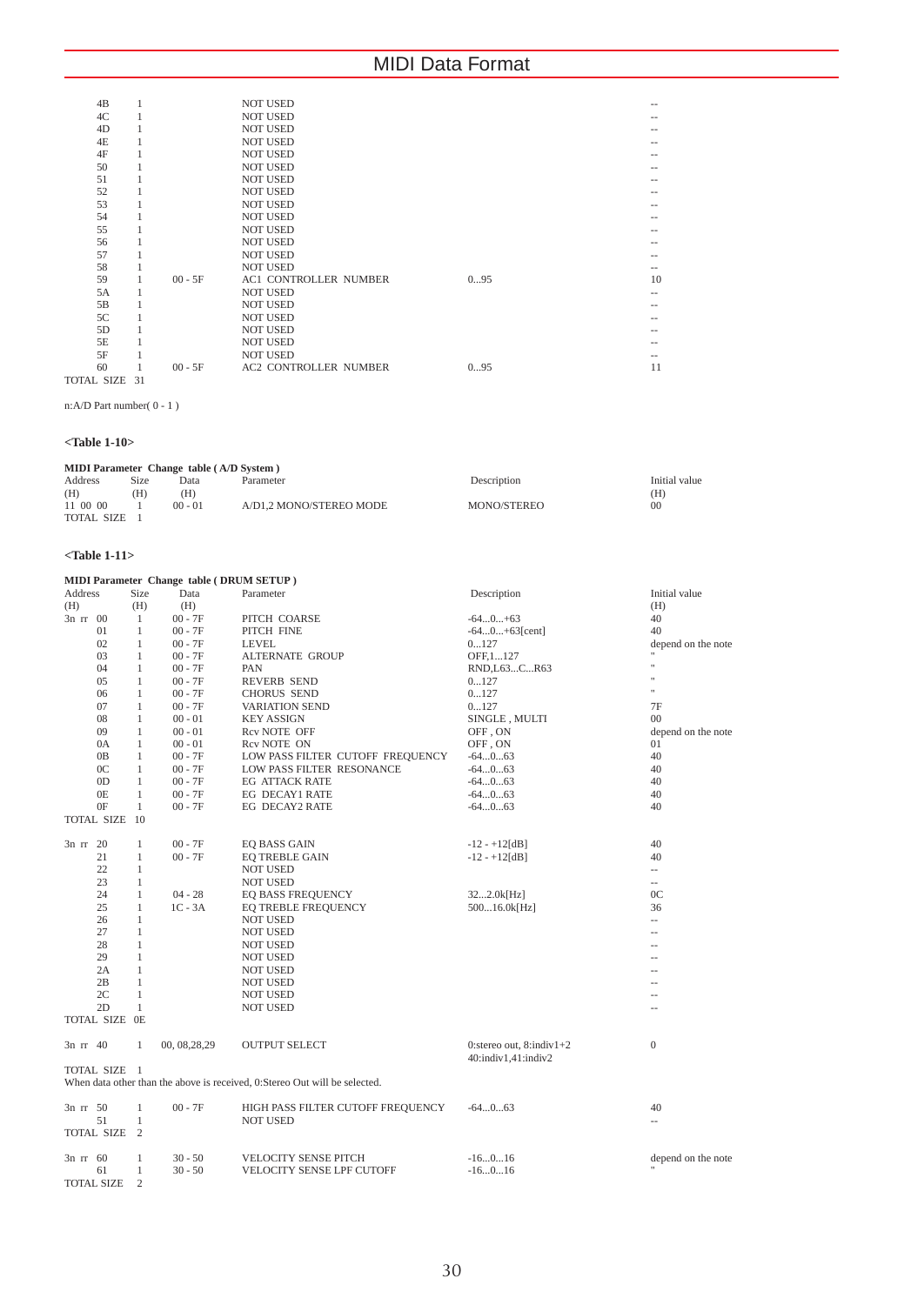n:Drum Setup Number(0 - 3) rr:note number(0D - 5B)

The MU90 will initialize all Drum Setup data in the following cases. When XG SYSTEM ON is received When GM SYSTEM ON is received When DRUM SETUP RESET is received (in XG mode)

[Note]<br>When a program change is received by a part to which a Drum Setup is assigned, the assigned Drum Setup will be initialized.<br>If the same Drum Setup is assigned to two or more parts, changes in Drum Setup parameters (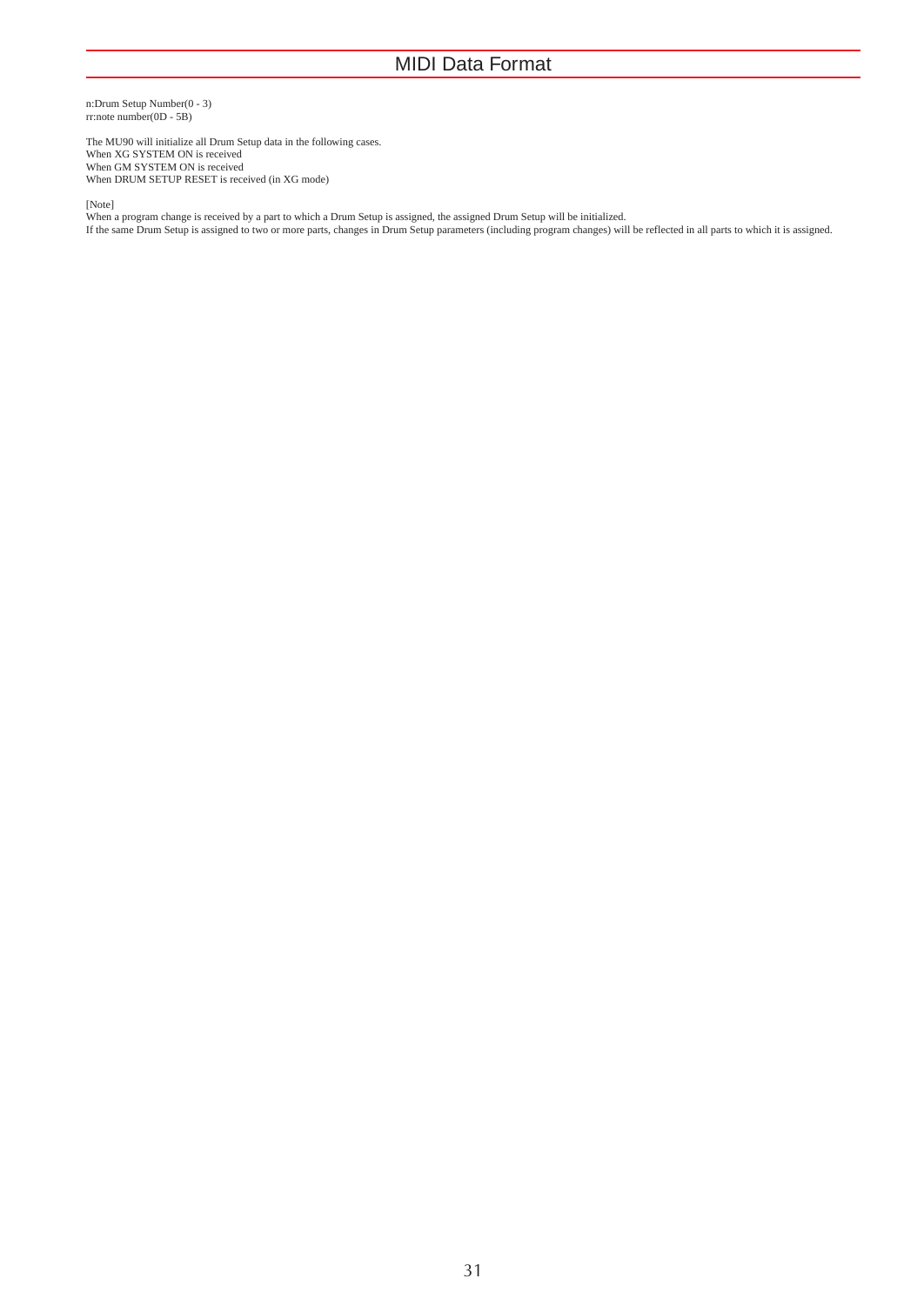## **<Table 2-1>**

## **Parameter Base Address MODEL ID = 49**

| Parameter            |                 |         | Description |                      |
|----------------------|-----------------|---------|-------------|----------------------|
|                      |                 | Address |             |                      |
|                      | (H)             | (M)     | (L)         |                      |
| MU80 SYSTEM          | $^{00}$         | $00\,$  | $00\,$      | System               |
| <b>REMOTE SWITCH</b> | 0A              | $00\,$  | $00\,$      | <b>Remote Switch</b> |
| MU80                 | 30              | $00\,$  | $00\,$      | #1 Common            |
| <b>INTERNAL</b>      |                 |         |             |                      |
| <b>PERFORMANCE</b>   | 30              | 63      | $^{00}$     | #100 Common          |
|                      | 31              | $00\,$  | $00\,$      | #1 Part1             |
|                      |                 |         |             |                      |
|                      | 31              | 63      | $00\,$      | #100 Part1           |
|                      | 32              | $00\,$  | $00\,$      | #1 Part2             |
|                      |                 |         |             |                      |
|                      | 32              | 63      | $00\,$      | #100 Part2           |
|                      | $\overline{33}$ | $00\,$  | $00\,$      | #1 Part $3$          |
|                      |                 |         |             | $\ddot{\phantom{a}}$ |
|                      | 33              | 63      | $00\,$      | #100 Part3           |
|                      | 34              | $00\,$  | $00\,$      | #1 Part $4$          |
|                      |                 |         |             |                      |
|                      | 34              | 63      | $00\,$      | #100 Part4           |

## **MU80 Performance Common INT** Address (H) Parameter

| Address |    | (H)              | Parameter |
|---------|----|------------------|-----------|
| 30      | pp | $^{00}$          | System    |
|         | pp | 20               | Effect    |
|         | pp | 70               | EΩ        |
|         |    | pp: Performance# |           |

## **<Table 2-2>**

|  |  | <b>MIDI Parameter Change table (SYSTEM)</b> |
|--|--|---------------------------------------------|
|  |  |                                             |

| Address              | Size | Data      | Parameter                       | Description            | Initial value |
|----------------------|------|-----------|---------------------------------|------------------------|---------------|
| (H)                  | (H)  | (H)       |                                 |                        | (H)           |
| 00 00 00             |      | $00 - 01$ | MUTE LOCK                       | OFF, ON                | $00\,$        |
| 01                   |      | $00 - 01$ | AD LOCK                         | OFF, ON                | $^{00}$       |
| 02                   |      | $00 - 01$ | EO LOCK                         | OFF, ON                | $00\,$        |
| 03                   |      | $00 - 01$ | <b>Rcv GM EXCLUSIVE MESSAGE</b> | OFF, ON                | 01            |
| $^{04}$              |      | $00 - 01$ | <b>Rev BANK SELECT</b>          | OFF.ON                 | 01            |
| 05                   |      | $00 - 04$ | <b>BULK OUT INTERVAL TIME</b>   | 50, 100, 150, 200, 300 | 02            |
| 06                   |      | $00 - 10$ | PERFORMANCE SYSTEM CHANNEL      | $116$ , all            | $00\,$        |
| 07                   |      | $28 - 58$ | PERFORMANCE SYSTEM TRANSPOSE    | $-240+24$ [semitone]   | 40            |
| 08                   |      | $00 - 07$ | <b>LCD CONTRAST</b>             | 18                     | 01            |
| 09                   |      | $00 - 07$ | MULTI PORT NUMBER for MIDI OUT  | 18                     | $^{00}$       |
| TOTAL SIZE 0A        |      |           |                                 |                        |               |
| 000010               |      | $00 - 01$ | <b>DRUM EDIT Rcv NOTE</b>       | OFF, ON                | 01            |
| TOTAL SIZE 1         |      |           |                                 |                        |               |
| 000011<br>TOTAL SIZE |      | $00 - 01$ | <b>OUTPUT SELECT LOCK</b>       | OFF.ON                 | $00\,$        |
|                      |      |           |                                 |                        |               |

## **<Table 2-3>**

| MIDI Parameter Change table (REMOTE SWITCH) |      |           |                         |             |               |  |  |
|---------------------------------------------|------|-----------|-------------------------|-------------|---------------|--|--|
| Address                                     | Size | Data      | Parameter               | Description | Initial value |  |  |
| (H)                                         | (H)  | (H)       |                         |             | (H)           |  |  |
| 0A 00 00                                    |      | $00 - 01$ | <b>PLAY SWITCH</b>      | OFF, ON     | --            |  |  |
| 01                                          |      | $00-01$   | UTIL SWITCH             | OFF, ON     | --            |  |  |
| 02                                          |      | $00 - 01$ | <b>MODE SWITCH</b>      | OFF, ON     | --            |  |  |
| 03                                          |      | $00 - 01$ | <b>EDIT SWITCH</b>      | OFF, ON     | --            |  |  |
| 04                                          |      | $00 - 01$ | <b>EFFECT SWITCH</b>    | OFF, ON     | --            |  |  |
| 05                                          |      | $00 - 01$ | <b>EO SWITCH</b>        | OFF, ON     | --            |  |  |
| 06                                          |      | $00 - 01$ | <b>MUTE/SOLO SWITCH</b> | OFF, ON     | --            |  |  |
| 07                                          |      | $00 - 01$ | <b>ENTER SWITCH</b>     | OFF, ON     | --            |  |  |
| 08                                          |      | $00-01$   | <b>EXIT SWITCH</b>      | OFF, ON     | --            |  |  |
| 09                                          |      | $00 - 01$ | PART-SWITCH             | OFF, ON     | --            |  |  |
| 0A                                          |      | $00 - 01$ | <b>SELECT-SWITCH</b>    | OFF, ON     | --            |  |  |
| 0 <sub>B</sub>                              |      | $00 - 01$ | <b>VALUE- SWITCH</b>    | OFF, ON     | --            |  |  |
| $_{0C}$                                     |      | $00 - 01$ | PART+ SWITCH            | OFF, ON     | --            |  |  |
| OD                                          |      | $00 - 01$ | <b>SELECT+ SWITCH</b>   | OFF, ON     | --            |  |  |
| 0E                                          |      | $00 - 01$ | <b>VALUE+ SWITCH</b>    | OFF, ON     | --            |  |  |
| TOTAL SIZE OF                               |      |           |                         |             |               |  |  |

## **<Table 2-4>**

|         |      |      |           | MIDI Parameter Change table (MU80, MU50 INTERNAL PERFORMANCE) |               |
|---------|------|------|-----------|---------------------------------------------------------------|---------------|
| Address | Size | Data | Parameter | Description                                                   | Initial value |

| (H)           | (H)     | (H)       |                      |                        | (H)                           |
|---------------|---------|-----------|----------------------|------------------------|-------------------------------|
| $30$ pp $00$  | $_{0C}$ | $20 - 7F$ | PERFORMANCE NAME     | 32127(ASCII CHARACTER) | depends on performance number |
| $pp$ OC       | 01      | $00 - 7F$ | PERFORMANCE VOLUME   | 0127                   |                               |
| pp 0D         | 01      | $01 - 7F$ | PERFORMANCE PAN      | L63CR63(164127)        | $\mathbf{H}$                  |
| pp 0E         | 01      | $00 - 60$ | <b>AC1 CC NUMBER</b> | $095$ , CAT $(96)$     | $\mathbf{H}$                  |
| pp OF         | 01      | $00 - 01$ | A/D INPUT            | OFF, ON                | $\mathbf{H}$                  |
| TOTAL SIZE 10 |         |           |                      |                        |                               |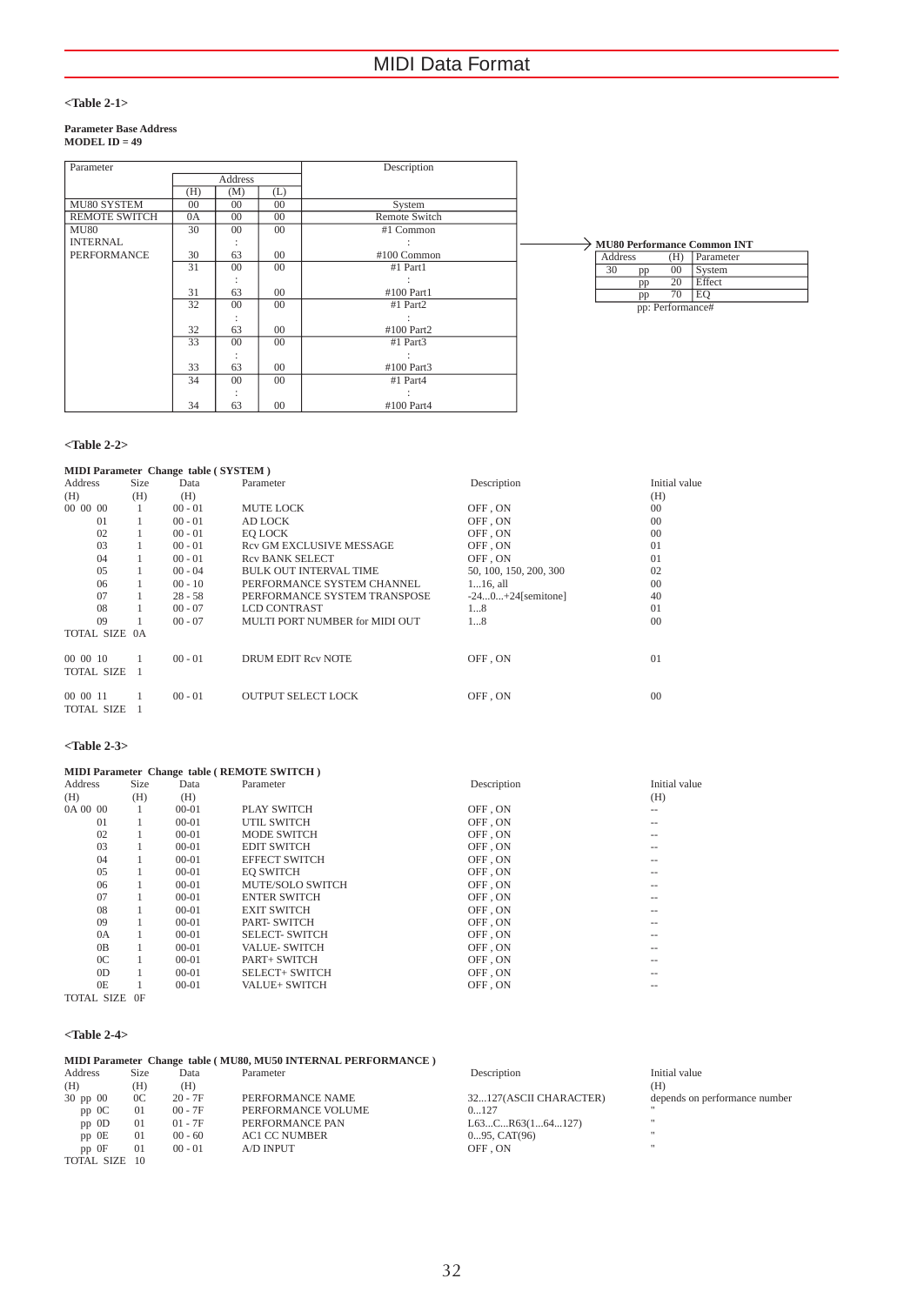| 30 pp 20      | 2            | $00-7F$                | <b>REVERB TYPE MSB</b>                       | Refer to the Effect Program List | depends on performance number |
|---------------|--------------|------------------------|----------------------------------------------|----------------------------------|-------------------------------|
| pp 21         |              | $00-7F$                | <b>REVERB TYPE LSB</b>                       |                                  |                               |
| pp 22         | 1            | $00-7F$                | REVERB PARAMETER 1                           | Ħ                                |                               |
| pp 23         | 1            | $00-7F$                | REVERB PARAMETER 2                           |                                  |                               |
| pp 24         | 1            | $00-7F$                | REVERB PARAMETER 3                           |                                  |                               |
|               | 1            | $00-7F$                |                                              |                                  |                               |
| pp 25         |              |                        | REVERB PARAMETER 4                           |                                  |                               |
| pp 26         | 1            | $00-7F$                | <b>REVERB PARAMETER 5</b>                    |                                  |                               |
| pp 27         | 1            | $00-7F$                | REVERB RETURN                                | $-$ ∞dB0dB+6dB $(096127)$        |                               |
| pp 28         | 1            | $01-7F$                | <b>REVERB PAN</b>                            | L63CR63                          |                               |
| pp 29         | 2            | $00-7F$                | <b>CHORUS TYPE MSB</b>                       | Refer to the Effect Program List |                               |
| pp 2A         |              | $00-7F$                | CHORUS TYPE LSB                              |                                  |                               |
| pp 2B         | 1            | $00-7F$                | <b>CHORUS PARMETER 1</b>                     | Ħ                                |                               |
| pp 2C         | 1            | $00-7F$                | <b>CHORUS PARMETER 2</b>                     |                                  |                               |
|               |              |                        |                                              |                                  |                               |
| pp 2D         | 1            | $00-7F$                | <b>CHORUS PARMETER 3</b>                     |                                  |                               |
| pp 2E         | 1            | $00-7F$                | <b>CHORUS PARMETER 4</b>                     |                                  |                               |
| pp 2F         | 1            | $00-7F$                | <b>CHORUS PARMETER 5</b>                     |                                  |                               |
| pp 30         | 1            | $00-7F$                | <b>CHORUS RETURN</b>                         | $ \approx$ dB0dB+6dB $(096127)$  |                               |
| pp 31         | 1            | $01-7F$                | <b>CHORUS PAN</b>                            | L63CR63                          |                               |
| pp 32         | $\mathbf{1}$ | $00-7F$                | SEND CHORUS TO REVERB                        | $-$ ∞dB0dB+6dB $(096127)$        |                               |
| pp 33         | 2            | $00-7F$                | VARIATION TYPE MSB                           | Refer to the Effect Program List |                               |
|               |              |                        |                                              |                                  |                               |
| pp 34         |              | $00-7F$                | VARIATION TYPE LSB                           |                                  |                               |
| pp 35         | 2            | $00-7F$                | VARIATION PARMETER 1 MSB                     |                                  |                               |
| pp 36         |              | $00-7F$                | VARIATION PARMETER 1 LSB                     |                                  |                               |
| pp 37         | 2            | $00-7F$                | VARIATION PARMETER 2 MSB                     |                                  |                               |
| pp 38         |              | $00-7F$                | VARIATION PARMETER 2 LSB                     |                                  |                               |
| pp 39         | 2            | $00-7F$                | VARIATION PARMETER 3 MSB                     |                                  |                               |
| pp 3A         |              | $00-7F$                | VARIATION PARMETER 3 LSB                     |                                  |                               |
| pp 3B         | 2            | $00-7F$                | VARIATION PARMETER 4 MSB                     |                                  |                               |
|               |              |                        |                                              |                                  |                               |
| pp 3C         |              | $00-7F$                | VARIATION PARMETER 4 LSB                     |                                  |                               |
| pp 3D         | 2            | $00-7F$                | VARIATION PARMETER 5 MSB                     |                                  |                               |
| pp 3E         |              | $00-7F$                | VARIATION PARMETER 5 LSB                     |                                  |                               |
| pp 3F         | 2            | $00-7F$                | VARIATION PARMETER 10 MSB                    |                                  |                               |
| pp 40         |              | $00-7F$                | VARIATION PARMETER 10 LSB                    |                                  |                               |
| pp 41         | 1            | $00-7F$                | <b>VARIATION RETURN</b>                      | $-$ ∞dB0dB+6dB $(096127)$        |                               |
|               | 1            | $01-7F$                | VARIATION PAN                                |                                  |                               |
| pp 42         |              |                        |                                              | L63CR63(164127)                  |                               |
| pp 43         | 1            | $00-7F$                | SEND VARIATION TO REVERB                     | $-\infty$ dB0dB+6dB $(096127)$   |                               |
| pp 44         | 1            | $00-7F$                | <b>SEND VARIATION TO CHORUS</b>              | $-$ ∞dB0dB+6dB $(096127)$        |                               |
| pp 45         | 1            | 00-7F                  | AC1 VARIATION CONTROL DEPTH                  | 0127                             |                               |
| pp 46         | 1            | $00 - 01$              | VARIATION CONNECTION                         | INSERTION, SYSTEM                | Ħ                             |
| pp 47         | 1            | 00-03,7F               | <b>VARATION PART</b>                         | Part $14(03)$                    |                               |
|               |              |                        |                                              | AD1, AD2(64, 65)                 |                               |
|               |              |                        |                                              | OFF(127)                         |                               |
|               |              |                        |                                              |                                  |                               |
| pp 48         | 2            | $00-7F$                | <b>INSERTION EFFECT 1 TYPE MSB</b>           | Refer to the Effect Program List |                               |
| pp 49         |              | $00-7F$                | <b>INSERTION EFFECT 1 TYPE LSB</b>           |                                  |                               |
| pp 4A         | 1            | $00-7F$                | <b>INSERTION EFFECT 1 PARAMETER1</b>         | Ħ                                |                               |
| pp 4B         | 1            | $00-7F$                | <b>INSERTION EFFECT 1 PARAMETER2</b>         |                                  |                               |
| pp 4C         | 1            | 00-7F                  | <b>INSERTION EFFECT 1 PARAMETER3</b>         |                                  |                               |
| pp 4D         | 1            | $00-7F$                | <b>INSERTION EFFECT 1 PARAMETER4</b>         |                                  |                               |
| pp 4E         | 1            | $00-7F$                | <b>INSERTION EFFECT 1 PARAMETER5</b>         |                                  |                               |
|               | 1            |                        |                                              |                                  |                               |
| pp 4F         |              | $00-7F$                | <b>INSERTION EFFECT 1 PARAMETER10</b>        |                                  |                               |
| pp 50         | 1            | $00-7F$                | <b>INSERTION EFFECT 1 PART</b>               | Part14(03)                       |                               |
|               |              |                        |                                              | AD1, AD2(64, 65)                 |                               |
|               |              |                        |                                              | OFF(127)                         |                               |
| TOTAL SIZE 31 |              |                        |                                              |                                  |                               |
|               |              |                        |                                              |                                  |                               |
| 30 pp 70      | 1            | $00 - 04$              | EQ TYPE                                      | flat,jazz,pops,rock,concert      | depends on performance number |
| pp 71         | 1            | 34 - 4C                | EQ GAIN1                                     | $-120+12[dB]$                    |                               |
|               |              | $34 - 4C$              |                                              |                                  |                               |
| pp 72         | 1            |                        | EQ GAIN2                                     | $-120+12[dB]$                    |                               |
| pp 73         | 1            | 34 - 4C                | EQ GAIN3                                     | $-120+12[dB]$                    |                               |
| pp 74         | 1            | 34 - 4C                | EQ GAIN4                                     | $-120+12[dB]$                    |                               |
| pp 75         | 1            | $34 - 4C$              | EQ GAIN5                                     | $-120+12[dB]$                    |                               |
| TOTAL SIZE 06 |              |                        |                                              |                                  |                               |
|               |              |                        |                                              |                                  |                               |
| 3n pp 00      | 1            | $00 - 7F$              | PROGRAM NUMBER                               | 1128                             | depends on performance number |
| 3n pp 01      | 1            | $00 - 7F$              | <b>BANK SELECT</b>                           | 0127 (Refer to the XG voice map) |                               |
|               | 1            | $00 - 7F$              | <b>VOLUME</b>                                | 0127                             |                               |
| 3n pp 02      |              |                        |                                              |                                  |                               |
| 3n pp 03      | 1            | $00, 01 - 7F$          | PAN                                          | RND, L63CR63                     |                               |
| 3n pp 04      | 1            | $00 - 7F$              | DRY SEND LEVEL                               | 0127                             |                               |
| 3n pp 05      | 1            | $00 - 7F$              | <b>CHORUS SEND</b>                           | 0127                             |                               |
| 3n pp 06      | 1            | $00 - 7F$              | REVERB SEND                                  | 0127                             |                               |
| 3n pp 07      | 1            | $00 - 7F$              | VARIATION SEND                               | 0127                             |                               |
| 3n pp 08      | 1            | $28 - 58$              | NOTE SHIFT                                   | $-240+24$ [semitones]            |                               |
| 3n pp 09      | 1            | $00 - 7F$              | LOW PASS FILTER CUTOFF FREQUENCY             | $-640+63$                        |                               |
|               | 1            | $00 - 7F$              |                                              | $-640+63$                        |                               |
| $3n$ pp $0A$  |              |                        | LOW PASS FILTER RESONANCE                    |                                  |                               |
| $3n$ pp $0B$  | 1            | $00 - 7F$              | EG ATTACK TIME                               | $-640+63$                        |                               |
| $3n$ pp $0C$  | 1            | $00 - 7F$              | EG DECAY TIME                                | $-640+63$                        |                               |
| 3n pp OD      | 1            | $00 - 7F$              | EG RELEASE TIME                              | $-640+63$                        |                               |
| $3n$ pp $0E$  | 1            | $00 - 7F$              | VIBRATO RATE                                 | $-640+63$                        |                               |
| $3n$ pp $0F$  | $\mathbf{1}$ | $00 - 7F$              | VIBRATO DEPTH                                | $-640+63$                        |                               |
| 3n pp 10      | $\mathbf{1}$ | $00 - 7F$              | VIBRATO DELAY                                | $-640+63$                        |                               |
| 3n pp 11      | 2            | $00 - 0F$              | <b>DETUNE</b>                                | $-12.80+12.7$ [Hz]               |                               |
| 3n pp 11      |              |                        |                                              |                                  |                               |
|               |              | $00 - 0F$              |                                              | 1st bit3-0 $\rightarrow$ bit7-4  |                               |
|               |              |                        |                                              | 2nd bit3-0 $\rightarrow$ bit3-0  |                               |
|               |              |                        | Rcv NOTE MESSAGE                             | 1st bit6 : $OFF,ON(0,1)$         |                               |
|               |              |                        | MONO/POLY MODE                               | 1st bit5 : $MONO, POLY(0,1)$     |                               |
|               |              |                        | PORTAMENTO SWITCH *                          | 1st bit4 : $OFF,ON(0,1)$         |                               |
| 3n pp 13      | 1            | $00 - 7F$              | PITCH EG INITIAL LEVEL                       | 0127                             | Ħ                             |
| 3n pp 14      | 1            | $00 - 7F$              | PITCH EG ATTACK TIME                         | 0127                             |                               |
| 3n pp 15      | $\mathbf{1}$ | $00 - 7F$              | PITCH EG RELEASE LEVEL                       | 0127                             |                               |
|               | $\mathbf{1}$ |                        |                                              |                                  |                               |
| 3n pp 16      | 1            | $00 - 7F$<br>$00 - 7F$ | PITCH EG RELEASE TIME<br>MW LFO PMOD DEPTH * | 0127<br>0127                     |                               |
| 3n pp 17      |              |                        |                                              |                                  |                               |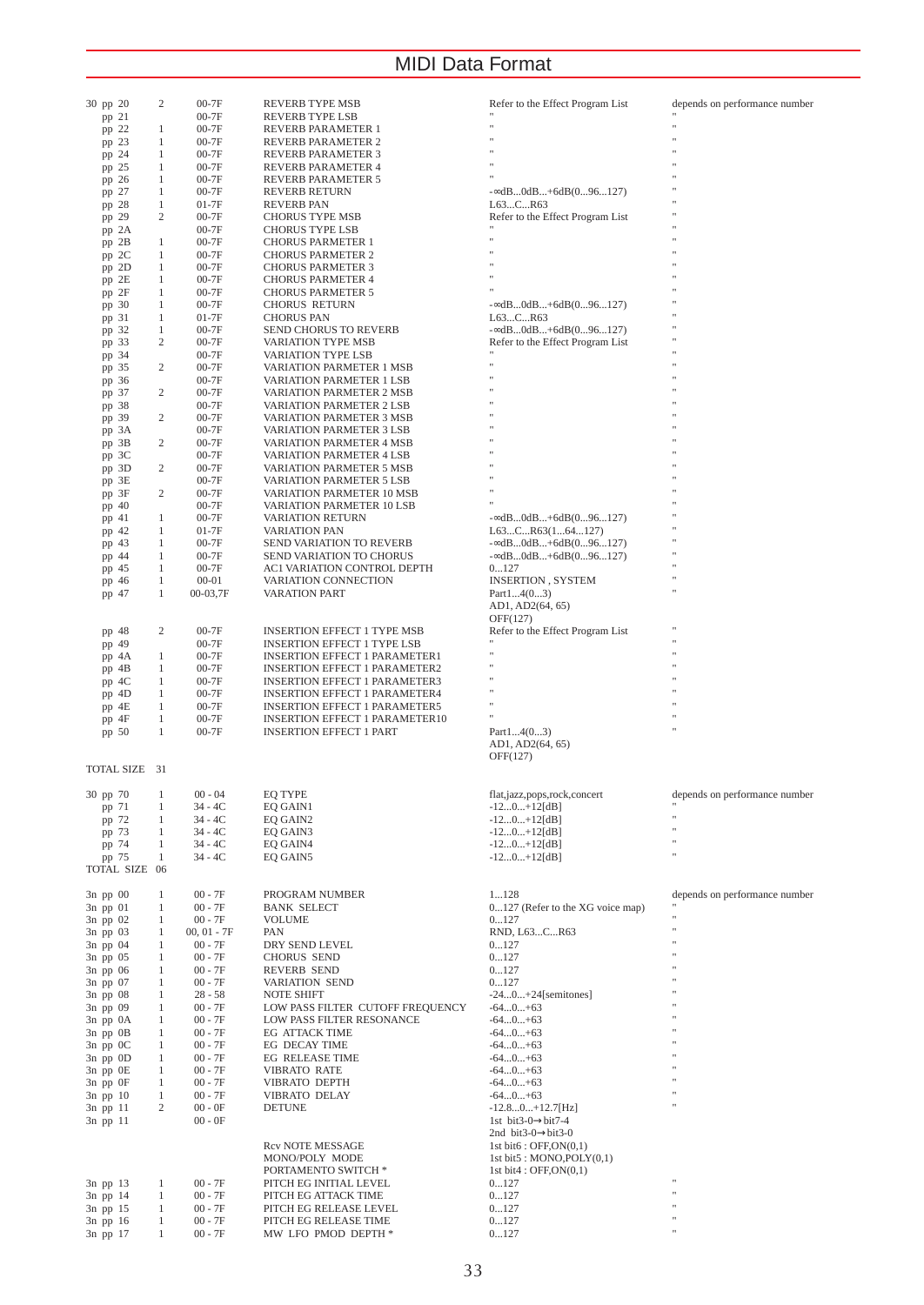| 1              | $00 - 7F$   | MW LFO FMOD DEPTH *           | 0127                  | × |
|----------------|-------------|-------------------------------|-----------------------|---|
| $\sim$ 1       | $28 - 58$   | PITCH BEND CONTROL *          | $-240+24$ [semitones] | × |
| $\blacksquare$ | $00 - 7F$   | AC1 LOW PASS FILTER CONTROL * | $-64063$              | × |
| $\frac{1}{2}$  | $00 - 7F$   | AC1 AMPLITUDE CONTROL *       | $-1000+100$ [%]       | × |
| $\blacksquare$ | $00 - 7F$   | <b>VELOCITY SENSE DEPTH</b>   | 0127                  | × |
| $\blacksquare$ | $00 - 7F$   | <b>VELOCITY SENSE OFFSET</b>  | 0127                  | × |
| $\overline{1}$ | $00 - 7F$   | NOTE LIMIT LOW                | $C-2G8$               | × |
| $\sim$ 1       | $00$ - $7F$ | NOTE LIMIT HIGH               | $C-2G8$               | × |
| $\overline{1}$ | $00 - 7F$   | PORTAMENTO TIME *             | 0127                  | × |
| $\sim$ 1       | $01 - 7F$   | <b>VELOCITY LIMIT LOW</b>     | 1127                  | × |
|                | $01 - 7F$   | <b>VELOCITY LIMIT HIGH</b>    | 1127                  | × |
| TOTAL SIZE 23  |             |                               |                       |   |
|                |             |                               |                       |   |

n: performance part number (01-04) pp:performance number (00-63) For parameters marked by an \*, only the data of n=1 is received as common data, and the data of n=2-4 is not received.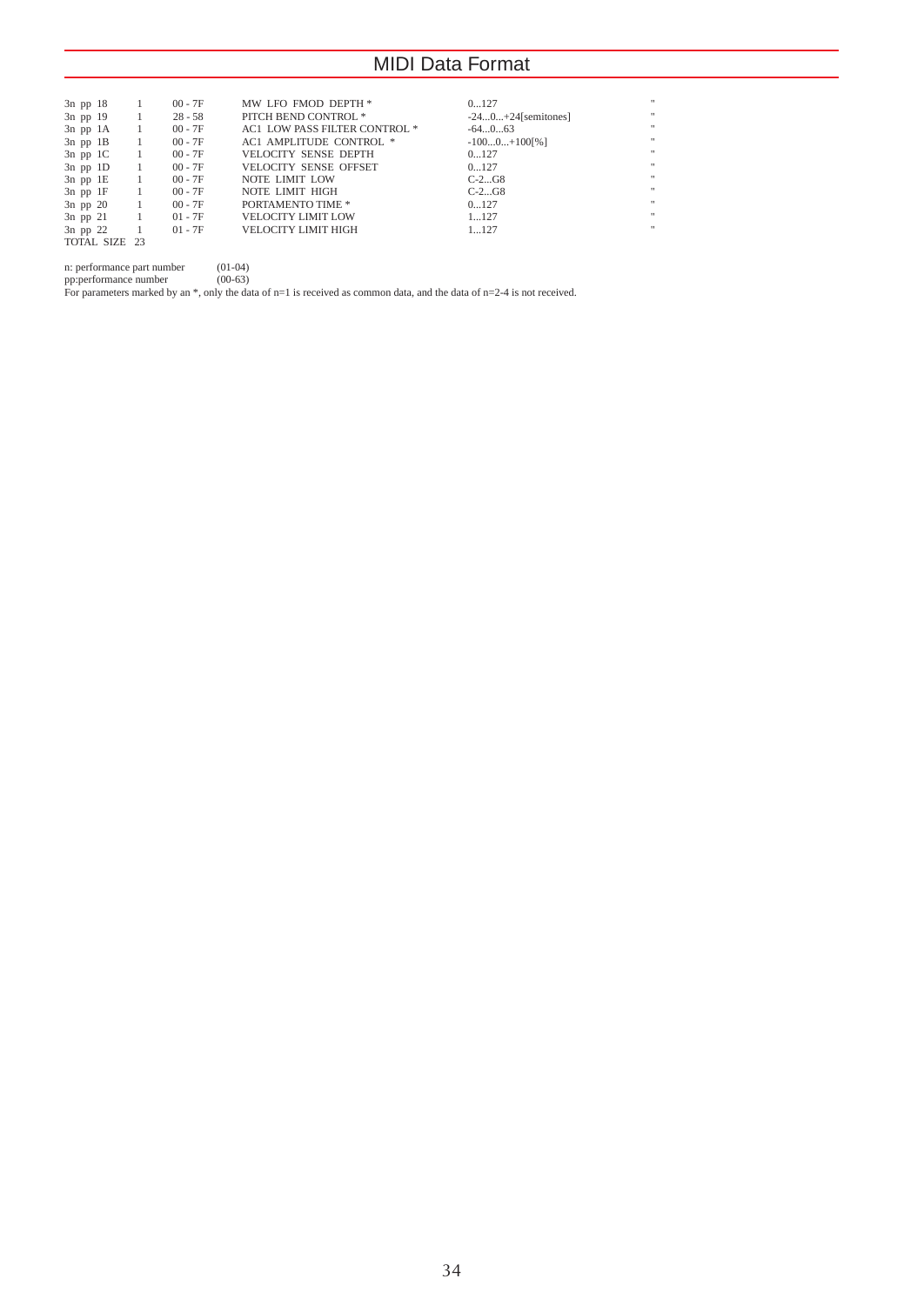## **<Table 3-1>**

## **Parameter Base Address MODEL ID = 59**

| Parameter          |                 |                |                 | Description              |                               |
|--------------------|-----------------|----------------|-----------------|--------------------------|-------------------------------|
| <b>Address</b>     |                 |                |                 |                          |                               |
|                    | (H)             | (M)            | (L)             |                          |                               |
| <b>CURRENT</b>     | 09              | $00\,$         | 00              | Part1                    |                               |
| <b>PERFORMANCE</b> | 09              | 01             | 00              | Part <sub>2</sub>        |                               |
|                    | 09              | 02             | 00              | Part <sub>3</sub>        |                               |
|                    | 09              | 0 <sub>3</sub> | 00              | Part4                    |                               |
|                    | 0B              | 00             | 00              | Common                   | <b>Performance Common CUR</b> |
|                    | 0 <sup>C</sup>  | 00             | $\overline{00}$ | <b>Insertion1 Effect</b> | Parameter<br>Address<br>(H)   |
|                    | 0 <sup>C</sup>  | 01             | 00              | <b>Insertion2</b> Effect | 0B<br>00<br>$00\,$<br>System  |
| <b>INTERNAL</b>    | 30              | 00             | 00              | #1 Part1                 | 20<br>$00\,$<br>Effect        |
| <b>PERFORMANCE</b> |                 |                |                 | $\mathbb{R}^2$           | 70<br>EQ<br>$00\,$            |
|                    | 30              | 63             | $00\,$          | #100 Part1               |                               |
|                    | $\overline{31}$ | 00             | 00              | #1 Part2                 |                               |
|                    |                 | ÷              |                 | $\sim$ 10                |                               |
|                    | 31              | 63             | $00\,$          | #100 Part2               |                               |
|                    | 32              | 00             | $00\,$          | #1 Part3                 |                               |
|                    |                 |                |                 | $\sim$ 100               |                               |
|                    | 32              | 63             | $00\,$          | #100 Part3               |                               |
|                    | 33              | $00\,$         | 00              | #1 Part4                 |                               |
|                    |                 |                |                 |                          |                               |
|                    | 33              | 63             | $00\,$          | #100 Part4               |                               |
|                    | 40              | 00             | 00              | #1 Common                | <b>Performance Common INT</b> |
|                    |                 |                |                 |                          | Address<br>Parameter<br>(H)   |
|                    | 40              | 63             | $00\,$          | #100 Common              | 40<br>$00\,$<br>System<br>pp  |
|                    | 50              | 00             | 00              | #1 Insertion1 Effect     | 20<br>Effect<br>pp            |
|                    |                 |                |                 |                          | $70^{-}$<br>EQ<br>pp          |
|                    | 50              | 63             | $00\,$          | #100 Insertion1 Effect   | pp: Performance#              |
|                    | 51              | $00\,$         | $00\,$          | #1 Insertion2 Effect     |                               |
|                    |                 |                |                 |                          |                               |
|                    | 51              | 63             | $00\,$          | #100 Insertion2 Effect   |                               |

### **<Table 3-2>**

## **MIDI Parameter Change table (CURRENT PERFORMANCE )**

| <b>Address</b><br>(H)         | Size<br>(H)    | Data<br>(H) | Parameter                         | Description                      | Initial value<br>(H)          |
|-------------------------------|----------------|-------------|-----------------------------------|----------------------------------|-------------------------------|
| 09 On 00                      | $\mathbf{1}$   | $00 - 7F$   | PROGRAM NUMBER                    | 1128                             | depends on performance number |
| On 01                         | $\mathbf{1}$   | $00 - 7F$   | <b>BANK SELECT</b>                | 0127 (Refer to the XG voice map) |                               |
| On 02                         | $\mathbf{1}$   | $00 - 7F$   | <b>VOLUME</b>                     | 0127                             |                               |
| 0n 03                         | $\mathbf{1}$   | $00 - 7F$   | PAN                               | RND, L63CR63(0, 164127)          |                               |
| 0n 04                         | $\mathbf{1}$   | $00 - 7F$   | DRY SEND LEVEL                    | 0127                             | $\mathbf{u}$                  |
| $0n$ 05                       | $\mathbf{1}$   | $00 - 7F$   | <b>CHORUS SEND</b>                | 0127                             | $\mathbf{u}$                  |
| 0 <sub>n</sub> 0 <sub>6</sub> | $\mathbf{1}$   | $00 - 7F$   | <b>REVERB SEND</b>                | 0127                             |                               |
| 0n 07                         | $\mathbf{1}$   | $00 - 7F$   | VARIATION SEND                    | 0127                             |                               |
| On 08                         | $\mathbf{1}$   | $28 - 58$   | <b>NOTE SHIFT</b>                 | $-240+24$ [semitones]            | $\mathbf{H}$                  |
| On 09                         | $\mathbf{1}$   | $00 - 01$   | Rcv NOTE MESSAGE(MUTE)            | $OFF$ , $ON(0, 1)$               |                               |
| On OA                         | $\mathbf{1}$   | $00 - 7F$   | LOW PASS FILTER CUTOFF FREQUENCY  | $-640+63$                        |                               |
| $0n$ $0B$                     | $\mathbf{1}$   | $00 - 7F$   | LOW PASS FILTER RESONANCE         | $-640+63$                        |                               |
| $0n$ OC                       | $\mathbf{1}$   | $00 - 7F$   | EG ATTACK TIME                    | $-640+63$                        |                               |
| $0n$ $0D$                     | 1              | $00 - 7F$   | EG DECAY TIME                     | $-640+63$                        |                               |
| On OE                         | $\mathbf{1}$   | $00 - 7F$   | <b>EG RELEASE TIME</b>            | $-640+63$                        |                               |
| On OF                         | $\mathbf{1}$   | $00 - 7F$   | <b>VIBRATO RATE</b>               | $-640+63$                        |                               |
| 0n 10                         | $\mathbf{1}$   | $00 - 7F$   | VIBRATO DEPTH                     | $-640+63$                        |                               |
| $0n$ 11                       | $\mathbf{1}$   | $00 - 7F$   | VIBRATO DELAY                     | $-640+63$                        |                               |
| 0 <sub>n</sub> 12             | $\overline{c}$ | $00 - 0F$   | <b>DETUNE</b>                     | $-12.80+12.7$ [Hz]               | $\mathbf{u}$                  |
| On 13                         |                | $00 - 0F$   |                                   | 1st bit3-0 $\rightarrow$ bit7-4  |                               |
|                               |                |             |                                   | 2nd bit3-0 $\rightarrow$ bit3-0  |                               |
| 0n 14                         | 1              | $00 - 7F$   | PITCH EG INITIAL LEVEL            | $-640+63$                        | $\mathbf{u}$                  |
| 0n 15                         | $\mathbf{1}$   | $00 - 7F$   | PITCH EG ATTACK TIME              | $-640+63$                        | $\mathbf{u}$                  |
| On 16                         | $\mathbf{1}$   | $00 - 7F$   | PITCH EG RELEASE LEVEL            | $-640+63$                        | $\mathbf{u}$                  |
| 0 <sub>n</sub> 17             | $\mathbf{1}$   | $00 - 7F$   | PITCH EG RELEASE TIME             | $-640+63$                        |                               |
| On 18                         | $\mathbf{1}$   | $00 - 01$   | MONO/POLY MODE                    | MONO, POLY(0, 1)                 |                               |
| On 19                         | $\mathbf{1}$   | $00 - 7F$   | VELOCITY SENSE DEPTH              | 0127                             |                               |
| $0n$ 1A                       | $\mathbf{1}$   | $00 - 7F$   | <b>VELOCITY SENSE OFFSET</b>      | 0127                             |                               |
| $0n$ 1B                       | 1              | $00 - 7F$   | NOTE LIMIT LOW                    | $C-2G8(0127)$                    | $\ddot{\phantom{0}}$          |
| $0n$ 1C                       | 1              | $00 - 7F$   | NOTE LIMIT HIGH                   | $C-2G8(0127)$                    | $\mathbf{u}$                  |
| $0n$ 1D                       | $\mathbf{1}$   | $01 - 7F$   | VELOCITY LIMIT LOW                | 1127                             |                               |
| $0n$ 1E                       | $\mathbf{1}$   | $01 - 7F$   | VELOCITY LIMIT HIGH               | 1127                             |                               |
| $0n$ 1F                       | 1              | $00 - 7F$   | <b>EO BASS</b>                    | $-64$ $0+63(-12 - 12[dB])$       |                               |
| 0n 20                         | $\mathbf{1}$   | $00 - 7F$   | <b>EO TREBLE</b>                  | $-640+63(-12 - 12[dB])$          |                               |
| 0n 21                         | 1              | $04 - 28$   | EQ BASS frequency                 | 322.0k[Hz]                       |                               |
| 0n 22                         | 1              | $1C - 3A$   | EQ TREBLE frequency               | 50016.0k[Hz]                     | $\mathbf{H}$                  |
| 0n 23                         | $\mathbf{1}$   | $00 - 7F$   | HIGH PASS FILTER CUTOFF FREQUENCY | $-640+63$                        | $\mathbf{u}$                  |
| TOTAL SIZE 24                 |                |             |                                   |                                  |                               |
|                               |                |             |                                   |                                  |                               |

n: performance part number (00-03)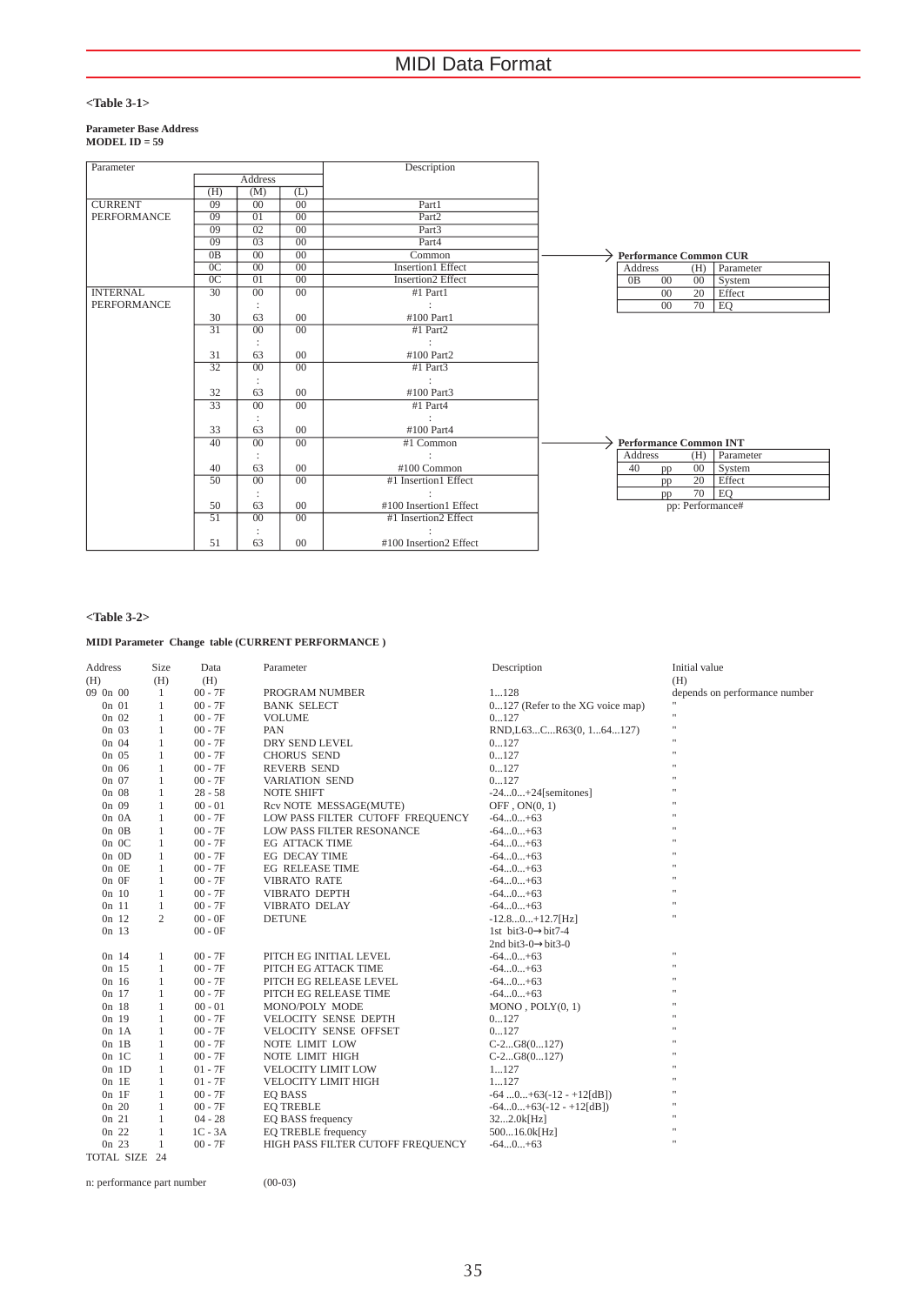## MIDI Data Format

| 0B 00 00       | $_{0<}$          | $20 - 7F$ | PERFORMANCE NAME                          | 32127(ASCII CHARACTER)           | depends on performance number |
|----------------|------------------|-----------|-------------------------------------------|----------------------------------|-------------------------------|
| 0 <sup>C</sup> | 01               | $00 - 7F$ | PERFORMANCE VOLUME                        | 0127                             |                               |
| OD             | 01               | $01 - 7F$ | PERFORMANCE PAN                           | L63CR63                          |                               |
| 0E             | 01               | $00 - 60$ | AC1 CC NUMBER                             | 095,CAT                          |                               |
|                |                  |           |                                           |                                  |                               |
| 0F             | 01               | $00 - 01$ | A/D INPUT                                 | OFF, ON                          |                               |
| 10             | 01               | $00 - 7F$ | MW LFO PMOD DEPTH                         | 0127                             |                               |
| 11             | 01               | $00 - 7F$ | MW LFO FMOD DEPTH                         | 0127                             |                               |
| 12             | 01               | $28 - 58$ | <b>BEND PITCH CONTROL</b>                 | $-24.0.+24$ [semitones]          |                               |
| 13             | 01               | $00 - 7F$ | AC1 LOW PASS FILTER CONTROL               | $-640+63$                        |                               |
| 14             | 01               | $00 - 7F$ | AC1 AMPLITUDE CONTROL                     | $-640+63$                        |                               |
| 15             | 01               | $00 - 7F$ | AC1 LFO FMOD DEPTH                        | 0127                             |                               |
| 16             | 01               | $00 - 01$ | PORTAMENTO SWITCH                         | $OFF$ , $ON(0, 1)$               |                               |
| 17             | 01               | $00 - 7F$ |                                           |                                  |                               |
|                |                  |           | PORTAMENTO TIME                           | 0127                             |                               |
| TOTAL SIZE 18  |                  |           |                                           |                                  |                               |
|                |                  |           |                                           |                                  |                               |
| 0B 00 20       | 2                | $00-7F$   | <b>REVERB TYPE MSB</b>                    | Refer to the Effect Program List | depends on performance number |
| 21             |                  | $00-7F$   | <b>REVERB TYPE LSB</b>                    |                                  |                               |
| 22             | $\mathbf{1}$     | $00-7F$   | REVERB PARAMETER 1                        | Ħ                                | 'n,                           |
| 23             | $\mathbf{1}$     | $00-7F$   | <b>REVERB PARAMETER 2</b>                 | Ħ                                |                               |
| 24             | $\mathbf{1}$     | $00-7F$   | <b>REVERB PARAMETER 3</b>                 | Ħ                                |                               |
| 25             | $\mathbf{1}$     | $00-7F$   | REVERB PARAMETER 4                        |                                  |                               |
|                |                  |           |                                           |                                  |                               |
| 26             | $\mathbf{1}$     | $00-7F$   | <b>REVERB PARAMETER 5</b>                 |                                  |                               |
| 27             | $\mathbf{1}$     | $00-7F$   | <b>REVERB RETURN</b>                      | $-\infty$ dB0dB+6dB $(096127)$   |                               |
| 28             | $\mathbf{1}$     | $01-7F$   | <b>REVERB PAN</b>                         | L63CR63                          |                               |
| 29             | 2                | $00-7F$   | <b>CHORUS TYPE MSB</b>                    | Refer to the Effect Program List |                               |
| 2A             |                  | $00-7F$   | <b>CHORUS TYPE LSB</b>                    |                                  |                               |
| 2B             | $\mathbf{1}$     | $00-7F$   | <b>CHORUS PARAMETER 1</b>                 |                                  |                               |
| 2C             | $\mathbf{1}$     | $00-7F$   | <b>CHORUS PARAMETER 2</b>                 | Ħ                                |                               |
| 2D             | $\mathbf{1}$     | $00-7F$   | <b>CHORUS PARAMETER 3</b>                 |                                  |                               |
| 2E             | $\mathbf{1}$     | $00-7F$   | <b>CHORUS PARAMETER 4</b>                 |                                  |                               |
|                |                  |           |                                           |                                  |                               |
| 2F             | $\mathbf{1}$     | $00-7F$   | <b>CHORUS PARAMETER 5</b>                 |                                  |                               |
| 30             | $\mathbf{1}$     | $00-7F$   | <b>CHORUS RETURN</b>                      | $-\infty$ dB0dB+6dB $(096127)$   |                               |
| 31             | $\mathbf{1}$     | $01-7F$   | <b>CHORUS PAN</b>                         | L63CR63(164127)                  |                               |
| 32             | $\mathbf{1}$     | $00-7F$   | <b>SEND CHORUS TO REVERB</b>              | $-\infty$ dB0dB+6dB $(096127)$   |                               |
| 33             | 2                | $00-7F$   | VARIATION TYPE MSB                        | Refer to the Effect Program List |                               |
| 34             |                  | $00-7F$   | VARIATION TYPE LSB                        | Ħ                                |                               |
| 35             | 2                | $00-7F$   | VARIATION PARAMETER 1 MSB                 | Ħ                                |                               |
| 36             |                  | $00-7F$   | VARIATION PARAMETER 1 LSB                 | Ħ                                |                               |
| 37             | 2                | $00-7F$   |                                           |                                  |                               |
|                |                  |           | VARIATION PARAMETER 2 MSB                 |                                  |                               |
| 38             |                  | $00-7F$   | <b>VARIATION PARAMETER 2 LSB</b>          |                                  |                               |
| 39             | 2                | $00-7F$   | VARIATION PARAMETER 3 MSB                 |                                  |                               |
| 3A             |                  | $00-7F$   | VARIATION PARAMETER 3 LSB                 |                                  |                               |
| 3B             | 2                | $00-7F$   | VARIATION PARAMETER 4 MSB                 |                                  |                               |
| 3C             |                  | $00-7F$   | VARIATION PARAMETER 4 LSB                 |                                  |                               |
| 3D             | 2                | $00-7F$   | VARIATION PARAMETER 5 MSB                 |                                  |                               |
| 3E             |                  | $00-7F$   | <b>VARIATION PARAMETER 5 LSB</b>          |                                  |                               |
| 3F             | 2                | $00-7F$   | VARIATION PARAMETER 10 MSB                |                                  |                               |
|                |                  |           |                                           |                                  |                               |
| 40             |                  | $00-7F$   | VARIATION PARAMETER 10 LSB                |                                  |                               |
| 41             | $\mathbf{1}$     | $00-7F$   | VARIATION RETURN                          | $-\infty$ dB0dB+6dB $(096127)$   |                               |
| 42             | $\mathbf{1}$     | $01-7F$   | VARIATION PAN                             | L63CR63                          |                               |
| 43             | $\mathbf{1}$     | $00-7F$   | SEND VARIATION TO REVERB                  | $-\infty$ dB0dB+6dB $(096127)$   |                               |
| 44             | $\mathbf{1}$     | $00-7F$   | <b>SEND VARIATION TO CHORUS</b>           | $-\infty$ dB0dB+6dB $(096127)$   |                               |
| 45             | $\mathbf{1}$     | $00-7F$   | AC1 VARIATION CONTROL DEPTH               | 0127                             |                               |
| 46             | $\mathbf{1}$     | $00 - 01$ | VARIATION CONNECTION                      | INSERTION, SYSTEM                |                               |
| 47             | $\mathbf{1}$     | $00-7F$   | VARIATION PART                            | Part $14(03)$                    |                               |
|                |                  |           |                                           | AD1, AD2(64, 65)                 |                               |
|                |                  |           |                                           |                                  |                               |
|                |                  |           |                                           | OFF(127)                         |                               |
| TOTAL SIZE 28  |                  |           |                                           |                                  |                               |
|                |                  |           |                                           |                                  |                               |
| 0B 00 70       | $\mathbf{1}$     | $00 - 04$ | <b>EQ TYPE</b>                            | flat,jazz,pops,rock,concert      | depends on performance number |
| 71             | $\mathbf{1}$     | $34 - 4C$ | EQ GAIN1                                  | $-120+12[dB]$                    |                               |
| 72             | $\mathbf{1}$     | $34 - 4C$ | EQ GAIN2                                  | $-120+12[dB]$                    | ×                             |
| 73             | 1                | $34 - 4C$ | EQ GAIN3                                  | $-120+12[dB]$                    | H,                            |
| 74             | 1                | 34 - 4C   | EQ GAIN4                                  | -12…0…+12[dB]                    |                               |
| 75             | -1               | $34 - 4C$ | EQ GAIN5                                  | $-120+12[dB]$                    | ×                             |
| TOTAL SIZE 06  |                  |           |                                           |                                  |                               |
|                |                  |           |                                           |                                  |                               |
|                |                  |           |                                           |                                  |                               |
|                |                  |           |                                           |                                  |                               |
| OC 00 00       | 2                | $00-7F$   | <b>INSERTION EFFECT 1 TYPE MSB</b>        | Refer to the Effect Program List | depends on performance number |
| 01             |                  | $00-7F$   | <b>INSERTION EFFECT 1 TYPE LSB</b>        |                                  |                               |
| 02             | $\sqrt{2}$       | $00-7F$   | <b>INSERTION EFFECT 1 PARAMETER1 MSB</b>  | Ħ                                |                               |
| 03             |                  | $00-7F$   | INSERTION EFFECT 1 PARAMETER1 LSB         | Ħ                                |                               |
| 04             | $\overline{c}$   | $00-7F$   | <b>INSERTION EFFECT 1 PARAMETER2 MSB</b>  | Ħ                                |                               |
| 05             |                  | $00-7F$   | <b>INSERTION EFFECT 1 PARAMETER2 LSB</b>  | Ħ                                |                               |
| 06             | $\boldsymbol{2}$ | $00-7F$   | <b>INSERTION EFFECT 1 PARAMETER3 MSB</b>  | Ħ                                |                               |
|                |                  |           |                                           | Ħ                                |                               |
| 07             |                  | $00-7F$   | <b>INSERTION EFFECT 1 PARAMETER3 LSB</b>  | Ħ                                |                               |
| 08             | $\boldsymbol{2}$ | $00-7F$   | <b>INSERTION EFFECT 1 PARAMETER4 MSB</b>  | Ħ                                |                               |
| 09             |                  | $00-7F$   | <b>INSERTION EFFECT 1 PARAMETER4 LSB</b>  |                                  |                               |
| 0A             | 2                | $00-7F$   | <b>INSERTION EFFECT 1 PARAMETER5 MSB</b>  | Ħ                                |                               |
| 0B             |                  | $00-7F$   | <b>INSERTION EFFECT 1 PARAMETER5 LSB</b>  | Ħ                                |                               |
| 0 <sup>C</sup> | $\boldsymbol{2}$ | $00-7F$   | INSERTION EFFECT 1 PARAMETER10 MSB        | Ħ                                |                               |
| 0D             |                  | $00-7F$   | <b>INSERTION EFFECT 1 PARAMETER10 LSB</b> |                                  |                               |
| 0E             | $\mathbf{1}$     | $00-7F$   | <b>INSERTION EFFECT 1 PART</b>            | Part $14(03)$                    |                               |
|                |                  |           |                                           |                                  |                               |
|                |                  |           |                                           |                                  |                               |
|                |                  |           |                                           | AD1, AD2(64, 65)<br>OFF(127)     |                               |

TOTAL SIZE 0F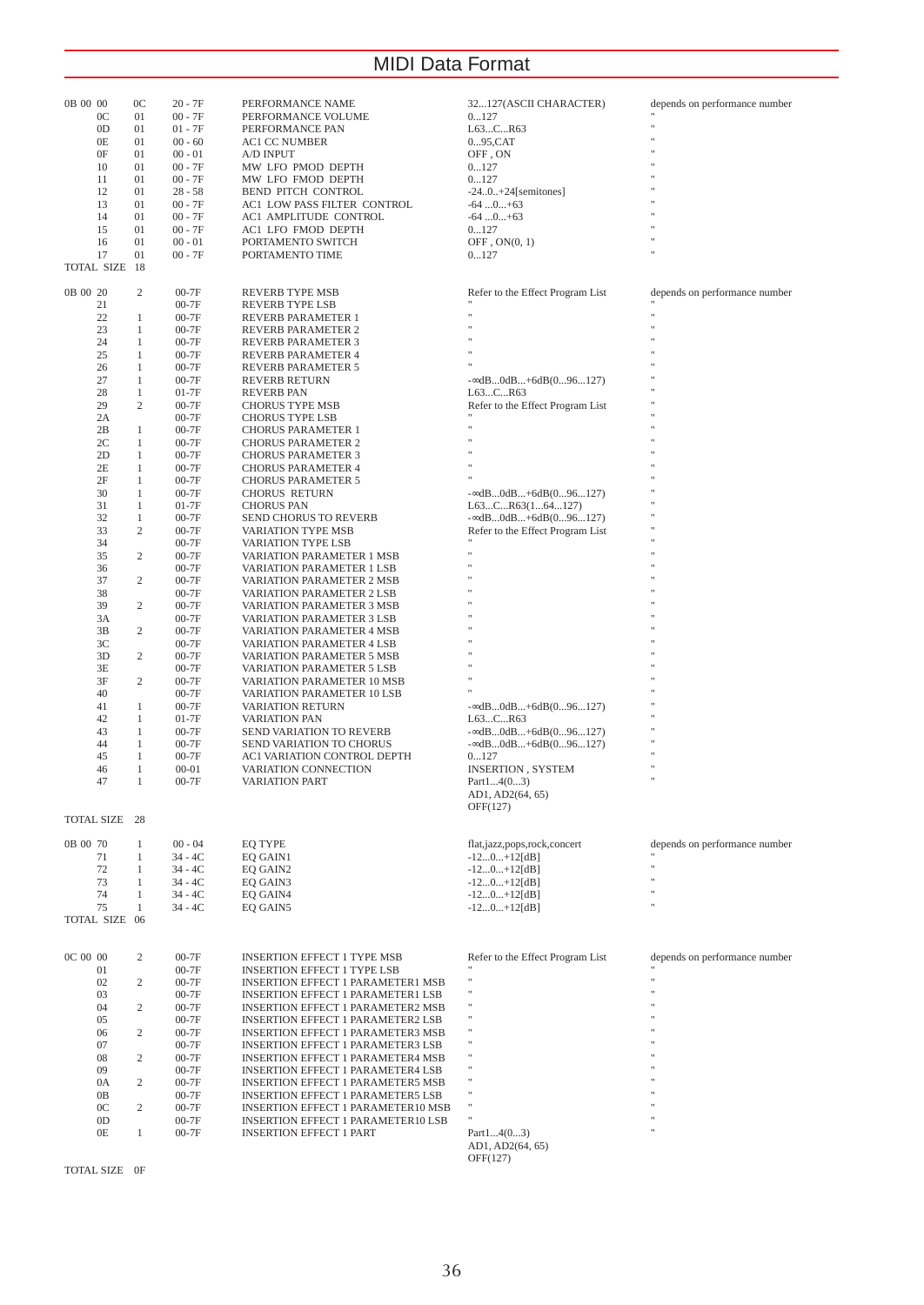## MIDI Data Format

| OC 01 00       | 2              | $00-7F$ | <b>INSERTION EFFECT 2 TYPE MSB</b>        | Refer to the Effect Program List | depends on performance number |
|----------------|----------------|---------|-------------------------------------------|----------------------------------|-------------------------------|
| 01             |                | $00-7F$ | <b>INSERTION EFFECT 2 TYPE LSB</b>        |                                  |                               |
| 02             | 2              | $00-7F$ | <b>INSERTION EFFECT 2 PARAMETER1 MSB</b>  | $\mathbf{H}$                     | $\mathbf{H}$                  |
| 03             |                | $00-7F$ | <b>INSERTION EFFECT 2 PARAMETER1 LSB</b>  | $\mathbf{H}$                     | $\mathbf{H}$                  |
| 04             | 2              | $00-7F$ | <b>INSERTION EFFECT 2 PARAMETER2 MSB</b>  | $\mathbf{H}$                     | $\mathbf{H}$                  |
| 05             |                | $00-7F$ | <b>INSERTION EFFECT 2 PARAMETER2 LSB</b>  | $\mathbf{H}$                     | $\mathbf{H}$                  |
| 06             | 2              | $00-7F$ | <b>INSERTION EFFECT 2 PARAMETER3 MSB</b>  | $\mathbf{H}$                     | $\mathbf{H}$                  |
| 07             |                | $00-7F$ | <b>INSERTION EFFECT 2 PARAMETER3 LSB</b>  | $\mathbf{H}$                     | $\mathbf{H}$                  |
| 08             | $\overline{c}$ | $00-7F$ | <b>INSERTION EFFECT 2 PARAMETER4 MSB</b>  | $\mathbf{H}$                     | $\mathbf{H}$                  |
| $^{09}$        |                | $00-7F$ | <b>INSERTION EFFECT 2 PARAMETER4 LSB</b>  | $\mathbf{H}$                     | $\mathbf{H}$                  |
| 0A             | $\overline{c}$ | $00-7F$ | <b>INSERTION EFFECT 2 PARAMETER5 MSB</b>  | $\mathbf{H}$                     | $\mathbf{H}$                  |
| 0 <sub>B</sub> |                | $00-7F$ | <b>INSERTION EFFECT 2 PARAMETER5 LSB</b>  | $\mathbf{H}$                     | $\mathbf{H}$                  |
| 0 <sup>C</sup> | $\overline{c}$ | $00-7F$ | <b>INSERTION EFFECT 2 PARAMETER10 MSB</b> | $\mathbf{H}$                     | $\mathbf{H}$                  |
| 0 <sub>D</sub> |                | $00-7F$ | <b>INSERTION EFFECT 2 PARAMETER10 LSB</b> | $\mathbf{H}$                     | $\mathbf{H}$                  |
| 0 <sub>E</sub> |                | $00-7F$ | <b>INSERTION EFFECT 2 PART</b>            | Part $14(03)$                    | $\mathbf{H}$                  |
|                |                |         |                                           | AD1, AD2(64, 65)                 |                               |
|                |                |         |                                           | OFF(127)                         |                               |

TOTAL SIZE 0F

### **<Table 3-3>**

| MIDI Parameter Change table (INTERNAL PERFORMANCE)                                                                                |                                       |
|-----------------------------------------------------------------------------------------------------------------------------------|---------------------------------------|
| Address<br>Data<br>Description<br>Size<br>Parameter                                                                               | Initial value                         |
| (H)<br>(H)<br>(H)                                                                                                                 | (H)                                   |
| $00 - 7F$<br>3n pp 00<br>$\mathbf{1}$<br>PROGRAM NUMBER<br>1128                                                                   | depends on performance number         |
| $3n$ pp 01<br>$00 - 7F$<br>$\mathbf{1}$<br><b>BANK SELECT</b>                                                                     | Ħ<br>0127 (Refer to the XG voice map) |
| $00 - 7F$<br>$3n$ pp 02<br>$\mathbf{1}$<br><b>VOLUME</b><br>0127                                                                  | H.<br>H.                              |
| $3n$ pp 03<br>$\mathbf{1}$<br>$00, 01 - 7F$<br>PAN<br>RND, L63CR63                                                                | H.                                    |
| $00 - 7F$<br>0127<br>$3n$ pp 04<br>$\mathbf{1}$<br>DRY SEND LEVEL                                                                 |                                       |
| $00 - 7F$<br>0127<br>$3n$ pp 05<br>1<br><b>CHORUS SEND</b>                                                                        |                                       |
| 3n pp 06<br>$00 - 7F$<br>REVERB SEND<br>0127<br>1                                                                                 |                                       |
| 3n pp 07<br>$\mathbf{1}$<br>$00 - 7F$<br>VARIATION SEND<br>0127                                                                   | H.                                    |
| 3n pp 08<br>$28 - 58$<br><b>NOTE SHIFT</b><br>$\mathbf{1}$<br>$-240+24$ [semitones]                                               |                                       |
| 3n pp 09<br>$00 - 7F$<br>LOW PASS FILTER CUTOFF FREQUENCY<br>$-640+63$<br>$\mathbf{1}$                                            |                                       |
| $00 - 7F$<br>$-640+63$<br>$3n$ pp $0A$<br>1<br>LOW PASS FILTER RESONANCE                                                          |                                       |
| $00 - 7F$<br><b>EG ATTACK TIME</b><br>$-640+63$<br>$3n$ pp $0B$<br>$\mathbf{1}$<br>$\mathbf{1}$                                   |                                       |
| $3n$ pp $0C$<br>$00 - 7F$<br>EG DECAY TIME<br>$-640+63$<br>$\mathbf{1}$                                                           |                                       |
| $3n$ pp $0D$<br>$00 - 7F$<br><b>EG RELEASE TIME</b><br>$-640+63$<br>$\mathbf{1}$<br>$00 - 7F$<br><b>VIBRATO RATE</b><br>$-640+63$ |                                       |
| $3n$ pp $0E$<br>$3n$ pp $0F$<br>$00 - 7F$<br>1<br>VIBRATO DEPTH<br>$-640+63$                                                      | $\ddot{\phantom{a}}$                  |
| $00 - 7F$<br>3n pp 10<br>$\mathbf{1}$<br>VIBRATO DELAY<br>$-640+63$                                                               | Ħ                                     |
| 2<br>$00 - 0F$<br>$3n$ pp $11$<br><b>DETUNE</b><br>$-12.80+12.7$ [Hz]                                                             | H.                                    |
| $00 - 7F$<br>3n pp 12<br>1st bit3-0 $\rightarrow$ bit7-4                                                                          |                                       |
| 2nd bit3-0 $\rightarrow$ bit3-0                                                                                                   |                                       |
| <b>Rcv NOTE MESSAGE</b><br>1st bit6 : $OFF,ON(0,1)$                                                                               |                                       |
| MONO/POLY MODE<br>1st bit5 : $MONO, POLY(0,1)$                                                                                    |                                       |
| 3n pp 13<br>$00 - 7F$<br>1<br>PITCH EG INITIAL LEVEL<br>0127                                                                      |                                       |
| 0127<br>3n pp 14<br>1<br>$00 - 7F$<br>PITCH EG ATTACK TIME                                                                        | $\mathbf{u}$                          |
| 3n pp 15<br>$00 - 7F$<br>0127<br>$\mathbf{1}$<br>PITCH EG RELEASE LEVEL                                                           | H.                                    |
| 3n pp 16<br>$00 - 7F$<br>PITCH EG RELEASE TIME<br>0127<br>$\mathbf{1}$                                                            | H.                                    |
| 3n pp 17<br>$00 - 7F$<br>VELOCITY SENSE DEPTH<br>0127<br>$\mathbf{1}$                                                             |                                       |
| $00 - 7F$<br>VELOCITY SENSE OFFSET<br>0127<br>3n pp 18<br>$\mathbf{1}$                                                            |                                       |
| $00 - 7F$<br>$C-2G8$<br>3n pp 19<br>$\mathbf{1}$<br>NOTE LIMIT LOW                                                                |                                       |
| $00 - 7F$<br>$C-2G8$<br>$3n$ pp $1A$<br>$\mathbf{1}$<br>NOTE LIMIT HIGH                                                           |                                       |
| $3n$ pp $1B$<br>$01 - 7F$<br>VELOCITY LIMIT LOW<br>1127<br>1                                                                      |                                       |
| $3n$ pp $1C$<br>1<br>$01 - 7F$<br>VELOCITY LIMIT HIGH<br>1127                                                                     |                                       |
| 3n pp 1D<br>$00 - 7F$<br><b>EQ BASS</b><br>$\mathbf{1}$<br>$-64$ 0+63(-12 - +12[dB])                                              |                                       |
| 3n pp 1E<br>$\mathbf{1}$<br>$00 - 7F$<br><b>EQ TREBLE</b><br>$-640+63(-12 - +12[dB])$                                             |                                       |
| $3n$ pp $1F$<br>$\mathbf{1}$<br>$04 - 28$<br>EQ BASS frequency<br>322.0k[Hz]                                                      |                                       |
| 3n pp 20<br>1<br>$1C - 3A$<br>EQ TREBLE frequency<br>50016.0k[Hz]                                                                 |                                       |
| $3n$ pp $21$<br>1<br>$00 - 7F$<br>HIGH PASS FILTER CUTOFF FREQUENCY<br>$-640+63$                                                  |                                       |
| TOTAL SIZE 22                                                                                                                     |                                       |
| $(00-03)$<br>n: performance part number                                                                                           |                                       |
| pp:performance number<br>$(00-63)$                                                                                                |                                       |
|                                                                                                                                   |                                       |
|                                                                                                                                   |                                       |
| 0 <sup>C</sup><br>$20 - 7F$<br>$40$ pp $00$<br>PERFORMANCE NAME<br>32127(ASCII CHARACTER)                                         | depends on performance number         |
| 01<br>$00 - 7F$<br>PERFORMANCE VOLUME<br>pp 0C<br>0127                                                                            | Ħ                                     |
| $01 - 7F$<br>pp 0D<br>01<br>PERFORMANCE PAN<br>L63CR63(164127)                                                                    | Ħ                                     |
| pp OE<br>01<br>$00 - 60$<br><b>AC1 CC NUMBER</b><br>095,CAT                                                                       |                                       |
| pp OF<br>01<br>$00 - 01$<br><b>A/D INPUT</b><br>OFF, ON                                                                           |                                       |
| 01<br>$00 - 7F$<br>MW LFO PMOD DEPTH<br>0127<br>pp 10<br>$00 - 7F$<br>MW LFO FMOD DEPTH<br>01                                     |                                       |
| pp 11<br>0127<br>01<br>$28 - 58$<br>BEND PITCH CONTROL                                                                            |                                       |
| pp 12<br>$-24.0.+24$ [semitones]<br>$00 - 7F$<br>AC1 FILTER CONTROL<br>01<br>$-640+63$                                            |                                       |
| pp 13<br>pp 14<br>01<br>$00 - 7F$<br>AC1 AMPLITUDE CONTROL<br>$-1000+100[\%]$                                                     |                                       |
| $00 - 7F$<br>01<br>AC1 LFO FMOD DEPTH<br>0127<br>pp 15                                                                            |                                       |
| 01<br>$00 - 01$<br>PORTAMENTO SWITCH<br>$OFF$ , $ON(0, 1)$<br>pp 16                                                               | Ħ                                     |
| 01<br>$00 - 7F$<br>pp 17<br>PORTAMENTO TIME<br>0127                                                                               | $\mathbf{a}$                          |
| TOTAL SIZE 18                                                                                                                     |                                       |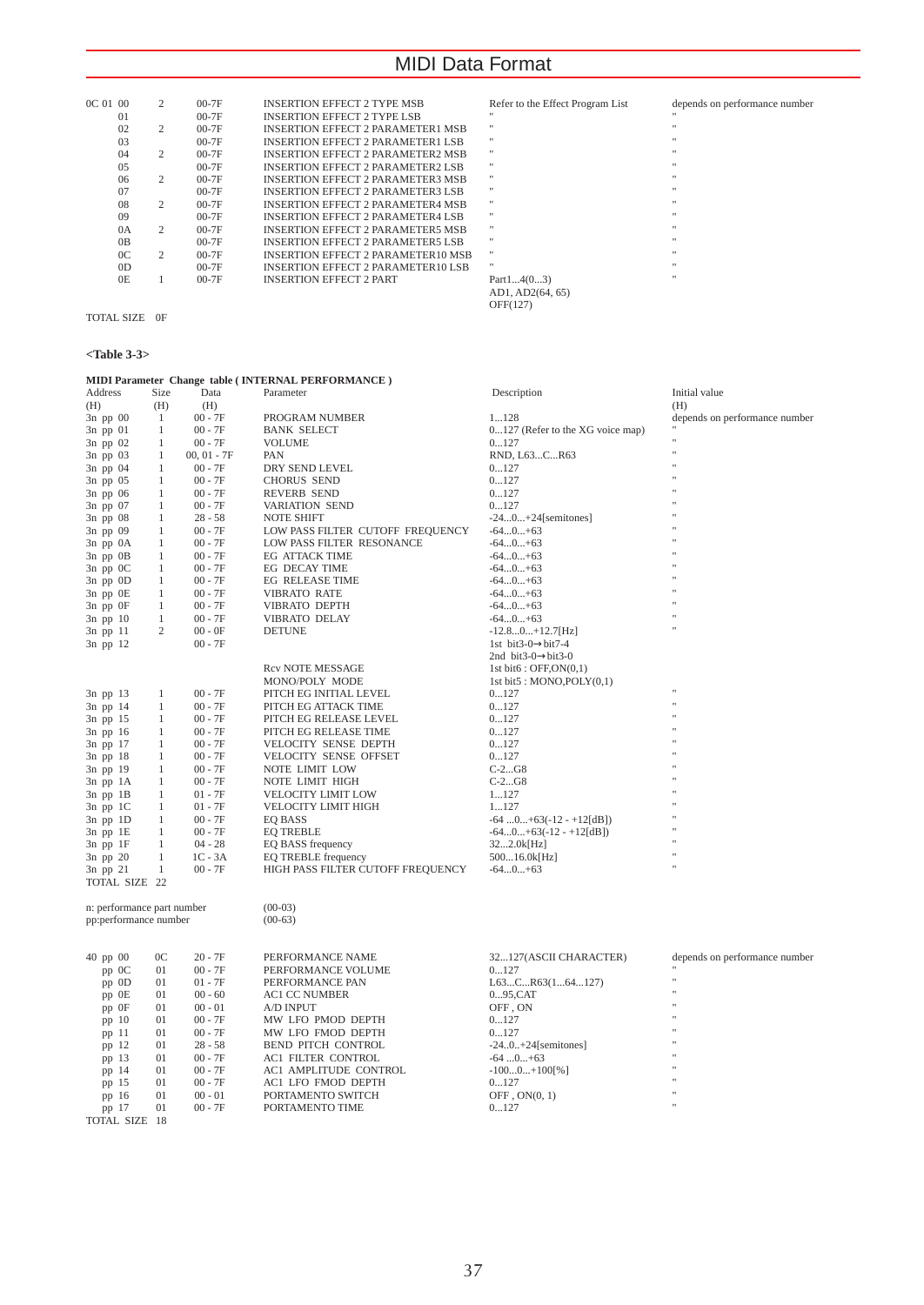### MIDI Data Format

| 40 pp 20<br>pp 21 |              |           |                                           |                                  |                               |
|-------------------|--------------|-----------|-------------------------------------------|----------------------------------|-------------------------------|
|                   | 2            | $00-7F$   | REVERB TYPE MSB                           | Refer to the Effect Program List | depends on performance number |
|                   |              | $00-7F$   | REVERB TYPE LSB                           |                                  |                               |
| pp 22             | 1            | $00-7F$   | REVERB PARAMETER 1                        | Ħ                                |                               |
|                   |              |           | <b>REVERB PARAMETER 2</b>                 |                                  |                               |
| pp 23             | 1            | $00-7F$   |                                           |                                  |                               |
| pp 24             | 1            | $00-7F$   | <b>REVERB PARAMETER 3</b>                 |                                  |                               |
| pp 25             | 1            | $00-7F$   | REVERB PARAMETER 4                        |                                  |                               |
| pp 26             | 1            | $00-7F$   | <b>REVERB PARAMETER 5</b>                 |                                  |                               |
| pp 27             | 1            | $00-7F$   | REVERB RETURN                             | $-$ ∞dB0dB+6dB $(096127)$        |                               |
|                   |              |           |                                           |                                  |                               |
| pp 28             | 1            | $01-7F$   | <b>REVERB PAN</b>                         | L63CR63                          |                               |
| pp 29             | 2            | $00-7F$   | <b>CHORUS TYPE MSB</b>                    | Refer to the Effect Program List |                               |
| pp 2A             |              | $00-7F$   | CHORUS TYPE LSB                           |                                  |                               |
| pp 2B             | 1            | $00-7F$   | <b>CHORUS PARMETER 1</b>                  | Ħ                                |                               |
|                   | 1            | $00-7F$   | <b>CHORUS PARMETER 2</b>                  | Ħ                                |                               |
| pp 2C             |              |           |                                           |                                  |                               |
| pp 2D             | 1            | $00-7F$   | <b>CHORUS PARMETER 3</b>                  |                                  |                               |
| pp 2E             | 1            | $00-7F$   | <b>CHORUS PARMETER 4</b>                  |                                  |                               |
| pp 2F             | 1            | $00-7F$   | <b>CHORUS PARMETER 5</b>                  |                                  |                               |
| pp 30             | 1            | $00-7F$   | <b>CHORUS RETURN</b>                      | $-\infty$ dB0dB+6dB $(096127)$   |                               |
|                   |              |           |                                           |                                  |                               |
| pp 31             | 1            | $01-7F$   | <b>CHORUS PAN</b>                         | L63CR63                          |                               |
| pp 32             | 1            | $00-7F$   | SEND CHORUS TO REVERB                     | $ \infty$ dB0dB+6dB $(096127)$   |                               |
| pp 33             | 2            | $00-7F$   | VARIATION TYPE MSB                        | Refer to the Effect Program List |                               |
| pp 34             |              | $00-7F$   | VARIATION TYPE LSB                        |                                  |                               |
|                   |              |           |                                           |                                  |                               |
| pp 35             | 2            | $00-7F$   | VARIATION PARMETER 1 MSB                  |                                  |                               |
| pp 36             |              | $00-7F$   | VARIATION PARMETER 1 LSB                  |                                  |                               |
| pp 37             | 2            | $00-7F$   | VARIATION PARMETER 2 MSB                  |                                  |                               |
| pp 38             |              | $00-7F$   | VARIATION PARMETER 2 LSB                  |                                  |                               |
|                   |              |           |                                           |                                  |                               |
| pp 39             | 2            | $00-7F$   | VARIATION PARMETER 3 MSB                  |                                  |                               |
| pp 3A             |              | $00-7F$   | VARIATION PARMETER 3 LSB                  |                                  |                               |
| pp 3B             | 2            | $00-7F$   | <b>VARIATION PARMETER 4 MSB</b>           |                                  |                               |
| pp 3C             |              | $00-7F$   | VARIATION PARMETER 4 LSB                  |                                  |                               |
|                   |              |           |                                           |                                  |                               |
| pp 3D             | 2            | $00-7F$   | VARIATION PARMETER 5 MSB                  |                                  |                               |
| pp 3E             |              | $00-7F$   | VARIATION PARMETER 5 LSB                  |                                  |                               |
| pp 3F             | 2            | $00-7F$   | VARIATION PARMETER 10 MSB                 |                                  |                               |
| pp 40             |              | $00-7F$   | VARIATION PARMETER 10 LSB                 |                                  |                               |
|                   |              |           |                                           |                                  |                               |
| pp 41             | 1            | $00-7F$   | VARIATION RETURN                          | $-\infty$ dB0dB+6dB $(096127)$   |                               |
| pp 42             | 1            | 01-7F     | VARIATION PAN                             | L63CR63(164127)                  |                               |
| pp 43             | 1            | $00-7F$   | <b>SEND VARIATION TO REVERB</b>           | $-$ ∞dB0dB+6dB $(096127)$        |                               |
| pp 44             | 1            | $00-7F$   | SEND VARIATION TO CHORUS                  | $-$ ∞dB0dB+6dB $(096127)$        |                               |
|                   |              |           |                                           |                                  |                               |
| pp 45             | 1            | $00-7F$   | AC1 VARIATION CONTROL DEPTH               | 0127                             | Ħ                             |
| pp 46             | $\mathbf{1}$ | $00 - 01$ | VARIATION CONNECTION                      | <b>INSERTION, SYSTEM</b>         |                               |
| pp 47             | $\mathbf{1}$ | 00-03,7F  | <b>VARATION PART</b>                      | Part $14(03)$                    |                               |
|                   |              |           |                                           | AD1, AD2(64, 65)                 |                               |
|                   |              |           |                                           |                                  |                               |
|                   |              |           |                                           | OFF(127)                         |                               |
| TOTAL SIZE 28     |              |           |                                           |                                  |                               |
|                   |              |           |                                           |                                  |                               |
| 40 pp 70          | 1            | $00 - 04$ | <b>EQ TYPE</b>                            | flat,jazz,pops,rock,concert      | depends on performance number |
|                   |              | 34 - 4C   | EQ GAIN1                                  |                                  |                               |
| pp 71             | $\mathbf{1}$ |           |                                           | $-120+12[dB]$                    | Ħ                             |
| pp 72             | 1            | 34 - 4C   | EQ GAIN2                                  | $-120+12[dB]$                    |                               |
| pp 73             | $\mathbf{1}$ | 34 - 4C   | EQ GAIN3                                  | $-120+12[dB]$                    | Ŧ.                            |
| pp 74             | 1            | 34 - 4C   | EQ GAIN4                                  | $-120+12[dB]$                    |                               |
|                   | 1            | 34 - 4C   |                                           |                                  |                               |
| pp 75             |              |           | EQ GAIN5                                  | $-120+12[dB]$                    |                               |
|                   |              |           |                                           |                                  |                               |
| TOTAL SIZE 06     |              |           |                                           |                                  |                               |
|                   |              |           |                                           |                                  |                               |
|                   |              |           |                                           |                                  |                               |
|                   |              |           |                                           |                                  |                               |
| 50 pp 00          | 2            | $00-7F$   | <b>INSERTION EFFECT 1 TYPE MSB</b>        | Refer to the Effect Program List | depends on performance number |
| pp 01             |              | $00-7F$   | <b>INSERTION EFFECT 1 TYPE LSB</b>        | $\blacksquare$                   |                               |
| pp 02             | 2            | $00-7F$   | <b>INSERTION EFFECT 1 PARAMETER1 MSB</b>  | Ħ                                |                               |
|                   |              |           |                                           | Ħ                                |                               |
| pp 03             |              | $00-7F$   | <b>INSERTION EFFECT 1 PARAMETER1 LSB</b>  |                                  |                               |
| pp 04             | 2            | $00-7F$   | <b>INSERTION EFFECT 1 PARAMETER2 MSB</b>  |                                  |                               |
| pp 05             |              | $00-7F$   | <b>INSERTION EFFECT 1 PARAMETER2 LSB</b>  |                                  |                               |
| pp 06             | 2            | $00-7F$   | <b>INSERTION EFFECT 1 PARAMETER3 MSB</b>  |                                  |                               |
|                   |              | $00-7F$   | <b>INSERTION EFFECT 1 PARAMETER3 LSB</b>  |                                  |                               |
| pp 07             |              |           |                                           |                                  |                               |
| pp 08             | 2            | $00-7F$   | <b>INSERTION EFFECT 1 PARAMETER4 MSB</b>  | Ħ                                |                               |
| pp 09             |              | $00-7F$   | <b>INSERTION EFFECT 1 PARAMETER4 LSB</b>  |                                  |                               |
| pp 0A             |              | $00-7F$   | <b>INSERTION EFFECT 1 PARAMETER5 MSB</b>  |                                  |                               |
| pp 0B             |              | $00-7F$   | <b>INSERTION EFFECT 1 PARAMETER5 LSB</b>  |                                  |                               |
|                   |              |           |                                           | Ħ                                |                               |
| $pp$ OC           | 2            | $00-7F$   | INSERTION EFFECT 1 PARAMETER10 MSB        |                                  |                               |
| pp 0D             |              | $00-7F$   | INSERTION EFFECT 1 PARAMETER10 LSB        |                                  |                               |
| pp 0E             | $\mathbf{1}$ | $00-7F$   | <b>INSERTION EFFECT 1 PART</b>            | Part $14(03)$                    |                               |
|                   |              |           |                                           | AD1, AD2(64, 65)                 |                               |
|                   |              |           |                                           |                                  |                               |
|                   |              |           |                                           | OFF(127)                         |                               |
| TOTAL SIZE OF     |              |           |                                           |                                  |                               |
|                   |              |           |                                           |                                  |                               |
| 51 pp 00          | 2            | $00-7F$   | <b>INSERTION EFFECT 2 TYPE MSB</b>        | Refer to the Effect Program List | depends on performance number |
|                   |              | $00-7F$   | <b>INSERTION EFFECT 2 TYPE LSB</b>        |                                  |                               |
| pp 01             |              |           |                                           | $\mathbf{H}$                     |                               |
| pp 02             | 2            | $00-7F$   | <b>INSERTION EFFECT 2 PARAMETER1 MSB</b>  | Ħ                                |                               |
| pp 03             |              | $00-7F$   | <b>INSERTION EFFECT 2 PARAMETER1 LSB</b>  |                                  |                               |
| pp 04             | 2            | $00-7F$   | <b>INSERTION EFFECT 2 PARAMETER2 MSB</b>  |                                  |                               |
|                   |              | $00-7F$   |                                           |                                  |                               |
| pp 05             |              |           | <b>INSERTION EFFECT 2 PARAMETER2 LSB</b>  |                                  |                               |
| pp 06             | 2            | $00-7F$   | <b>INSERTION EFFECT 2 PARAMETER3 MSB</b>  |                                  |                               |
| pp 07             |              | $00-7F$   | <b>INSERTION EFFECT 2 PARAMETER3 LSB</b>  |                                  |                               |
| pp 08             | 2            | $00-7F$   | <b>INSERTION EFFECT 2 PARAMETER4 MSB</b>  |                                  |                               |
|                   |              |           |                                           |                                  |                               |
| pp 09             |              | $00-7F$   | <b>INSERTION EFFECT 2 PARAMETER4 LSB</b>  |                                  |                               |
| pp 0A             | 2            | $00-7F$   | <b>INSERTION EFFECT 2 PARAMETER5 MSB</b>  |                                  |                               |
| pp 0B             |              | $00-7F$   | <b>INSERTION EFFECT 2 PARAMETER5 LSB</b>  |                                  |                               |
| pp 0C             | 2            | $00-7F$   | INSERTION EFFECT 2 PARAMETER10 MSB        |                                  |                               |
|                   |              |           |                                           |                                  |                               |
| pp 0D             |              | $00-7F$   | <b>INSERTION EFFECT 2 PARAMETER10 LSB</b> |                                  |                               |
| pp OE             | $\mathbf{1}$ | $00-7F$   | <b>INSERTION EFFECT 2 PART</b>            | Part $14(03)$                    |                               |
|                   |              |           |                                           | AD1, AD2(64, 65)                 |                               |
| TOTAL SIZE OF     |              |           |                                           | OFF(127)                         |                               |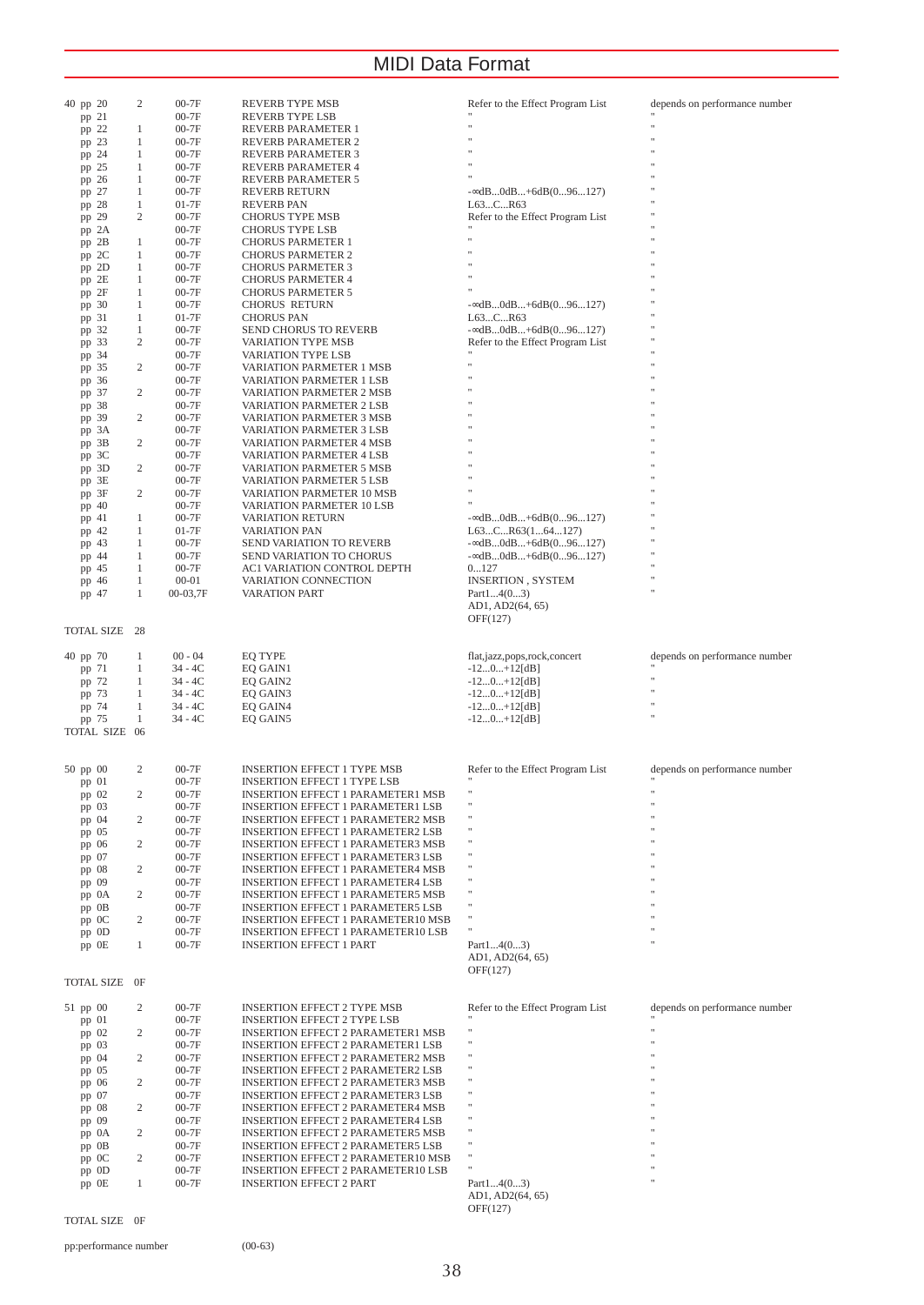Memo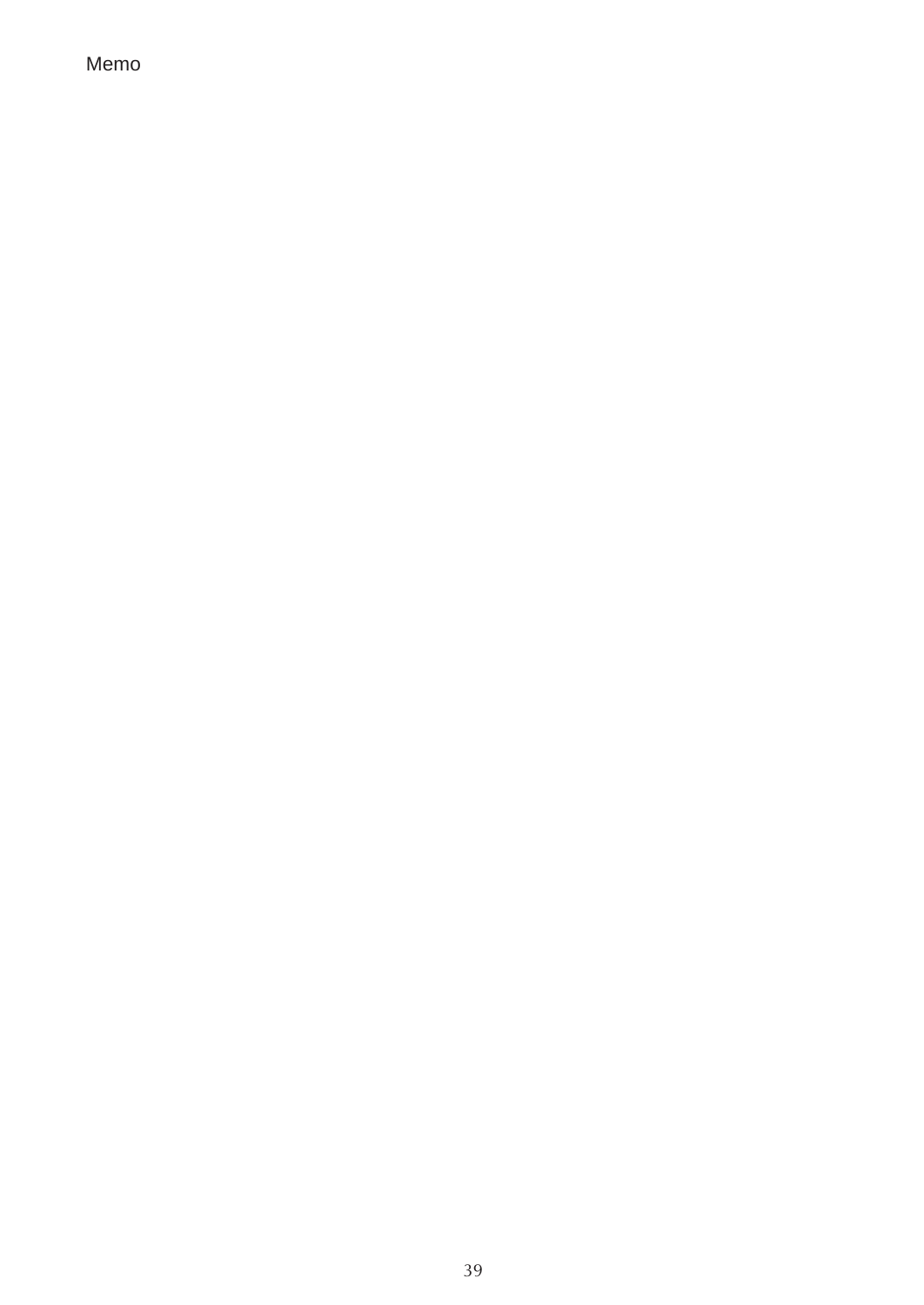| <b><i>AHAMAY</i></b>            | Generato<br>NU90R MI<br>[Tone<br>Mode1                                               | r ]<br>DI Implementation Chart    |                                                                                                                                   | :16-DEC-1996<br>$\frac{0}{1}$<br>$\ddot{\cdot}$<br>Version<br>Date                             |
|---------------------------------|--------------------------------------------------------------------------------------|-----------------------------------|-----------------------------------------------------------------------------------------------------------------------------------|------------------------------------------------------------------------------------------------|
| Function.                       |                                                                                      | Transmitted                       | Recognized                                                                                                                        | Remarks                                                                                        |
| Channel<br>Basic                | Changed<br>Default                                                                   | $\mathsf{x}$<br>X                 | 9 A<br>1 A<br>J.<br>1<br>ᆸ 급                                                                                                      |                                                                                                |
| Mode                            | Messages<br>Altered<br>Default                                                       | ***************<br>$\bowtie$<br>× | $*$ $\mathcal{Q}$<br>$4 (m=1)$<br>$m \nightharpoonup n$                                                                           |                                                                                                |
| $\cdot \cdot$<br>Number<br>Note | voice<br>True                                                                        | **************<br>X               | 127<br>127<br>$\mathbf{I}$<br>-1<br>$\circ$ $\circ$                                                                               |                                                                                                |
| Velocity                        | OFF<br>ă<br>Note<br>Note                                                             | X<br>$\mathsf{X}$                 | $-127$<br>$9nH, v=1$<br>$\boldsymbol{\mathsf{x}}$<br>$\circ$                                                                      |                                                                                                |
| Touch<br>After                  | w<br>Key';<br>CD <sup>1</sup> S                                                      | ×<br>$\mathsf{X}$                 | $\begin{array}{c} \n\uparrow \uparrow \uparrow \uparrow \uparrow \uparrow \uparrow \uparrow \uparrow \end{array}$<br>O<br>$\circ$ |                                                                                                |
| Bend<br>Pitch                   |                                                                                      | X                                 | $\overline{\phantom{0}}$<br>$\star$<br>semi<br>$-24$<br>$\circ$<br>O                                                              |                                                                                                |
|                                 |                                                                                      | X<br>X<br>×<br>×                  | ⊣<br>$\vec{r}$<br>$\blacksquare$<br>$\star$<br>×<br>O<br>$\circ$<br>O                                                             | Bank Select<br>Data Entry                                                                      |
| Control<br>Change               |                                                                                      | ×<br>×<br>×<br>×                  | ㅋ ㅋ ㅋ<br>$\blacksquare$<br>$\ast$<br>$\ast$<br>$^\star$<br>$^\star$                                                               | Sound Controller<br>Portamento Cntrl<br>Effect Depth<br>RPN Inc, Dec                           |
|                                 | 0,32<br>6,38<br>64-67<br>64-67<br>93,93,94<br>98-99<br>98-001<br>121<br>1221<br>1221 | ×<br>×<br>×<br>×                  | $\overline{\phantom{0}}$<br>$\vec{\star}$<br>×<br>$00000000000$                                                                   | Cntrls<br>Sound Off<br>NRPN LSB, MSB<br>LSB, MSB<br>Reset All<br><b>RPN</b><br>A <sub>11</sub> |

### MIDI Inprementation Chart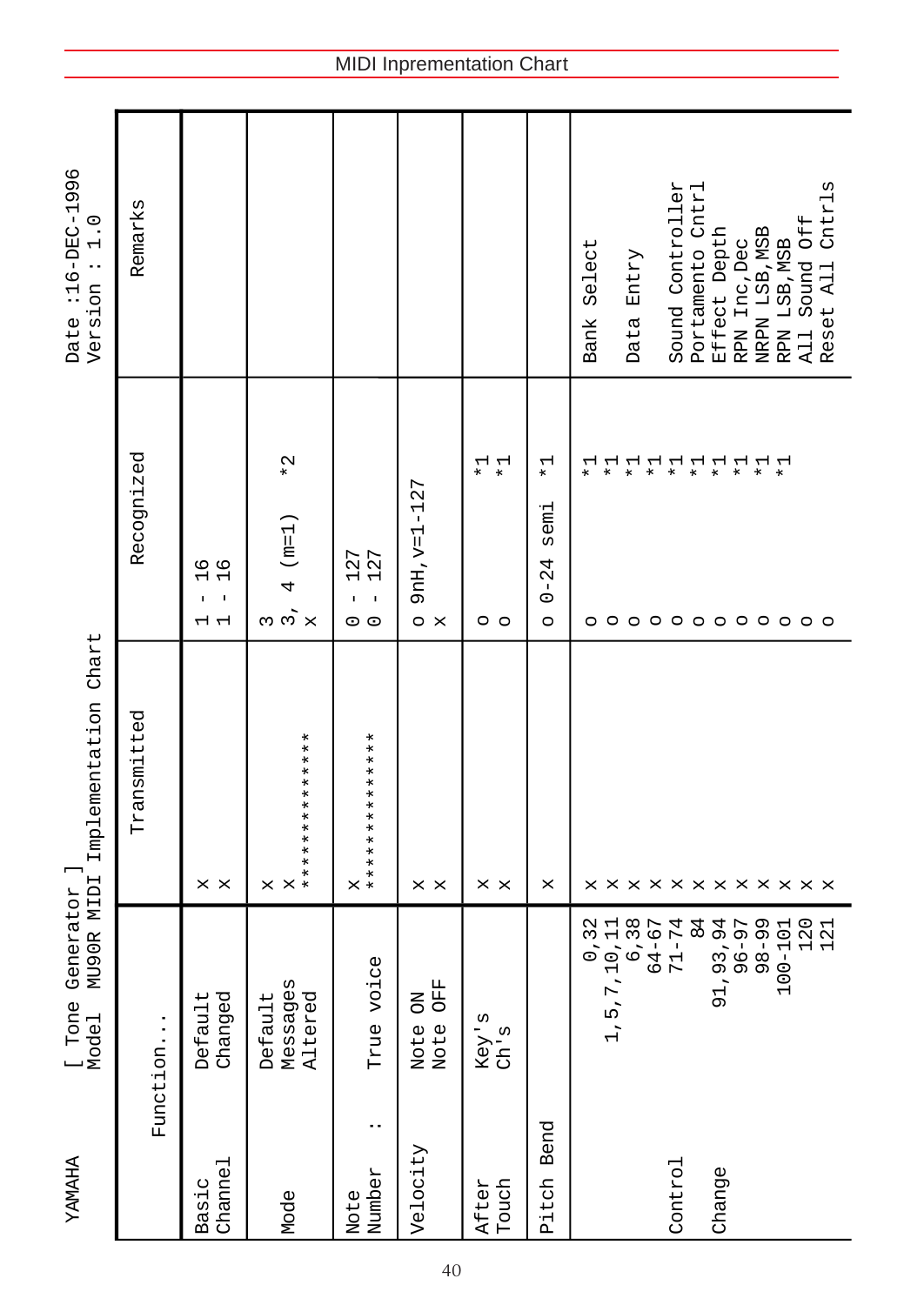| True #<br>Change<br>Prog                                                          | **************<br>×                                                                                     | 127<br>$\mathbf{I}$<br>$\circ$<br>$\circ$       |                                        |
|-----------------------------------------------------------------------------------|---------------------------------------------------------------------------------------------------------|-------------------------------------------------|----------------------------------------|
| System Exclusive                                                                  | $\begin{array}{c} * \rightarrow \end{array}$<br>$\circ$                                                 | $\begin{array}{c} * \ 3 \end{array}$<br>$\circ$ |                                        |
| Song Pos.<br>Song Sel<br>Tune<br>Common                                           | X<br>X<br>X                                                                                             | X<br>$\mathsf{x}$<br>X                          |                                        |
| Commands<br>Clock<br>Real Time:<br>System                                         | $\mathsf{X}$<br>×                                                                                       | $\mathsf{X}$<br>X                               |                                        |
| All Notes OFF<br>Local ON/OFF<br>Active Sense<br>Reset<br>sages<br>$MeS -$<br>Aux | X<br>X<br>×<br>X                                                                                        | $0(123 - 127)$<br>$\circ$<br>$\mathsf{X}$<br>X  |                                        |
| *2 m is always<br>receive if<br>$+$<br>$+$<br>$\vec{t}$<br>Notes:                 | treated as "1" regardless of its value.<br>transmit/receive if exclusive switch is on.<br>switch is on. |                                                 |                                        |
| Mode 1 : OMNI ON , POLY<br>Mode 3 : OMNI OFF, POLY                                | OMNI ON , WONO<br>OMNI OFF, MONO<br>Mode 2:<br>Mode 4:                                                  |                                                 | : Yes<br>x : N <sub>O</sub><br>$\circ$ |

### MIDI Inprementation Chart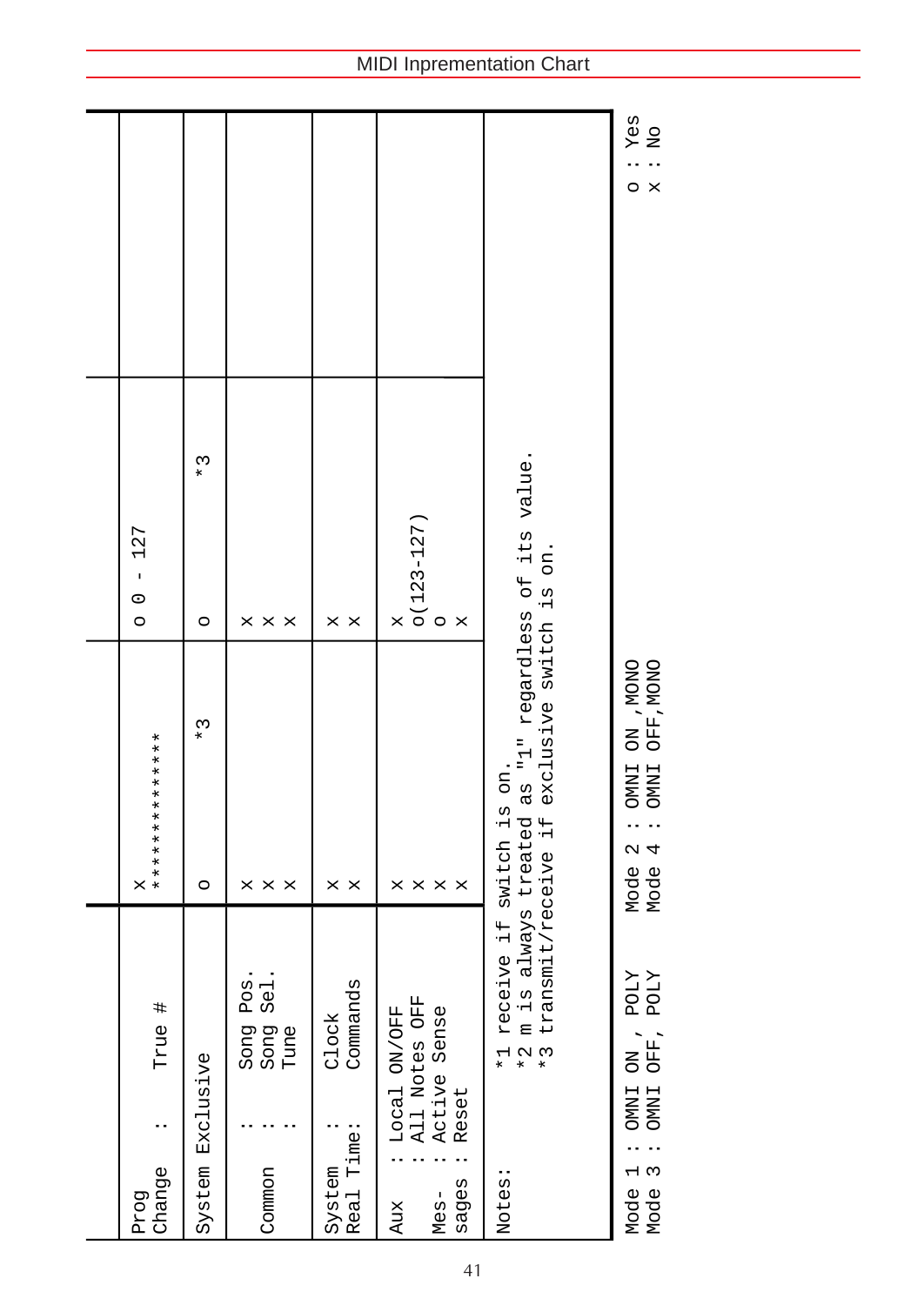|                                                                                                                                                                                                                                                                                                                                                                                                                                                                                    |                         |                                                                                                                                                                                                                                                                |                                                                                                                                                                                                                                                                                                                                                                                                                                            |   |         |                                  | <b>JaviWal</b> |                         |           |                                                                                              |  |  |       |              |               |        |          |          |          |  |                          |      | FlangeBa           |                                                                                                                                                                                                                                                                                                                                                                                                                                                        | ResoSlap | ResoBass |                      |          |  |          |  |                                | Reso Str |                    |                                                                                                                                                                                                                                                                                                                                                                                                                                                            |                                                  |        |                    | SynBrss3                   |                    |                                |
|------------------------------------------------------------------------------------------------------------------------------------------------------------------------------------------------------------------------------------------------------------------------------------------------------------------------------------------------------------------------------------------------------------------------------------------------------------------------------------|-------------------------|----------------------------------------------------------------------------------------------------------------------------------------------------------------------------------------------------------------------------------------------------------------|--------------------------------------------------------------------------------------------------------------------------------------------------------------------------------------------------------------------------------------------------------------------------------------------------------------------------------------------------------------------------------------------------------------------------------------------|---|---------|----------------------------------|----------------|-------------------------|-----------|----------------------------------------------------------------------------------------------|--|--|-------|--------------|---------------|--------|----------|----------|----------|--|--------------------------|------|--------------------|--------------------------------------------------------------------------------------------------------------------------------------------------------------------------------------------------------------------------------------------------------------------------------------------------------------------------------------------------------------------------------------------------------------------------------------------------------|----------|----------|----------------------|----------|--|----------|--|--------------------------------|----------|--------------------|------------------------------------------------------------------------------------------------------------------------------------------------------------------------------------------------------------------------------------------------------------------------------------------------------------------------------------------------------------------------------------------------------------------------------------------------------------|--------------------------------------------------|--------|--------------------|----------------------------|--------------------|--------------------------------|
| Sweep<br> E  Bank 26  E  Bank 27                                                                                                                                                                                                                                                                                                                                                                                                                                                   |                         |                                                                                                                                                                                                                                                                |                                                                                                                                                                                                                                                                                                                                                                                                                                            |   |         | $\sim$                           |                |                         |           |                                                                                              |  |  |       |              |               |        |          |          |          |  |                          |      |                    |                                                                                                                                                                                                                                                                                                                                                                                                                                                        |          |          |                      |          |  |          |  |                                |          |                    |                                                                                                                                                                                                                                                                                                                                                                                                                                                            |                                                  |        |                    |                            |                    |                                |
|                                                                                                                                                                                                                                                                                                                                                                                                                                                                                    |                         |                                                                                                                                                                                                                                                                |                                                                                                                                                                                                                                                                                                                                                                                                                                            |   |         | Harpsi.2                         |                |                         |           |                                                                                              |  |  |       | $\mathbf{c}$ |               |        | NylonGt3 |          |          |  | $\overline{\mathcal{C}}$ |      |                    |                                                                                                                                                                                                                                                                                                                                                                                                                                                        |          |          |                      |          |  |          |  |                                |          |                    |                                                                                                                                                                                                                                                                                                                                                                                                                                                            |                                                  |        |                    |                            |                    |                                |
| $\begin{tabular}{ c c c c c c } \hline & Ressman & & \hline & Ress & & \hline & Ress & \hline & & Ress & \hline & & & \hline & & & \hline & & & \hline & & & \hline & & & \hline & & & \hline & & & \hline & & & \hline & & & \hline & & & \hline & & & \hline & & & \hline & & & \hline & & & \hline & & & \hline & & & \hline & & & & \hline & & & & \hline & & & & \hline & & & & \hline & & & & \hline & & & & \hline & & & & \hline & & & & \hline & & & & \hline & & & & \h$ |                         |                                                                                                                                                                                                                                                                |                                                                                                                                                                                                                                                                                                                                                                                                                                            |   |         |                                  |                |                         |           |                                                                                              |  |  |       | 70sPcOr1     |               |        |          |          |          |  | DistGtr2                 |      |                    |                                                                                                                                                                                                                                                                                                                                                                                                                                                        |          | AcidBass |                      |          |  |          |  | Arco Str                       |          |                    |                                                                                                                                                                                                                                                                                                                                                                                                                                                            |                                                  |        |                    | PolyBrss                   |                    |                                |
|                                                                                                                                                                                                                                                                                                                                                                                                                                                                                    |                         |                                                                                                                                                                                                                                                                |                                                                                                                                                                                                                                                                                                                                                                                                                                            |   |         |                                  |                |                         |           |                                                                                              |  |  |       |              |               |        |          |          |          |  |                          |      |                    |                                                                                                                                                                                                                                                                                                                                                                                                                                                        |          | FastResB |                      |          |  |          |  |                                |          |                    |                                                                                                                                                                                                                                                                                                                                                                                                                                                            |                                                  |        |                    | $\overline{c}$<br>RezSynBr |                    |                                |
|                                                                                                                                                                                                                                                                                                                                                                                                                                                                                    |                         |                                                                                                                                                                                                                                                                |                                                                                                                                                                                                                                                                                                                                                                                                                                            |   |         |                                  |                |                         |           |                                                                                              |  |  |       |              |               |        |          |          |          |  |                          |      |                    |                                                                                                                                                                                                                                                                                                                                                                                                                                                        |          |          | SynBa2Dk             |          |  |          |  |                                |          |                    |                                                                                                                                                                                                                                                                                                                                                                                                                                                            |                                                  |        |                    |                            |                    |                                |
| $\equiv$<br>$\frac{\text{Dark}}{\left \text{E}\right }$ Bank 18                                                                                                                                                                                                                                                                                                                                                                                                                    |                         | MelloGri                                                                                                                                                                                                                                                       |                                                                                                                                                                                                                                                                                                                                                                                                                                            |   | MelloEP |                                  |                |                         |           |                                                                                              |  |  |       |              |               |        |          |          | MelloGtr |  |                          |      | $\sim$<br>FingrDrk |                                                                                                                                                                                                                                                                                                                                                                                                                                                        |          | SynBalDk | -∣∾<br>CIkSynBa      |          |  |          |  |                                |          |                    |                                                                                                                                                                                                                                                                                                                                                                                                                                                            | $\overline{\mathcal{C}}$<br>Trmbone <sub>2</sub> |        |                    | $\sim$<br>MildBrss         | $\sim$<br>Soft Brs |                                |
| Bank 17                                                                                                                                                                                                                                                                                                                                                                                                                                                                            |                         |                                                                                                                                                                                                                                                                |                                                                                                                                                                                                                                                                                                                                                                                                                                            |   |         |                                  |                |                         |           |                                                                                              |  |  |       |              |               |        |          |          |          |  |                          |      |                    |                                                                                                                                                                                                                                                                                                                                                                                                                                                        |          |          |                      |          |  |          |  |                                |          |                    |                                                                                                                                                                                                                                                                                                                                                                                                                                                            | $\sim$<br><b>BriteTrp</b>                        |        |                    |                            |                    |                                |
| Double Attack<br> E  Bank 14  E  Bank 16  E                                                                                                                                                                                                                                                                                                                                                                                                                                        |                         |                                                                                                                                                                                                                                                                |                                                                                                                                                                                                                                                                                                                                                                                                                                            |   |         |                                  |                |                         |           |                                                                                              |  |  |       |              |               |        | NylonGt2 | SteelGt2 |          |  |                          |      |                    |                                                                                                                                                                                                                                                                                                                                                                                                                                                        |          |          |                      |          |  |          |  |                                |          | $\sim$<br>Ch.Aahs2 |                                                                                                                                                                                                                                                                                                                                                                                                                                                            | Trumpet2                                         | Tuba 2 |                    |                            |                    |                                |
|                                                                                                                                                                                                                                                                                                                                                                                                                                                                                    |                         |                                                                                                                                                                                                                                                                |                                                                                                                                                                                                                                                                                                                                                                                                                                            |   |         |                                  |                |                         |           |                                                                                              |  |  |       |              |               |        |          |          |          |  |                          |      |                    |                                                                                                                                                                                                                                                                                                                                                                                                                                                        |          |          |                      |          |  |          |  |                                |          |                    |                                                                                                                                                                                                                                                                                                                                                                                                                                                            |                                                  |        |                    | lм<br>SfrzndBr             |                    |                                |
| Fast Decay<br>$E$ Bank 12                                                                                                                                                                                                                                                                                                                                                                                                                                                          |                         |                                                                                                                                                                                                                                                                |                                                                                                                                                                                                                                                                                                                                                                                                                                            |   |         |                                  |                |                         |           |                                                                                              |  |  |       |              |               |        |          |          |          |  | $\sim$<br>DstRthmG       |      |                    |                                                                                                                                                                                                                                                                                                                                                                                                                                                        |          |          | $\sim$<br>Seq Bass   |          |  |          |  |                                |          |                    | $\sim$<br>LoFi Hit                                                                                                                                                                                                                                                                                                                                                                                                                                         |                                                  |        |                    | lا<br>Quack Br             |                    |                                |
| $\begin{tabular}{ c c } \hline & \multicolumn{1}{ c }{\multicolumn{1}{ c }{\multicolumn{1}{ c }{\multicolumn{1}{ c }{\multicolumn{1}{ c }{\multicolumn{1}{ c }{\multicolumn{1}{ c }{\multicolumn{1}{c}}}}}} \\\hline \hline \hline & E & Ban & \multicolumn{1}{ c }{\multicolumn{1}{ c }{\multicolumn{1}{ c }{\multicolumn{1}{ c }{\multicolumn{1}{ c }{\multicolumn{1}{ c }{\multicolumn{1}{ c }{\multicolumn{1}{ c }{\multicolumn{1}{ c }{\mult$                                 |                         |                                                                                                                                                                                                                                                                |                                                                                                                                                                                                                                                                                                                                                                                                                                            |   |         |                                  |                |                         |           |                                                                                              |  |  |       |              |               |        |          |          |          |  |                          |      |                    |                                                                                                                                                                                                                                                                                                                                                                                                                                                        |          |          |                      | Slow Vin |  | SlwTrStr |  | $\sim$<br>LegatoSt<br>Slow Str |          |                    |                                                                                                                                                                                                                                                                                                                                                                                                                                                            |                                                  |        |                    |                            |                    |                                |
| Single<br>Bank 6                                                                                                                                                                                                                                                                                                                                                                                                                                                                   |                         |                                                                                                                                                                                                                                                                |                                                                                                                                                                                                                                                                                                                                                                                                                                            |   |         |                                  |                |                         |           |                                                                                              |  |  |       |              |               |        |          |          |          |  |                          |      |                    |                                                                                                                                                                                                                                                                                                                                                                                                                                                        |          |          | MelloSB <sub>1</sub> |          |  |          |  |                                |          |                    |                                                                                                                                                                                                                                                                                                                                                                                                                                                            |                                                  |        | $\sim$<br>FrHrSolo |                            |                    |                                |
| 凹<br>Stereo<br>Bank                                                                                                                                                                                                                                                                                                                                                                                                                                                                |                         |                                                                                                                                                                                                                                                                |                                                                                                                                                                                                                                                                                                                                                                                                                                            |   |         |                                  |                |                         |           |                                                                                              |  |  |       |              |               |        |          |          |          |  |                          |      |                    |                                                                                                                                                                                                                                                                                                                                                                                                                                                        |          |          |                      |          |  |          |  | $\sim$<br>S.Strags<br>S.SlwStr |          | $\sim$<br>S.Choir  |                                                                                                                                                                                                                                                                                                                                                                                                                                                            |                                                  |        |                    | <b>BrsSec3</b>             |                    | :Same as $\operatorname{Bank}$ |
| 回<br>Bank 1<br>KS                                                                                                                                                                                                                                                                                                                                                                                                                                                                  |                         | $\begin{tabular}{ c c } \hline 1 & Gmap \& \\ \hline 1 & BritProb & \\ 2 & EIGP-1 & \\ \hline 2 & EIGP-1 & \\ \hline 3 & E1 & P-1 & \\ \hline 4 & E1 & P-1 & \\ \hline 5 & E1 & P-1 & \\ \hline 6 & Gav & K & \\ \hline 7 & Gav & K & \\ \hline \end{tabular}$ |                                                                                                                                                                                                                                                                                                                                                                                                                                            | a |         |                                  |                |                         |           | $\begin{array}{c c}\n\hline\n1 & \text{Vibes K} \\ \hline\n1 & \text{Marimbak}\n\end{array}$ |  |  |       |              |               |        |          |          |          |  |                          |      |                    |                                                                                                                                                                                                                                                                                                                                                                                                                                                        |          |          |                      |          |  |          |  |                                |          |                    |                                                                                                                                                                                                                                                                                                                                                                                                                                                            |                                                  |        |                    |                            |                    | er of elements                 |
| $\Box$<br>Bank <sub>0</sub>                                                                                                                                                                                                                                                                                                                                                                                                                                                        |                         | GrandPno                                                                                                                                                                                                                                                       | $\begin{tabular}{ c c c c } \hline & \textbf{b} & \textbf{b} & \textbf{c} & \textbf{c} \\ \hline \hline \textbf{B} & \textbf{B} & \textbf{c} & \textbf{c} \\ \hline \textbf{b} & \textbf{b} & \textbf{b} & \textbf{c} \\ \hline \textbf{c} & \textbf{c} & \textbf{c} & \textbf{b} \\ \hline \textbf{d} & \textbf{c} & \textbf{c} & \textbf{b} \\ \hline \textbf{e} & \textbf{d} & \textbf{c} & \textbf{d} \\ \hline \textbf{f} & \textbf{$ |   |         | 7 Harpsi<br>8 Clavi<br>9 Celesta |                |                         | $\approx$ |                                                                                              |  |  |       |              | $\sim$ $\sim$ | $\sim$ |          |          |          |  |                          |      |                    | $\frac{1}{12} = \frac{1}{12} \times \frac{1}{12} \times \frac{1}{12} \times \frac{1}{12} \times \frac{1}{12} \times \frac{1}{12} \times \frac{1}{12} \times \frac{1}{12} \times \frac{1}{12} \times \frac{1}{12} \times \frac{1}{12} \times \frac{1}{12} \times \frac{1}{12} \times \frac{1}{12} \times \frac{1}{12} \times \frac{1}{12} \times \frac{1}{12} \times \frac{1}{12} \times \frac{1}{12} \times \frac{1}{12} \times \frac{1}{12} \times \$ |          |          | 2                    |          |  |          |  |                                | $\sim$   |                    | $\mathbf{c}$<br>$\frac{45}{40}\frac{\text{m}}{\text{cm}}\frac{3\text{m}}{\text{cm}}\frac{3\text{m}}{\text{cm}}\frac{3\text{m}}{\text{cm}}\frac{3\text{m}}{\text{cm}}\frac{3\text{m}}{\text{cm}}\frac{3\text{m}}{\text{cm}}\frac{3\text{m}}{\text{cm}}\frac{3\text{m}}{\text{cm}}\frac{3\text{m}}{\text{cm}}\frac{3\text{m}}{\text{cm}}\frac{3\text{m}}{\text{cm}}\frac{3\text{m}}{\text{cm}}\frac{3\text{m}}{\text{cm}}\frac{3\text{m}}{\text{cm}}\frac{3$ |                                                  |        |                    | U                          |                    | LE<br>∟                        |
|                                                                                                                                                                                                                                                                                                                                                                                                                                                                                    |                         |                                                                                                                                                                                                                                                                |                                                                                                                                                                                                                                                                                                                                                                                                                                            |   |         |                                  |                |                         |           |                                                                                              |  |  |       |              |               |        |          |          |          |  |                          |      |                    |                                                                                                                                                                                                                                                                                                                                                                                                                                                        |          |          |                      |          |  |          |  |                                |          |                    |                                                                                                                                                                                                                                                                                                                                                                                                                                                            |                                                  |        |                    |                            |                    |                                |
| <b>Bank Select LSB</b>                                                                                                                                                                                                                                                                                                                                                                                                                                                             | Instrument Group   pgm# | Piano                                                                                                                                                                                                                                                          |                                                                                                                                                                                                                                                                                                                                                                                                                                            |   |         |                                  |                | Chromatic<br>Percussion |           |                                                                                              |  |  | Organ |              |               |        | Guitar   |          |          |  |                          | Bass |                    |                                                                                                                                                                                                                                                                                                                                                                                                                                                        |          |          |                      | Strings  |  |          |  | Ensemble                       |          |                    |                                                                                                                                                                                                                                                                                                                                                                                                                                                            | Brass                                            |        |                    |                            |                    |                                |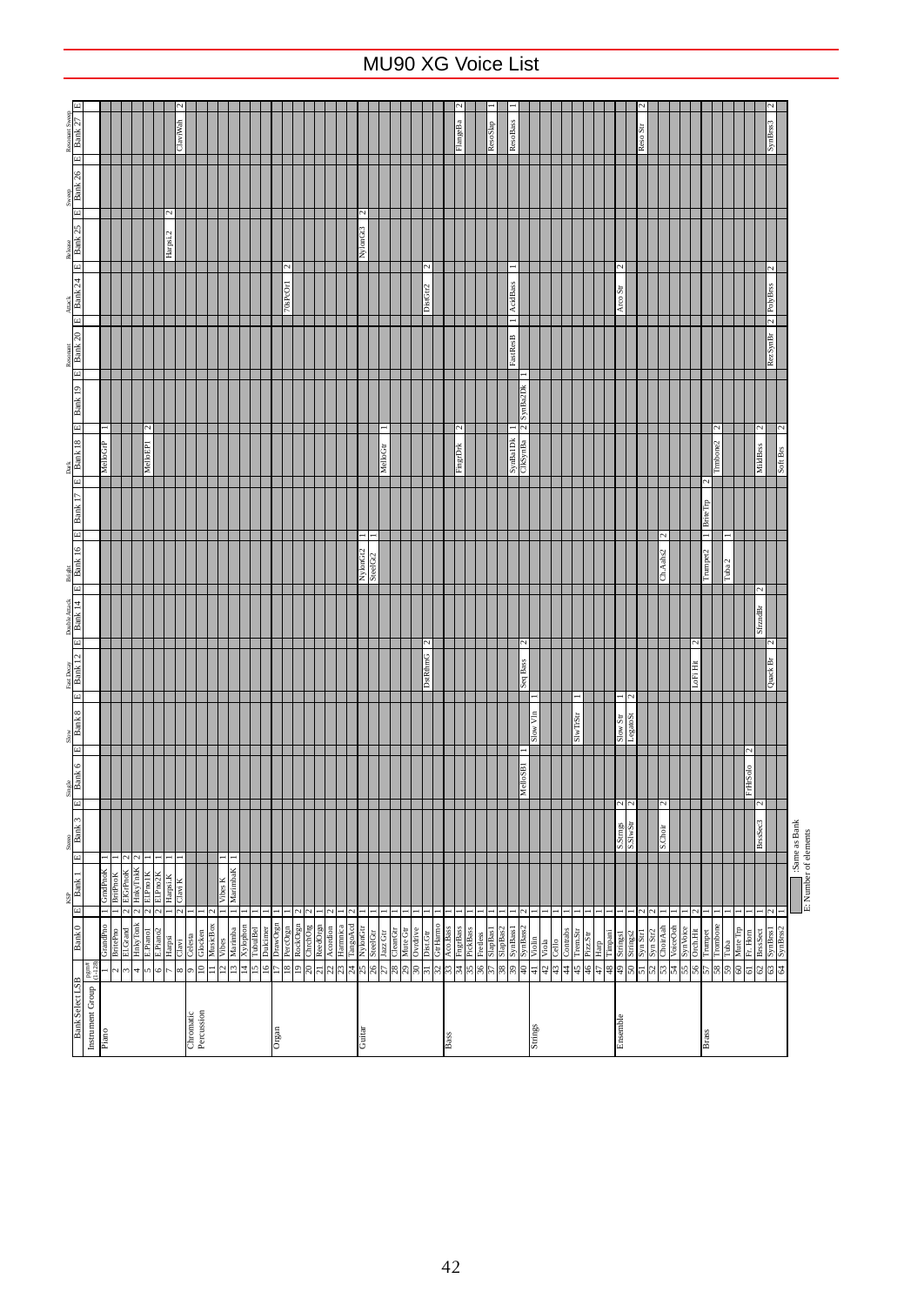| <b>Bank Select LSB</b>                                                                           | Bank 0                                                                                                                                                                                                                                                                                                                                                                                                                                                     | Bank 1<br>S)<br>Ξ        | Sereo<br>Bank<br>Ξ                   | Single<br>Bank 6<br>$\Box$ | $\begin{tabular}{ c c } \hline E & Bank & 8 \\ \hline \end{tabular}$ | $\boxed{\mathrm{E}}$ Bank 12 | $\boxed{\mathrm{E} \parallel \text{Bank 14}}$ | $\Box$<br>$\begin{array}{c c}\n\text{Bright} & \text{Bank 16}\n\end{array}$ | Bank 17            | $\Box$<br>$\frac{\text{Dark}}{\left \text{E}\right }$ Bank 18 | Bank 19                   | $\mathbb{E}$ Bank 20      | $\frac{\text{Mink} \cdot \text{Mink}}{\text{Bank } 24}$ | $\frac{25}{25}$<br>$\frac{\text{Redence}}{\left \mathbf{E}\right  \left \mathbf{Bank}\right }$ | $\frac{Swep}{ E  \cdot$ Bank 26 | $\begin{array}{c c}\n\hline\n\text{Resonant Swe} \\ \hline\n\end{array}$ |
|--------------------------------------------------------------------------------------------------|------------------------------------------------------------------------------------------------------------------------------------------------------------------------------------------------------------------------------------------------------------------------------------------------------------------------------------------------------------------------------------------------------------------------------------------------------------|--------------------------|--------------------------------------|----------------------------|----------------------------------------------------------------------|------------------------------|-----------------------------------------------|-----------------------------------------------------------------------------|--------------------|---------------------------------------------------------------|---------------------------|---------------------------|---------------------------------------------------------|------------------------------------------------------------------------------------------------|---------------------------------|--------------------------------------------------------------------------|
| Instrument Group $\left \begin{smallmatrix} \text{perm} \\ \text{quad} \end{smallmatrix}\right $ |                                                                                                                                                                                                                                                                                                                                                                                                                                                            |                          |                                      |                            |                                                                      |                              |                                               |                                                                             |                    |                                                               |                           |                           |                                                         |                                                                                                |                                 |                                                                          |
|                                                                                                  |                                                                                                                                                                                                                                                                                                                                                                                                                                                            |                          |                                      |                            |                                                                      |                              |                                               |                                                                             |                    |                                                               |                           |                           |                                                         |                                                                                                |                                 |                                                                          |
|                                                                                                  |                                                                                                                                                                                                                                                                                                                                                                                                                                                            |                          |                                      |                            |                                                                      |                              |                                               |                                                                             |                    |                                                               |                           |                           |                                                         |                                                                                                |                                 |                                                                          |
|                                                                                                  |                                                                                                                                                                                                                                                                                                                                                                                                                                                            |                          |                                      |                            |                                                                      |                              |                                               |                                                                             |                    |                                                               |                           |                           |                                                         |                                                                                                |                                 |                                                                          |
|                                                                                                  |                                                                                                                                                                                                                                                                                                                                                                                                                                                            | $\sim$                   |                                      |                            |                                                                      |                              |                                               |                                                                             |                    |                                                               |                           |                           |                                                         |                                                                                                |                                 |                                                                          |
|                                                                                                  | $\frac{63}{60}\frac{\frac{\text{Symodian}}{\text{Symodian}}}{\frac{\text{Re}{100}}\frac{\text{Symodian}}{\text{Symodian}}}}{\frac{\text{Re}{100}}\frac{\text{Re}{100}}{\frac{\text{Re}{100}}\frac{\text{Symodron}}{\text{Symodron}}}}{\frac{\text{Re}{100}}\frac{\text{Re}{100}}{\frac{\text{Re}{100}}\frac{\text{Symodron}}{\text{Symodron}}}}{\frac{\text{Re}{100}}\frac{\text{Re}{100}}{\frac{\text{Re}{100}}\frac{\text{Symodron}}{\text{Symodron}}}}$ |                          |                                      |                            |                                                                      |                              |                                               |                                                                             |                    |                                                               |                           |                           |                                                         |                                                                                                |                                 |                                                                          |
|                                                                                                  |                                                                                                                                                                                                                                                                                                                                                                                                                                                            |                          |                                      |                            |                                                                      |                              |                                               |                                                                             |                    |                                                               |                           |                           |                                                         |                                                                                                |                                 |                                                                          |
|                                                                                                  |                                                                                                                                                                                                                                                                                                                                                                                                                                                            | $\overline{a}$           |                                      |                            |                                                                      |                              |                                               |                                                                             |                    |                                                               |                           |                           |                                                         |                                                                                                |                                 |                                                                          |
|                                                                                                  |                                                                                                                                                                                                                                                                                                                                                                                                                                                            |                          |                                      |                            |                                                                      |                              |                                               |                                                                             |                    |                                                               |                           |                           |                                                         |                                                                                                |                                 |                                                                          |
|                                                                                                  |                                                                                                                                                                                                                                                                                                                                                                                                                                                            |                          |                                      |                            |                                                                      |                              |                                               |                                                                             |                    |                                                               |                           |                           |                                                         |                                                                                                |                                 |                                                                          |
|                                                                                                  |                                                                                                                                                                                                                                                                                                                                                                                                                                                            |                          |                                      |                            |                                                                      |                              |                                               |                                                                             |                    |                                                               |                           |                           |                                                         |                                                                                                |                                 |                                                                          |
|                                                                                                  |                                                                                                                                                                                                                                                                                                                                                                                                                                                            | 2<br>2                   |                                      |                            |                                                                      |                              |                                               |                                                                             |                    |                                                               |                           |                           |                                                         |                                                                                                |                                 |                                                                          |
|                                                                                                  |                                                                                                                                                                                                                                                                                                                                                                                                                                                            |                          |                                      |                            |                                                                      |                              |                                               |                                                                             |                    |                                                               |                           |                           |                                                         |                                                                                                |                                 |                                                                          |
|                                                                                                  |                                                                                                                                                                                                                                                                                                                                                                                                                                                            | $\vdash$                 |                                      |                            |                                                                      |                              |                                               |                                                                             |                    |                                                               |                           |                           |                                                         |                                                                                                |                                 |                                                                          |
| Synth Lead                                                                                       |                                                                                                                                                                                                                                                                                                                                                                                                                                                            |                          |                                      | SquarLd2<br>Saw Ld 2       | ∾∣∾<br>LMSquare<br>ThickSaw                                          |                              |                                               |                                                                             |                    | Hollow                                                        | $\sim$<br><b>Shroud</b>   |                           |                                                         |                                                                                                |                                 |                                                                          |
|                                                                                                  |                                                                                                                                                                                                                                                                                                                                                                                                                                                            |                          |                                      |                            |                                                                      |                              |                                               |                                                                             |                    | Dyna Saw                                                      | Digi Saw                  | $\sim$<br><b>Big Lead</b> | $\sim$<br>HeavySyn                                      | $\sim$<br>WaspySyn                                                                             | Mondo                           | RezzySaw                                                                 |
|                                                                                                  |                                                                                                                                                                                                                                                                                                                                                                                                                                                            | 2<br>2                   |                                      |                            |                                                                      |                              |                                               |                                                                             |                    |                                                               |                           |                           |                                                         |                                                                                                |                                 |                                                                          |
|                                                                                                  |                                                                                                                                                                                                                                                                                                                                                                                                                                                            |                          |                                      |                            |                                                                      |                              |                                               |                                                                             |                    |                                                               |                           |                           |                                                         |                                                                                                |                                 |                                                                          |
|                                                                                                  |                                                                                                                                                                                                                                                                                                                                                                                                                                                            | $\sim$ $\sim$            |                                      |                            |                                                                      |                              |                                               |                                                                             |                    |                                                               |                           |                           | $\sim$<br>SynthAah                                      |                                                                                                |                                 |                                                                          |
|                                                                                                  |                                                                                                                                                                                                                                                                                                                                                                                                                                                            | $\sim$                   |                                      |                            |                                                                      |                              |                                               |                                                                             |                    |                                                               |                           |                           |                                                         |                                                                                                |                                 |                                                                          |
|                                                                                                  |                                                                                                                                                                                                                                                                                                                                                                                                                                                            | $\overline{c}$           |                                      |                            |                                                                      |                              |                                               | <b>Big&amp;Low</b>                                                          |                    |                                                               |                           |                           |                                                         |                                                                                                |                                 |                                                                          |
| Synth Pad                                                                                        |                                                                                                                                                                                                                                                                                                                                                                                                                                                            |                          |                                      |                            |                                                                      |                              |                                               | ThickPad                                                                    |                    | ⊩∾<br>Sine Pad                                                |                           |                           |                                                         |                                                                                                |                                 |                                                                          |
|                                                                                                  |                                                                                                                                                                                                                                                                                                                                                                                                                                                            | $\sim$                   |                                      |                            |                                                                      |                              |                                               | ∣∾                                                                          | $\sim$<br>Soft Pad |                                                               |                           |                           |                                                         |                                                                                                |                                 |                                                                          |
|                                                                                                  |                                                                                                                                                                                                                                                                                                                                                                                                                                                            |                          |                                      |                            |                                                                      |                              |                                               |                                                                             |                    |                                                               |                           |                           |                                                         |                                                                                                |                                 |                                                                          |
|                                                                                                  |                                                                                                                                                                                                                                                                                                                                                                                                                                                            | 2                        |                                      |                            |                                                                      |                              |                                               |                                                                             |                    |                                                               |                           |                           |                                                         |                                                                                                |                                 |                                                                          |
|                                                                                                  |                                                                                                                                                                                                                                                                                                                                                                                                                                                            |                          |                                      |                            |                                                                      |                              |                                               |                                                                             |                    |                                                               |                           |                           |                                                         |                                                                                                |                                 |                                                                          |
|                                                                                                  |                                                                                                                                                                                                                                                                                                                                                                                                                                                            | $\sim$ $\sim$            |                                      |                            |                                                                      |                              |                                               |                                                                             |                    |                                                               |                           |                           |                                                         |                                                                                                |                                 |                                                                          |
|                                                                                                  |                                                                                                                                                                                                                                                                                                                                                                                                                                                            |                          |                                      |                            |                                                                      |                              |                                               |                                                                             |                    |                                                               |                           | Shwimmer                  |                                                         |                                                                                                |                                 | Converge                                                                 |
| Synth Effects                                                                                    |                                                                                                                                                                                                                                                                                                                                                                                                                                                            | M                        |                                      |                            |                                                                      |                              |                                               |                                                                             |                    |                                                               |                           |                           |                                                         |                                                                                                |                                 |                                                                          |
|                                                                                                  | SoundTrk<br>$98$                                                                                                                                                                                                                                                                                                                                                                                                                                           | $\sim$                   |                                      |                            |                                                                      | $\sim$<br>mDrCmp             | Popoorn                                       |                                                                             |                    | TinyBel                                                       |                           |                           |                                                         |                                                                                                |                                 | Prologue                                                                 |
|                                                                                                  |                                                                                                                                                                                                                                                                                                                                                                                                                                                            | 222                      |                                      |                            |                                                                      |                              |                                               |                                                                             |                    | $\frac{2}{2}$<br>WarmAtms                                     | $\sim$<br><b>HollwRls</b> |                           |                                                         |                                                                                                |                                 |                                                                          |
|                                                                                                  |                                                                                                                                                                                                                                                                                                                                                                                                                                                            |                          |                                      |                            |                                                                      |                              |                                               |                                                                             |                    |                                                               |                           |                           |                                                         |                                                                                                |                                 |                                                                          |
|                                                                                                  |                                                                                                                                                                                                                                                                                                                                                                                                                                                            | $\sim$                   |                                      |                            |                                                                      |                              |                                               |                                                                             |                    |                                                               |                           |                           |                                                         |                                                                                                |                                 |                                                                          |
|                                                                                                  |                                                                                                                                                                                                                                                                                                                                                                                                                                                            | 2                        |                                      |                            | N<br>Echoes <sub>2</sub>                                             |                              | 2<br>Echo Pan                                 |                                                                             |                    |                                                               |                           |                           |                                                         |                                                                                                |                                 |                                                                          |
|                                                                                                  |                                                                                                                                                                                                                                                                                                                                                                                                                                                            | $\sim$                   |                                      |                            |                                                                      |                              |                                               |                                                                             |                    |                                                               |                           |                           |                                                         |                                                                                                |                                 |                                                                          |
|                                                                                                  |                                                                                                                                                                                                                                                                                                                                                                                                                                                            |                          |                                      |                            |                                                                      |                              |                                               |                                                                             |                    |                                                               |                           |                           |                                                         |                                                                                                |                                 |                                                                          |
|                                                                                                  |                                                                                                                                                                                                                                                                                                                                                                                                                                                            |                          |                                      |                            |                                                                      |                              |                                               |                                                                             |                    |                                                               |                           |                           |                                                         |                                                                                                |                                 |                                                                          |
|                                                                                                  |                                                                                                                                                                                                                                                                                                                                                                                                                                                            |                          |                                      |                            |                                                                      |                              |                                               |                                                                             |                    |                                                               |                           |                           |                                                         |                                                                                                |                                 |                                                                          |
|                                                                                                  |                                                                                                                                                                                                                                                                                                                                                                                                                                                            |                          |                                      |                            |                                                                      |                              |                                               |                                                                             |                    |                                                               |                           |                           |                                                         |                                                                                                |                                 |                                                                          |
|                                                                                                  |                                                                                                                                                                                                                                                                                                                                                                                                                                                            | $\sim$                   |                                      |                            |                                                                      |                              |                                               |                                                                             |                    |                                                               |                           |                           |                                                         |                                                                                                |                                 |                                                                          |
|                                                                                                  |                                                                                                                                                                                                                                                                                                                                                                                                                                                            |                          |                                      |                            |                                                                      |                              |                                               |                                                                             |                    |                                                               |                           |                           |                                                         |                                                                                                |                                 |                                                                          |
|                                                                                                  | 112 Shanai<br>113 TnklBell                                                                                                                                                                                                                                                                                                                                                                                                                                 |                          |                                      |                            |                                                                      |                              |                                               |                                                                             |                    |                                                               |                           |                           |                                                         |                                                                                                |                                 |                                                                          |
| Percussive                                                                                       |                                                                                                                                                                                                                                                                                                                                                                                                                                                            | $\overline{c}$<br>$\sim$ |                                      |                            |                                                                      |                              |                                               |                                                                             |                    |                                                               |                           |                           |                                                         |                                                                                                |                                 |                                                                          |
|                                                                                                  |                                                                                                                                                                                                                                                                                                                                                                                                                                                            | $\sim$                   |                                      |                            |                                                                      |                              |                                               |                                                                             |                    |                                                               |                           |                           |                                                         |                                                                                                |                                 |                                                                          |
|                                                                                                  |                                                                                                                                                                                                                                                                                                                                                                                                                                                            |                          |                                      |                            |                                                                      |                              |                                               |                                                                             |                    |                                                               |                           |                           |                                                         |                                                                                                |                                 |                                                                          |
|                                                                                                  |                                                                                                                                                                                                                                                                                                                                                                                                                                                            |                          |                                      |                            |                                                                      |                              |                                               |                                                                             |                    |                                                               |                           |                           |                                                         |                                                                                                |                                 |                                                                          |
|                                                                                                  |                                                                                                                                                                                                                                                                                                                                                                                                                                                            |                          |                                      |                            |                                                                      |                              |                                               |                                                                             |                    |                                                               |                           |                           |                                                         |                                                                                                |                                 |                                                                          |
|                                                                                                  |                                                                                                                                                                                                                                                                                                                                                                                                                                                            |                          |                                      |                            |                                                                      |                              |                                               |                                                                             |                    |                                                               |                           |                           |                                                         |                                                                                                |                                 |                                                                          |
| Sound Effects                                                                                    |                                                                                                                                                                                                                                                                                                                                                                                                                                                            |                          |                                      |                            |                                                                      |                              |                                               |                                                                             |                    |                                                               |                           |                           |                                                         |                                                                                                |                                 |                                                                          |
|                                                                                                  |                                                                                                                                                                                                                                                                                                                                                                                                                                                            |                          |                                      |                            |                                                                      |                              |                                               |                                                                             |                    |                                                               |                           |                           |                                                         |                                                                                                |                                 |                                                                          |
|                                                                                                  |                                                                                                                                                                                                                                                                                                                                                                                                                                                            | $\sim$                   |                                      |                            |                                                                      |                              |                                               |                                                                             |                    |                                                               |                           |                           |                                                         |                                                                                                |                                 |                                                                          |
|                                                                                                  | 124 Tweet                                                                                                                                                                                                                                                                                                                                                                                                                                                  | $\sim$                   |                                      |                            |                                                                      |                              |                                               |                                                                             |                    |                                                               |                           |                           |                                                         |                                                                                                |                                 |                                                                          |
|                                                                                                  |                                                                                                                                                                                                                                                                                                                                                                                                                                                            |                          |                                      |                            |                                                                      |                              |                                               |                                                                             |                    |                                                               |                           |                           |                                                         |                                                                                                |                                 |                                                                          |
|                                                                                                  | $\begin{tabular}{c c} 125 \quad {\rm Tehbone} \\ \hline 126 \quad {\rm Helier} \\ \hline 127 \quad {\rm Applause} \\ \hline 128 \quad {\rm Gumshot} \\ \end{tabular}$                                                                                                                                                                                                                                                                                      |                          |                                      |                            |                                                                      |                              |                                               |                                                                             |                    |                                                               |                           |                           |                                                         |                                                                                                |                                 |                                                                          |
|                                                                                                  |                                                                                                                                                                                                                                                                                                                                                                                                                                                            |                          |                                      |                            |                                                                      |                              |                                               |                                                                             |                    |                                                               |                           |                           |                                                         |                                                                                                |                                 |                                                                          |
|                                                                                                  |                                                                                                                                                                                                                                                                                                                                                                                                                                                            |                          |                                      |                            |                                                                      |                              |                                               |                                                                             |                    |                                                               |                           |                           |                                                         |                                                                                                |                                 |                                                                          |
|                                                                                                  |                                                                                                                                                                                                                                                                                                                                                                                                                                                            | L                        | Same as Bank 0:<br>imber of elements |                            |                                                                      |                              |                                               |                                                                             |                    |                                                               |                           |                           |                                                         |                                                                                                |                                 |                                                                          |
|                                                                                                  |                                                                                                                                                                                                                                                                                                                                                                                                                                                            |                          |                                      |                            |                                                                      |                              |                                               |                                                                             |                    |                                                               |                           |                           |                                                         |                                                                                                |                                 |                                                                          |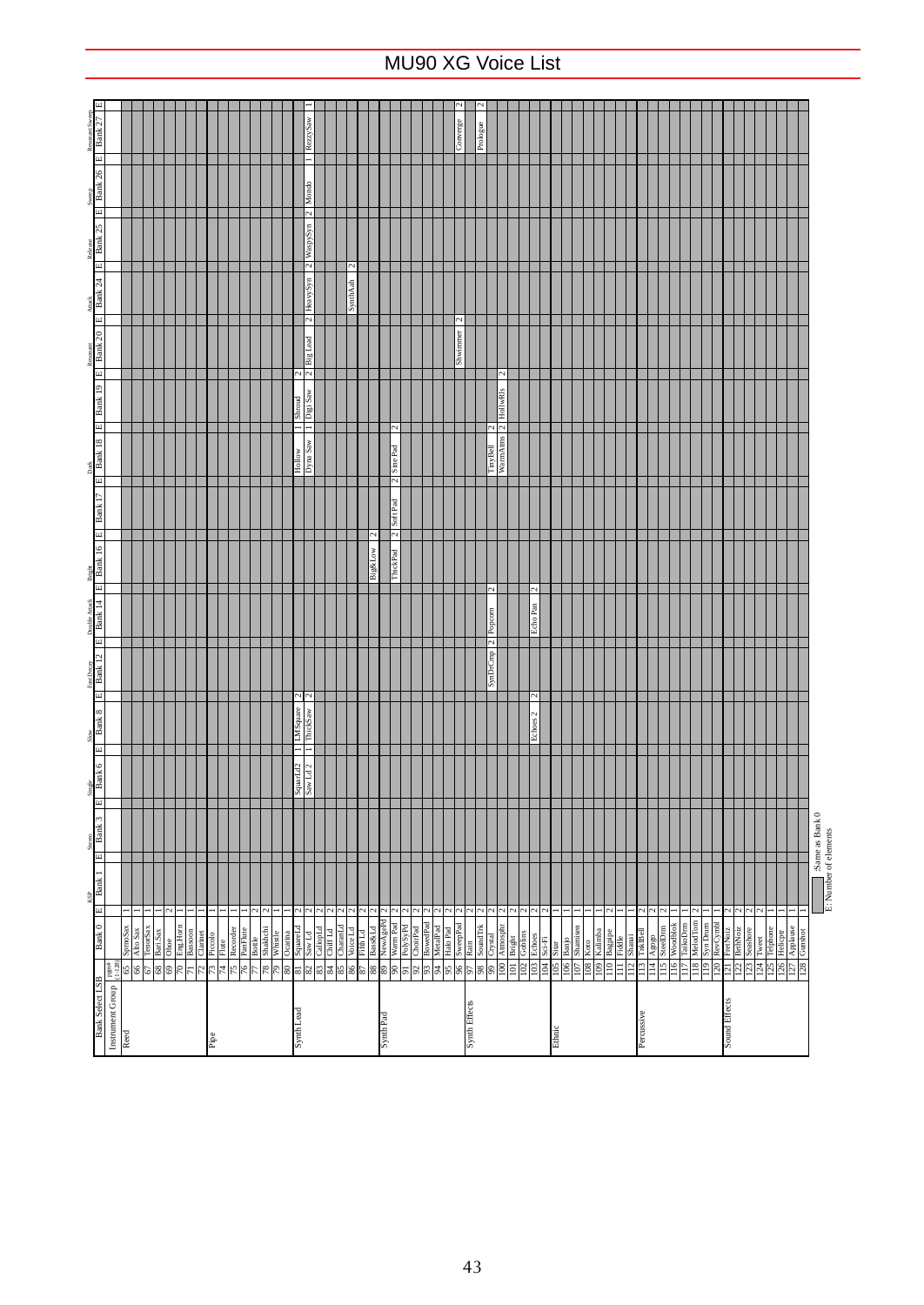| $\sim$<br>$\sim$<br>$\sim$<br>–  പ<br>÷<br>$\sim$<br>2<br>AcoHarmo<br>TngoAcd2<br>SineMrmb<br>$2$   AnaBrss2<br>$\frac{\text{Organ Ba}}{\text{J} \text{a}\text{Organ}}$<br>VoiceDoo<br>AnaVoice<br>Mute Trp2<br>AnaBrss <sub>1</sub><br>Clean G <sub>C</sub><br>X WireBa<br>StrngAah<br>Impact<br>Dark Trp<br>RotaryOr<br>OrgFlute<br>Jazzy Ba<br>BrghtTrb<br>60sEl.PI<br>PulseClv<br>Syn Str4<br>Slapper<br>$70s$ Str<br>Orbiter<br>Orgel<br>2<br> a <br>$\sim$<br>∣ন∣ন<br>$\sim$<br>AnVelBr2<br>RckRthm <sub>1</sub><br>AnVelBr1<br>HardVibe<br>VXUprght<br>FngBass2<br>VXEPI<br>VXEP2<br>lazz Man<br>Velo.Str<br>$\frac{2}{2}$ ম<br>⊩∾<br>$\sim$<br>$\overline{c}$<br>RckRthm2<br>/elGtHrm<br>FunkGtr2<br>FngrSlap<br>VeloSlap<br>Gt.Pinch<br>$\sim$<br>⊩∾<br><b>DXKotoEP</b><br>TremOrch<br>MelloBrs<br>$\sim$<br>⊩∾<br>$\sim$<br>2<br>∣∾<br>$\sim$<br>2<br>$\sim$<br>Z<br>$\mathbf{c}$<br>$DX+Analg$<br>EIGrPno3<br>FeedbGt2<br>Stl &Body<br>MuteStIG<br>ChoirBrs<br>DX Bass<br>Kingdom<br>Orchstr2<br>Hi Brass<br>Dream<br>Choral<br>$\overline{2}$<br>$\overline{\mathcal{L}}$<br>222<br>$\overline{\mathbb{R}}$<br>$\overline{c}$<br>$\sim$ $\sim$<br>$\sim$<br>l٣<br>2<br>$\sim$ $\sim$<br>$\sim$ $\sim$<br>$\sim$<br>lا<br>$\sim$<br>$\sim$<br>$\sim$<br>JazzRthm<br>Ba&DstEG<br>Notre Dam<br>Puff Org<br>SynBrss4<br>EIGrPno2<br>HardELP<br>DX Phase<br>FeedbkGt<br>TechnoBa<br>ModulrBa<br>YangChin<br>SyBrsSub<br>Warm Str<br>GrandPad<br>Nyln&Stl<br>BrssSec2<br>SyVoice2<br>$16 + 2^{10}$<br>Orchestr<br>FunkGtr1<br>Susp.Str<br>ChoirStr<br>PianoStr<br><b>BrssFall</b><br>$\sim$<br>$\sim$<br>Even Bar<br>Dst.5ths<br>$\frac{2}{2}$<br>$\overline{c}$<br>$\sim$<br>PowerGtI<br>60sDrOr3<br>HornOrch<br>PercOrg2 | NNNN<br>Thum&Slp<br>70sDrOr2<br>WarnJzOr<br>MellowTb<br>Mod.Bass<br>MidT.Gtr<br>GtFeedbk<br>SloRotar<br>TrmOrgFl<br>Male Aah<br>DrkTpSft<br>$2$ BrssStab<br>Sqr.Bass<br>AtkPulse<br>PierceCl<br>Strings3<br>Syn Str5 |
|----------------------------------------------------------------------------------------------------------------------------------------------------------------------------------------------------------------------------------------------------------------------------------------------------------------------------------------------------------------------------------------------------------------------------------------------------------------------------------------------------------------------------------------------------------------------------------------------------------------------------------------------------------------------------------------------------------------------------------------------------------------------------------------------------------------------------------------------------------------------------------------------------------------------------------------------------------------------------------------------------------------------------------------------------------------------------------------------------------------------------------------------------------------------------------------------------------------------------------------------------------------------------------------------------------------------------------------------------------------------------------------------------------------------------------------------------------------------------------------------------------------------------------------------------------------------------------------------------------------------------------------------------------------------------------------------------------------------------------|----------------------------------------------------------------------------------------------------------------------------------------------------------------------------------------------------------------------|
|                                                                                                                                                                                                                                                                                                                                                                                                                                                                                                                                                                                                                                                                                                                                                                                                                                                                                                                                                                                                                                                                                                                                                                                                                                                                                                                                                                                                                                                                                                                                                                                                                                                                                                                                  |                                                                                                                                                                                                                      |
|                                                                                                                                                                                                                                                                                                                                                                                                                                                                                                                                                                                                                                                                                                                                                                                                                                                                                                                                                                                                                                                                                                                                                                                                                                                                                                                                                                                                                                                                                                                                                                                                                                                                                                                                  |                                                                                                                                                                                                                      |
|                                                                                                                                                                                                                                                                                                                                                                                                                                                                                                                                                                                                                                                                                                                                                                                                                                                                                                                                                                                                                                                                                                                                                                                                                                                                                                                                                                                                                                                                                                                                                                                                                                                                                                                                  |                                                                                                                                                                                                                      |
|                                                                                                                                                                                                                                                                                                                                                                                                                                                                                                                                                                                                                                                                                                                                                                                                                                                                                                                                                                                                                                                                                                                                                                                                                                                                                                                                                                                                                                                                                                                                                                                                                                                                                                                                  |                                                                                                                                                                                                                      |
|                                                                                                                                                                                                                                                                                                                                                                                                                                                                                                                                                                                                                                                                                                                                                                                                                                                                                                                                                                                                                                                                                                                                                                                                                                                                                                                                                                                                                                                                                                                                                                                                                                                                                                                                  |                                                                                                                                                                                                                      |
|                                                                                                                                                                                                                                                                                                                                                                                                                                                                                                                                                                                                                                                                                                                                                                                                                                                                                                                                                                                                                                                                                                                                                                                                                                                                                                                                                                                                                                                                                                                                                                                                                                                                                                                                  |                                                                                                                                                                                                                      |
|                                                                                                                                                                                                                                                                                                                                                                                                                                                                                                                                                                                                                                                                                                                                                                                                                                                                                                                                                                                                                                                                                                                                                                                                                                                                                                                                                                                                                                                                                                                                                                                                                                                                                                                                  |                                                                                                                                                                                                                      |
|                                                                                                                                                                                                                                                                                                                                                                                                                                                                                                                                                                                                                                                                                                                                                                                                                                                                                                                                                                                                                                                                                                                                                                                                                                                                                                                                                                                                                                                                                                                                                                                                                                                                                                                                  |                                                                                                                                                                                                                      |
|                                                                                                                                                                                                                                                                                                                                                                                                                                                                                                                                                                                                                                                                                                                                                                                                                                                                                                                                                                                                                                                                                                                                                                                                                                                                                                                                                                                                                                                                                                                                                                                                                                                                                                                                  |                                                                                                                                                                                                                      |
|                                                                                                                                                                                                                                                                                                                                                                                                                                                                                                                                                                                                                                                                                                                                                                                                                                                                                                                                                                                                                                                                                                                                                                                                                                                                                                                                                                                                                                                                                                                                                                                                                                                                                                                                  |                                                                                                                                                                                                                      |
|                                                                                                                                                                                                                                                                                                                                                                                                                                                                                                                                                                                                                                                                                                                                                                                                                                                                                                                                                                                                                                                                                                                                                                                                                                                                                                                                                                                                                                                                                                                                                                                                                                                                                                                                  |                                                                                                                                                                                                                      |
|                                                                                                                                                                                                                                                                                                                                                                                                                                                                                                                                                                                                                                                                                                                                                                                                                                                                                                                                                                                                                                                                                                                                                                                                                                                                                                                                                                                                                                                                                                                                                                                                                                                                                                                                  |                                                                                                                                                                                                                      |
|                                                                                                                                                                                                                                                                                                                                                                                                                                                                                                                                                                                                                                                                                                                                                                                                                                                                                                                                                                                                                                                                                                                                                                                                                                                                                                                                                                                                                                                                                                                                                                                                                                                                                                                                  |                                                                                                                                                                                                                      |
|                                                                                                                                                                                                                                                                                                                                                                                                                                                                                                                                                                                                                                                                                                                                                                                                                                                                                                                                                                                                                                                                                                                                                                                                                                                                                                                                                                                                                                                                                                                                                                                                                                                                                                                                  |                                                                                                                                                                                                                      |
|                                                                                                                                                                                                                                                                                                                                                                                                                                                                                                                                                                                                                                                                                                                                                                                                                                                                                                                                                                                                                                                                                                                                                                                                                                                                                                                                                                                                                                                                                                                                                                                                                                                                                                                                  |                                                                                                                                                                                                                      |
|                                                                                                                                                                                                                                                                                                                                                                                                                                                                                                                                                                                                                                                                                                                                                                                                                                                                                                                                                                                                                                                                                                                                                                                                                                                                                                                                                                                                                                                                                                                                                                                                                                                                                                                                  |                                                                                                                                                                                                                      |
|                                                                                                                                                                                                                                                                                                                                                                                                                                                                                                                                                                                                                                                                                                                                                                                                                                                                                                                                                                                                                                                                                                                                                                                                                                                                                                                                                                                                                                                                                                                                                                                                                                                                                                                                  |                                                                                                                                                                                                                      |
|                                                                                                                                                                                                                                                                                                                                                                                                                                                                                                                                                                                                                                                                                                                                                                                                                                                                                                                                                                                                                                                                                                                                                                                                                                                                                                                                                                                                                                                                                                                                                                                                                                                                                                                                  |                                                                                                                                                                                                                      |
|                                                                                                                                                                                                                                                                                                                                                                                                                                                                                                                                                                                                                                                                                                                                                                                                                                                                                                                                                                                                                                                                                                                                                                                                                                                                                                                                                                                                                                                                                                                                                                                                                                                                                                                                  |                                                                                                                                                                                                                      |
|                                                                                                                                                                                                                                                                                                                                                                                                                                                                                                                                                                                                                                                                                                                                                                                                                                                                                                                                                                                                                                                                                                                                                                                                                                                                                                                                                                                                                                                                                                                                                                                                                                                                                                                                  |                                                                                                                                                                                                                      |
|                                                                                                                                                                                                                                                                                                                                                                                                                                                                                                                                                                                                                                                                                                                                                                                                                                                                                                                                                                                                                                                                                                                                                                                                                                                                                                                                                                                                                                                                                                                                                                                                                                                                                                                                  |                                                                                                                                                                                                                      |
|                                                                                                                                                                                                                                                                                                                                                                                                                                                                                                                                                                                                                                                                                                                                                                                                                                                                                                                                                                                                                                                                                                                                                                                                                                                                                                                                                                                                                                                                                                                                                                                                                                                                                                                                  |                                                                                                                                                                                                                      |
|                                                                                                                                                                                                                                                                                                                                                                                                                                                                                                                                                                                                                                                                                                                                                                                                                                                                                                                                                                                                                                                                                                                                                                                                                                                                                                                                                                                                                                                                                                                                                                                                                                                                                                                                  |                                                                                                                                                                                                                      |
|                                                                                                                                                                                                                                                                                                                                                                                                                                                                                                                                                                                                                                                                                                                                                                                                                                                                                                                                                                                                                                                                                                                                                                                                                                                                                                                                                                                                                                                                                                                                                                                                                                                                                                                                  |                                                                                                                                                                                                                      |
|                                                                                                                                                                                                                                                                                                                                                                                                                                                                                                                                                                                                                                                                                                                                                                                                                                                                                                                                                                                                                                                                                                                                                                                                                                                                                                                                                                                                                                                                                                                                                                                                                                                                                                                                  |                                                                                                                                                                                                                      |
|                                                                                                                                                                                                                                                                                                                                                                                                                                                                                                                                                                                                                                                                                                                                                                                                                                                                                                                                                                                                                                                                                                                                                                                                                                                                                                                                                                                                                                                                                                                                                                                                                                                                                                                                  |                                                                                                                                                                                                                      |
|                                                                                                                                                                                                                                                                                                                                                                                                                                                                                                                                                                                                                                                                                                                                                                                                                                                                                                                                                                                                                                                                                                                                                                                                                                                                                                                                                                                                                                                                                                                                                                                                                                                                                                                                  |                                                                                                                                                                                                                      |
|                                                                                                                                                                                                                                                                                                                                                                                                                                                                                                                                                                                                                                                                                                                                                                                                                                                                                                                                                                                                                                                                                                                                                                                                                                                                                                                                                                                                                                                                                                                                                                                                                                                                                                                                  |                                                                                                                                                                                                                      |
|                                                                                                                                                                                                                                                                                                                                                                                                                                                                                                                                                                                                                                                                                                                                                                                                                                                                                                                                                                                                                                                                                                                                                                                                                                                                                                                                                                                                                                                                                                                                                                                                                                                                                                                                  |                                                                                                                                                                                                                      |
|                                                                                                                                                                                                                                                                                                                                                                                                                                                                                                                                                                                                                                                                                                                                                                                                                                                                                                                                                                                                                                                                                                                                                                                                                                                                                                                                                                                                                                                                                                                                                                                                                                                                                                                                  |                                                                                                                                                                                                                      |
|                                                                                                                                                                                                                                                                                                                                                                                                                                                                                                                                                                                                                                                                                                                                                                                                                                                                                                                                                                                                                                                                                                                                                                                                                                                                                                                                                                                                                                                                                                                                                                                                                                                                                                                                  |                                                                                                                                                                                                                      |
|                                                                                                                                                                                                                                                                                                                                                                                                                                                                                                                                                                                                                                                                                                                                                                                                                                                                                                                                                                                                                                                                                                                                                                                                                                                                                                                                                                                                                                                                                                                                                                                                                                                                                                                                  |                                                                                                                                                                                                                      |
|                                                                                                                                                                                                                                                                                                                                                                                                                                                                                                                                                                                                                                                                                                                                                                                                                                                                                                                                                                                                                                                                                                                                                                                                                                                                                                                                                                                                                                                                                                                                                                                                                                                                                                                                  |                                                                                                                                                                                                                      |
|                                                                                                                                                                                                                                                                                                                                                                                                                                                                                                                                                                                                                                                                                                                                                                                                                                                                                                                                                                                                                                                                                                                                                                                                                                                                                                                                                                                                                                                                                                                                                                                                                                                                                                                                  |                                                                                                                                                                                                                      |
|                                                                                                                                                                                                                                                                                                                                                                                                                                                                                                                                                                                                                                                                                                                                                                                                                                                                                                                                                                                                                                                                                                                                                                                                                                                                                                                                                                                                                                                                                                                                                                                                                                                                                                                                  |                                                                                                                                                                                                                      |
|                                                                                                                                                                                                                                                                                                                                                                                                                                                                                                                                                                                                                                                                                                                                                                                                                                                                                                                                                                                                                                                                                                                                                                                                                                                                                                                                                                                                                                                                                                                                                                                                                                                                                                                                  |                                                                                                                                                                                                                      |
|                                                                                                                                                                                                                                                                                                                                                                                                                                                                                                                                                                                                                                                                                                                                                                                                                                                                                                                                                                                                                                                                                                                                                                                                                                                                                                                                                                                                                                                                                                                                                                                                                                                                                                                                  |                                                                                                                                                                                                                      |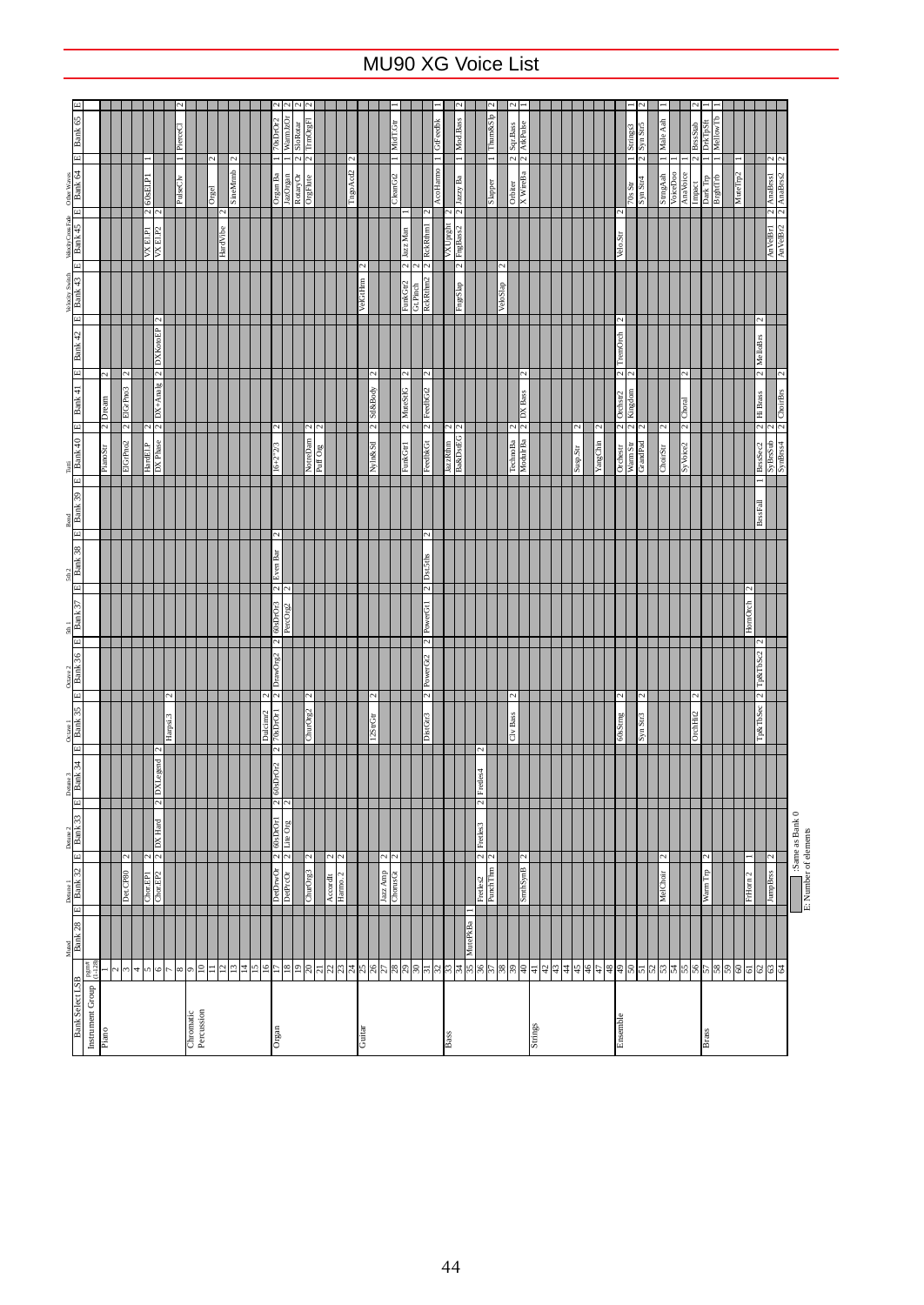| <b>Bank Select LSB</b>                                                             |                                                                                                                                                                                                                                                                       | $\begin{array}{ c c c }\n\hline\n\text{Mused} & \text{Determine 1} \\ \hline\n\text{Bank 28} & \text{E} & \text{Bank 32}\n\end{array}$ | $E$ Bank 33                         | nomma 3 (america Camera) (america) en 1890, america de la Roma de la Roma de la Roma de Roma de Manacha Comence<br> E  Bank 34  E  Bank 35  E  Bank 37  E  Bank 38  E  Bank 39  E  Bank 40  E  Bank 42  E  Bank 42  E  Bank 45 |                                      |                   |  |                                       |                    |                    |               |                    |                                                                        | 띄                                                       |
|------------------------------------------------------------------------------------|-----------------------------------------------------------------------------------------------------------------------------------------------------------------------------------------------------------------------------------------------------------------------|----------------------------------------------------------------------------------------------------------------------------------------|-------------------------------------|--------------------------------------------------------------------------------------------------------------------------------------------------------------------------------------------------------------------------------|--------------------------------------|-------------------|--|---------------------------------------|--------------------|--------------------|---------------|--------------------|------------------------------------------------------------------------|---------------------------------------------------------|
|                                                                                    |                                                                                                                                                                                                                                                                       |                                                                                                                                        |                                     |                                                                                                                                                                                                                                |                                      |                   |  |                                       |                    |                    |               |                    |                                                                        |                                                         |
| Instrument Group $\begin{vmatrix} \text{perm} \\ \text{0.128} \\ 65 \end{vmatrix}$ |                                                                                                                                                                                                                                                                       |                                                                                                                                        |                                     |                                                                                                                                                                                                                                |                                      |                   |  |                                       |                    |                    |               |                    |                                                                        |                                                         |
|                                                                                    |                                                                                                                                                                                                                                                                       |                                                                                                                                        |                                     |                                                                                                                                                                                                                                |                                      |                   |  |                                       |                    |                    | N<br>HyprAlto |                    |                                                                        |                                                         |
|                                                                                    | 의디워잉히이잉의                                                                                                                                                                                                                                                              |                                                                                                                                        |                                     |                                                                                                                                                                                                                                |                                      |                   |  | $\sim$ $\sim$<br>Sax Sect<br>BrthTnSx | N<br>oftTenr       |                    |               |                    | TnrSax 2                                                               |                                                         |
|                                                                                    |                                                                                                                                                                                                                                                                       |                                                                                                                                        |                                     |                                                                                                                                                                                                                                |                                      |                   |  |                                       |                    |                    |               |                    |                                                                        |                                                         |
|                                                                                    |                                                                                                                                                                                                                                                                       |                                                                                                                                        |                                     |                                                                                                                                                                                                                                |                                      |                   |  |                                       |                    |                    |               |                    |                                                                        |                                                         |
|                                                                                    |                                                                                                                                                                                                                                                                       |                                                                                                                                        |                                     |                                                                                                                                                                                                                                |                                      |                   |  |                                       |                    |                    |               |                    |                                                                        |                                                         |
|                                                                                    |                                                                                                                                                                                                                                                                       |                                                                                                                                        |                                     |                                                                                                                                                                                                                                |                                      |                   |  |                                       |                    |                    |               |                    |                                                                        |                                                         |
| Pipe                                                                               | 73                                                                                                                                                                                                                                                                    |                                                                                                                                        |                                     |                                                                                                                                                                                                                                |                                      |                   |  |                                       |                    |                    |               |                    |                                                                        |                                                         |
|                                                                                    | $\overline{7}$                                                                                                                                                                                                                                                        |                                                                                                                                        |                                     |                                                                                                                                                                                                                                |                                      |                   |  |                                       |                    |                    |               |                    |                                                                        |                                                         |
|                                                                                    | <b>KKKKKR</b> E                                                                                                                                                                                                                                                       |                                                                                                                                        |                                     |                                                                                                                                                                                                                                |                                      |                   |  |                                       |                    |                    |               |                    | PanFlut2                                                               |                                                         |
|                                                                                    |                                                                                                                                                                                                                                                                       |                                                                                                                                        |                                     |                                                                                                                                                                                                                                |                                      |                   |  |                                       |                    |                    |               |                    |                                                                        |                                                         |
|                                                                                    |                                                                                                                                                                                                                                                                       |                                                                                                                                        |                                     |                                                                                                                                                                                                                                |                                      |                   |  |                                       |                    |                    |               |                    |                                                                        |                                                         |
|                                                                                    |                                                                                                                                                                                                                                                                       |                                                                                                                                        |                                     |                                                                                                                                                                                                                                |                                      |                   |  |                                       |                    |                    |               |                    |                                                                        |                                                         |
|                                                                                    |                                                                                                                                                                                                                                                                       |                                                                                                                                        |                                     |                                                                                                                                                                                                                                |                                      |                   |  |                                       |                    |                    |               |                    |                                                                        |                                                         |
| Synth Lead                                                                         |                                                                                                                                                                                                                                                                       | DoublSaw                                                                                                                               | $\sim$                              |                                                                                                                                                                                                                                | 22<br>Toy Lead<br>20x                | $\sim$<br>Dim Saw |  | $\sim$<br>PulseSaw                    | $\sim$<br>Dr.Lead  |                    |               | $\sim$<br>VeloLead | $\frac{1}{2}$<br>Mellow                                                | SoloSine                                                |
|                                                                                    |                                                                                                                                                                                                                                                                       |                                                                                                                                        |                                     |                                                                                                                                                                                                                                |                                      |                   |  |                                       |                    |                    |               |                    |                                                                        |                                                         |
|                                                                                    |                                                                                                                                                                                                                                                                       |                                                                                                                                        |                                     |                                                                                                                                                                                                                                |                                      |                   |  |                                       |                    |                    |               |                    |                                                                        |                                                         |
|                                                                                    |                                                                                                                                                                                                                                                                       |                                                                                                                                        |                                     |                                                                                                                                                                                                                                |                                      |                   |  |                                       |                    |                    |               |                    | $\frac{2}{2}$ $\frac{2}{2}$<br>Digger<br>Vent Syn<br>Rubby<br>DistLead | PureLead<br>HardSync<br>WireLead                        |
|                                                                                    |                                                                                                                                                                                                                                                                       |                                                                                                                                        |                                     |                                                                                                                                                                                                                                |                                      |                   |  |                                       |                    |                    |               |                    | Vox Lead                                                               | BrLayer                                                 |
|                                                                                    |                                                                                                                                                                                                                                                                       |                                                                                                                                        |                                     |                                                                                                                                                                                                                                | $\sim$<br><b>Big Five</b>            |                   |  |                                       |                    |                    |               |                    |                                                                        |                                                         |
|                                                                                    |                                                                                                                                                                                                                                                                       |                                                                                                                                        |                                     |                                                                                                                                                                                                                                |                                      |                   |  |                                       |                    |                    |               |                    | Fat&Prky<br>Fantasy                                                    | Soft Wrl                                                |
| Synth Pad                                                                          |                                                                                                                                                                                                                                                                       |                                                                                                                                        |                                     |                                                                                                                                                                                                                                |                                      |                   |  |                                       |                    |                    |               |                    |                                                                        |                                                         |
|                                                                                    |                                                                                                                                                                                                                                                                       |                                                                                                                                        |                                     |                                                                                                                                                                                                                                |                                      |                   |  |                                       |                    |                    |               |                    | 2222222<br>Horn Pad<br>PolyPd80<br>Heaven                              | RotarStr<br>ClickPad<br>Lite Pad<br>GlassPad<br>Pan Pad |
|                                                                                    |                                                                                                                                                                                                                                                                       |                                                                                                                                        |                                     |                                                                                                                                                                                                                                |                                      |                   |  |                                       |                    |                    |               |                    |                                                                        |                                                         |
|                                                                                    | 883885                                                                                                                                                                                                                                                                |                                                                                                                                        |                                     |                                                                                                                                                                                                                                |                                      |                   |  |                                       |                    |                    |               |                    |                                                                        |                                                         |
|                                                                                    |                                                                                                                                                                                                                                                                       |                                                                                                                                        |                                     |                                                                                                                                                                                                                                |                                      |                   |  |                                       |                    |                    |               |                    | Glacier<br>Tine Pad                                                    |                                                         |
|                                                                                    |                                                                                                                                                                                                                                                                       |                                                                                                                                        |                                     |                                                                                                                                                                                                                                |                                      |                   |  |                                       |                    |                    |               |                    |                                                                        |                                                         |
|                                                                                    |                                                                                                                                                                                                                                                                       |                                                                                                                                        |                                     |                                                                                                                                                                                                                                |                                      |                   |  |                                       |                    |                    |               |                    |                                                                        |                                                         |
| Synth Effects                                                                      |                                                                                                                                                                                                                                                                       |                                                                                                                                        |                                     |                                                                                                                                                                                                                                |                                      |                   |  |                                       |                    |                    |               | U<br>ClaviPad      | $\frac{2}{2}$ $\frac{2}{2}$<br>PolarPad<br>HrmoRain                    | Sweepy<br>AfrenWnd                                      |
|                                                                                    | 98                                                                                                                                                                                                                                                                    |                                                                                                                                        |                                     |                                                                                                                                                                                                                                |                                      |                   |  |                                       |                    |                    |               |                    | Ancestrl<br>SynMalet                                                   | Rave                                                    |
|                                                                                    | $s$ g $s$ g $s$ g                                                                                                                                                                                                                                                     |                                                                                                                                        |                                     |                                                                                                                                                                                                                                | $\overline{\mathcal{C}}$<br>RndGlock |                   |  | $\frac{2}{3}$<br>GlockChi             | $\sim$<br>ClearBel | $\sim$<br>ChorBell |               |                    |                                                                        | $\frac{1}{2}$ SfiCryst<br>$\frac{1}{2}$ Harp Vox        |
|                                                                                    |                                                                                                                                                                                                                                                                       |                                                                                                                                        |                                     |                                                                                                                                                                                                                                |                                      |                   |  | Nylon EP                              |                    |                    |               |                    | NylnHarp                                                               |                                                         |
|                                                                                    |                                                                                                                                                                                                                                                                       |                                                                                                                                        |                                     |                                                                                                                                                                                                                                |                                      |                   |  |                                       |                    |                    |               |                    | ন <mark>নন</mark> ন<br>FantaBel<br>GobSynth<br>EchoBell                |                                                         |
|                                                                                    |                                                                                                                                                                                                                                                                       |                                                                                                                                        |                                     |                                                                                                                                                                                                                                |                                      |                   |  |                                       |                    |                    |               |                    |                                                                        |                                                         |
|                                                                                    |                                                                                                                                                                                                                                                                       |                                                                                                                                        |                                     |                                                                                                                                                                                                                                |                                      |                   |  |                                       |                    |                    |               |                    | Starz                                                                  | Creeper<br>Big Pan                                      |
| Ethnic                                                                             |                                                                                                                                                                                                                                                                       | Sitar<br>Ā                                                                                                                             | Ν                                   |                                                                                                                                                                                                                                | N<br>Sitar <sub>2</sub>              |                   |  |                                       |                    |                    |               |                    |                                                                        |                                                         |
|                                                                                    |                                                                                                                                                                                                                                                                       |                                                                                                                                        |                                     |                                                                                                                                                                                                                                |                                      |                   |  |                                       |                    |                    |               |                    |                                                                        |                                                         |
|                                                                                    |                                                                                                                                                                                                                                                                       |                                                                                                                                        |                                     |                                                                                                                                                                                                                                |                                      |                   |  |                                       |                    |                    |               |                    |                                                                        |                                                         |
|                                                                                    |                                                                                                                                                                                                                                                                       |                                                                                                                                        |                                     |                                                                                                                                                                                                                                |                                      |                   |  |                                       |                    |                    |               |                    |                                                                        |                                                         |
|                                                                                    |                                                                                                                                                                                                                                                                       |                                                                                                                                        |                                     |                                                                                                                                                                                                                                |                                      |                   |  |                                       |                    |                    |               |                    | N<br>BigKalim                                                          |                                                         |
|                                                                                    | $\begin{tabular}{ c c } \hline & 105 &\multicolumn{1}{ c }{\text{Muclein}_0} \\ \hline \hline 106 & \multicolumn{1}{ c }{\text{Muclein}_0} \\ \hline 107 & \multicolumn{1}{ c }{\text{MUC}} \\ \hline 108 & \multicolumn{1}{ c }{\text{MUC}} \\ \hline \end{tabular}$ |                                                                                                                                        |                                     |                                                                                                                                                                                                                                |                                      |                   |  |                                       |                    |                    |               |                    |                                                                        |                                                         |
|                                                                                    |                                                                                                                                                                                                                                                                       |                                                                                                                                        |                                     |                                                                                                                                                                                                                                |                                      |                   |  |                                       |                    |                    |               |                    |                                                                        |                                                         |
| Percussive                                                                         |                                                                                                                                                                                                                                                                       |                                                                                                                                        |                                     |                                                                                                                                                                                                                                |                                      |                   |  |                                       |                    |                    |               |                    | Shanai 2                                                               |                                                         |
|                                                                                    | 2                                                                                                                                                                                                                                                                     |                                                                                                                                        |                                     |                                                                                                                                                                                                                                |                                      |                   |  |                                       |                    |                    |               |                    |                                                                        |                                                         |
|                                                                                    |                                                                                                                                                                                                                                                                       |                                                                                                                                        |                                     |                                                                                                                                                                                                                                |                                      |                   |  |                                       |                    |                    |               |                    |                                                                        |                                                         |
|                                                                                    |                                                                                                                                                                                                                                                                       |                                                                                                                                        |                                     |                                                                                                                                                                                                                                |                                      |                   |  |                                       |                    |                    |               |                    |                                                                        |                                                         |
|                                                                                    |                                                                                                                                                                                                                                                                       |                                                                                                                                        |                                     |                                                                                                                                                                                                                                |                                      |                   |  |                                       |                    |                    |               |                    | Mel Tom <sub>2</sub>                                                   | Real Tom                                                |
|                                                                                    |                                                                                                                                                                                                                                                                       |                                                                                                                                        |                                     |                                                                                                                                                                                                                                |                                      |                   |  |                                       |                    |                    |               |                    | Ana Tom                                                                | $\sim$ $\sim$<br>I ElecPerc                             |
|                                                                                    |                                                                                                                                                                                                                                                                       |                                                                                                                                        |                                     |                                                                                                                                                                                                                                |                                      |                   |  |                                       |                    |                    |               |                    | Rev Cym2                                                               |                                                         |
| Sound Effects                                                                      |                                                                                                                                                                                                                                                                       |                                                                                                                                        |                                     |                                                                                                                                                                                                                                |                                      |                   |  |                                       |                    |                    |               |                    |                                                                        |                                                         |
|                                                                                    |                                                                                                                                                                                                                                                                       |                                                                                                                                        |                                     |                                                                                                                                                                                                                                |                                      |                   |  |                                       |                    |                    |               |                    |                                                                        |                                                         |
|                                                                                    |                                                                                                                                                                                                                                                                       |                                                                                                                                        |                                     |                                                                                                                                                                                                                                |                                      |                   |  |                                       |                    |                    |               |                    |                                                                        |                                                         |
|                                                                                    |                                                                                                                                                                                                                                                                       |                                                                                                                                        |                                     |                                                                                                                                                                                                                                |                                      |                   |  |                                       |                    |                    |               |                    |                                                                        |                                                         |
|                                                                                    | = = = = = = = = = = =                                                                                                                                                                                                                                                 |                                                                                                                                        |                                     |                                                                                                                                                                                                                                |                                      |                   |  |                                       |                    |                    |               |                    |                                                                        |                                                         |
|                                                                                    |                                                                                                                                                                                                                                                                       |                                                                                                                                        |                                     |                                                                                                                                                                                                                                |                                      |                   |  |                                       |                    |                    |               |                    |                                                                        |                                                         |
|                                                                                    |                                                                                                                                                                                                                                                                       |                                                                                                                                        |                                     |                                                                                                                                                                                                                                |                                      |                   |  |                                       |                    |                    |               |                    |                                                                        |                                                         |
|                                                                                    |                                                                                                                                                                                                                                                                       |                                                                                                                                        |                                     |                                                                                                                                                                                                                                |                                      |                   |  |                                       |                    |                    |               |                    |                                                                        |                                                         |
|                                                                                    |                                                                                                                                                                                                                                                                       | e<br>E                                                                                                                                 | Same as Bank 0<br>imber of elements |                                                                                                                                                                                                                                |                                      |                   |  |                                       |                    |                    |               |                    |                                                                        |                                                         |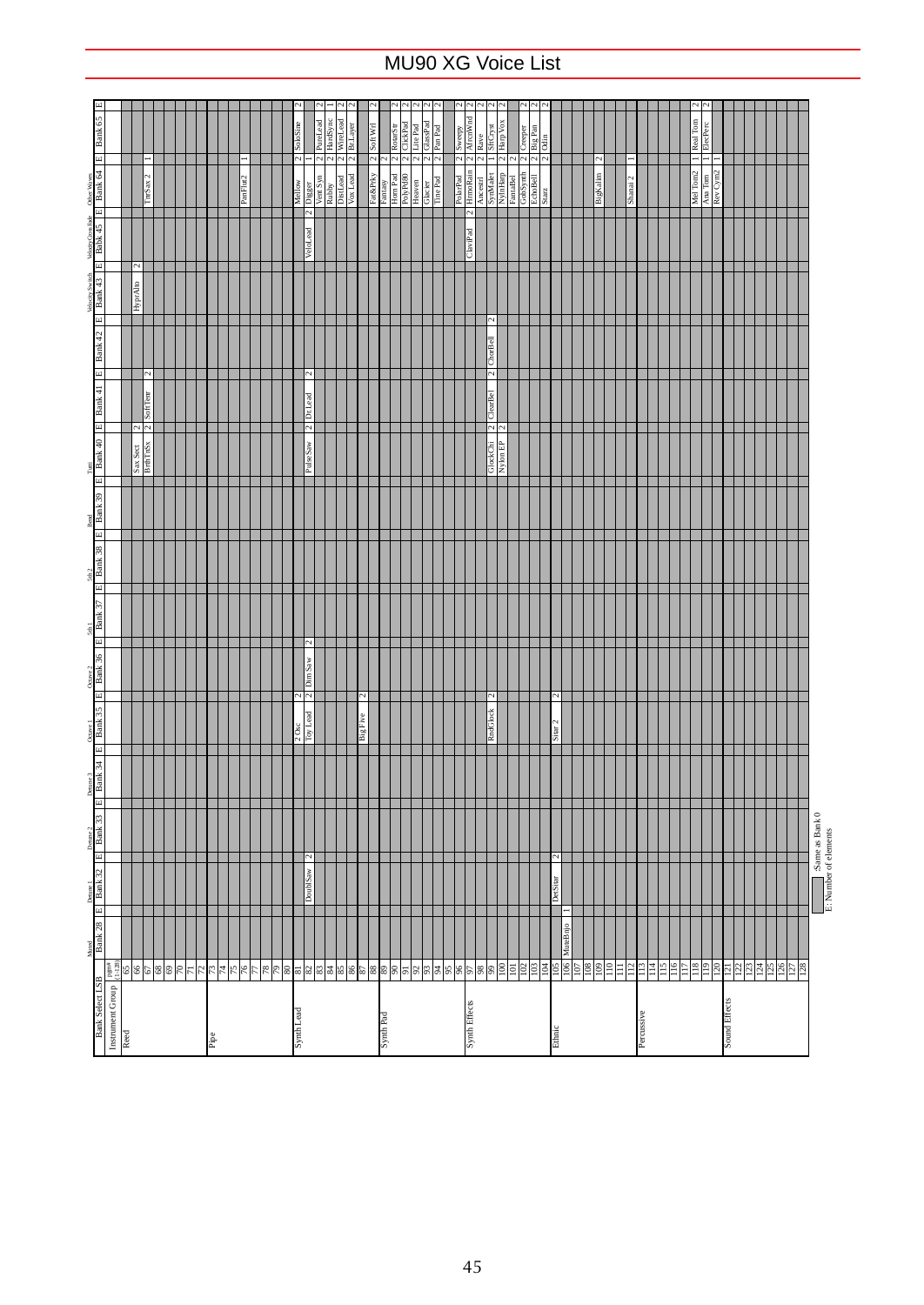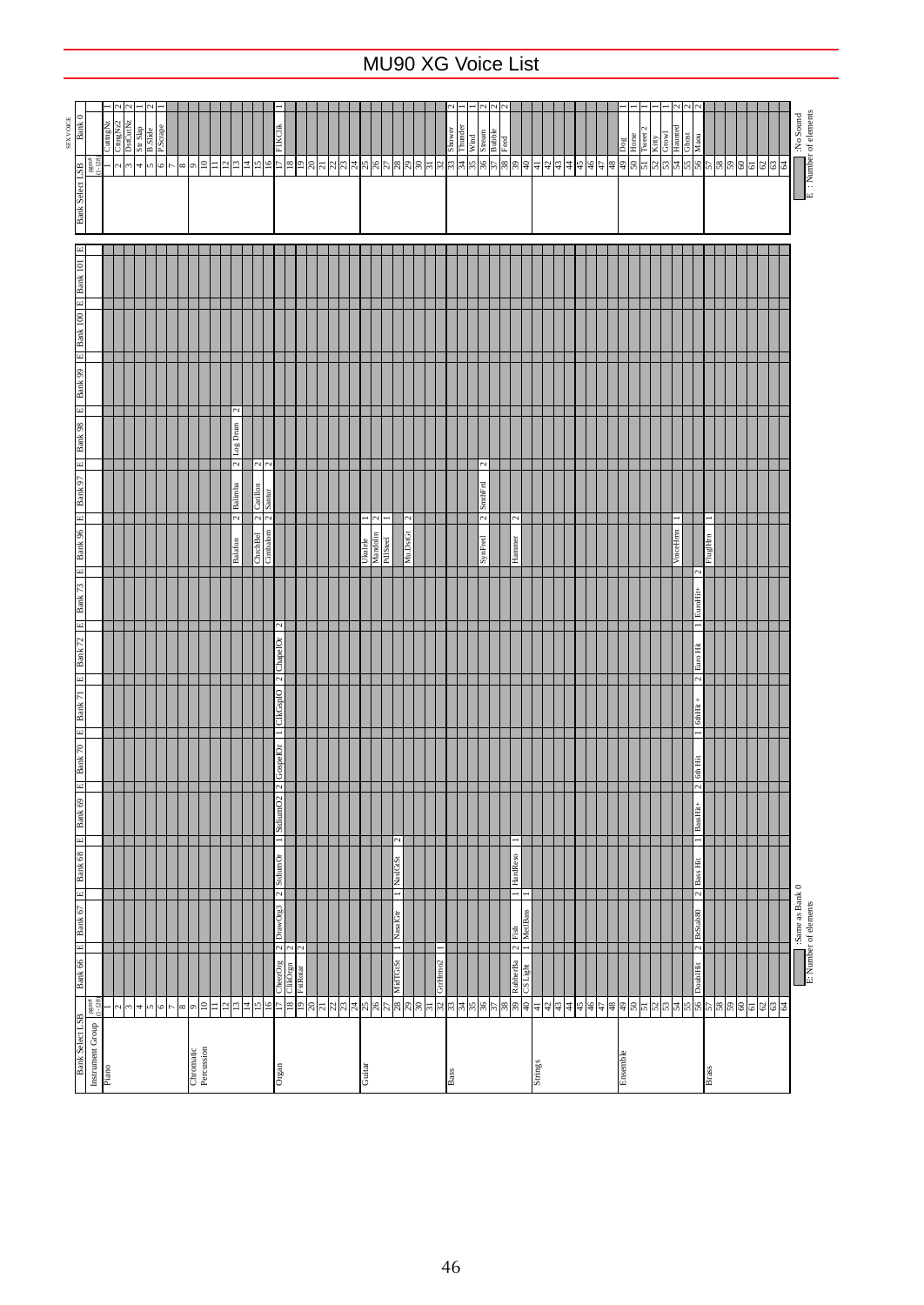| Bank <sub>0</sub><br>SFX VOICE<br>pgm# | $-128$           | Call | DoorSqek<br>DoorSlam<br>ScratchC | ScratchS | WindChim | Telphon2<br>88688RFRRF                     |      | 51           | 76     | 78 |  | Ignition<br> ଛ ଛ ଛ   | Squeal<br>Exhaust<br>33 | Crash<br>¥ | Siren    | Train<br>JetPlane | 8882 | Starship<br>Burst | Coaster | Submarin<br>$\overline{5}$                  | $\mathfrak{B}$   |  | 8 3 8 8 2 |               | Laugh<br>Scream<br>Punch<br>$\frac{8}{36}$                                                                                                                                                                                                                            | 100 Heart<br>99                                                 | 101 Footstep       | Applaus2<br>$\frac{102}{103}$                               |                      | $\frac{104}{105}$ | 106                                                       | 501                      | $\frac{80}{2}$     | 109                        | $\begin{tabular}{ c c c c } \hline \color{red}{\textbf{10}} & \color{red}{\textbf{11}} \\ \hline \color{red}{\textbf{111}} & \color{red}{\textbf{112}} & \color{red}{\textbf{Method}} \\ \hline \color{red}{\textbf{112}} & \color{red}{\textbf{113}} & \color{red}{\textbf{Method}} \\ \hline \color{red}{\textbf{113}} & \color{red}{\textbf{114}} & \color{red}{\textbf{F}} \\ \hline \color{red}{\textbf{114}} & \color{red}{\textbf{115}} & \color{red}{\textbf{Y}} \\ \hline$ |                                       |                                                     |                                                      | $\sim$ |          |                         |          |                              | $^{122}$<br>$\overline{21}$ |  | $\frac{25}{2}$ | 128 |                                        |
|----------------------------------------|------------------|------|----------------------------------|----------|----------|--------------------------------------------|------|--------------|--------|----|--|----------------------|-------------------------|------------|----------|-------------------|------|-------------------|---------|---------------------------------------------|------------------|--|-----------|---------------|-----------------------------------------------------------------------------------------------------------------------------------------------------------------------------------------------------------------------------------------------------------------------|-----------------------------------------------------------------|--------------------|-------------------------------------------------------------|----------------------|-------------------|-----------------------------------------------------------|--------------------------|--------------------|----------------------------|-------------------------------------------------------------------------------------------------------------------------------------------------------------------------------------------------------------------------------------------------------------------------------------------------------------------------------------------------------------------------------------------------------------------------------------------------------------------------------------|---------------------------------------|-----------------------------------------------------|------------------------------------------------------|--------|----------|-------------------------|----------|------------------------------|-----------------------------|--|----------------|-----|----------------------------------------|
| <b>Bank Select LSB</b><br>$\mathbf{m}$ |                  |      |                                  |          |          |                                            |      |              |        |    |  |                      |                         |            |          |                   |      |                   |         |                                             |                  |  |           |               |                                                                                                                                                                                                                                                                       |                                                                 |                    |                                                             |                      |                   |                                                           |                          |                    |                            |                                                                                                                                                                                                                                                                                                                                                                                                                                                                                     |                                       | Ν                                                   |                                                      |        |          |                         |          |                              |                             |  |                |     | :No Sound<br>E : Number of elements    |
| 101 Yung   E<br>001 Yung   E           |                  |      |                                  |          |          |                                            |      |              |        |    |  |                      |                         |            |          |                   |      |                   |         |                                             |                  |  |           |               |                                                                                                                                                                                                                                                                       |                                                                 |                    |                                                             |                      |                   |                                                           |                          |                    |                            |                                                                                                                                                                                                                                                                                                                                                                                                                                                                                     |                                       | AsianBel<br>$\overline{\mathbb{R}}$<br>$2$ Rama Cym |                                                      |        |          |                         |          | Rev Tom <sub>2</sub><br>Toml |                             |  |                |     |                                        |
| Bank 99<br>Ξ                           |                  |      |                                  |          |          |                                            |      |              |        |    |  |                      |                         |            |          |                   |      |                   |         |                                             |                  |  |           |               |                                                                                                                                                                                                                                                                       |                                                                 |                    |                                                             |                      |                   | N                                                         |                          |                    |                            |                                                                                                                                                                                                                                                                                                                                                                                                                                                                                     |                                       | S.Gamlan<br>$\overline{\mathbb{R}}$                 | $\sim$                                               |        |          |                         |          | Rev <sup>-</sup><br>RevConBD |                             |  |                |     |                                        |
| Bank 98<br>Ξ                           |                  |      |                                  |          |          |                                            |      |              |        |    |  |                      |                         |            |          |                   |      |                   |         |                                             |                  |  |           |               |                                                                                                                                                                                                                                                                       |                                                                 |                    | $\sim$                                                      |                      |                   | <b>Dud</b><br>$\sim$<br>$\sim$                            |                          |                    |                            |                                                                                                                                                                                                                                                                                                                                                                                                                                                                                     | নি $\overline{N}$                     | Gamelan                                             | ThaiBel<br>लि                                        |        |          |                         |          | RevKick1                     |                             |  |                |     |                                        |
| Bank 97<br>Ξ<br>Bank 96                |                  |      |                                  |          |          | <b>BassClar</b>                            |      | $\mathbf{c}$ | Kawala |    |  | $\sim$<br>Seq Ana.   |                         |            |          |                   |      |                   |         |                                             |                  |  |           |               |                                                                                                                                                                                                                                                                       |                                                                 | $\mathbf{\hat{z}}$ | Dharma<br>$\overline{\triangleright}$<br>Smokey<br>BelChoir |                      |                   | Tamboura<br>Gopichnt<br>$\overline{2}$<br>Tambra<br>Rabab | $\frac{2}{2}$<br>Tsugaru | Kanoon<br>Taisho-l |                            |                                                                                                                                                                                                                                                                                                                                                                                                                                                                                     | Hichriki<br>Altair<br>Pungi<br>Bonang | लि                                                  | GlasPerc<br>$\sim$<br>Atrigane<br>Tablas<br>Castanet |        | Gr.Cassa |                         | RevSnar2 | RevSnar1                     |                             |  |                |     |                                        |
| Ξ<br>Bank 73<br>Ξ                      |                  |      |                                  |          |          |                                            |      |              |        |    |  |                      |                         |            |          |                   |      |                   |         |                                             |                  |  |           |               |                                                                                                                                                                                                                                                                       | $\sim$                                                          |                    | ∣∾                                                          |                      |                   |                                                           |                          |                    |                            |                                                                                                                                                                                                                                                                                                                                                                                                                                                                                     |                                       |                                                     |                                                      |        |          |                         |          |                              |                             |  |                |     |                                        |
| Bank 72<br>Ξ<br>Bank 71                |                  |      |                                  |          |          |                                            |      |              |        |    |  |                      |                         |            |          |                   |      |                   |         |                                             |                  |  |           |               |                                                                                                                                                                                                                                                                       | Gamelmba<br>$\overline{\mathcal{E}}$<br>BellHarp                |                    | Puffy<br>নি<br>Glisten                                      |                      |                   |                                                           |                          |                    |                            |                                                                                                                                                                                                                                                                                                                                                                                                                                                                                     |                                       |                                                     |                                                      |        |          |                         |          |                              |                             |  |                |     |                                        |
| Ξ<br>Bank 70<br>Ξ                      |                  |      |                                  |          |          |                                            |      |              |        |    |  |                      |                         |            |          |                   |      |                   |         |                                             |                  |  |           |               |                                                                                                                                                                                                                                                                       | $\overline{\mathbb{R}}$<br>AirBells<br>$\overline{\mathcal{E}}$ |                    | नि<br>Night<br>নি $\overline{a}$                            |                      |                   |                                                           |                          |                    |                            |                                                                                                                                                                                                                                                                                                                                                                                                                                                                                     |                                       |                                                     |                                                      |        |          |                         |          |                              |                             |  |                |     |                                        |
| Bank 69<br>Ξ                           |                  |      |                                  |          |          |                                            |      |              |        |    |  |                      |                         |            |          |                   |      |                   |         | $\sim$ $\sim$                               |                  |  |           |               |                                                                                                                                                                                                                                                                       | DigiBell<br>∣∾                                                  |                    | Milky Way<br>$\sqrt{2}$                                     | <b>Reso&amp;Par</b>  |                   |                                                           |                          |                    |                            |                                                                                                                                                                                                                                                                                                                                                                                                                                                                                     |                                       |                                                     |                                                      |        |          |                         |          |                              |                             |  |                |     |                                        |
| Bank 68<br>$\Xi$<br>$E$ Bank 67        |                  |      |                                  |          |          |                                            |      |              |        |    |  | SyncLead<br>Pulse Ld |                         |            |          |                   |      |                   |         | Snow Pad<br>$\sim$<br>SquarPad              | CosmicPd<br>CPad |  |           |               |                                                                                                                                                                                                                                                                       | VibeBell<br>$\sim$ $\sim$<br>ChrstBel<br>Planet                 |                    | ToHeaven<br>$\frac{1}{2}$<br>$\frac{2}{2}$ Creatic          | StarDust<br>Creation |                   |                                                           |                          |                    |                            |                                                                                                                                                                                                                                                                                                                                                                                                                                                                                     |                                       |                                                     |                                                      |        |          |                         |          |                              |                             |  |                |     | :Same as Bank<br>E: Number of elements |
| Bank 66                                |                  |      |                                  |          |          | <b>WEBS ASSES</b> ASSESSED AND HADEL BEGIS |      |              |        |    |  | SineLead             |                         |            | SynPluck |                   |      |                   |         | $\frac{2}{2}$<br>Ana. Pad<br>$\overline{ }$ |                  |  |           |               | 22222<br>$\begin{tabular}{ c c c c } \hline $92$ & ltopia \\ \hline \hline $93$ & \multicolumn{1}{ c }{0.93} \\ \hline \hline $94$ & \multicolumn{1}{ c }{0.94} \\ \hline \hline $95$ & Cestia \\ \hline $97$ & Caity \\ \hline $98$ & Faity \\ \hline \end{tabular}$ | AtmosPad                                                        |                    | Ring Pad                                                    | SynPiano             |                   |                                                           |                          |                    | <u>eessa seessa liitus</u> |                                                                                                                                                                                                                                                                                                                                                                                                                                                                                     |                                       |                                                     |                                                      | 115    |          | ∣∾<br>Rock Tom<br>EEEEE |          |                              |                             |  | 항물하려           |     |                                        |
| <b>Bank Select LSB</b>                 | Instrument Group | Reed |                                  |          |          |                                            | lipe |              |        |    |  | Synth Lead           |                         |            |          |                   |      | Synth Pad         |         |                                             |                  |  |           | Synth Effects |                                                                                                                                                                                                                                                                       |                                                                 |                    |                                                             |                      |                   | Ethnic                                                    |                          |                    |                            |                                                                                                                                                                                                                                                                                                                                                                                                                                                                                     |                                       | Percussive                                          |                                                      |        |          |                         |          | Sound Effects                |                             |  |                |     |                                        |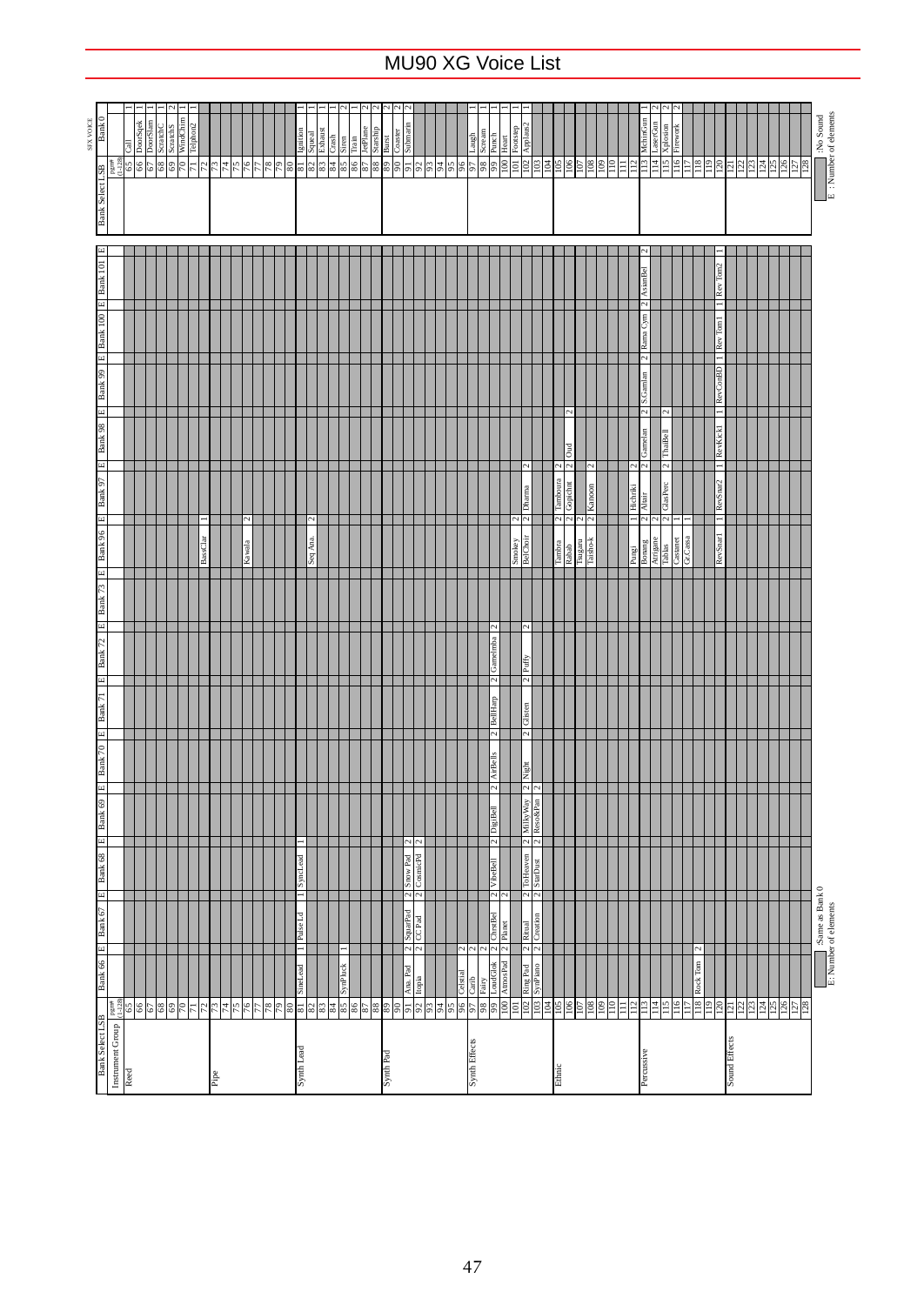| MelloSB1<br>60sDrOr3<br>Dst.5ths<br>$\overline{\mathbf{c}}$<br>$\sim$<br>N<br>SynBa2Dk<br>PowerGt <sub>2</sub><br>60sDrOr2<br>Balimba<br>$\overline{\mathbf{c}}$<br>$\mathbf{c}$<br>$\sim$<br>∾  -<br>$\sim$ $\sim$<br>$\sim$ $\sim$<br>$\sim$ $\sim$<br>$\sim$<br>$\mathcal{L}$<br>2<br>PowerGt1<br>AcoHarmo<br>Rubber <sub>Ba</sub><br>HornOrch<br>SloRotar<br>ChurOrg3<br>NylonGt3<br>Mandolin<br>ResoBass<br>60sDrOr1<br>FunkGtr2<br>VXELPI<br>VXELP2<br>MelloGrF<br>Harpsi.K<br>S.Strags<br>LoFi Hit<br><b>BrssFall</b><br>Balafon<br>$\mathbf{c}$<br>ChoirStr<br>$\frac{2}{2}$<br>2<br>2<br>TremOrch<br>DoublHit <sup>88</sup><br>TechnoBa<br>S.SlwSt<br>$\frac{2}{2}$<br>$\overline{c}$<br>N<br>$\mathbf{\hat{c}}$<br>$\overline{\mathcal{C}}$<br>$\overline{c}$<br>$\overline{\mathcal{C}}$<br>N<br>X WireBa<br>FeedbGt2<br>70sDrOr2<br>FastResB<br>Quack Br<br>MelChoin<br>yln&Stl<br>Orchstr2<br>WarmStr<br><b>BrssStab</b><br>Carillon<br>Susp.Str<br>ন<br>$\overline{2}$<br>22<br>$\frac{2}{2}$<br>$\sim$<br>$\sim$ $\sim$ $\sim$<br>$\sim$<br>$\sim$<br> a a a a<br>N<br>2<br>Ν<br><b>HnkyTnkK</b><br>MutePKBa<br>MarimbaK<br>DeiDrwOr<br><b>ElGrPnoK</b><br>FeedbkGt<br>GtFeedbk<br>GrndPnoK<br>BritPnoK<br>Cimbalom<br>ChrchBel<br>RotaryOr<br>ChurOrg2<br>AcidBass<br>Chor.EPI<br>Chor.EP2<br>DefPrcOr<br>Slow VIn<br>SyVoice2<br>FrHrSolo<br>ChorusGt<br>FunkGtrl<br>ResoSlap<br>DX Bass<br><b>SlwTrStr</b><br>AccordIt<br>Orchestr<br>TugiHrr<br>Harpsi.3<br>Vibes K<br>Ukulele<br>LegatoSt<br>Syn Str3<br>12StGtr<br>PdISteel<br>Clavi K<br>S.Choir<br>Impact<br>$\sim$<br><b>SmthFrtl</b><br>$\sim$<br>SynFret<br>$\sim$<br>U<br>Seq Bass<br>Fretles4<br>$\overline{\mathbf{c}}$<br>$\sim$<br>$\mathbf{c}$<br>$\mathbf{\hat{c}}$<br>ModulrBa<br>EIGrPno3<br>Jazzy Ba<br>DistGtr3<br>Fretles3<br>2<br>$\mathbf{c}$<br>$\mathbf{c}$<br>2<br>∾  ∾  ∾<br>U<br>$\sim$<br>N<br>N<br>2<br>N<br>SynBal Dk<br>ClkSynBa<br>Trmbone <sub>2</sub><br>MelloGtr<br>Mu.DstGt<br>FingBass2<br>Trumpet2<br>HardVibe<br>Dulcinn <sup>2</sup><br>70sDrOr1<br>OrchHit2<br>70sPcOr1<br>El GrPno<br>Harmo.2<br>DistGtr2<br>Slow Str<br>FrHorn2<br>Fretles <sub>2</sub><br>Syn Str4<br>Tuba <sub>2</sub><br>$70s$ Sti<br>U<br>$\sim$ | An Vel Br2<br>$\sim$ $\sim$<br>AnaBrss1<br>AnaBrss2<br>2<br>2<br>2<br>BrssSec2<br>SynBrss3<br>SynBrss4<br>$\sim$<br>PolyBrss<br>Soft Brs<br>HnkyTonk<br>E.Piano1<br>E.Piano2<br>$\frac{16}{17}$ Dukimer<br>10 Glocken<br>11 MusicBox<br>$\begin{tabular}{ c c } \hline 58 & Trombone \\ \hline 59 & Tuba \\ \hline 60 & Mue Trp \\ \hline \end{tabular}$<br>18 PercOrgn<br>19 RockOrgn<br>20 ChrehOrg<br>$\begin{tabular}{c c} 22 Acondition \\ 23 AIammica \\ 24 TangoAcd \\ 25 ANylonGur \\ \end{tabular}$<br>13 Marimba<br>14 Xylophon<br>15 TubulBel<br>21 ReedOrgn<br>$\begin{tabular}{c c} 31 \text{ Dist.Gur} \\ \hline 32 \text{ Gurlarmo} \\ \hline 33 \text{ Aco.Bass} \\ 34 \text{ FngrBass} \end{tabular}$<br>40 SynBass2<br>41 Violin<br>42 Viola<br>43 Cello<br>53 ChoirAah<br>54 VoiceDoo<br>55 SynVoice<br>56 Orch.Hit<br>GrandPno<br>$\begin{tabular}{c c} 36 & Freless \\ 37 & SlapBas1 \\ 38 & SlapBas2 \\ \end{tabular}$<br>39 SynBass1<br>BritePno<br>3 El.Grand<br>$\begin{tabular}{c c} 27 & Java Gtr \\ \hline 28 & CleanGtr \\ 29 & Muse Gtr \\ \end{tabular}$<br>30 Ovrdrive<br>35 PickBass<br>62 BrssSect<br>SynBrss1<br>SynBrss2<br>$\begin{tabular}{c c} 44 & Comrabs \\ 45 & Trem. Str \\ 46 & Piza.Str \\ \hline 47 & Harp \\ \hline \end{tabular}$<br>$\begin{array}{r l}\n 48 & \hline \text{Trimpani} \\  \hline\n 49 & \text{Strings1} \\  \hline\n 50 & \text{Strings2} \\  \hline\n 51 & \text{Sym SET1} \\  \hline\n 52 & \text{Sym SET2}\n \end{array}$<br>61 Fr. Horn<br>26 SteelGtr<br>Trumpet<br>7 Harpsi.<br>Celesta<br>12 Vibes<br>Clavi | Bank 2<br>회<br>Bank 1<br>Bank 0   E<br>Instrument Group   pgm# | E<br>Bank 5<br>E<br>Bank 4<br>E<br>Bank 3<br>회 | $ \mathbf{H} $ 01 $\mathbf{N}$<br>$ \mathbf{H} $ 6 $\mathbf{N}$<br>$ \mathbf{H} $ 8 xurg<br>$\vert$ 3<br>Bank 7<br>E   9 Yung | Bank 19<br> ∃  81 γu¤a<br><u> a  ∠r×unag  a  9r×unag  a  rr×unag</u> |  |
|-----------------------------------------------------------------------------------------------------------------------------------------------------------------------------------------------------------------------------------------------------------------------------------------------------------------------------------------------------------------------------------------------------------------------------------------------------------------------------------------------------------------------------------------------------------------------------------------------------------------------------------------------------------------------------------------------------------------------------------------------------------------------------------------------------------------------------------------------------------------------------------------------------------------------------------------------------------------------------------------------------------------------------------------------------------------------------------------------------------------------------------------------------------------------------------------------------------------------------------------------------------------------------------------------------------------------------------------------------------------------------------------------------------------------------------------------------------------------------------------------------------------------------------------------------------------------------------------------------------------------------------------------------------------------------------------------------------------------------------------------------------------------------------------------------------------------------------------------------------------------------------------------------------------------------------------------------------------------------------------------------------------------------------------------------------------------------------------------------------------------------------------------------------------------------------------------------------------------------------|--------------------------------------------------------------------------------------------------------------------------------------------------------------------------------------------------------------------------------------------------------------------------------------------------------------------------------------------------------------------------------------------------------------------------------------------------------------------------------------------------------------------------------------------------------------------------------------------------------------------------------------------------------------------------------------------------------------------------------------------------------------------------------------------------------------------------------------------------------------------------------------------------------------------------------------------------------------------------------------------------------------------------------------------------------------------------------------------------------------------------------------------------------------------------------------------------------------------------------------------------------------------------------------------------------------------------------------------------------------------------------------------------------------------------------------------------------------------------------------------------------------------------------------------------------------------------------------|----------------------------------------------------------------|------------------------------------------------|-------------------------------------------------------------------------------------------------------------------------------|----------------------------------------------------------------------|--|
|                                                                                                                                                                                                                                                                                                                                                                                                                                                                                                                                                                                                                                                                                                                                                                                                                                                                                                                                                                                                                                                                                                                                                                                                                                                                                                                                                                                                                                                                                                                                                                                                                                                                                                                                                                                                                                                                                                                                                                                                                                                                                                                                                                                                                                   |                                                                                                                                                                                                                                                                                                                                                                                                                                                                                                                                                                                                                                                                                                                                                                                                                                                                                                                                                                                                                                                                                                                                                                                                                                                                                                                                                                                                                                                                                                                                                                                      |                                                                |                                                |                                                                                                                               |                                                                      |  |
|                                                                                                                                                                                                                                                                                                                                                                                                                                                                                                                                                                                                                                                                                                                                                                                                                                                                                                                                                                                                                                                                                                                                                                                                                                                                                                                                                                                                                                                                                                                                                                                                                                                                                                                                                                                                                                                                                                                                                                                                                                                                                                                                                                                                                                   |                                                                                                                                                                                                                                                                                                                                                                                                                                                                                                                                                                                                                                                                                                                                                                                                                                                                                                                                                                                                                                                                                                                                                                                                                                                                                                                                                                                                                                                                                                                                                                                      |                                                                |                                                |                                                                                                                               |                                                                      |  |
|                                                                                                                                                                                                                                                                                                                                                                                                                                                                                                                                                                                                                                                                                                                                                                                                                                                                                                                                                                                                                                                                                                                                                                                                                                                                                                                                                                                                                                                                                                                                                                                                                                                                                                                                                                                                                                                                                                                                                                                                                                                                                                                                                                                                                                   |                                                                                                                                                                                                                                                                                                                                                                                                                                                                                                                                                                                                                                                                                                                                                                                                                                                                                                                                                                                                                                                                                                                                                                                                                                                                                                                                                                                                                                                                                                                                                                                      |                                                                |                                                |                                                                                                                               |                                                                      |  |
|                                                                                                                                                                                                                                                                                                                                                                                                                                                                                                                                                                                                                                                                                                                                                                                                                                                                                                                                                                                                                                                                                                                                                                                                                                                                                                                                                                                                                                                                                                                                                                                                                                                                                                                                                                                                                                                                                                                                                                                                                                                                                                                                                                                                                                   |                                                                                                                                                                                                                                                                                                                                                                                                                                                                                                                                                                                                                                                                                                                                                                                                                                                                                                                                                                                                                                                                                                                                                                                                                                                                                                                                                                                                                                                                                                                                                                                      |                                                                |                                                |                                                                                                                               |                                                                      |  |
|                                                                                                                                                                                                                                                                                                                                                                                                                                                                                                                                                                                                                                                                                                                                                                                                                                                                                                                                                                                                                                                                                                                                                                                                                                                                                                                                                                                                                                                                                                                                                                                                                                                                                                                                                                                                                                                                                                                                                                                                                                                                                                                                                                                                                                   |                                                                                                                                                                                                                                                                                                                                                                                                                                                                                                                                                                                                                                                                                                                                                                                                                                                                                                                                                                                                                                                                                                                                                                                                                                                                                                                                                                                                                                                                                                                                                                                      |                                                                |                                                |                                                                                                                               |                                                                      |  |
|                                                                                                                                                                                                                                                                                                                                                                                                                                                                                                                                                                                                                                                                                                                                                                                                                                                                                                                                                                                                                                                                                                                                                                                                                                                                                                                                                                                                                                                                                                                                                                                                                                                                                                                                                                                                                                                                                                                                                                                                                                                                                                                                                                                                                                   |                                                                                                                                                                                                                                                                                                                                                                                                                                                                                                                                                                                                                                                                                                                                                                                                                                                                                                                                                                                                                                                                                                                                                                                                                                                                                                                                                                                                                                                                                                                                                                                      |                                                                |                                                |                                                                                                                               |                                                                      |  |
|                                                                                                                                                                                                                                                                                                                                                                                                                                                                                                                                                                                                                                                                                                                                                                                                                                                                                                                                                                                                                                                                                                                                                                                                                                                                                                                                                                                                                                                                                                                                                                                                                                                                                                                                                                                                                                                                                                                                                                                                                                                                                                                                                                                                                                   |                                                                                                                                                                                                                                                                                                                                                                                                                                                                                                                                                                                                                                                                                                                                                                                                                                                                                                                                                                                                                                                                                                                                                                                                                                                                                                                                                                                                                                                                                                                                                                                      |                                                                |                                                |                                                                                                                               |                                                                      |  |
|                                                                                                                                                                                                                                                                                                                                                                                                                                                                                                                                                                                                                                                                                                                                                                                                                                                                                                                                                                                                                                                                                                                                                                                                                                                                                                                                                                                                                                                                                                                                                                                                                                                                                                                                                                                                                                                                                                                                                                                                                                                                                                                                                                                                                                   |                                                                                                                                                                                                                                                                                                                                                                                                                                                                                                                                                                                                                                                                                                                                                                                                                                                                                                                                                                                                                                                                                                                                                                                                                                                                                                                                                                                                                                                                                                                                                                                      |                                                                |                                                |                                                                                                                               |                                                                      |  |
|                                                                                                                                                                                                                                                                                                                                                                                                                                                                                                                                                                                                                                                                                                                                                                                                                                                                                                                                                                                                                                                                                                                                                                                                                                                                                                                                                                                                                                                                                                                                                                                                                                                                                                                                                                                                                                                                                                                                                                                                                                                                                                                                                                                                                                   |                                                                                                                                                                                                                                                                                                                                                                                                                                                                                                                                                                                                                                                                                                                                                                                                                                                                                                                                                                                                                                                                                                                                                                                                                                                                                                                                                                                                                                                                                                                                                                                      |                                                                |                                                |                                                                                                                               |                                                                      |  |
|                                                                                                                                                                                                                                                                                                                                                                                                                                                                                                                                                                                                                                                                                                                                                                                                                                                                                                                                                                                                                                                                                                                                                                                                                                                                                                                                                                                                                                                                                                                                                                                                                                                                                                                                                                                                                                                                                                                                                                                                                                                                                                                                                                                                                                   |                                                                                                                                                                                                                                                                                                                                                                                                                                                                                                                                                                                                                                                                                                                                                                                                                                                                                                                                                                                                                                                                                                                                                                                                                                                                                                                                                                                                                                                                                                                                                                                      |                                                                |                                                |                                                                                                                               |                                                                      |  |
|                                                                                                                                                                                                                                                                                                                                                                                                                                                                                                                                                                                                                                                                                                                                                                                                                                                                                                                                                                                                                                                                                                                                                                                                                                                                                                                                                                                                                                                                                                                                                                                                                                                                                                                                                                                                                                                                                                                                                                                                                                                                                                                                                                                                                                   |                                                                                                                                                                                                                                                                                                                                                                                                                                                                                                                                                                                                                                                                                                                                                                                                                                                                                                                                                                                                                                                                                                                                                                                                                                                                                                                                                                                                                                                                                                                                                                                      |                                                                |                                                |                                                                                                                               |                                                                      |  |
|                                                                                                                                                                                                                                                                                                                                                                                                                                                                                                                                                                                                                                                                                                                                                                                                                                                                                                                                                                                                                                                                                                                                                                                                                                                                                                                                                                                                                                                                                                                                                                                                                                                                                                                                                                                                                                                                                                                                                                                                                                                                                                                                                                                                                                   |                                                                                                                                                                                                                                                                                                                                                                                                                                                                                                                                                                                                                                                                                                                                                                                                                                                                                                                                                                                                                                                                                                                                                                                                                                                                                                                                                                                                                                                                                                                                                                                      |                                                                |                                                |                                                                                                                               |                                                                      |  |
|                                                                                                                                                                                                                                                                                                                                                                                                                                                                                                                                                                                                                                                                                                                                                                                                                                                                                                                                                                                                                                                                                                                                                                                                                                                                                                                                                                                                                                                                                                                                                                                                                                                                                                                                                                                                                                                                                                                                                                                                                                                                                                                                                                                                                                   |                                                                                                                                                                                                                                                                                                                                                                                                                                                                                                                                                                                                                                                                                                                                                                                                                                                                                                                                                                                                                                                                                                                                                                                                                                                                                                                                                                                                                                                                                                                                                                                      |                                                                |                                                |                                                                                                                               |                                                                      |  |
|                                                                                                                                                                                                                                                                                                                                                                                                                                                                                                                                                                                                                                                                                                                                                                                                                                                                                                                                                                                                                                                                                                                                                                                                                                                                                                                                                                                                                                                                                                                                                                                                                                                                                                                                                                                                                                                                                                                                                                                                                                                                                                                                                                                                                                   |                                                                                                                                                                                                                                                                                                                                                                                                                                                                                                                                                                                                                                                                                                                                                                                                                                                                                                                                                                                                                                                                                                                                                                                                                                                                                                                                                                                                                                                                                                                                                                                      |                                                                |                                                |                                                                                                                               |                                                                      |  |
|                                                                                                                                                                                                                                                                                                                                                                                                                                                                                                                                                                                                                                                                                                                                                                                                                                                                                                                                                                                                                                                                                                                                                                                                                                                                                                                                                                                                                                                                                                                                                                                                                                                                                                                                                                                                                                                                                                                                                                                                                                                                                                                                                                                                                                   |                                                                                                                                                                                                                                                                                                                                                                                                                                                                                                                                                                                                                                                                                                                                                                                                                                                                                                                                                                                                                                                                                                                                                                                                                                                                                                                                                                                                                                                                                                                                                                                      |                                                                |                                                |                                                                                                                               |                                                                      |  |
|                                                                                                                                                                                                                                                                                                                                                                                                                                                                                                                                                                                                                                                                                                                                                                                                                                                                                                                                                                                                                                                                                                                                                                                                                                                                                                                                                                                                                                                                                                                                                                                                                                                                                                                                                                                                                                                                                                                                                                                                                                                                                                                                                                                                                                   |                                                                                                                                                                                                                                                                                                                                                                                                                                                                                                                                                                                                                                                                                                                                                                                                                                                                                                                                                                                                                                                                                                                                                                                                                                                                                                                                                                                                                                                                                                                                                                                      |                                                                |                                                |                                                                                                                               |                                                                      |  |
|                                                                                                                                                                                                                                                                                                                                                                                                                                                                                                                                                                                                                                                                                                                                                                                                                                                                                                                                                                                                                                                                                                                                                                                                                                                                                                                                                                                                                                                                                                                                                                                                                                                                                                                                                                                                                                                                                                                                                                                                                                                                                                                                                                                                                                   |                                                                                                                                                                                                                                                                                                                                                                                                                                                                                                                                                                                                                                                                                                                                                                                                                                                                                                                                                                                                                                                                                                                                                                                                                                                                                                                                                                                                                                                                                                                                                                                      |                                                                |                                                |                                                                                                                               |                                                                      |  |
|                                                                                                                                                                                                                                                                                                                                                                                                                                                                                                                                                                                                                                                                                                                                                                                                                                                                                                                                                                                                                                                                                                                                                                                                                                                                                                                                                                                                                                                                                                                                                                                                                                                                                                                                                                                                                                                                                                                                                                                                                                                                                                                                                                                                                                   |                                                                                                                                                                                                                                                                                                                                                                                                                                                                                                                                                                                                                                                                                                                                                                                                                                                                                                                                                                                                                                                                                                                                                                                                                                                                                                                                                                                                                                                                                                                                                                                      |                                                                |                                                |                                                                                                                               |                                                                      |  |
|                                                                                                                                                                                                                                                                                                                                                                                                                                                                                                                                                                                                                                                                                                                                                                                                                                                                                                                                                                                                                                                                                                                                                                                                                                                                                                                                                                                                                                                                                                                                                                                                                                                                                                                                                                                                                                                                                                                                                                                                                                                                                                                                                                                                                                   |                                                                                                                                                                                                                                                                                                                                                                                                                                                                                                                                                                                                                                                                                                                                                                                                                                                                                                                                                                                                                                                                                                                                                                                                                                                                                                                                                                                                                                                                                                                                                                                      |                                                                |                                                |                                                                                                                               |                                                                      |  |
|                                                                                                                                                                                                                                                                                                                                                                                                                                                                                                                                                                                                                                                                                                                                                                                                                                                                                                                                                                                                                                                                                                                                                                                                                                                                                                                                                                                                                                                                                                                                                                                                                                                                                                                                                                                                                                                                                                                                                                                                                                                                                                                                                                                                                                   |                                                                                                                                                                                                                                                                                                                                                                                                                                                                                                                                                                                                                                                                                                                                                                                                                                                                                                                                                                                                                                                                                                                                                                                                                                                                                                                                                                                                                                                                                                                                                                                      |                                                                |                                                |                                                                                                                               |                                                                      |  |
|                                                                                                                                                                                                                                                                                                                                                                                                                                                                                                                                                                                                                                                                                                                                                                                                                                                                                                                                                                                                                                                                                                                                                                                                                                                                                                                                                                                                                                                                                                                                                                                                                                                                                                                                                                                                                                                                                                                                                                                                                                                                                                                                                                                                                                   |                                                                                                                                                                                                                                                                                                                                                                                                                                                                                                                                                                                                                                                                                                                                                                                                                                                                                                                                                                                                                                                                                                                                                                                                                                                                                                                                                                                                                                                                                                                                                                                      |                                                                |                                                |                                                                                                                               |                                                                      |  |
|                                                                                                                                                                                                                                                                                                                                                                                                                                                                                                                                                                                                                                                                                                                                                                                                                                                                                                                                                                                                                                                                                                                                                                                                                                                                                                                                                                                                                                                                                                                                                                                                                                                                                                                                                                                                                                                                                                                                                                                                                                                                                                                                                                                                                                   |                                                                                                                                                                                                                                                                                                                                                                                                                                                                                                                                                                                                                                                                                                                                                                                                                                                                                                                                                                                                                                                                                                                                                                                                                                                                                                                                                                                                                                                                                                                                                                                      |                                                                |                                                |                                                                                                                               |                                                                      |  |
|                                                                                                                                                                                                                                                                                                                                                                                                                                                                                                                                                                                                                                                                                                                                                                                                                                                                                                                                                                                                                                                                                                                                                                                                                                                                                                                                                                                                                                                                                                                                                                                                                                                                                                                                                                                                                                                                                                                                                                                                                                                                                                                                                                                                                                   |                                                                                                                                                                                                                                                                                                                                                                                                                                                                                                                                                                                                                                                                                                                                                                                                                                                                                                                                                                                                                                                                                                                                                                                                                                                                                                                                                                                                                                                                                                                                                                                      |                                                                |                                                |                                                                                                                               |                                                                      |  |
|                                                                                                                                                                                                                                                                                                                                                                                                                                                                                                                                                                                                                                                                                                                                                                                                                                                                                                                                                                                                                                                                                                                                                                                                                                                                                                                                                                                                                                                                                                                                                                                                                                                                                                                                                                                                                                                                                                                                                                                                                                                                                                                                                                                                                                   |                                                                                                                                                                                                                                                                                                                                                                                                                                                                                                                                                                                                                                                                                                                                                                                                                                                                                                                                                                                                                                                                                                                                                                                                                                                                                                                                                                                                                                                                                                                                                                                      |                                                                |                                                |                                                                                                                               |                                                                      |  |
|                                                                                                                                                                                                                                                                                                                                                                                                                                                                                                                                                                                                                                                                                                                                                                                                                                                                                                                                                                                                                                                                                                                                                                                                                                                                                                                                                                                                                                                                                                                                                                                                                                                                                                                                                                                                                                                                                                                                                                                                                                                                                                                                                                                                                                   |                                                                                                                                                                                                                                                                                                                                                                                                                                                                                                                                                                                                                                                                                                                                                                                                                                                                                                                                                                                                                                                                                                                                                                                                                                                                                                                                                                                                                                                                                                                                                                                      |                                                                |                                                |                                                                                                                               | $\mathbf{\hat{c}}$                                                   |  |
|                                                                                                                                                                                                                                                                                                                                                                                                                                                                                                                                                                                                                                                                                                                                                                                                                                                                                                                                                                                                                                                                                                                                                                                                                                                                                                                                                                                                                                                                                                                                                                                                                                                                                                                                                                                                                                                                                                                                                                                                                                                                                                                                                                                                                                   |                                                                                                                                                                                                                                                                                                                                                                                                                                                                                                                                                                                                                                                                                                                                                                                                                                                                                                                                                                                                                                                                                                                                                                                                                                                                                                                                                                                                                                                                                                                                                                                      |                                                                |                                                |                                                                                                                               |                                                                      |  |
|                                                                                                                                                                                                                                                                                                                                                                                                                                                                                                                                                                                                                                                                                                                                                                                                                                                                                                                                                                                                                                                                                                                                                                                                                                                                                                                                                                                                                                                                                                                                                                                                                                                                                                                                                                                                                                                                                                                                                                                                                                                                                                                                                                                                                                   |                                                                                                                                                                                                                                                                                                                                                                                                                                                                                                                                                                                                                                                                                                                                                                                                                                                                                                                                                                                                                                                                                                                                                                                                                                                                                                                                                                                                                                                                                                                                                                                      |                                                                |                                                |                                                                                                                               |                                                                      |  |
|                                                                                                                                                                                                                                                                                                                                                                                                                                                                                                                                                                                                                                                                                                                                                                                                                                                                                                                                                                                                                                                                                                                                                                                                                                                                                                                                                                                                                                                                                                                                                                                                                                                                                                                                                                                                                                                                                                                                                                                                                                                                                                                                                                                                                                   |                                                                                                                                                                                                                                                                                                                                                                                                                                                                                                                                                                                                                                                                                                                                                                                                                                                                                                                                                                                                                                                                                                                                                                                                                                                                                                                                                                                                                                                                                                                                                                                      |                                                                |                                                |                                                                                                                               |                                                                      |  |
|                                                                                                                                                                                                                                                                                                                                                                                                                                                                                                                                                                                                                                                                                                                                                                                                                                                                                                                                                                                                                                                                                                                                                                                                                                                                                                                                                                                                                                                                                                                                                                                                                                                                                                                                                                                                                                                                                                                                                                                                                                                                                                                                                                                                                                   |                                                                                                                                                                                                                                                                                                                                                                                                                                                                                                                                                                                                                                                                                                                                                                                                                                                                                                                                                                                                                                                                                                                                                                                                                                                                                                                                                                                                                                                                                                                                                                                      |                                                                |                                                |                                                                                                                               |                                                                      |  |
|                                                                                                                                                                                                                                                                                                                                                                                                                                                                                                                                                                                                                                                                                                                                                                                                                                                                                                                                                                                                                                                                                                                                                                                                                                                                                                                                                                                                                                                                                                                                                                                                                                                                                                                                                                                                                                                                                                                                                                                                                                                                                                                                                                                                                                   |                                                                                                                                                                                                                                                                                                                                                                                                                                                                                                                                                                                                                                                                                                                                                                                                                                                                                                                                                                                                                                                                                                                                                                                                                                                                                                                                                                                                                                                                                                                                                                                      |                                                                |                                                |                                                                                                                               |                                                                      |  |
|                                                                                                                                                                                                                                                                                                                                                                                                                                                                                                                                                                                                                                                                                                                                                                                                                                                                                                                                                                                                                                                                                                                                                                                                                                                                                                                                                                                                                                                                                                                                                                                                                                                                                                                                                                                                                                                                                                                                                                                                                                                                                                                                                                                                                                   |                                                                                                                                                                                                                                                                                                                                                                                                                                                                                                                                                                                                                                                                                                                                                                                                                                                                                                                                                                                                                                                                                                                                                                                                                                                                                                                                                                                                                                                                                                                                                                                      |                                                                |                                                |                                                                                                                               |                                                                      |  |
|                                                                                                                                                                                                                                                                                                                                                                                                                                                                                                                                                                                                                                                                                                                                                                                                                                                                                                                                                                                                                                                                                                                                                                                                                                                                                                                                                                                                                                                                                                                                                                                                                                                                                                                                                                                                                                                                                                                                                                                                                                                                                                                                                                                                                                   |                                                                                                                                                                                                                                                                                                                                                                                                                                                                                                                                                                                                                                                                                                                                                                                                                                                                                                                                                                                                                                                                                                                                                                                                                                                                                                                                                                                                                                                                                                                                                                                      |                                                                |                                                |                                                                                                                               | SmthSynB<br>۳                                                        |  |
|                                                                                                                                                                                                                                                                                                                                                                                                                                                                                                                                                                                                                                                                                                                                                                                                                                                                                                                                                                                                                                                                                                                                                                                                                                                                                                                                                                                                                                                                                                                                                                                                                                                                                                                                                                                                                                                                                                                                                                                                                                                                                                                                                                                                                                   |                                                                                                                                                                                                                                                                                                                                                                                                                                                                                                                                                                                                                                                                                                                                                                                                                                                                                                                                                                                                                                                                                                                                                                                                                                                                                                                                                                                                                                                                                                                                                                                      |                                                                |                                                |                                                                                                                               |                                                                      |  |
|                                                                                                                                                                                                                                                                                                                                                                                                                                                                                                                                                                                                                                                                                                                                                                                                                                                                                                                                                                                                                                                                                                                                                                                                                                                                                                                                                                                                                                                                                                                                                                                                                                                                                                                                                                                                                                                                                                                                                                                                                                                                                                                                                                                                                                   |                                                                                                                                                                                                                                                                                                                                                                                                                                                                                                                                                                                                                                                                                                                                                                                                                                                                                                                                                                                                                                                                                                                                                                                                                                                                                                                                                                                                                                                                                                                                                                                      |                                                                |                                                |                                                                                                                               |                                                                      |  |
|                                                                                                                                                                                                                                                                                                                                                                                                                                                                                                                                                                                                                                                                                                                                                                                                                                                                                                                                                                                                                                                                                                                                                                                                                                                                                                                                                                                                                                                                                                                                                                                                                                                                                                                                                                                                                                                                                                                                                                                                                                                                                                                                                                                                                                   |                                                                                                                                                                                                                                                                                                                                                                                                                                                                                                                                                                                                                                                                                                                                                                                                                                                                                                                                                                                                                                                                                                                                                                                                                                                                                                                                                                                                                                                                                                                                                                                      |                                                                |                                                |                                                                                                                               |                                                                      |  |
|                                                                                                                                                                                                                                                                                                                                                                                                                                                                                                                                                                                                                                                                                                                                                                                                                                                                                                                                                                                                                                                                                                                                                                                                                                                                                                                                                                                                                                                                                                                                                                                                                                                                                                                                                                                                                                                                                                                                                                                                                                                                                                                                                                                                                                   |                                                                                                                                                                                                                                                                                                                                                                                                                                                                                                                                                                                                                                                                                                                                                                                                                                                                                                                                                                                                                                                                                                                                                                                                                                                                                                                                                                                                                                                                                                                                                                                      |                                                                |                                                |                                                                                                                               |                                                                      |  |
|                                                                                                                                                                                                                                                                                                                                                                                                                                                                                                                                                                                                                                                                                                                                                                                                                                                                                                                                                                                                                                                                                                                                                                                                                                                                                                                                                                                                                                                                                                                                                                                                                                                                                                                                                                                                                                                                                                                                                                                                                                                                                                                                                                                                                                   |                                                                                                                                                                                                                                                                                                                                                                                                                                                                                                                                                                                                                                                                                                                                                                                                                                                                                                                                                                                                                                                                                                                                                                                                                                                                                                                                                                                                                                                                                                                                                                                      |                                                                |                                                |                                                                                                                               |                                                                      |  |
|                                                                                                                                                                                                                                                                                                                                                                                                                                                                                                                                                                                                                                                                                                                                                                                                                                                                                                                                                                                                                                                                                                                                                                                                                                                                                                                                                                                                                                                                                                                                                                                                                                                                                                                                                                                                                                                                                                                                                                                                                                                                                                                                                                                                                                   |                                                                                                                                                                                                                                                                                                                                                                                                                                                                                                                                                                                                                                                                                                                                                                                                                                                                                                                                                                                                                                                                                                                                                                                                                                                                                                                                                                                                                                                                                                                                                                                      |                                                                |                                                |                                                                                                                               |                                                                      |  |
|                                                                                                                                                                                                                                                                                                                                                                                                                                                                                                                                                                                                                                                                                                                                                                                                                                                                                                                                                                                                                                                                                                                                                                                                                                                                                                                                                                                                                                                                                                                                                                                                                                                                                                                                                                                                                                                                                                                                                                                                                                                                                                                                                                                                                                   |                                                                                                                                                                                                                                                                                                                                                                                                                                                                                                                                                                                                                                                                                                                                                                                                                                                                                                                                                                                                                                                                                                                                                                                                                                                                                                                                                                                                                                                                                                                                                                                      |                                                                |                                                |                                                                                                                               |                                                                      |  |
|                                                                                                                                                                                                                                                                                                                                                                                                                                                                                                                                                                                                                                                                                                                                                                                                                                                                                                                                                                                                                                                                                                                                                                                                                                                                                                                                                                                                                                                                                                                                                                                                                                                                                                                                                                                                                                                                                                                                                                                                                                                                                                                                                                                                                                   |                                                                                                                                                                                                                                                                                                                                                                                                                                                                                                                                                                                                                                                                                                                                                                                                                                                                                                                                                                                                                                                                                                                                                                                                                                                                                                                                                                                                                                                                                                                                                                                      |                                                                |                                                |                                                                                                                               |                                                                      |  |
|                                                                                                                                                                                                                                                                                                                                                                                                                                                                                                                                                                                                                                                                                                                                                                                                                                                                                                                                                                                                                                                                                                                                                                                                                                                                                                                                                                                                                                                                                                                                                                                                                                                                                                                                                                                                                                                                                                                                                                                                                                                                                                                                                                                                                                   |                                                                                                                                                                                                                                                                                                                                                                                                                                                                                                                                                                                                                                                                                                                                                                                                                                                                                                                                                                                                                                                                                                                                                                                                                                                                                                                                                                                                                                                                                                                                                                                      |                                                                |                                                |                                                                                                                               |                                                                      |  |
|                                                                                                                                                                                                                                                                                                                                                                                                                                                                                                                                                                                                                                                                                                                                                                                                                                                                                                                                                                                                                                                                                                                                                                                                                                                                                                                                                                                                                                                                                                                                                                                                                                                                                                                                                                                                                                                                                                                                                                                                                                                                                                                                                                                                                                   |                                                                                                                                                                                                                                                                                                                                                                                                                                                                                                                                                                                                                                                                                                                                                                                                                                                                                                                                                                                                                                                                                                                                                                                                                                                                                                                                                                                                                                                                                                                                                                                      |                                                                |                                                |                                                                                                                               |                                                                      |  |
|                                                                                                                                                                                                                                                                                                                                                                                                                                                                                                                                                                                                                                                                                                                                                                                                                                                                                                                                                                                                                                                                                                                                                                                                                                                                                                                                                                                                                                                                                                                                                                                                                                                                                                                                                                                                                                                                                                                                                                                                                                                                                                                                                                                                                                   |                                                                                                                                                                                                                                                                                                                                                                                                                                                                                                                                                                                                                                                                                                                                                                                                                                                                                                                                                                                                                                                                                                                                                                                                                                                                                                                                                                                                                                                                                                                                                                                      |                                                                |                                                |                                                                                                                               |                                                                      |  |
|                                                                                                                                                                                                                                                                                                                                                                                                                                                                                                                                                                                                                                                                                                                                                                                                                                                                                                                                                                                                                                                                                                                                                                                                                                                                                                                                                                                                                                                                                                                                                                                                                                                                                                                                                                                                                                                                                                                                                                                                                                                                                                                                                                                                                                   |                                                                                                                                                                                                                                                                                                                                                                                                                                                                                                                                                                                                                                                                                                                                                                                                                                                                                                                                                                                                                                                                                                                                                                                                                                                                                                                                                                                                                                                                                                                                                                                      |                                                                |                                                |                                                                                                                               |                                                                      |  |
|                                                                                                                                                                                                                                                                                                                                                                                                                                                                                                                                                                                                                                                                                                                                                                                                                                                                                                                                                                                                                                                                                                                                                                                                                                                                                                                                                                                                                                                                                                                                                                                                                                                                                                                                                                                                                                                                                                                                                                                                                                                                                                                                                                                                                                   |                                                                                                                                                                                                                                                                                                                                                                                                                                                                                                                                                                                                                                                                                                                                                                                                                                                                                                                                                                                                                                                                                                                                                                                                                                                                                                                                                                                                                                                                                                                                                                                      |                                                                |                                                |                                                                                                                               |                                                                      |  |
|                                                                                                                                                                                                                                                                                                                                                                                                                                                                                                                                                                                                                                                                                                                                                                                                                                                                                                                                                                                                                                                                                                                                                                                                                                                                                                                                                                                                                                                                                                                                                                                                                                                                                                                                                                                                                                                                                                                                                                                                                                                                                                                                                                                                                                   |                                                                                                                                                                                                                                                                                                                                                                                                                                                                                                                                                                                                                                                                                                                                                                                                                                                                                                                                                                                                                                                                                                                                                                                                                                                                                                                                                                                                                                                                                                                                                                                      |                                                                |                                                |                                                                                                                               |                                                                      |  |
|                                                                                                                                                                                                                                                                                                                                                                                                                                                                                                                                                                                                                                                                                                                                                                                                                                                                                                                                                                                                                                                                                                                                                                                                                                                                                                                                                                                                                                                                                                                                                                                                                                                                                                                                                                                                                                                                                                                                                                                                                                                                                                                                                                                                                                   |                                                                                                                                                                                                                                                                                                                                                                                                                                                                                                                                                                                                                                                                                                                                                                                                                                                                                                                                                                                                                                                                                                                                                                                                                                                                                                                                                                                                                                                                                                                                                                                      |                                                                |                                                |                                                                                                                               |                                                                      |  |
|                                                                                                                                                                                                                                                                                                                                                                                                                                                                                                                                                                                                                                                                                                                                                                                                                                                                                                                                                                                                                                                                                                                                                                                                                                                                                                                                                                                                                                                                                                                                                                                                                                                                                                                                                                                                                                                                                                                                                                                                                                                                                                                                                                                                                                   |                                                                                                                                                                                                                                                                                                                                                                                                                                                                                                                                                                                                                                                                                                                                                                                                                                                                                                                                                                                                                                                                                                                                                                                                                                                                                                                                                                                                                                                                                                                                                                                      |                                                                |                                                |                                                                                                                               |                                                                      |  |
|                                                                                                                                                                                                                                                                                                                                                                                                                                                                                                                                                                                                                                                                                                                                                                                                                                                                                                                                                                                                                                                                                                                                                                                                                                                                                                                                                                                                                                                                                                                                                                                                                                                                                                                                                                                                                                                                                                                                                                                                                                                                                                                                                                                                                                   |                                                                                                                                                                                                                                                                                                                                                                                                                                                                                                                                                                                                                                                                                                                                                                                                                                                                                                                                                                                                                                                                                                                                                                                                                                                                                                                                                                                                                                                                                                                                                                                      |                                                                |                                                |                                                                                                                               |                                                                      |  |
|                                                                                                                                                                                                                                                                                                                                                                                                                                                                                                                                                                                                                                                                                                                                                                                                                                                                                                                                                                                                                                                                                                                                                                                                                                                                                                                                                                                                                                                                                                                                                                                                                                                                                                                                                                                                                                                                                                                                                                                                                                                                                                                                                                                                                                   |                                                                                                                                                                                                                                                                                                                                                                                                                                                                                                                                                                                                                                                                                                                                                                                                                                                                                                                                                                                                                                                                                                                                                                                                                                                                                                                                                                                                                                                                                                                                                                                      |                                                                |                                                |                                                                                                                               |                                                                      |  |
|                                                                                                                                                                                                                                                                                                                                                                                                                                                                                                                                                                                                                                                                                                                                                                                                                                                                                                                                                                                                                                                                                                                                                                                                                                                                                                                                                                                                                                                                                                                                                                                                                                                                                                                                                                                                                                                                                                                                                                                                                                                                                                                                                                                                                                   |                                                                                                                                                                                                                                                                                                                                                                                                                                                                                                                                                                                                                                                                                                                                                                                                                                                                                                                                                                                                                                                                                                                                                                                                                                                                                                                                                                                                                                                                                                                                                                                      |                                                                |                                                |                                                                                                                               |                                                                      |  |
|                                                                                                                                                                                                                                                                                                                                                                                                                                                                                                                                                                                                                                                                                                                                                                                                                                                                                                                                                                                                                                                                                                                                                                                                                                                                                                                                                                                                                                                                                                                                                                                                                                                                                                                                                                                                                                                                                                                                                                                                                                                                                                                                                                                                                                   |                                                                                                                                                                                                                                                                                                                                                                                                                                                                                                                                                                                                                                                                                                                                                                                                                                                                                                                                                                                                                                                                                                                                                                                                                                                                                                                                                                                                                                                                                                                                                                                      |                                                                |                                                |                                                                                                                               |                                                                      |  |

# MU90 TG300B Voice List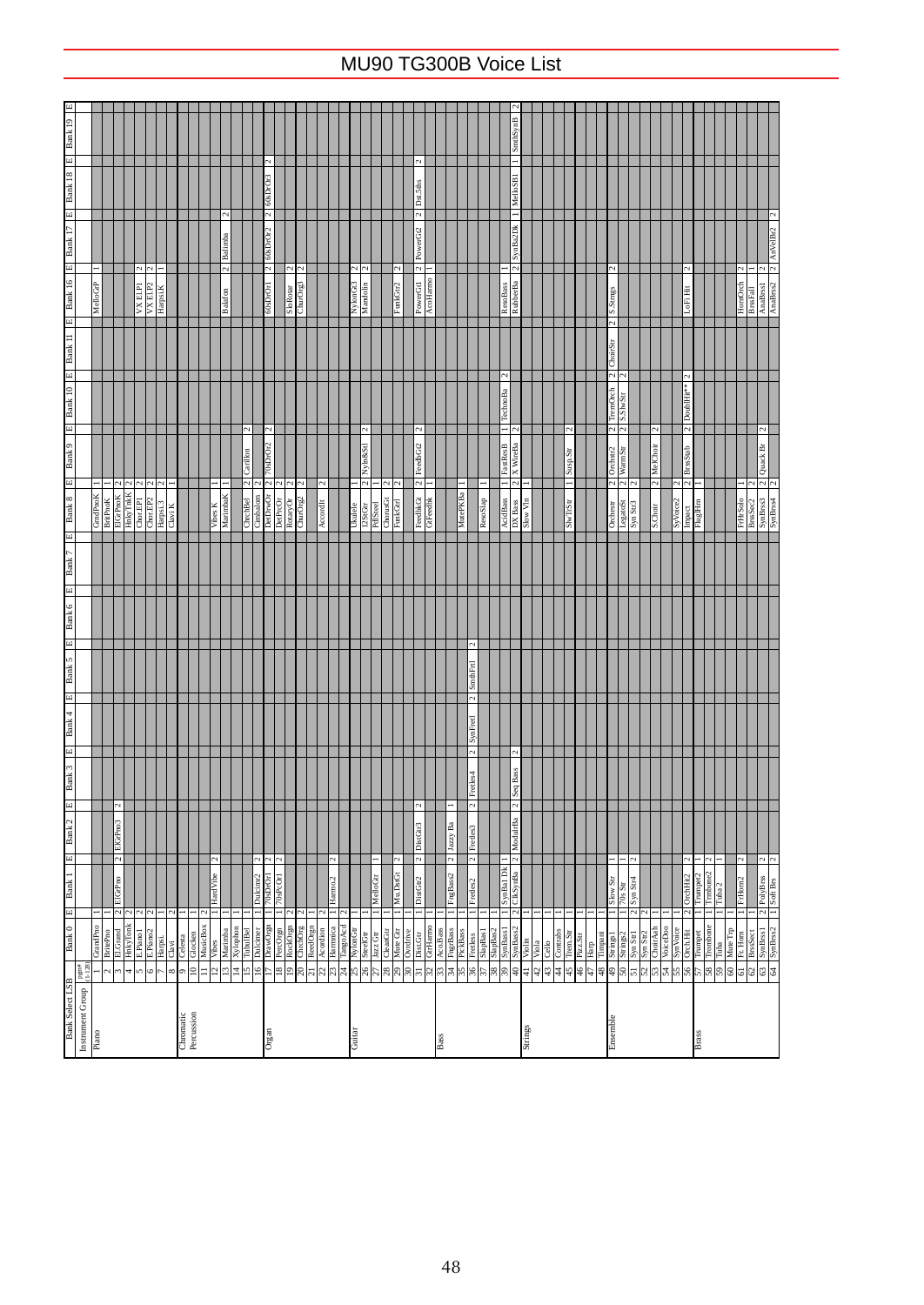|               | N<br>$\sim$<br>HyprAlto<br><b>BrthTnSx</b> |                                        |             | <b>BassClar</b>                                                                                                                        | Kawala                      |                                                     |                          | SineLead | WaspySyn           |                                                                                                                                                                              |                                                                                       |                |                                                                        |                                                                                             |                                                                                                                           |          |                                                     | Celstial<br>$\sim$                                |              | Gamelmba<br>$\sim$<br>BellHarp<br>$\sim$<br>AirBells<br>$\sim$<br>ChorBell<br>$\sim$                                                                              |                                                                            |                                                                             |                                                                                                      | $\sim$ $\sim$<br>Tanboura<br>Gopichnt | $\mathbf{\hat{c}}$<br>Kanoon   |                                                                                                                                                                                                                                                                                                        | Rama Cym<br>Hichriki<br>$\mathbf{c}$<br>S.Gamlan<br>$\sim$<br>Gamelan<br>$\mathbf{c}$ |                                                                                              |          | $\sim$ $\sim$                             | RevConBD<br>RevKick                               |                                         |                                                                       |                                                                                                                                                                                                                                                                                  |
|---------------|--------------------------------------------|----------------------------------------|-------------|----------------------------------------------------------------------------------------------------------------------------------------|-----------------------------|-----------------------------------------------------|--------------------------|----------|--------------------|------------------------------------------------------------------------------------------------------------------------------------------------------------------------------|---------------------------------------------------------------------------------------|----------------|------------------------------------------------------------------------|---------------------------------------------------------------------------------------------|---------------------------------------------------------------------------------------------------------------------------|----------|-----------------------------------------------------|---------------------------------------------------|--------------|-------------------------------------------------------------------------------------------------------------------------------------------------------------------|----------------------------------------------------------------------------|-----------------------------------------------------------------------------|------------------------------------------------------------------------------------------------------|---------------------------------------|--------------------------------|--------------------------------------------------------------------------------------------------------------------------------------------------------------------------------------------------------------------------------------------------------------------------------------------------------|---------------------------------------------------------------------------------------|----------------------------------------------------------------------------------------------|----------|-------------------------------------------|---------------------------------------------------|-----------------------------------------|-----------------------------------------------------------------------|----------------------------------------------------------------------------------------------------------------------------------------------------------------------------------------------------------------------------------------------------------------------------------|
|               |                                            |                                        |             |                                                                                                                                        |                             |                                                     |                          |          |                    |                                                                                                                                                                              |                                                                                       |                |                                                                        |                                                                                             |                                                                                                                           |          |                                                     |                                                   |              |                                                                                                                                                                   |                                                                            |                                                                             |                                                                                                      |                                       |                                |                                                                                                                                                                                                                                                                                                        |                                                                                       |                                                                                              |          |                                           |                                                   |                                         |                                                                       |                                                                                                                                                                                                                                                                                  |
|               |                                            |                                        |             |                                                                                                                                        |                             |                                                     |                          |          |                    |                                                                                                                                                                              |                                                                                       |                |                                                                        |                                                                                             |                                                                                                                           |          |                                                     |                                                   |              |                                                                                                                                                                   |                                                                            |                                                                             |                                                                                                      |                                       |                                |                                                                                                                                                                                                                                                                                                        |                                                                                       |                                                                                              |          |                                           |                                                   |                                         |                                                                       |                                                                                                                                                                                                                                                                                  |
|               |                                            |                                        |             |                                                                                                                                        |                             |                                                     |                          |          |                    |                                                                                                                                                                              |                                                                                       |                |                                                                        |                                                                                             |                                                                                                                           |          |                                                     |                                                   |              |                                                                                                                                                                   |                                                                            |                                                                             |                                                                                                      |                                       |                                |                                                                                                                                                                                                                                                                                                        |                                                                                       |                                                                                              |          |                                           |                                                   |                                         |                                                                       |                                                                                                                                                                                                                                                                                  |
|               |                                            |                                        |             |                                                                                                                                        |                             |                                                     |                          |          |                    |                                                                                                                                                                              |                                                                                       |                |                                                                        |                                                                                             |                                                                                                                           |          |                                                     |                                                   |              |                                                                                                                                                                   |                                                                            |                                                                             |                                                                                                      |                                       |                                |                                                                                                                                                                                                                                                                                                        |                                                                                       |                                                                                              |          |                                           |                                                   |                                         |                                                                       |                                                                                                                                                                                                                                                                                  |
|               |                                            |                                        |             |                                                                                                                                        |                             |                                                     |                          |          |                    |                                                                                                                                                                              |                                                                                       |                |                                                                        |                                                                                             |                                                                                                                           |          |                                                     |                                                   |              |                                                                                                                                                                   |                                                                            |                                                                             |                                                                                                      |                                       |                                |                                                                                                                                                                                                                                                                                                        |                                                                                       |                                                                                              |          |                                           |                                                   |                                         |                                                                       |                                                                                                                                                                                                                                                                                  |
|               |                                            |                                        |             |                                                                                                                                        |                             |                                                     |                          |          |                    |                                                                                                                                                                              |                                                                                       |                |                                                                        |                                                                                             |                                                                                                                           |          |                                                     |                                                   |              |                                                                                                                                                                   |                                                                            |                                                                             |                                                                                                      |                                       |                                |                                                                                                                                                                                                                                                                                                        |                                                                                       |                                                                                              |          |                                           |                                                   |                                         |                                                                       |                                                                                                                                                                                                                                                                                  |
|               |                                            |                                        |             |                                                                                                                                        |                             |                                                     |                          |          |                    |                                                                                                                                                                              |                                                                                       |                |                                                                        |                                                                                             |                                                                                                                           |          |                                                     |                                                   |              |                                                                                                                                                                   |                                                                            |                                                                             |                                                                                                      |                                       |                                |                                                                                                                                                                                                                                                                                                        |                                                                                       |                                                                                              |          |                                           |                                                   |                                         |                                                                       |                                                                                                                                                                                                                                                                                  |
|               |                                            |                                        |             |                                                                                                                                        |                             |                                                     |                          |          |                    |                                                                                                                                                                              |                                                                                       |                |                                                                        |                                                                                             |                                                                                                                           |          |                                                     | Shwimmer                                          |              | DigiBell                                                                                                                                                          |                                                                            |                                                                             |                                                                                                      |                                       |                                |                                                                                                                                                                                                                                                                                                        | Altair                                                                                |                                                                                              |          | Rock Tom                                  | RevSnar2<br>ElecPerc                              |                                         |                                                                       |                                                                                                                                                                                                                                                                                  |
|               |                                            |                                        |             |                                                                                                                                        |                             |                                                     |                          |          |                    |                                                                                                                                                                              | DistLead                                                                              |                |                                                                        |                                                                                             |                                                                                                                           |          |                                                     | $\sim$<br>Converge<br>ClaviPad                    |              | $\overline{\mathbb{R}}$<br>VibeBell                                                                                                                               |                                                                            |                                                                             |                                                                                                      |                                       | $\mathbf{\hat{c}}$<br>Taisho-k |                                                                                                                                                                                                                                                                                                        | ю                                                                                     | Atrigane                                                                                     | Castanet | Mel Tom2<br>Gr.Cassa                      | Ana Tom<br>RevSnar1                               |                                         |                                                                       |                                                                                                                                                                                                                                                                                  |
|               |                                            |                                        |             |                                                                                                                                        |                             |                                                     |                          |          | <b>Dr.Lead</b>     |                                                                                                                                                                              |                                                                                       |                |                                                                        |                                                                                             |                                                                                                                           |          |                                                     |                                                   | Rave         | $\sim$                                                                                                                                                            |                                                                            |                                                                             |                                                                                                      | Tambra<br>Rabab                       |                                |                                                                                                                                                                                                                                                                                                        | Pungi<br>Bonang                                                                       |                                                                                              |          |                                           |                                                   |                                         |                                                                       |                                                                                                                                                                                                                                                                                  |
|               |                                            |                                        |             |                                                                                                                                        |                             |                                                     |                          |          | Dyna Saw<br>$\sim$ |                                                                                                                                                                              |                                                                                       |                |                                                                        |                                                                                             |                                                                                                                           |          |                                                     |                                                   |              | ChrstBel<br>$\sim$                                                                                                                                                |                                                                            |                                                                             |                                                                                                      |                                       |                                |                                                                                                                                                                                                                                                                                                        |                                                                                       |                                                                                              |          |                                           |                                                   |                                         |                                                                       |                                                                                                                                                                                                                                                                                  |
|               |                                            |                                        |             |                                                                                                                                        |                             |                                                     |                          | LMSquare | HeavySyn           |                                                                                                                                                                              |                                                                                       |                |                                                                        |                                                                                             |                                                                                                                           |          |                                                     |                                                   |              | <b>AtmosPad</b><br>ClearBel                                                                                                                                       |                                                                            | SynPiano                                                                    |                                                                                                      |                                       |                                |                                                                                                                                                                                                                                                                                                        |                                                                                       |                                                                                              |          |                                           |                                                   | <b>P.Scrape</b>                         |                                                                       |                                                                                                                                                                                                                                                                                  |
|               |                                            |                                        |             |                                                                                                                                        |                             |                                                     |                          |          | ∾  ∾               |                                                                                                                                                                              |                                                                                       |                |                                                                        |                                                                                             |                                                                                                                           |          |                                                     |                                                   |              | $\sim$                                                                                                                                                            |                                                                            | $\mathbf{c}$                                                                |                                                                                                      |                                       |                                |                                                                                                                                                                                                                                                                                                        |                                                                                       |                                                                                              |          |                                           |                                                   | $\mathcal{L}$                           |                                                                       |                                                                                                                                                                                                                                                                                  |
|               |                                            |                                        |             |                                                                                                                                        |                             |                                                     |                          |          |                    |                                                                                                                                                                              |                                                                                       |                |                                                                        |                                                                                             |                                                                                                                           |          |                                                     |                                                   |              |                                                                                                                                                                   |                                                                            | $\mathbf{c}$                                                                |                                                                                                      |                                       |                                |                                                                                                                                                                                                                                                                                                        |                                                                                       |                                                                                              |          |                                           |                                                   | $\mathbf{c}$                            |                                                                       | WindChim<br>Growl                                                                                                                                                                                                                                                                |
|               |                                            |                                        |             |                                                                                                                                        |                             |                                                     |                          | SoloSine | <b>Big Lead</b>    |                                                                                                                                                                              |                                                                                       |                |                                                                        | Soft Pad                                                                                    |                                                                                                                           |          |                                                     |                                                   |              |                                                                                                                                                                   |                                                                            | Big Pan                                                                     |                                                                                                      |                                       |                                |                                                                                                                                                                                                                                                                                                        |                                                                                       |                                                                                              |          |                                           |                                                   | DstCutNz                                |                                                                       | Stream<br>Kitty                                                                                                                                                                                                                                                                  |
|               |                                            |                                        |             |                                                                                                                                        |                             |                                                     |                          |          |                    |                                                                                                                                                                              |                                                                                       |                |                                                                        |                                                                                             |                                                                                                                           |          |                                                     |                                                   |              |                                                                                                                                                                   |                                                                            |                                                                             |                                                                                                      |                                       |                                |                                                                                                                                                                                                                                                                                                        |                                                                                       |                                                                                              |          |                                           |                                                   |                                         |                                                                       | DoorSlam<br>Wind<br>Tweet 2                                                                                                                                                                                                                                                      |
|               |                                            |                                        |             |                                                                                                                                        |                             |                                                     |                          |          |                    |                                                                                                                                                                              |                                                                                       |                |                                                                        | $\sim$                                                                                      |                                                                                                                           |          |                                                     |                                                   |              |                                                                                                                                                                   |                                                                            | $\sim$                                                                      |                                                                                                      |                                       |                                |                                                                                                                                                                                                                                                                                                        |                                                                                       |                                                                                              |          |                                           |                                                   |                                         |                                                                       |                                                                                                                                                                                                                                                                                  |
|               |                                            |                                        |             |                                                                                                                                        |                             |                                                     |                          | Hollow   |                    |                                                                                                                                                                              |                                                                                       |                |                                                                        | $\sim$                                                                                      |                                                                                                                           |          |                                                     |                                                   |              |                                                                                                                                                                   |                                                                            |                                                                             | DetSitar                                                                                             |                                       |                                |                                                                                                                                                                                                                                                                                                        |                                                                                       |                                                                                              |          |                                           |                                                   |                                         | Thunder                                                               | Horse                                                                                                                                                                                                                                                                            |
|               |                                            |                                        |             |                                                                                                                                        |                             |                                                     |                          |          |                    |                                                                                                                                                                              |                                                                                       |                |                                                                        |                                                                                             |                                                                                                                           |          |                                                     |                                                   |              |                                                                                                                                                                   |                                                                            |                                                                             |                                                                                                      |                                       |                                |                                                                                                                                                                                                                                                                                                        |                                                                                       |                                                                                              |          |                                           |                                                   |                                         |                                                                       | Dog                                                                                                                                                                                                                                                                              |
|               |                                            |                                        |             |                                                                                                                                        |                             |                                                     |                          |          |                    |                                                                                                                                                                              |                                                                                       |                |                                                                        |                                                                                             |                                                                                                                           |          |                                                     |                                                   | $\mathbf{c}$ |                                                                                                                                                                   |                                                                            |                                                                             |                                                                                                      |                                       |                                |                                                                                                                                                                                                                                                                                                        |                                                                                       |                                                                                              |          |                                           |                                                   |                                         |                                                                       |                                                                                                                                                                                                                                                                                  |
| $rac{65}{66}$ |                                            |                                        |             |                                                                                                                                        |                             |                                                     |                          |          |                    |                                                                                                                                                                              |                                                                                       |                |                                                                        |                                                                                             |                                                                                                                           |          |                                                     |                                                   |              |                                                                                                                                                                   |                                                                            |                                                                             |                                                                                                      |                                       |                                |                                                                                                                                                                                                                                                                                                        |                                                                                       |                                                                                              |          |                                           |                                                   |                                         |                                                                       | Telphone                                                                                                                                                                                                                                                                         |
|               |                                            | TenorSax<br>SprnoSax<br>Alto Sax<br>67 | 68 Bari.Sax | $\begin{tabular}{ c c } \hline 69 & \text{Obce} \\ \hline 70 & \text{Eng. Horn} \\ \hline 71 & \text{Bassoon} \\ \hline \end{tabular}$ | Clarinet<br>$\overline{72}$ | $\frac{74}{75}$ Recorder<br>$\frac{73}{74}$ Piccolo | 76 PanFlute<br>77 Bottle |          |                    | VeloLead<br>Shroud<br>ا ا∾<br>∾∣∾<br>ThickSaw<br>Mellow<br>PulseSaw<br>SquarLd <sub>2</sub><br>Saw Ld <sub>2</sub><br>78 Shakhchi<br>79 Whistle<br>80 Ocarina<br>81 SquareLd | PureLead<br>Vent Syn<br>Saw Ld<br>CaliopLd<br>Chiff Ld<br>$\frac{1}{8}$ $\frac{1}{8}$ | CharanLd<br>58 | <b>Big Five</b><br>86 Voice Ld<br>Fifth Ld<br>$\overline{\mathcal{E}}$ | $\mathbf{c}$<br>Fat&Prky<br>$\sim$ $\sim$<br><b>Big&amp;Low</b><br>$\overline{\phantom{1}}$ | $\sim$<br>RotarStr<br>Horn Pad<br>ThickPad<br>Fantasy<br>Bass&Ld<br>New AgePd<br>90 Warm Pad<br>$\overline{\phantom{0}8}$ | PolyPd80 | Heaven<br>91 PolySyPd<br>92 ChoirPad<br>93 BowedPad | Pan Pad<br>Tine Pad<br>94 MetalPad<br>95 Halo Pad | PolarPad     | AfrenWnd<br>Prologue<br>HrmoRain<br>Ancestrl<br>SoundTrk<br>$\begin{array}{c c}\n96 & \text{SweepPad} \\ \hline\n97 & \text{Rain}\n\end{array}$<br>$\frac{8}{18}$ | GlockChi<br>2<br>LoudGlok<br>2<br>RndGlock<br>$\sim$<br>SynMalet<br>$\sim$ | Nylon EP<br><b>HollwRls</b><br>Harp Vox<br>SftCryst<br>NylnHarp<br>WarmAtms | Reso&Pan<br>$\mathbf{c}$<br>Echoes <sub>2</sub><br>V.<br>Echo Pan<br>Creeper<br>GobSynth<br>EchoBell | ∾∣∾∣್<br>Starz<br>$\sim$ $\sim$       | MuteBnjo<br>Sitar <sub>2</sub> | Tsugaru<br>$\begin{tabular}{ c c c } \hline & $99$ & Crysual \\ \hline \hline 100 & String \\ \hline 101 & Big \\ \hline 102 & Golins \\ \hline 103 & Schres \\ \hline 104 & Solens \\ \hline 105 & Star \\ \hline 106 & Bango \\ \hline 106 & Bango \\ \hline 107 & Sumaisen \\ \hline \end{tabular}$ |                                                                                       | Shanai<br>108 Koto<br>109 Kalimba<br>110 Bagpipe<br>111 Fiddle<br>112 Shanai<br>113 TnkIBell |          | 114 Agogo<br>115 SteelDrm<br>116 Woodblok | Synth Effects<br>Synth Lead<br>Percussive<br>Pipe | Real Tom<br>Synth Pad<br>Ethnic<br>Reed | <b>B.Slide</b><br>$\mathbf{c}$<br>CttngNz2<br>dwg as<br>Sound Effects | <b>Bubble</b><br>Rev Cym2<br>CutingNz<br>FI.KClik<br>Shower<br>$\begin{tabular}{ c c c } \hline 117 Tikobm\\ \hline 118 Mekoffom\\ \hline 119 Sym Dum\\ \hline 120 Tekovom\\ \hline 122 Teknboiz\\ \hline 123 Sashov\\ \hline 124 Twed\\ \hline 124 Twed\\ \hline \end{tabular}$ |

# MU90 TG300B Voice List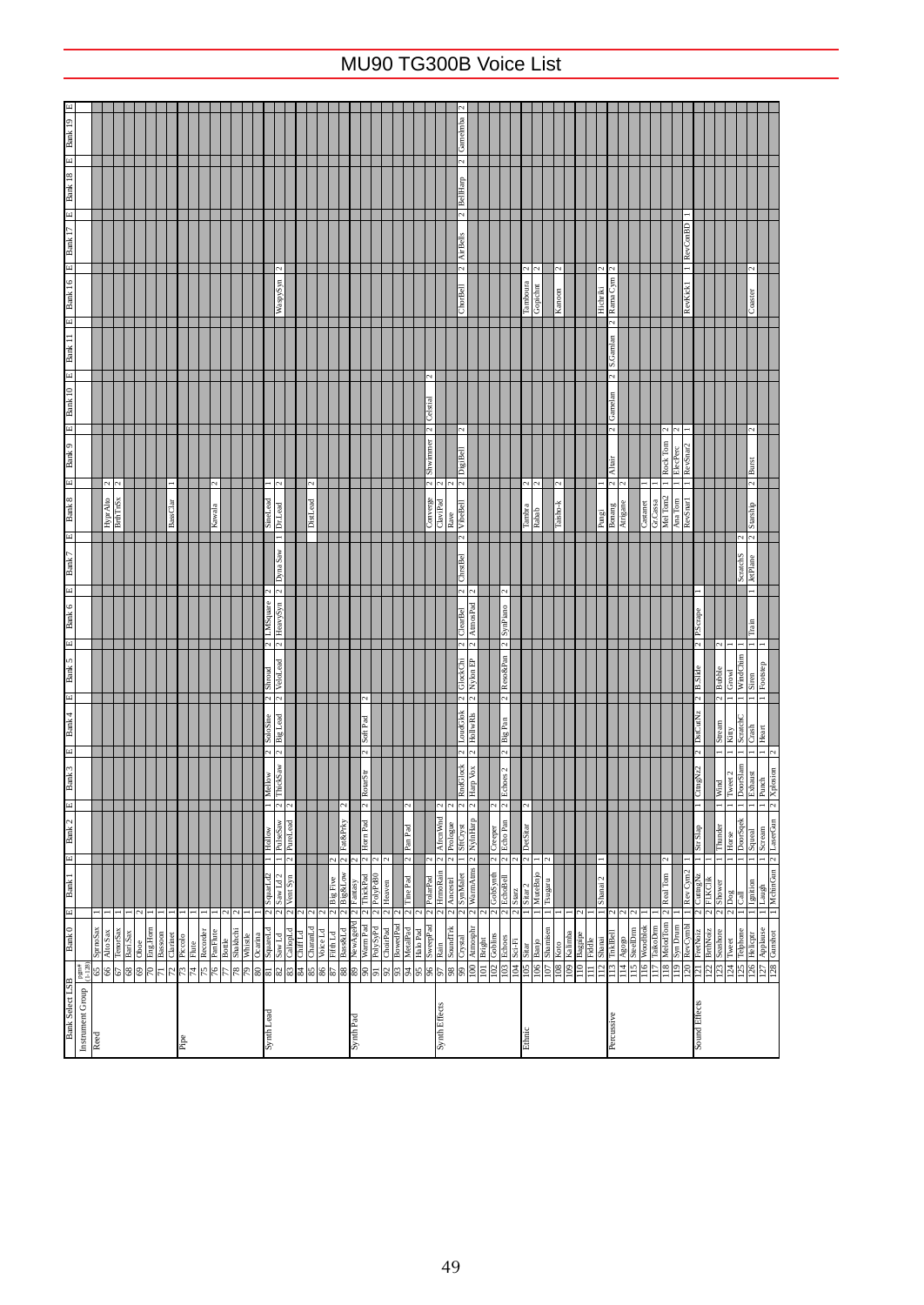| <b>Bank Select LSB</b> |                      | Bank 24   E          |                         | <b>Bank 25 E</b> |                | Bank 26 E |              | Bank 32 E                          |                         | Bank 33   E   Bank 40   E   Bank 126   E   Bank 127   E |        |          |                                     |                                    |                                 |                      |
|------------------------|----------------------|----------------------|-------------------------|------------------|----------------|-----------|--------------|------------------------------------|-------------------------|---------------------------------------------------------|--------|----------|-------------------------------------|------------------------------------|---------------------------------|----------------------|
| Instrument Group       | pgm#<br>4-1280       |                      |                         |                  |                |           |              |                                    |                         |                                                         |        |          |                                     |                                    |                                 |                      |
| Piano                  |                      |                      |                         |                  |                |           |              |                                    |                         |                                                         |        |          | A-Piano1<br>A-Piano2                | $\frac{2}{2}$                      | a.piano1<br>a.piano2            |                      |
|                        | c.                   |                      |                         |                  |                |           |              |                                    |                         |                                                         |        |          | A-Piano3                            | $\sim$                             | a.piano3                        |                      |
|                        | 4                    |                      |                         |                  |                |           |              |                                    |                         |                                                         |        |          | A-Piano4                            | $\sim$                             | e.piano1                        |                      |
|                        | 'n                   | DX Hard<br>60sELP1   |                         | HardEl.P         | $\overline{a}$ | MelloEP1  | $\mathbf{c}$ | El Pno IK<br>El.Pno <sub>2</sub> K |                         |                                                         |        |          | A-Piano6<br>A-Piano5                |                                    | e.piano2                        |                      |
|                        | 6                    | Harpsi.2             | $\sim$                  |                  |                |           |              |                                    |                         |                                                         |        |          | A-Piano7                            |                                    | e.piano3<br>e.piano4            |                      |
|                        | ×                    |                      |                         |                  |                |           |              |                                    |                         |                                                         |        |          | E-Piano1                            | $\sim$                             | hnkytnk                         |                      |
| Chromatic              | õ                    |                      |                         |                  |                |           |              |                                    |                         |                                                         |        |          | E-Piano2                            | $\sim$                             | e.organ1                        |                      |
| Percussion             | $\mathsf{D}$         |                      |                         |                  |                |           |              |                                    |                         |                                                         |        |          | E-Piano3                            | $\sim$                             | e.organ2                        | $\sim$ $\sim$ $\sim$ |
|                        |                      |                      |                         |                  |                |           |              |                                    |                         |                                                         |        |          | $A$ -Guitr $2$<br>A-Guitr1          |                                    | e.organ3                        |                      |
|                        | $\overline{13}$<br>2 | LogDrum              | 2                       |                  |                |           |              |                                    |                         |                                                         |        |          | A-Guitr3                            | $\overline{\mathcal{C}}$<br>$\sim$ | e.organ4<br>pipeorg1            | $\overline{c}$       |
|                        | $\overline{4}$       |                      |                         |                  |                |           |              |                                    |                         |                                                         |        |          | E-Guitr1                            | $\sim$                             | pipeorg2                        |                      |
|                        | S                    |                      |                         |                  |                |           |              |                                    |                         |                                                         |        |          | $E-Guit2$                           |                                    | pipeorg3                        | $\sim$ $\sim$        |
|                        | $\frac{6}{1}$        |                      |                         |                  |                |           |              |                                    |                         |                                                         |        |          | $\overline{\text{Slap-1}}$          | 2                                  | acordion                        | $\sim$               |
| Organ                  | Ξ                    | Chee zOrg            | 2                       |                  |                |           |              | DrawOrg2                           | $\overline{\mathbf{c}}$ | Even Bar                                                | $\sim$ | Organ Ba | $Slap-2$                            | M                                  | harpsi1                         |                      |
|                        | $\approx$<br>۱       | FstRotar             |                         |                  |                |           |              | PereOrg2                           |                         |                                                         |        |          | Slap-3                              |                                    | harpsi <sub>2</sub>             | 2                    |
|                        | $\mathbb{R}$         | OrgFlute             | ی ای                    |                  |                |           |              | TrmOrgH                            | N                       |                                                         |        |          | Slap-4<br>Slap-5                    | <b>a</b> a a a                     | harpsi3<br>clavi1               |                      |
|                        | $\overline{z}$       |                      |                         |                  |                |           |              |                                    |                         |                                                         |        |          | $Slap-6$                            |                                    | clavi2                          |                      |
|                        | 22                   |                      |                         |                  |                |           |              |                                    |                         |                                                         |        |          | $Slap-7$                            | $\sim$ $\sim$                      | clavi3                          |                      |
|                        | 23                   |                      |                         |                  |                |           |              |                                    |                         |                                                         |        |          | Slap-8                              |                                    | celestal                        |                      |
|                        |                      |                      |                         |                  |                |           |              |                                    |                         |                                                         |        |          | Finger-                             |                                    | celesta <sub>2</sub>            |                      |
| Guitar                 | 52<br>26             | VelGtHrm             | M                       |                  |                |           |              | NylonGC<br><b>SteelGt2</b>         |                         |                                                         |        | Requinto | Finger-2<br>Picked-                 | ю                                  | synbras2<br>synbras1            |                      |
|                        | 21                   |                      |                         |                  |                |           |              |                                    |                         |                                                         |        |          | Picked-2                            | N                                  | synbras3                        |                      |
|                        | $\frac{8}{20}$       |                      |                         |                  |                |           |              |                                    |                         |                                                         |        |          | FretisBs                            |                                    | synbras4                        |                      |
|                        | $\sqrt{2}$           |                      |                         |                  |                |           |              |                                    |                         |                                                         |        |          | $A$ -Bass                           | $\sim$                             | synbass I                       |                      |
|                        | $\overline{30}$      |                      |                         |                  |                |           |              |                                    |                         |                                                         |        |          | Choir-1                             |                                    | synbass2                        |                      |
|                        | $\frac{1}{2}$        | RekRthm <sub>1</sub> | $\overline{\mathbf{c}}$ | RckRthm2         | $\mathbf{c}$   |           |              |                                    |                         |                                                         |        |          | Choir-2                             |                                    | synbass3                        |                      |
|                        | $\approx$            |                      |                         |                  |                |           |              |                                    |                         |                                                         |        |          | Choir-3<br>Choir-4                  | $\sim$ $\sim$                      | synbass4                        |                      |
| Bass                   | 34                   |                      |                         |                  |                |           |              |                                    |                         |                                                         |        |          | Strngs-1                            | ы                                  | synharmo<br>newgepd             |                      |
|                        | 35                   |                      |                         |                  |                |           |              |                                    |                         |                                                         |        |          | Strngs-2                            | $\sim$                             | choir pd                        |                      |
|                        | 9ś                   |                      |                         |                  |                |           |              |                                    |                         |                                                         |        |          | Strngs-                             |                                    | bowed pd                        |                      |
|                        | 22                   |                      |                         |                  |                |           |              |                                    |                         |                                                         |        |          | $S_{\rm{Lungs-4}}$                  | 2                                  | soundtrk                        | 2                    |
|                        | $\frac{8}{36}$       |                      |                         |                  |                |           |              |                                    |                         |                                                         |        |          | E-Organ1                            | $\sim$                             | atmosphr                        | N                    |
|                        | $\frac{39}{2}$       |                      |                         |                  |                |           |              |                                    |                         |                                                         |        |          | E-Organ2                            | $\sim$                             | syn warm                        | $\sim$               |
|                        | $\frac{1}{2}$        |                      |                         |                  |                |           |              |                                    |                         |                                                         |        |          | E-Organ3<br>E-Organ4<br>E-Organ5    |                                    | <b>rouguas</b><br>Auruptas      |                      |
| Strings                | $\frac{1}{4}$        |                      |                         |                  |                |           |              |                                    |                         |                                                         |        |          |                                     | l∾                                 |                                 | $\sim$               |
|                        | $\overline{a}$       |                      |                         |                  |                |           |              |                                    |                         |                                                         |        |          |                                     | $\mathcal{L}$                      | rain                            |                      |
|                        | $\frac{4}{3}$        |                      |                         |                  |                |           |              |                                    |                         |                                                         |        |          | E-Organ6<br>E-Organ7                | $\sim$<br>$\sim$                   | synecho <sub>2</sub><br>synoboe | $N$ $N$ $N$          |
|                        | $\frac{4}{4}$        |                      |                         |                  |                |           |              |                                    |                         |                                                         |        |          | E-Organ8                            |                                    | synsolo                         |                      |
|                        | $\frac{4}{6}$        |                      |                         |                  |                |           |              |                                    |                         |                                                         |        |          | E-Organ9                            | $\sim$                             | syndorg                         |                      |
|                        | 47                   |                      |                         |                  |                |           |              |                                    |                         |                                                         |        |          | SoftTP-1                            |                                    | synbell                         |                      |
|                        | $\frac{8}{4}$        |                      |                         |                  |                |           |              |                                    |                         |                                                         |        |          | SoftTP-2                            |                                    | plannbs                         |                      |
| Ensemble               | ≆∣ର                  | Velo.Str             | N                       |                  |                |           |              |                                    |                         |                                                         |        |          | TP/TRB-2<br>TP/TRB-                 |                                    | $23$ osns<br>strsect1           | $\sim$ $\sim$        |
|                        | 51                   |                      |                         |                  |                |           |              |                                    |                         |                                                         |        |          | TP/TRB-3                            |                                    | strsect3                        | N                    |
|                        | 52                   |                      |                         |                  |                |           |              |                                    |                         |                                                         |        |          | TP/TRB-4                            | ÷                                  | pizz.str                        |                      |
|                        | 53                   |                      |                         |                  |                |           |              | Ch.Aahs2                           |                         |                                                         |        |          | TP/TRB-                             | $\sim$                             | violin 1                        |                      |
|                        | 54                   |                      |                         |                  |                |           |              |                                    |                         |                                                         |        |          | TP/TRB-6                            |                                    | violin?                         |                      |
|                        | 55                   |                      |                         |                  |                |           |              |                                    |                         |                                                         |        |          | $Sax-1$                             |                                    | cello 1                         |                      |
|                        | 56                   |                      |                         |                  |                |           |              |                                    |                         |                                                         |        |          | $\frac{\text{Sax-2}}{\text{Sax-3}}$ |                                    | cello 2                         |                      |
| <b>Brass</b>           | 58                   | BriteTrp             | ю                       | Warm Trp         | $\mathbf{c}$   |           |              |                                    |                         |                                                         |        |          |                                     | $\sim$                             | contrabs                        |                      |
|                        | 59                   |                      |                         |                  |                |           |              |                                    |                         |                                                         |        |          |                                     |                                    | harp 1                          |                      |
|                        | $\circ$              |                      |                         |                  |                |           |              |                                    |                         |                                                         |        |          | Brass-2<br>Brass-1                  |                                    | guitar 1<br>harp <sub>2</sub>   |                      |
|                        | 5                    |                      |                         |                  |                |           |              |                                    |                         |                                                         |        |          | Brass-3                             |                                    | guitar 2                        |                      |
|                        | $\frac{2}{3}$        |                      |                         |                  |                |           |              |                                    |                         |                                                         |        |          | Brass-4                             | $\frac{2}{2}$                      | elecgtrl                        |                      |
|                        |                      |                      |                         |                  |                |           |              |                                    |                         |                                                         |        |          | Brass-5                             |                                    | elecgtr2                        | 2                    |
|                        | 2                    |                      |                         |                  |                |           |              |                                    |                         |                                                         |        |          | Orch-Hit                            |                                    | sitar                           |                      |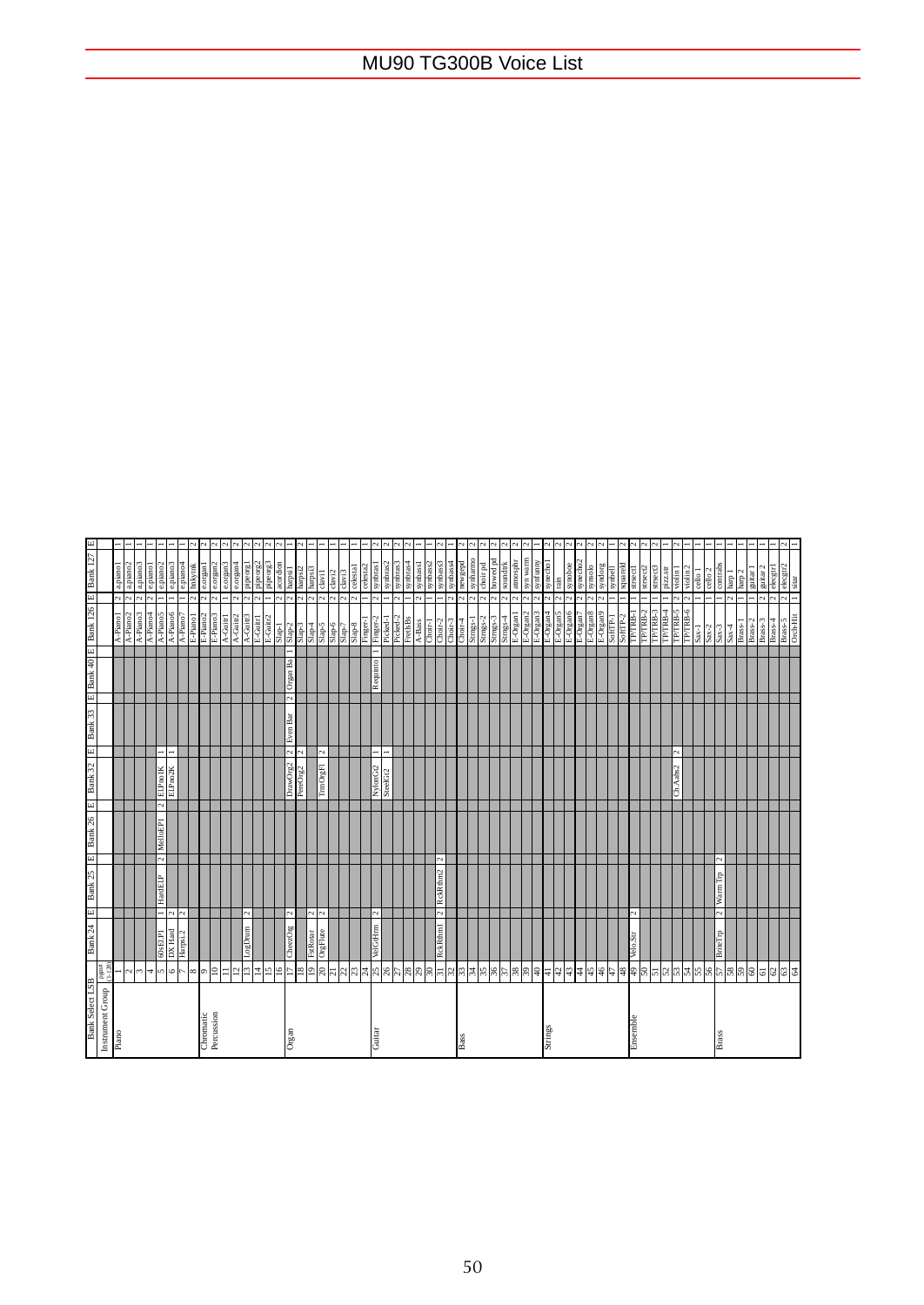| $\Xi$                                 |                  |         |                    |          |                      |          |                      |    |                          |   |                               |                      |          |                                          |      |                                 |            |                                          |           |      |                    |               |                    |                      | N             |          |                                          |          |                 |                    |               |                             |          |                                          |          |                     |            |                    | 2        | N                                        |        |        |            |         |                                                         |         |         |       |                               |               |          |                                          |         |                  |
|---------------------------------------|------------------|---------|--------------------|----------|----------------------|----------|----------------------|----|--------------------------|---|-------------------------------|----------------------|----------|------------------------------------------|------|---------------------------------|------------|------------------------------------------|-----------|------|--------------------|---------------|--------------------|----------------------|---------------|----------|------------------------------------------|----------|-----------------|--------------------|---------------|-----------------------------|----------|------------------------------------------|----------|---------------------|------------|--------------------|----------|------------------------------------------|--------|--------|------------|---------|---------------------------------------------------------|---------|---------|-------|-------------------------------|---------------|----------|------------------------------------------|---------|------------------|
|                                       |                  | a.bass  | a.bass             | e.bass 1 | slapbas1<br>e.bass 2 | slapbas2 | fretles <sub>1</sub> |    | fretles2<br>flute1       |   | flute2<br>piccolo1            | piccolo <sub>2</sub> | recorder | panpipes                                 | sax1 | $\frac{\text{sn2}}{\text{sn3}}$ | sax4       | clarinet1                                | clarinet2 | oboe | $_{\rm eng.}$ horn | bassoon       | harmnica           | trumpet.<br>trumpet2 | trmbone1      | trnbone2 | fr.born1                                 | fr.horn2 | tuba            | $b$ rssect $1$     |               | vibe I<br>vibe <sub>2</sub> | symallet | maletwin<br>glocken                      | tubulbel | xylophen<br>marimba | koto       | $_{\rm sho}$       | shakhchi | whistle 1<br>whistle 2                   | bottle | breath | timpani    | melotom | deepsnar                                                | e.perc1 | e.perc2 | taiko | taikorim<br>cymbal            | castanet      | triangle | orchehit                                 |         | telphone<br>bird |
|                                       |                  |         |                    |          |                      |          |                      |    |                          |   |                               |                      |          |                                          |      |                                 |            |                                          |           |      |                    |               |                    |                      |               |          |                                          |          |                 |                    |               |                             |          |                                          |          |                     |            |                    |          |                                          |        |        |            |         |                                                         |         |         |       |                               |               |          |                                          |         |                  |
|                                       |                  | Silence | Silence<br>Silence |          | Silence<br>Silence   | Silence  | Silence              |    | Silence<br>Silence       |   | Silence<br>Silence<br>Silence |                      | Silence  | Silence<br>Silence<br>Silence<br>Silence |      |                                 |            | Silence<br>Silence<br>Silence<br>Silence |           |      | Silence            | Silence       | Silence<br>Silence | Silence              |               |          | Silence<br>Silence<br>Silence<br>Silence |          | Silence         | Silence<br>Silence | Silence       | Silence                     |          | Silence<br>Silence<br>Silence<br>Silence |          | Silence<br>Silence  |            | Silence<br>Silence | Silence  | Silence<br>Silence<br>Silence<br>Silence |        |        |            | Silence | Silence                                                 | Silence | Silence |       | Silence<br>Silence<br>Silence |               | Silence  | Silence                                  | Silence | Silence          |
|                                       |                  |         |                    |          |                      |          |                      |    |                          |   |                               |                      |          |                                          |      |                                 |            |                                          |           |      |                    |               |                    |                      |               |          |                                          |          |                 |                    |               |                             |          |                                          |          |                     |            |                    |          |                                          |        |        |            |         |                                                         |         |         |       |                               |               |          |                                          |         |                  |
| Bank 40   E   Bank 126   E   Bank 127 |                  |         |                    |          |                      |          |                      |    |                          |   |                               |                      |          |                                          |      |                                 |            |                                          |           |      |                    |               |                    |                      |               |          |                                          |          |                 |                    |               |                             |          |                                          |          |                     |            |                    |          |                                          |        |        |            |         |                                                         |         |         |       |                               |               |          |                                          |         |                  |
|                                       |                  |         |                    |          |                      |          |                      |    |                          |   |                               |                      |          |                                          |      |                                 |            |                                          |           |      |                    |               |                    |                      |               |          |                                          |          |                 |                    |               |                             |          |                                          |          |                     |            |                    |          |                                          |        |        |            |         |                                                         |         |         |       |                               |               |          |                                          |         |                  |
| Bank 33 E                             |                  |         |                    |          |                      |          |                      |    |                          |   |                               |                      |          |                                          |      |                                 |            |                                          |           |      |                    |               |                    |                      |               |          |                                          |          |                 |                    |               |                             |          |                                          |          |                     |            |                    |          |                                          |        |        |            |         |                                                         |         |         |       |                               |               |          |                                          |         |                  |
| $\equiv$                              |                  |         |                    |          |                      |          |                      |    |                          |   |                               |                      |          |                                          |      |                                 |            |                                          |           |      |                    |               |                    |                      |               |          |                                          |          |                 |                    |               |                             |          |                                          |          |                     |            |                    |          |                                          |        |        |            |         |                                                         |         |         |       |                               |               |          |                                          |         |                  |
| Bank 32                               |                  |         |                    |          |                      |          |                      |    |                          |   |                               |                      |          |                                          |      |                                 |            |                                          |           |      |                    |               |                    |                      |               |          |                                          |          |                 |                    |               |                             |          |                                          |          |                     |            |                    |          |                                          |        |        |            |         |                                                         |         |         |       |                               |               |          |                                          |         |                  |
|                                       |                  |         |                    |          |                      |          |                      |    |                          |   |                               |                      |          |                                          |      |                                 |            |                                          |           |      |                    |               |                    |                      |               |          |                                          |          |                 |                    |               |                             |          |                                          |          |                     |            |                    |          |                                          |        |        |            |         |                                                         |         |         |       |                               |               |          |                                          |         |                  |
| Bank 26   E                           |                  |         |                    |          |                      |          |                      |    |                          |   |                               |                      |          |                                          |      |                                 |            |                                          |           |      |                    |               |                    |                      |               |          |                                          |          |                 |                    |               |                             |          |                                          |          |                     |            |                    |          |                                          |        |        |            |         |                                                         |         |         |       |                               |               |          |                                          |         |                  |
| $\mathbf{m}$                          |                  |         |                    |          |                      |          |                      |    |                          |   |                               |                      |          |                                          |      |                                 |            |                                          |           |      |                    |               |                    |                      |               |          |                                          |          |                 |                    |               |                             |          |                                          |          |                     |            |                    |          |                                          |        |        |            |         |                                                         |         |         |       |                               |               |          |                                          |         |                  |
| Bank 25                               |                  |         |                    |          |                      |          |                      |    |                          |   |                               |                      |          |                                          |      |                                 |            |                                          |           |      |                    |               |                    |                      |               |          |                                          |          |                 |                    |               |                             |          |                                          |          |                     |            |                    |          |                                          |        |        |            |         |                                                         |         |         |       | Rev Tom <sub>2</sub>          |               |          |                                          |         |                  |
|                                       |                  |         |                    |          |                      |          |                      |    |                          |   |                               |                      |          |                                          |      |                                 |            |                                          |           |      |                    |               |                    |                      |               |          |                                          |          |                 |                    |               |                             |          |                                          |          |                     | $\sim$     |                    |          |                                          |        |        |            |         |                                                         |         |         |       |                               |               |          |                                          |         |                  |
| Bank 24   E                           |                  |         |                    |          |                      |          |                      |    |                          |   |                               |                      |          |                                          |      |                                 |            |                                          |           |      |                    |               |                    |                      |               |          |                                          |          |                 |                    |               |                             |          |                                          |          |                     | <b>Oud</b> |                    |          |                                          |        |        |            |         |                                                         |         |         |       | Rev Toml                      |               |          |                                          |         |                  |
|                                       | pgm#<br>(1-128)  | 65      | $\frac{2}{8}$      |          | 88R                  |          | $\overline{z}$       | 51 | F                        | 치 | 51                            | $\frac{9}{7}$        | 77       | $\frac{87}{2}$                           |      | $\frac{0.8}{2}$                 | 능          | 3 2 2                                    |           |      |                    | $\frac{2}{3}$ |                    | $\overline{6}$       | $\frac{1}{2}$ |          | $\approx 25$                             |          | $\frac{96}{56}$ |                    | 5             | 86<br>$\overline{99}$       |          | 8588                                     |          | ≛ ≊                 |            | $rac{10}{20}$      | 108      | $\frac{8}{2}$                            |        |        |            |         | $\frac{1}{2}$ $\frac{1}{2}$ $\frac{1}{2}$ $\frac{1}{2}$ |         |         |       | 티라티아                          |               |          | 학 <mark>료  학</mark> 년  현 <mark>료 </mark> |         |                  |
| <b>Bank Select LSB</b>                | Instrument Group | Reed    |                    |          |                      |          |                      |    | $\overline{\text{Pipe}}$ |   |                               |                      |          |                                          |      |                                 | Synth Lead |                                          |           |      |                    |               |                    | Synth Pad            |               |          |                                          |          |                 |                    | Synth Effects |                             |          |                                          |          | Ethnic              |            |                    |          |                                          |        |        | Percussive |         |                                                         |         |         |       |                               | Sound Effects |          |                                          |         |                  |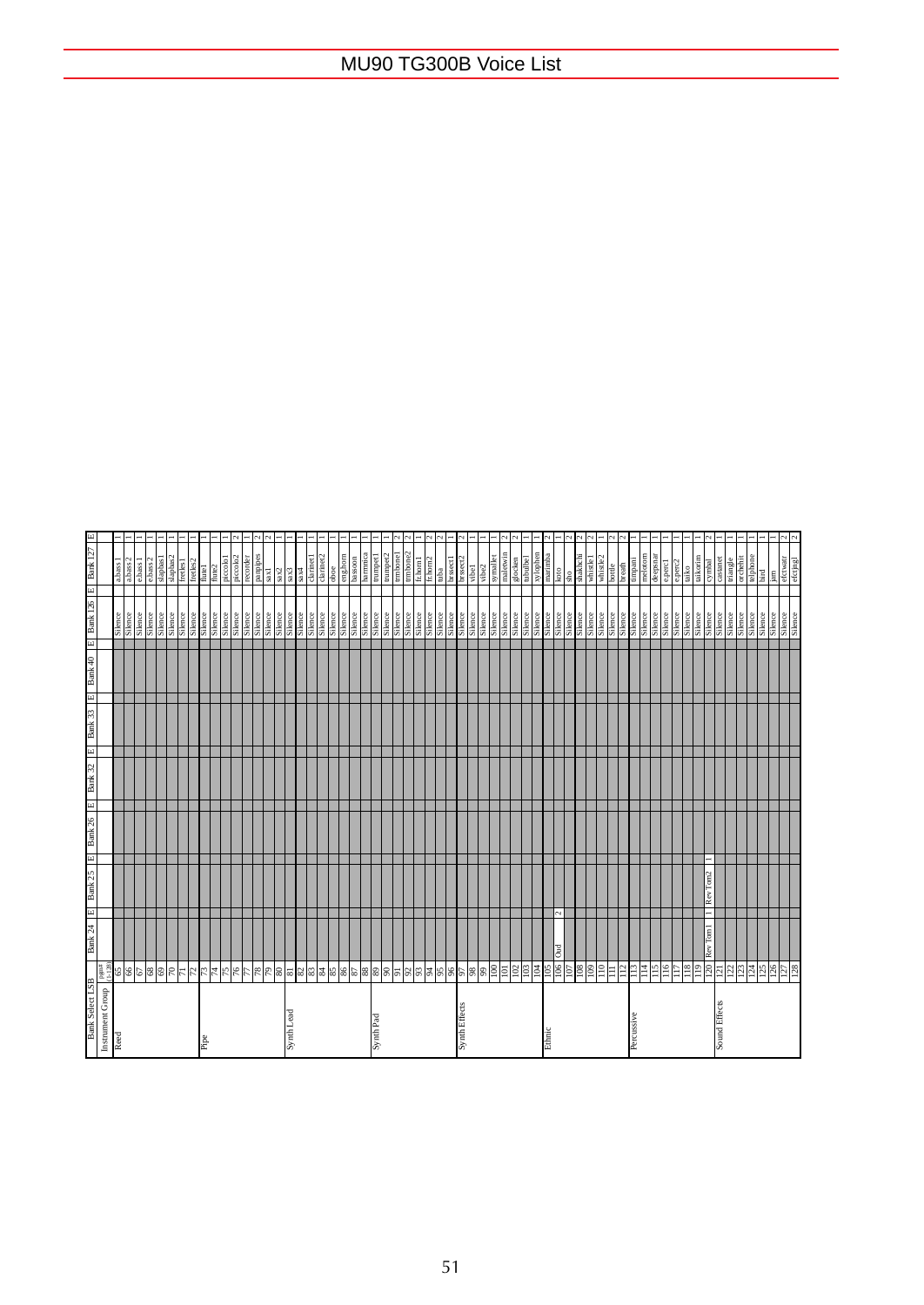# About the 128 GM sounds

| Group        | Pgm#<br>$(1-128)$   | Instrument name                               | Display              | Explanation of voice                         |
|--------------|---------------------|-----------------------------------------------|----------------------|----------------------------------------------|
| Piano        | 1                   | <b>Grand Piano</b>                            | GrandPno             | Grand piano                                  |
|              | $\overline{c}$      | <b>Bright Piano</b>                           | <b>BritePno</b>      | Bright and crisp grand piano                 |
|              | 3                   | Electric Grand Piano                          | El.Grand             | Electric grand piano (CP80)                  |
|              | 4                   | Honky-tonk Piano                              | HnkyTonk             | Ragtime-style piano                          |
|              | 5                   | Electric Piano 1                              | E.Piano1<br>E.Piano2 | Electric piano                               |
|              | 6<br>$\overline{7}$ | Electric Piano 2<br>Harpsichord               |                      | Electric piano with metallic resonance (DX)  |
|              | 8                   | Clavi                                         | Harpsi.<br>Clavi     | Harpsichord<br>Clavi                         |
| Chromatic    | 9                   | Celesta                                       | Celesta              | Celesta                                      |
| Percussion   | 10                  | Glockenspiel                                  | Glocken              | Glockenspiel                                 |
|              | 11                  | Music Box                                     | MusicBox             | Music box                                    |
|              | 12                  | Vibraphone                                    | Vibes                | Vibraphone (metal bars with resonator tubes) |
|              | 13                  | Marimba                                       | Marimba              | Marimba (wooden bars with resonator tubes)   |
|              | 14                  | Xylophone                                     | Xylophon             | Xylophone (wooden bars)                      |
|              | 15                  | <b>Tubular Bells</b>                          | TubulBel             | Tubular bells                                |
|              | 16                  | Dulcimer                                      | Dulcimer             | Dulcimer (struck string instrument)          |
| Organ        | 17                  | Drawbar Organ                                 | DrawOrgn             | Drawbar organ                                |
|              | 18                  | Percussive Organ                              | PercOrgn             | Electronic organ with strong attack          |
|              | 19                  | Rock Organ                                    | RockOrgn             | Rock-style organ                             |
|              | 20                  | Church Organ                                  | ChrchOrg             | Pipe organ                                   |
|              | 21                  | Reed Organ                                    | ReedOrgn             | Bright and light organ                       |
|              | 22                  | Accordion                                     | Acordion             | Accordion                                    |
|              | 23                  | Hamonica                                      | Harmnica             | Harmonica                                    |
|              | 24                  | Tango Accordion                               | TangoAcd             | Tango accordion                              |
| Guitar       | 25                  | Nylon Guitar                                  | NylonGtr             | Classical guitar                             |
|              | 26                  | <b>Steel Guitar</b>                           | SteelGtr             | Folk guitar                                  |
|              | 27                  | Jazz Guitar                                   | Jazz Gtr             | Electric guitar (jazz)                       |
|              | 28                  | Clean Guitar                                  | CleanGtr             | Electric guitar                              |
|              | 29                  | Muted Guitar                                  | Mute Gtr             | Muted guitar                                 |
|              | 30<br>31            | Overdriven Guitar<br><b>Distortion Guitar</b> | Ovrdrive<br>Dist.Gtr | Overdriven guitar<br>Distorted guitar        |
|              | 32                  | <b>Guitar Harmonics</b>                       | GtrHarmo             | Harmonics                                    |
| <b>Bass</b>  | 33                  | <b>Acoustic Bass</b>                          | Aco.Bass             | Upright bass                                 |
|              | 34                  | <b>Finger Bass</b>                            | FngrBass             | Electric bass (finger plucked)               |
|              | 35                  | Pick Bass                                     | PickBass             | Electric bass (played with a pick)           |
|              | 36                  | <b>Fretless Bass</b>                          | Fretless             | Fretless bass                                |
|              | 37                  | Slap Bass 1                                   | SlapBas1             | Slapped bass                                 |
|              | 38                  | Slap Bass 2                                   | SlapBas2             | Slapped bass with soft attack                |
|              | 39                  | Synth Bass 1                                  | SynBass1             | Synth bass with "sweep"                      |
|              | 40                  | Synth Bass 2                                  | SynBass2             | Synth bass                                   |
| Strings      | 41                  | Violin                                        | Violin               | Violin                                       |
|              | 42                  | Viola                                         | Viola                | Viola                                        |
|              | 43                  | Cello                                         | Cello                | Cello                                        |
|              | 44                  | Contrabass                                    | Contrabs             | Contrabass                                   |
|              | 45                  | <b>Tremolo Strings</b>                        | Trem.Str             | Strings played with tremolo                  |
|              | 46                  | Pizzicato Strings                             | Pizz.Str             | Strings played pizzicato                     |
|              | 47                  | Orchestral Harp                               | Harp                 | Harp                                         |
|              | 48                  | Timpani                                       | Timpani              | Timpani                                      |
| Ensemble     | 49                  | Strings 1                                     | Strings1             | Strings                                      |
|              | 50                  | Strings 2                                     | Strings2             | Strings with gentle attack                   |
|              | 51                  | Synth Strings 1                               | Syn Str1             | Synth strings                                |
|              | 52                  | Synth Strings 2                               | Syn Str2             | Synth strings with gentle attack             |
|              | 53                  | Choir Aahs                                    | ChoirAah             | Choir singing "aah"                          |
|              | 54                  | Voice Oohs                                    | VoiceOoh             | Choir singing "ooh"<br>Vocoder-type chorus   |
|              | 55<br>56            | Synth Voice<br>Orchestra Hit                  | SynVoice<br>Orch.Hit | Orchestra hit                                |
| <b>Brass</b> | 57                  | Trumpet                                       | Trumpet              | Trumpet                                      |
|              | 58                  | Trombone                                      | Trombone             | Trombone                                     |
|              | 59                  | Tuba                                          | Tuba                 | Tuba                                         |
|              | 60                  | Muted Trumpet                                 | Mute Trp             | Muted trumpet                                |
|              | 61                  | French Horn                                   | Fr. Horn             | French horn                                  |
|              | 62                  | <b>Brass Section</b>                          | <b>BrssSect</b>      | <b>Brass</b> section                         |
|              | 63                  | Synth Brass 1                                 | SynBrss1             | Synth brass                                  |
|              | 64                  | Synth Brass 2                                 | SynBrss2             | Synth brass with gentle attack               |
|              |                     |                                               |                      |                                              |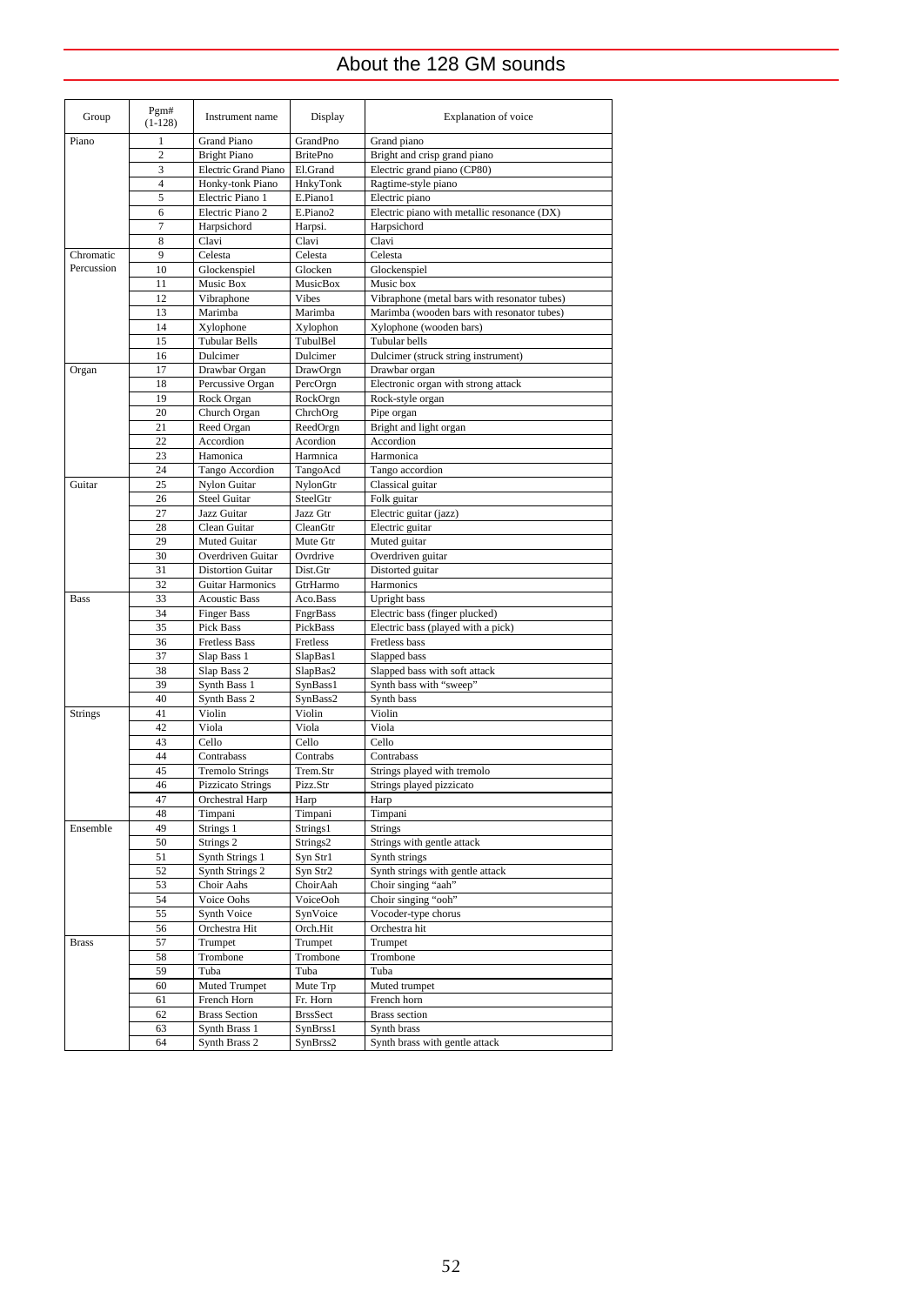# About the 128 GM sounds

| Reed             | 65  | Soprano Sax            | SprnoSax             | Soprano sax                                     |
|------------------|-----|------------------------|----------------------|-------------------------------------------------|
|                  | 66  | Alto Sax               | Alto Sax             | Alto sax                                        |
|                  | 67  | <b>Tenor Sax</b>       | TenorSax             | Tenor sax                                       |
|                  | 68  | <b>Baritone Sax</b>    | Bari.Sax             | <b>Baritone</b> sax                             |
|                  | 69  | Oboe                   | Oboe                 | Oboe                                            |
|                  | 70  | English Horn           | Eng.Horn             | English horn                                    |
|                  | 71  | Bassoon                | Bassoon              | Bassoon                                         |
|                  | 72  | Clarinet               | Clarinet             | Clarinet                                        |
| Pipe             | 73  | Piccolo                | Piccolo              | Piccolo                                         |
|                  | 74  | Flute                  |                      | Flute                                           |
|                  |     |                        | Flute                |                                                 |
|                  | 75  | Recorder               | Recorder             | Recorder                                        |
|                  | 76  | Pan Flute              | PanFlute             | Pan flute                                       |
|                  | 77  | <b>Blown Bottle</b>    | <b>Bottle</b>        | <b>Blown</b> bottle                             |
|                  | 78  | Shakuhachi             | Shakhchi             | Shakuhachi                                      |
|                  | 79  | Whistle                | Whistle              | Whistle                                         |
|                  | 80  | Ocarina                | Ocarina              | Ocarina                                         |
| Synth Lead       | 81  | Square Lead            | SquareLd             | Analog synth lead (square wave)                 |
|                  | 82  | Sawtooth Lead          | Saw Ld               | Analog synth lead (sawtooth wave)               |
|                  | 83  | Calliope Lead          | CaliopLd             | Pan flute-type lead                             |
|                  | 84  | Chiff Lead             | Chiff Ld             | Synth brass-type lead                           |
|                  | 85  | Charang Lead           | CharanLd             | Distortion guitar-type lead                     |
|                  | 86  | Voice Lead             | Voice Ld             | Chorus lead                                     |
|                  | 87  | <b>Fifths Lead</b>     | Fifth Ld             | Synth lead + perfect 4th below                  |
|                  | 88  | Bass & Lead            | Bass&Ld              | Synth bass + synth lead                         |
| Synth Pad        | 89  | New Age Pad            | NewAgePd             | $Bell + chorus$                                 |
|                  | 90  | Warm Pad               | Warm Pad             | Pad with gentle attack                          |
|                  | 91  | Poly Synth Pad         | PolySyPd             | Synth brass-style pad                           |
|                  | 92  | Choir Pad              | ChoirPad             | Chorus pad                                      |
|                  | 93  | <b>Bowed Pad</b>       | <b>BowedPad</b>      | Glass harp-style pad                            |
|                  | 94  | Metallic Pad           | MetalPad             | Pad with hard synth strings                     |
|                  | 95  | Halo Pad               | Halo Pad             | Pad with breath noise                           |
|                  | 96  | Sweep Pad              | SweepPad             | Sweep pad with gentle attack                    |
|                  |     |                        |                      |                                                 |
|                  |     |                        |                      |                                                 |
| Synth<br>Effects | 97  | Rain                   | Rain                 | Warm and transparent synth sound                |
|                  | 98  | Sound Track            | SoundTrk             | Analog synth pad + perfect 4th above            |
|                  | 99  | Crystal                | Crystal              | Music box, bell                                 |
|                  | 100 | Atmosphere             | Atmosphr             | $Harp + strings$                                |
|                  | 101 | <b>Brightness</b>      | Bright               | Synth chorus with strong attack and rapid decay |
|                  | 102 | Goblins                | Goblins              | Sweep sound with gentle attack + murmuring      |
|                  | 103 | Echoes                 | Echoes               | Pad with definite attack + release echo         |
|                  | 104 | Sci-Fi                 | Sci-Fi               | Metallic synth pad                              |
| Ethnic           | 105 | Sitar                  | Sitar                | Sitar                                           |
|                  | 106 | Banjo                  | Banjo                | Banjo                                           |
|                  | 107 | Shamisen               | Shamisen             | Shamisen                                        |
|                  | 108 | Koto                   | Koto                 | Koto                                            |
|                  | 109 | Kalimba                | Kalimba              | Kalimba                                         |
|                  | 110 | Bagpipe                | Bagpipe              | Bagpipe                                         |
|                  | 111 | Fiddle                 | Fiddle               | Fiddle (violin)                                 |
|                  | 112 | Shanai                 | Shanai               | Ethnic woodwind                                 |
| Percussive       | 113 | Tinkle Bell            | TnklBell             | Bell                                            |
|                  | 114 | Agogo                  | Agogo                | Agogo                                           |
|                  | 115 | <b>Steel Drums</b>     | SteelDrm             | Steel drums                                     |
|                  | 116 | Woodblock              | WoodBlok             | Woodblock                                       |
|                  | 117 | Taiko Drum             | TaikoDrm             | Japanese taiko drum                             |
|                  | 118 | Melodic Tom            | MelodTom             | Melodic tom                                     |
|                  | 119 | Synth Drum             | Syn Drum             | Synth drum                                      |
|                  | 120 | Reverse Cymbal         | RevCymbl             | Reversed cymbal                                 |
| Sound            | 121 | Fret Noise             | FretNoiz             | Fret noise                                      |
| Effects          | 122 | <b>Breath Noise</b>    | <b>BrthNoiz</b>      | Breath noise                                    |
|                  | 123 | Seashore               | Seashore             | Waves                                           |
|                  | 124 | <b>Bird Tweet</b>      | Tweet                | <b>Birds</b> chirping                           |
|                  | 125 | <b>Telephone Ring</b>  | Telphone             | Telephone ringing                               |
|                  | 126 |                        |                      |                                                 |
|                  | 127 | Helicopter<br>Applause | Helicptr<br>Applause | Helicopter<br>Audience applauding               |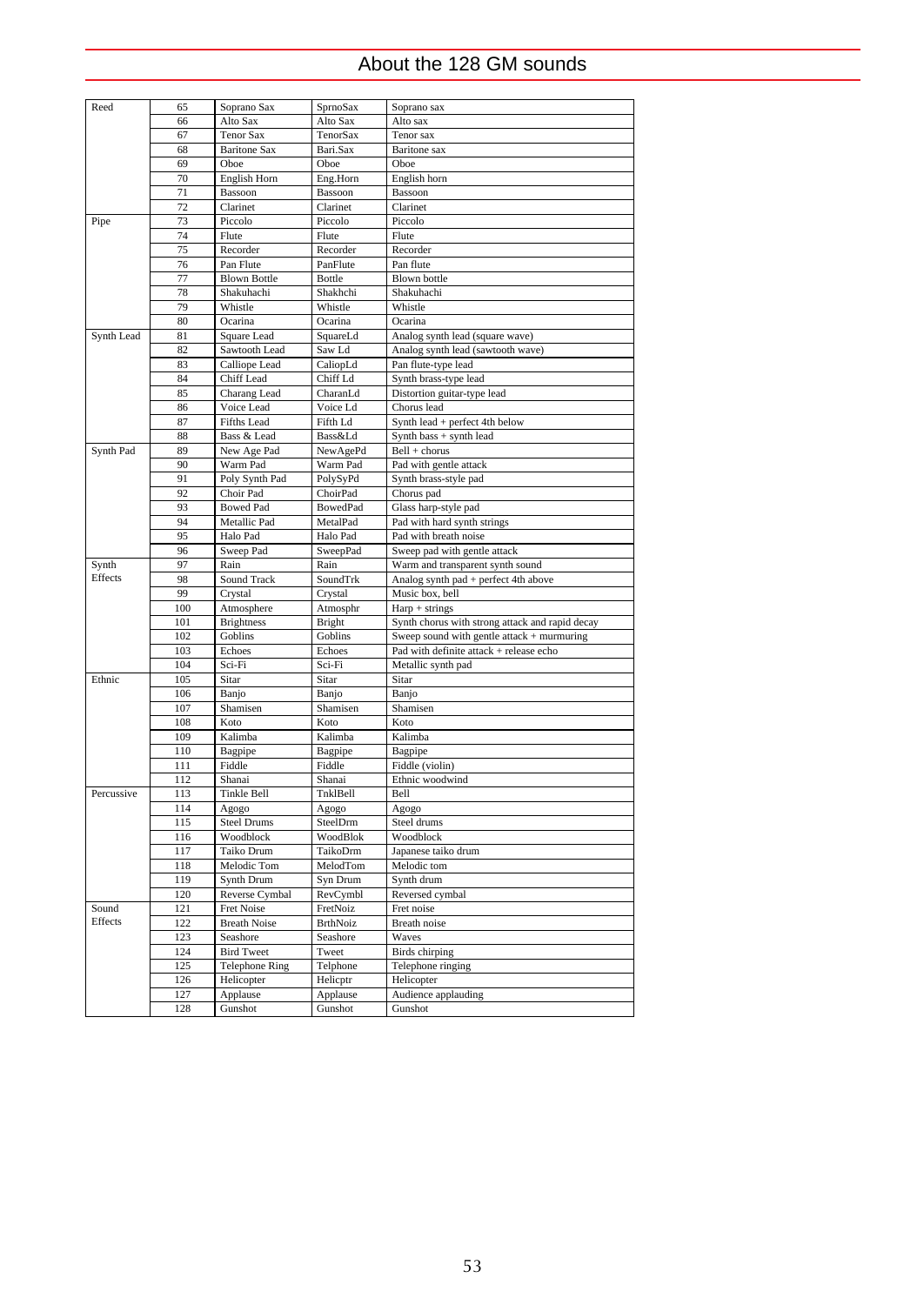# C/M Voice List

|                   | TYPE1 Part1~9              |                  |                                  | TYPE2 Part11~16                      |                      |                                  |
|-------------------|----------------------------|------------------|----------------------------------|--------------------------------------|----------------------|----------------------------------|
| pgm#<br>$(1-128)$ | (full name)                | (display)        | E                                | (full name)                          | (display)            | E                                |
| $\mathbf{1}$      | acoustic piano 1           | a.piano1         | $\mathbf{1}$                     | Acoustic Piano 1                     | A-Piano1             | $\overline{c}$                   |
| $\overline{c}$    | acoustic piano 2           | a.piano2         | $\mathbf{1}$                     | Acoustic Piano 2                     | A-Piano2             | $\overline{c}$                   |
| 3                 | acoustic piano 3           | a.piano3         | $\mathbf{1}$                     | Acoustic Piano 3                     | A-Piano3             | $\overline{c}$                   |
| $\overline{4}$    | electric piano 1           | e.piano1         | $\mathbf{1}$                     | Acoustic Piano 4                     | A-Piano4             | $\overline{c}$                   |
| 5                 | electric piano 2           | e.piano2         | $\mathbf{1}$                     | Acoustic Piano 5                     | A-Piano5             | $\mathbf{1}$                     |
| 6                 | electric piano 3           | e.piano3         | $\mathbf{1}$                     | Acoustic Piano 6                     | A-Piano6             | $\mathbf{1}$                     |
| $\overline{7}$    | electric piano 4           | e.piano4         | $\mathbf{1}$                     | Acoustic Piano 7                     | A-Piano7             | $\,1$                            |
| 8                 | honky-tonk piano           | hnkytnk          | $\overline{c}$                   | Electric Piano 1                     | E-Piano1             | $\overline{c}$                   |
| 9                 | electric organ 1           | e.organ1         | $\overline{c}$                   | Electric Piano 2                     | E-Piano2             | $\overline{c}$                   |
| 10                | electric organ 2           | e.organ2         | $\overline{c}$                   | Electric Piano 3                     | E-Piano3             | $\overline{c}$                   |
| 11                | electric organ 3           | e.organ3         | $\mathbf{1}$                     | Acoustic Guitar 1                    | A-Guitr1             | $\mathbf{1}$                     |
| 12                | electric organ 4           | e.organ4         | $\mathbf{1}$                     | Acoustic Guitar 2                    | A-Guitr2             | $\overline{c}$                   |
| 13                | pipe organ 1               | pipeorg1         | $\overline{c}$                   | Acoustic Guitar 3                    | A-Guitr3             | $\overline{c}$                   |
| 14                | pipe organ 2               | pipeorg2         | $\overline{c}$                   | Electric Guitar 1                    | E-Guitr1             | $\overline{2}$                   |
| 15                | pipe organ 3               | pipeorg3         | $\overline{c}$                   | Electric Guitar 2                    | E-Guitr2             | $\mathbf{1}$                     |
| 16                | accordion                  | acordion         | $\overline{c}$                   | Slap Bass 1                          | Slap-1               | $\overline{c}$                   |
| 17                | harpsichord 1              | harpsi1          | $\mathbf{1}$                     | Slap Bass 2                          | Slap-2               | $\overline{c}$                   |
| 18                | harpsichord 2              | harpsi2          | 2                                | Slap Bass 3                          | Slap-3               | $\overline{c}$                   |
| 19                | harpsichord 3              | harpsi3          | $\mathbf{1}$                     | Slap Bass 4                          | Slap-4               | $\overline{c}$                   |
| 20                | clavi 1                    | clavi1           | $\mathbf{1}$                     | Slap Bass 5                          | Slap-5               | $\overline{c}$                   |
| 21                | clavi 2                    | clavi2           | $\mathbf{1}$                     | Slap Bass 6                          | Slap-6               | $\overline{c}$                   |
| 22                | clavi 3                    | clavi3           | $\mathbf{1}$                     | Slap Bass 7                          | Slap-7               | $\overline{c}$                   |
| 23                | celesta 1                  | celesta1         | $\mathbf{1}$                     | Slap Bass 8                          | Slap-8               | $\overline{c}$                   |
| 24                | celesta 2                  | celesta2         | $\mathbf{1}$                     | Finger Bass 1                        | Finger-1             | $\mathbf{1}$                     |
| 25                | synth brass 1              | synbras1         | $\overline{c}$                   | Finger Bass 2                        | Finger-2             | $\overline{c}$                   |
| 26                | synth brass 2              | synbras2         | $\overline{c}$                   | Picked Bass 1                        | Picked-1             | $\mathbf{1}$                     |
| 27                | synth brass 3              | synbras3         | $\overline{c}$                   | Picked Bass 2                        | Picked-2             | $\overline{c}$                   |
| 28                | synth brass 4              | synbras4         | $\overline{c}$                   | <b>Fretless Bass</b>                 | FretlsBs             | $\mathbf{1}$                     |
| 29                | synth bass 1               | synbass1         | $\mathbf{1}$                     | <b>Acoustic Bass</b>                 | A-Bass               | $\overline{2}$                   |
| 30                | synth bass 2               | synbass2         | $\mathbf{1}$                     | Choir 1                              | $Choir-1$            | $\mathbf{1}$                     |
| 31                | synth bass 3               | synbass3         | $\overline{c}$                   | Choir 2                              | Choir-2              | $\,1$                            |
| 32                | synth bass 4               | synbass4         | $\mathbf{1}$                     | Choir <sub>3</sub>                   | Choir-3              | $\overline{c}$                   |
| 33                | new age pad                | newagepd         | 2                                | Choir 4                              | Choir-4              | $\overline{c}$                   |
| 34                | synth harmo                | synharmo         | $\overline{c}$                   | Strings 1                            | Strngs-1             | $\overline{c}$                   |
| 35                | choir pad                  | choir pd         | $\overline{c}$                   | Strings <sub>2</sub>                 | Strngs-2             | $\overline{c}$                   |
| 36                | bowed pad                  | bowed pd         | $\mathbf{2}$                     | Strings 3                            | Strngs-3             | $\overline{c}$                   |
| 37<br>38          | sound track                | soundtrk         | $\overline{c}$<br>$\overline{c}$ | Strings 4                            | Strngs-4             | $\overline{c}$<br>$\overline{c}$ |
| 39                | atmosphere<br>synth warm   | atmosphr         | 2                                | Electric Organ 1<br>Electric Organ 2 | E-Organ1<br>E-Organ2 | $\overline{c}$                   |
| 40                |                            | syn warm         | $\mathbf{1}$                     |                                      | E-Organ3             | $\overline{c}$                   |
| 41                | synth funny                | synfunny         | $\overline{c}$                   | Electric Organ 3                     | E-Organ4             | $\overline{c}$                   |
| 42                | synth echo 1<br>rain       | synechol<br>rain | $\overline{c}$                   | Electric Organ 4<br>Electric Organ 5 | E-Organ5             | $\overline{2}$                   |
| 43                | synth oboe                 | synoboe          | $\overline{c}$                   | Electric Organ 6                     | E-Organ6             | $\overline{c}$                   |
| 44                |                            | synecho2         | $\mathbf{2}$                     | Electric Organ 7                     | E-Organ7             | $\overline{c}$                   |
| 45                | synth echo 2<br>synth solo | synsolo          | $\mathbf{2}$                     | Electric Organ 8                     | E-Organ8             | $\overline{c}$                   |
| 46                | synth reed organ           | synrdorg         | $\overline{c}$                   | Electric Organ 9                     | E-Organ9             | $\overline{c}$                   |
| 47                | synth bell                 | synbell          | $\mathbf{1}$                     | Soft Trumpet 1                       | SoftTP-1             | $\mathbf{1}$                     |
| 48                | square lead                | squareld         | $\overline{c}$                   | Soft Trumpet 2                       | SoftTP-2             | 1                                |
| 49                | string section 1           | strsect1         | $\overline{\mathbf{c}}$          | Trumpet/Trombone 1                   | TP/TRB-1             | $\,1$                            |
| 50                | string section 2           | strsect2         | $\overline{c}$                   | Trumpet/Trombone 2                   | TP/TRB-2             | $\mathbf{1}$                     |
| 51                | string section 3           | strsect3         | $\overline{c}$                   | Trumpet/Trombone 3                   | TP/TRB-3             | $\mathbf{1}$                     |
| 52                | pizzicato strings          | pizz.str         | $\mathbf{1}$                     | Trumpet/Trombone 4                   | TP/TRB-4             | $\,1$                            |
| 53                | violin 1                   | violin 1         | $\overline{c}$                   | Trumpet/Trombone 5                   | TP/TRB-5             | $\overline{c}$                   |
| 54                | violin 2                   | violin 2         | 1                                | Trumpet/Trombone 6                   | TP/TRB-6             | 2                                |
| 55                | cello 1                    | cello 1          | 1                                | Sax 1                                | $Sax-1$              | $\mathbf{1}$                     |
| 56                | cello 2                    | cello 2          | 1                                | Sax 2                                | $Sax-2$              | $\mathbf{1}$                     |
| 57                | contrabass                 | contrabs         | 1                                | Sax 3                                | $Sax-3$              | $\mathbf{1}$                     |
| 58                | harp 1                     | harp 1           | 1                                | Sax 4                                | $Sax-4$              | $\overline{c}$                   |
| 59                | harp 2                     | harp 2           | 1                                | Brass 1                              | Brass-1              | 1                                |
| 60                | guitar 1                   | guitar 1         | 1                                | Brass 2                              | Brass-2              | $\mathbf{1}$                     |
| 61                | guitar 2                   | guitar 2         | $\mathbf{1}$                     | Brass 3                              | Brass-3              | $\overline{c}$                   |
| 62                | electric guitar 1          | elecgtr1         | $\overline{c}$                   | Brass 4                              | Brass-4              | $\overline{c}$                   |
| 63                | electric guitar 2          | elecgtr2         | $\overline{\mathbf{c}}$          | Brass 5                              | Brass-5              | 2                                |
| 64                | sitar                      | sitar            | $\mathbf{1}$                     | Orchestra Hit                        | Orch-Hit             | $\mathbf{1}$                     |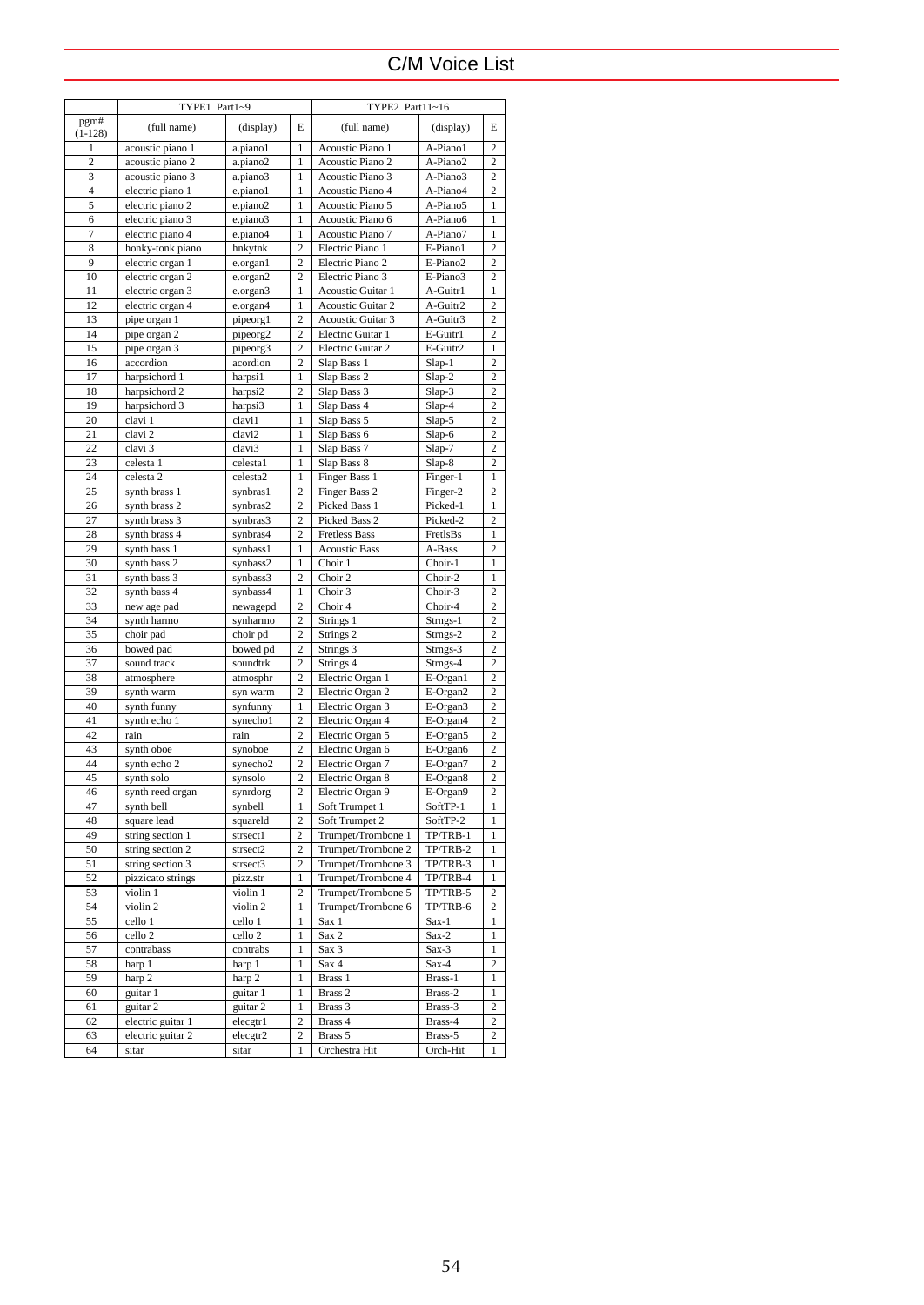# C/M Voice List

|                   | TYPE1 Part1~9                |                    |                                | TYPE2 Part11~16    |                    |   |
|-------------------|------------------------------|--------------------|--------------------------------|--------------------|--------------------|---|
| pgm#<br>$(1-128)$ | (full name)                  | (display)          | E                              | (full name)        | (display)          | E |
| 65                | acoustic bass 1              | a.bass 1           | $\mathbf{1}$                   | Silence            | Silence            |   |
| 66                | acoustic bass 2              | a.bass 2           | $\mathbf{1}$                   | Silence            | Silence            |   |
| 67                | electric bass 1              | e.bass 1           | $\mathbf{1}$                   | Silence            | Silence            |   |
| 68                | electric bass 2              | e.bass 2           | $\mathbf{1}$                   | Silence            | Silence            |   |
| 69                | slap bass 1                  | slapbas1           | $\mathbf{1}$                   | Silence            | Silence            |   |
| 70                | slap bass 2                  | slapbas2           | $\mathbf{1}$                   | Silence            | Silence            |   |
| 71                | fretless bass 1              | fretles1           | $\mathbf{1}$                   | Silence            | Silence            |   |
| 72                | fretless bass 2              | fretles2           | $\mathbf{1}$                   | Silence            | Silence            |   |
| 73<br>74          | flute 1                      | flute1             | $\mathbf{1}$                   | Silence<br>Silence | Silence<br>Silence |   |
| 75                | flute 2<br>piccolo 1         | flute2<br>piccolo1 | $\mathbf{1}$<br>$\mathbf{1}$   | Silence            | Silence            |   |
| 76                | piccolo 2                    | piccolo2           | $\overline{c}$                 | Silence            | Silence            |   |
| 77                | recorder                     | recorder           | $\mathbf{1}$                   | Silence            | Silence            |   |
| 78                | pan pipes                    | panpipes           | $\overline{c}$                 | Silence            | Silence            |   |
| 79                | sax 1                        | sax1               | $\overline{c}$                 | Silence            | Silence            |   |
| 80                | sax 2                        | sax2               | $\mathbf{1}$                   | Silence            | Silence            |   |
| 81                | sax 3                        | sax3               | $\mathbf{1}$                   | Silence            | Silence            |   |
| 82                | sax 4                        | sax4               | $\mathbf{1}$                   | Silence            | Silence            |   |
| 83                | clarinet 1                   | clarint1           | $\mathbf{1}$                   | Silence            | Silence            |   |
| 84                | clarinet 2                   | clarint2           | $\mathbf{1}$                   | Silence            | Silence            |   |
| 85                | oboe                         | oboe               | $\mathbf{1}$                   | Silence            | Silence            |   |
| 86                | english horn                 | eng.horn           | $\mathbf{1}$                   | Silence            | Silence            |   |
| 87                | bassoon                      | bassoon            | $\mathbf{1}$                   | Silence            | Silence            |   |
| 88                | harmonica                    | harmnica           | $\mathbf{1}$                   | Silence            | Silence            |   |
| 89                | trumpet 1                    | trumpet1           | $\mathbf{1}$                   | Silence            | Silence            |   |
| 90                | trumpet 2                    | trumpet2           | $\mathbf{1}$                   | Silence            | Silence            |   |
| 91                | trombone 1                   | trmbone1           | $\overline{c}$                 | Silence            | Silence            |   |
| 92                | trombone 2                   | trmbone2           | $\overline{c}$                 | Silence            | Silence            |   |
| 93                | frugel horn 1                | fr.horn1           | $\mathbf{1}$                   | Silence            | Silence            |   |
| 94                | frugel horn 2                | fr.horn2           | $\overline{c}$                 | Silence            | Silence            |   |
| 95                | tuba                         | tuba               | $\overline{c}$                 | Silence            | Silence            |   |
| 96                | brass section 1              | brssect1           | $\mathbf{1}$                   | Silence            | Silence            |   |
| 97<br>98          | brass section 2              | brssect2           | $\overline{c}$                 | Silence<br>Silence | Silence<br>Silence |   |
| 99                | vibraphone 1<br>vibraphone 2 | vibel<br>vibe2     | $\mathbf{1}$<br>$\mathbf{1}$   | Silence            | Silence            |   |
| 100               | synth mallet                 | symallet           | $\mathbf{1}$                   | Silence            | Silence            |   |
| 101               | mallet windbell              | maletwin           | $\overline{c}$                 | Silence            | Silence            |   |
| 102               | glockenspiel                 | glocken            | $\overline{c}$                 | Silence            | Silence            |   |
| 103               | tublar bells                 | tubulbel           | $\mathbf{1}$                   | Silence            | Silence            |   |
| 104               | xylophone                    | xylophen           | $\mathbf{1}$                   | Silence            | Silence            |   |
| 105               | marimba                      | marimba            | $\overline{c}$                 | Silence            | Silence            |   |
| 106               | koto                         | koto               | $\mathbf{1}$                   | Silence            | Silence            |   |
| 107               | sho                          | sho                | $\overline{c}$                 | Silence            | Silence            |   |
| 108               | shakuhachi                   | shakhchi           | $\overline{c}$                 | Silence            | Silence            |   |
| 109               | whistle 1                    | whistle1           | $\overline{c}$                 | Silence            | Silence            |   |
| 110               | whistle 2                    | whistle2           | $\mathbf{1}$                   | Silence            | Silence            |   |
| 111               | bottle                       | bottle             | $\overline{c}$                 | Silence            | Silence            |   |
| 112               | breath pipe                  | breath             | $\overline{c}$                 | Silence            | Silence            |   |
| 113               | timpani                      | timpani            | $\mathbf{1}$                   | Silence            | Silence            |   |
| 114               | melodi tom                   | melotom            | $\mathbf{1}$                   | Silence            | Silence            |   |
| 115               | deep snare                   | deepsnar           | $\mathbf{1}$                   | Silence            | Silence            |   |
| 116               | electric percussion 1        | e.perc1            | $\mathbf{1}$                   | Silence            | Silence            |   |
| 117               | electric percussion 2        | e.perc2            | $\mathbf{1}$                   | Silence            | Silence            |   |
| 118               | taiko                        | taiko              | 1                              | Silence            | Silence            |   |
| 119<br>120        | taiko rim<br>cymbal          | taikorim<br>cymbal | $\mathbf{1}$<br>$\overline{c}$ | Silence<br>Silence | Silence<br>Silence |   |
| 121               | castanet                     | castanet           | $\mathbf{1}$                   | Silence            | Silence            |   |
| 122               | triangle                     | triangle           | $\mathbf{1}$                   | Silence            | Silence            |   |
| 123               | orchestra hit                | orchehit           | $\mathbf{1}$                   | Silence            | Silence            |   |
| 124               | telephone                    | telphone           | $\mathbf{1}$                   | Silence            | Silence            |   |
| 125               | bird tweet                   | bird               | $\mathbf{1}$                   | Silence            | Silence            |   |
| 126               | one note jam                 | jam                | $\,1$                          | Silence            | Silence            |   |
| 127               | effect water                 | efctwatr           | $\overline{c}$                 | Silence            | Silence            |   |
| 128               | effect jungle                | efctjngl           | $\overline{\mathbf{c}}$        | Silence            | Silence            |   |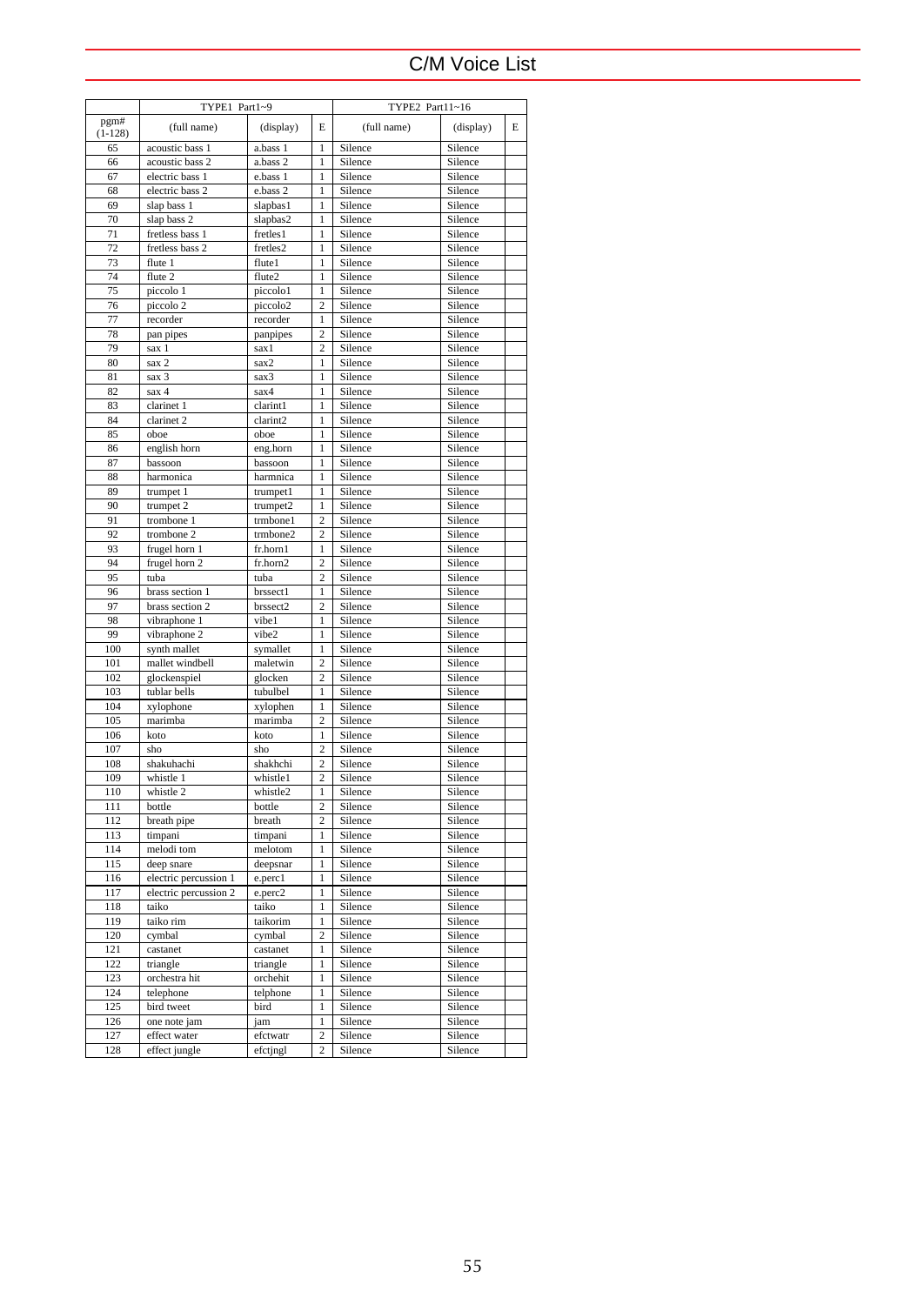### Preset Performance List (MSB=001, LSB=000)

| Pgm#           | Category               | Performance Name                    | Comment                                                                                                  |
|----------------|------------------------|-------------------------------------|----------------------------------------------------------------------------------------------------------|
| 1              | <b>FX</b>              | Heavens Door                        | Warm effect sound. MW controls the filter.                                                               |
| $\overline{c}$ | PF                     | Rich Piano                          | A robust concert grand.                                                                                  |
| 3              | BR                     | Saw Classic                         | Analog sawtooth brass. Delay effect.                                                                     |
| $\overline{4}$ | <b>FX</b>              | Analog Age                          | Warm and transparent analog synth pad. Aftertouch controls the filter.                                   |
| 5              | PD                     | <b>Big Atmos</b>                    | Distinctive synth pad. MW controls the filter.                                                           |
| 6              | <b>KS</b>              | Two Flutish                         | Left hand is pad, right hand is pan flute.                                                               |
| 7              | <b>BA</b>              | <b>Session Bass</b>                 | Velocity switches between a fingered-plucked bass and slap bass.                                         |
| 8              | <b>OR</b>              | 70s Organ AT                        | Organ of the 70's. Aftertouch controls the rotary speed.                                                 |
| 9              | <b>SL</b>              | <b>Touch Line</b>                   | Sawtooth with fuzz. Move the filter and use for techno sequences.                                        |
| 10             | SC                     | Rave Mecca                          | Dance sound for chording. MW controls the filter.                                                        |
| 11             | EN                     | Superstrings                        | Warm analog synth sound. MW controls the filter.                                                         |
| 12             | PF                     | <b>EP</b> Street                    | Solid electric piano. Deep chorus.                                                                       |
| 13             | LD                     | Fat Lead                            | Classic saucy bass. Four oscillators.                                                                    |
| 14             | PD                     | Fancy Pad                           | Pad with atmosphere. Aftertouch controls the filter.                                                     |
| 15             | SC                     | Dikk Tekk                           | Use on hard sequence phrases. MW controls the filter.                                                    |
| 16             | ST                     | Laser Harp                          | Synth with deep phasing.                                                                                 |
| 17             | GT                     | <b>Gary Guitar</b>                  | Good old distortion guitar of yesterday.                                                                 |
| 18             | OR                     | Full Organ                          | Bright electric organ. MW controls the filter.                                                           |
| 19             | LD                     | Dyno Lead                           | Classical analog synth. Portamento is effective.                                                         |
| 20             | PF                     | CP70 On Stage                       | The well-known Yamaha electric grand.                                                                    |
| 21<br>22       | BR<br><b>FX</b>        | <b>Super Brass</b>                  | Powerful straight-ahead brass section. MW controls the filter.                                           |
| 23             | <b>SL</b>              | Ethnograph                          | Memorable new-age sound collage.                                                                         |
| 24             | $\overline{c}$         | Tecspiration                        | Analog techno sound with fuzz.<br>Tight synth chorus. Use on rapid passages.                             |
| 25             | PD                     | Vox Pop<br>Dark Pad                 | Dark synth pad. MW controls the filter.                                                                  |
| 26             | <b>FX</b>              | Sparkle Pad                         | Sparkling pad. MW creates a surprising change.                                                           |
| 27             | BR                     | Jump-off                            | Classic synth brass.                                                                                     |
| 28             | $\overline{\text{OR}}$ | Overdrive OR                        | Organ with overdrive.                                                                                    |
| 29             | GT                     | <b>Ricky Guitar</b>                 | Clean electric guitar for lead parts.                                                                    |
| 30             | SC                     | Euro Hook                           | Thick analog sound for percussive sequences.                                                             |
| 31             | $\overline{RD}$        | Groovin' Baritone                   | Baritone sax.                                                                                            |
| 32             | <b>FX</b>              | <b>Alien Peace</b>                  | Beautiful digital synth that uses two completely different elements.                                     |
| 33             | <b>KS</b>              | Hit House                           | A novel split. Four brass shots.                                                                         |
| 34             | GT                     | 6-string Guitar                     | Steel-stringed acoustic guitar.                                                                          |
| 35             | EN                     | <b>Phase Strings</b>                | Analog synth strings with phaser. MW controls the filter.                                                |
| 36             | <b>KS</b>              | Minstrel                            | Split with phased synth hi-hat and calliope lead.                                                        |
| 37             | $\overline{\text{OR}}$ | Early Bird                          | Organ with symphonic effect. Use for dance music.                                                        |
| 38             | $\overline{CO}$        | <b>Orchestral Suite</b>             | Orchestral combination of strings, horn and bell.                                                        |
| 39             | SC                     | Fat Hook                            | The ultimate synth for Euro-sound.                                                                       |
| 40             | <b>KS</b>              | R&B Gig                             | Split with piano/strings and organ.                                                                      |
| 41             | <b>OR</b>              | Deep Harp                           | Clear harmonica. Great for solos.                                                                        |
| 42             | <b>FX</b>              | Almost Heaven                       | Distinctive bell pad.                                                                                    |
| 43             | <b>SL</b>              | Digi Bizzar                         | Intense digital synth sound. For electronic music.                                                       |
| 44<br>45       | <b>OR</b><br>EN        | Euro Accordion<br>2 Octaves Strings | Accordion with European flavor.<br>Bright analog strings. Two-octave layer.                              |
| 46             | PF                     | New House Piano                     | Piano for the new music scene.                                                                           |
| 47             | <b>OR</b>              | Crisp Organ                         | Percussive electric organ.                                                                               |
| 48             | GT                     | Rich Jazz Guitar                    | Rich-sounding guitar for jazz.                                                                           |
| 49             | <b>BA</b>              | Flangi Baze                         | Simulation of a monophonic analog bass. MW controls the filter.                                          |
| 50             | <b>KS</b>              | 1st Violin                          | Split with string ensemble and solo violin.                                                              |
| 51             | EN                     | Deep Choir                          | Mixed choir with long reverb.                                                                            |
| 52             | PF                     | Old Clavi                           | Old clavi with dynamic wah.                                                                              |
| 53             | SC                     | Dance Chord                         | Thick analog synth for chordal backing of dance music.                                                   |
| 54             | <b>FX</b>              | White Train                         | Soporific pad. Aftertouch controls the filter.                                                           |
| 55             | BR                     | Power Synth Brass                   | Powerful synth brass.                                                                                    |
| 56             | <b>BA</b>              | Deep Port                           | Thick synth bass with sustain. Portamento is applied.                                                    |
| 57             | SC                     | <b>Floor Tack</b>                   | Synth for dance music chord work. MW controls the filter.                                                |
| 58             | GT                     | Rich Nylon Guitar                   | Rich nylon-stringed acoustic guitar.                                                                     |
| 59             | $\overline{\text{OR}}$ | Solemn Organ                        | Solemn pipe organ.                                                                                       |
| 60             | CO                     | Piano & Strings                     | Layered acoustic piano and stereo strings.                                                               |
| 61             | RD                     | Rich Bass Clarinet                  | Richly expressive bass clarinet for soloists.                                                            |
| 62             | <b>BR</b>              | Slap Switch                         | Slap bass with velocity switching.                                                                       |
| 63             | EN                     | Hi Strings                          | Hybrid strings, mixed acoustic and synth.                                                                |
| 64             | PD                     | Soft Sweep                          | Spacious pad. MW modifies the tone.                                                                      |
| 65             | OR<br><b>SL</b>        | Draw Organ MW<br>Porta Line MW      | Drawbar organ. MW changes the rotary speed.<br>Synth lead with a simple feeling. MW controls the filter. |
| 66<br>67       | <b>FX</b>              | Crypt                               | A sound effect that uses portamento effectively. Raise MW for further changes.                           |
| 68             | PF                     | <b>Easy Seven</b>                   | Classical-sounding FM electric piano. Layered with synth strings.                                        |
| 69             | KS                     | Guitar & Sax                        | Split sound with soft-feeling guitar and breathy tenor sax.                                              |
| 70             | PF                     | Gut EP                              | Layered sound with DX electric piano and acoustic guitar. MW brings in a pad.                            |
| 71             | BA                     | SQ2003 Wheel                        | Fuzz synth with strong filter modulation. MW controls the filter.                                        |
| 72             | PD                     | Easter                              | Ethnic-style pad sound, also playable as lead.                                                           |
| 73             | SC                     | Dance Comp                          | Rhythm synth sound suitable for chord sequences.                                                         |
| 74             | ET                     | Ethnic Seq                          | Sound with velocity split between kalimba and shamisen.                                                  |
| 75             | BR                     | Trombonist                          | Expressive brass sound suitable for solos.                                                               |
| 76             | FX                     | Orion                               | Mysterious sound effect. MW controls the filter.                                                         |
| 77             | BR                     | <b>Remix Brass</b>                  | Sound with velocity split between strings/brass section and brass fall.                                  |
| 78             | PF                     | Specter EP                          | An electric piano where moving the MW allows you to play a variety of tonalities.                        |
| 79             | SC                     | Tech Chord 1                        | Dance sound with layered minor third and fifth. MW controls the filter.                                  |
| 80             | <b>KS</b>              | $Bass + Piano/Brass$                | Split sound between a velocity-split piano and brass, and bass.                                          |
| 81             | BA                     | SO-Bass                             | Synth bass suitable for techno/dance sequences.                                                          |
| 82             | EN                     | <b>Rich Strings</b>                 | Strings in which velocity will change the attack and depth.                                              |
| 83             | BR                     | <b>Hybrid Brass</b>                 | Punch brass which combines acoustic and synth.                                                           |
| 84             | PF                     | Phaze Clavi                         | Analog clavi. MW controls the phaser effect.                                                             |
| 85             | SC                     | Toy SQ                              | Analog sound for step-recording, with cross delay applied.                                               |
| 86             | <b>SE</b>              | MUtopia                             | Futuristic pad. Aftertouch controls the filter.                                                          |
| 87             | PD                     | Float Pad                           | Soft-feeling pad. MW controls the filter.                                                                |
| 88             | <b>OR</b>              | Tiny Pipe                           | Small pipe organ.                                                                                        |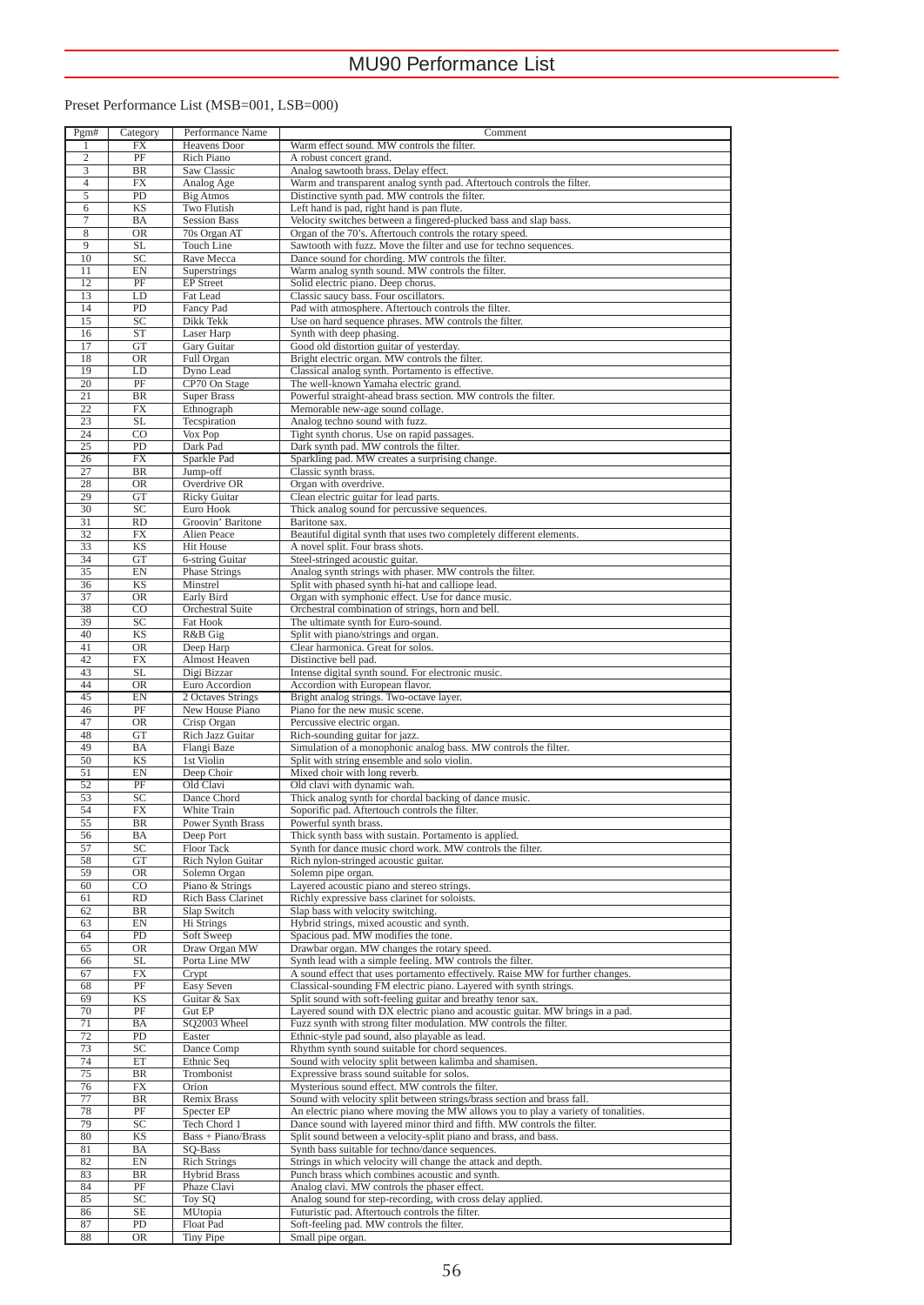| Pem# | Category       | Performance Name | Comment                                                                |
|------|----------------|------------------|------------------------------------------------------------------------|
| 89   | SС             | Sweet Wine       | Synth sound suitable for electronic music.                             |
| 90   | PD.            | Pad Swell        | Bright-feeling synth pad with filter change effect.                    |
| 91   | FX             | Aquarius 90      | Sound effect consisting of underwater sounds, voice, and struck glass. |
| 92   | ET             | Perc Shamisen    | Percussive shamisen.                                                   |
| 93   | PF             | Clav-babe        | Synth clavi with distinctive auto-wah.                                 |
| 94   | PD.            | Space Wall       | Synth pad with deep modulation.                                        |
| 95   | C <sub>P</sub> | Door Bell        | Music box with a bell-like sound.                                      |
| 96   | SC             | FAT*SO           | Fat synth lead with just a touch of portamento.                        |
| 97   | PF             | Clavinova        | Layered sound with piano, electric piano and strings.                  |
| 98   | <b>KS</b>      | Volksmusik       | Split sound between accordion and brass ensemble.                      |
| 99   | KS.            | Jfunk Jammin     | Split sound between a solid electric piano and bass.                   |
| 100  | <b>KS</b>      | Alpen Echo       | Split sound between tuba and trumpet. MW controls the delay effect.    |

PF : piano CP : chromatic percussion OR : organ, accordion, harmonica GT : guitar BA : bass ST : strings EN : ensemble BR : brass<br>RD : reed PI : pipe LD : synth lead PD : synth pad FX : synth effects ET : ethnics PC : perc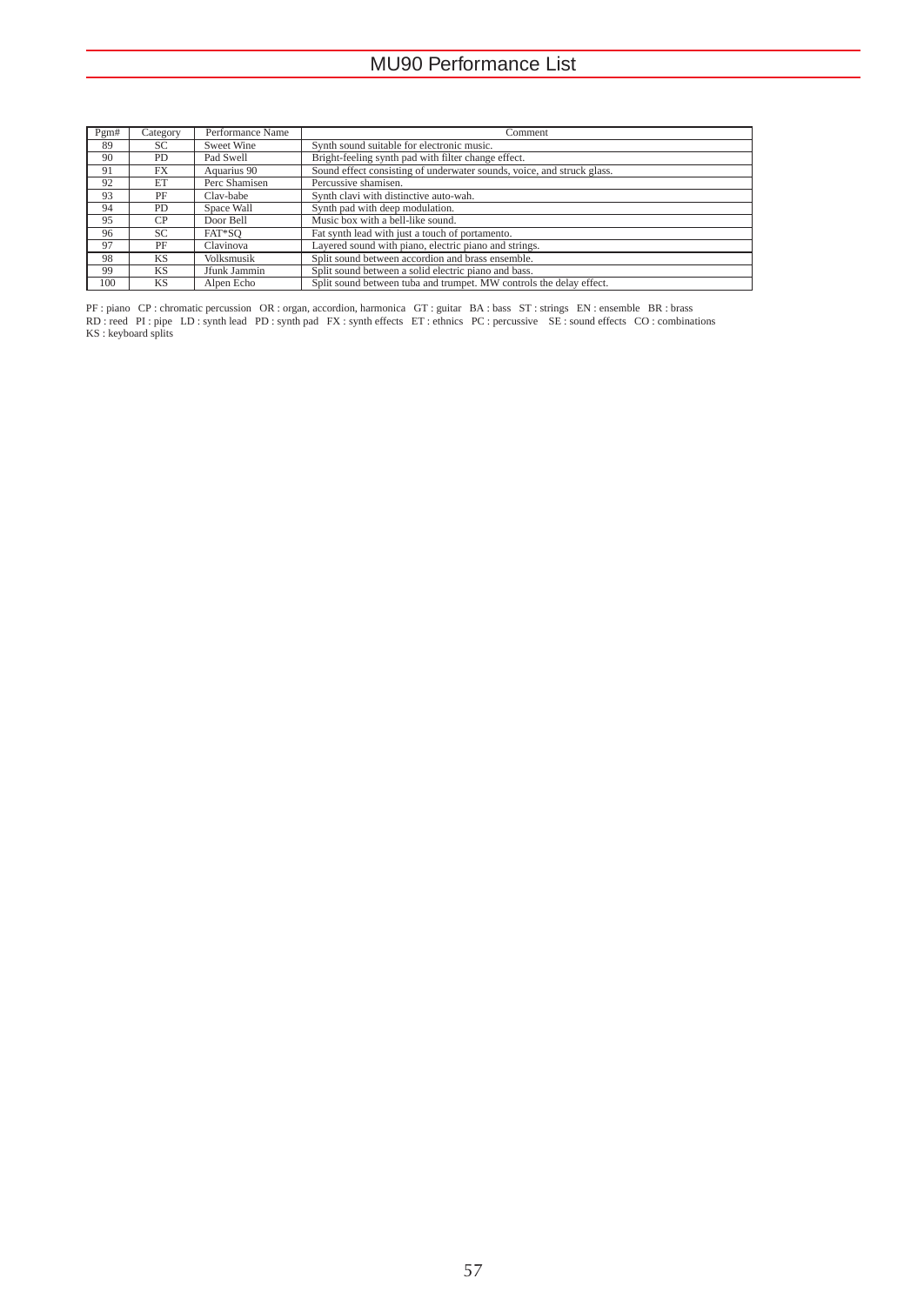### MU90 Performance List

### Internal Performance List (MSB=002, LSB=000)

| Pgm#            | Category        | Performance Name      | Comment                                                                          |
|-----------------|-----------------|-----------------------|----------------------------------------------------------------------------------|
| 1               | PF              | <b>Concert Grand</b>  | Rich full concert grand piano that simulates even the resonances                 |
|                 | PF              |                       |                                                                                  |
| $\overline{c}$  |                 | <b>MIDI</b> Grand     | Layered electric piano and piano. Raise MW for piano and pad.                    |
| 3               | PF              | 60s Piano             | Old stage electric piano with a bit of distortion effect.                        |
| $\overline{4}$  | PF              | CP Pad                | Pad layer that brings out the character of the Yamaha CP80.                      |
| 5               | PF              | Phase EP              | Electric piano with sharp phaser.                                                |
| 6               | PF              | Rich DX EP            | Electric piano sound of the famous DX7.                                          |
| $\tau$          | PD              | <b>Grand Pad</b>      | Gentle and dark synth pad. Two-octave layer.                                     |
| 8               | PD              | Pictures              | Synth pad with a layered 5th interval. MW controls the filter.                   |
| 9               | PD              | Movie Pad             | Big and rich string-type pad.                                                    |
| 10              | PD              | Aquamarine            | Pad suggestive of underwater.                                                    |
| 11              | PD              | Polypad               | Classic analog synth pad of yesterday.                                           |
|                 |                 |                       |                                                                                  |
| 12              | PD              | <b>Blonk Y</b>        | Combination of analog sound and voice pad. Aftertouch controls the filter.       |
| 13              | PD              | Dark Pad              | Dark pad suitable for pop.                                                       |
| 14              | SC              | Analog SQ 1           | Analog synth with decay, suitable for sequenced phrases.                         |
| 15              | SC              | Analog SQ 2           | Analog synth with short decay, suitable for sequenced phrases.                   |
| 16              | SC              | Rave Chord            | Typical chord synth, suitable for rave.                                          |
| 17              | SC              | Short SQ              | Analog synth with extremely short decay, suitable for sequenced phrases.         |
| 18              | SC              | <b>Fat Poly</b>       | Fat synth sound suitable for dance.                                              |
| 19              | <b>OR</b>       | Backyard Organ        | Jazz-type organ suitable for accompaniment.                                      |
| 20              | <b>OR</b>       | Old Days Organ        | Percussive organ. MW controls rotary speed.                                      |
| 21              | <b>OR</b>       | Stereo Field Organ    | Organ with a sense of stereo.                                                    |
| $\overline{22}$ | <b>OR</b>       | Drawbars 1 AT         | Drawbar organ of the 70's. Aftertouch controls the rotary speed.                 |
| 23              | <b>OR</b>       | Drawbars 2 MW         | Sentimental organ. MW controls rotary speed.                                     |
| 24              | <b>OR</b>       |                       |                                                                                  |
|                 |                 | Full Church           | Church-style pipe organ.                                                         |
| $\overline{25}$ | <b>OR</b>       | Old Rock Organ        | Electric organ of the 60's.                                                      |
| 26              | <b>OR</b>       | Progressive Organ     | Organ typical of progressive rock. MW has rotary speaker effect.                 |
| 27              | Gt              | 12-string Fantasy     | Twelve-string guitar sound, with pad added to sustained notes.                   |
| 28              | GT              | Wah Guitar            | Funky electric guitar with auto-wah.                                             |
| 29              | GT              | Arpeggio EG           | Clean electric guitar suitable for playing arpeggios.                            |
| 30              | GT              | Rich 12-string Guitar | Acoustic twelve-string guitar.                                                   |
| $\overline{31}$ | GT              | Pedal Steel Wheeler   | Pedal steel guitar. Try using the pitch bend wheel.                              |
| 32              | GT              | Chorus Guitar         | Electric guitar with chorus applied.                                             |
| 33              | <b>BA</b>       | Hip Bais              | Synth bass with wah. MW controls the filter.                                     |
| 34              | <b>BA</b>       | <b>Rezzy Bass</b>     | Synth bass with strong resonance, suitable for sequenced techno phrases.         |
| 35              | BA              | Fuzzline              | Synth bass with distortion. MW controls the filter.                              |
|                 |                 |                       |                                                                                  |
| 36              | <b>BA</b>       | Bassline 1            | Synth bass suitable for dance or techno.                                         |
| 37              | <b>BA</b>       | <b>Bassline 2</b>     | Synth bass with short decay.                                                     |
| 38              | EN              | Pink Bass MW          | Synth bass with distortion and portamento.                                       |
| 39              | EN              | Vienna Strings        | String ensemble with an acoustic feel.                                           |
| 40              | EN              | <b>Orchestra Plus</b> | Orchestral sound with timpani on strongly played notes.                          |
| 41              | EN              | Synth Ensemble        | String ensemble synth sound.                                                     |
| 42              | EN              | Mello Strings         | Strings sound using fabled instruments.                                          |
| 43              | EN              | Ooh Choir             | Chorus with spaciousness produced by an effect.                                  |
| 44              | EN              | Compu Vox             | Use on sequenced phrases. MW controls the auto-pan speed.                        |
| 45              | <b>BR</b>       | <b>Cutting Brass</b>  | Sharp brass section.                                                             |
| 46              | BR              | Tijuana Brass         | Soft brass section of the 60's.                                                  |
| 47              | <b>BR</b>       |                       |                                                                                  |
|                 |                 | CS80 Mind             | Brass sound of the classic Yamaha CS80 synthesizer.                              |
| 48              | <b>BR</b>       | <b>Fat Ensemble</b>   | Warm analog synth-type pad.                                                      |
| 49              | BR              | <b>Tech Brass</b>     | Synth bass with distortion, suitable for techno.                                 |
| 50              | <b>BR</b>       | Thin Brass            | Classic synth bass of yesterday.                                                 |
| 51              | LD              | Mono Wire Lead        | Mild synth lead.                                                                 |
| $\overline{52}$ | LD              | Vintage Lead          | Old-style analog solo synth.                                                     |
| 53              | LD              | <b>Sticky Lead</b>    | Synth lead characterized by velocity controlling the tonal change of the attack. |
| 54              | LD              | Saww Lead             | Percussive synth lead with detuning.                                             |
| 55              | LD              | Fat Glide             | Fat-sounding synth lead.                                                         |
| 56              | LD              | Early Lead            | Mild synth lead with attack. MW controls the filter.                             |
| 57              | ${\rm FX}$      | Dreamer               | Sweeped synth lead with gentle attack. MW controls the filter.                   |
| 58              | <b>FX</b>       | <b>Slow Sweep</b>     | Synth sound with slow filter change.                                             |
| 59              | <b>FX</b>       | Flower                | Layered sound of harp and chorus.                                                |
|                 |                 |                       |                                                                                  |
| 60              | FX              | <b>High Light</b>     | Synth sound that layers a variety of sounds.                                     |
| 61              | $\overline{PF}$ | DX Lover              | Rich electric piano that blends great DX-type sounds.                            |
| 62              | PF              | Clav Western          | Old-feeling clavi-type sound.                                                    |
| 63              | PF              | <b>TX802 EP</b>       | FM-type electric piano. A versatile sound usable in a variety of styles.         |
| 64              | PF              | Chorus DX EP          | DX electric piano with chorus.                                                   |
| 65              | PF              | EP Velo SW            | Old-feeling electric piano where velocity changes the tone.                      |
| 66              | CP              | Cool Vibes            | Percussive vibraphone with reverb.                                               |
| 67              | $\overline{SC}$ | Poly Syn              | The great analog poly synth.                                                     |
| 68              | SC              | Tech Chord 2          | Dance sound with layered minor third and fifth. MW controls the filter.          |
| 69              | SC              | Hi Pass SQ 1          | Synth sound using a high pass filter.                                            |
| 70              | $\overline{SC}$ | Eight Oscis           | Thick-sounding synth brass.                                                      |
| 71              | SC              | <b>HPF</b> Flight     | Light-feeling synth lead suitable for sequenced phrases.                         |
| 72              | SC              | <b>Acid Hook</b>      | Percussive synth sound. Also usable as synth bass.                               |
| 73              | SC              | Fat Comp              | Versatile comping sound that can be played either as brass or as lead.           |
| 74              | <b>OR</b>       | 70s Rock Organ        | Rock organ typical of the 70's.                                                  |
|                 |                 | Click Organ MW        | Electronic organ with key click sound. MW changes the rotary speed.              |
| 75              | <b>OR</b>       |                       |                                                                                  |
| 76              | <b>OR</b>       | Nice Organ            | Bright-feeling organ of the 80's.                                                |
| 77              | <b>OR</b>       | Sacral Organ          | Full digital organ. MW changes the rotary speed.                                 |
| 78              | <b>OR</b>       | <b>Baroque Feel</b>   | Solemn pipe organ with layered strings.                                          |
| 79              | <b>OR</b>       | Plain Pipe            | Simple-feeling pipe organ.                                                       |
| 80              | <b>OR</b>       | French Accordion      | Accordion with a French touch.                                                   |
| 81              | <b>OR</b>       | Lambada Accordion     | Accordion suitable for tango or lambada.                                         |
| 82              | <b>BA</b>       | Vacuum Bass           | Thick bass with phaser.                                                          |
| 83              | BA              | Water Phase Bass      | Thick bass with distinctive tonal changes controlled by velocity.                |
| 84              | BA              | Frankfurt Bass        | Synth bass with deep resonance, suitable for sequenced phrases.                  |
| 85              | <b>KS</b>       | Pizza Time            | Split ensemble strings and pizzicato.                                            |
| 86              | RD              | Soft Sax Section      | Mild sax section with four saxes combined.                                       |
| 87              | ET              | Banjo Man             | Banjo sound suitable for Dixie style.                                            |
|                 | ET              |                       |                                                                                  |
| 88              |                 | Kanoonics             | Kanoon (an instrument sounding similar to a koto) with a percussive feel.        |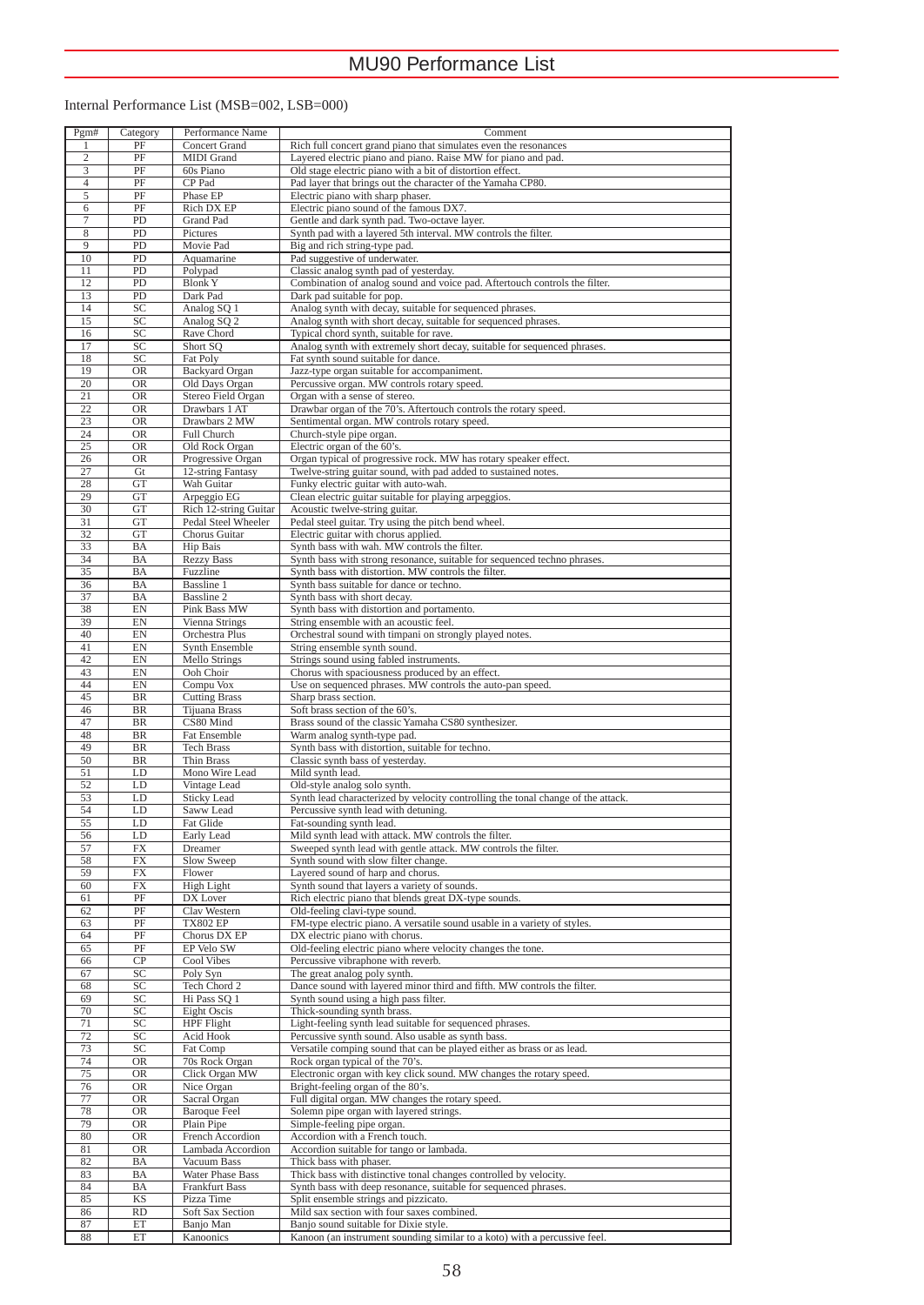| Pgm# | Category | Performance Name | Comment                                                                                             |
|------|----------|------------------|-----------------------------------------------------------------------------------------------------|
| 89   | SE       | Devil's House    | Sound effect evocative of the devil's house. Play strongly around C3 for devil's voice and screams. |
| 90   | SE.      | Alien            | A mysterious creature from space. Hear wailing with strong velocities.                              |
| 91   | SE.      | Sea View         | Imagine that you are traveling through the ocean depths.                                            |
| 92   | KS.      | Phat & Funky     | Split sound with strings and wah guitar.                                                            |
| 93   | CO       | Horn & Strings   | Versatile strings sound with horn mixed in.                                                         |
| 94   | CO.      | Clavorgue        | A blend of clavi and organ.                                                                         |
| 95   | CO       | 1950's Jazz      | Split sound with golden oldie upright bass and piano                                                |
| 96   | CO       | Mari Voice       | Combination of marimba and voice sounds.                                                            |
| 97   | FX       | Sweepy Line      | Percussive synth with a feeling of resonance.                                                       |
| 98   | FX       | Blue & Blue      | Transparent pad.                                                                                    |
| 99   | FX.      | Space Legend     | Chorus-type pad with spacy feeling.                                                                 |
| 100  | FX       | Z-Hole           | Pad sound that draws you into an unknown world.                                                     |

With the factory settings, the internal performances will be occupied by the above sounds.<br>PF : piano CP : chromatic percussion OR : organ, accordion, harmonica GT : guitar BA : bass ST : strings EN : ensemble BR : brass<br>R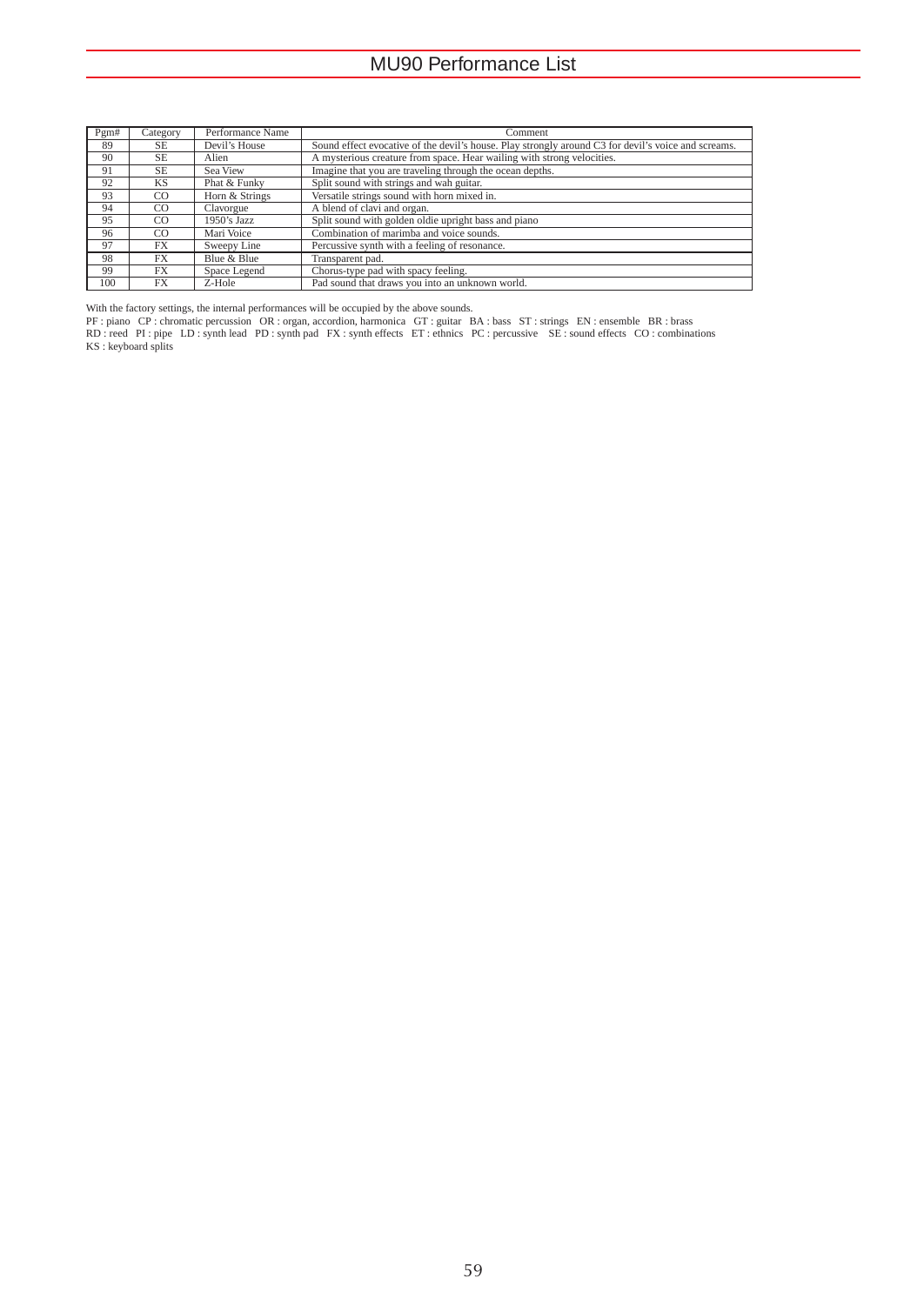| Bank MSB#  |                                |              |                | 127                    |              | 127                   |              | 127                     |              | 127                    |                | 127                       |              |
|------------|--------------------------------|--------------|----------------|------------------------|--------------|-----------------------|--------------|-------------------------|--------------|------------------------|----------------|---------------------------|--------------|
| Program#   |                                |              |                |                        |              | $\overline{c}$        |              | $\overline{\mathbf{3}}$ |              | $\overline{4}$         |                | $\overline{Q}$            |              |
| Note# Note |                                | Key          | Alternate      | <b>Standard Kit</b>    |              | Standard Kit 2        |              | Dry Kit                 |              | <b>Brilliant Kit</b>   |                | Room Kit                  |              |
|            |                                | off          | assign         |                        | E            |                       | E            |                         | E            |                        | E              |                           | Е            |
| 13         | C#<br>$-1$                     |              | 3              | Surdo Mute             | $\mathbf{1}$ |                       |              | Surdo Mute V            | $\mathbf{1}$ | Surdo Mute B           | $\mathbf{1}$   |                           |              |
| 14         | D<br>$-1$                      |              | 3              | Surdo Open             | $\mathbf{1}$ |                       |              | Surdo Open V            | $\mathbf{1}$ | Surdo Open B           | $\mathbf{1}$   |                           |              |
| 15         | D#<br>$-1$                     |              |                | Hi O                   | $\,1$        |                       |              |                         |              | Hi Q B                 | $\mathbf{1}$   |                           |              |
| 16         | $-1$<br>E                      |              |                | Whip Slap              | $\,1$        |                       |              |                         |              | Whip Slap B            | $\mathbf{1}$   |                           |              |
| 17         | F<br>$-1$                      |              | $\overline{4}$ | Scratch H              | $\mathbf{1}$ |                       |              |                         |              | Scratch H <sub>B</sub> | $\mathbf{1}$   |                           |              |
| 18         | $^{\circ}1$<br>F#              |              | $\overline{4}$ | Scratch L              | $\,1$        |                       |              |                         |              | Scratch L B            | $\mathbf{1}$   |                           |              |
| 19         | G<br>$-1$                      |              |                | Finger Snap            | $\mathbf{1}$ |                       |              |                         |              | Finger Snap B          | $\mathbf{1}$   |                           |              |
| 20         | $-1$<br>G#                     |              |                | <b>Click Noise</b>     | $\mathbf{1}$ |                       |              |                         |              | Click Noise B          | $\mathbf{1}$   |                           |              |
| 21         | $-1$<br>A                      |              |                | Metronome Click        | $\mathbf{1}$ |                       |              |                         |              | Metronome Click B      | $\mathbf{1}$   |                           |              |
| 22         | $-1$<br>A#                     |              |                | Metronome Bell         | $\mathbf{1}$ |                       |              |                         |              | Metronome Bell B       | $\mathbf{1}$   |                           |              |
| 23         | B<br>$-1$                      |              |                | Seq Click L            | $\mathbf{1}$ |                       |              |                         |              | Seq Click L B          | $\mathbf{1}$   |                           |              |
| 24         | C<br>$\boldsymbol{0}$          |              |                | Seq Click H            | $\,1$        |                       |              |                         |              | Seq Click H B          | $\mathbf{1}$   |                           |              |
| 25         | C#<br>$\boldsymbol{0}$         |              |                | Brush Tap              | $\mathbf{1}$ |                       |              | <b>Brush Tap V</b>      |              | Brush Tap B            | $\mathbf{1}$   |                           |              |
| 26         | D<br>$\mathbf{0}$              | $\mathbf{O}$ |                | <b>Brush Swirl</b>     | $\mathbf{1}$ |                       |              | <b>Brush Swirl V</b>    | $\mathbf{1}$ | <b>Brush Swirl B</b>   | $\mathbf{1}$   |                           |              |
| 27         | D#<br>$\mathbf{0}$             |              |                | <b>Brush Slap</b>      | $\mathbf{1}$ |                       |              | <b>Brush Slap V</b>     |              | Brush Slap B           | $\mathbf{1}$   |                           |              |
| 28         | E<br>$\mathbf{0}$              | $\Omega$     |                | <b>Brush Tap Swirl</b> | $\mathbf{1}$ |                       |              | Brush Tap Swirl V       |              | Brush Tap Swirl B      | $\mathbf{1}$   |                           |              |
| 29         | F<br>$\mathbf{0}$              | $\circ$      |                | Snare Roll             | $\mathbf{1}$ | Snare Roll 2          | $\mathbf{1}$ | Snare Roll V            | $\mathbf{1}$ | Snare Roll B           | $\mathbf{1}$   |                           |              |
| 30         | F#<br>$\mathbf{0}$             |              |                | Castanet               | $\mathbf{1}$ |                       |              |                         |              | Castanet B             | $\mathbf{1}$   |                           |              |
| 31         | G<br>$\boldsymbol{0}$          |              |                | Snare Soft             | $\mathbf{1}$ | Snare Soft 2          | 1            | Snare Dry Soft          | 1            | Snare Soft B           | $\mathbf{1}$   |                           |              |
| 32         | G#<br>$\boldsymbol{0}$         |              |                | <b>Sticks</b>          | $\mathbf{1}$ |                       |              |                         |              | <b>Sticks B</b>        | $\mathbf{1}$   |                           |              |
| 33         | $\mathbf{0}$<br>A              |              |                | Kick Soft              | $\mathbf{1}$ |                       |              | Kick Dry Soft           |              | Kick Soft B            | $\mathbf{1}$   |                           |              |
| 34         | A#<br>$\mathbf{0}$             |              |                | Open Rim Shot          | 1            | Open Rim Shot H Short |              | Open Rim Shot Dry V     |              | Open Rim Shot B        | $\mathbf{1}$   |                           |              |
| 35         | $\boldsymbol{0}$<br>B          |              |                | Kick Tight             | $\mathbf{1}$ | Kick Tight Short      | 1            | Kick Dry Tight          | $\mathbf{1}$ | Kick Tight B           | $\mathbf{1}$   |                           |              |
| 36         | C<br>1                         |              |                | Kick                   | $\mathbf{1}$ | <b>Kick Short</b>     | $\mathbf{1}$ | Kick Dry Mute           | $\mathbf{1}$ | Kick B                 | $\mathbf{1}$   | <b>Kick Room</b>          | $\mathbf{1}$ |
| 37         | C#<br>$\mathbf{1}$             |              |                | Side Stick             | $\mathbf{1}$ |                       |              | Side Stick Dry          | $\mathbf{1}$ | Side Stick B           | $\mathbf{1}$   |                           |              |
| 38         | D<br>$\mathbf{1}$              |              |                | Snare                  | $\mathbf{1}$ | Snare Short           | $\mathbf{1}$ | Snare Dry               |              | Snare B                | $\overline{1}$ | Snare Snappy              | $\mathbf{1}$ |
| 39         | $\mathbf{1}$<br>D#             |              |                | Hand Clap              | $\mathbf{1}$ |                       |              |                         |              | Hand Clap B            |                |                           |              |
| 40         | E<br>$\mathbf{1}$              |              |                | Snare Tight            |              | Snare Tight H         |              | Snare Dry Mute          |              | Snare Tight B          |                | <b>Snare Tight Snappy</b> | $\mathbf{1}$ |
| 41         | F<br>$\mathbf{1}$              |              |                | Floor Tom L            | $\mathbf{1}$ |                       |              | Floor Tom L Short       |              | Floor Tom L B          | $\mathbf{1}$   | Tom Room 1                | $\mathbf{1}$ |
| 42         | F#<br>$\,1$                    |              | $\mathbf{1}$   | Hi-Hat Closed          | $\mathbf{1}$ |                       |              |                         |              | Hi-Hat Closed L B      | $\overline{1}$ |                           |              |
| 43         | G<br>$\mathbf{1}$              |              |                | Floor Tom H            | $\mathbf{1}$ |                       |              | Floor Tom H Short       |              | Floor Tom H B          | $\mathbf{1}$   | Tom Room 2                | $\mathbf{1}$ |
| 44         | G#<br>$\mathbf{1}$             |              | $\mathbf{1}$   | Hi-Hat Pedal           | $\mathbf{1}$ |                       |              |                         |              | Hi-Hat Pedal B         |                |                           |              |
| 45         | A<br>$\mathbf{1}$              |              |                | Low Tom                | $\mathbf{1}$ |                       |              | Low Tom Short           | 1            | Low Tom B              | $\overline{1}$ | Tom Room 3                | $\mathbf{1}$ |
| 46         | $\mathbf{1}$<br>A#             |              | 1              | Hi-Hat Open            | $\mathbf{1}$ |                       |              |                         |              | Hi-Hat Open B          | $\mathbf{1}$   |                           |              |
| 47         | B<br>$\mathbf{1}$              |              |                | Mid Tom L              | $\mathbf{1}$ |                       |              | Mid Tom L Short         | 1            | Mid Tom L B            |                | Tom Room 4                | $\mathbf{1}$ |
| 48         | $\mathbf{2}$<br>C              |              |                | Mid Tom H              | $\mathbf{1}$ |                       |              | Mid Tom H Short         | 1            | Mid Tom H B            | 1              | Tom Room 5                | $\mathbf{1}$ |
| 49         | $\overline{c}$<br>C#           |              |                | Crash Cymbal 1         | $\,1$        |                       |              | Crash Cymbal 1 V        | 1            | Crash Cymbal 1 B       | $\mathbf{1}$   |                           |              |
| 50         | $\overline{c}$<br>D            |              |                | <b>High Tom</b>        | $\mathbf{1}$ |                       |              | <b>HIgh Tom Short</b>   | $\mathbf{1}$ | High Tom B             | $\mathbf{1}$   | Tom Room 6                | $\mathbf{1}$ |
| 51         | $\overline{c}$<br>D#           |              |                | Ride Cymbal 1          | $\mathbf{1}$ |                       |              | Ride Cymbal 1 V         | $\mathbf{1}$ | Ride Cymbal 1 B        | $\mathbf{1}$   |                           |              |
| 52         | E<br>2                         |              |                | Chinese Cymbal         | $\mathbf{1}$ |                       |              | Chinese Cymbal V        |              | Chinese Cymbal B       | 1              |                           |              |
| 53         | F<br>$\mathbf{2}$              |              |                | Ride Cymbal Cup        | $\mathbf{1}$ |                       |              |                         |              | Ride Cymbal Cup Short  | $\mathbf{1}$   |                           |              |
| 54         | F#<br>$\overline{c}$           |              |                | Tambourine             | $\mathbf{1}$ |                       |              |                         |              | Tambourine B           | $\mathbf{1}$   |                           |              |
| 55         | G<br>$\mathbf{2}$              |              |                | Splash Cymbal          | $\,1$        |                       |              | Splash Cymbal V         | 1            | Splash Cymbal B        | $\mathbf{1}$   |                           |              |
| 56         | $\overline{c}$<br>G#           |              |                | Cowbell                | $\mathbf{1}$ |                       |              |                         |              | Cowbell L              | $\mathbf{1}$   |                           |              |
| 57         | $\overline{c}$<br>A            |              |                | Crash Cymbal 2         | $\,1$        |                       |              | Crash Cymbal 2 V        |              | Crash Cymbal 2 B       | $\mathbf{1}$   |                           |              |
| 58         | $\overline{c}$<br>A#           |              |                | Vibraslap              | $\mathbf{1}$ |                       |              |                         |              | Vibraslap B            | $\mathbf{1}$   |                           |              |
| 59         | $\, {\bf B}$<br>$\overline{c}$ |              |                | Ride Cymbal 2          | $\mathbf{1}$ |                       |              | Ride Cymbal 2 V         | $\mathbf{1}$ | Ride Cymbal 2 B        | $\mathbf{1}$   |                           |              |

: Same as standard Kit : No sound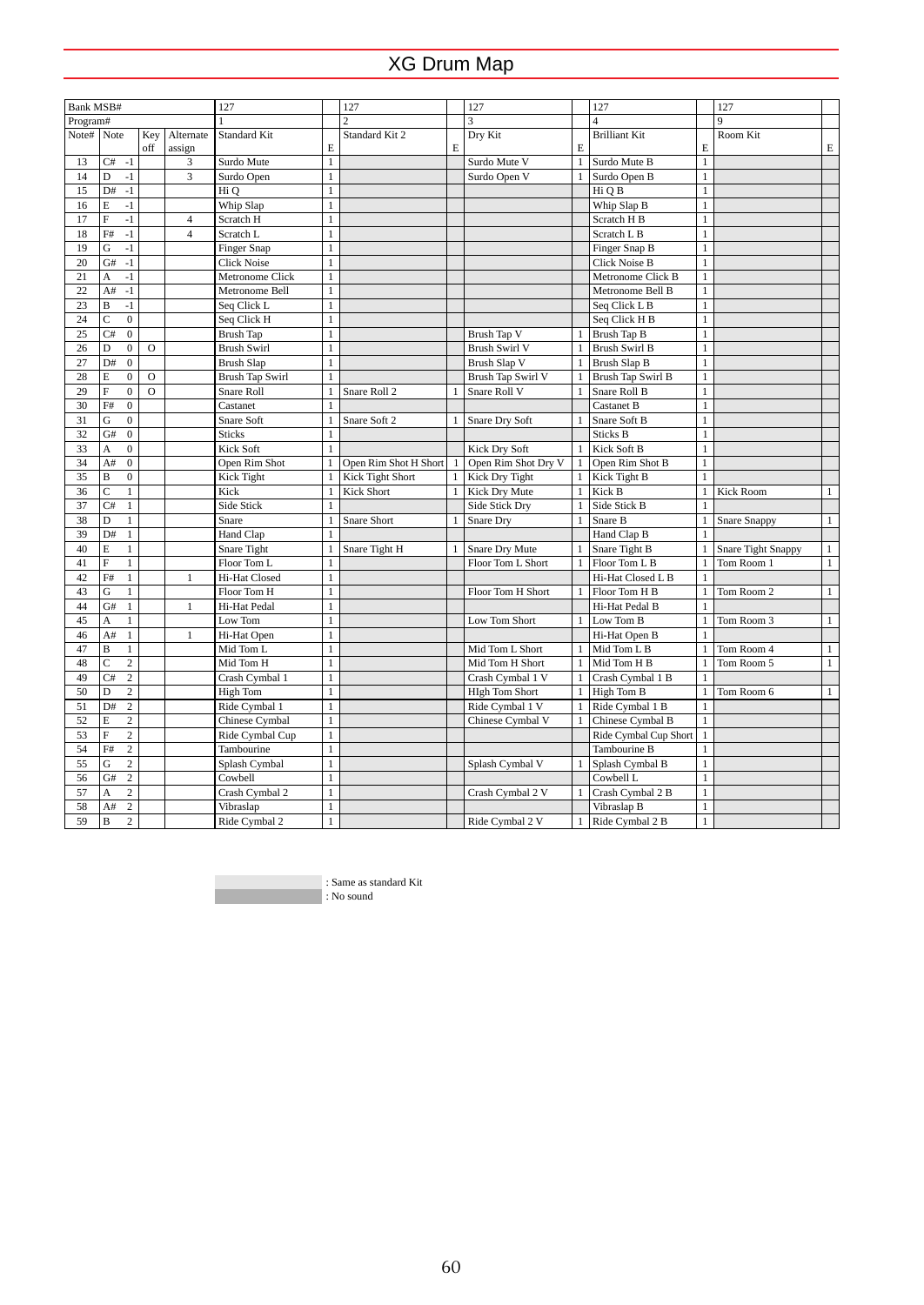| Bank MSB#  |              |                  |                |                         | 127                  |              | 127                   |              | 127                  |              | 127                         |              | 127                      |              |
|------------|--------------|------------------|----------------|-------------------------|----------------------|--------------|-----------------------|--------------|----------------------|--------------|-----------------------------|--------------|--------------------------|--------------|
| Program#   |              |                  |                |                         | 10                   |              | 17                    |              | 18                   |              | 25                          |              | 26                       |              |
| Note# Note |              |                  | Key            | Alternate               | Dark Room Kit        |              | Rock Kit              |              | Rock Kit 2           |              | Electro Kit                 |              | Analog Kit               |              |
|            |              |                  | off            | assign                  |                      | E            |                       | E            |                      | E            |                             | E            |                          | Е            |
| 13         | C#           | $-1$             |                | 3                       | Surdo Mute V         | $\,1$        |                       |              | Surdo Mute V         | $\mathbf{1}$ |                             |              |                          |              |
| 14         | $\mathbf D$  | $-1$             |                | 3                       | Surdo Open V         | $\mathbf{1}$ |                       |              | Surdo Open V         | $\mathbf{1}$ |                             |              |                          |              |
| 15         | D#           | $-1$             |                |                         |                      |              |                       |              |                      |              |                             |              |                          |              |
| 16         | E            | $-1$             |                |                         |                      |              |                       |              |                      |              |                             |              |                          |              |
| 17         | F            | $-1$             |                | $\overline{\mathbf{4}}$ |                      |              |                       |              |                      |              |                             |              |                          |              |
| 18         | F#           | $-1$             |                | $\overline{4}$          |                      |              |                       |              |                      |              |                             |              |                          |              |
| 19         | G            | $-1$             |                |                         |                      |              |                       |              |                      |              |                             |              |                          |              |
| 20         | G#           | $-1$             |                |                         |                      |              |                       |              |                      |              |                             |              |                          |              |
| 21         | A            | $-1$             |                |                         |                      |              |                       |              |                      |              |                             |              |                          |              |
| 22         | A#           | $-1$             |                |                         |                      |              |                       |              |                      |              |                             |              |                          |              |
| 23         | $\, {\bf B}$ | $-1$             |                |                         |                      |              |                       |              |                      |              |                             |              |                          |              |
| 24         | C            | $\boldsymbol{0}$ |                |                         |                      |              |                       |              |                      |              |                             |              |                          |              |
| 25         | C#           | $\boldsymbol{0}$ |                |                         | <b>Brush Tap V</b>   | $\mathbf{1}$ |                       |              | <b>Brush Tap V</b>   | $\mathbf{1}$ |                             |              |                          |              |
| 26         | D            | $\boldsymbol{0}$ | $\circ$        |                         | <b>Brush Swirl V</b> | $\mathbf{1}$ |                       |              | <b>Brush Swirl V</b> | $\mathbf{1}$ |                             |              |                          |              |
| 27         | D#           | $\boldsymbol{0}$ |                |                         | <b>Brush Slap V</b>  | $\mathbf{1}$ |                       |              | <b>Brush Slap V</b>  | $\mathbf{1}$ |                             |              |                          |              |
| 28         | E            | $\boldsymbol{0}$ | $\circ$        |                         | Brush Tap Swirl V    | $\,1$        |                       |              | Brush Tap Swirl V    | 1            | Reverse Cymbal              |              | Riverse Cymbal           | $\mathbf{1}$ |
| 29         | $\mathbf F$  | $\boldsymbol{0}$ | $\overline{O}$ |                         | Snare Roll V         | $\mathbf{1}$ |                       |              | Snare Roll V         | $\mathbf{1}$ |                             |              |                          |              |
| 30         | $\rm F\#$    | $\mathbf{0}$     |                |                         |                      |              |                       |              |                      |              | Hi Q 2                      | 1            | Hi Q 2                   | $\mathbf{1}$ |
| 31         | G            | $\boldsymbol{0}$ |                |                         |                      |              | <b>Snare Noisy</b>    |              | Snare Noisy 5        |              | <b>Snare Snappy Electro</b> |              | Snare Noisy 4            | $\,1$        |
| 32         | G#           | $\boldsymbol{0}$ |                |                         |                      |              |                       |              |                      |              |                             |              |                          |              |
| 33         | A            | $\boldsymbol{0}$ |                |                         |                      |              | Kick Tight 2          |              | Kick Tight 3         | 1            | Kick 3                      | 1            | Kick Tight 2             | $\,1$        |
| 34         | A#           | $\boldsymbol{0}$ |                |                         |                      |              |                       |              |                      |              |                             |              |                          |              |
| 35         | B            | $\boldsymbol{0}$ |                |                         | <b>Kick Dark</b>     | 1            | Kick 2                | 1            | Kick 4               | 1            | <b>Kick Gate</b>            | 1            | <b>Kick Analog Short</b> | $\,1$        |
| 36         | $\mathbf C$  | $\mathbf{1}$     |                |                         | Kick Room Gate       |              | <b>Kick Gate</b>      | $\mathbf{1}$ | Kick Gate 2          |              | Kick Gate Heavy             |              | Kick Analog              | $\mathbf{1}$ |
| 37         | C#           | $\mathbf{1}$     |                |                         |                      |              |                       |              |                      |              |                             |              | Side Stick Analog        | $\,1\,$      |
| 38         | D            | $\mathbf{1}$     |                |                         | Snare Snappy 2       | $\mathbf{1}$ | <b>Snare Rock</b>     | $\mathbf{1}$ | Snare Rock 2         | 1            | Snare Noisy 2               | 1            | <b>Snare Analog</b>      | $\mathbf{1}$ |
| 39         | D#           | $\mathbf{1}$     |                |                         |                      |              |                       |              |                      |              |                             |              |                          |              |
| 40         | E            | $1\,$            |                |                         | Snare Tight Snappy 2 |              | <b>Snare Rock Rim</b> |              | Snare Rock Rim Q     |              | Snare Noisy 3               |              | Snare Analog 2           | $\mathbf{1}$ |
| 41         | F            | $\mathbf{1}$     |                |                         | Tom Room 1 Q         | $\mathbf{1}$ | Tom Rock 1            | $\mathbf{1}$ | Tom Rock 1 H         | $\mathbf{1}$ | Tom Electro 1               | $\mathbf{1}$ | Tom Analog 1             | $\,1$        |
| 42         | F#           | $\mathbf{1}$     |                | 1                       | Hi-Hat Closed Q      | $\mathbf{1}$ |                       |              | Hi-Hat Closed 2      | $\mathbf{1}$ |                             |              | Hi-Hat Closed Analog     | $\mathbf{1}$ |
| 43         | G            | $\mathbf{1}$     |                |                         | Room Tom 2 Q         | $\mathbf{1}$ | Tom Rock 2            | $\mathbf{1}$ | Tom Rock 2 H         | $\mathbf{1}$ | Tom Electro 2               |              | Tom Analog 2             | $\mathbf{1}$ |
| 44         | G#           | $\mathbf{1}$     |                | $\mathbf{1}$            | Hi-Hat Pedal Q       |              |                       |              | Hi-Hat Pedal 2       | $\mathbf{1}$ |                             |              | Hi-Hat closed Analog 2   | $\mathbf{1}$ |
| 45         | A            | $\mathbf{1}$     |                |                         | Room Tom 3 Q         | 1            | Tom Rock 3            | $\mathbf{1}$ | Tom Rock 3 L Short   | $\mathbf{1}$ | Tom Electro 3               |              | Tom Analog 3             | $\mathbf{1}$ |
| 46         | A#           | $\mathbf{1}$     |                | 1                       | Hi-Hat Open L        |              |                       |              | Hi-Hat Open 2        |              |                             |              | Hi-Hat Open Analog       | $\,1\,$      |
| 47         | $\, {\bf B}$ | $1\,$            |                |                         | Tom Room 4 Dark      |              | Tom Rock 4            | $\mathbf{1}$ | Tom Rock 4 L Short   | $\mathbf{1}$ | Tom Electro 4               | $\mathbf{1}$ | Tom Analog 4             | $\mathbf{1}$ |
| 48         | $\mathbf C$  | $\sqrt{2}$       |                |                         | Tom Room 5 L Dark    |              | Tom Rock 5            |              | Tom Rock 5 L Short   | 1            | Tom Electro 5               |              | Tom Analog 5             | $\mathbf{1}$ |
| 49         | C#           | $\sqrt{2}$       |                |                         |                      |              |                       |              |                      |              |                             |              | <b>Crash Analog</b>      |              |
| 50         | D            | $\sqrt{2}$       |                |                         | Tom Room 6 L Dark    | 1            | Tom Rock 6            | 1            | Tom Rock 6 L Short   | $\mathbf{1}$ | Tom Electro 6               |              | Tom Analog 6             | $\mathbf{1}$ |
| 51         | D#           | $\sqrt{2}$       |                |                         | Ride Cymbal 1 V      | $\mathbf{1}$ |                       |              | Ride Cymbal 1 V      | $\mathbf{1}$ |                             |              |                          |              |
| 52         | E            | $\sqrt{2}$       |                |                         | Chinese Cymbal V     | $\mathbf{1}$ |                       |              | Chinese Cymbal V     | 1            |                             |              |                          |              |
| 53         | F            | $\sqrt{2}$       |                |                         |                      |              |                       |              |                      |              |                             |              |                          |              |
| 54         | F#           | $\sqrt{2}$       |                |                         |                      |              |                       |              |                      |              |                             |              |                          |              |
| 55         | G            | $\sqrt{2}$       |                |                         | Splash Cymbal V      | $\mathbf{1}$ |                       |              | Splash Cymbal V      | $\mathbf{1}$ |                             |              |                          |              |
| 56         | G#           | $\sqrt{2}$       |                |                         |                      |              |                       |              |                      |              |                             |              | Cowbell Analog           | $\mathbf{1}$ |
| 57         | A            | $\boldsymbol{2}$ |                |                         | Crash Cymbal 2 V     | $\mathbf{1}$ |                       |              | Crash Cymbal 2 V     | $\mathbf{1}$ |                             |              |                          |              |
| 58         | A#           | $\overline{c}$   |                |                         |                      |              |                       |              |                      |              |                             |              |                          |              |
| 59         | $\, {\bf B}$ | $\overline{c}$   |                |                         | Ride Cymbal 2 V      | $\mathbf{1}$ |                       |              | Ride Cymbal 2 V      | $\mathbf{1}$ |                             |              |                          |              |
|            |              |                  |                |                         |                      |              |                       |              |                      |              |                             |              |                          |              |

: Same as standard Kit

: No sound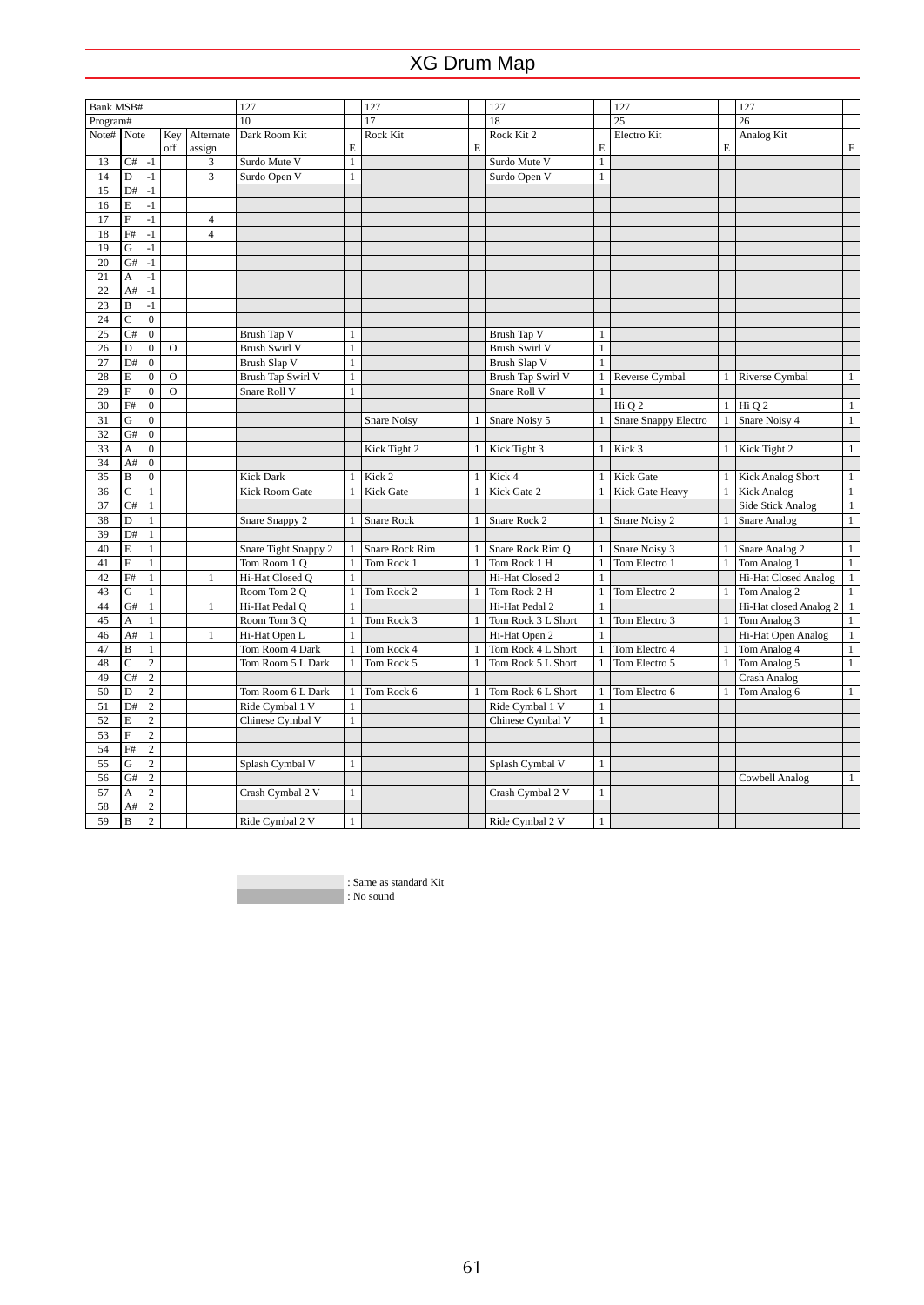| Bank MSB#  |                           |                  |             |                | 127                      |              | 127                    |                | 127                   |              | 127                   |              | 127        |              |
|------------|---------------------------|------------------|-------------|----------------|--------------------------|--------------|------------------------|----------------|-----------------------|--------------|-----------------------|--------------|------------|--------------|
| Program#   |                           |                  |             |                | 27                       |              | 28                     |                | 29                    |              | 30                    |              | 33         |              |
| Note# Note |                           |                  | Key         | Alternate      | Analog Kit 2             |              | Dance Kit              |                | Hip Hop Kit           |              | Jungle Kit            |              | Jazz Kit   |              |
|            |                           |                  | off         | assign         |                          | E            |                        | E              |                       | E            |                       | E            |            | $\mathbf E$  |
| 13         | C#                        | $-1$             |             | $\mathfrak{Z}$ | Surdo Mute V             | $\mathbf{1}$ |                        |                | Surdo Mute V          |              | Surdo Mute V          | $\mathbf{1}$ |            |              |
| 14         | D                         | $-1$             |             | 3              | Surdo Open V             | $\mathbf{1}$ |                        |                | Surdo Open V          |              | Surdo Open V          | $\mathbf{1}$ |            |              |
| 15         | D#                        | $-1$             |             |                |                          |              |                        |                |                       |              |                       |              |            |              |
| 16         | E                         | $-1$             |             |                |                          |              |                        |                |                       |              |                       |              |            |              |
| 17         | F                         | $-1$             |             | $\overline{4}$ |                          |              |                        |                |                       |              |                       |              |            |              |
| 18         | F#                        | $-1$             |             | $\overline{4}$ |                          |              |                        |                |                       |              |                       |              |            |              |
| 19         | G                         | $-1$             |             |                |                          |              |                        |                |                       |              |                       |              |            |              |
| 20         | G#                        | $-1$             |             |                |                          |              |                        |                |                       |              |                       |              |            |              |
| 21         | A                         | $-1$             |             |                |                          |              |                        |                |                       |              |                       |              |            |              |
| 22         | A#                        | $-1$             |             |                |                          |              |                        |                |                       |              |                       |              |            |              |
| 23         | B                         | $-1$             |             |                |                          |              |                        |                |                       |              |                       |              |            |              |
| 24         | $\mathcal{C}$             | $\boldsymbol{0}$ |             |                |                          |              |                        |                |                       |              |                       |              |            |              |
| 25         | C#                        | $\mathbf 0$      |             |                | <b>Brush Tap V</b>       | 1            |                        |                | <b>Brush Tap V</b>    |              | Brush Tap V           | 1            |            |              |
| 26         | D                         | $\mathbf{0}$     | $\mathbf O$ |                | <b>Brush Swirl V</b>     | $\mathbf{1}$ |                        |                | <b>Brush Swirl V</b>  |              | <b>Brush Swirl V</b>  | $\mathbf{1}$ |            |              |
| 27         | D#                        | $\mathbf{0}$     |             |                | <b>Brush Slap V</b>      | $\mathbf{1}$ |                        |                | <b>Brush Slap V</b>   |              | <b>Brush Slap V</b>   | $\mathbf{1}$ |            |              |
| 28         | E                         | $\mathbf{0}$     | $\circ$     |                | Reverse Cymbal           |              | Reverse Cymbal         |                | Brush Tap Swirl V     |              | Brush Tap Swirl V     | $\mathbf{1}$ |            |              |
| 29         | $\boldsymbol{\mathrm{F}}$ | $\mathbf 0$      | $\circ$     |                | Snare Roll V             |              |                        |                | Snare Roll V          |              | Snare Roll V          | $\mathbf{1}$ |            |              |
| 30         | F#                        | $\boldsymbol{0}$ |             |                | Hi Q 2                   |              | Hi Q 2                 |                |                       |              |                       |              |            |              |
| 31         | G                         | $\mathbf 0$      |             |                | Snare Analog 3           |              | Snare Techno 3         |                | Open Rim Shot 2 Soft  |              | Rim Gate 2            | $\mathbf{1}$ |            |              |
| 32         | G#                        | $\boldsymbol{0}$ |             |                |                          |              |                        |                |                       |              |                       |              |            |              |
| 33         | A                         | $\mathbf 0$      |             |                | Kick Techno Soft         |              | Kick Techno Q          |                | Kick Dry Soft 2       |              | Kick Cough            | $\mathbf{1}$ |            |              |
| 34         | A#                        | $\mathbf 0$      |             |                | Open Rim Short Dry V     | 1            | Rim Gate               |                | Open Rim Shot 2       | $\mathbf{1}$ | Rim Gate 3            | $\mathbf{1}$ |            |              |
| 35         | B                         | $\boldsymbol{0}$ |             |                | Kick Techno Tight        | $\mathbf{1}$ | Kick Techno L          | $\mathbf{1}$   | Kick Dim              | $\mathbf{1}$ | Kick Zap              | $\mathbf{1}$ |            |              |
| 36         | $\mathsf{C}$              | 1                |             |                | Kick Techno              |              | Kick Techno 2          | $\mathbf{1}$   | <b>Kick Boon</b>      |              | <b>Kick Dawn</b>      | $\mathbf{1}$ | Kick Jazz  | 1            |
| 37         | C#                        | $\mathbf{1}$     |             |                | <b>Side Stick Analog</b> |              | Side Stick Analog      |                | <b>Side Stick Dry</b> |              | <b>Side Stick Dry</b> | $\mathbf{1}$ |            |              |
| 38         | D                         | $\mathbf{1}$     |             |                | Snare Techno             |              | Snare Clap             | $\overline{c}$ | Snare Dry Mute        |              | Snare Tin             | $\mathbf{1}$ |            |              |
| 39         | D#                        | $\mathbf{1}$     |             |                |                          |              |                        |                |                       |              |                       |              |            |              |
| 40         | E                         | $\mathbf{1}$     |             |                | Snare Techno 2           |              | Snare Dry 2            | $\mathbf{1}$   | Snare White           | 1            | Snare Can             | $\mathbf{1}$ |            |              |
| 41         | F                         | $\mathbf{1}$     |             |                | Tom Analog 1             |              | Tom Analog 1           |                | Floor Tom L Short     |              | Floor Tom L Short     | $\mathbf{1}$ | Tom Jazz 1 | $\mathbf{1}$ |
| 42         | F#                        | $\mathbf{1}$     |             | 1              | Hi-Hat Closed Analog     |              | Hi-Hat Closed 3        |                | Hi-Hat Closed 2 H     |              | Hi-Hat Closed 2 Sloft | $\mathbf{1}$ |            |              |
| 43         | G                         | $\mathbf{1}$     |             |                | Tom Analog 2             |              | Tom Analog 2           |                | Floor Tom H Short     |              | Floor Tom H Short     | $\mathbf{1}$ | Tom Jazz 2 | $\mathbf{1}$ |
| 44         | G#                        | $\mathbf{1}$     |             | 1              | Hi-Hat Closed Analog 2   |              | Hi-Hat Closed Analog 2 |                | Hi-Hat Pedal 2 H      | $\mathbf{1}$ | Hi-Hat Pedal 2 Soft   |              |            |              |
| 45         | A                         | 1                |             |                | Tom Analog 3             |              | Tom Analog 3           |                | Low Tom Short         |              | Low Tom Short         |              | Tom Jazz 3 | $\mathbf{1}$ |
| 46         | A#                        | 1                |             | 1              | Hi-Hat Open Analog       |              | Hi-Hat Open 3          |                | Hi-Hat Open 2 L       | 1            | Hi-Hat Open 2 Soft    | $\mathbf{1}$ |            |              |
| 47         | B                         | $\mathbf{1}$     |             |                | Tom Analog 4             |              | Tom Analog 4           |                | Mid Tom L Short       |              | Mid Tom L Short       |              | Tom Jazz 4 | $\mathbf{1}$ |
| 48         | $\mathsf{C}$              | $\sqrt{2}$       |             |                | Tom Analog 5             | $\mathbf{1}$ | Tom Analog 5           | $\mathbf{1}$   | Mid Tom H Short       | $\mathbf{1}$ | Mid Tom H Short       | $\mathbf{1}$ | Tom Jazz 5 | $\mathbf{1}$ |
| 49         | C#                        | $\mathbf{2}$     |             |                | Crash Analog             | $\mathbf{1}$ | <b>Crash Analog</b>    | $\mathbf{1}$   | Crash Cymbal 1 V      | 1            | Crash Cymbal 1 V      | $\mathbf{1}$ |            |              |
| 50         |                           | $\overline{c}$   |             |                |                          |              |                        |                |                       | $\mathbf{1}$ | <b>High Tom Short</b> | $\mathbf{1}$ |            | $\mathbf{1}$ |
|            | D                         |                  |             |                | Tom Analog 6             |              | Tom Analog 6           |                | <b>High Tom Short</b> |              |                       |              | Tom Jazz 6 |              |
| 51         | D#                        | $\sqrt{2}$       |             |                | Ride Cymbal 1 V          |              |                        |                | Ride Cymbal 1 V       |              | Ride Cymbal 1 V       |              |            |              |
| 52         | E                         | $\overline{c}$   |             |                | Chinese Cymbal V         | 1            |                        |                | Chinese Cymbal V      |              | Chinese Cymbal V      | $\mathbf{1}$ |            |              |
| 53         | F                         | $\overline{c}$   |             |                |                          |              |                        |                |                       |              |                       |              |            |              |
| 54         | F#                        | $\overline{c}$   |             |                |                          |              |                        |                |                       |              |                       |              |            |              |
| 55         | G                         | $\overline{c}$   |             |                | Splash Cymbal V          | 1            |                        |                | Splash Cymbal V       |              | Splash Cymbal V       | 1            |            |              |
| 56         | G#                        | 2                |             |                | Cowbell Analog           |              | Cowbell Analog         |                |                       |              |                       |              |            |              |
| 57         | A                         | $\mathbf{2}$     |             |                | Crash Cymbal 2 V         |              |                        |                | Crash Cymbal 2 V      |              | Crash Cymbal 2 V      | $\mathbf{1}$ |            |              |
| 58         | A#                        | $\overline{c}$   |             |                |                          |              |                        |                |                       |              |                       |              |            |              |
| 59         | $\overline{B}$            | $\overline{c}$   |             |                | Ride Cymbal 2 V          | 1            |                        |                | Ride Cymbal 2 V       | $\mathbf{1}$ | Ride Cymbal 2 V       | $\mathbf{1}$ |            |              |

: Same as standard Kit : No sound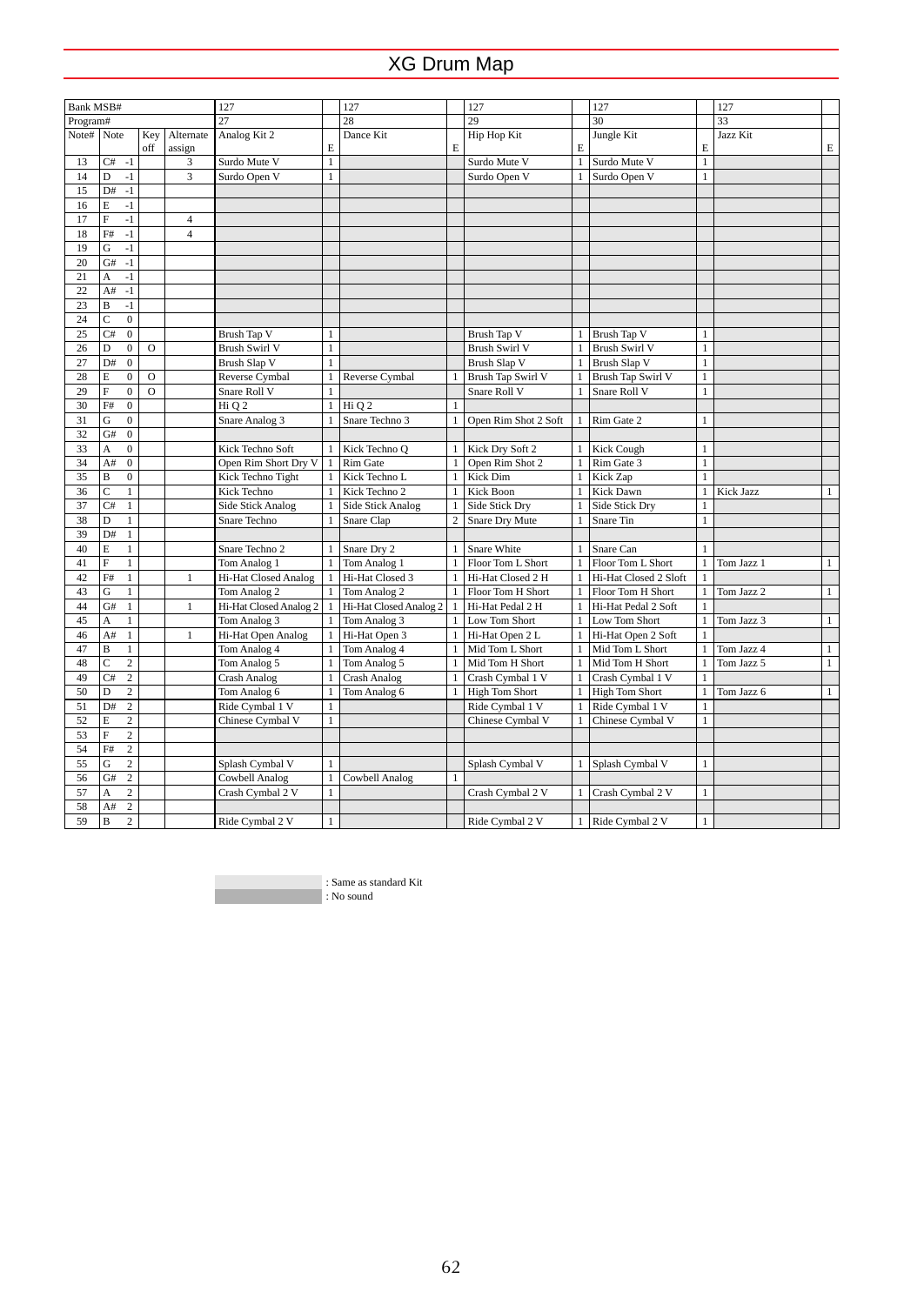| Bank MSB#<br>127<br>127<br>127<br>126<br>126<br>34<br>41<br>49<br>$\sqrt{2}$<br>Program#<br>$\mathbf{1}$<br>Note# Note<br>Jazz Kit 2<br>Key<br>Alternate<br><b>Brush Kit</b><br>Symphony Kit<br>SFX Kit 1<br>SFX Kit 2<br>E<br>$\mathbf E$<br>off<br>assign<br>E<br>E<br>C#<br>$-1$<br>Surdo Mute V<br>$\,1$<br>13<br>3<br>14<br>3<br>$\mathbf{1}$<br>D<br>$-1$<br>Surdo Open V<br>15<br>$-1$<br>D#<br>16<br>E<br>$-1$<br>17<br>F<br>$^{\rm -1}$<br>$\overline{4}$<br>18<br>$\rm{F}\#$<br>$^{\rm -1}$<br>$\sqrt{4}$<br>19<br>$^{\rm -1}$<br>G<br>$^{\rm -1}$<br>20<br>G#<br>21<br>$^{\rm -1}$<br>А |                |
|----------------------------------------------------------------------------------------------------------------------------------------------------------------------------------------------------------------------------------------------------------------------------------------------------------------------------------------------------------------------------------------------------------------------------------------------------------------------------------------------------------------------------------------------------------------------------------------------------|----------------|
|                                                                                                                                                                                                                                                                                                                                                                                                                                                                                                                                                                                                    |                |
|                                                                                                                                                                                                                                                                                                                                                                                                                                                                                                                                                                                                    |                |
|                                                                                                                                                                                                                                                                                                                                                                                                                                                                                                                                                                                                    | E              |
|                                                                                                                                                                                                                                                                                                                                                                                                                                                                                                                                                                                                    |                |
|                                                                                                                                                                                                                                                                                                                                                                                                                                                                                                                                                                                                    |                |
|                                                                                                                                                                                                                                                                                                                                                                                                                                                                                                                                                                                                    |                |
|                                                                                                                                                                                                                                                                                                                                                                                                                                                                                                                                                                                                    |                |
|                                                                                                                                                                                                                                                                                                                                                                                                                                                                                                                                                                                                    |                |
|                                                                                                                                                                                                                                                                                                                                                                                                                                                                                                                                                                                                    |                |
|                                                                                                                                                                                                                                                                                                                                                                                                                                                                                                                                                                                                    |                |
|                                                                                                                                                                                                                                                                                                                                                                                                                                                                                                                                                                                                    |                |
|                                                                                                                                                                                                                                                                                                                                                                                                                                                                                                                                                                                                    |                |
| 22<br>$-1$<br>A#                                                                                                                                                                                                                                                                                                                                                                                                                                                                                                                                                                                   |                |
| 23<br>B<br>$-1$                                                                                                                                                                                                                                                                                                                                                                                                                                                                                                                                                                                    |                |
| $\boldsymbol{0}$<br>24<br>C                                                                                                                                                                                                                                                                                                                                                                                                                                                                                                                                                                        |                |
| 25<br>C#<br>$\boldsymbol{0}$<br><b>Brush Tap V</b><br>$\mathbf{1}$                                                                                                                                                                                                                                                                                                                                                                                                                                                                                                                                 |                |
| <b>Brush Swirl V</b><br>26<br>$\mathbf{0}$<br>$\mathbf O$<br>$\mathbf{1}$<br>D                                                                                                                                                                                                                                                                                                                                                                                                                                                                                                                     |                |
| 27<br>D#<br>$\boldsymbol{0}$<br>Brush Slap V<br>$\mathbf{1}$                                                                                                                                                                                                                                                                                                                                                                                                                                                                                                                                       |                |
| 28<br>E<br>$\boldsymbol{0}$<br>$\mathbf O$<br><b>Brush Tap Swirl V</b><br>$\mathbf{1}$                                                                                                                                                                                                                                                                                                                                                                                                                                                                                                             |                |
| F<br>$\mathbf O$<br>$\mathbf{1}$<br>$\boldsymbol{0}$<br>Snare Roll V<br>29                                                                                                                                                                                                                                                                                                                                                                                                                                                                                                                         |                |
| F#<br>$\boldsymbol{0}$<br>30                                                                                                                                                                                                                                                                                                                                                                                                                                                                                                                                                                       |                |
| 31<br>G<br>$\boldsymbol{0}$<br>Brush Slap 2<br>1                                                                                                                                                                                                                                                                                                                                                                                                                                                                                                                                                   |                |
| 32<br>G#<br>$\mathbf{0}$                                                                                                                                                                                                                                                                                                                                                                                                                                                                                                                                                                           |                |
| 33<br>$\mathbf{0}$<br>Kick Soft 2<br>A<br>1                                                                                                                                                                                                                                                                                                                                                                                                                                                                                                                                                        |                |
| 34<br>$\mathbf{0}$<br>A#                                                                                                                                                                                                                                                                                                                                                                                                                                                                                                                                                                           |                |
| 35<br>$\mathbf{0}$<br>B<br>Gran Cassa<br>$\mathbf{1}$                                                                                                                                                                                                                                                                                                                                                                                                                                                                                                                                              |                |
| 36<br>C<br>$\mathbf{1}$<br>Kick Small<br>Gran Cassa Mute<br><b>Cutting Noise</b><br>Phone Call<br>Kick Jazz L<br>1                                                                                                                                                                                                                                                                                                                                                                                                                                                                                 | $\mathbf{1}$   |
| Door Squeak<br>37<br>C#<br>$\mathbf{1}$<br>Cutting Nose 2<br>$\sqrt{2}$                                                                                                                                                                                                                                                                                                                                                                                                                                                                                                                            | $\,1$          |
| 38<br>$\mathbf{1}$<br><b>Distorted Cutting Noise</b><br>$\overline{c}$<br>Door Slam<br>D<br>Brush Slap 3<br><b>Band Snare</b><br>Snare H<br>1<br>$\mathbf{1}$<br>$\mathbf{1}$                                                                                                                                                                                                                                                                                                                                                                                                                      | $\mathbf{1}$   |
| 39<br>$\mathbf{1}$<br>Scratch Cut<br>D#<br>String Slap<br>$\mathbf{1}$                                                                                                                                                                                                                                                                                                                                                                                                                                                                                                                             | $\,1\,$        |
| $\overline{c}$<br>40<br>E<br>$1\,$<br><b>Bass Slide</b><br>Scratch H <sub>3</sub><br>Snare Tight L<br>Brush Tap 2<br><b>Band Snare 2</b><br>$\mathbf{1}$<br>1                                                                                                                                                                                                                                                                                                                                                                                                                                      | $\overline{2}$ |
| F<br>$\mathbf{1}$<br>41<br>Tom Jazz 7<br>$\mathbf{1}$<br>Tom Brush 1<br>1<br>Tom Jazz 1<br>$\mathbf{1}$<br>$\mathbf{1}$<br>Wind Chime<br>Pick Scrape                                                                                                                                                                                                                                                                                                                                                                                                                                               | $\,1$          |
| 42<br>F#<br>$\mathbf{1}$<br>1<br>Hi-Hat Closed L<br>1<br>Telephone Ring 2                                                                                                                                                                                                                                                                                                                                                                                                                                                                                                                          | $\mathbf{1}$   |
| 43<br>G<br>$\mathbf{1}$<br>Tom Jazz 8<br>Tom Brush 2<br>Tom Jazz 2<br>$\mathbf{1}$<br>$\mathbf{1}$                                                                                                                                                                                                                                                                                                                                                                                                                                                                                                 |                |
| 44<br>$\mathbf{1}$<br>Hi-Hat Pedal L<br>G#<br>$\mathbf{1}$<br>$\mathbf{1}$                                                                                                                                                                                                                                                                                                                                                                                                                                                                                                                         |                |
| 45<br>Tom Jazz 9<br>A<br>$\mathbf{1}$<br>Tom Brush 3<br>Tom Jazz 3<br>$\mathbf{1}$<br>$\mathbf{1}$                                                                                                                                                                                                                                                                                                                                                                                                                                                                                                 |                |
| 46<br>$\,1\,$<br>A#<br>Hi-Hat Open L<br>1                                                                                                                                                                                                                                                                                                                                                                                                                                                                                                                                                          |                |
| 47<br>B<br>$\mathbf{1}$<br>Tom Jazz 10<br>Tom Brush 4<br>Tom Jazz 4<br>$\mathbf{1}$<br>1<br>1                                                                                                                                                                                                                                                                                                                                                                                                                                                                                                      |                |
| 48<br>C<br>$\sqrt{2}$<br>Tom Brush 5<br>Tom Jazz 11<br>Tom Jazz 5<br>$1\,$                                                                                                                                                                                                                                                                                                                                                                                                                                                                                                                         |                |
| 49<br>C#<br>$\sqrt{2}$<br>Hand Cymbal<br>$\,1\,$                                                                                                                                                                                                                                                                                                                                                                                                                                                                                                                                                   |                |
| 50<br>$\mathbf D$<br>$\overline{c}$<br>Tom Jazz 12<br>Tom Brush 6<br>Tom Jazz 6<br>$\mathbf{1}$<br>1<br>1                                                                                                                                                                                                                                                                                                                                                                                                                                                                                          |                |
| 51<br>$\sqrt{2}$<br>$\mathbf{1}$<br>D#<br>Ride Cymbal 1 V<br>$\mathbf{1}$<br>Hand Cymbal Short                                                                                                                                                                                                                                                                                                                                                                                                                                                                                                     |                |
| 52<br>$\sqrt{2}$<br>E<br>Chinese Cymbal V<br>$\mathbf{1}$<br>Flute Key Click<br>Ignition<br>$\mathbf{1}$                                                                                                                                                                                                                                                                                                                                                                                                                                                                                           | $\mathbf{1}$   |
| 53<br>F<br>$\sqrt{2}$<br>$\mathbf{1}$<br>Ride Cymbal Cup L<br>Squeal                                                                                                                                                                                                                                                                                                                                                                                                                                                                                                                               | $\overline{1}$ |
| $\rm{F}\#$<br>$\sqrt{2}$<br>54<br>Exhaust                                                                                                                                                                                                                                                                                                                                                                                                                                                                                                                                                          | $\overline{1}$ |
| 55<br>$\sqrt{2}$<br>G<br>Splash Cymbal V<br>Crash<br>$\mathbf{1}$                                                                                                                                                                                                                                                                                                                                                                                                                                                                                                                                  | $1\,$          |
| $\sqrt{2}$<br>56<br>G#<br>Siren                                                                                                                                                                                                                                                                                                                                                                                                                                                                                                                                                                    | $\overline{2}$ |
| 57<br>$\sqrt{2}$<br>Crash Cymbal 2 V<br>Hand Cymbal 2<br>Train<br>A<br>$\mathbf{1}$<br>$\mathbf{1}$                                                                                                                                                                                                                                                                                                                                                                                                                                                                                                | $\overline{1}$ |
| 58<br>$\overline{2}$<br>A#<br>Jet Plane                                                                                                                                                                                                                                                                                                                                                                                                                                                                                                                                                            | $\overline{2}$ |
| 59<br>$\, {\bf B}$<br>$\overline{c}$<br>Ride Cymbal 2 V<br>Hand Cymbal 2 Short<br>$\mathbf{1}$<br>$\mathbf{1}$<br>Starship                                                                                                                                                                                                                                                                                                                                                                                                                                                                         | $\overline{2}$ |

: Same as standard Kit

: No sound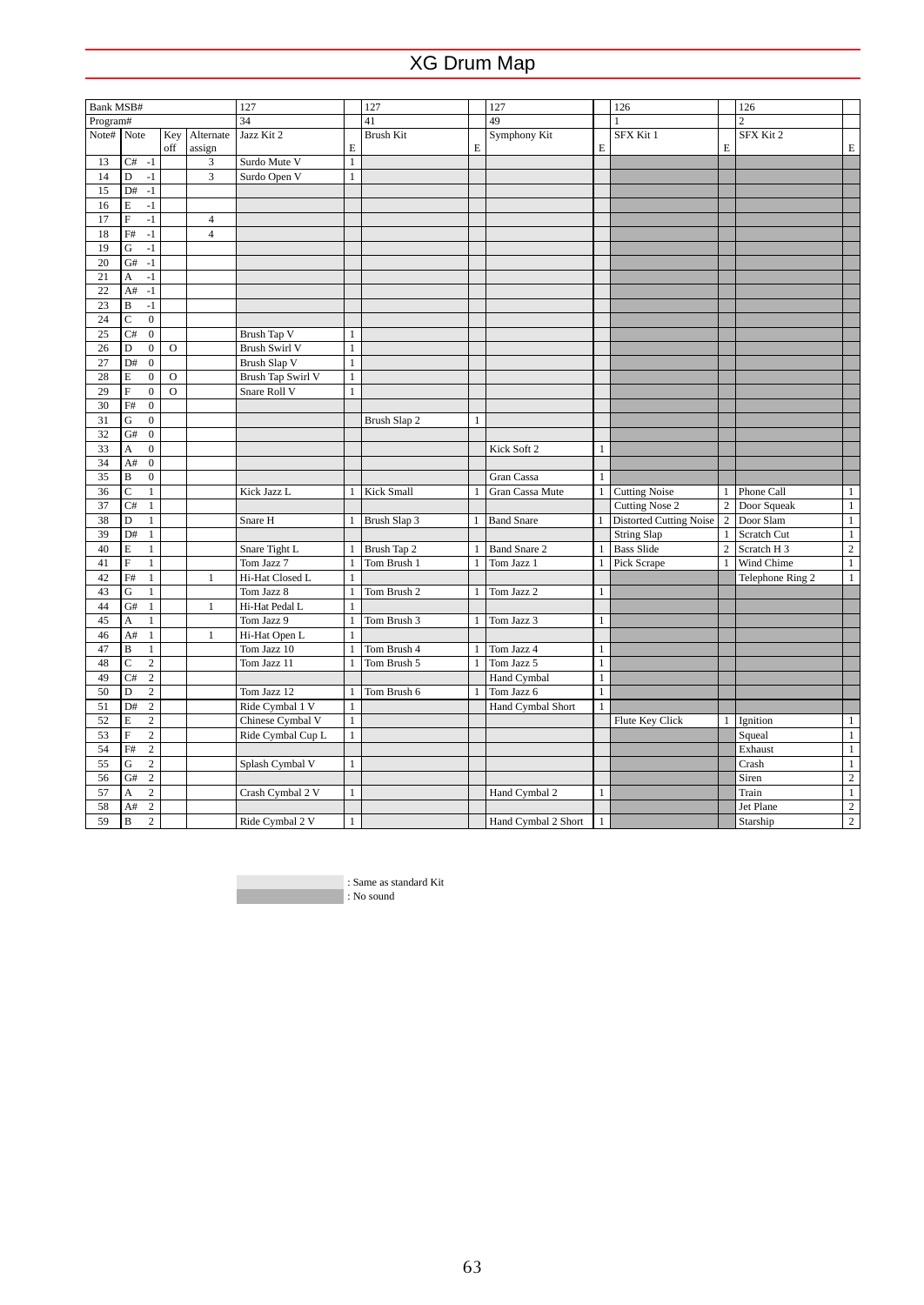| <b>Bank MSB#</b> |                           |                |              |                | 127                  |              | 127            |    | 127               |              | 127                   |              | 127          |             |
|------------------|---------------------------|----------------|--------------|----------------|----------------------|--------------|----------------|----|-------------------|--------------|-----------------------|--------------|--------------|-------------|
| Program#         |                           |                |              |                | $\mathbf{1}$         |              | $\overline{c}$ |    | 3                 |              | $\overline{4}$        |              | $\mathbf{Q}$ |             |
| Note# $Note$     |                           |                | Key          | Alternate      | <b>Standard Kit</b>  |              | Standard Kit 2 |    | Dry Kit           |              | <b>Brilliant Kit</b>  |              | Room Kit     |             |
|                  |                           |                | off          | assign         |                      | E            |                | E. |                   | E            |                       | E            |              | $\mathbf E$ |
| 60               | $\mathbf{C}$              | $\overline{3}$ |              |                | Bongo H              | $\mathbf{1}$ |                |    | Bongo H V         | $\mathbf{1}$ | Bongo H <sub>B</sub>  | $\mathbf{1}$ |              |             |
| 61               | C#                        | $\overline{3}$ |              |                | Bong L               | $\mathbf{1}$ |                |    | Bongo L V         |              | Bongo L B             | $\mathbf{1}$ |              |             |
| 62               | $\mathbf{D}$              | $\overline{3}$ |              |                | Conga H Mute         | $\mathbf{1}$ |                |    | Conga H Mute V    | $\mathbf{1}$ | Conga H Mute B        | $\mathbf{1}$ |              |             |
| 63               | D#                        | $\overline{3}$ |              |                | Conga H Open         | $\mathbf{1}$ |                |    | Conga H Open V    |              | Conga H Open B        | $\mathbf{1}$ |              |             |
| 64               | E                         | $\overline{3}$ |              |                | Conga L              | $\mathbf{1}$ |                |    | Conga L V         |              | Conga $\overline{LB}$ | 1            |              |             |
| 65               | $\mathbf F$               | $\overline{3}$ |              |                | Timbale H            | $\mathbf{1}$ |                |    | Timbale H V       |              | Timbale H B           | 1            |              |             |
| 66               | F#                        | $\overline{3}$ |              |                | Timbale L            | 1            |                |    | Timbale L V       |              | Timbale L B           | 1            |              |             |
| 67               | G                         | 3              |              |                | Agogo H              | 1            |                |    | Agogo H V         |              | Agogo H B             | 1            |              |             |
| 68               | G#                        | $\overline{3}$ |              |                | Agogo L              | $\mathbf{1}$ |                |    | Agogo LV          | $\mathbf{1}$ | Agogo L B             | $\mathbf{1}$ |              |             |
| 69               | A                         | 3              |              |                | Cabasa               | $\mathbf{1}$ |                |    |                   |              | Cabasa B              | $\mathbf{1}$ |              |             |
| 70               | A#                        | 3              |              |                | Maracas              | $\mathbf{1}$ |                |    |                   |              | Maracas B             | 1            |              |             |
| 71               | $\, {\bf B}$              | 3              | $\mathbf{O}$ |                | Samba Whistle H      | $\mathbf{1}$ |                |    | Samba Whistle H V |              | Samba Whistle H B     | $\mathbf{1}$ |              |             |
| 72               | $\mathbf C$               | $\overline{4}$ | $\Omega$     |                | Samba Whistle L      | $\mathbf{1}$ |                |    | Samba Whistle L V |              | Samba Whistle L B     | $\mathbf{1}$ |              |             |
| 73               | C#                        | $\overline{4}$ |              |                | Guiro Short          | $\mathbf{1}$ |                |    |                   |              | Guiro Short B         | $\mathbf{1}$ |              |             |
| 74               | $\mathbf{D}$              | $\overline{4}$ | $\mathbf{O}$ |                | Guiro Long           | $\mathbf{1}$ |                |    |                   |              | Guiro Long B          | $\mathbf{1}$ |              |             |
| 75               | D#                        | $\overline{4}$ |              |                | Claves               | $\mathbf{1}$ |                |    |                   |              | Claves B              | 1            |              |             |
| 76               | E                         | $\overline{4}$ |              |                | Wood Block H         | $\mathbf{1}$ |                |    |                   |              | Wood Block H B        | $\mathbf{1}$ |              |             |
| 77               | $\overline{F}$            | $\overline{4}$ |              |                | Wood Block L         | $\mathbf{1}$ |                |    |                   |              | Wood Block L B        | 1            |              |             |
| 78               | F#                        | $\overline{4}$ |              |                | Cuica Mute           | $\mathbf{1}$ |                |    | Cuica Mute V      |              | Cuica Mute B          | $\mathbf{1}$ |              |             |
| 79               | $\overline{G}$            | $\overline{4}$ |              |                | Cuica Open           | $\mathbf{1}$ |                |    | Cuica Open V      |              | Cuica Open B          | $\mathbf{1}$ |              |             |
| 80               | G#                        | $\overline{4}$ |              | $\overline{c}$ | <b>Triangle Mute</b> | $\mathbf{1}$ |                |    |                   |              | Triangle Mute B       | $\mathbf{1}$ |              |             |
| 81               | $\boldsymbol{\mathsf{A}}$ | $\overline{4}$ |              | $\overline{2}$ | Triangle Open        | $\mathbf{1}$ |                |    |                   |              | Triangle Open B       | 1            |              |             |
| 82               | A#                        | $\overline{4}$ |              |                | Shaker               | $\mathbf{1}$ |                |    |                   |              | Shaker B              | 1            |              |             |
| 83               | $\, {\bf B}$              | $\overline{4}$ |              |                | Jingle Bells         | $\mathbf{1}$ |                |    |                   |              | Jingle Bells B        | $\mathbf{1}$ |              |             |
| 84               | $\mathsf C$               | 5              |              |                | <b>Bell Tree</b>     | $\mathbf{1}$ |                |    |                   |              | <b>Bell Tree B</b>    | $\mathbf{1}$ |              |             |
| 85               | C#                        | 5              |              |                |                      |              |                |    |                   |              |                       |              |              |             |
| 86               | D                         | 5              |              |                |                      |              |                |    |                   |              |                       |              |              |             |
| 87               | D#                        | 5              |              |                |                      |              |                |    |                   |              |                       |              |              |             |
| 88               | E                         | 5              |              |                |                      |              |                |    |                   |              |                       |              |              |             |
| 89               | $\mathbf F$               | 5              |              |                |                      |              |                |    |                   |              |                       |              |              |             |
| 90               | F#                        | 5              |              |                |                      |              |                |    |                   |              |                       |              |              |             |
| 91               | G                         | 5              |              |                |                      |              |                |    |                   |              |                       |              |              |             |

: Same as standard Kit : No sound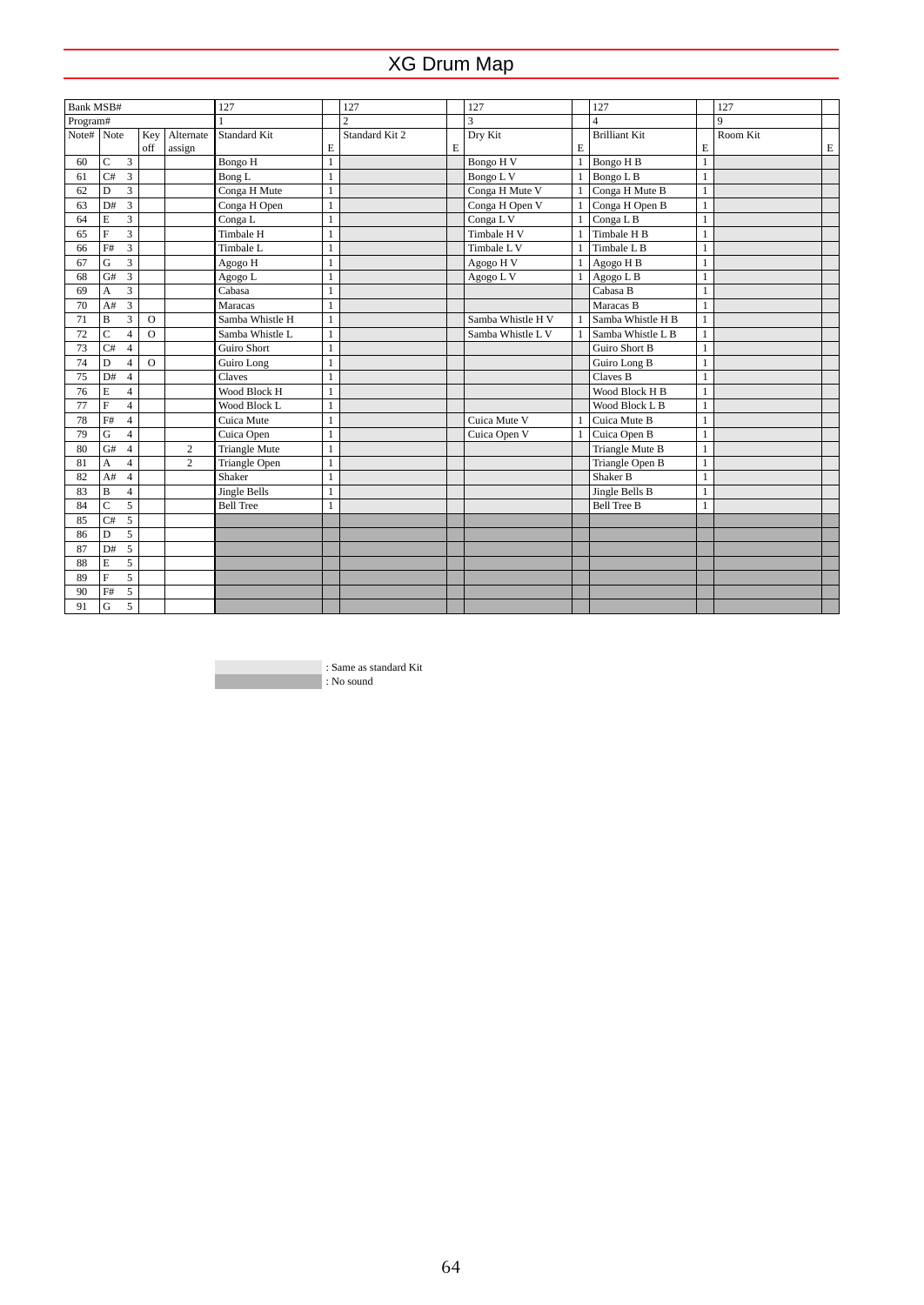| Bank MSB#  |                           |                         |              |                | 127               |              | 127      |   | 127               |              | 127                    |   | 127                    |              |
|------------|---------------------------|-------------------------|--------------|----------------|-------------------|--------------|----------|---|-------------------|--------------|------------------------|---|------------------------|--------------|
| Program#   |                           |                         |              |                | 10                |              | 17       |   | 18                |              | $\overline{25}$        |   | $\overline{26}$        |              |
| Note# Note |                           |                         |              | Key Alternate  | Dark Room Kit     |              | Rock Kit |   | Rock Kit 2        |              | Electro Kit            |   | Analog Kit             |              |
|            |                           |                         | off          | assign         |                   | E            |          | E |                   | E            |                        | E |                        | $\mathbf E$  |
| 60         | $\mathcal{C}$             | $\overline{3}$          |              |                | Bongo H V         | $\mathbf{1}$ |          |   | Bongo H V         | $\mathbf{1}$ |                        |   |                        |              |
| 61         | C#                        | $\overline{3}$          |              |                | Bongo LV          | $\mathbf{1}$ |          |   | Bongo L V         | $\mathbf{1}$ |                        |   |                        |              |
| 62         | D                         | $\overline{3}$          |              |                | Conga H Mute V    | $\mathbf{1}$ |          |   | Conga H Mute V    | $\mathbf{1}$ |                        |   | Conga Analog H         | 1            |
| 63         | D#                        | $\overline{\mathbf{3}}$ |              |                | Conga H Open V    | $\mathbf{1}$ |          |   | Conga H Open V    | $\mathbf{1}$ |                        |   | Conga Analog M         | $\mathbf{1}$ |
| 64         | E                         | $\overline{\mathbf{3}}$ |              |                | Conga L V         | 1            |          |   | Conga L V         | 1            |                        |   | Conga Analog L         | $\mathbf{1}$ |
| 65         | $\rm F$                   | $\overline{\mathbf{3}}$ |              |                | Timbale H V       | 1            |          |   | Timbale H V       | 1            |                        |   |                        |              |
| 66         | F#                        | $\overline{\mathbf{3}}$ |              |                | Timbale L V       | 1            |          |   | Timbale L V       | 1            |                        |   |                        |              |
| 67         | $\mathbf G$               | $\overline{3}$          |              |                | Agogo HV          | 1            |          |   | Agogo H V         | 1            |                        |   |                        |              |
| 68         | G#                        | $\overline{3}$          |              |                | Agogo L V         | $\mathbf{1}$ |          |   | Agogo LV          | $\mathbf{1}$ |                        |   |                        |              |
| 69         | $\boldsymbol{\mathsf{A}}$ | $\mathfrak{Z}$          |              |                |                   |              |          |   |                   |              |                        |   |                        |              |
| 70         | A#                        | 3                       |              |                |                   |              |          |   |                   |              |                        |   | Maracas 2              | $\mathbf{1}$ |
| 71         | B                         | $\overline{3}$          | $\circ$      |                | Samba Whistle H V | $\mathbf{1}$ |          |   | Samba Whistle H V | $\mathbf{1}$ |                        |   |                        |              |
| 72         | $\mathbf{C}$              | $\overline{4}$          | $\circ$      |                | Samba Whistle L V | $\mathbf{1}$ |          |   | Samba Whistle L V | $\mathbf{1}$ |                        |   |                        |              |
| 73         | C#                        | $\overline{4}$          |              |                |                   |              |          |   |                   |              |                        |   |                        |              |
| 74         | $\mathbf{D}$              | $\overline{4}$          | $\mathbf{O}$ |                |                   |              |          |   |                   |              |                        |   |                        |              |
| 75         | D#                        | $\overline{4}$          |              |                |                   |              |          |   |                   |              |                        |   | Claves <sub>2</sub>    | $\mathbf{1}$ |
| 76         | $\mathbf E$               | $\overline{4}$          |              |                |                   |              |          |   |                   |              |                        |   |                        |              |
| 77         | $\overline{F}$            | $\overline{4}$          |              |                |                   |              |          |   |                   |              |                        |   |                        |              |
| 78         | F#                        | $\overline{4}$          |              |                | Cuica Mute V      | $\mathbf{1}$ |          |   | Cuica Mute V      |              | Scratch H <sub>2</sub> |   | Scratch H <sub>2</sub> | $\mathbf{1}$ |
| 79         | $\overline{G}$            | $\overline{4}$          |              |                | Cuica Open V      | 1            |          |   | Cuica Open V      |              | Scratch L <sub>2</sub> |   | Scratch L <sub>3</sub> | $\mathbf{1}$ |
| 80         | G#                        | $\overline{4}$          |              | $\overline{c}$ |                   |              |          |   |                   |              |                        |   |                        |              |
| 81         | $\boldsymbol{\mathsf{A}}$ | $\overline{4}$          |              | $\overline{c}$ |                   |              |          |   |                   |              |                        |   |                        |              |
| 82         | A#                        | $\overline{4}$          |              |                |                   |              |          |   |                   |              |                        |   |                        |              |
| 83         | $\overline{B}$            | $\overline{4}$          |              |                |                   |              |          |   |                   |              |                        |   |                        |              |
| 84         | $\overline{C}$            | 5                       |              |                |                   |              |          |   |                   |              |                        |   |                        |              |
| 85         | C#                        | 5                       |              |                |                   |              |          |   |                   |              |                        |   |                        |              |
| 86         | $\mathbf{D}$              | $\overline{5}$          |              |                |                   |              |          |   |                   |              |                        |   |                        |              |
| 87         | D#                        | $\overline{5}$          |              |                |                   |              |          |   |                   |              |                        |   |                        |              |
| 88         | $\mathbf E$               | 5                       |              |                |                   |              |          |   |                   |              |                        |   |                        |              |
| 89         | $\mathbf F$               | 5                       |              |                |                   |              |          |   |                   |              |                        |   |                        |              |
| 90         | F#                        | 5                       |              |                |                   |              |          |   |                   |              |                        |   |                        |              |
| 91         | G                         | $\overline{5}$          |              |                |                   |              |          |   |                   |              |                        |   |                        |              |

: Same as standard Kit

: No sound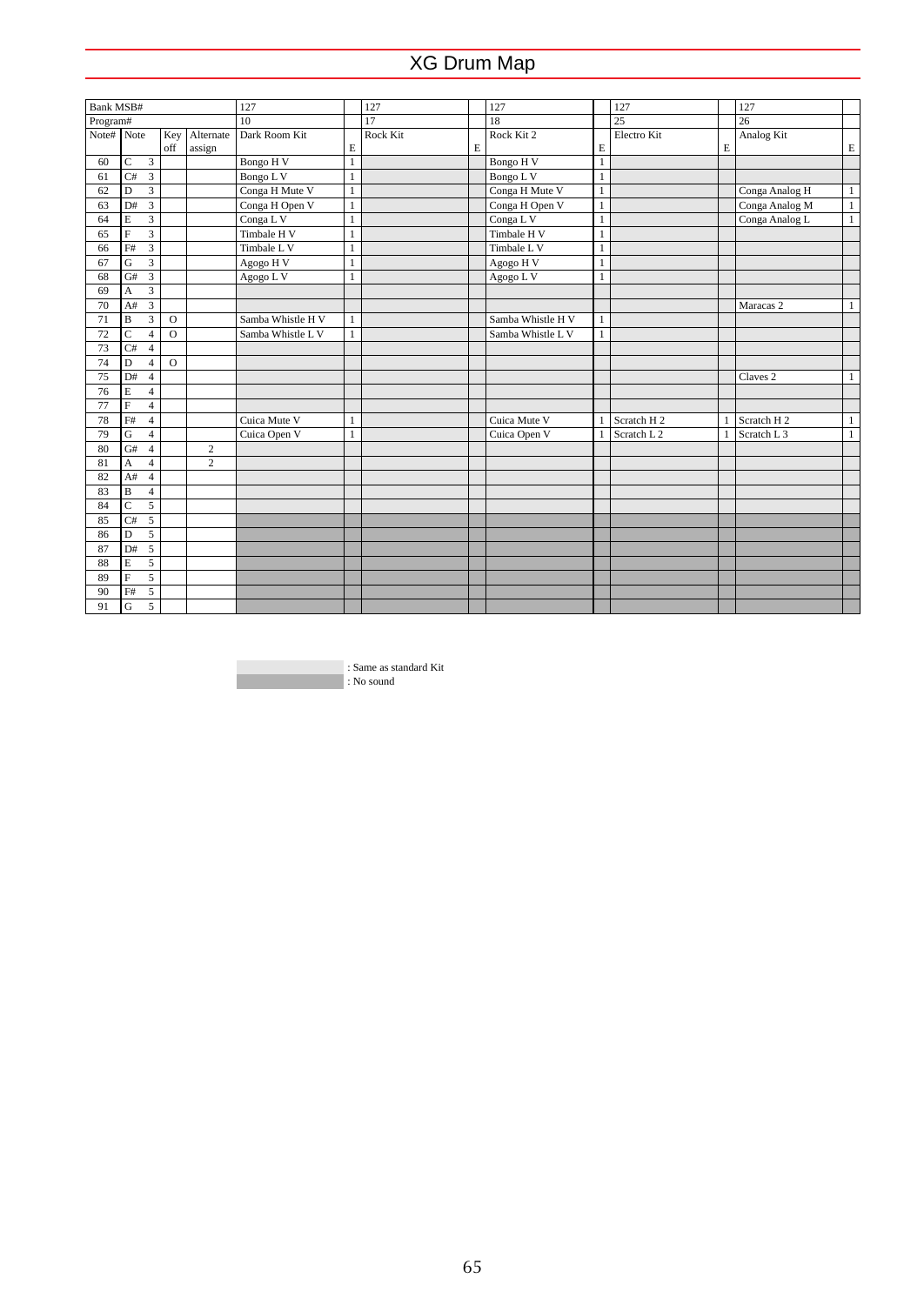| Bank MSB#  |                |                         |              |                | 127                    |              | 127                    |   | 127               |              | 127               |              | 127             |   |
|------------|----------------|-------------------------|--------------|----------------|------------------------|--------------|------------------------|---|-------------------|--------------|-------------------|--------------|-----------------|---|
| Program#   |                |                         |              |                | $\overline{27}$        |              | 28                     |   | 29                |              | 30                |              | $\overline{33}$ |   |
| Note# Note |                |                         | Key          | Alternate      | Analog Kit 2           |              | Dance Kit              |   | Hip Hop Kit       |              | Jungle Kit        |              | Jazz Kit        |   |
|            |                |                         | off          | assign         |                        | E            |                        | E |                   | E            |                   | E            |                 | E |
| 60         | C              | $\overline{\mathbf{3}}$ |              |                | Bongo H V              | $\mathbf{1}$ |                        |   | Bongo H V         | $\mathbf{1}$ | Bongo H V         | $\mathbf{1}$ |                 |   |
| 61         | C#             | $\overline{\mathbf{3}}$ |              |                | Bongo LV               | 1            |                        |   | Bongo L V         |              | Bongo L V         | 1            |                 |   |
| 62         | $\mathbf{D}$   | $\overline{3}$          |              |                | Conga Analog H         |              | Conga Analog H         |   | Conga H Mute V    |              | Conga H Mute V    | $\mathbf{1}$ |                 |   |
| 63         | D#             | $\overline{3}$          |              |                | Conga Analog M         |              | Conga Analog M         |   | Conga H Open V    |              | Conga H Open V    | $\mathbf{1}$ |                 |   |
| 64         | E              | 3                       |              |                | Conga Analog L         |              | Conga Analog L         |   | Conga L V         |              | Conga L V         | 1            |                 |   |
| 65         | $\mathbf F$    | 3                       |              |                | Timbale H V            | 1            |                        |   | Timbale H V       |              | Timbale H V       | 1            |                 |   |
| 66         | F#             | $\overline{\mathbf{3}}$ |              |                | Timbale L V            | 1            |                        |   | Timbale L V       |              | Timbale L V       | 1            |                 |   |
| 67         | G              | 3                       |              |                | Agogo H V              | 1            |                        |   | Agogo H V         | $\mathbf{1}$ | Agogo HV          | 1            |                 |   |
| 68         | G#             | $\overline{\mathbf{3}}$ |              |                | Agogo L V              | $\mathbf{1}$ |                        |   | Agogo L V         | 1            | Agogo L V         | $\mathbf{1}$ |                 |   |
| 69         | A              | $\overline{3}$          |              |                |                        |              |                        |   |                   |              |                   |              |                 |   |
| 70         | A#             | 3                       |              |                | Maracas 2              |              | Maracas 2              |   |                   |              |                   |              |                 |   |
| 71         | $\, {\bf B}$   | 3                       | $\circ$      |                | Samba Whistle H V      | $\mathbf{1}$ |                        |   | Samba Whistle H V | 1            | Samba Whistle H V | $\mathbf{1}$ |                 |   |
| 72         | $\mathbf C$    | $\overline{4}$          | $\mathbf{O}$ |                | Samba Whistle L V      | $\mathbf{1}$ |                        |   | Samba Whistle L V | $\mathbf{1}$ | Samba Whistle L V | $\mathbf{1}$ |                 |   |
| 73         | C#             | $\overline{4}$          |              |                |                        |              |                        |   |                   |              |                   |              |                 |   |
| 74         | D              | $\overline{4}$          | $\circ$      |                |                        |              |                        |   |                   |              |                   |              |                 |   |
| 75         | D#             | $\overline{4}$          |              |                | Claves <sub>2</sub>    | 1            | Claves <sub>2</sub>    | 1 |                   |              |                   |              |                 |   |
| 76         | E              | $\overline{4}$          |              |                |                        |              |                        |   |                   |              |                   |              |                 |   |
| 77         | $\overline{F}$ | $\overline{4}$          |              |                |                        |              |                        |   |                   |              |                   |              |                 |   |
| 78         | F#             | $\overline{4}$          |              |                | Scratch H <sub>2</sub> |              | Scratch H <sub>2</sub> |   | Cuica Mute V      |              | Cuica Mute V      | 1            |                 |   |
| 79         | $\overline{G}$ | 4                       |              |                | Scratch L <sub>3</sub> |              | Scratch L <sub>3</sub> |   | Cuica Open V      |              | Cuica Open V      | 1            |                 |   |
| 80         | G#             | $\overline{4}$          |              | $\overline{c}$ |                        |              |                        |   |                   |              |                   |              |                 |   |
| 81         | A              | $\overline{4}$          |              | $\overline{c}$ |                        |              |                        |   |                   |              |                   |              |                 |   |
| 82         | A#             | $\overline{4}$          |              |                |                        |              |                        |   |                   |              |                   |              |                 |   |
| 83         | $\, {\bf B}$   | $\overline{4}$          |              |                |                        |              |                        |   |                   |              |                   |              |                 |   |
| 84         | $\mathbf C$    | 5                       |              |                |                        |              |                        |   |                   |              |                   |              |                 |   |
| 85         | C#             | 5                       |              |                |                        |              |                        |   |                   |              |                   |              |                 |   |
| 86         | $\mathbf D$    | 5                       |              |                |                        |              |                        |   |                   |              |                   |              |                 |   |
| 87         | D#             | 5                       |              |                |                        |              |                        |   |                   |              |                   |              |                 |   |
| 88         | E              | 5                       |              |                |                        |              |                        |   |                   |              |                   |              |                 |   |
| 89         | $\mathbf F$    | 5                       |              |                |                        |              |                        |   |                   |              |                   |              |                 |   |
| 90         | F#             | 5                       |              |                |                        |              |                        |   |                   |              |                   |              |                 |   |
| 91         | G              | 5                       |              |                |                        |              |                        |   |                   |              |                   |              |                 |   |

: Same as standard Kit : No sound

66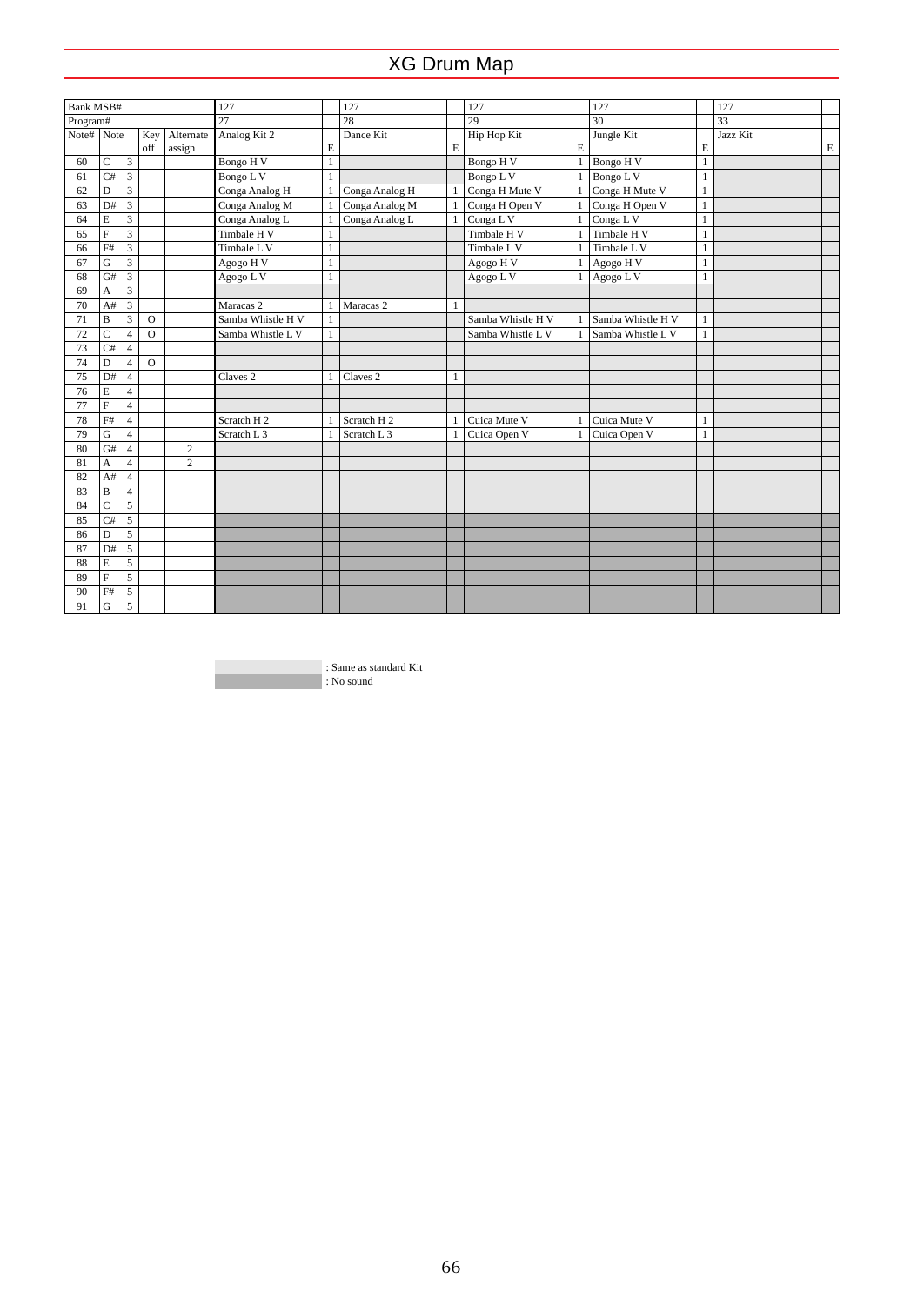| $\overline{34}$<br>$\overline{2}$<br>$\overline{41}$<br>49<br>Program#<br>$\mathbf{1}$<br>Note# $\vert$ Note<br>Key Alternate<br>Jazz Kit 2<br>Symphony Kit<br><b>Brush Kit</b><br>SFX Kit 1<br>SFX Kit 2<br>E |                |
|----------------------------------------------------------------------------------------------------------------------------------------------------------------------------------------------------------------|----------------|
|                                                                                                                                                                                                                |                |
|                                                                                                                                                                                                                |                |
| E<br>E<br>E<br>off<br>assign                                                                                                                                                                                   | $\mathbf E$    |
| $\overline{C}$<br>$\overline{\mathbf{3}}$<br>Bongo H V<br>Burst<br>60<br>$\mathbf{1}$                                                                                                                          | $\overline{2}$ |
| 3<br>C#<br>Bongo LV<br>Roller coaster<br>61<br>1                                                                                                                                                               | $\overline{c}$ |
| $\overline{\mathbf{3}}$<br>Conga H Mute V<br>$\overline{D}$<br>62<br>$\mathbf{1}$<br>Submarine                                                                                                                 | $\overline{2}$ |
| 3<br>D#<br>Conga H Open V<br>63<br>$\mathbf{1}$                                                                                                                                                                |                |
| $\mathbf E$<br>$\overline{3}$<br>Conga L V<br>64<br>$\mathbf{1}$                                                                                                                                               |                |
| $\overline{F}$<br>$\overline{\mathbf{3}}$<br>65<br>Timbale H V<br>$\mathbf{1}$                                                                                                                                 |                |
| $\overline{\mathbf{3}}$<br>F#<br>66<br>Timbale L V<br>1                                                                                                                                                        |                |
| 3<br>${\rm G}$<br>67<br>Agogo H V<br>1                                                                                                                                                                         |                |
| $\overline{3}$<br>G#<br>68<br>Agogo L V<br>Shower<br>$\overline{c}$<br>Laugh<br>$\mathbf{1}$                                                                                                                   | $\mathbf{1}$   |
| $\overline{3}$<br>69<br>A<br>Thunder<br>Scream<br>1                                                                                                                                                            | $\mathbf{1}$   |
| $\overline{\mathbf{3}}$<br>Punch<br>70<br>A#<br>Wind                                                                                                                                                           | $\mathbf{1}$   |
| $\overline{\mathbf{3}}$<br>71<br>$\mathbf O$<br>Samba Whistle H V<br>Stream<br><b>Heart Beat</b><br>$\, {\bf B}$<br>$\overline{c}$<br>$\mathbf{1}$                                                             | $\mathbf{1}$   |
| 72<br>$\overline{C}$<br>$\overline{0}$<br><b>Bubble</b><br>$\overline{4}$<br>Samba Whistle L V<br>Foot Steps<br>$\overline{c}$<br>$\mathbf{1}$                                                                 | $\mathbf{1}$   |
| 73<br>C#<br>$\overline{4}$<br>Feed<br>$\overline{c}$<br>Applause 2                                                                                                                                             | $\mathbf{1}$   |
| 74<br>$\overline{0}$<br>$\mathbf{D}$<br>$\overline{4}$                                                                                                                                                         |                |
| 75<br>D#<br>$\overline{4}$                                                                                                                                                                                     |                |
| $\mathbf E$<br>76<br>$\overline{4}$                                                                                                                                                                            |                |
| $\overline{F}$<br>77<br>$\overline{4}$                                                                                                                                                                         |                |
| 78<br>$\rm{F}\#$<br>$\overline{4}$<br>Cuica Mute V<br>1                                                                                                                                                        |                |
| $\overline{G}$<br>79<br>$\overline{4}$<br>Cuica Open V<br>$\mathbf{1}$                                                                                                                                         |                |
| G#<br>80<br>$\overline{4}$<br>$\overline{2}$                                                                                                                                                                   |                |
| $\overline{2}$<br>81<br>$\boldsymbol{\rm{A}}$<br>$\overline{4}$                                                                                                                                                |                |
| A#<br>82<br>$\overline{4}$                                                                                                                                                                                     |                |
| $\overline{B}$<br>83<br>$\overline{4}$                                                                                                                                                                         |                |
| $\overline{c}$<br>5<br>84<br>Machine Gun<br>Dog                                                                                                                                                                | $\mathbf{1}$   |
| C#<br>85<br>5<br>Horse<br>Laser Gun                                                                                                                                                                            | $\overline{c}$ |
| 5<br>86<br>$\mathbf D$<br><b>Bird Tweet 2</b><br>Explosion                                                                                                                                                     | $\overline{2}$ |
| 5<br>87<br>D#<br>Firework<br>Kitty                                                                                                                                                                             | $\overline{2}$ |
| $\mathbf E$<br>5<br>88<br>Growl<br>$\mathbf{1}$                                                                                                                                                                |                |
| $\overline{F}$<br>$\overline{5}$<br>89<br>$\overline{c}$<br>Haunted                                                                                                                                            |                |
| $\overline{c}$<br>F#<br>5<br>Ghost<br>90                                                                                                                                                                       |                |
| $\overline{G}$<br>$\overline{5}$<br>Maou<br>$\overline{c}$<br>91                                                                                                                                               |                |

: Same as standard Kit

: No sound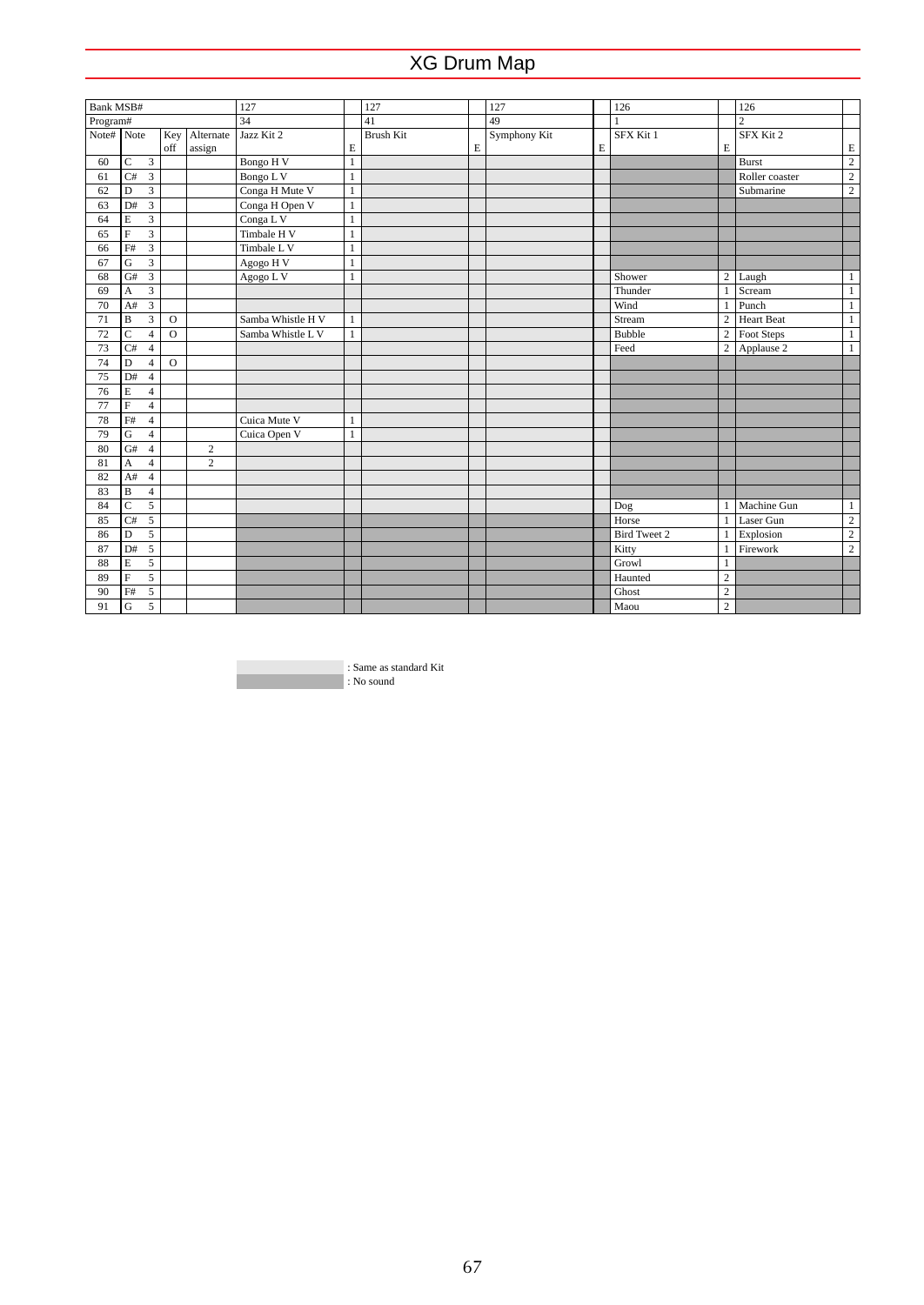| Program# |                               |                  |                       |              | 9                |              | 17                 |                | 25                |              | 26                       |              |
|----------|-------------------------------|------------------|-----------------------|--------------|------------------|--------------|--------------------|----------------|-------------------|--------------|--------------------------|--------------|
| Note#    | Note                          | Alternate assign | <b>Standard Kit</b>   |              | Room Kit         |              | Power Kit          |                | Electro Kit       |              | Analog Kit               |              |
|          |                               |                  |                       | E            |                  | E            |                    | E              |                   | E            |                          | E            |
| 25       | C#<br>$\mathbf{0}$            |                  | Snare Roll TG         | $\mathbf{1}$ |                  |              |                    |                |                   |              |                          |              |
| 26       | D<br>$\boldsymbol{0}$         |                  | Finger Snap TG        | $\mathbf{1}$ |                  |              |                    |                |                   |              |                          |              |
| 27       | $\mathbf{0}$<br>D#            |                  | Hi O TG               | $\mathbf{1}$ |                  |              |                    |                |                   |              |                          |              |
| 28       | E<br>$\boldsymbol{0}$         |                  | Whip Slap TG          | $\mathbf{1}$ |                  |              |                    |                |                   |              |                          |              |
| 29       | F<br>$\mathbf{0}$             | $\overline{7}$   | Scratch HTG           | $\mathbf{1}$ |                  |              |                    |                |                   |              |                          |              |
| 30       | F#<br>$\mathbf{0}$            | $\overline{7}$   | Scratch LTG           | $\mathbf{1}$ |                  |              |                    |                |                   |              |                          |              |
| 31       | G<br>$\mathbf{0}$             |                  | <b>Sticks TG</b>      | $\mathbf{1}$ |                  |              |                    |                |                   |              |                          |              |
| 32       | $\mathbf{0}$<br>G#            |                  | <b>Click Noise TG</b> | $\mathbf{1}$ |                  |              |                    |                |                   |              |                          |              |
| 33       | A<br>$\mathbf{0}$             |                  | Metronome Click TG    | $\mathbf{1}$ |                  |              |                    |                |                   |              |                          |              |
| 34       | A#<br>$\mathbf{0}$            |                  | Metronome Bell TG     | $\mathbf{1}$ |                  |              |                    |                |                   |              |                          |              |
| 35       | B<br>$\mathbf{0}$             |                  | Kick Tight            | $\mathbf{1}$ |                  |              |                    |                |                   |              |                          |              |
| 36       | C<br>$\mathbf{1}$             |                  | Kick                  | $\mathbf{1}$ | <b>Kick Room</b> | $\mathbf{1}$ | <b>Kick Power</b>  | $\mathbf{1}$   | Kick Electro TG   | $\mathbf{1}$ | <b>Kick Analog</b>       | $\mathbf{1}$ |
| 37       | C#<br>$\mathbf{1}$            |                  | Side Stick            | 1            |                  |              |                    |                |                   |              | <b>Side Stick Analog</b> | $\,1\,$      |
| 38       | D<br>1                        |                  | Snare                 | $\mathbf{1}$ |                  |              | <b>Snare Power</b> | 1              | Snare Electro TG  | 1            | <b>Snare Analog</b>      | $\mathbf{1}$ |
| 39       | D#<br>1                       |                  | Hand Clap             | $\mathbf{1}$ |                  |              |                    |                |                   |              |                          |              |
| 40       | E<br>$\mathbf{1}$             |                  | Snare Tight           | 1            |                  |              |                    |                | Snare Power 2     | $\mathbf{1}$ |                          |              |
| 41       | F<br>$\mathbf{1}$             |                  | Floor Tom L           | $\mathbf{1}$ | Tom Room 1       | $\mathbf{1}$ | Tom Room 1         | $\mathbf{1}$   | Tom Electro 1     | $\mathbf{1}$ | Tom Analog 1             | $\mathbf{1}$ |
| 42       | F#<br>$\mathbf{1}$            | $\mathbf{1}$     | Hi-Hat Closed         | 1            |                  |              |                    |                |                   |              | Hi-Hat Closed Analog     | $\mathbf{1}$ |
| 43       | G<br>$\mathbf{1}$             |                  | Floor Tom H           | $\mathbf{1}$ | Tom Room 2       | $\mathbf{1}$ | Tom Room 2         | $\mathbf{1}$   | Tom Electro 2     | 1            | Tom Analog 2             | $\mathbf{1}$ |
| 44       | G#<br>$\mathbf{1}$            | $\mathbf{1}$     | Hi-Hat Pedal          | $\mathbf{1}$ |                  |              |                    |                |                   |              | Hi-Hat Closed Analog 2   | $\mathbf{1}$ |
| 45       | $1\,$<br>A                    |                  | Low Tom               | $\mathbf{1}$ | Tom Room 3       | $\mathbf{1}$ | Tom Room 3         | $\mathbf{1}$   | Tom Electro 3     | 1            | Tom Analog 3             | $\,1$        |
| 46       | A#<br>$\mathbf{1}$            | $\mathbf{1}$     | Hi-Hat Open           | $\mathbf{1}$ |                  |              |                    |                |                   |              | Hi-Hat Open Analog       | $\,1\,$      |
| 47       | B<br>$\mathbf{1}$             |                  | Mid Tom L             | $\mathbf{1}$ | Tom Room 4       | $\mathbf{1}$ | Tom Room 4         | $\overline{1}$ | Tom Electro 4     | $\mathbf{1}$ | Tom Analog 4             | $\,1$        |
| 48       | Ċ<br>$\overline{c}$           |                  | Mid Tom H             | $\mathbf{1}$ | Tom Room 5       | $\mathbf{1}$ | Tom Room 5         | $\mathbf{1}$   | Tom Electro 5     | $\mathbf{1}$ | Tom Analog 5             | $\,1$        |
| 49       | $\overline{c}$<br>C#          |                  | Crash Cymbal 1        | $\mathbf{1}$ |                  |              |                    |                |                   |              | Crash Analog             | $\,1$        |
| 50       | $\overline{c}$<br>D           |                  | High Tom              | $\mathbf{1}$ | Tom Room 6       | $\mathbf{1}$ | Tom Room 6         | $\mathbf{1}$   | Tom Electro 6     | $\mathbf{1}$ | Tom Analog 6             | $\,1$        |
| 51       | D#<br>$\mathbf{2}$            |                  | Ride Cymbal 1         | $\mathbf{1}$ |                  |              |                    |                |                   |              |                          |              |
| 52       | E<br>$\overline{c}$           |                  | Chinese Cymbal        | $\mathbf{1}$ |                  |              |                    |                | Reverse Cymbal TG | $\mathbf{1}$ |                          |              |
| 53       | F<br>$\overline{c}$           |                  | Ride Cymbal Cup       | $\mathbf{1}$ |                  |              |                    |                |                   |              |                          |              |
| 54       | F#<br>$\overline{c}$          |                  | Tambourine            | $\mathbf{1}$ |                  |              |                    |                |                   |              |                          |              |
| 55       | Ġ<br>$\overline{c}$           |                  | Splash Cymbal         | $\mathbf{1}$ |                  |              |                    |                |                   |              |                          |              |
| 56       | $\overline{c}$<br>G#          |                  | Cowbell               | $\mathbf{1}$ |                  |              |                    |                |                   |              | Cowbell Analog           | $\mathbf{1}$ |
| 57       | $\overline{c}$<br>A           |                  | Crash Cymbal 2        | $\mathbf{1}$ |                  |              |                    |                |                   |              |                          |              |
| 58       | $\overline{c}$<br>A#          |                  | Vibraslap             | $\mathbf{1}$ |                  |              |                    |                |                   |              |                          |              |
| 59       | B<br>$\overline{c}$           |                  | Ride Cymbal 2         | $\mathbf{1}$ |                  |              |                    |                |                   |              |                          |              |
| 60       | C<br>$\overline{3}$           |                  | Bongo H               | $\mathbf{1}$ |                  |              |                    |                |                   |              |                          |              |
| 61       | C#<br>$\overline{\mathbf{3}}$ |                  | Bongo L               | $\mathbf{1}$ |                  |              |                    |                |                   |              |                          |              |
| 62       | D<br>3                        |                  | Conga H Mute          | $\mathbf{1}$ |                  |              |                    |                |                   |              | Conga Analog H           | $\mathbf{1}$ |
| 63       | $\overline{\mathbf{3}}$<br>D# |                  | Conga H Open          | $\mathbf{1}$ |                  |              |                    |                |                   |              | Conga Analog M           | $\mathbf{1}$ |
| 64       | E<br>3                        |                  | Conga L               | $\mathbf{1}$ |                  |              |                    |                |                   |              | Conga Analog L           | $\mathbf{1}$ |
| 65       | F<br>$\overline{\mathbf{3}}$  |                  | Timbale H             | $\mathbf{1}$ |                  |              |                    |                |                   |              |                          |              |
| 66       | F#<br>3                       |                  | Timbale L             | $\mathbf{1}$ |                  |              |                    |                |                   |              |                          |              |
| 67       | G<br>3                        |                  | Agogo H               | $\mathbf{1}$ |                  |              |                    |                |                   |              |                          |              |
| 68       | G#<br>3                       |                  | Agogo L               | $\mathbf{1}$ |                  |              |                    |                |                   |              |                          |              |
| 69       | 3<br>A                        |                  | Cabasa                | $\,1$        |                  |              |                    |                |                   |              |                          |              |

: Same as standard Kit

 $\mathbf{\cdot}$  No sound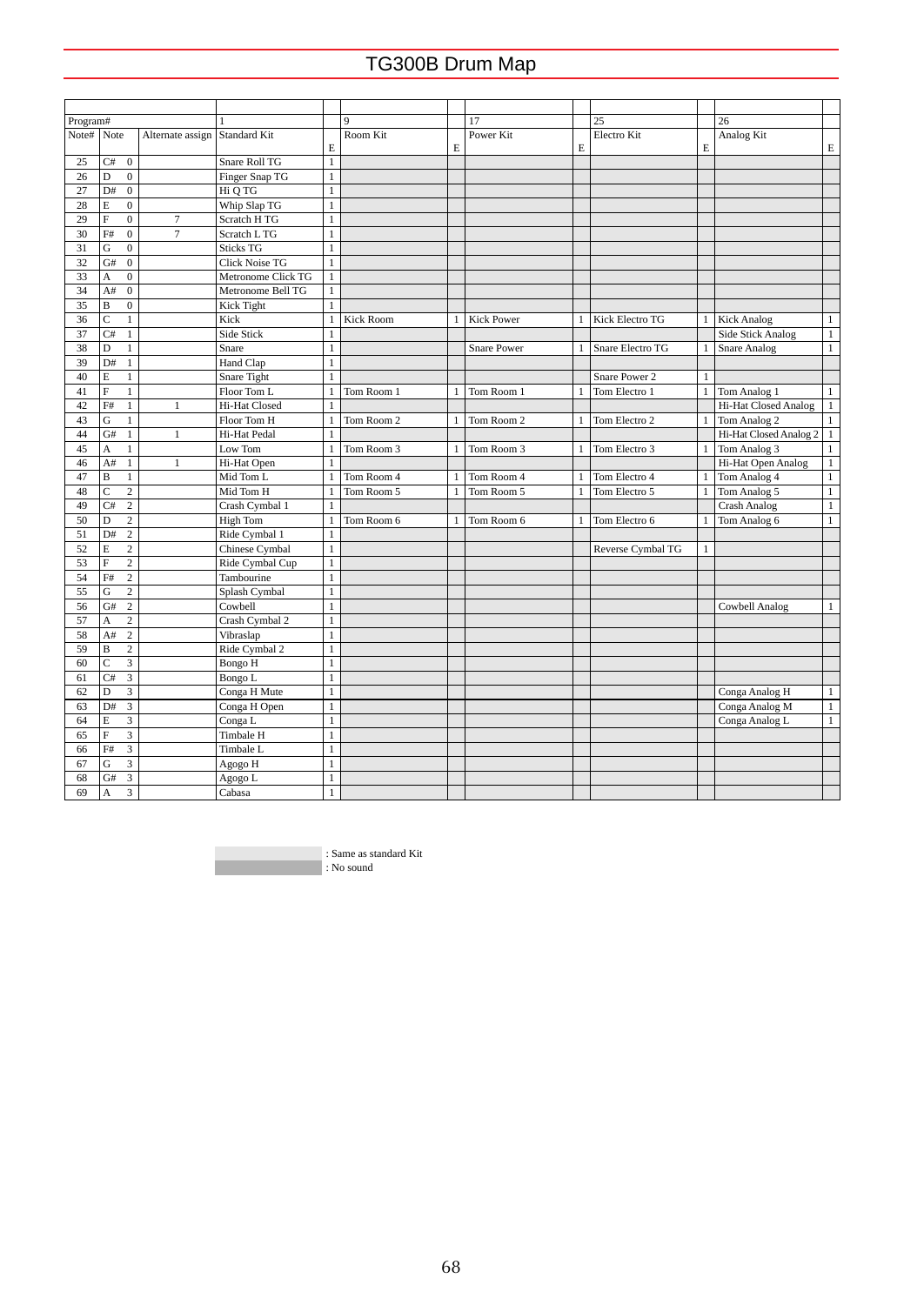| Program#   |    |                         |                             | 33                 |              | 41                    |   | 49                      |              | 57                       |                | 128                  |              |
|------------|----|-------------------------|-----------------------------|--------------------|--------------|-----------------------|---|-------------------------|--------------|--------------------------|----------------|----------------------|--------------|
| Note# Note |    |                         | Alternate assign   Jazz Kit |                    |              | <b>Brush Kit</b>      |   | Orchestra Kit           |              | SFX Set                  |                | C/M Kit              |              |
|            |    |                         |                             |                    | E            |                       | E |                         | E            |                          | E              |                      | E            |
| 25         | C# | $\mathbf{0}$            |                             |                    |              |                       |   |                         |              |                          |                |                      |              |
| 26         | D  | $\mathbf{0}$            |                             |                    |              |                       |   |                         |              |                          |                |                      |              |
| 27         | D# | $\Omega$                |                             |                    |              |                       |   | Hi-Hat Closed Orchestra | $\mathbf{1}$ |                          |                |                      |              |
| 28         | E  | $\mathbf{0}$            |                             |                    |              |                       |   | Hi-Hat Pedal Orchestra  | $\mathbf{1}$ |                          |                |                      |              |
| 29         | F  | $\mathbf{0}$            | $\tau$                      |                    |              |                       |   | Hi-Hat Open Orchestra   | $\mathbf{1}$ |                          |                |                      |              |
| 30         | F# | $\boldsymbol{0}$        | $\overline{7}$              |                    |              |                       |   | Ride Cymbal 1 Orchestra | $\mathbf{1}$ |                          |                |                      |              |
| 31         | G  | $\mathbf{0}$            |                             |                    |              |                       |   |                         |              |                          |                |                      |              |
| 32         | G# | $\mathbf{0}$            |                             |                    |              |                       |   |                         |              |                          |                |                      |              |
| 33         | A  | $\mathbf{0}$            |                             |                    |              |                       |   |                         |              |                          |                |                      |              |
| 34         | A# | $\mathbf{0}$            |                             |                    |              |                       |   |                         |              |                          |                |                      |              |
| 35         | B  | $\mathbf{0}$            |                             | Kick Tight Jazz TG |              | Kick Tight Jazz TG    | 1 | Kick Orchestra          | $\mathbf{1}$ |                          |                | Kick Tight CM        | $\mathbf{1}$ |
| 36         | C  | $\mathbf{1}$            |                             | <b>Kick Jazz</b>   | $\mathbf{1}$ | <b>Kick Small</b>     |   | Gran Cassa Orchestra    | $\mathbf{1}$ |                          |                | Kick CM              | $\mathbf{1}$ |
| 37         | C# | $\mathbf{1}$            |                             |                    |              |                       |   |                         |              |                          |                | Side Stick CM        | $\mathbf{1}$ |
| 38         | D  | $\mathbf{1}$            |                             |                    |              | <b>Brush Tap TG</b>   |   | <b>Band Snare TG</b>    | $\mathbf{1}$ |                          |                | Snare CM             | $\mathbf{1}$ |
| 39         | D# | $\mathbf{1}$            |                             |                    |              | <b>Brush Slap TG</b>  |   | Castanet TG 2           | $\mathbf{1}$ | Hi Q TG                  |                | Hand Clap CM         | $\,1\,$      |
| 40         | E  | $\mathbf{1}$            |                             |                    |              | <b>Brush Swirl TG</b> |   | <b>Band Snare TG</b>    | $\mathbf{1}$ | Whip Slap TG             |                | Snare Electro CM     | $\,1\,$      |
| 41         | F  | $\mathbf{1}$            |                             | Tom Jazz 1         |              | Tom Jazz 1            |   | Timpani F               | $\mathbf{1}$ | Scratch H TG             | $\mathbf{1}$   | Floor Tom L CM       | $\,1\,$      |
| 42         | F# | $\mathbf{1}$            | $\mathbf{1}$                |                    |              |                       |   | Timpani F#              | $\mathbf{1}$ | Scratch L TG             | $\mathbf{1}$   | Hi-Hat Closed CM     | $\mathbf{1}$ |
| 43         | G  | 1                       |                             | Tom Jazz 2         |              | Tom Jazz 2            |   | Timpani G               | $\mathbf{1}$ | <b>Sticks TG</b>         | $\mathbf{1}$   | Floor Tom H CM       | $\mathbf{1}$ |
| 44         | G# | $\mathbf{1}$            | $\mathbf{1}$                |                    |              |                       |   | Timpani G#              | $\mathbf{1}$ | <b>Click Noise TG</b>    | $\mathbf{1}$   | Hi-Hat Open Short CM | $\mathbf{1}$ |
| 45         | A  | $\mathbf{1}$            |                             | Tom Jazz 3         |              | Tom Jazz 3            |   | Timpani A               | $\mathbf{1}$ | Metronome Click TG       | 1              | Low Tom CM           | $\,1$        |
| 46         | A# | $\mathbf{1}$            | 1                           |                    |              |                       |   | Timpani A#              |              | Metronome Bell TG        | $\mathbf{1}$   | Hi-Hat Open CM       | $1\,$        |
| 47         | B  | $\mathbf{1}$            |                             | Tom Jazz 4         |              | Tom Jazz 4            |   | Timpani B               | $\mathbf{1}$ | <b>Guitar Fret Noise</b> | $\overline{c}$ | Mid Tom L CM         | $\,1\,$      |
| 48         | C  | $\overline{c}$          |                             | Tom Jazz 5         |              | Tom Jazz 5            |   | Timpani C               | $\mathbf{1}$ | <b>Cutting Noise H</b>   | $\mathbf{1}$   | Mid Tom H CM         | $\,1\,$      |
| 49         | C# | $\overline{c}$          |                             |                    |              |                       |   | Timpani C#              | $\mathbf{1}$ | Cutting Noise L          | $\mathbf{1}$   | Crash Cymbal CM      | $1\,$        |
| 50         | D  | $\overline{c}$          |                             | Tom Jazz 6         |              | Tom Jazz 6            |   | Timpani D               | $\mathbf{1}$ | <b>String Slap</b>       | $\mathbf{1}$   | High Tom CM          | $\mathbf{1}$ |
| 51         | D# | $\overline{c}$          |                             |                    |              |                       |   | Timpani D#              | $\mathbf{1}$ | <b>Flute Key Click</b>   | $\mathbf{1}$   | Ride Cymbal CM       | $\mathbf{1}$ |
| 52         | E  | $\overline{c}$          |                             |                    |              |                       |   | Timpani E               | $\mathbf{1}$ | Laugh                    | $\mathbf{1}$   |                      |              |
| 53         | F  | $\overline{c}$          |                             |                    |              |                       |   | Timpani F'              | $\mathbf{1}$ | Scream                   | $\mathbf{1}$   |                      |              |
| 54         | F# | $\overline{2}$          |                             |                    |              |                       |   |                         |              | Punch                    | $\mathbf{1}$   | Tambourine CM        | $\mathbf{1}$ |
| 55         | G  | $\overline{c}$          |                             |                    |              |                       |   |                         |              | Heartbeat                | $\mathbf{1}$   |                      |              |
| 56         | G# | $\overline{c}$          |                             |                    |              |                       |   |                         |              | Footsteps                | $\mathbf{1}$   | Cowbell CM           | $\mathbf{1}$ |
| 57         | A  | $\sqrt{2}$              |                             |                    |              |                       |   | Hand Cymbal H TG        |              | Footsteps                | $\mathbf{1}$   |                      |              |
| 58         | A# | $\overline{c}$          |                             |                    |              |                       |   |                         |              | Applause                 | $\mathbf{1}$   |                      |              |
| 59         | B  | $\overline{c}$          |                             |                    |              |                       |   | Hand Cymbal L TG        |              | Door Squeak              | $\mathbf{1}$   |                      |              |
| 60         | C  | $\overline{\mathbf{3}}$ |                             |                    |              |                       |   |                         |              | Door Slam                | $\mathbf{1}$   | Bongo H CM           | $\mathbf{1}$ |
| 61         | C# | $\overline{3}$          |                             |                    |              |                       |   |                         |              | <b>Scratch Cut</b>       | $\mathbf{1}$   | Bongo L CM           | $\,1$        |
| 62         | D  | $\overline{3}$          |                             |                    |              |                       |   |                         |              | Wind Chime               | $\mathbf{1}$   | Conga H Mute CM      | $1\,$        |
| 63         | D# | 3                       |                             |                    |              |                       |   |                         |              | Ignition                 | $\mathbf{1}$   | Conga H Open CM      | $\mathbf{1}$ |
| 64         | Е  | 3                       |                             |                    |              |                       |   |                         |              | Squeal                   | $\mathbf{1}$   | Conga L CM           | $\mathbf{1}$ |
| 65         | F  | 3                       |                             |                    |              |                       |   |                         |              | Exhaust                  | $\mathbf{1}$   | Timbale H CM         | $\mathbf{1}$ |
| 66         | F# | 3                       |                             |                    |              |                       |   |                         |              | Crash                    | $\mathbf{1}$   | Timbale L CM         | $\mathbf{1}$ |
| 67         | G  | 3                       |                             |                    |              |                       |   |                         |              | Siren                    | $\mathbf{1}$   | Agogo H CM           | $\,1$        |
| 68         | G# | $\overline{3}$          |                             |                    |              |                       |   |                         |              | Train                    | $\mathbf{1}$   | Agogo L CM           | $\mathbf{1}$ |
| 69         | A  | $\overline{3}$          |                             |                    |              |                       |   |                         |              | Jet Plane                | $\overline{2}$ | Cabasa CM            | $\mathbf{1}$ |

: Same as standard Kit

 $\cdot$  No sound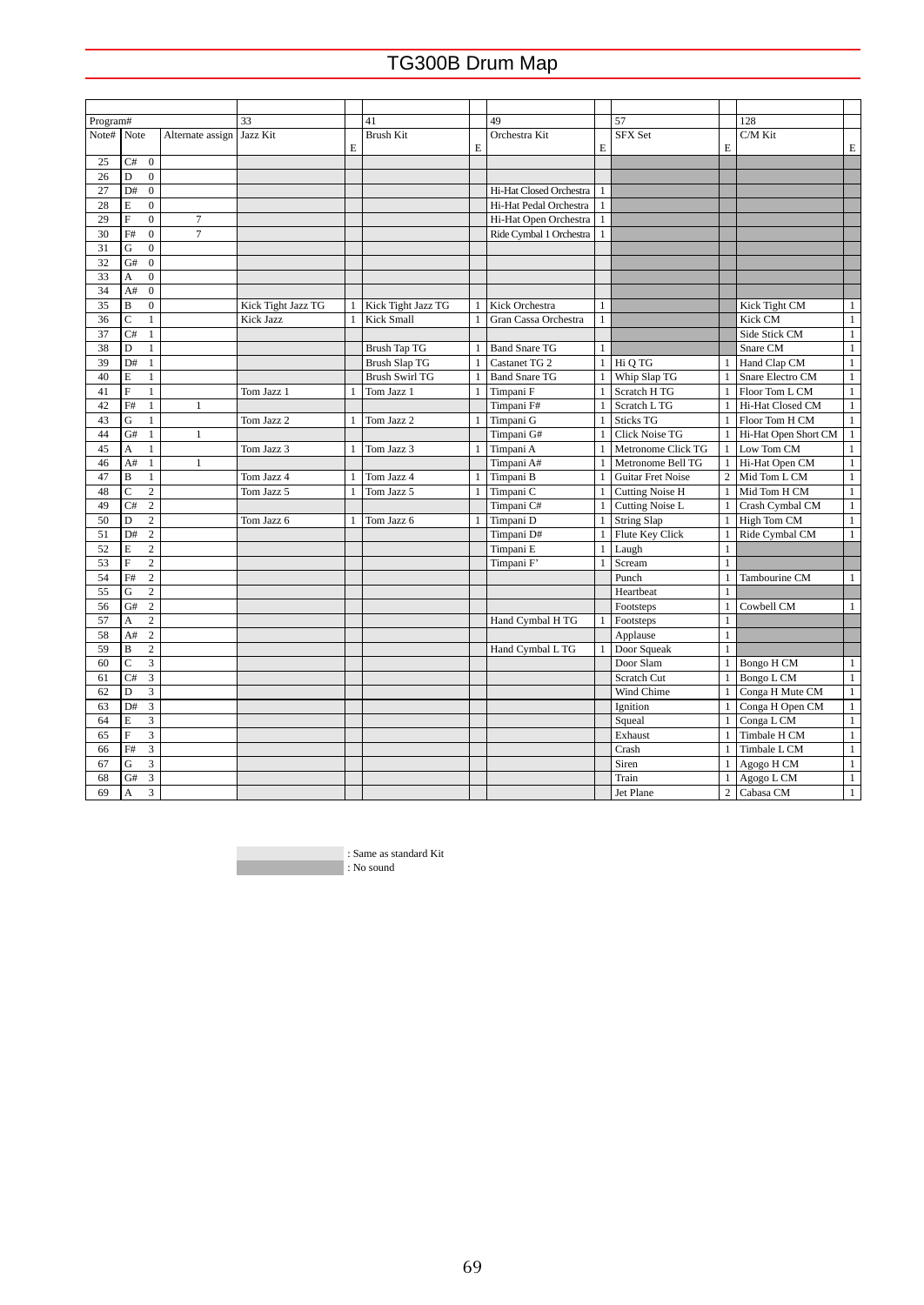| Program#        |                           |                         |                  | $\mathbf{1}$            |              | $\mathbf{Q}$ |   | 17        |             | 25          |   | 26                   |              |
|-----------------|---------------------------|-------------------------|------------------|-------------------------|--------------|--------------|---|-----------|-------------|-------------|---|----------------------|--------------|
| Note# Note      |                           |                         | Alternate assign | Standard Kit            |              | Room Kit     |   | Power Kit |             | Electro Kit |   | Analog Kit           |              |
|                 |                           |                         |                  |                         | E            |              | E |           | $\mathbf E$ |             | E |                      | $\mathbf E$  |
| 70              | A#                        | $\overline{\mathbf{3}}$ |                  | Maracas                 | $\mathbf{1}$ |              |   |           |             |             |   | Maracas <sub>2</sub> | $\mathbf{1}$ |
| 71              | $\overline{\mathbf{B}}$   | $\overline{\mathbf{3}}$ | $\overline{2}$   | Samba Whistle H TG      | $\mathbf{1}$ |              |   |           |             |             |   |                      |              |
| 72              | $\overline{C}$            | $\overline{4}$          | $\boldsymbol{2}$ | Samba Whistle LTG       | $\mathbf{1}$ |              |   |           |             |             |   |                      |              |
| 73              | C#                        | $\overline{4}$          | $\mathfrak{Z}$   | Guiro Short TG          | $1\,$        |              |   |           |             |             |   |                      |              |
| 74              | $\overline{D}$            | $\overline{4}$          |                  | Guiro Long TG           | $1\,$        |              |   |           |             |             |   |                      |              |
| 75              | D#                        | $\overline{4}$          |                  | Claves                  | $1\,$        |              |   |           |             |             |   | Claves <sub>2</sub>  | $\mathbf{1}$ |
| $\overline{76}$ | $\mathbf E$               | $\overline{4}$          |                  | Wood Block H            | $1\,$        |              |   |           |             |             |   |                      |              |
| 77              | $\overline{\mathrm{F}}$   | $\overline{4}$          |                  | Wood Block L            | $1\,$        |              |   |           |             |             |   |                      |              |
| 78              | $\overline{F#}$           | $\overline{4}$          | $\overline{4}$   | Cuica Mute TG           | $1\,$        |              |   |           |             |             |   |                      |              |
| 79              | ${\bf G}$                 | $\overline{4}$          | $\overline{4}$   | Cuica Open TG           | $\mathbf{1}$ |              |   |           |             |             |   |                      |              |
| 80              | G#                        | $\overline{4}$          | $\overline{5}$   | <b>Triangle Mute TG</b> | $1\,$        |              |   |           |             |             |   |                      |              |
| 81              | $\boldsymbol{\mathsf{A}}$ | $\overline{4}$          | $\overline{5}$   | Triangle Open TG        | $1\,$        |              |   |           |             |             |   |                      |              |
| 82              | A#                        | $\overline{4}$          |                  | Shaker                  | $\,1$        |              |   |           |             |             |   |                      |              |
| 83              | $\overline{\mathbf{B}}$   | $\overline{4}$          |                  | <b>Jingle Bells</b>     | $\mathbf{1}$ |              |   |           |             |             |   |                      |              |
| 84              | $\overline{C}$            | $\overline{5}$          |                  | <b>Bell Tree</b>        | $1\,$        |              |   |           |             |             |   |                      |              |
| 85              | C#                        | $\overline{5}$          |                  | <b>Castanet TG</b>      | $\mathbf{1}$ |              |   |           |             |             |   |                      |              |
| 86              | $\overline{D}$            | $\overline{5}$          | 6                | Surdo Mute TG           | $\mathbf{1}$ |              |   |           |             |             |   |                      |              |
| 87              | D#                        | $\sqrt{5}$              | 6                | Surdo Open TG           | $\mathbf{1}$ |              |   |           |             |             |   |                      |              |
| 88              | $\mathbf E$               | 5                       |                  |                         |              |              |   |           |             |             |   |                      |              |
| 89              | $\overline{\mathrm{F}}$   | $\overline{5}$          |                  |                         |              |              |   |           |             |             |   |                      |              |
| 90              | F#                        | $\overline{5}$          |                  |                         |              |              |   |           |             |             |   |                      |              |
| 91              | ${\bf G}$                 | 5                       |                  |                         |              |              |   |           |             |             |   |                      |              |
| 92              | G#                        | $\overline{5}$          |                  |                         |              |              |   |           |             |             |   |                      |              |
| 93              | $\boldsymbol{\mathsf{A}}$ | 5                       |                  |                         |              |              |   |           |             |             |   |                      |              |
| 94              | A#                        | 5                       |                  |                         |              |              |   |           |             |             |   |                      |              |
| 95              | $\, {\bf B}$              | $\sqrt{5}$              |                  |                         |              |              |   |           |             |             |   |                      |              |
| 96              | $\overline{C}$            | 6                       |                  |                         |              |              |   |           |             |             |   |                      |              |
| 97              | C#                        | 6                       |                  |                         |              |              |   |           |             |             |   |                      |              |
| 98              | $\overline{D}$            | 6                       |                  |                         |              |              |   |           |             |             |   |                      |              |
| 99              | D#                        | 6                       |                  |                         |              |              |   |           |             |             |   |                      |              |
| 100             | E                         | 6                       |                  |                         |              |              |   |           |             |             |   |                      |              |
| 101             | $\overline{\mathrm{F}}$   | 6                       |                  |                         |              |              |   |           |             |             |   |                      |              |
| 102             | F#                        | 6                       |                  |                         |              |              |   |           |             |             |   |                      |              |
| 103             | ${\bf G}$                 | 6                       |                  |                         |              |              |   |           |             |             |   |                      |              |
| 104             | G#                        | 6                       |                  |                         |              |              |   |           |             |             |   |                      |              |
| 105             | $\boldsymbol{\mathsf{A}}$ | 6                       |                  |                         |              |              |   |           |             |             |   |                      |              |
| 106             | A#                        | $\sqrt{6}$              |                  |                         |              |              |   |           |             |             |   |                      |              |
| 107             | $\, {\bf B}$              | 6                       |                  |                         |              |              |   |           |             |             |   |                      |              |
| 108             | $\overline{C}$            | $\overline{7}$          |                  |                         |              |              |   |           |             |             |   |                      |              |

: Same as standard Kit : No sound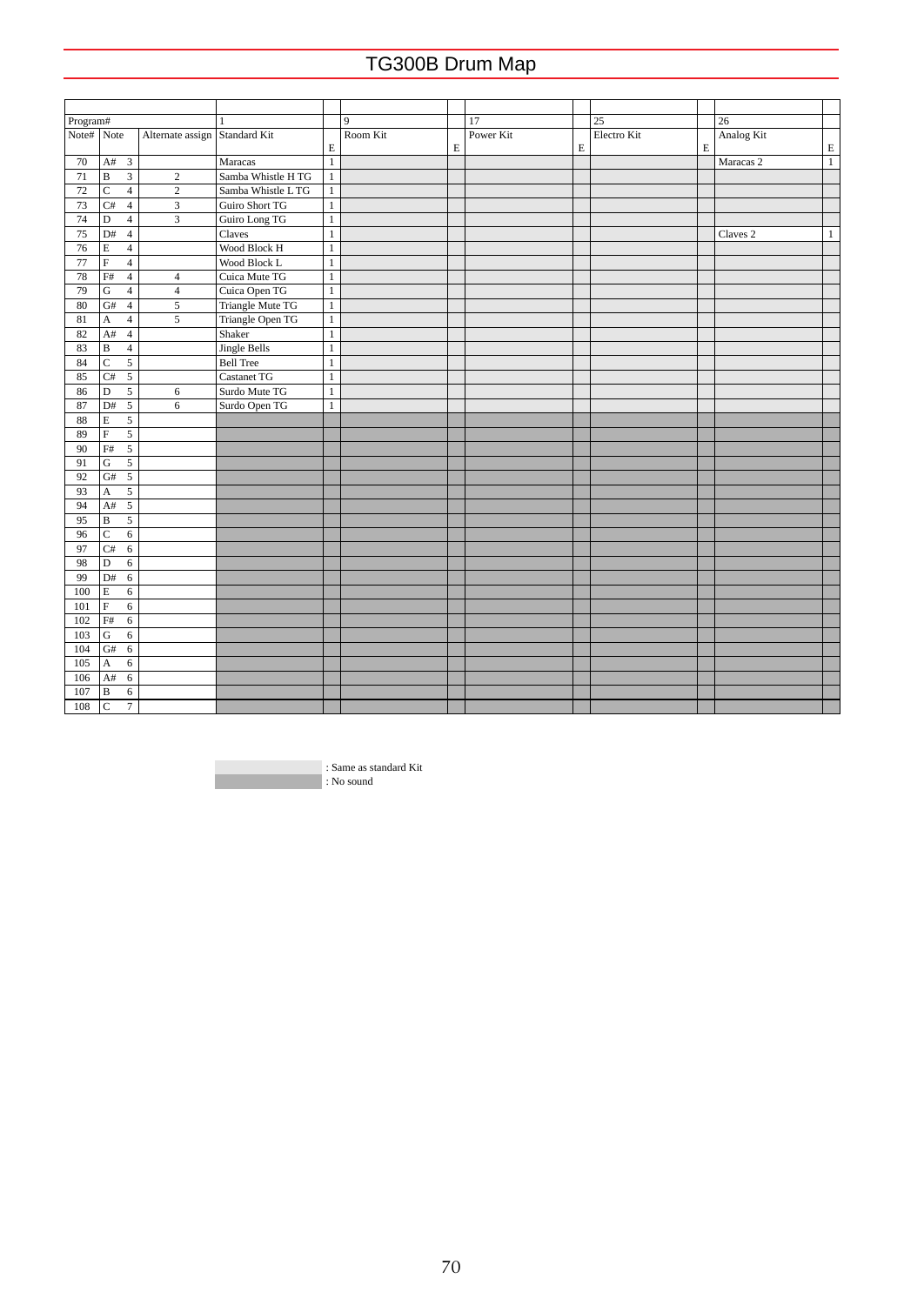| Program#           |                           |                         |                           | 33 |   | 41               |   | 49            |   | 57                |                | 128                  |                         |
|--------------------|---------------------------|-------------------------|---------------------------|----|---|------------------|---|---------------|---|-------------------|----------------|----------------------|-------------------------|
| Note# $\vert$ Note |                           |                         | Alternate assign Jazz Kit |    |   | <b>Brush Kit</b> |   | Orchestra Kit |   | SFX Set           |                | $C/M$ Kit            |                         |
|                    |                           |                         |                           |    | E |                  | E |               | E |                   | $\mathbf E$    |                      | $\mathbf E$             |
| 70                 | A#                        | $\overline{\mathbf{3}}$ |                           |    |   |                  |   |               |   | Helicopter        | $\mathbf{1}$   | Maracas CM           | $\overline{1}$          |
| 71                 | $\, {\bf B}$              | $\overline{3}$          | $\overline{c}$            |    |   |                  |   |               |   | Starship          | $\overline{2}$ | Samba Whistle HTG CM | $\overline{1}$          |
| 72                 | $\overline{C}$            | $\overline{4}$          | $\overline{c}$            |    |   |                  |   |               |   | Gunshot           | $\mathbf{1}$   | Samba Whistle LTG CM | $\overline{1}$          |
| 73                 | C#                        | $\overline{4}$          | 3                         |    |   |                  |   |               |   | Machine Gun       | $\mathbf{1}$   | Vibraslap CM         | $\mathbf{1}$            |
| 74                 | $\mathbf D$               | $\overline{4}$          | $\overline{\mathbf{3}}$   |    |   |                  |   |               |   | Laser Gun         | $\overline{c}$ |                      |                         |
| 75                 | D#                        | $\overline{4}$          |                           |    |   |                  |   |               |   | Explosion         | $\,2$          | Claves CM            | $\mathbf{1}$            |
| 76                 | $\mathbf E$               | $\overline{4}$          |                           |    |   |                  |   |               |   | Dog               | $\mathbf{1}$   | Laugh                | $\mathbf{1}$            |
| 77                 | $\overline{\mathrm{F}}$   | $\overline{4}$          |                           |    |   |                  |   |               |   | Horse             | $\mathbf{1}$   | Scream               | $\overline{1}$          |
| 78                 | $\overline{F#}$           | $\overline{4}$          | $\overline{4}$            |    |   |                  |   |               |   | <b>Bird Tweet</b> | $\overline{c}$ | Punch                | $\mathbf{1}$            |
| 79                 | $\overline{G}$            | $\overline{4}$          | $\overline{4}$            |    |   |                  |   |               |   | Shower            | $\overline{c}$ | Heartbeat            | $\,1$                   |
| 80                 | G#                        | $\overline{4}$          | 5                         |    |   |                  |   |               |   | Thunder           | $\mathbf{1}$   | Footsteps            | $\mathbf{1}$            |
| 81                 | $\boldsymbol{\mathsf{A}}$ | $\sqrt{4}$              | 5                         |    |   |                  |   |               |   | Wind              | $\mathbf{1}$   | Footsteps            | $\overline{1}$          |
| 82                 | A#                        | $\overline{4}$          |                           |    |   |                  |   |               |   | Seashore          | $\,2$          | Applause             | $\overline{1}$          |
| 83                 | $\, {\bf B}$              | $\sqrt{4}$              |                           |    |   |                  |   |               |   | Stream            | $\overline{2}$ | Door Squeak          | $\,1$                   |
| 84                 | $\overline{C}$            | $\overline{5}$          |                           |    |   |                  |   |               |   | <b>Bubble</b>     | $\overline{2}$ | Door Slam            | $\overline{1}$          |
| 85                 | C#                        | $\overline{5}$          |                           |    |   |                  |   |               |   |                   |                | Scratch Cut          | $\overline{1}$          |
| 86                 | $\overline{D}$            | $\overline{5}$          | 6                         |    |   |                  |   |               |   |                   |                | Wind Chime           | $1\,$                   |
| 87                 | D#                        | $\overline{5}$          | 6                         |    |   |                  |   |               |   |                   |                | Ignition             | $\mathbf{1}$            |
| 88                 | E                         | 5                       |                           |    |   |                  |   | Applause      | 1 |                   |                | Squeal               | $1\,$                   |
| 89                 | $\overline{F}$            | $\overline{5}$          |                           |    |   |                  |   |               |   |                   |                | Exhaust              | $1\,$                   |
| 90                 | F#                        | $\overline{5}$          |                           |    |   |                  |   |               |   |                   |                | Crash                | $\,1$                   |
| 91                 | $\overline{G}$            | 5                       |                           |    |   |                  |   |               |   |                   |                | Siren                | $\overline{2}$          |
| 92                 | G#                        | $\overline{5}$          |                           |    |   |                  |   |               |   |                   |                | Train                | $\overline{1}$          |
| 93                 | $\boldsymbol{\mathsf{A}}$ | $\overline{5}$          |                           |    |   |                  |   |               |   |                   |                | Jet Plane            | $\overline{2}$          |
| 94                 | A#                        | 5                       |                           |    |   |                  |   |               |   |                   |                | Helicopter           | $\mathbf{1}$            |
| 95                 | B                         | $\overline{5}$          |                           |    |   |                  |   |               |   |                   |                | Starship             | $\overline{2}$          |
| 96                 | $\overline{C}$            | 6                       |                           |    |   |                  |   |               |   |                   |                | Gunshot              | $\overline{1}$          |
| 97                 | C#                        | 6                       |                           |    |   |                  |   |               |   |                   |                | Machine Gun          | $\,1$                   |
| 98                 | $\overline{D}$            | 6                       |                           |    |   |                  |   |               |   |                   |                | Laser Gun            | $\overline{\mathbf{2}}$ |
| 99                 | D#                        | 6                       |                           |    |   |                  |   |               |   |                   |                | Explosion            | $\overline{2}$          |
| 100                | E                         | 6                       |                           |    |   |                  |   |               |   |                   |                | Dog                  | $\overline{1}$          |
| 101                | $\overline{\mathrm{F}}$   | $\overline{6}$          |                           |    |   |                  |   |               |   |                   |                | Horse                | $\overline{1}$          |
| 102                | F#                        | 6                       |                           |    |   |                  |   |               |   |                   |                | <b>Bird Tweet</b>    | $\overline{2}$          |
| 103                | ${\bf G}$                 | 6                       |                           |    |   |                  |   |               |   |                   |                | Shower               | $\overline{2}$          |
| 104                | G#                        | $\overline{6}$          |                           |    |   |                  |   |               |   |                   |                | Thunder              | $\overline{1}$          |
| 105                | $\boldsymbol{\mathsf{A}}$ | 6                       |                           |    |   |                  |   |               |   |                   |                | Wind                 | $1\,$                   |
| 106                | A#                        | 6                       |                           |    |   |                  |   |               |   |                   |                | Seashore             | $\overline{2}$          |
| 107                | $\mathbf B$               | 6                       |                           |    |   |                  |   |               |   |                   |                | Stream               | $\overline{\mathbf{2}}$ |
| 108                | $\overline{C}$            | $\overline{7}$          |                           |    |   |                  |   |               |   |                   |                | <b>Bubble</b>        | $\overline{2}$          |

: Same as standard Kit : No sound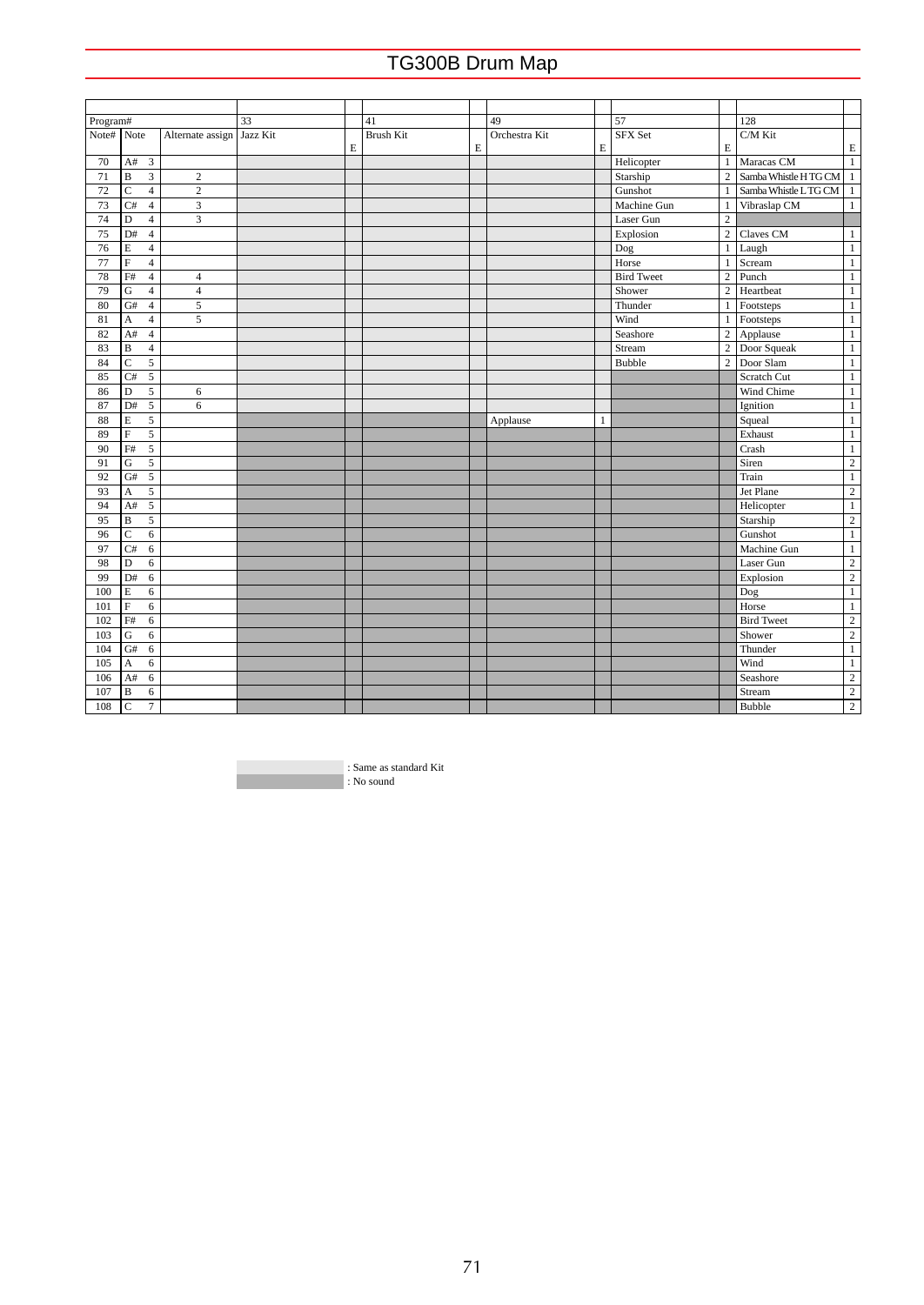| Note#           | Note                              | Alternate      | C/M Kit                  | Ε              |
|-----------------|-----------------------------------|----------------|--------------------------|----------------|
| 35              |                                   | Assign         |                          |                |
| 36              | B <sub>0</sub><br>$\overline{C1}$ |                | Kick Tight CM<br>Kick CM | 1<br>1         |
| 37              | C#1                               |                | Side Stick CM            | 1              |
| 38              | D1                                |                | Snare CM                 | 1              |
| 39              | D#1                               |                | Hand Clap CM             | 1              |
| 40              | E1                                |                | Snare Electro CM         | 1              |
| 41              | F1                                |                | Floor Tom L CM           | 1              |
| 42              | F#1                               | 1              | Hi-Hat Closed CM         | 1              |
| 43              | G1                                |                | Floor Tom H CM           | 1              |
| 44              | G#1                               | 1              | Hi-Hat Open Short CM     | 1              |
| 45              | A1                                |                | Low Tom CM               | 1              |
| 46              | A#1                               | 1              | Hi-Hat Open CM           | 1              |
| 47              | B1                                |                | Mid Tom L CM             | 1              |
| 48              | C <sub>2</sub>                    |                | Mid Tom H CM             | 1              |
| 49              | C#2                               |                | Crash Cymbal CM          | 1              |
| 50              | $\overline{D2}$                   |                | <b>High Tom CM</b>       | 1              |
| 51              | D#2                               |                | Ride Cymbal CM           | 1              |
| 52              | E <sub>2</sub>                    |                |                          |                |
|                 |                                   |                |                          |                |
| 53              | F <sub>2</sub>                    |                |                          |                |
| 54              | F#2                               |                | Tambourine CM            | 1              |
| 55              | G <sub>2</sub>                    |                |                          |                |
| 56              | G#2                               |                | Cowbell CM               | 1              |
| $\overline{57}$ | A2                                |                |                          |                |
| 58              | A#2                               |                |                          |                |
| 59              | B <sub>2</sub>                    |                |                          |                |
| 60              | $\overline{C}3$                   |                | Bongo H CM               | 1              |
| 61              | C#3                               |                | Bongo L CM               | 1              |
| 62              | $\overline{D3}$                   |                | Conga H Mute CM          | 1              |
| 63              | D#3                               |                | Conga H Open CM          | 1              |
| 64              | E3                                |                | Conga L CM               | 1              |
| 65              | F3                                |                | Timbale H CM             | 1              |
| 66              | F#3                               |                | Timbale L CM             | 1              |
| 67              | G <sub>3</sub>                    |                | Agogo H CM               | 1              |
| 68              | G#3                               |                | Agogo L CM               | 1              |
| 69              | A3                                |                | Cabasa CM                | 1              |
| 70              | A#3                               |                | Maracas CM               | 1              |
| 71              | B <sub>3</sub>                    | $\overline{c}$ | Samba Whistle H TG CM    | 1              |
| 72              | C <sub>4</sub>                    | $\overline{c}$ | Samba Whistle L TG CM    | 1              |
| 73              | C#4                               | 3              | Vibraslap CM             | 1              |
| 74              | D <sub>4</sub>                    | 3              |                          |                |
| 75              | D#4                               |                | Claves CM                | 1              |
| 76              | E4                                |                | Laugh                    | 1              |
| 77              | F4                                |                | Scream                   | 1              |
| 78              | F#4                               | 4              | Punch                    | 1              |
| 79              | G4                                | $\overline{4}$ | Heartbeat                | 1              |
| 80              | G#4                               | 5              | Footsteps                | 1              |
| 81              | A <sub>4</sub>                    | 5              | Footsteps                | 1              |
| 82              | A#4                               |                | Applause                 | 1              |
| 83              | <b>B4</b>                         |                | Door Squeak              | $\mathbf{1}$   |
| 84              | C <sub>5</sub>                    |                | Door Slam                | 1              |
| 85              | C#5                               |                | Scratch Cut              | 1              |
| 86              | D <sub>5</sub>                    | 6              | Wind Chime               | 1              |
| 87              | D#5                               | 6              | Ignition                 | 1              |
| 88              | E5                                |                | Squeal                   | 1              |
| 89              | F5                                |                | Exhaust                  | l              |
| 90              | F#5                               |                | Crash                    | 1              |
| 91              | G5                                |                | Siren                    | $\overline{c}$ |
| 92              | G#5                               |                | Train                    | 1              |
| 93              | A5                                |                | Jet Plane                | 2              |
| 94              | A#5                               |                | Helicopter               | 1              |
| 95              | B5                                |                | Starship                 | $\overline{c}$ |
| 96              | C <sub>6</sub>                    |                | Gunshot                  | 1              |
| 97              | C#6                               |                | Machine Gun              | 1              |
| 98              | D <sub>6</sub>                    |                | Laser Gun                | $\overline{c}$ |
| 99              | D#6                               |                | Explosion                | $\overline{c}$ |
| 100             | E6                                |                | Dog                      | 1              |
| 101             | F <sub>6</sub>                    |                | Horse                    | 1              |
| 102             | F#6                               |                | <b>Bird Tweet</b>        | 2              |
| 103             | G6                                |                | Shower                   | $\overline{c}$ |
| 104             | G#6                               |                | Thunder                  | 1              |
| 105             | A6                                |                | Wind                     | 1              |
| 106             | A#6                               |                | Seashore                 | $\overline{c}$ |
| 107             | B <sub>6</sub>                    |                | Stream                   | $\overline{c}$ |
| 108             | C7                                |                | <b>Bubble</b>            | $\overline{c}$ |
|                 |                                   |                |                          |                |

**No Sound** : No Sound